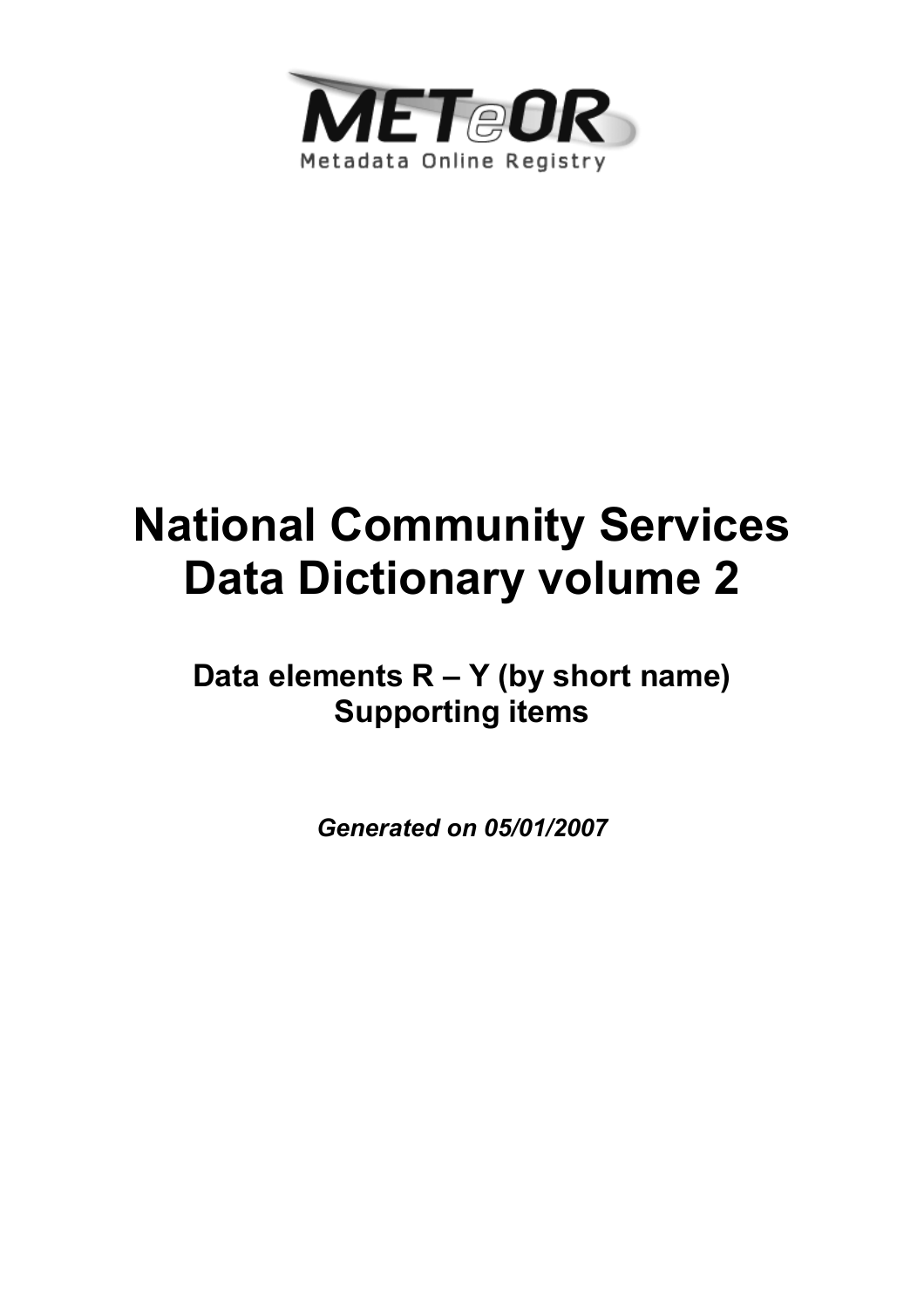#### © Australian Institute of Health and Welfare 2006

This work is copyright. Apart from any use as permitted under the *Copyright Act 1968*, no part may be reproduced without prior written permission from the Australian Institute of Health and Welfare. Requests and enquiries concerning reproduction and rights should be directed to the Head, Business Promotion and Media, Australian Institute of Health and Welfare, GPO Box 570, Canberra ACT 2601.

Any enquiries about or comments on this publication should be directed to:

National Data Development and Standards Unit Australian Institute of Health and Welfare GPO Box 570 Canberra ACT 2601 Email: datadevelopment@aihw.gov.au Phone: (02) 6244 1222 Fax: (02) 6244 1166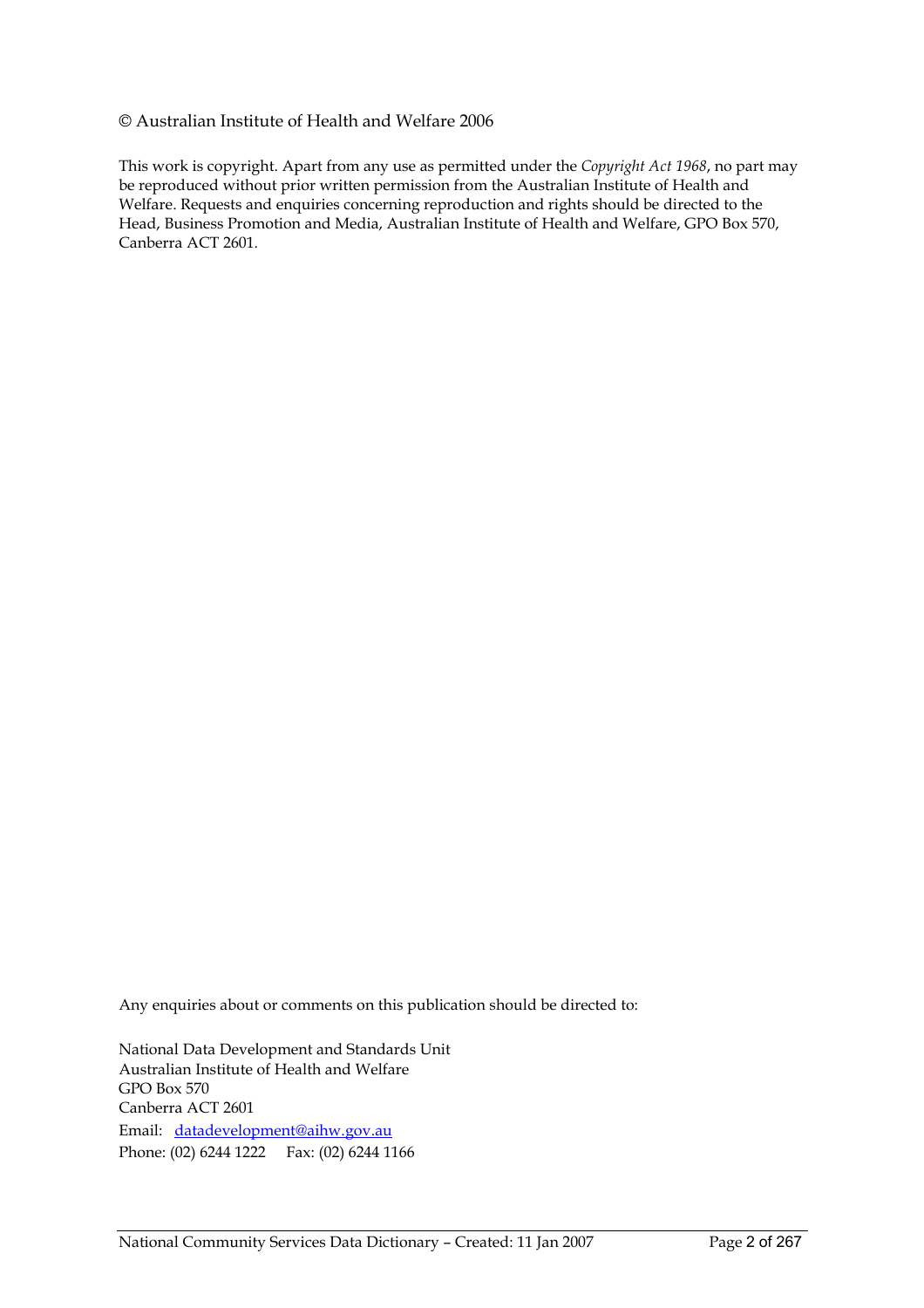## List of metadata items

National Community Services Data Dictionary - Created: 11 Jan 2007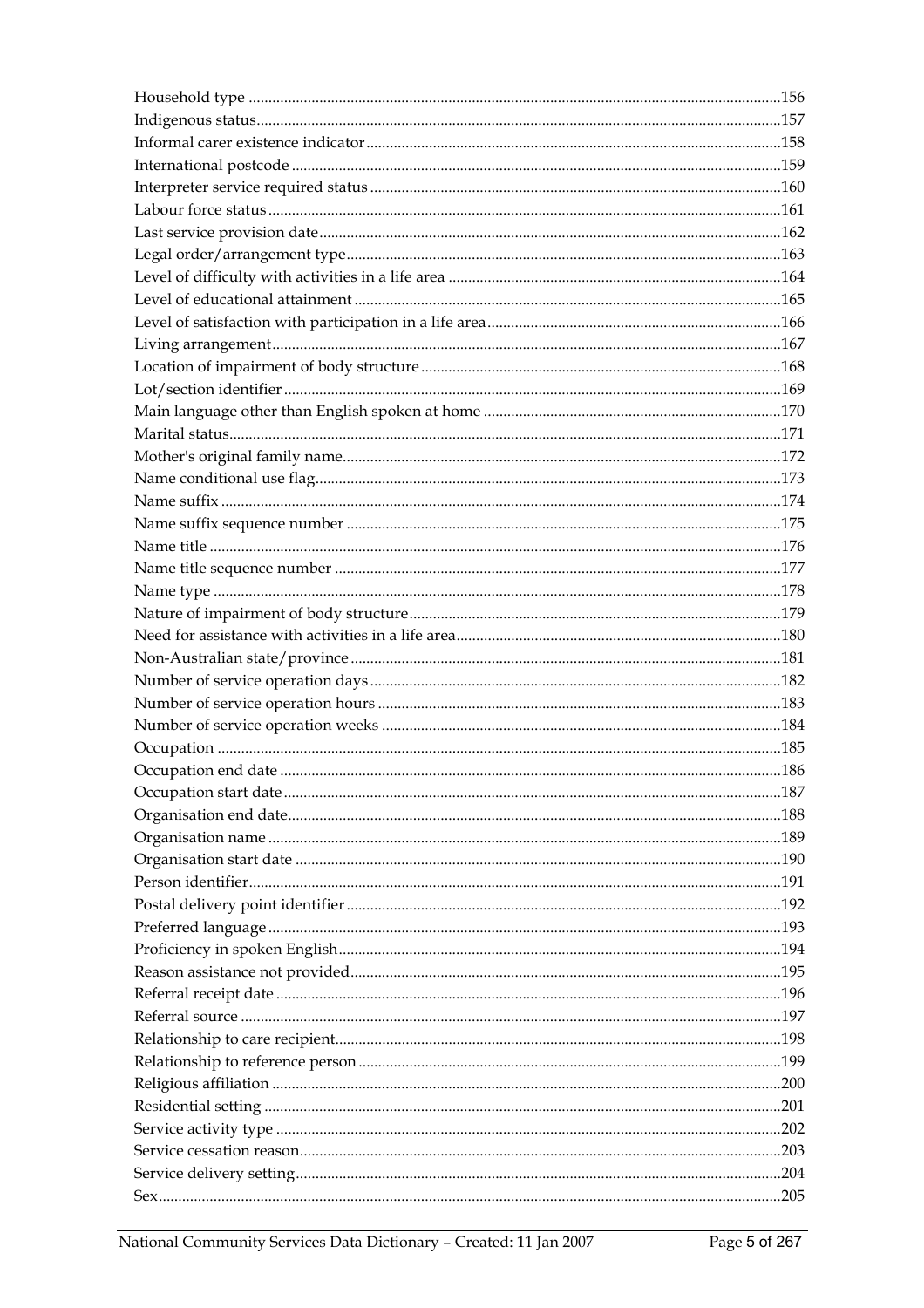| Family, household and income unit variables (relationship in household)223 |  |
|----------------------------------------------------------------------------|--|
|                                                                            |  |
|                                                                            |  |
|                                                                            |  |
|                                                                            |  |
|                                                                            |  |
|                                                                            |  |
|                                                                            |  |
|                                                                            |  |
|                                                                            |  |
|                                                                            |  |
|                                                                            |  |
|                                                                            |  |
|                                                                            |  |
|                                                                            |  |
|                                                                            |  |
|                                                                            |  |
|                                                                            |  |
|                                                                            |  |
|                                                                            |  |
|                                                                            |  |
|                                                                            |  |
|                                                                            |  |
|                                                                            |  |
|                                                                            |  |
|                                                                            |  |
|                                                                            |  |
|                                                                            |  |
|                                                                            |  |
|                                                                            |  |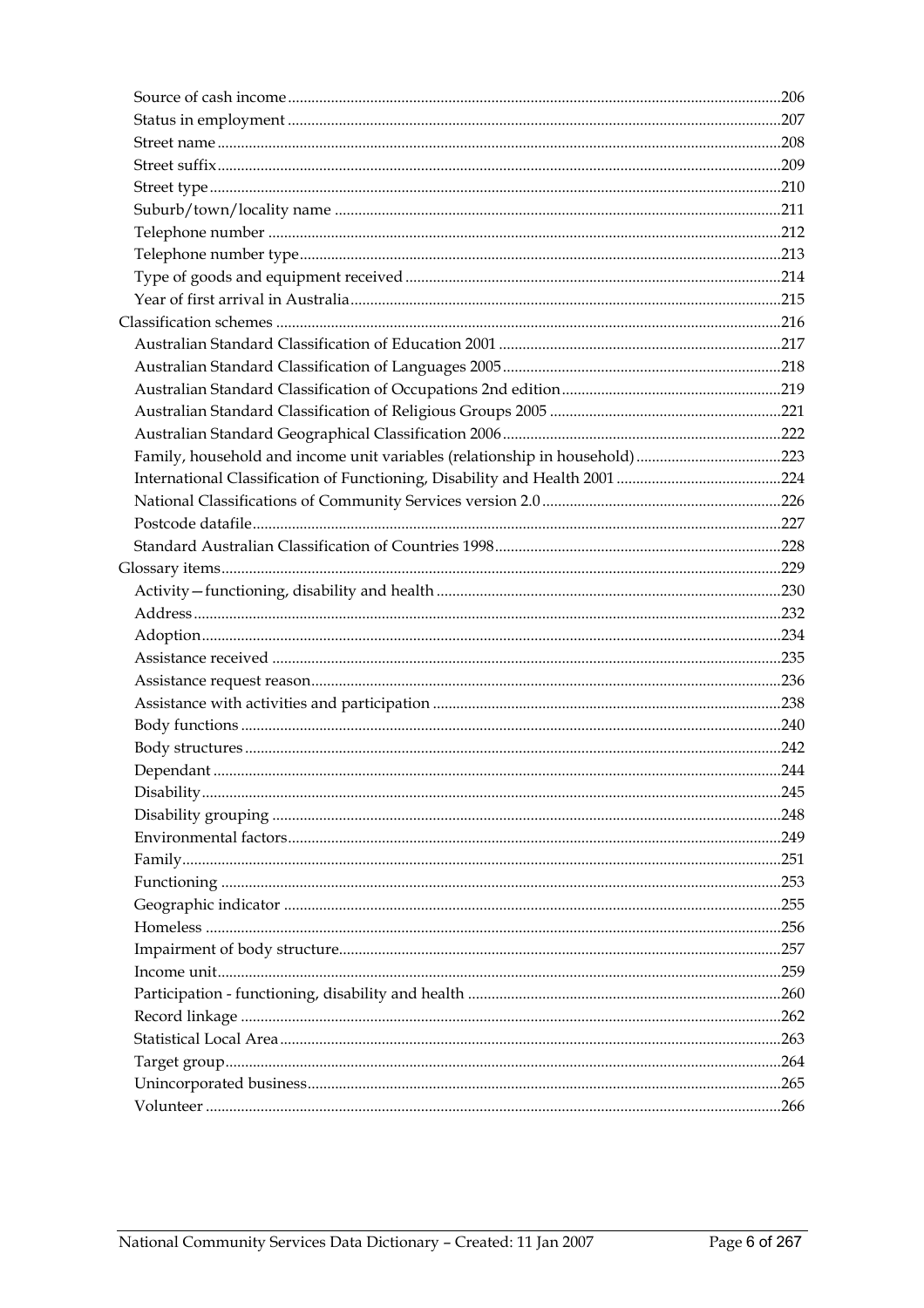### **Data Element Technical Names**

| Service provider organisation (address) - suburb/town/locality name, text [A(50)]70             |  |
|-------------------------------------------------------------------------------------------------|--|
| Service provider organisation - number of service operation hours (24 hour period), total NN 39 |  |
| Service provider organisation - number of service operation weeks (calendar year), total NN 41  |  |
| Service provider organisation - service activity type, code (NCCS v2.0) ANN{.N{.NN}}28          |  |
| Service provider organisation - service delivery setting, code (NCCS v2.0) AN{.N{.NN}}37        |  |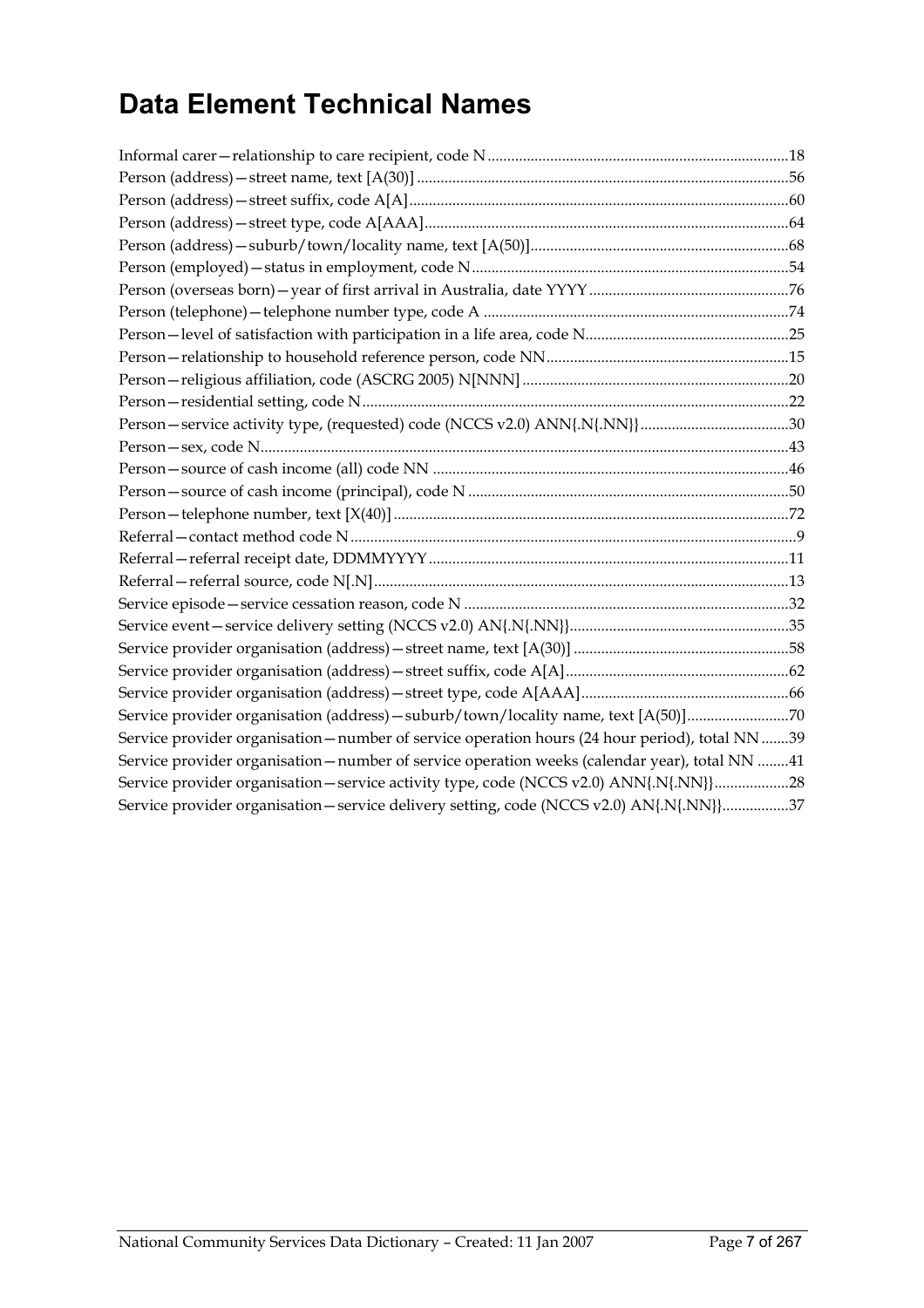### **Data Elements**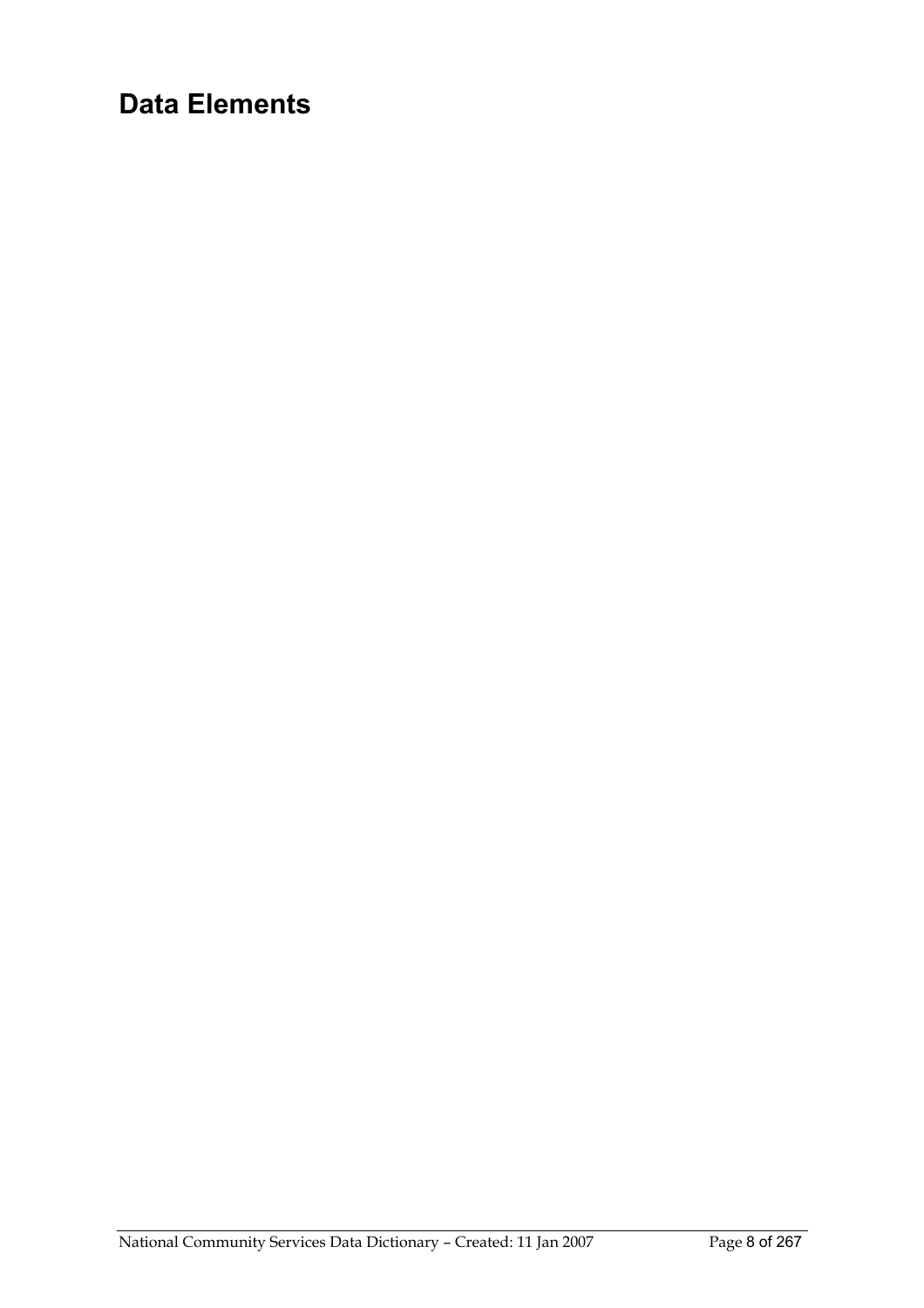### **Referral contact method**

### **Identifying and definitional attributes**

| Metadata item type:  | Data Element                                                                                                   |
|----------------------|----------------------------------------------------------------------------------------------------------------|
| Technical name:      | Referral – contact method code N                                                                               |
| METeOR identifier:   | 323145                                                                                                         |
| Registration status: | NCSIMG, Standard 29/04/2006                                                                                    |
| Definition:          | The means by which a person makes contact with an agency at<br>the time of referral, as represented by a code. |

### **Data element concept attributes**

| Data element concept: | Referral-contact method                                                              |
|-----------------------|--------------------------------------------------------------------------------------|
| Definition:           | The means by which a person makes contact with an agency at<br>the time of referral. |
| Object class:         | Referral                                                                             |
| <i>Property:</i>      | Contact method                                                                       |

#### **Source and reference attributes**

*Submitting organisation:* Australian Institute of Health and Welfare

### **Value domain attributes**

### **Representational attributes**

| Representation class:     | Code           |                                   |
|---------------------------|----------------|-----------------------------------|
| Data type:                | Number         |                                   |
| Format:                   | N              |                                   |
| Maximum character length: | 1              |                                   |
| Permissible values:       | Value          | Meaning                           |
|                           | 1              | Face to face                      |
|                           | $\overline{2}$ | Over the telephone                |
|                           | 3              | In writing (including electronic) |
|                           | 4              | Other method of referral/contact  |
| Supplementary values:     | 9              | Not stated/inadequately described |

### **Data element attributes**

#### **Collection and usage attributes**

| Guide for use:      | This metadata item only describes the way in which<br>contact regarding referral to an agency was made. It can be<br>applied to anyone, including self referral, or any party<br>making referral. Source of referral to a service provider agency<br>provides the information on who is actually making |
|---------------------|---------------------------------------------------------------------------------------------------------------------------------------------------------------------------------------------------------------------------------------------------------------------------------------------------------|
|                     | the referral.                                                                                                                                                                                                                                                                                           |
| Collection methods: | This information should be collected at the time initial contact<br>regarding the referral is made.                                                                                                                                                                                                     |

#### **Source and reference attributes**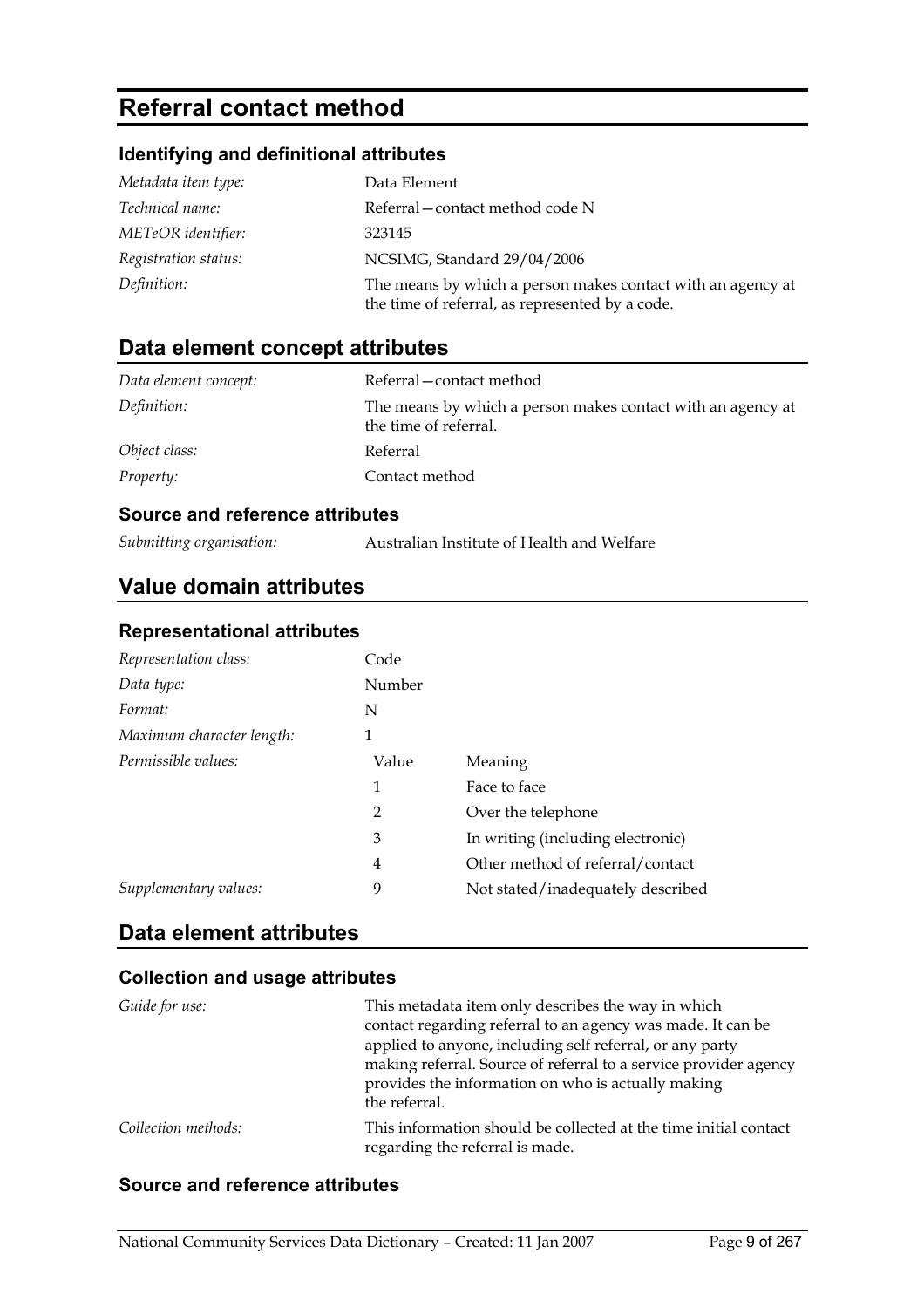| Submitting organisation:     | Australian Institute of Health and Welfare                                                                                                                     |
|------------------------------|----------------------------------------------------------------------------------------------------------------------------------------------------------------|
| Reference documents:         | Supported Accommodation Assistance Program (SAAP)<br>National Data Collection Agency 2001. National Data Collection<br>Data Dictionary. Version 2. Unpublished |
| <b>Relational attributes</b> |                                                                                                                                                                |
| Related metadata references: | Supersedes Referral – referral or contact method, code N<br>NCSIMG, Superseded 02/05/2006                                                                      |

NCSIMG, Superseded 01/03/2005

Supersedes Referral/ contact method, version 1, DE, NCSDD,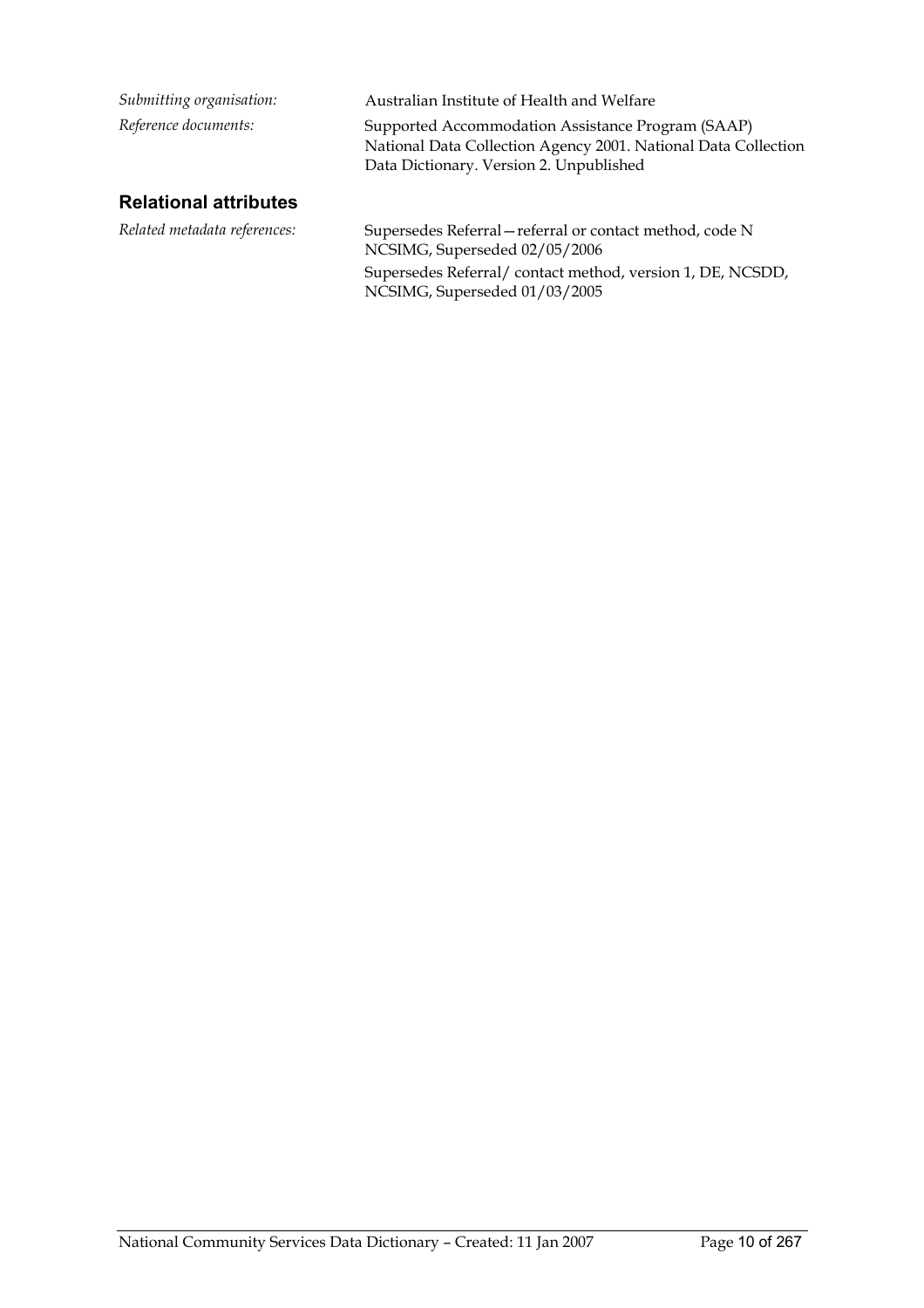### **Referral date**

### **Identifying and definitional attributes**

| Metadata item type:  | Data Element                                                                  |
|----------------------|-------------------------------------------------------------------------------|
| Technical name:      | Referral-referral receipt date, DDMMYYYY                                      |
| METeOR identifier:   | 270005                                                                        |
| Registration status: | NCSIMG, Standard 01/03/2005                                                   |
| Definition:          | The date on which an agency receives a client referral from<br>another party. |

### **Data element concept attributes**

| Data element concept: | Referral - referral receipt date                                                                                                                                                                                                                                                                                                                                                                                   |
|-----------------------|--------------------------------------------------------------------------------------------------------------------------------------------------------------------------------------------------------------------------------------------------------------------------------------------------------------------------------------------------------------------------------------------------------------------|
| Definition:           | The date on which an agency receives a client referral from<br>another party.                                                                                                                                                                                                                                                                                                                                      |
| Context:              | Many providers collect the date of referral because it has<br>administrative importance. It can be used in the calculation of<br>response times and for performance indicators that measure the<br>provision of service. Can also be used to measure work-load<br>(i.e. the number of referrals coming to a particular agency). This<br>may be measured for particular clients or particular types of<br>services. |
| Object class:         | Referral                                                                                                                                                                                                                                                                                                                                                                                                           |
| Property:             | Referral receipt date                                                                                                                                                                                                                                                                                                                                                                                              |

### **Value domain attributes**

### **Representational attributes**

| Representation class:     | Date            |
|---------------------------|-----------------|
| Data type:                | Date/Time       |
| Format:                   | <b>DDMMYYYY</b> |
| Maximum character length: | x               |

### **Data element attributes**

| Guide for use:      | This metadata item should always be recorded as an 8 digit<br>valid date comprising day, month and year. Year should always<br>be recorded in its full 4 digit format. For days and months with<br>a numeric value of less than 10, zeros should be used to ensure<br>that the date contains the required 8 digits. For example if an<br>agency receives a client referral on July 1 2000 the Referral-<br>referral receipt date, DDMMYYYY should be recorded as<br>01072000 as specified in the representational layout. |
|---------------------|---------------------------------------------------------------------------------------------------------------------------------------------------------------------------------------------------------------------------------------------------------------------------------------------------------------------------------------------------------------------------------------------------------------------------------------------------------------------------------------------------------------------------|
| Collection methods: | Can be collected at initial referral of a client to an agency or at<br>each referral, although this should be done consistently within a<br>collection. Individual collections will also need to determine<br>what constitutes a referral for their purposes (e.g. Is it only<br>formal referrals that are considered, or are self-referral counted<br>as a referral also etc).                                                                                                                                           |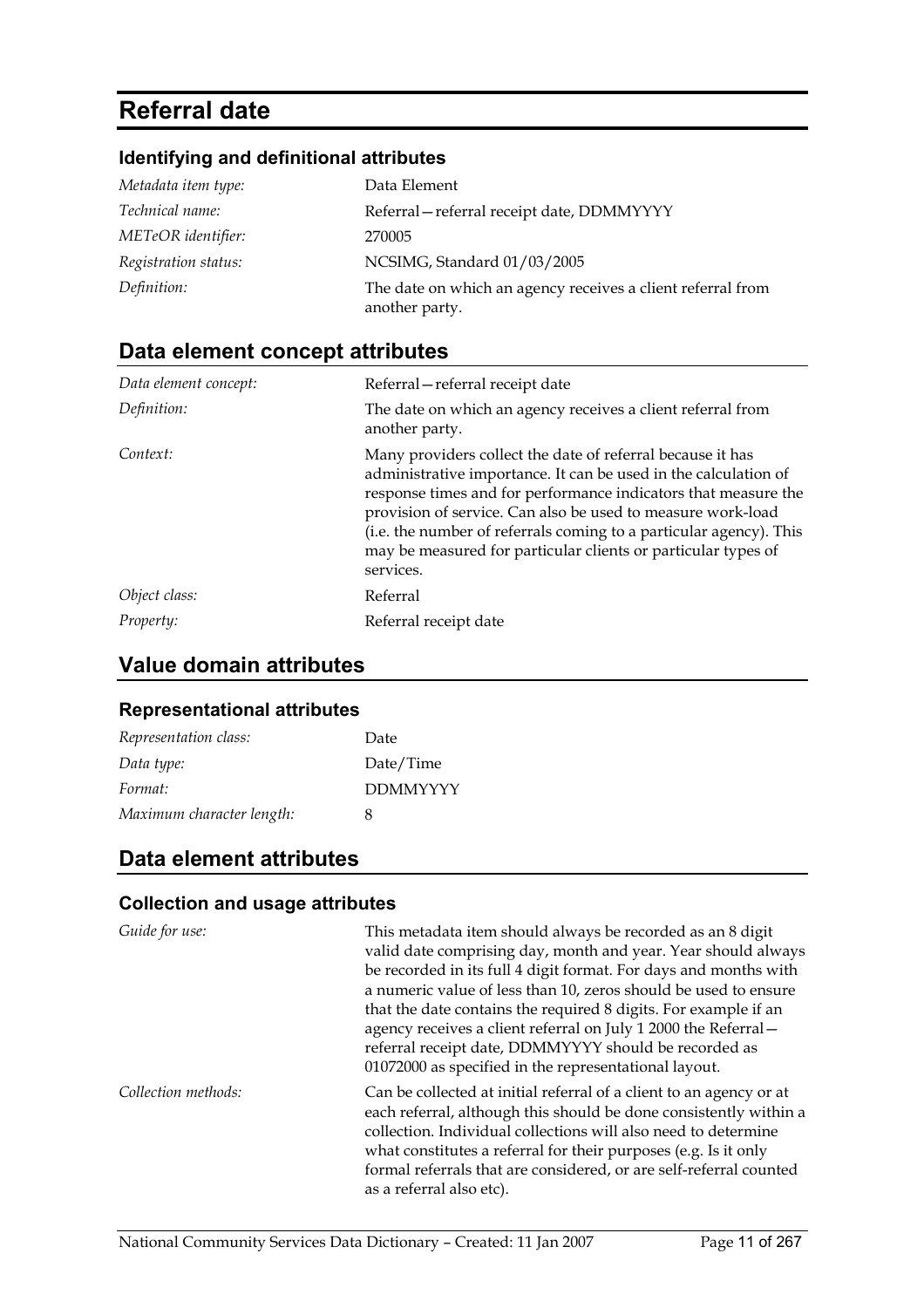### **Source and reference attributes**

| Origin: | National Health Data Committee  |
|---------|---------------------------------|
|         | National Health Data Dictionary |

### **Relational attributes**

*Related metadata references:* Supersedes Referral date, version 2, DE, NCSDD, NCSIMG, Superseded 01/03/2005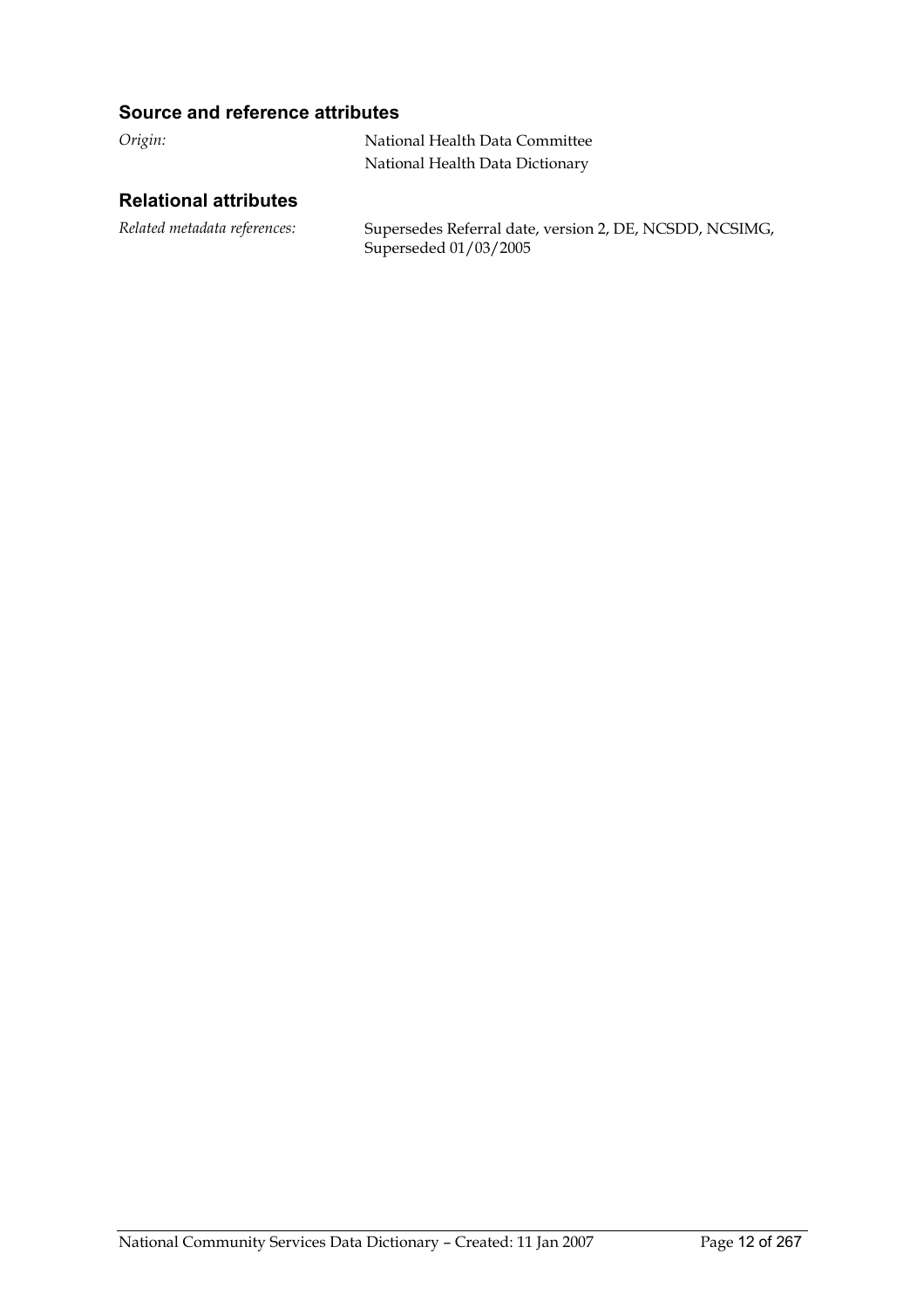### **Referral source**

### **Identifying and definitional attributes**

| Metadata item type:  | Data Element                                                                                                             |
|----------------------|--------------------------------------------------------------------------------------------------------------------------|
| Technical name:      | Referral – referral source, code N[.N]                                                                                   |
| METeOR identifier:   | 297469                                                                                                                   |
| Registration status: | NCSIMG, Standard 02/06/2005                                                                                              |
| Definition:          | The person or agency responsible for the referral of a client to a<br>service provider agency, as represented by a code. |
| Context:             | Source of referral is important in assisting in the analyses of<br>inter-service client flow and for service planning.   |

### **Data element concept attributes**

| Data element concept: | Referral – referral source                                                     |
|-----------------------|--------------------------------------------------------------------------------|
| Definition:           | The person or agency responsible for the referral of a client to<br>an agency. |
| Object class:         | Referral                                                                       |
| Property:             | Referral source                                                                |

### **Source and reference attributes**

| Submitting organisation: | Australian Institute of Health and Welfare |
|--------------------------|--------------------------------------------|
|                          |                                            |

### **Value domain attributes**

### **Representational attributes**

| Representation class:     | Code           |                                     |
|---------------------------|----------------|-------------------------------------|
| Data type:                | Number         |                                     |
| Format:                   | N[.N]          |                                     |
| Maximum character length: | $\overline{2}$ |                                     |
| Permissible values:       | Value          | Meaning                             |
|                           | 1              | Agency                              |
|                           | 1.1            | Health agency                       |
|                           | 1.2            | Community services agency           |
|                           | 1.3            | Educational agency                  |
|                           | 1.4            | Legal agency                        |
|                           | 1.5            | Employment/job placement agency     |
|                           | 1.6            | Other agency                        |
|                           | $\overline{2}$ | Non-agency                          |
|                           | 2.1            | Self                                |
|                           | $2.2\,$        | Family                              |
|                           | 2.3            | Friends                             |
|                           | 2.4            | <b>General Medical Practitioner</b> |
|                           | 2.5            | Other party                         |
| Supplementary values:     | 9              | Not stated/inadequately described   |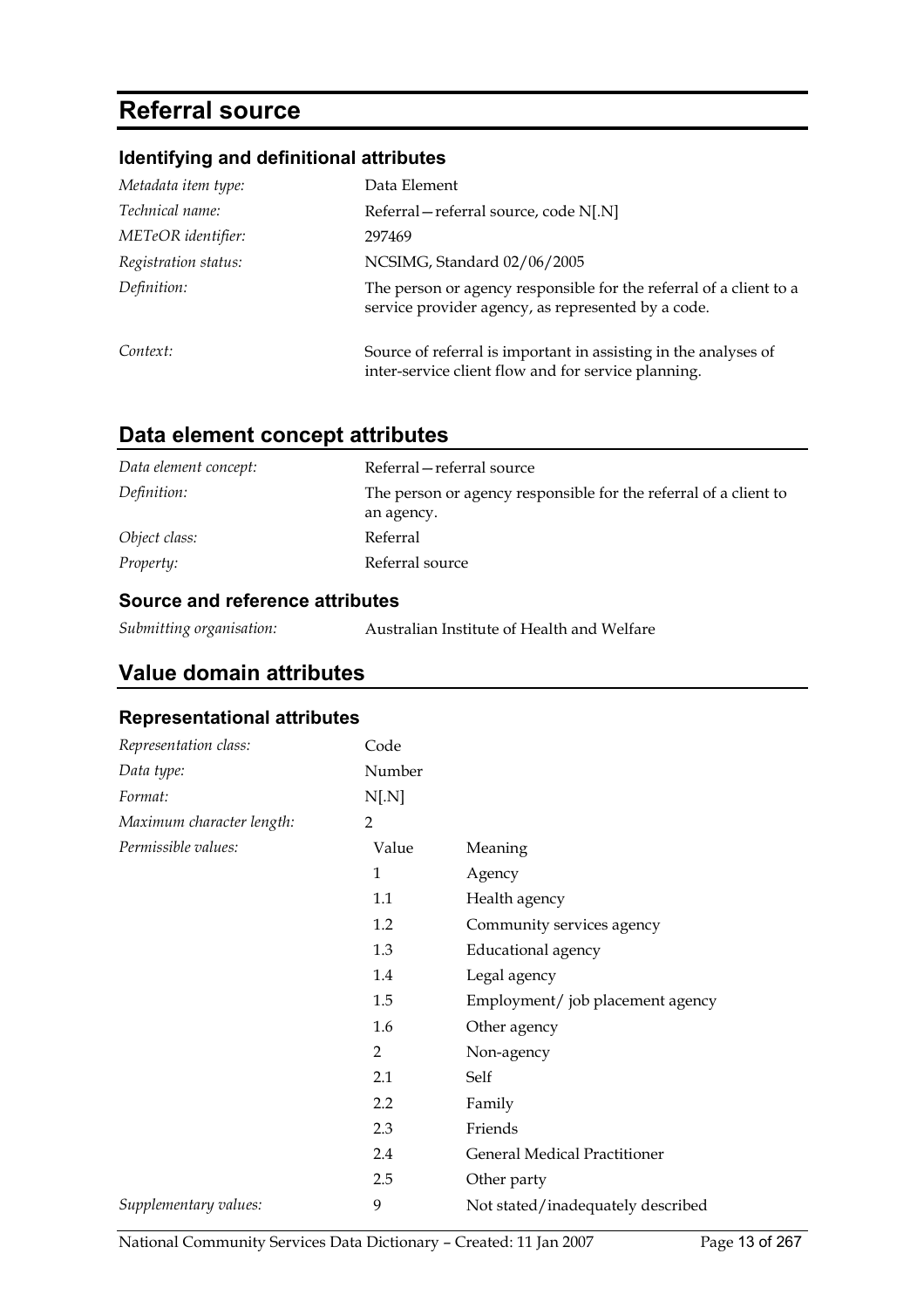### **Collection and usage attributes**

| Guide for use:                         | Individual data collections use specific categories relevant to<br>their particular information needs. These categories should be<br>mappable to the above generic domain at the 1-digit or 2-digit<br>level.                                                                                                  |  |  |  |
|----------------------------------------|----------------------------------------------------------------------------------------------------------------------------------------------------------------------------------------------------------------------------------------------------------------------------------------------------------------|--|--|--|
|                                        | The separation of agency from non-agency for source of referral<br>is a significant distinction. For instance, it is important to<br>differentiate between a referral from a private practising<br>general medical practitioner and a referral from a health<br>agency, such as a health clinic in a hospital. |  |  |  |
|                                        | Examples:                                                                                                                                                                                                                                                                                                      |  |  |  |
|                                        | Aged care assessment team would map to category 1.1                                                                                                                                                                                                                                                            |  |  |  |
|                                        | Residential aged care factor to category 1.1                                                                                                                                                                                                                                                                   |  |  |  |
|                                        | Community nursing service to category 1.1<br>٠                                                                                                                                                                                                                                                                 |  |  |  |
|                                        | School/other education institution to category 1.3<br>٠                                                                                                                                                                                                                                                        |  |  |  |
|                                        | General Practitioner to category 2.4                                                                                                                                                                                                                                                                           |  |  |  |
|                                        | Police/legal unit to category 1.4 etc.                                                                                                                                                                                                                                                                         |  |  |  |
| Data element attributes                |                                                                                                                                                                                                                                                                                                                |  |  |  |
| <b>Collection and usage attributes</b> |                                                                                                                                                                                                                                                                                                                |  |  |  |
| Collection methods:                    | Individual collections may like to expand categories further for<br>example, by distinguishing between immediate family and non-<br>immediate family.                                                                                                                                                          |  |  |  |
|                                        | In addition, this item may be collected at the point of initial<br>contact with an agency, or for other contact points as well, for<br>the agency as a whole, or for different services provided by that<br>agency.                                                                                            |  |  |  |
| Source and reference attributes        |                                                                                                                                                                                                                                                                                                                |  |  |  |
| $C1$ chuitting and quigation.          | Australian Institute of Health and Welfare                                                                                                                                                                                                                                                                     |  |  |  |

| Submitting organisation: | Australian Institute of Health and Welfare                                                                                                                     |
|--------------------------|----------------------------------------------------------------------------------------------------------------------------------------------------------------|
| Origin:                  | Supported Accommodation Assistance Program (SAAP)<br>National Data Collection Agency 2001. National Data Collection<br>Data Dictionary. Version 2. Unpublished |

### **Relational attributes**

*Related metadata references:* Supersedes Referral—referral source (community services), code N[.N] NCSIMG, Superseded 06/06/2005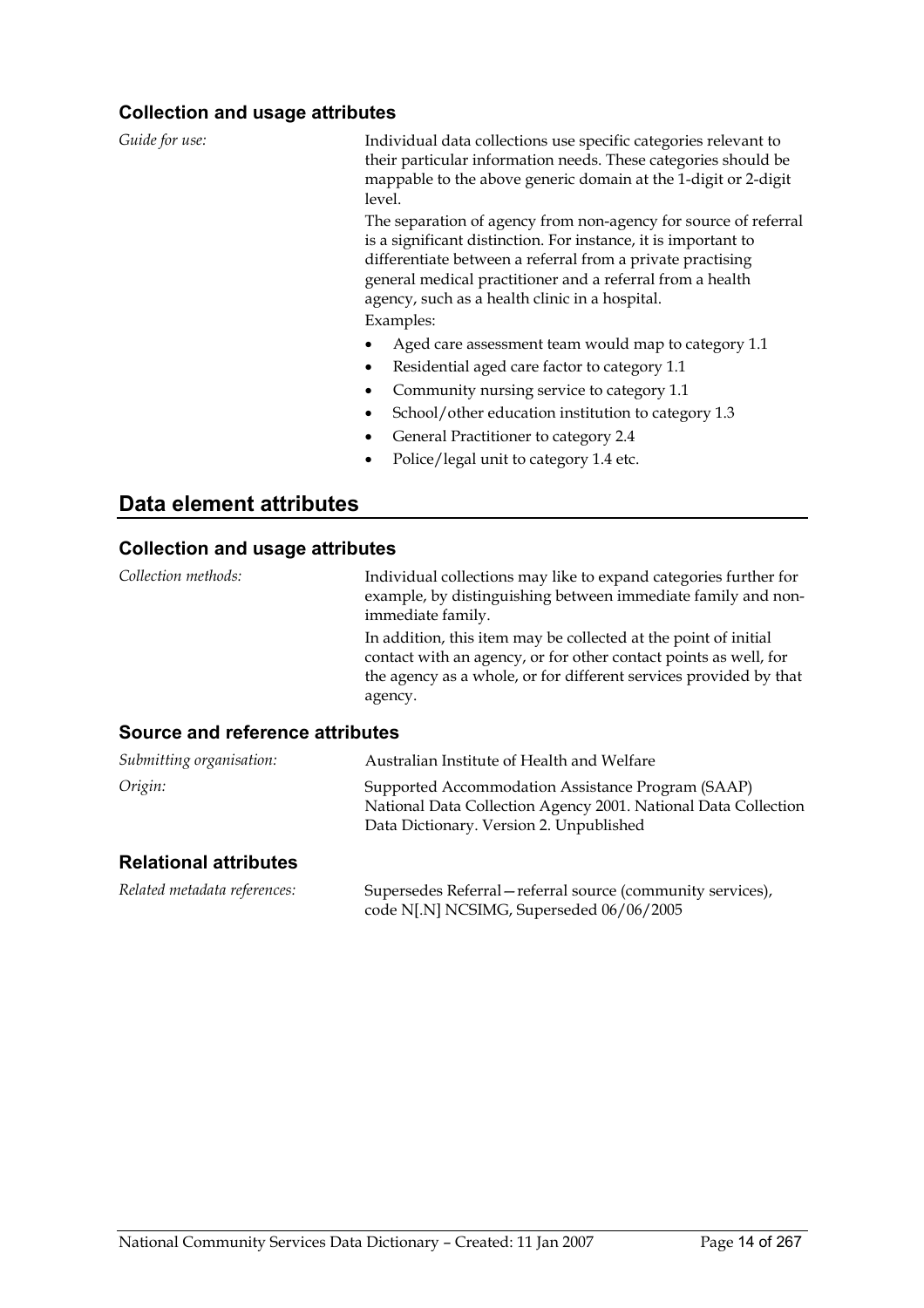### **Relationship in household**

### **Identifying and definitional attributes**

| Metadata item type:    | Data Element                                                                                                                                                                                                                                                                                              |
|------------------------|-----------------------------------------------------------------------------------------------------------------------------------------------------------------------------------------------------------------------------------------------------------------------------------------------------------|
| <i>Technical name:</i> | Person-relationship to household reference person, code NN                                                                                                                                                                                                                                                |
| METeOR identifier:     | 321230                                                                                                                                                                                                                                                                                                    |
| Registration status:   | NCSIMG, Standard 29/04/2006                                                                                                                                                                                                                                                                               |
| Definition:            | The familial and non-familial relationship of each person in a<br>given household to the reference person in that same<br>household, as represented by a code.                                                                                                                                            |
| Context:               | The ability to determine familial relationships between persons<br>residing within the same household is essential in a wide range<br>of statistics on household type, family type and income unit. It<br>may also be useful in determining possible levels of need and<br>support available for clients. |

### **Data element concept attributes**

| Data element concept: | Person-relationship to household reference person                                                                                    |
|-----------------------|--------------------------------------------------------------------------------------------------------------------------------------|
| Definition:           | The familial and non-familial relationship of each person in a<br>given household to the reference person in that same<br>household. |
| Object class:         | Person                                                                                                                               |
| Property:             | Relationship to reference person                                                                                                     |

### **Value domain attributes**

### **Representational attributes**

| Representation class:     | Code      |                                        |
|---------------------------|-----------|----------------------------------------|
| Data type:                | Number    |                                        |
| Format:                   | <b>NN</b> |                                        |
| Maximum character length: | 2         |                                        |
| Permissible values:       | Value     | Meaning                                |
|                           | 11        | In a registered marriage               |
|                           | 12        | In a de facto marriage                 |
|                           | 21        | Lone parent                            |
|                           | 31        | Natural or adopted child under 15      |
|                           | 32        | Step-child under 15                    |
|                           | 33        | Foster child under 15                  |
|                           | 34        | Grandchild under 15                    |
|                           | 35        | Otherwise related child under 15       |
|                           | 36        | Unrelated child under 15               |
|                           | 41        | Natural or adopted dependent student   |
|                           | 42        | Student step-child                     |
|                           | 43        | Student foster child                   |
|                           | 51        | Non-dependent natural or adopted child |
|                           | 52        | Non-dependent step-child               |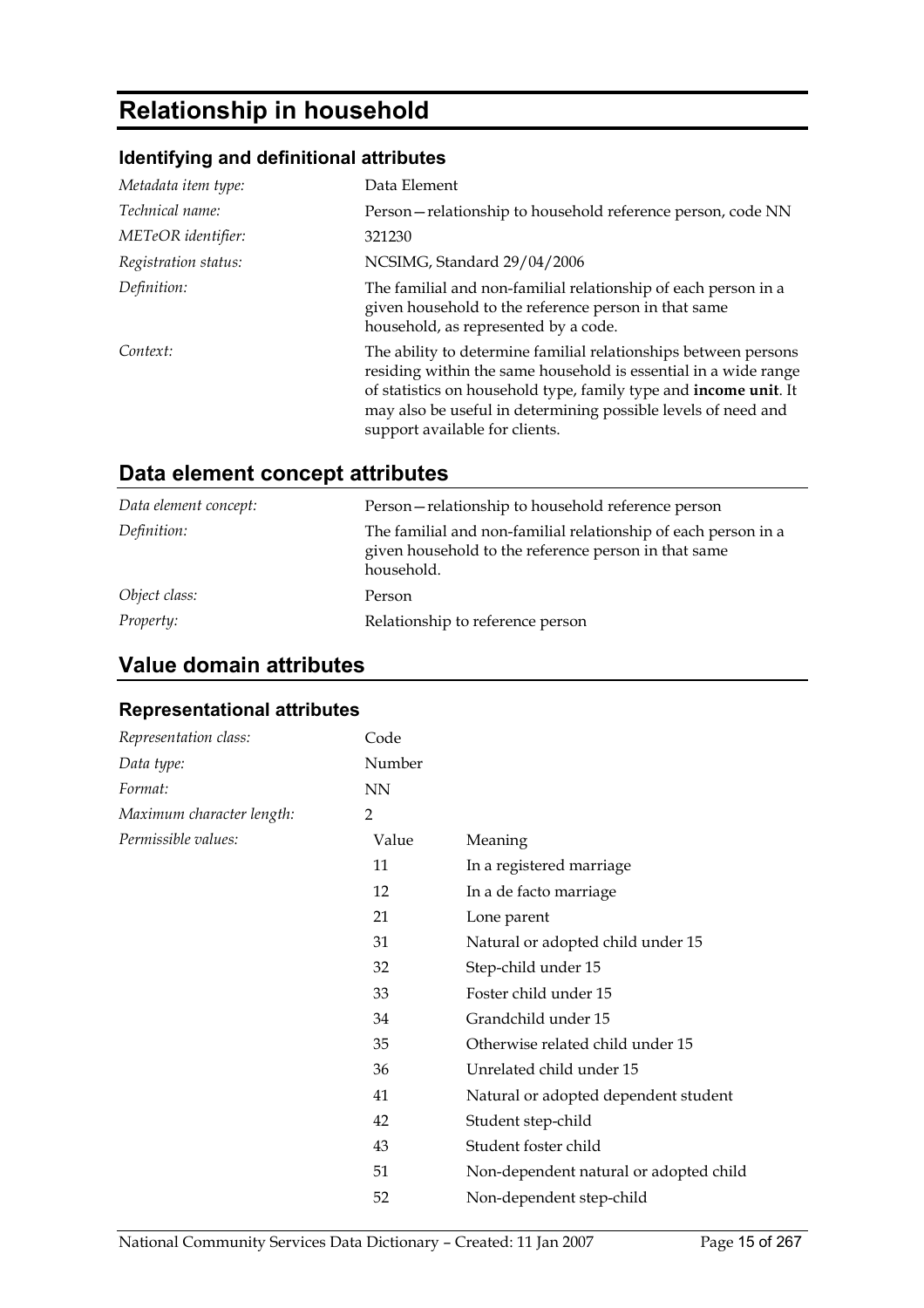|                       | 53 | Non-dependent foster child                             |
|-----------------------|----|--------------------------------------------------------|
|                       | 61 | Brother/Sister                                         |
|                       | 62 | Father/Mother                                          |
|                       | 63 | Non-dependent grandchild                               |
|                       | 64 | Grandfather/grandmother                                |
|                       | 65 | Cousin                                                 |
|                       | 66 | Uncle/Aunt                                             |
|                       | 67 | Nephew/Niece                                           |
|                       | 69 | Other related individual (not elsewhere<br>classified) |
|                       | 71 | Unrelated individual living in a family<br>household   |
|                       | 72 | Group household member                                 |
|                       | 73 | Lone person                                            |
|                       | 88 | Visitor                                                |
| Supplementary values: | 99 | Not stated/inadequately described                      |

### **Collection and usage attributes**

| Guide for use:                         | CODE 21 Lone parent:                                                                                                                                                                                                                                                             |
|----------------------------------------|----------------------------------------------------------------------------------------------------------------------------------------------------------------------------------------------------------------------------------------------------------------------------------|
|                                        | Should be used where a person has no spouse or partner<br>present in the household but who forms a parent-child<br>relationship with at least one dependent or non-dependent<br>child who is usually resident in the household.<br>Not stated/inadequately described:<br>CODE 99 |
|                                        | Not for use on primary collection forms. It is primarily for use<br>in administrative collections when transferring data from data<br>sets where the item has not been collected                                                                                                 |
| Collection methods:                    | A major purpose of this classification is as the basis for<br>identification of <b>income units</b> and families, statistical units that<br>are important for further analysis.                                                                                                  |
|                                        | Data captured on relationships are allocated to the 'Relationship'<br>in household' classification in output processing.                                                                                                                                                         |
|                                        | Relationships to the selected Person 1 are coded, enabling the<br>family units existing in the household to be identified.                                                                                                                                                       |
|                                        | The first person named is identified as Person 1.                                                                                                                                                                                                                                |
|                                        | Q1 below is asked of all usual residents of the household,<br>except for Person 1:                                                                                                                                                                                               |
|                                        | Q1. What is (Your/the Person's) relationship to (Person 1)?                                                                                                                                                                                                                      |
| <b>Source and reference attributes</b> |                                                                                                                                                                                                                                                                                  |

| Reference documents: | Statistical Concepts Library - Standards for Social, Labour and<br>Demographic Variables - Family, Household and Income Unit<br>Variables - Relationship in household - Classification and<br>coding<br>Reference online through:<br>Family, Household and Income Unit Variables, Relationship in |
|----------------------|---------------------------------------------------------------------------------------------------------------------------------------------------------------------------------------------------------------------------------------------------------------------------------------------------|
|                      | Household                                                                                                                                                                                                                                                                                         |

### **Data element attributes**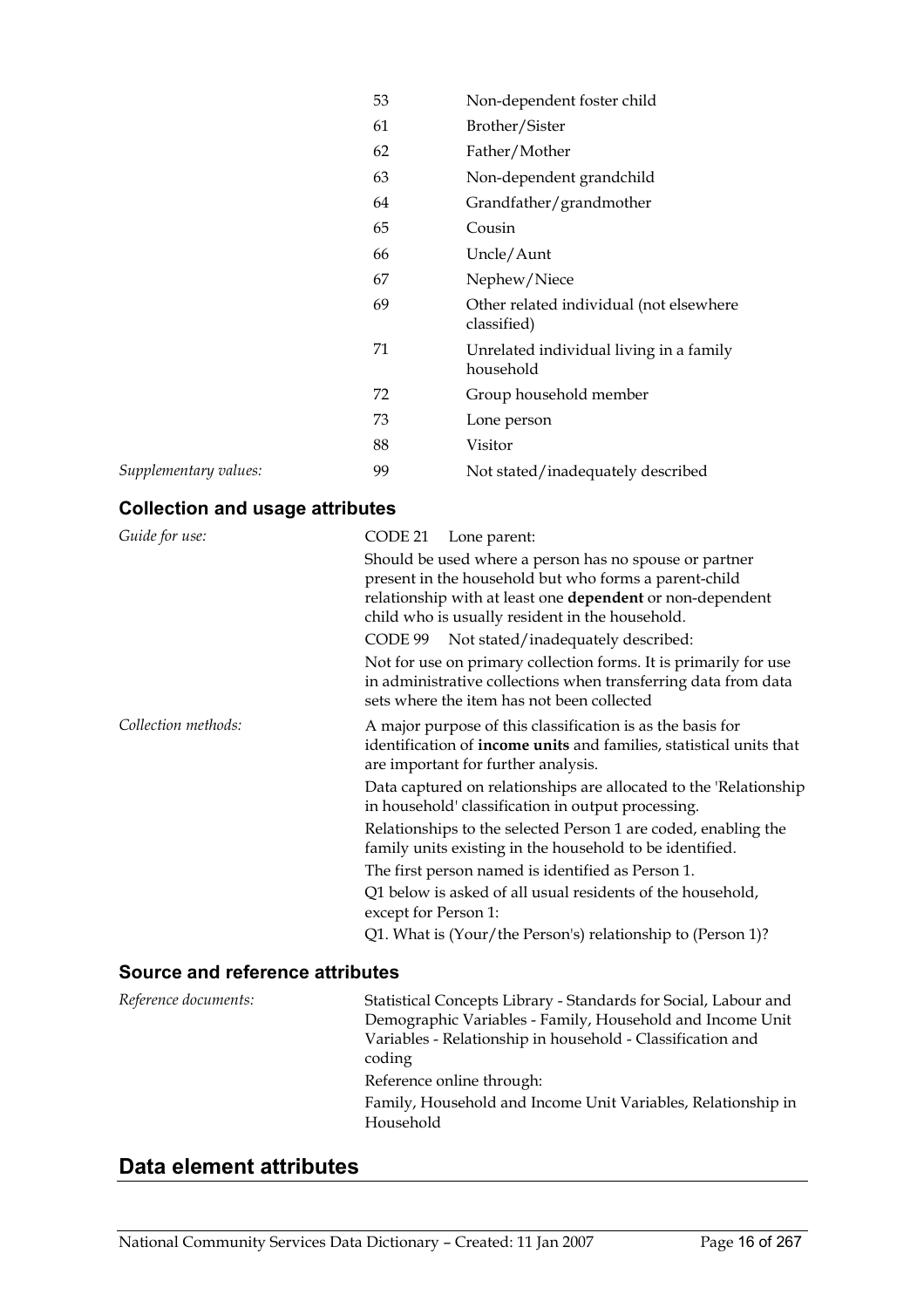| Guide for use:               | This metadata item is measured using relationships in respect<br>of a household reference person. Relationships in the household<br>are determined by establishing the relationship between this<br>household reference person and each other member of the<br>household in turn.<br>The household reference person may be determined in a variety<br>of ways. For example, it could be the person first listed on a<br>form ('Person 1'), or the oldest person in the household, or the<br>client. In measuring the types of relationships that exist<br>between persons in a household, we must recognise that there<br>may not be any familial relationship. |
|------------------------------|-----------------------------------------------------------------------------------------------------------------------------------------------------------------------------------------------------------------------------------------------------------------------------------------------------------------------------------------------------------------------------------------------------------------------------------------------------------------------------------------------------------------------------------------------------------------------------------------------------------------------------------------------------------------|
| Collection methods:          | The second level of the ABS classification has been adopted for<br>this metadata item. Individual agencies may wish to classify<br>'Relationship in household' at the 3-digit level for their own<br>operational purposes.<br>Collecting these data is quite complex, due to inter-<br>relationships that may exist in a household. Refer to ABS<br>Standards for details of interviewer or self enumerated<br>collection methods.                                                                                                                                                                                                                              |
| Comments:                    | For the purposes of this metadata item the term child refers to<br>the relationship to the reference person and not a person under<br>15 years of age.                                                                                                                                                                                                                                                                                                                                                                                                                                                                                                          |
| <b>Relational attributes</b> |                                                                                                                                                                                                                                                                                                                                                                                                                                                                                                                                                                                                                                                                 |
| Related metadata references: | Supersedes Relationship in household, version 3, DE, NCSDD,<br>NCSIMG, Superseded 01/03/2005                                                                                                                                                                                                                                                                                                                                                                                                                                                                                                                                                                    |
|                              | Supersedes Person-relationship to reference person<br>(household) (community services), code N{.N[N]} NCSIMG,<br>Superseded 29/04/2006                                                                                                                                                                                                                                                                                                                                                                                                                                                                                                                          |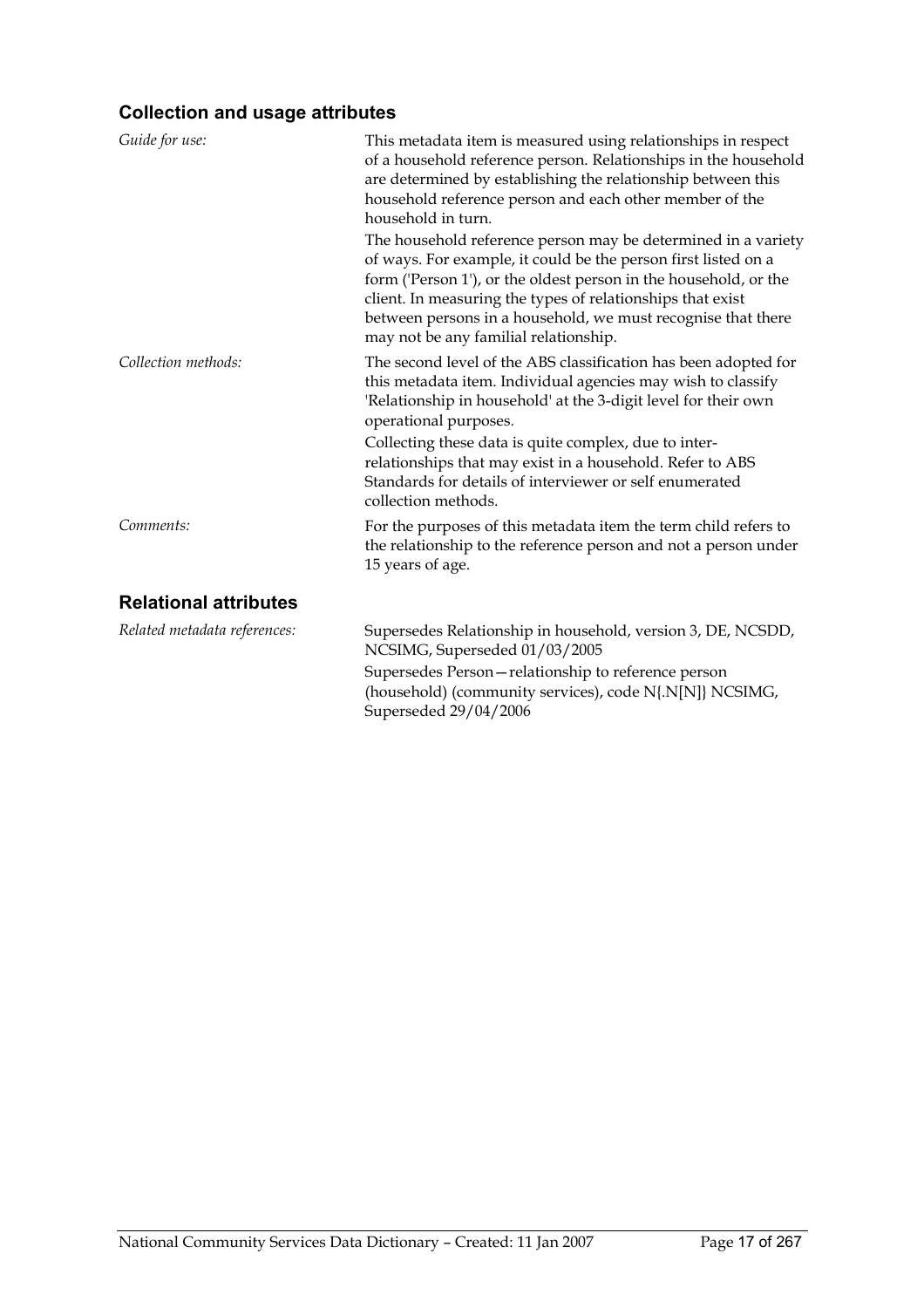### **Relationship of carer to care recipient**

### **Identifying and definitional attributes**

| Metadata item type:  | Data Element                                                                                          |
|----------------------|-------------------------------------------------------------------------------------------------------|
| Technical name:      | Informal carer – relationship to care recipient, code N                                               |
| METeOR identifier:   | 270012                                                                                                |
| Registration status: | NCSIMG, Standard 01/03/2005                                                                           |
| Definition:          | The relationship of the informal carer to the person for whom<br>they care, as represented by a code. |

### **Data element concept attributes**

| Data element concept: | Informal carer-relationship to care recipient                                                                                                                                                                                                                                                                                                                                                                         |
|-----------------------|-----------------------------------------------------------------------------------------------------------------------------------------------------------------------------------------------------------------------------------------------------------------------------------------------------------------------------------------------------------------------------------------------------------------------|
| Definition:           | The relationship of the informal carer to the person for whom<br>they care.                                                                                                                                                                                                                                                                                                                                           |
| Context:              | Resource and service planning:                                                                                                                                                                                                                                                                                                                                                                                        |
|                       | Information about this relationship assists in the establishment<br>of a profile of informal caring relationships and the assistance<br>provided (such as by the HACC program) to maintain and<br>support those relationships. As such it increases knowledge<br>about the dynamics of caring and provides an insight into the<br>gender and inter-generational patterns of informal care giving<br>in the community. |
| Object class:         | Informal carer                                                                                                                                                                                                                                                                                                                                                                                                        |
| Property:             | Relationship to care recipient                                                                                                                                                                                                                                                                                                                                                                                        |

### **Value domain attributes**

#### **Representational attributes**

| Representation class:     | Code           |                                   |
|---------------------------|----------------|-----------------------------------|
| Data type:                | Number         |                                   |
| Format:                   | N              |                                   |
| Maximum character length: | 1              |                                   |
| Permissible values:       | Value          | Meaning                           |
|                           | 1              | Spouse/partner                    |
|                           | $\overline{2}$ | Parent                            |
|                           | 3              | Child                             |
|                           | 4              | Child-in-law                      |
|                           | 5              | Other relative                    |
|                           | 6              | Friend/neighbour                  |
| Supplementary values:     | 9              | Not stated/inadequately described |

### **Data element attributes**

### **Collection and usage attributes**

*Guide for use:* This data element should always be used to record the relationship of the carer to the person for whom they care, regardless of whether the client of the agency is the carer or the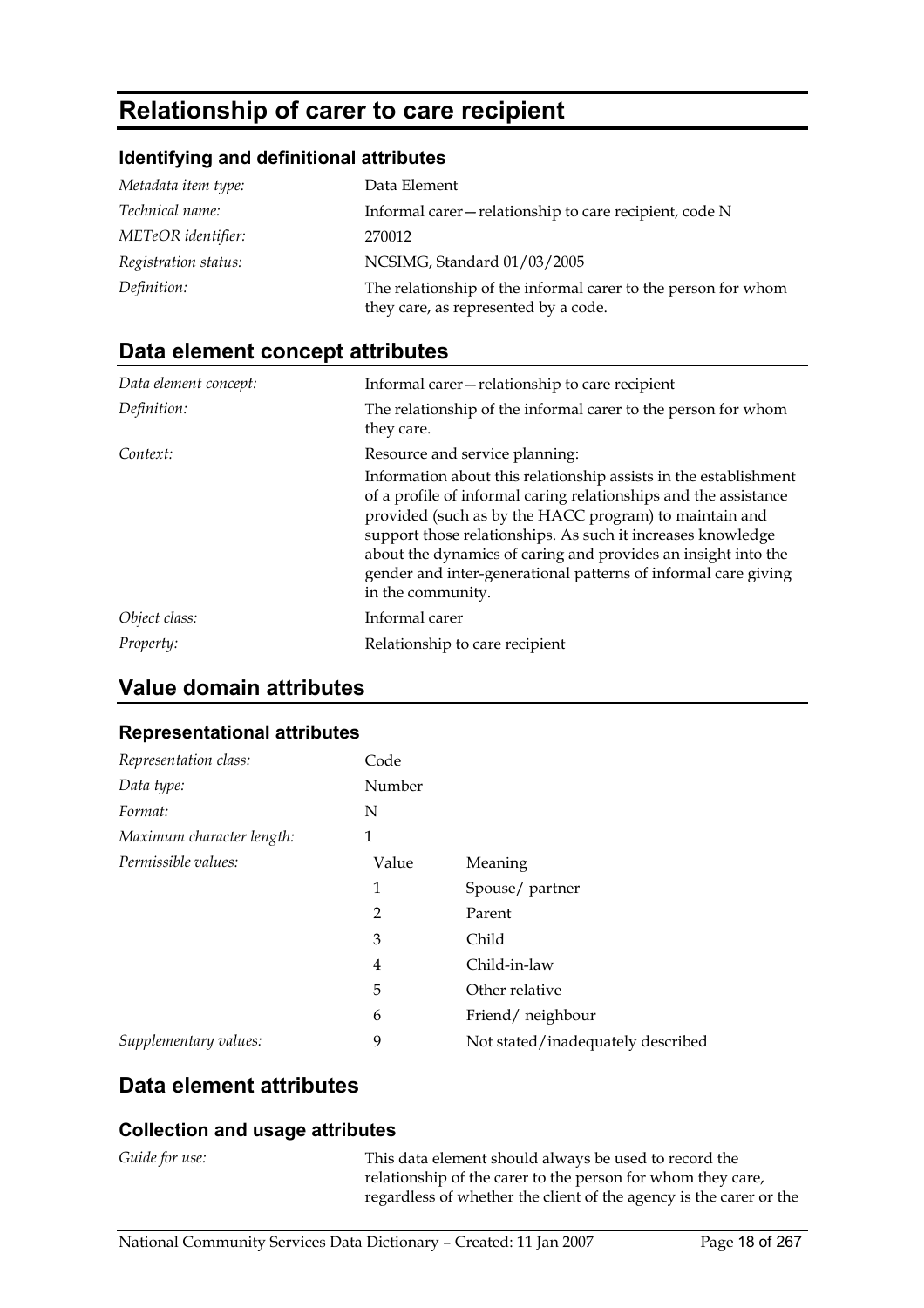|  | person for whom they care. |
|--|----------------------------|
|  |                            |

|                     | For example, if a woman were caring for her frail aged mother-<br>in-law, the agency would record that the carer is the daughter-<br>in-law of the care recipient (i.e. code 4). Similarly, if a man were<br>caring for his disabled son, then the agency would record that<br>the carer is the father of the care recipient (i.e. code 2).                                                                                                                                                                                                                        |
|---------------------|--------------------------------------------------------------------------------------------------------------------------------------------------------------------------------------------------------------------------------------------------------------------------------------------------------------------------------------------------------------------------------------------------------------------------------------------------------------------------------------------------------------------------------------------------------------------|
|                     | If a person has more than one carer (e.g. a spouse and a son),<br>the coding response to relationship of carer to care recipient<br>should relate to the carer who provides the most significant<br>care and assistance related to the person's capacity to remain<br>living at home. The expressed views of the client and/ or their<br>carer or significant other should be used as the basis for<br>determining which carer should be considered to be the<br>primary or principal carer in this regard.<br>Code 1 includes de facto and same sex partnerships. |
| Collection methods: | To obtain greater detailed information about carers data can be<br>collected using other elements such as Person-age<br>(community services), total years N[NN] and Person - sex, code<br>N etc.                                                                                                                                                                                                                                                                                                                                                                   |
| Comments:           | There is inconsistency between the definition of informal carer<br>with the ABS definition of principal carer.<br>The ABS defines a primary carer as a person of any age who<br>provides the most informal assistance, in terms of help or<br>supervision, to a person with on or more disabilities. The                                                                                                                                                                                                                                                           |
|                     | assistance has to be ongoing, or likely to be ongoing, for at least<br>six months and be provided for one or more of the core<br>activities (communication, mobility and self care). This may not<br>be appropriate for community services agencies wishing to<br>obtain information about a person's carer regardless of the<br>amount of time that care is for, or the types of care provided.                                                                                                                                                                   |

### **Source and reference attributes**

| Submitting organisation:     | Australian Institute of Health and Welfare                          |
|------------------------------|---------------------------------------------------------------------|
| Origin:                      | Home and Community Care (HACC) Data Dictionary Version<br>1.0, 1998 |
| <b>Relational attributes</b> |                                                                     |
| Related metadata references  | Supercedes Relationship of carer to care recipient version 1        |

| Related metadata references: | Supersedes Relationship of carer to care recipient, version 1, |
|------------------------------|----------------------------------------------------------------|
|                              | DE, NCSDD, NCSIMG, Superseded 01/03/2005                       |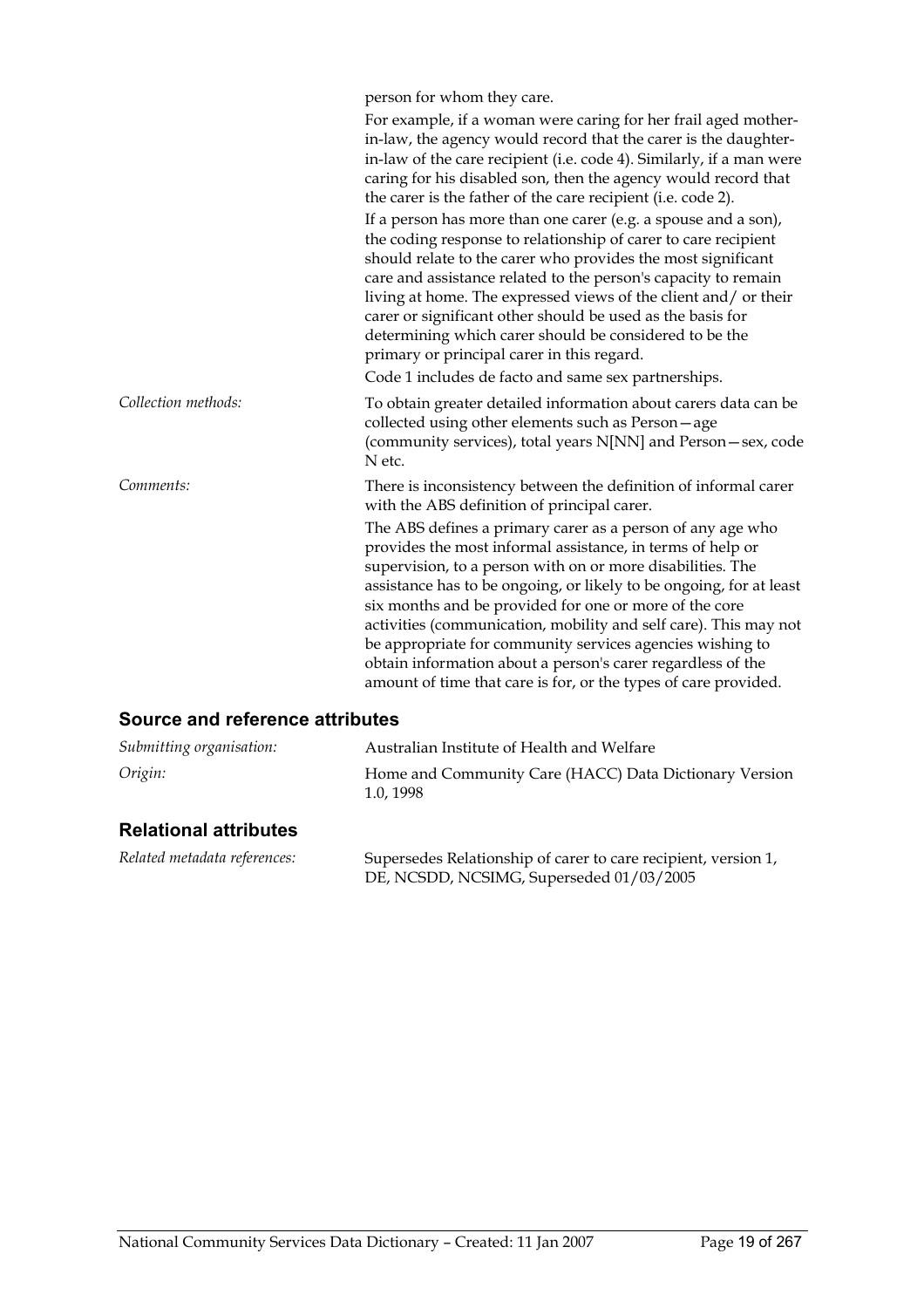### **Religious affiliation**

### **Identifying and definitional attributes**

| Metadata item type:  | Data Element                                                                           |
|----------------------|----------------------------------------------------------------------------------------|
| Technical name:      | Person-religious affiliation, code (ASCRG 2005) N[NNN]                                 |
| METeOR identifier:   | 334326                                                                                 |
| Registration status: | NCSIMG, Standard 29/04/2006                                                            |
| Definition:          | The religious group to which a person belongs or adheres, as<br>represented by a code. |

### **Data element concept attributes**

| Data element concept: | Person-religious affiliation                                                                                                                                                                 |
|-----------------------|----------------------------------------------------------------------------------------------------------------------------------------------------------------------------------------------|
| Definition:           | The religious group to which a person belongs or adheres.                                                                                                                                    |
| Context:              | In some circumstances this item can allow agencies to provide<br>more culturally relevant services to some clients. It also<br>provides a useful indicator of aspects of cultural diversity. |
| Object class:         | Person                                                                                                                                                                                       |
| <i>Property:</i>      | Religious affiliation                                                                                                                                                                        |

### **Value domain attributes**

### **Representational attributes**

| Classification scheme:    | Australian Standard Classification of Religious Groups 2005 |
|---------------------------|-------------------------------------------------------------|
| Representation class:     | Code                                                        |
| Data type:                | Number                                                      |
| Format:                   | N[NNN]                                                      |
| Maximum character length: | 4                                                           |

### **Data element attributes**

| Collection methods: | It is essential that where this question is asked, it be clearly<br>marked as optional.        |
|---------------------|------------------------------------------------------------------------------------------------|
|                     | The following question is recommended.                                                         |
|                     | Q1. What is your / the person's / (name)'s religion?<br>(Answering this question is OPTIONAL.) |
|                     | For example, Salvation Army, Hinduism, Judaism or<br>Humanism.                                 |
|                     | If no religion, mark last option.                                                              |
|                     | Catholic (not Eastern Churches)                                                                |
|                     | Anglican (Church of England)                                                                   |
|                     | Uniting Church                                                                                 |
|                     | Presbyterian                                                                                   |
|                     | Greek Orthodox                                                                                 |
|                     | Baptist                                                                                        |
|                     | Lutheran                                                                                       |
|                     | Islam                                                                                          |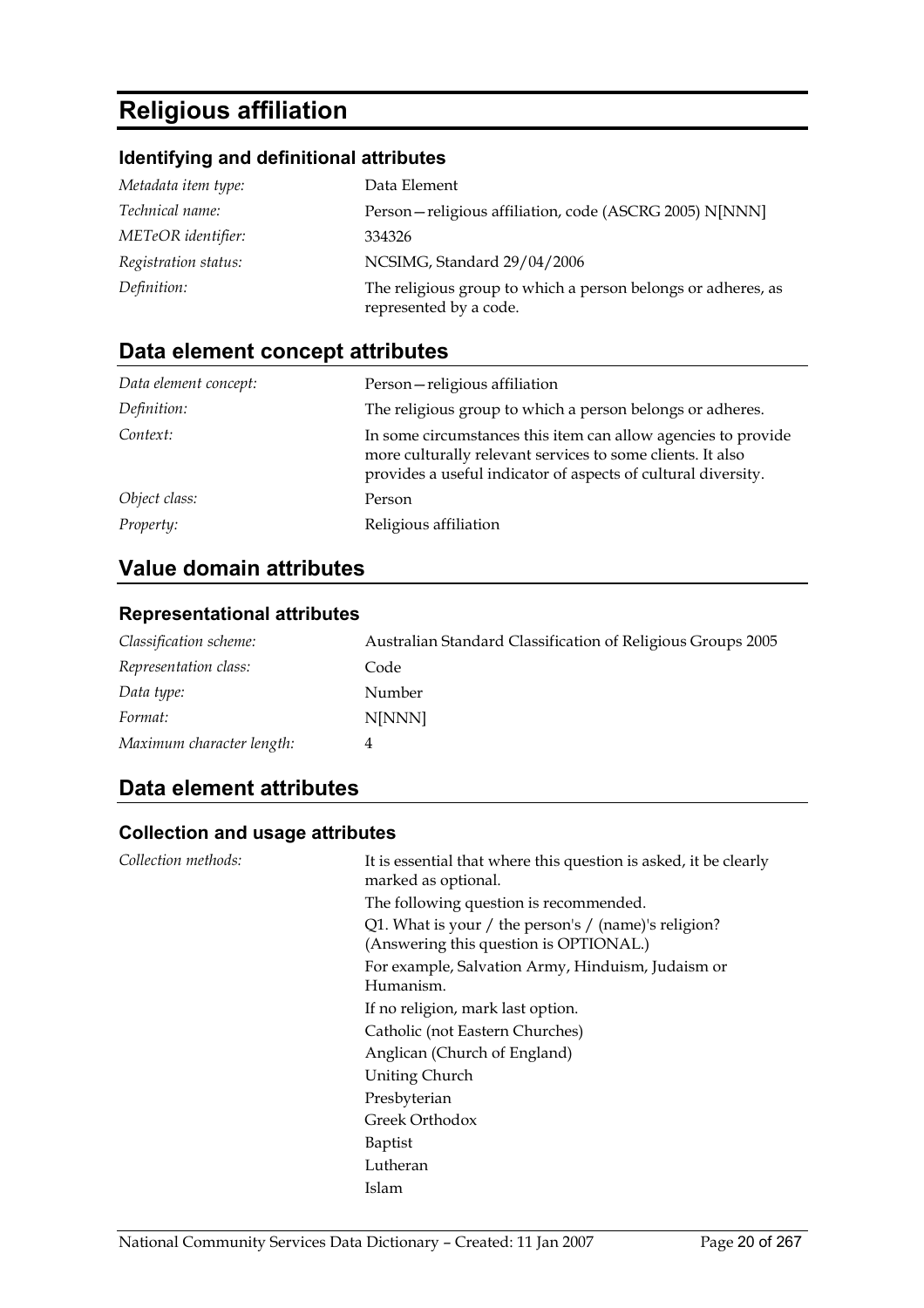Buddhism

Other - please specify:......

No religion

While agencies are encouraged to use the recommended question described above, it is acknowledged that this is not always possible in practice. For example, where the data collection is a by-product of the provision of a health or community service, the information may be ascertained using different means. However, the recommended question should be used wherever practically possible.

### **Relational attributes**

*Related metadata references:* Supersedes Person—religious affiliation, code (ASCRG 1996) N[NNN] NCSIMG, Superseded 08/05/2006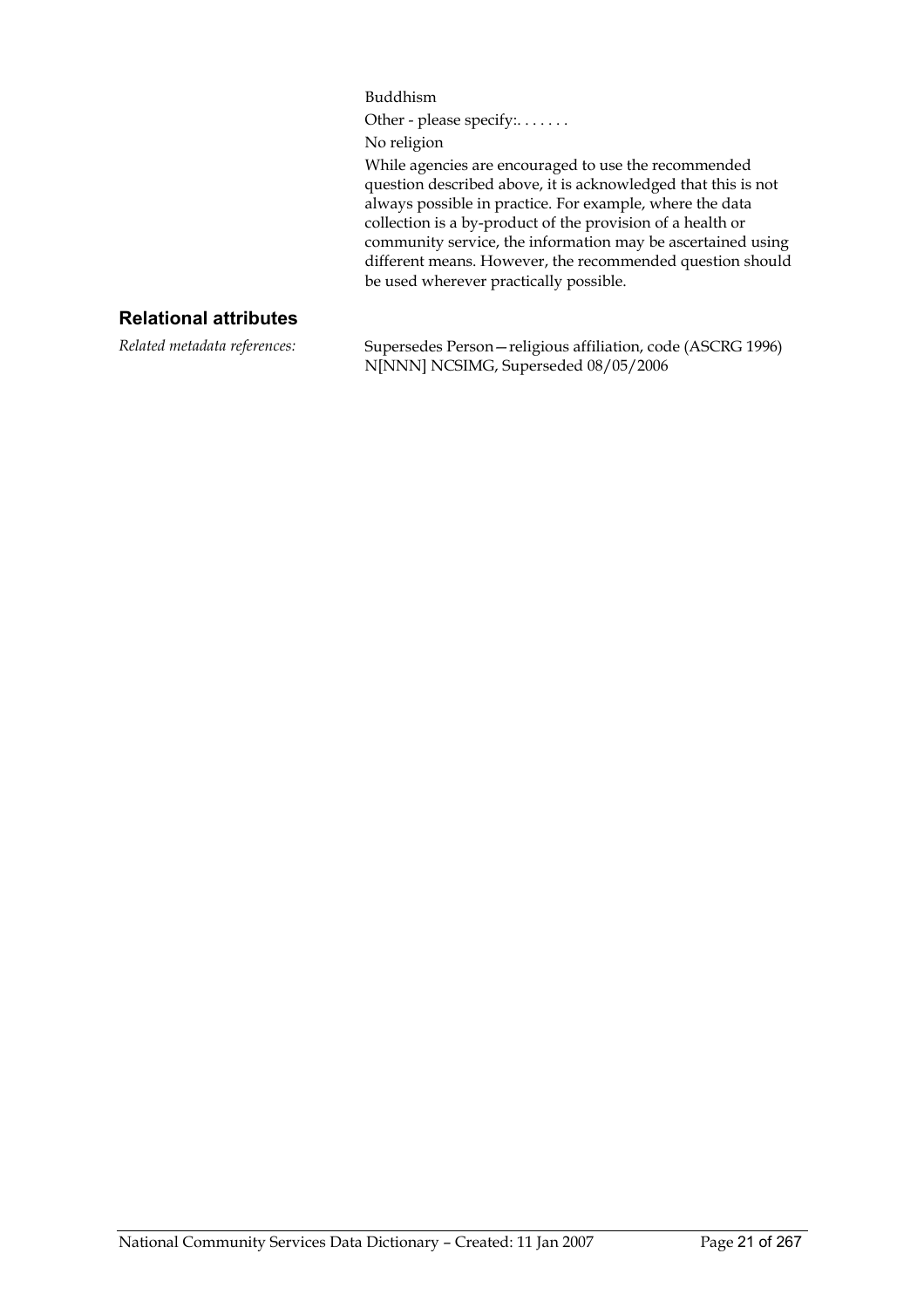### **Residential setting**

#### **Identifying and definitional attributes**

| Metadata item type:  | Data Element                                                                                                                                                                                                                                                                                                                                                                                                                                                                                                                                                                     |
|----------------------|----------------------------------------------------------------------------------------------------------------------------------------------------------------------------------------------------------------------------------------------------------------------------------------------------------------------------------------------------------------------------------------------------------------------------------------------------------------------------------------------------------------------------------------------------------------------------------|
| Technical name:      | Person-residential setting, code N                                                                                                                                                                                                                                                                                                                                                                                                                                                                                                                                               |
| METeOR identifier:   | 269979                                                                                                                                                                                                                                                                                                                                                                                                                                                                                                                                                                           |
| Registration status: | NCSIMG, Standard 01/03/2005                                                                                                                                                                                                                                                                                                                                                                                                                                                                                                                                                      |
| Definition:          | The setting in which a person resides, as represented by a code.                                                                                                                                                                                                                                                                                                                                                                                                                                                                                                                 |
| Context:             | Linking human service outcomes with people's housing<br>situations has been identified as an important step in providing<br>better targeted services. Collecting information about<br>residential setting also gives an indication of the type and<br>variety of settings to which agencies deliver their services when<br>providing assistance. This metadata item assists when making<br>comparisons of data from administrative data collections with<br>data from the five yearly Census of Population and Housing,<br>and to assist in analyses of de-institutionalisation. |

### **Data element concept attributes**

| Data element concept: | Person – residential setting           |
|-----------------------|----------------------------------------|
| Definition:           | The setting in which a person resides. |
| Object class:         | Person                                 |
| <i>Property:</i>      | Residential setting                    |

### **Value domain attributes**

#### **Representational attributes**

| Representation class:     | Code           |                                   |
|---------------------------|----------------|-----------------------------------|
| Data type:                | Number         |                                   |
| Format:                   | N              |                                   |
| Maximum character length: | 1              |                                   |
| Permissible values:       | Value          | Meaning                           |
|                           | 1              | Private setting                   |
|                           | $\overline{2}$ | Community based setting           |
|                           | 3              | Institutional setting             |
|                           | 4              | None/homeless/public place        |
| Supplementary values:     | 9              | Not stated/inadequately described |

#### **Collection and usage attributes**

*Guide for use:* To meet program or service specific needs, the categories used in individual data collections may be more detailed than those in the settings classification of the NCCS V2, but they should always be mappable to categories in the NCCS V2. Categories used in individual community services data collections such as the Home and Community Care (HACC), Commonwealth State/Territory Disability Agreement (CSTDA) and the Supported Accommodation Assistance Program (SAAP) have been mapped to the settings classification in the National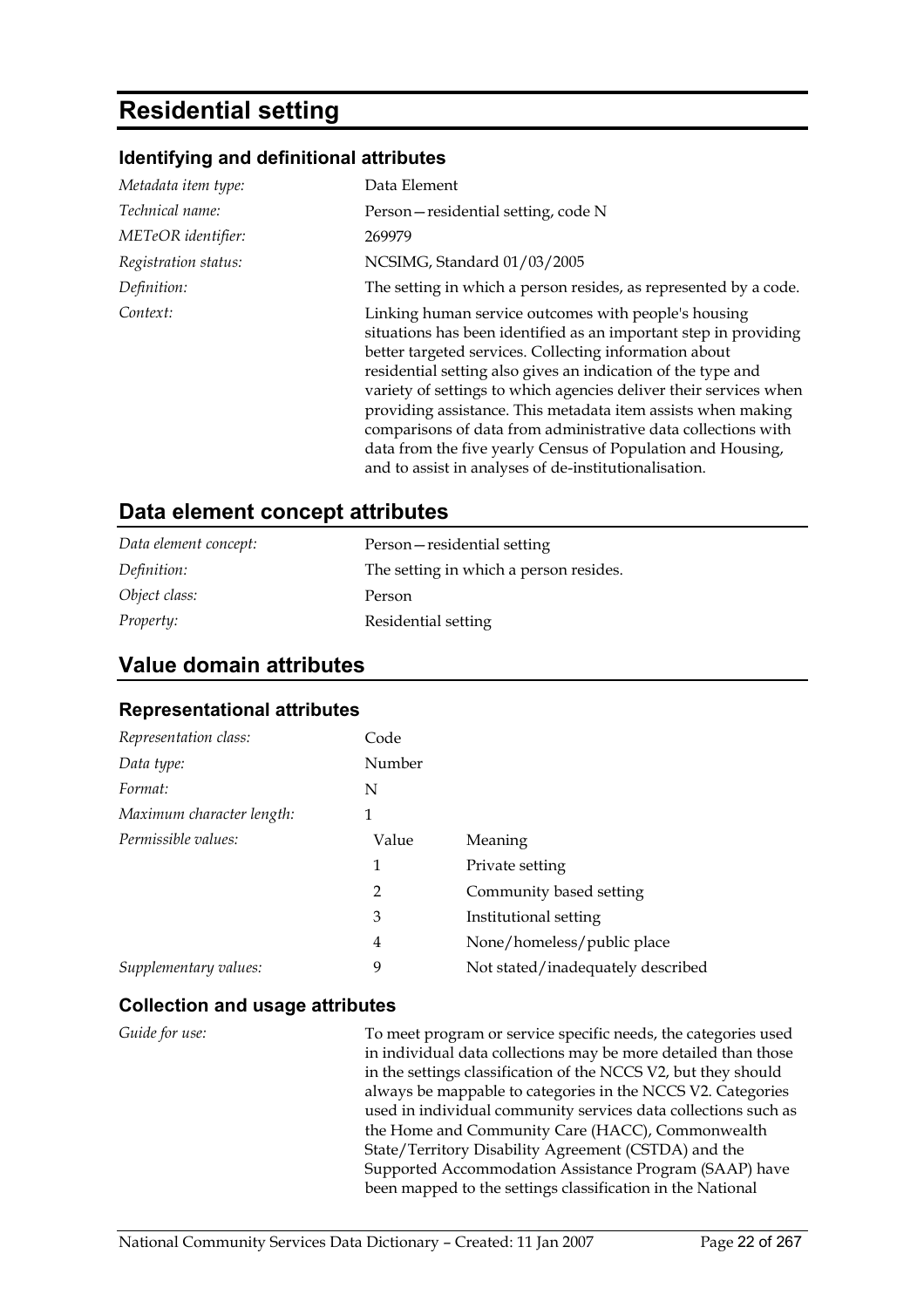Classifications of Community Services.

CODE 1 Private setting

A largely self contained dwelling intended for occupation by one or more usual residents, or movable, makeshift or improvised dwelling occupied by one or more usual residents, regardless of whether the dwelling is owned, being purchased or being rented privately, publicly or through a community organisation. This includes,

Owner/purchaser/renter occupied dwellings and Unsupported independent living facilities.

For example houses, flats, units, hotels/motels, caravan, craft in a marina, a houseboat, independent living in a retirement village (where no support services are provided as a package with the accommodation) and makeshift and improvised dwellings (such as humpies).

CODE 2 Community based setting

This type of setting includes:

Short-term crisis or emergency accommodation facility, Supported independent residential facility, Transitional accommodation facility, Supported accommodation facility (where support is provided together with the accommodation as a package) and Supported independent living.

The distinguishing features of a community based setting as opposed to private:

- An adult accommodated in a community setting has less control or choice, over when, where and how, they undertake basic personal activities than in a private setting (e.g. shared or scheduled meals, communal laundry, etc.).
- In community based settings some form of service by paid staff is generally provided in association with occupancy of a dwelling.
- The person has more choice or control over such activities in a community based setting than in an institutional setting.
- Persons living in community settings are generally housed in domestic scale sized dwellings.
- Located within the general community, in areas where other people live privately.

CODE 3 Institutional setting

This category includes:

Hospital (including psychiatric), Special purpose residential facility (including those that provide 'out of home' placements for children who cannot live with their families), Community care unit and Custodial settings, (prisons, remand centres, corrective institutions for children/youth). It also includes larger institutions for people with disabilities, larger institutional supported accommodation facilities, convents and monasteries, boarding schools and residential colleges.

The distinguishing features of an institutional setting (as opposed to community):

- Existence of a regulatory or licensing body.
- Accommodation units are usually not self contained.
- Adult residents have little or no control over when, where and how they undertake basic personal activities (e.g. shared or scheduled meals, communal laundry, etc.).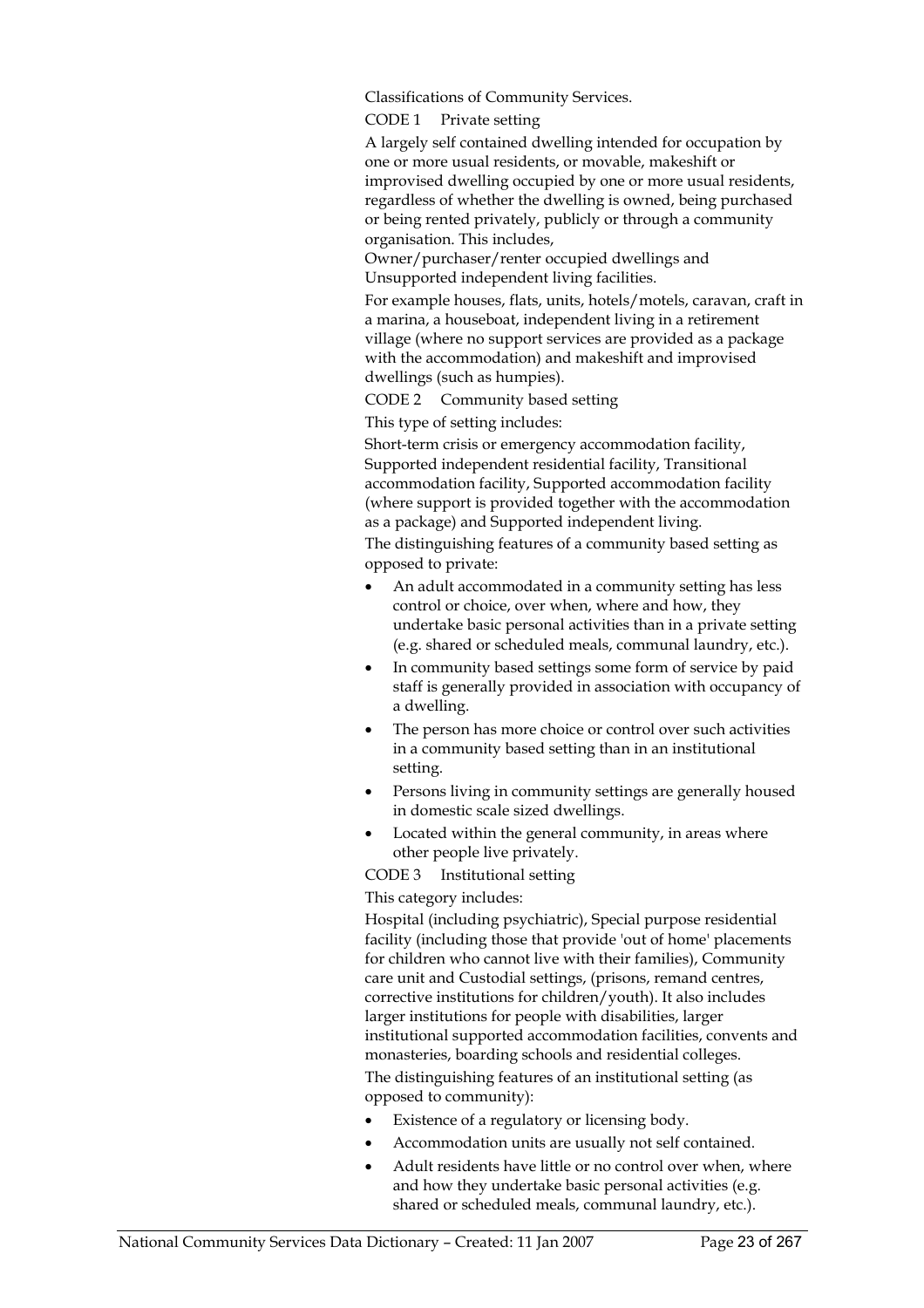|                     | They are generally situated out of the general community<br>(e.g. gaols, hospitals).                                                                                                |  |
|---------------------|-------------------------------------------------------------------------------------------------------------------------------------------------------------------------------------|--|
|                     | They are often of a larger scale than community settings.<br>Should difficulties arise concerning the categorisation of a                                                           |  |
|                     |                                                                                                                                                                                     |  |
|                     | setting, refer to the features listed below for guidance:                                                                                                                           |  |
|                     | Level of choice/control                                                                                                                                                             |  |
|                     | Scale/size                                                                                                                                                                          |  |
|                     | Location within/outside of general community<br>٠                                                                                                                                   |  |
|                     | Existence of a regulatory or licensing body                                                                                                                                         |  |
|                     | Paid staff.                                                                                                                                                                         |  |
|                     | None/homeless/public place includes non dwelling<br>CODE 4<br>living rough and informal housing                                                                                     |  |
|                     | CODE 9 Not stated/inadequately described                                                                                                                                            |  |
|                     | This code is not for use on primary collection forms. It is<br>primarily for use in administrative collections when<br>transferring data from data sets where the item has not been |  |
|                     | collected.                                                                                                                                                                          |  |
| Collection methods: | This metadata item could be used to describe the residential<br>setting of individual persons, groups of people or households.                                                      |  |

### **Data element attributes**

### **Source and reference attributes**

| Submitting organisation:     | Australian Institute of Health and Welfare                                             |
|------------------------------|----------------------------------------------------------------------------------------|
| <b>Relational attributes</b> |                                                                                        |
| Related metadata references: | Supersedes Residential setting, version 1, DE, NCSDD,<br>NCSIMG, Superseded 01/03/2005 |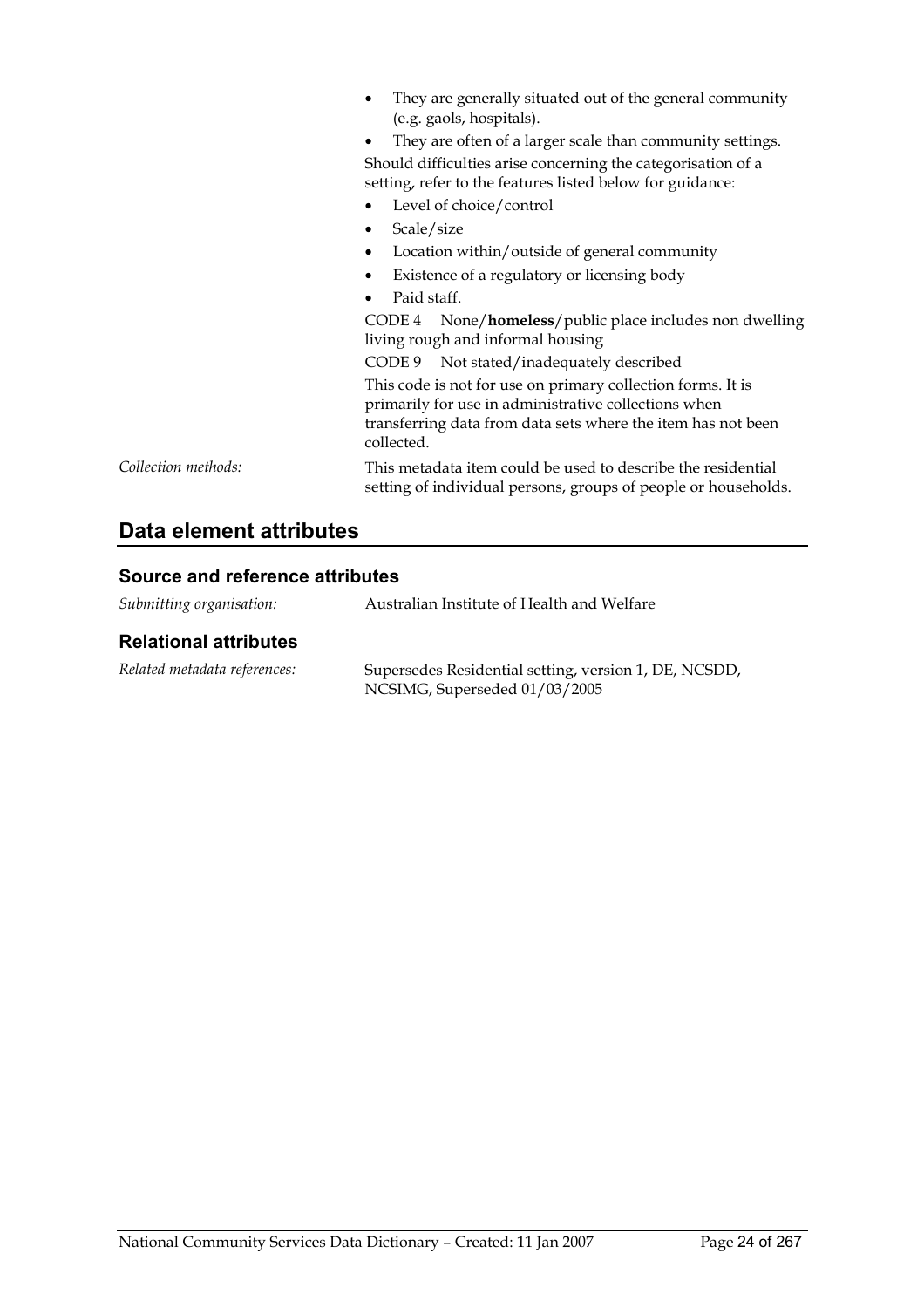### **Satisfaction with participation**

### **Identifying and definitional attributes**

| Metadata item type:  | Data Element                                                                                                            |
|----------------------|-------------------------------------------------------------------------------------------------------------------------|
| Technical name:      | Person—level of satisfaction with participation in a life area,<br>code N                                               |
| METeOR identifier:   | 320216                                                                                                                  |
| Registration status: | NHIG, Standard 29/11/2006<br>NCSIMG, Standard 16/10/2006                                                                |
| Definition:          | The degree to which a person is satisfied with their<br>involvement in a specified life area, as represented by a code. |
| Context:             | Human functioning and disability                                                                                        |

### **Data element concept attributes**

| Data element concept: | Person—level of satisfaction with participation in a life area                                                      |
|-----------------------|---------------------------------------------------------------------------------------------------------------------|
| Definition:           | A person's level of satisfaction with their involvement in a life<br>area, in relation to their current life goals. |
| Object class:         | Person                                                                                                              |
| <i>Property:</i>      | Level of satisfaction with participation in a life area                                                             |

### **Value domain attributes**

### **Representational attributes**

| Representation class:     | Code           |                                                          |
|---------------------------|----------------|----------------------------------------------------------|
| Data type:                | Number         |                                                          |
| Format:                   | N              |                                                          |
| Maximum character length: | 1              |                                                          |
| Permissible values:       | Value          | Meaning                                                  |
|                           | $\theta$       | High satisfaction with participation                     |
|                           | 1              | Moderate satisfaction with participation                 |
|                           | $\overline{2}$ | Neither satisfied nor dissatisfied with<br>participation |
|                           | 3              | Moderate dissatisfaction with participation              |
|                           | 4              | Extreme dissatisfaction with participation               |
|                           | 5              | Complete restriction and dissatisfaction                 |
| Supplementary values:     | 8              | Not specified                                            |
|                           | 9              | Not applicable                                           |

| Guide for use: | This metadata item contributes to the definition of the concept<br>'Disability' and gives an indication of the experience of<br>disability for a person.                                  |
|----------------|-------------------------------------------------------------------------------------------------------------------------------------------------------------------------------------------|
|                | In the context of health, participation is involvement in a life<br>situation. Participation restrictions are problems an individual<br>may experience in involvement in life situations. |
|                | This metadata item gives a rating of the person's degree of<br>satisfaction with participation in a domain of life, in relation to                                                        |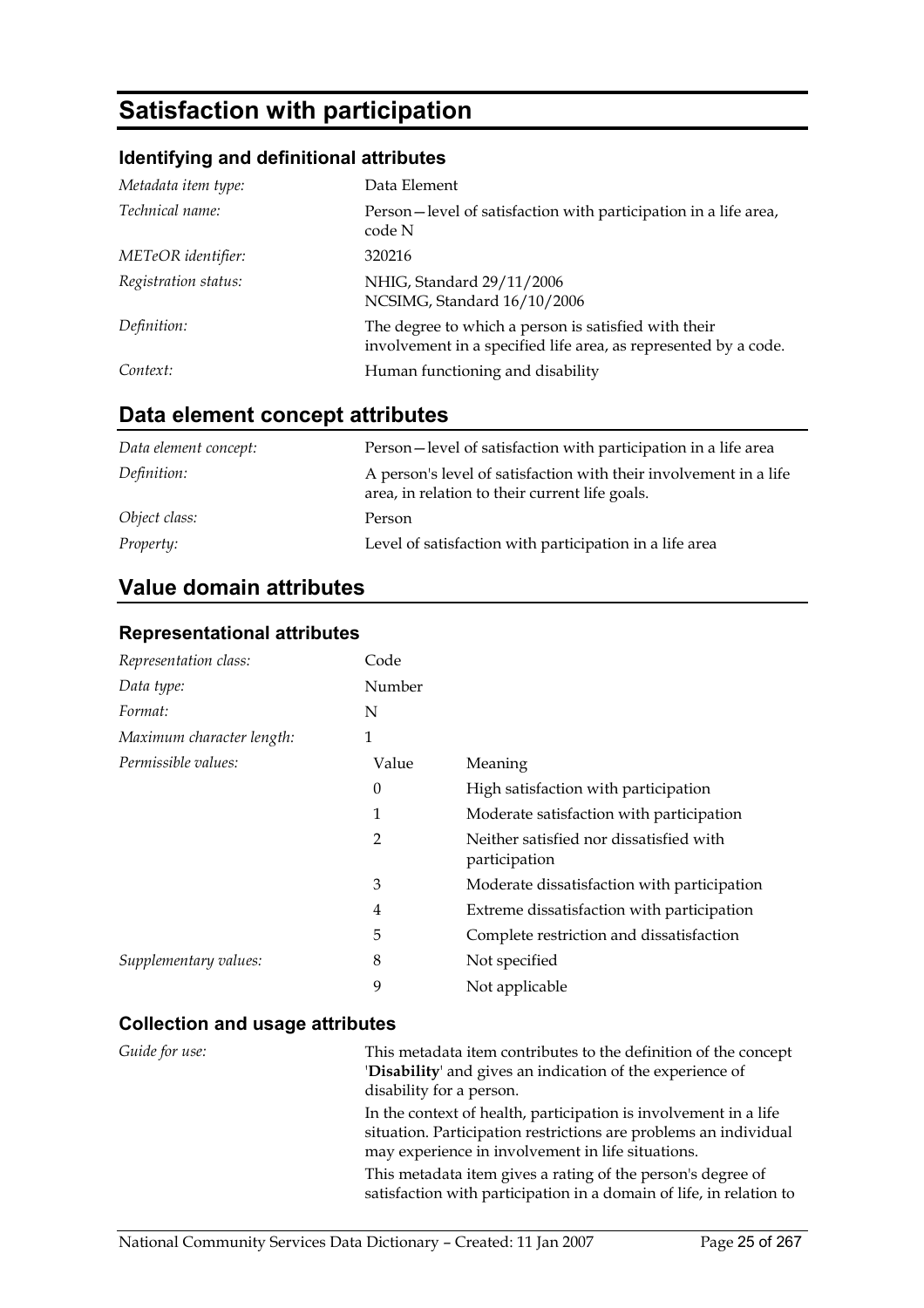their current life goals. Satisfaction with participation corresponds to the person's own perspective on their participation, and reflects their attitude to their participation in the various life areas. It is essentially a summary measure in which are embedded the concepts of choice, opportunity and importance.

CODE 0 High satisfaction with participation Used if a person is involved in the specified life situation as he or she wishes to fulfil his or her current life goals in terms of duration, frequency, manner and outcome.

CODE 1 Moderate satisfaction with participation Used if the person is reasonably satisfied with their participation in this life situation, in terms of duration, frequency, manner and outcome. This could occur if one of the criteria (duration, frequency, manner or outcome) is not fulfilled and that criterion is not critical to the person's goals. For example, the person does not participate in the specified life situation as frequently as wished, but the other criteria are met and the frequency is not so affected that it is critical to the person's satisfaction.

CODE 2 Neither satisfied nor dissatisfied with participation Used if the person is neither satisfied nor dissatisfied with their participation in this life situation, in terms of duration, frequency, manner and outcome.

CODE 3 Moderate dissatisfaction with participation Used if two or three criteria (duration, frequency, manner or outcome) are not fulfilled, but are not so badly affected, in relation to the person's goals in that life area, that the person is extremely dissatisfied. For example, a person is able to participate in work, but is placed in supported employment rather than employment in the open labour market. This is not in line with the person's goals, so that the manner and outcome of the participation are not fulfilled.

CODE 4 Extreme dissatisfaction with participation

Used when all criteria (duration, frequency, manner and outcome) are not fulfilled for the specified life situation, or where any of the criteria are so badly affected in relation to the person's goals that they consider themselves to be extremely dissatisfied with this life area. An example of the latter would arise when a person is extremely dissatisfied with participation in interpersonal activities because his/her goal in terms of duration of social visits is never fulfilled, although other criteria (frequency and manner) may be fulfilled.

CODE 5 Complete restriction and dissatisfaction

Used when the person does not participate in this life situation in line with his or her own goals, i.e. in an area where they wish to participate and is completely dissatisfied with not participating in this life situation.

CODE 9 Not applicable

Used when participation in a life situation is not relevant, such as employment of an infant or where there is no participation and the person has no desire to participate in this area. For example, a personal preference not to participate in specific areas of community, social and civic life such as sport or hobbies. The area may not be applicable to the person's current life goals.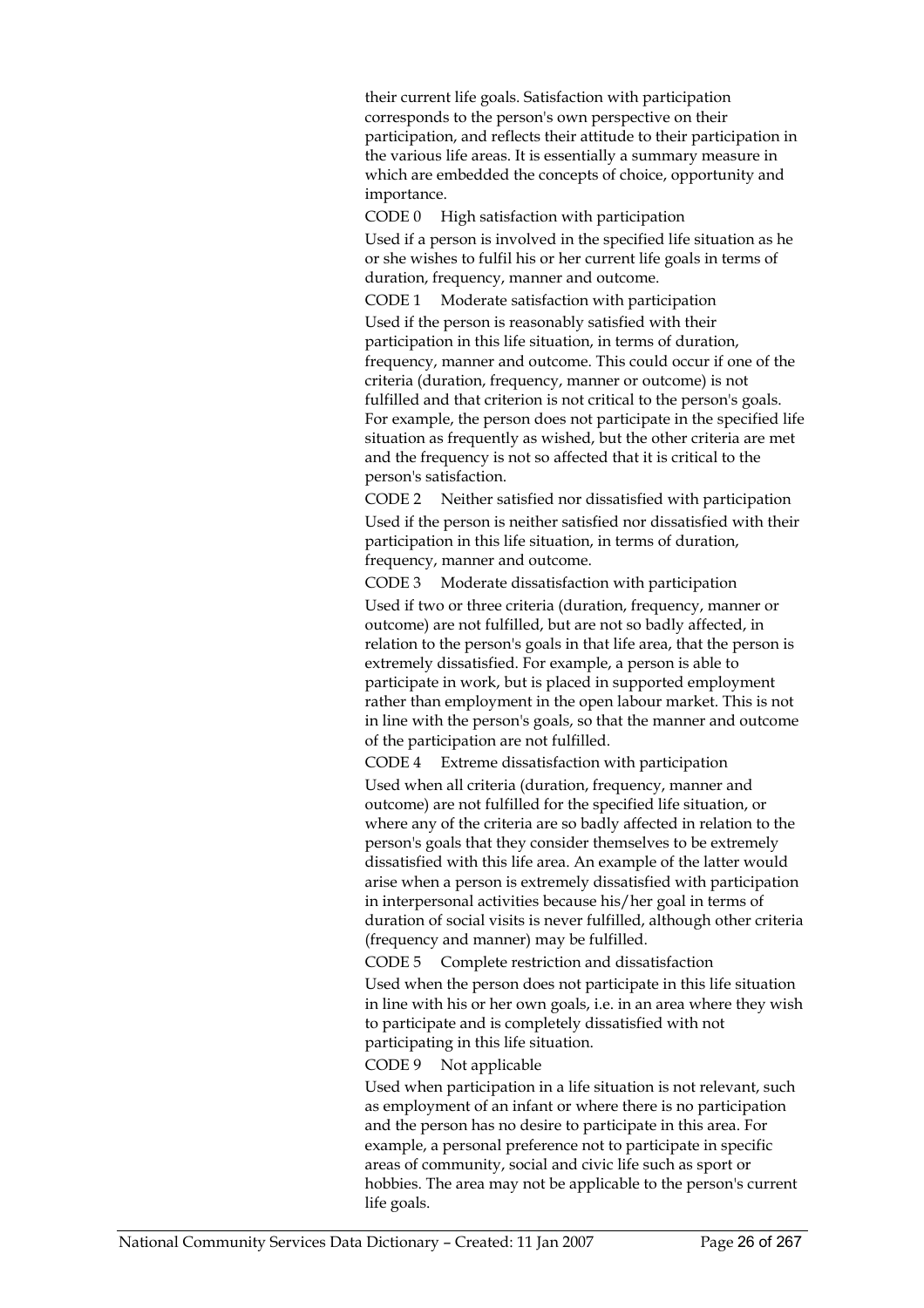### **Source and reference attributes**

| Submitting organisation: | Australian Institute of Health and Welfare (AIHW) which is the<br>Australian Collaborating Centre for the World Health<br>Organization Family of International Classifications. |
|--------------------------|---------------------------------------------------------------------------------------------------------------------------------------------------------------------------------|
| Origin:                  | WHO 2001. ICF: International Classification of Functioning,<br>Disability and Health. Geneva: WHO                                                                               |
|                          | AIHW 2003. ICF Australian User Guide Version 1.0. Canberra:<br>AIHW                                                                                                             |
| Reference documents:     | Further information on the ICF, including more detailed codes,<br>can be found in the ICF itself and the ICF Australian User<br>Guide (AIHW 2003), at the following websites:   |
|                          | WHO ICF website<br>$\bullet$<br>http://www.who.int/classifications/icf/en/                                                                                                      |
|                          | Australian Collaborating Centre ICF website<br>$\bullet$<br>http://www.aihw.gov.au/disability/icf/index.html                                                                    |

### **Data element attributes**

### **Collection and usage attributes**

| Guide for use:                  | Satisfaction with participation should be coded from the<br>perspective of the person. This data element should be coded in<br>conjunction with the Person-activities and participation life<br>area, code (ICF 2001) AN[NNN] data element. For example, a<br>person's 'moderate satisfaction with participation in exchange<br>of information'. |
|---------------------------------|--------------------------------------------------------------------------------------------------------------------------------------------------------------------------------------------------------------------------------------------------------------------------------------------------------------------------------------------------|
| Source and reference attributes |                                                                                                                                                                                                                                                                                                                                                  |

#### **Source and reference attributes**

| Submitting organisation:     | Australian Institute of Health and Welfare (AIHW) which is the<br>Australian Collaborating Centre for the World Health<br>Organization Family of International Classifications. |  |
|------------------------------|---------------------------------------------------------------------------------------------------------------------------------------------------------------------------------|--|
| <b>Relational attributes</b> |                                                                                                                                                                                 |  |
| Implomentation in Data Set   | Activities and Participation cluster NHIC, Standard 20/11/2006                                                                                                                  |  |

| Implementation in Data Set | Activities and Participation cluster NHIG, Standard 29/11/2006 |
|----------------------------|----------------------------------------------------------------|
| <i>Specifications:</i>     | NCSIMG, Standard 16/10/2006                                    |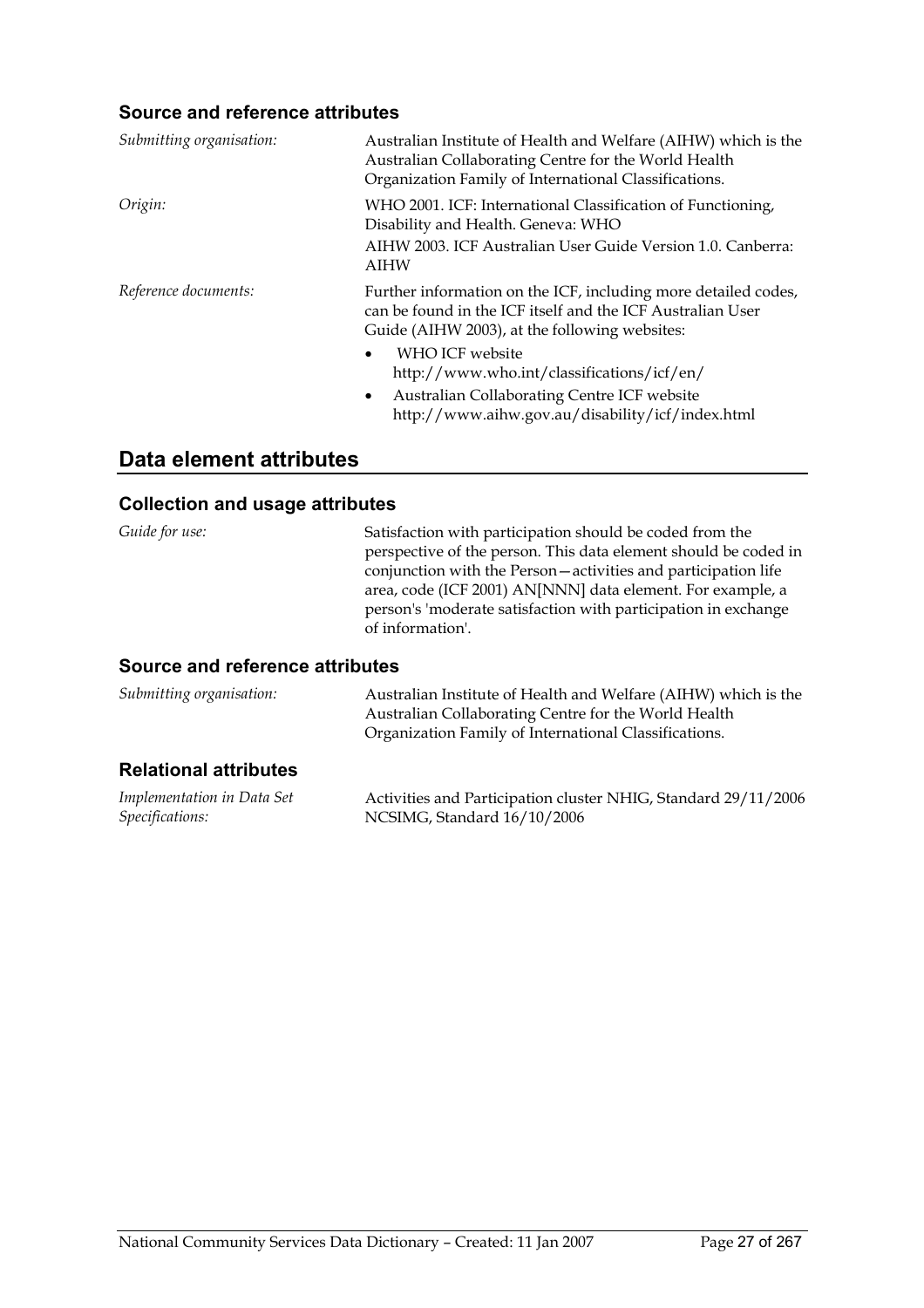### **Service activity type**

### **Identifying and definitional attributes**

| Metadata item type:  | Data Element                                                                                               |
|----------------------|------------------------------------------------------------------------------------------------------------|
| Technical name:      | Service provider organisation - service activity type, code<br>(NCCS v2.0) ANN{.N{.NN}}                    |
| METeOR identifier:   | 270478                                                                                                     |
| Registration status: | NCSIMG, Standard 01/03/2005                                                                                |
| Definition:          | The type(s) of services that are usually available to or provided<br>to persons, as represented by a code. |

### **Data element concept attributes**

| Data element concept: | Service provider organisation - service activity type                            |
|-----------------------|----------------------------------------------------------------------------------|
| Definition:           | The type(s) of services that are usually available to or provided<br>to persons. |
| Context:              | Service and resource planning.                                                   |
| Object class:         | Service provider organisation                                                    |
| <i>Property:</i>      | Service activity type                                                            |

### **Source and reference attributes**

### **Value domain attributes**

#### **Representational attributes**

| Classification scheme:    | National Classifications of Community Services version 2.0 |
|---------------------------|------------------------------------------------------------|
| Representation class:     | Code                                                       |
| Data type:                | String                                                     |
| Format:                   | $ANN\{N\}$                                                 |
| Maximum character length: | 8                                                          |

#### **Source and reference attributes**

|  | Origin: |  |
|--|---------|--|
|  |         |  |
|  |         |  |

*Origin:* Australian Institute of Health and Welfare (AIHW ) 2003. National classifications of community services, Version 2.0. AIHW Cat. no. HWI 40. Canberra: AIHW.

### **Data element attributes**

| Guide for use:      | Service activities should be collected according to the lower<br>level of coding in the National Classifications of Community<br>Services, Version 2.0 (NCCS v2.0)                                                                                                   |
|---------------------|----------------------------------------------------------------------------------------------------------------------------------------------------------------------------------------------------------------------------------------------------------------------|
|                     | To meet program or service specific needs, the categories used<br>in individual data collections may be more detailed than those<br>in the service activities classification of the NCCS v2.0, but they<br>should always be mappable to categories in the NCCS v2.0. |
| Collection methods: | Can be collected for the main type of service provided or all<br>types on either an individual client event or episode of care or                                                                                                                                    |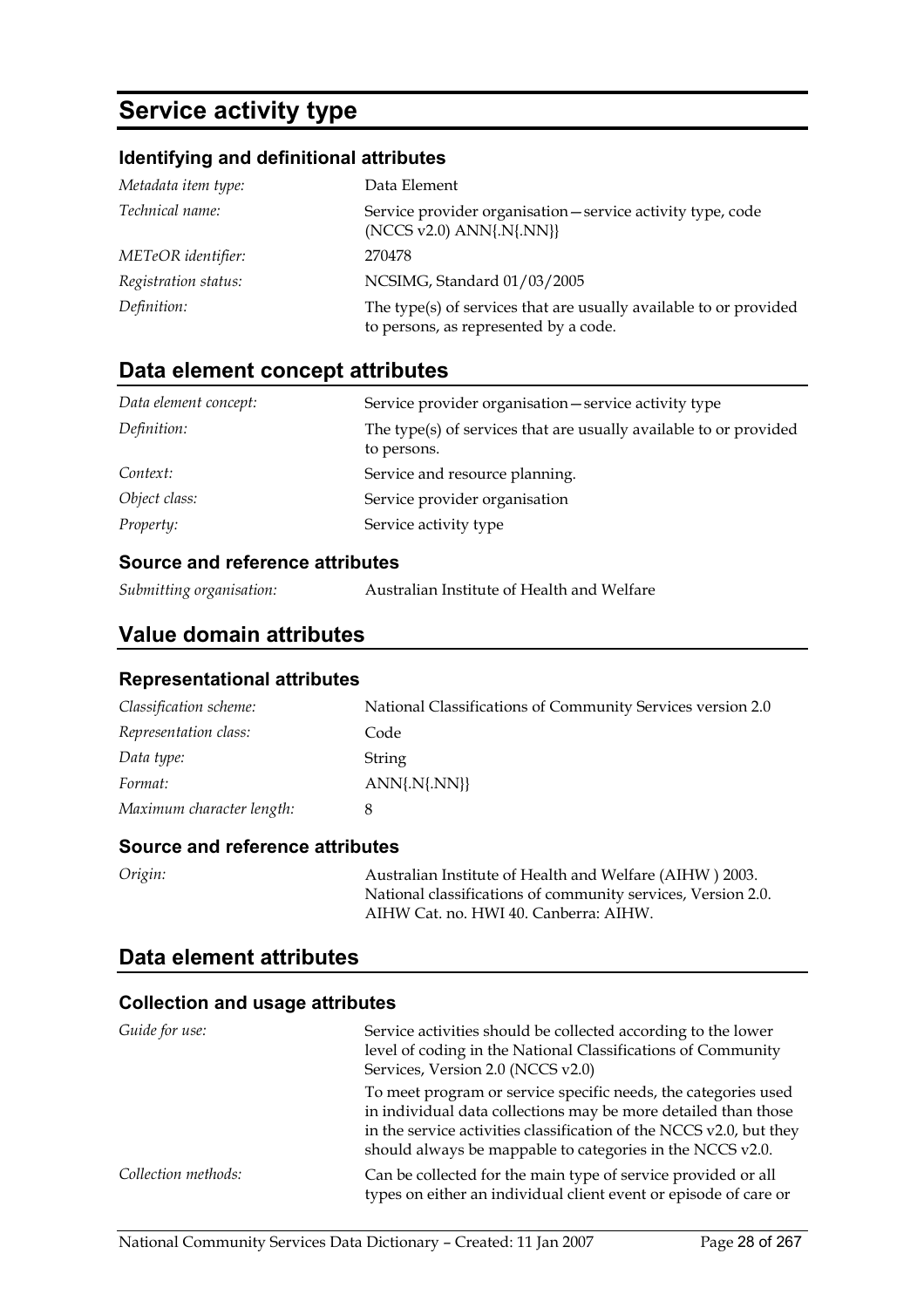|           | reflect general availability. In some collections this metadata<br>item may be more narrowly defined to include only the services<br>that are relevant to that collection. For example in the<br>Commonwealth/State/Territory Disability Agreement<br>National Minimum Data Set (CSTDA NMDS), only the support<br>activity which the service outlet has been funded to provide<br>under the Commonwealth State/Territory Disability<br>Agreement (CSTDA) is collected. There could be instances<br>though where an agency provides other services that are not<br>funded by the CSTDA. |
|-----------|----------------------------------------------------------------------------------------------------------------------------------------------------------------------------------------------------------------------------------------------------------------------------------------------------------------------------------------------------------------------------------------------------------------------------------------------------------------------------------------------------------------------------------------------------------------------------------------|
| Comments: | Categories used in individual community services data<br>collections such as the Home and Community Care (HACC),<br>CSTDA and the Supported Accommodation Assistance<br>Program (SAAP) have been mapped to the service activities<br>classification in the National Classifications of Community<br>Services.                                                                                                                                                                                                                                                                          |

### **Source and reference attributes**

| Submitting organisation: | Australian Institute of Health and Welfare |
|--------------------------|--------------------------------------------|
|                          |                                            |

### **Relational attributes**

| Related metadata references: | Supersedes Service activity type, version 2, DE, NCSDD,<br>NCSIMG, Superseded 01/03/2005 |
|------------------------------|------------------------------------------------------------------------------------------|
|                              |                                                                                          |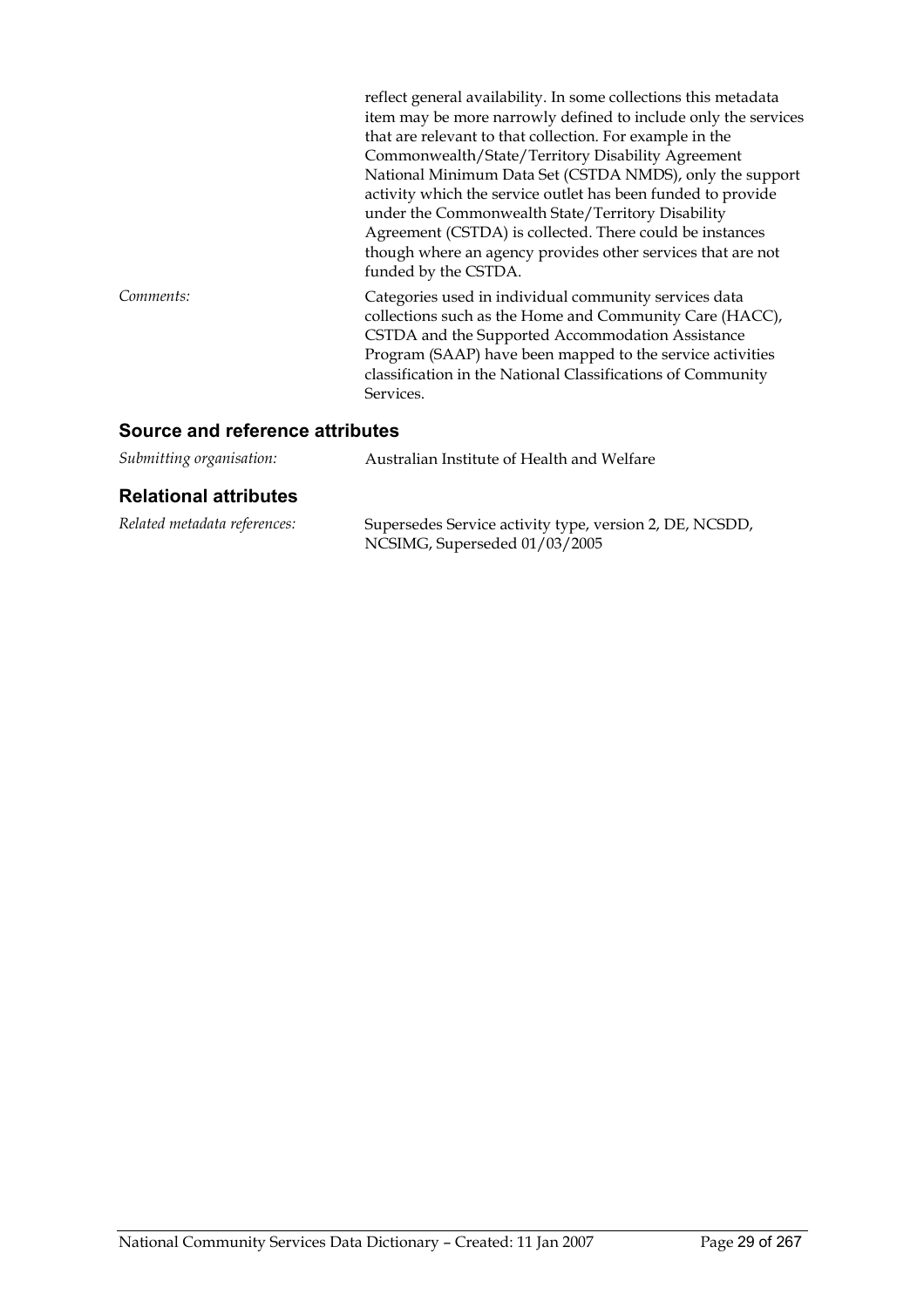### **Service activity type requested**

### **Identifying and definitional attributes**

| Metadata item type:  | Data Element                                                                                                                                                                                                                                                                              |
|----------------------|-------------------------------------------------------------------------------------------------------------------------------------------------------------------------------------------------------------------------------------------------------------------------------------------|
| Technical name:      | Person – service activity type, (requested) code (NCCS v2.0)<br>$ANN\{N\}$                                                                                                                                                                                                                |
| METeOR identifier:   | 270406                                                                                                                                                                                                                                                                                    |
| Registration status: | NCSIMG, Standard 01/03/2005                                                                                                                                                                                                                                                               |
| Definition:          | The type(s) of assistance that a person or persons requests from<br>a community service agency, as represented by a code.                                                                                                                                                                 |
| Context:             | Service planning:                                                                                                                                                                                                                                                                         |
|                      | Useful in the analysis of unmet demand where a person asks<br>for assistance but it is not provided. This information can be<br>used by agencies to plan appropriate services for their target<br>group, and by funding departments to help them make better<br>decisions about services. |

### **Data element concept attributes**

| Data element concept: | Person-service activity type                                                                                                                                                                                                                                                                                   |  |  |
|-----------------------|----------------------------------------------------------------------------------------------------------------------------------------------------------------------------------------------------------------------------------------------------------------------------------------------------------------|--|--|
| Definition:           | The type(s) of assistance that a person or persons requests from<br>a community service agency.                                                                                                                                                                                                                |  |  |
|                       | The type of assistance may or may not be provided by the<br>agency.                                                                                                                                                                                                                                            |  |  |
| Context:              | Service planning:<br>Useful in the analysis of unmet demand where a person asks<br>for assistance but it is not provided. This information can be<br>used by agencies to plan appropriate services for their target<br>group, and by funding departments to help them make better<br>decisions about services. |  |  |
| Object class:         | Person                                                                                                                                                                                                                                                                                                         |  |  |
| Property:             | Service activity type                                                                                                                                                                                                                                                                                          |  |  |

### **Source and reference attributes**

| Submitting organisation: | Australian Institute of Health and Welfare |
|--------------------------|--------------------------------------------|
|--------------------------|--------------------------------------------|

### **Value domain attributes**

### **Representational attributes**

| Classification scheme:    | National Classifications of Community Services version 2.0 |
|---------------------------|------------------------------------------------------------|
| Representation class:     | Code                                                       |
| Data type:                | String                                                     |
| Format:                   | $ANN\{N\}$                                                 |
| Maximum character length: |                                                            |

#### **Source and reference attributes**

| Origin: | Australian Institute of Health and Welfare (AIHW) 2003.      |
|---------|--------------------------------------------------------------|
|         | National classifications of community services, Version 2.0. |
|         | AIHW Cat. no. HWI 40. Canberra: AIHW.                        |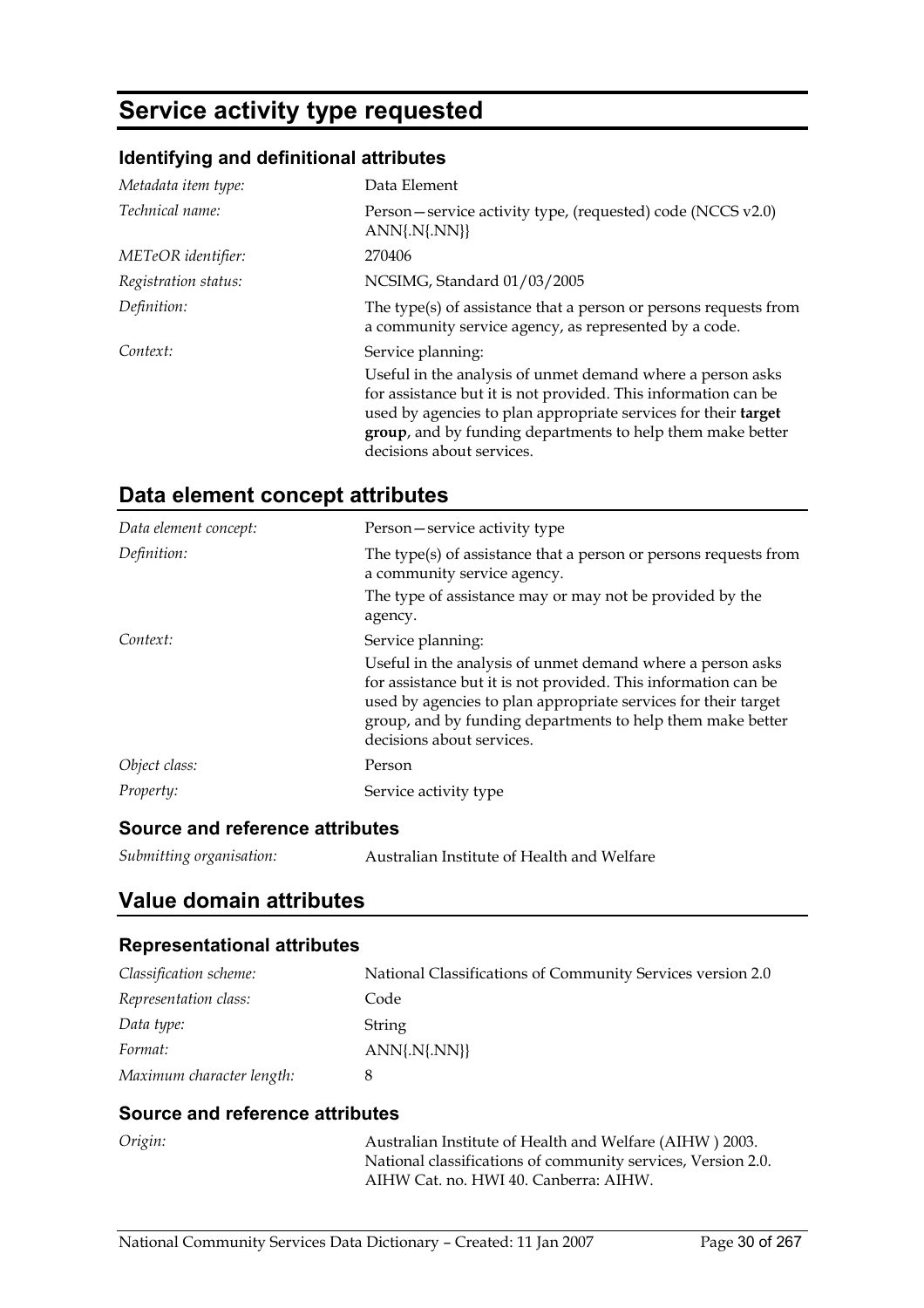| Guide for use:                  | A person or persons may request more than one type of<br>assistance on a single occasion.                                                                                                                                                                                                                                    |
|---------------------------------|------------------------------------------------------------------------------------------------------------------------------------------------------------------------------------------------------------------------------------------------------------------------------------------------------------------------------|
|                                 | Categories used in individual community services data<br>collections should be mappable to the service activities<br>classification in the National Classifications of Community<br>Services, version 2.0 (NCCS v2.0). Service activities should be<br>collected according to the lower level of coding in the NCCS<br>V2.0. |
|                                 | To meet program or service specific needs, the categories used<br>in individual data collections may be more detailed than those<br>in the service activities classification but they should always be<br>mappable to categories in this classification.                                                                     |
| Collection methods:             | This metadata item can be collected for the main service activity<br>type requested or all types.                                                                                                                                                                                                                            |
| Source and reference attributes |                                                                                                                                                                                                                                                                                                                              |

| Submitting organisation:     | Australian Institute of Health and Welfare                                                         |  |
|------------------------------|----------------------------------------------------------------------------------------------------|--|
| <b>Relational attributes</b> |                                                                                                    |  |
| Related metadata references: | Supersedes Service activity type requested, version 2, DE,<br>NCSDD, NCSIMG, Superseded 01/03/2005 |  |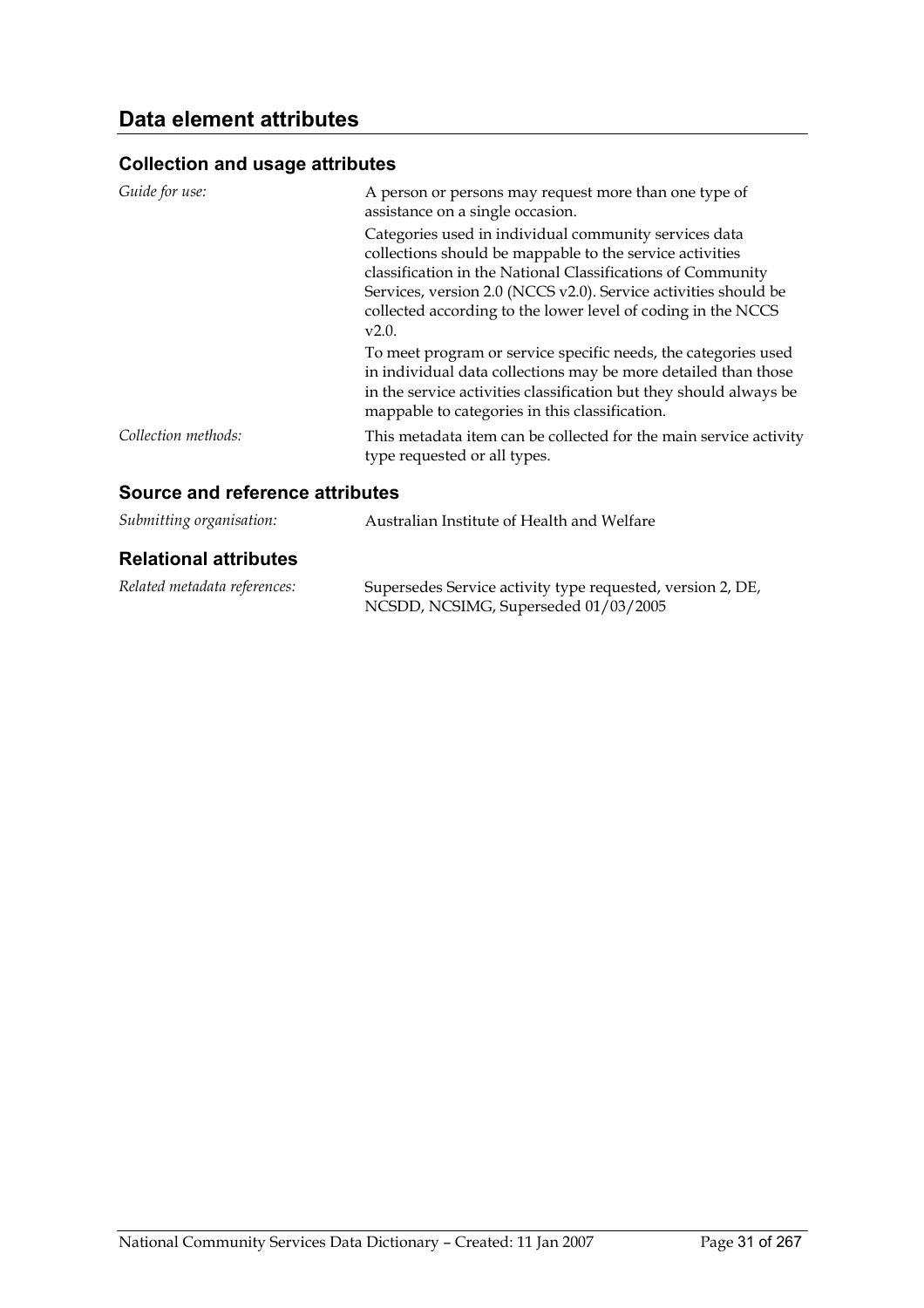### **Service cessation reason**

### **Identifying and definitional attributes**

| Metadata item type:  | Data Element                                                                                        |
|----------------------|-----------------------------------------------------------------------------------------------------|
| Technical name:      | Service episode – service cessation reason, code N                                                  |
| METeOR identifier:   | 270099                                                                                              |
| Registration status: | NCSIMG, Standard 01/03/2005                                                                         |
| Definition:          | The reason that the person ceased to receive services from the<br>agency, as represented by a code. |

### **Data element concept attributes**

| Data element concept: | Service episode – service cessation reason |
|-----------------------|--------------------------------------------|
| Definition:           | The reason the service episode ceased.     |
| Object class:         | Service episode                            |
| Property:             | Service cessation reason                   |

#### **Source and reference attributes**

| Submitting organisation: | Australian Institute of Health and Welfare                         |
|--------------------------|--------------------------------------------------------------------|
| Origin:                  | Home and Community Care (HACC) Data Dictionary Version<br>1.0.1998 |

### **Value domain attributes**

### **Representational attributes**

| Representation class:     | Code           |                                                                                        |
|---------------------------|----------------|----------------------------------------------------------------------------------------|
| Data type:                | Number         |                                                                                        |
| Format:                   | N              |                                                                                        |
| Maximum character length: | 1              |                                                                                        |
| Permissible values:       | Value          | Meaning                                                                                |
|                           | 1              | Client no longer needs assistance from agency                                          |
|                           | $\overline{2}$ | Client referred or moved to other agency                                               |
|                           | 3              | Client's needs have not changed but agency can<br>or will no longer provide assistance |
|                           | $\overline{4}$ | Client moved out of area                                                               |
|                           | 5              | Client terminated service                                                              |
|                           | 6              | Client died                                                                            |
|                           | 8              | Other reason                                                                           |
| Supplementary values:     | 9              | Not stated/inadequately described                                                      |

| Guide for use: | CODE 1 Client no longer needs assistance from agency             |
|----------------|------------------------------------------------------------------|
|                | Where the problem is resolved or no longer exists or client is   |
|                | able to manage without the agency's assistance. Where the        |
|                | client has moved to another agency or form of assistance (either |
|                | of their own choice or the agency 's) code 2 Client referred or  |
|                | moved to other agency, should be used.                           |
|                | Code 2 Client referred or moved to other agency                  |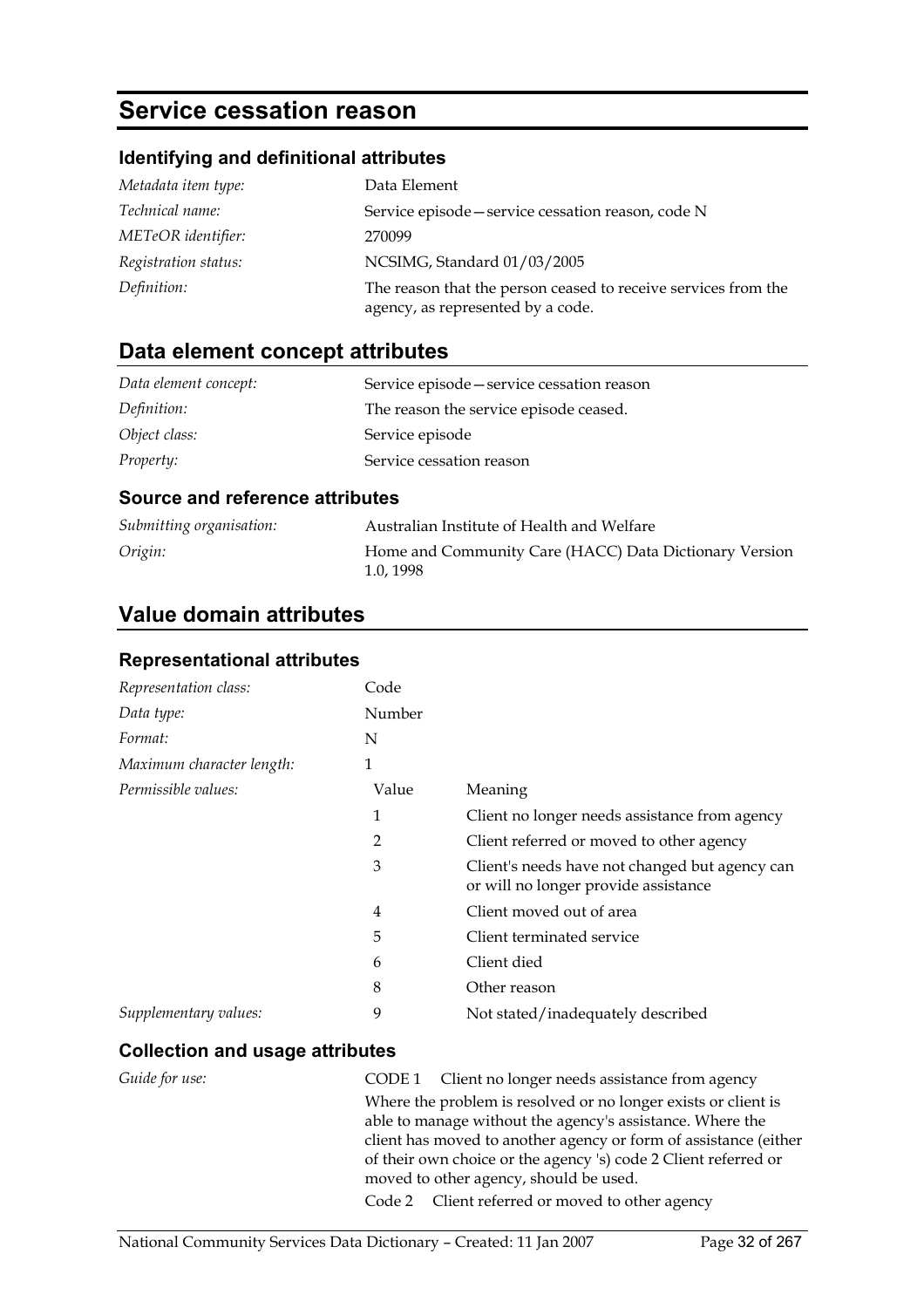This code includes situations where the client's changing dependency or need for assistance has reached the point where the agency can no longer provide the necessary assistance and the client is referred to a more appropriate agency. Includes situations where the agency's assistance is no longer provided because the client has moved onto another form of assistance (e.g. from home with a carer to an institutional or residential care setting or a supported accommodation care setting).

CODE 3 Client's needs have not changed but agency can or will no longer provide assistance

This code includes situations where the client's need for assistance has not changed but the agency has ceased to provide assistance to the client because of the agency's resource limitations. This would usually be associated with a review of the relative need of all agency clients in order to decide on which clients have priority. Where the main reason the client ceased to receive services from the agency was because the client's increased level of need /dependency led to a referral to another agency or program that provides a higher level of community care, code 2 should be used. Also includes when an agency terminates service to a client for worker (or **volunteer**) occupational health and safety reasons. Safety issues may relate to the physical setting of service delivery (e.g. unsafe or unsanitary dwelling) or to concerns with the physical or emotional wellbeing of the worker (or volunteer) due to the client's behaviour.

CODE 4 Client moved out of area

The client ceased to receive assistance from the agency because the client moved out of the geographic area of coverage of the agency. That is, the reason the agency ceases to assist the client is primarily because of a change in client's residential location and not because of any change in their need for assistance. CODE 5 Client terminated service

The decision to cease receiving assistance from the agency is made by the client. That is, it was the client's choice and not the result of any agency assessment of need or change in the client's external circumstances. If the client had not made this choice they would have continued to receive assistance from the agency.

#### **Source and reference attributes**

**Collection and usage attributes** 

*Origin:* Home and Community Care (HACC) Data Dictionary Version 1.0, 1998

### *Guide for use:* Where the client has ceased to receive services for more than one reason, the agency should clearly record the main or primary reason for the cessation of service. Other reasons can also be collected if necessary. *Collection methods:* This metadata item should be recorded for clients who cease to receive funded assistance from an agency. *Comments:* Service provision and planning: This metadata item provides information about the

#### **Data element attributes**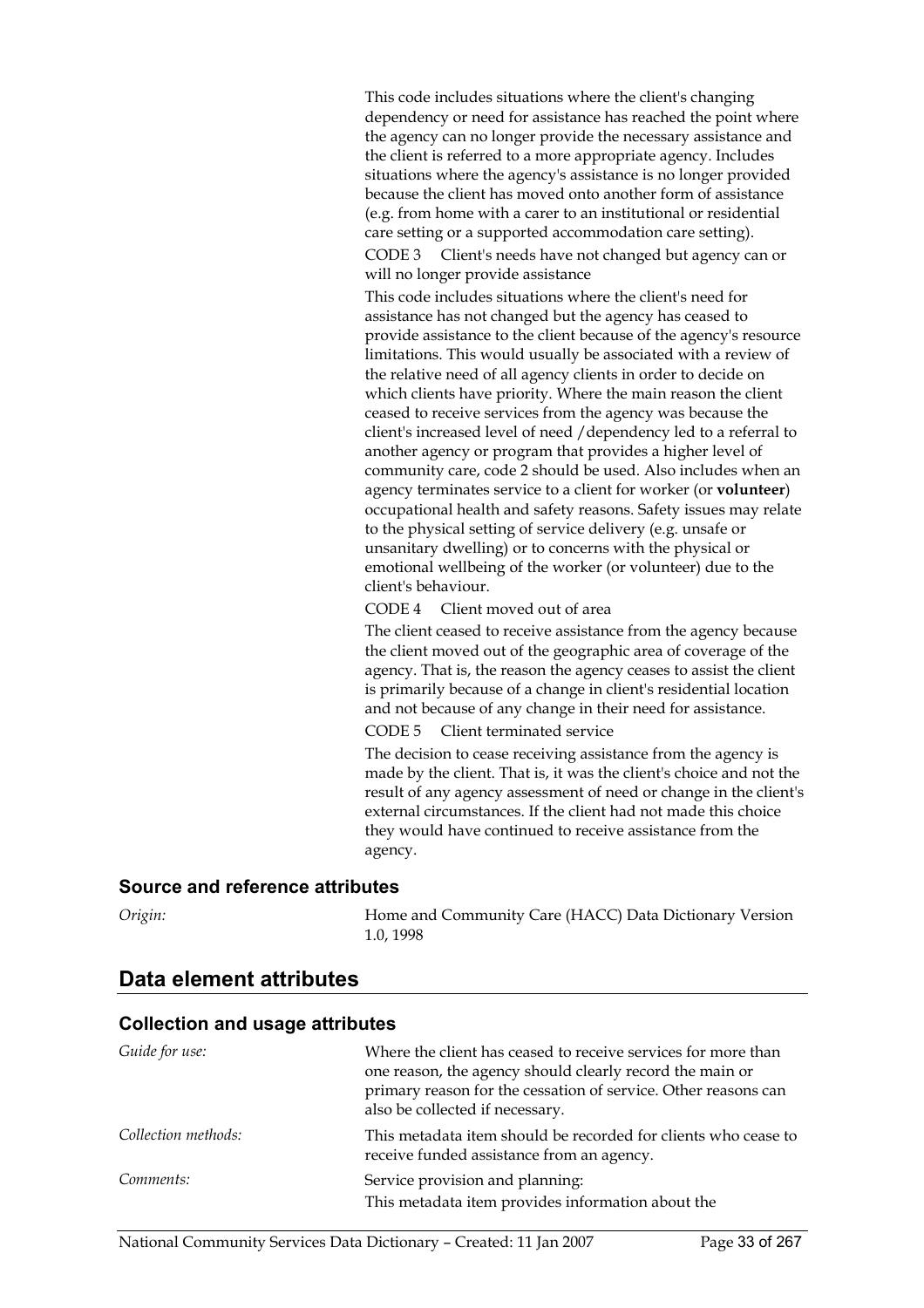circumstances surrounding the ending of a client's receipt of services from an agency. This metadata item contributes to a general understanding of the patterns of client movement into and out of the care and support of agencies. Reason for cessation of services also gives some indication of the impact on client turnover of factors relating to the agency's operations and to changes in client needs and circumstances.

#### **Source and reference attributes**

| Submitting organisation: | Australian Institute of Health and Welfare                         |
|--------------------------|--------------------------------------------------------------------|
| Origin:                  | Home and Community Care (HACC) Data Dictionary Version<br>1.0.1998 |

### **Relational attributes**

*Related metadata references:* Supersedes Service cessation reason, version 1, DE, NCSDD, NCSIMG, Superseded 01/03/2005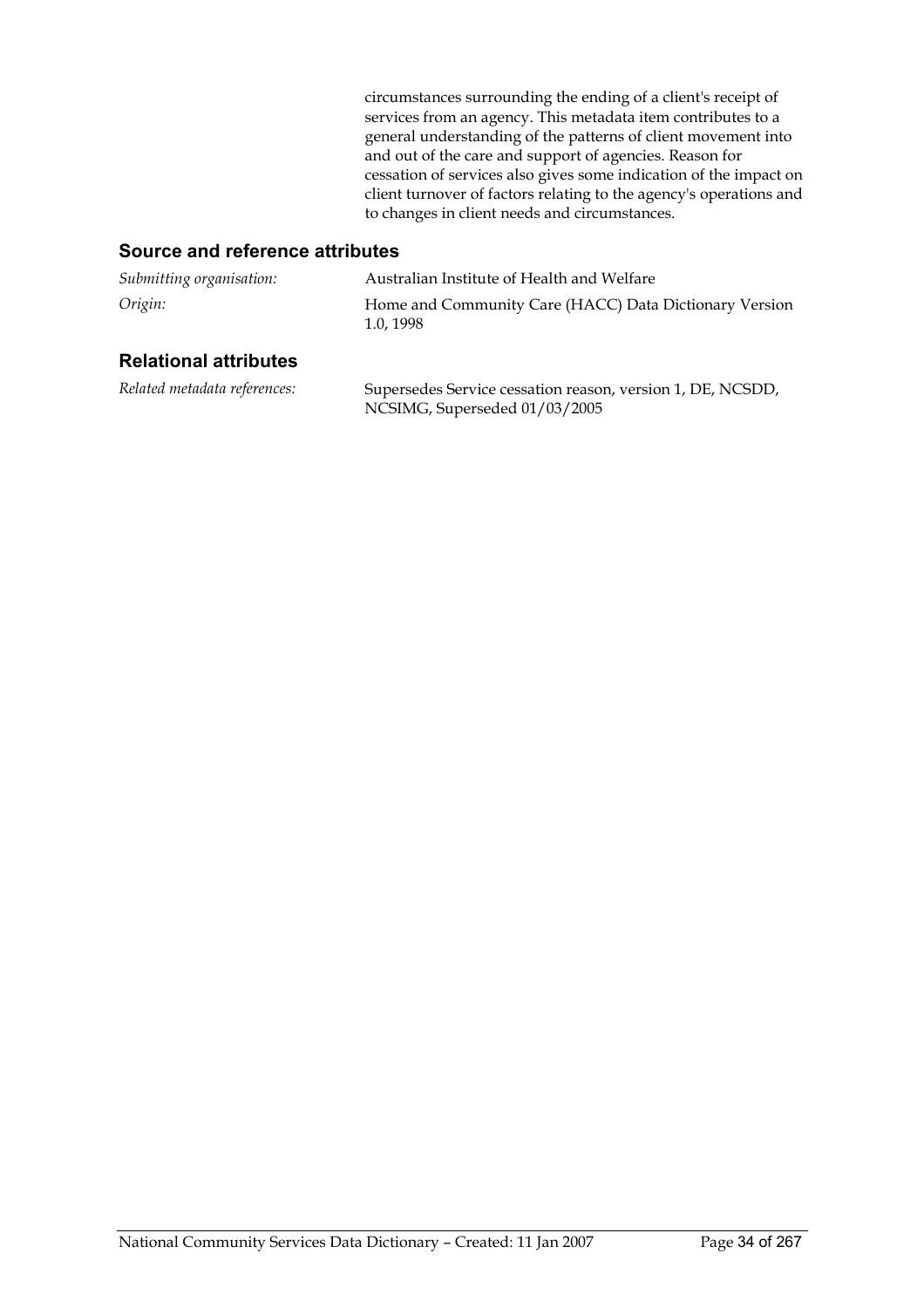### **Service delivery setting**

### **Identifying and definitional attributes**

| Metadata item type:  | Data Element                                                                                                                                                                                                                                            |
|----------------------|---------------------------------------------------------------------------------------------------------------------------------------------------------------------------------------------------------------------------------------------------------|
| Technical name:      | Service event-service delivery setting (NCCS v2.0) AN{.N{.NN}}                                                                                                                                                                                          |
| METeOR identifier:   | 319817                                                                                                                                                                                                                                                  |
| Registration status: | NCSIMG, Standard 29/04/2006                                                                                                                                                                                                                             |
| Definition:          | The type of setting in which a service or instance of assistance is received<br>by a client as represented by a code.                                                                                                                                   |
| Context:             | At the broadest level, this data element should provide a measure of the<br>extent to which services are provided to clients in their own homes, in<br>community settings or centre-based facilities, residential care facilities or<br>other settings. |

### **Data element concept attributes**

| Data element concept: | Service event-service delivery setting                                             |
|-----------------------|------------------------------------------------------------------------------------|
| Definition:           | The type of setting in which a service or assistance is received by the<br>client. |
| Object class:         | Service event                                                                      |
| <i>Property:</i>      | Service delivery setting                                                           |

### **Value domain attributes**

#### **Representational attributes**

| Classification scheme:       | National Classifications of Community Services version 2.0 |
|------------------------------|------------------------------------------------------------|
| Representation class:        | Code                                                       |
| Data type:                   | String                                                     |
| Format:                      | $AN\{N\}$                                                  |
| Maximum character<br>length: |                                                            |

#### **Collection and usage attributes**

*Guide for use:* Service delivery settings should be collected according to the lower level of coding in the National Classifications of Community Services version 2.0 (NCCS v2.0). To meet program or service specific needs, the categories used in individual data collections may be more detailed than those in the

settings classification of the NCCS, but they should always be mappable to categories in the NCCS v2.0.

#### **Source and reference attributes**

| Submitting organisation: | Australian Institute of Health and Welfare (AIHW)                       |
|--------------------------|-------------------------------------------------------------------------|
| Origin:                  | AIHW 2003. National Classifications of Community Services, version 2.0. |
|                          | AIHW Cat. no. HWI 40. Canberra: AIHW. Reference                         |
|                          | through:http://www.aihw.gov.au/publications/hwi/nccsv2/index.html       |

### **Data element attributes**

#### **Source and reference attributes**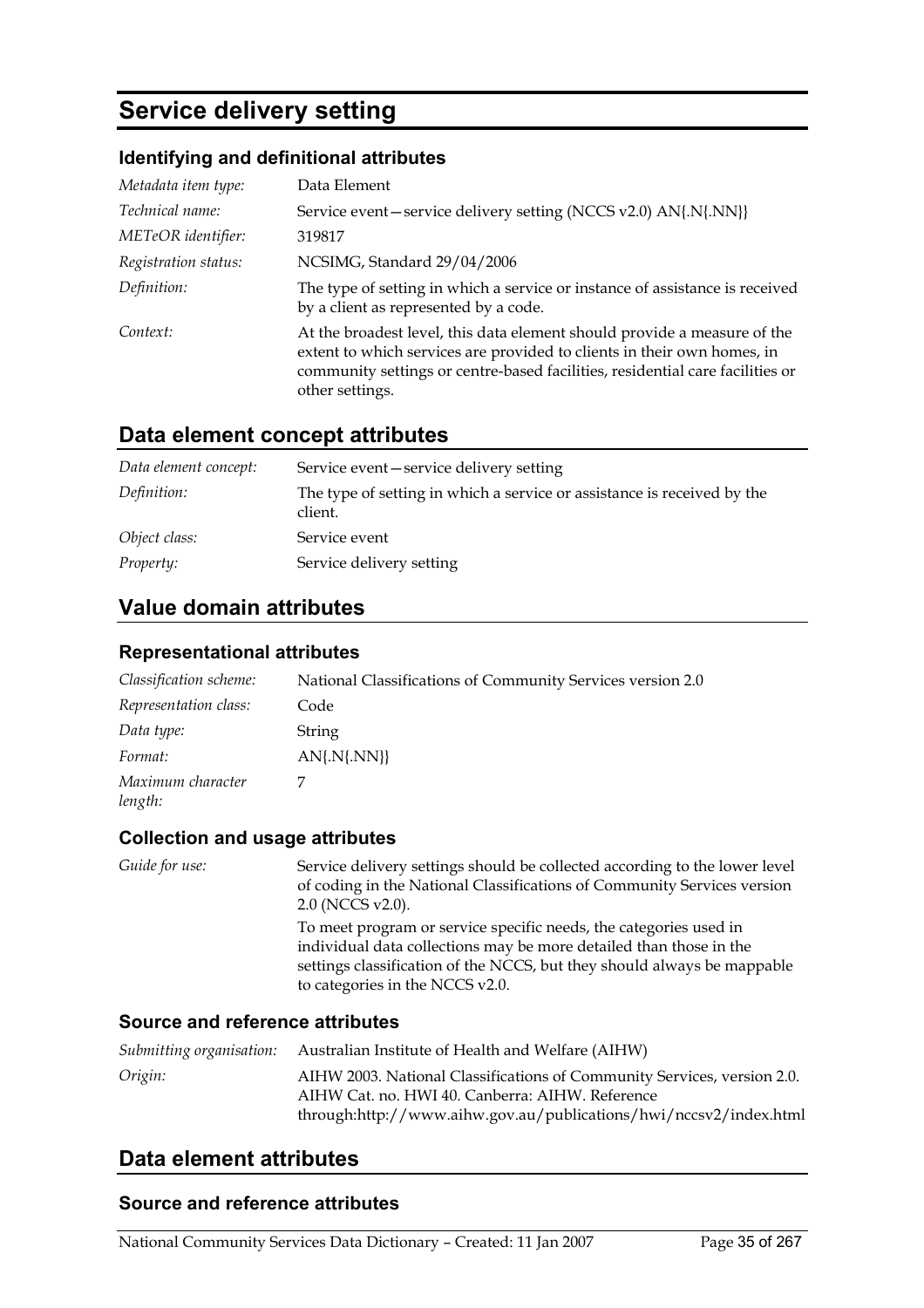| Submitting organisation: | Australian Institute of Health and Welfare (AIHW).                                                                                                                                                                                               |
|--------------------------|--------------------------------------------------------------------------------------------------------------------------------------------------------------------------------------------------------------------------------------------------|
| Origin:                  | Australian Institute of Health and Welfare (AIHW) 2003. National<br>classifications of community services, Version 2.0. AIHW Cat. no. HWI<br>40. Canberra: AIHW. Reference through:<br>http://www.aihw.gov.au/publications/hwi/nccsv2/index.html |

### **Relational attributes**

| Related metadata | Supersedes Service delivery setting, version 3, DE, NCSDD, NCSIMG, |
|------------------|--------------------------------------------------------------------|
| references:      | Superseded $01/03/2005$                                            |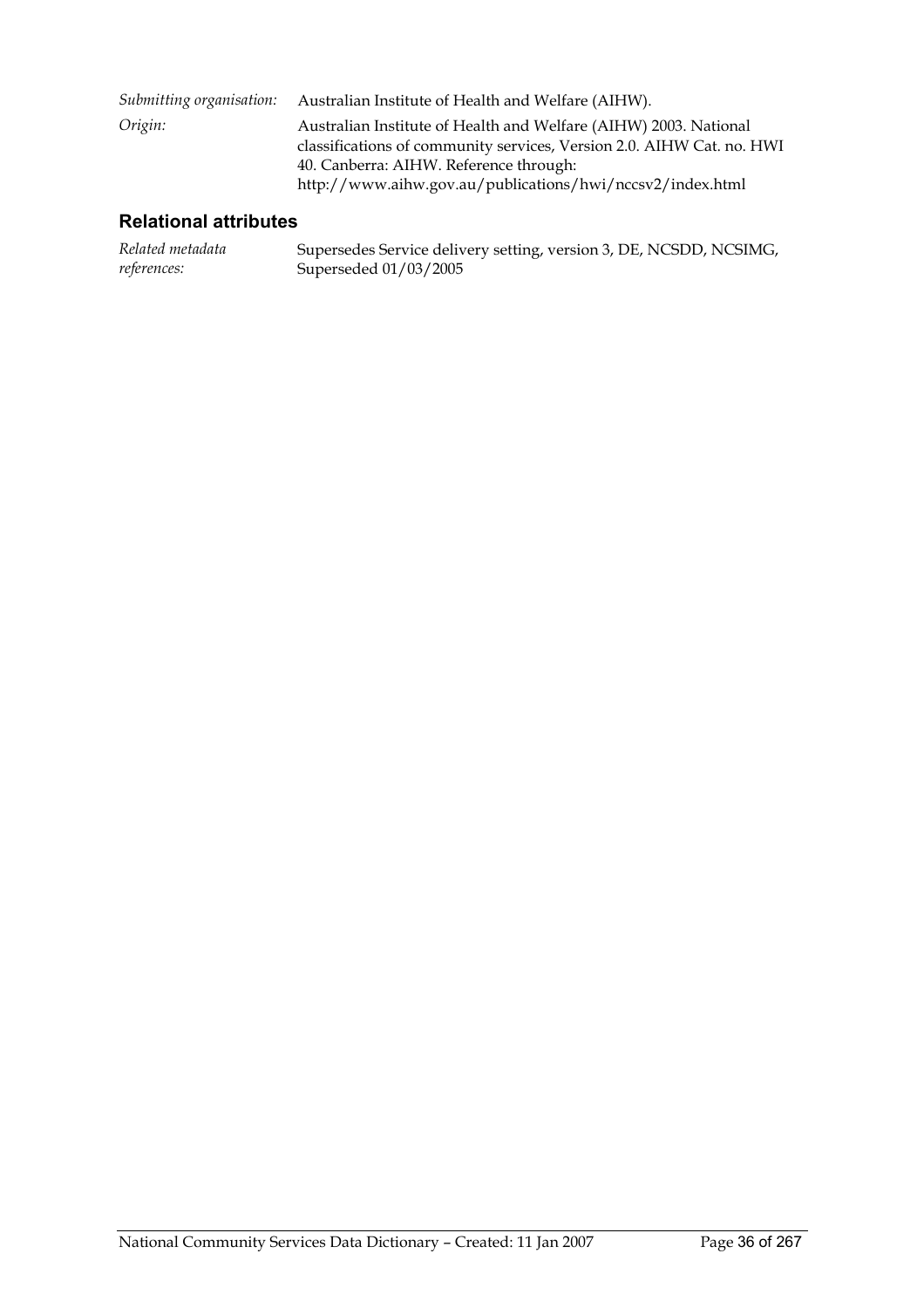# **Service delivery setting (agency)**

### **Identifying and definitional attributes**

| Metadata item type:  | Data Element                                                                                                                                                                                |
|----------------------|---------------------------------------------------------------------------------------------------------------------------------------------------------------------------------------------|
| Technical name:      | Service provider organisation – service delivery setting, code (NCCS v2.0)<br>$AN\{N\}$                                                                                                     |
| METeOR identifier:   | 319826                                                                                                                                                                                      |
| Registration status: | NCSIMG, Standard 29/04/2006                                                                                                                                                                 |
| Definition:          | The type of setting in which service activities are provided or could be<br>provided by a service provider as represented by a code.                                                        |
| Context:             | This data element is used, in conjunction with other data elements about<br>service provision, to obtain a more detailed appraisal of service<br>availability and how service are provided. |

## **Data element concept attributes**

| Data element concept: | Service provider organisation - service delivery setting                                                    |
|-----------------------|-------------------------------------------------------------------------------------------------------------|
| Definition:           | The type of setting in which service activities are provided or could be<br>provided by a service provider. |
| Object class:         | Service provider organisation                                                                               |
| <i>Property:</i>      | Service delivery setting                                                                                    |

## **Value domain attributes**

#### **Representational attributes**

| Classification scheme:       | National Classifications of Community Services version 2.0 |
|------------------------------|------------------------------------------------------------|
| Representation class:        | Code                                                       |
| Data type:                   | String                                                     |
| Format:                      | $AN\{N\}$                                                  |
| Maximum character<br>length: |                                                            |

### **Collection and usage attributes**

*Guide for use:* Service delivery settings should be collected according to the lower level of coding in the National Classifications of Community Services version 2.0 (NCCS v2.0). To meet program or service specific needs, the categories used in

individual data collections may be more detailed than those in the settings classification of the NCCS, but they should always be mappable to categories in the NCCS v2.0.

### **Source and reference attributes**

| Submitting organisation: | Australian Institute of Health and Welfare (AIHW)                       |
|--------------------------|-------------------------------------------------------------------------|
| Origin:                  | AIHW 2003. National Classifications of Community Services, version 2.0. |
|                          | AIHW Cat. no. HWI 40. Canberra: AIHW. Reference                         |
|                          | through:http://www.aihw.gov.au/publications/hwi/nccsv2/index.html       |

## **Data element attributes**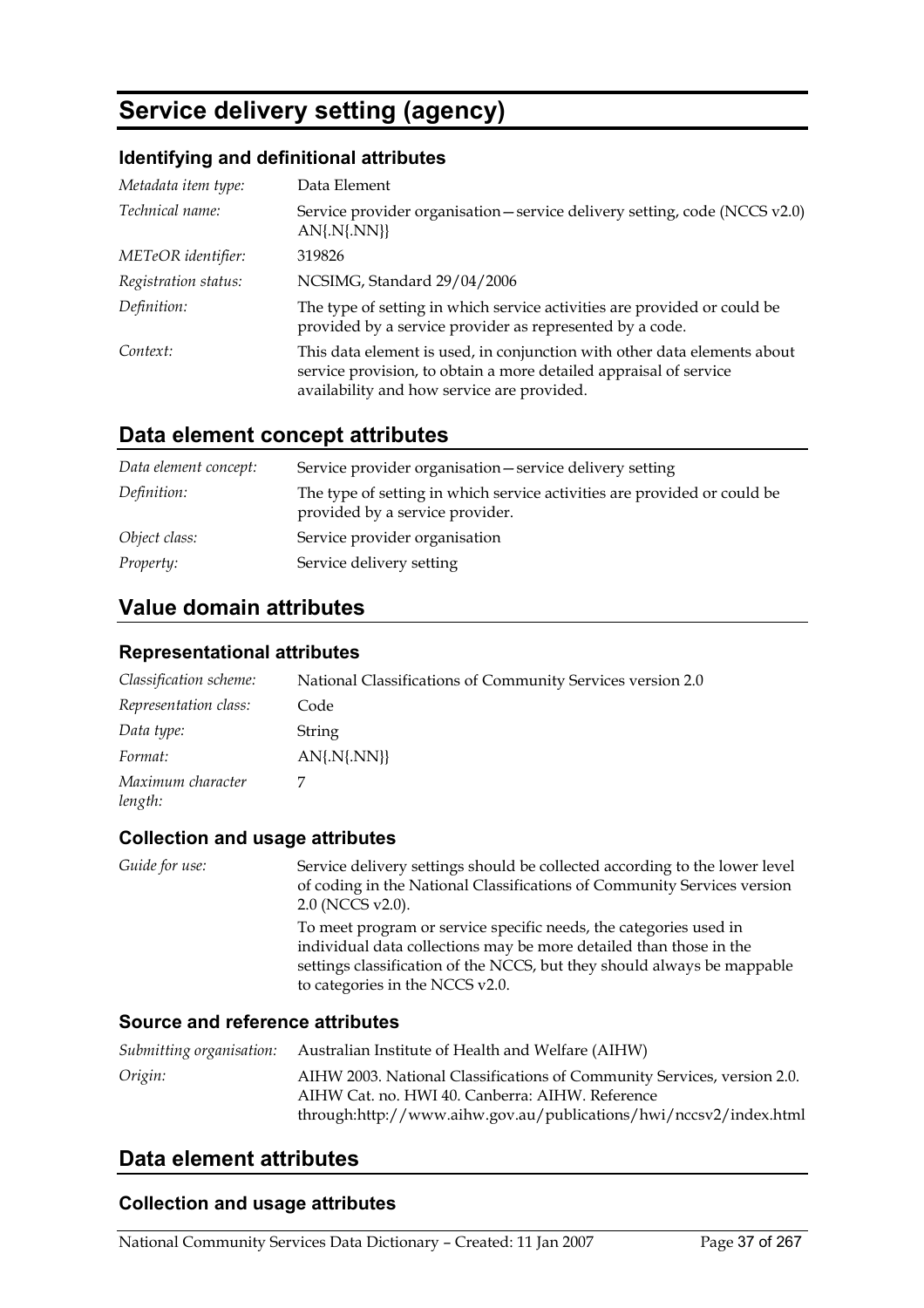#### **Source and reference attributes**

*Submitting organisation:* Australian Institute of Health and Welfare (AIHW). *Origin:* AIHW 2003. National Classifications of Community Services, version 2.0. AIHW Cat. no. HWI 40. Canberra: AIHW. Reference through:http://www.aihw.gov.au/publications/hwi/nccsv2/index.htm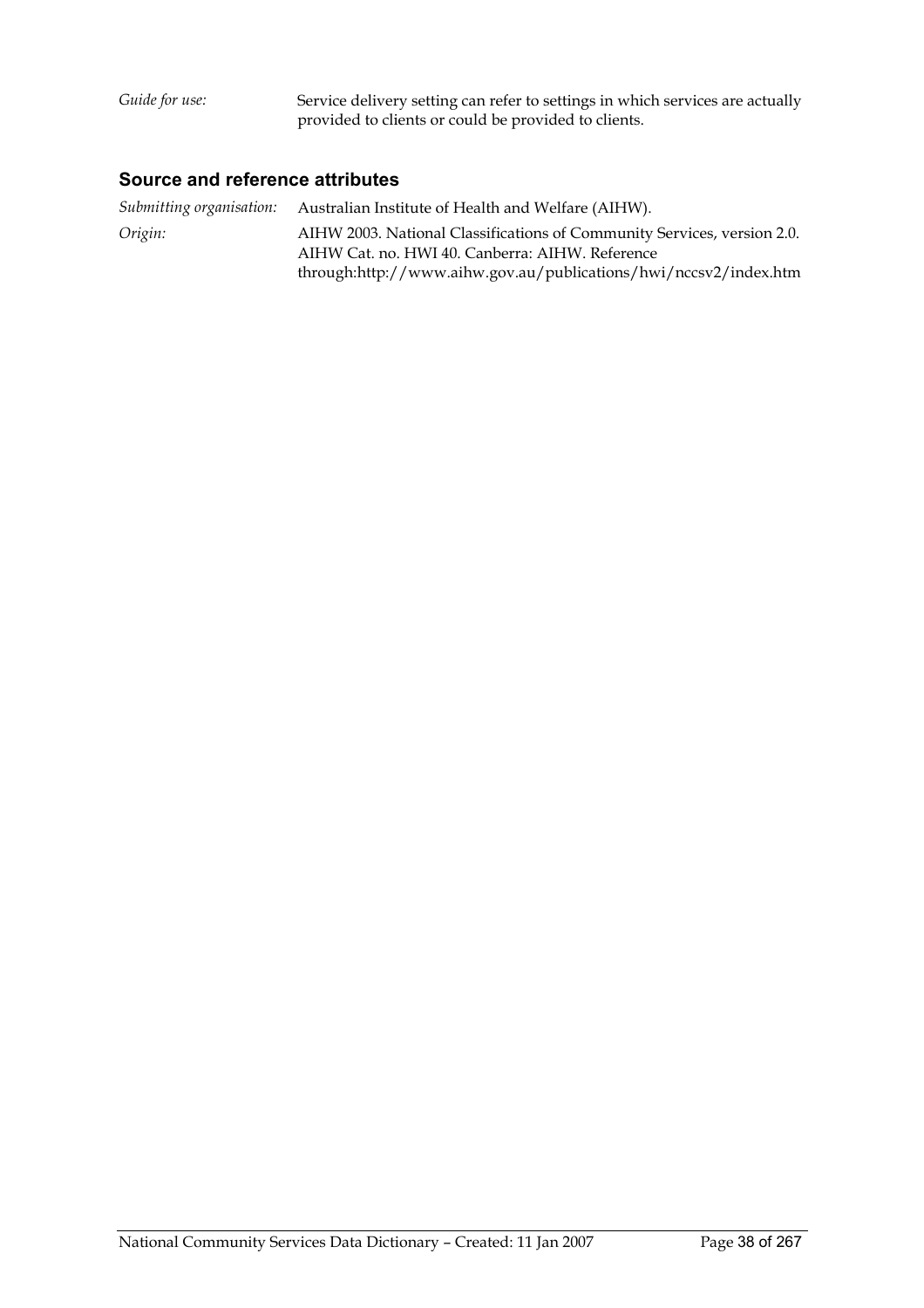# **Service operation hours**

### **Identifying and definitional attributes**

| Metadata item type:  | Data Element                                                                                    |
|----------------------|-------------------------------------------------------------------------------------------------|
| Technical name:      | Service provider organisation — number of service operation<br>hours (24 hour period), total NN |
| METeOR identifier:   | 270376                                                                                          |
| Registration status: | NCSIMG, Standard 01/03/2005                                                                     |
| Definition:          | The actual number of hours per day that the agency is open for<br>the provision of service.     |

## **Data element concept attributes**

| Data element concept: | Service provider organisation – number of service operation<br>hours                                                                                                                                                                                                                            |
|-----------------------|-------------------------------------------------------------------------------------------------------------------------------------------------------------------------------------------------------------------------------------------------------------------------------------------------|
| Definition:           | The actual number of hours during a specified period that the<br>agency is open for the provision of service. (Not the number of<br>hours staffed, e.g. a 'group home' would operate 24 hours a<br>day, but might only be staffed a few hours if at all on some<br>days).                       |
| Context:              | Service provision and planning:<br>This metadata item helps in gaining a greater understanding of<br>patterns of service delivery. When collected in conjunction with<br>service operation days, and service operation weeks can<br>provide useful information on patterns of service delivery. |
| Object class:         | Service provider organisation                                                                                                                                                                                                                                                                   |
| Property:             | Number of service operation hours                                                                                                                                                                                                                                                               |

### **Source and reference attributes**

*Submitting organisation:* Australian Institute of Health and Welfare

## **Value domain attributes**

#### **Representational attributes**

| Representation class:     | Total     |                                               |
|---------------------------|-----------|-----------------------------------------------|
| Data type:                | String    |                                               |
| Format:                   | <b>NN</b> |                                               |
| Maximum character length: | 2         |                                               |
| Supplementary values:     | Value     | Meaning                                       |
|                           | 90        | No regular pattern of operation through a day |
|                           | 99        | Not stated/inadequately described             |
| Unit of measure:          | Hour (h)  |                                               |

### **Data element attributes**

#### **Collection and usage attributes**

*Guide for use:* The actual number of hours is not the number of hours staffed, e.g. a 'group home' would operate 24 hours a day, but might only be staffed a few hours if at all on some days.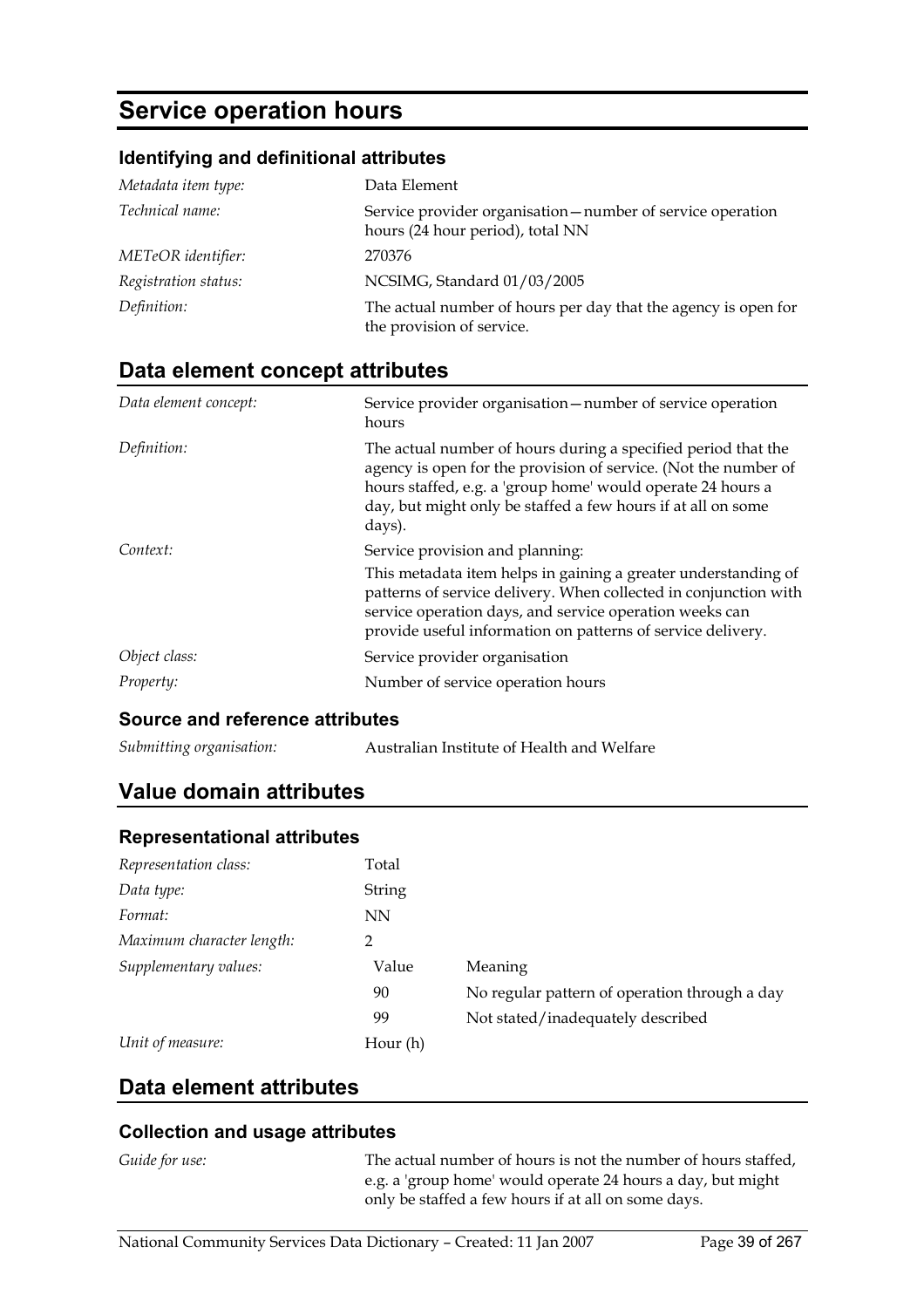|                     | Round to the nearest whole hour. Valid numbers are 01 to 24.                                                                                                             |
|---------------------|--------------------------------------------------------------------------------------------------------------------------------------------------------------------------|
|                     | Services that have no regular daily pattern of operation, or                                                                                                             |
|                     | which have different weekday and weekend patterns, should                                                                                                                |
|                     | tick the 'no regular pattern of operation through a day' box (e.g.<br>Flexible hours, on call, 24 hour sleepover).                                                       |
| Collection methods: | It may be necessary to collect the information separately for<br>week-days versus weekend days, or for individual days of the<br>week if there is no consistent pattern. |

### **Source and reference attributes**

| Submitting organisation: | Australian Institute of Health and Welfare                                                                                                                                                      |
|--------------------------|-------------------------------------------------------------------------------------------------------------------------------------------------------------------------------------------------|
| Origin:                  | Australian Institute of Health and Welfare 2002.<br>Commonwealth State/Territory Disability Agreement National<br>Minimum Data Set collection: Data guide-data items and<br>definitions 2002-03 |

| Related metadata references: | Supersedes Service operation hours, version 1, DE, NCSDD, |
|------------------------------|-----------------------------------------------------------|
|                              | NCSIMG, Superseded 01/03/2005                             |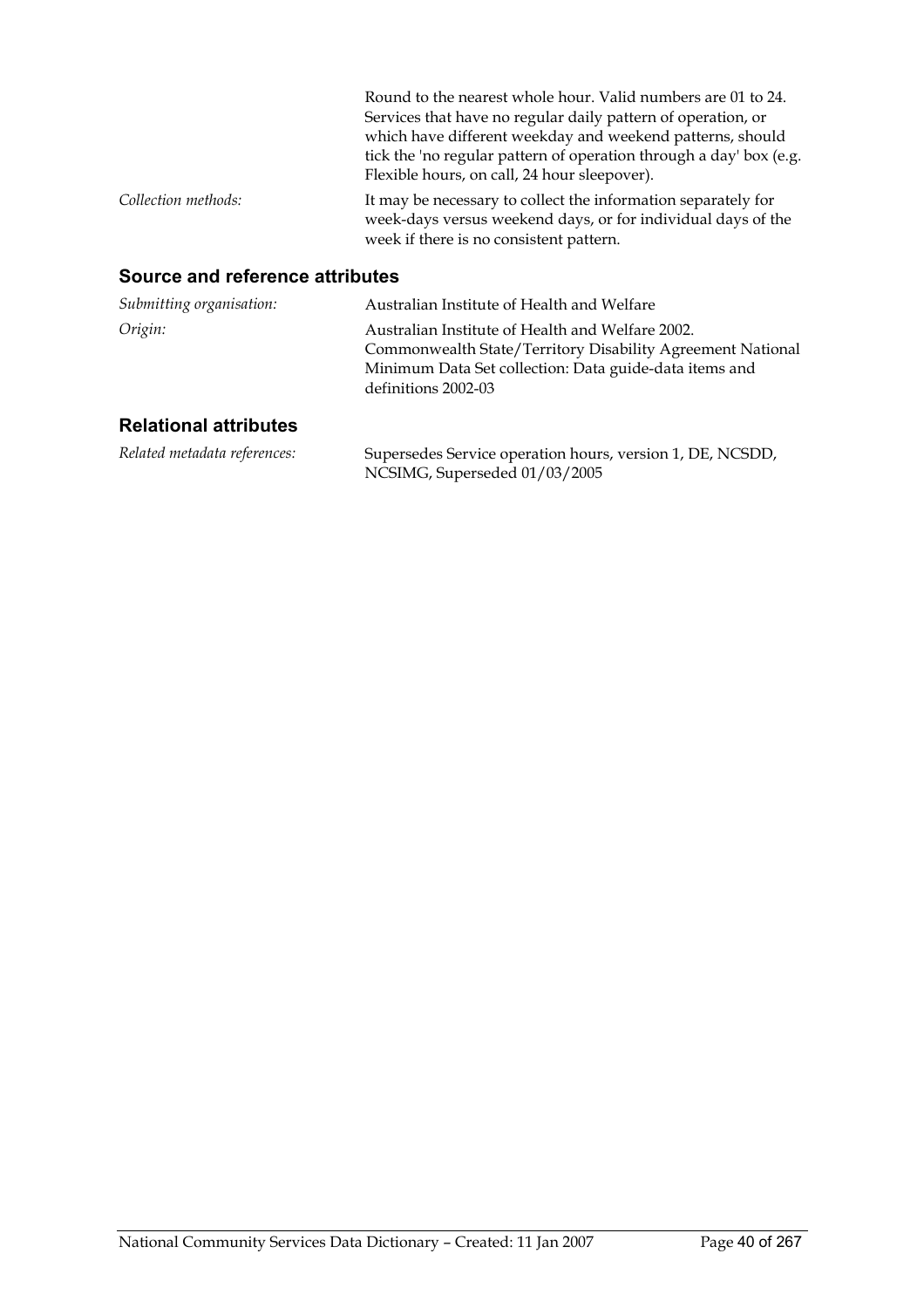# **Service operation weeks**

## **Identifying and definitional attributes**

| Metadata item type:    | Data Element                                                                                    |
|------------------------|-------------------------------------------------------------------------------------------------|
| <i>Technical name:</i> | Service provider organisation — number of service operation<br>weeks (calendar year), total NN  |
| METeOR identifier:     | 270377                                                                                          |
| Registration status:   | NCSIMG, Standard 01/03/2005                                                                     |
| Definition:            | The actual number of weeks per year that the agency is open for<br>the provision of service(s). |

# **Data element concept attributes**

| Data element concept: | Service provider organisation — number of service operation<br>weeks                                             |
|-----------------------|------------------------------------------------------------------------------------------------------------------|
| Definition:           | The actual number of weeks during a specified period that the<br>agency is open for the provision of service(s). |
| Context:              | Service provision and planning:<br>To gain a greater understanding of patterns of service delivery.              |
| Object class:         | Service provider organisation                                                                                    |
| Property:             | Number of service operation weeks                                                                                |

### **Source and reference attributes**

| Submitting organisation: | Australian Institute of Health and Welfare |
|--------------------------|--------------------------------------------|
|--------------------------|--------------------------------------------|

# **Value domain attributes**

### **Representational attributes**

| Representation class:     | Total     |                                                |
|---------------------------|-----------|------------------------------------------------|
| Data type:                | Number    |                                                |
| Format:                   | <b>NN</b> |                                                |
| Maximum character length: | 2         |                                                |
| Supplementary values:     | Value     | Meaning                                        |
|                           | 90        | No regular pattern of operation through a year |
|                           | 99        | Not stated/inadequately described              |
| Unit of measure:          | Week      |                                                |
|                           |           |                                                |

| Guide for use: | A week is measured from 12:00AM (midnight) Monday<br>morning to 11:59PM the following Sunday. If a service operates<br>within this period then it is counted as having operated during<br>that week. Therefore if an agency operates for only a short time<br>for one of the days within a week, it is counted as operating<br>during that week.<br>No regular pattern of operation through a year<br>CODE 90<br>This code is useful for `snapshot collections'. Such as the<br>Commonwealth/State/Territory Disability Agreement |
|----------------|-----------------------------------------------------------------------------------------------------------------------------------------------------------------------------------------------------------------------------------------------------------------------------------------------------------------------------------------------------------------------------------------------------------------------------------------------------------------------------------------------------------------------------------|
|                | National Minimum Data Set (CSTDA NMDS) where data is<br>collected on one day or short period only, or where some                                                                                                                                                                                                                                                                                                                                                                                                                  |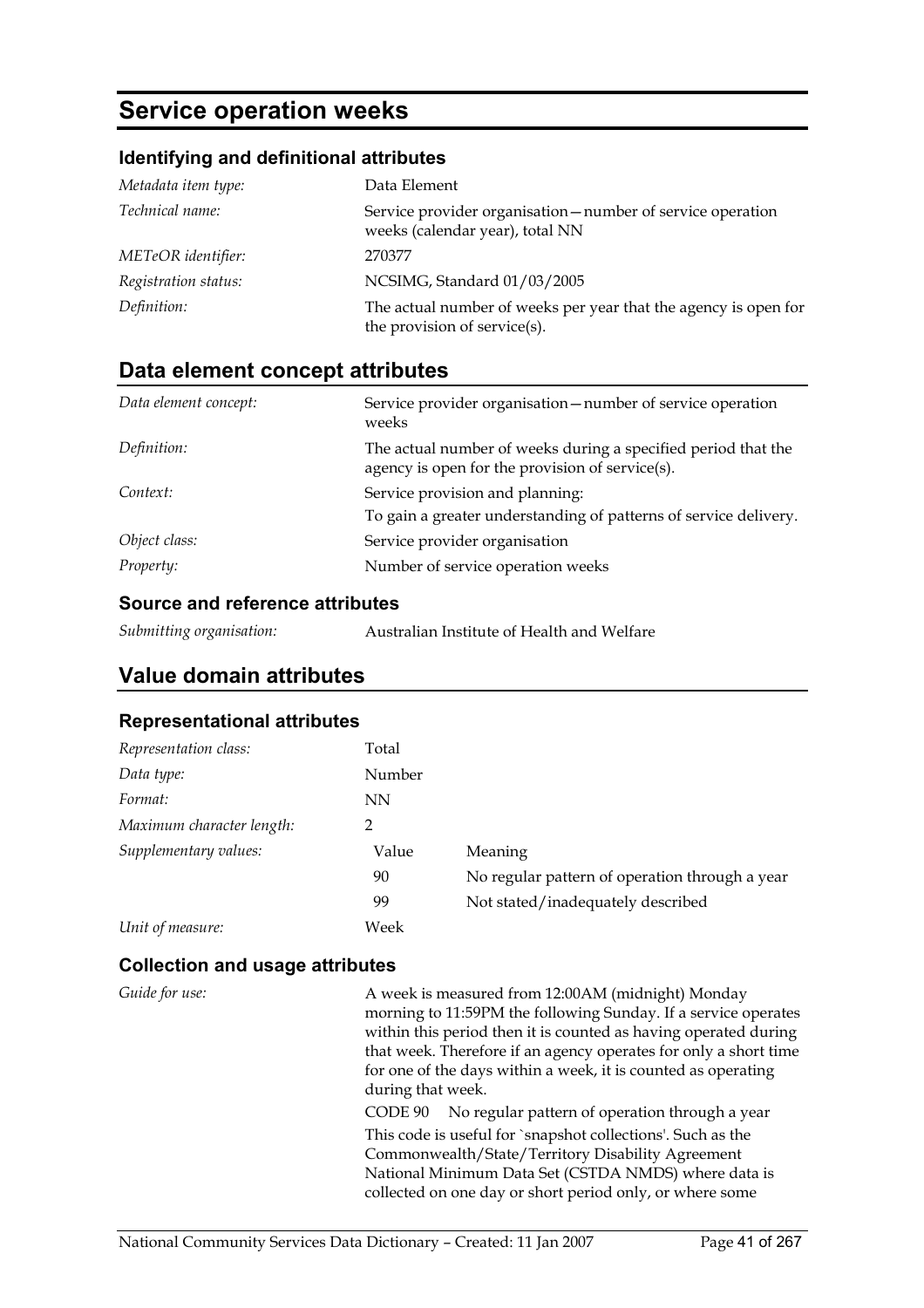agencies may not be able to estimate the number of weeks that they are likely to operate in a year. For ongoing collections though, this option would be unnecessary. In such collections this metadata item would be collected at the end of the year (or periodically and totalled at the end of the year).

# **Data element attributes**

### **Collection and usage attributes**

| Guide for use:      | Valid numbers are 01 to 52.                                                                                                                                                                                                                                                                           |
|---------------------|-------------------------------------------------------------------------------------------------------------------------------------------------------------------------------------------------------------------------------------------------------------------------------------------------------|
| Collection methods: | When collected in conjunction with 'Community services<br>agency – number of service operation hours (24 hour period),<br>total NN', and 'Community services agency - number of service<br>operation days (7 day period), total N' can provide useful<br>information on patterns of service delivery. |

### **Source and reference attributes**

| Submitting organisation:     | Australian Institute of Health and Welfare                                                                                                                                                      |
|------------------------------|-------------------------------------------------------------------------------------------------------------------------------------------------------------------------------------------------|
| Origin:                      | Australian Institute of Health and Welfare 2002.<br>Commonwealth State/Territory Disability Agreement National<br>Minimum Data Set collection: Data guide-data items and<br>definitions 2002-03 |
| <b>Relational attributes</b> |                                                                                                                                                                                                 |

| Related metadata references: | Supersedes Service operation weeks, version 1, DE, NCSDD, |
|------------------------------|-----------------------------------------------------------|
|                              | NCSIMG, Superseded 01/03/2005                             |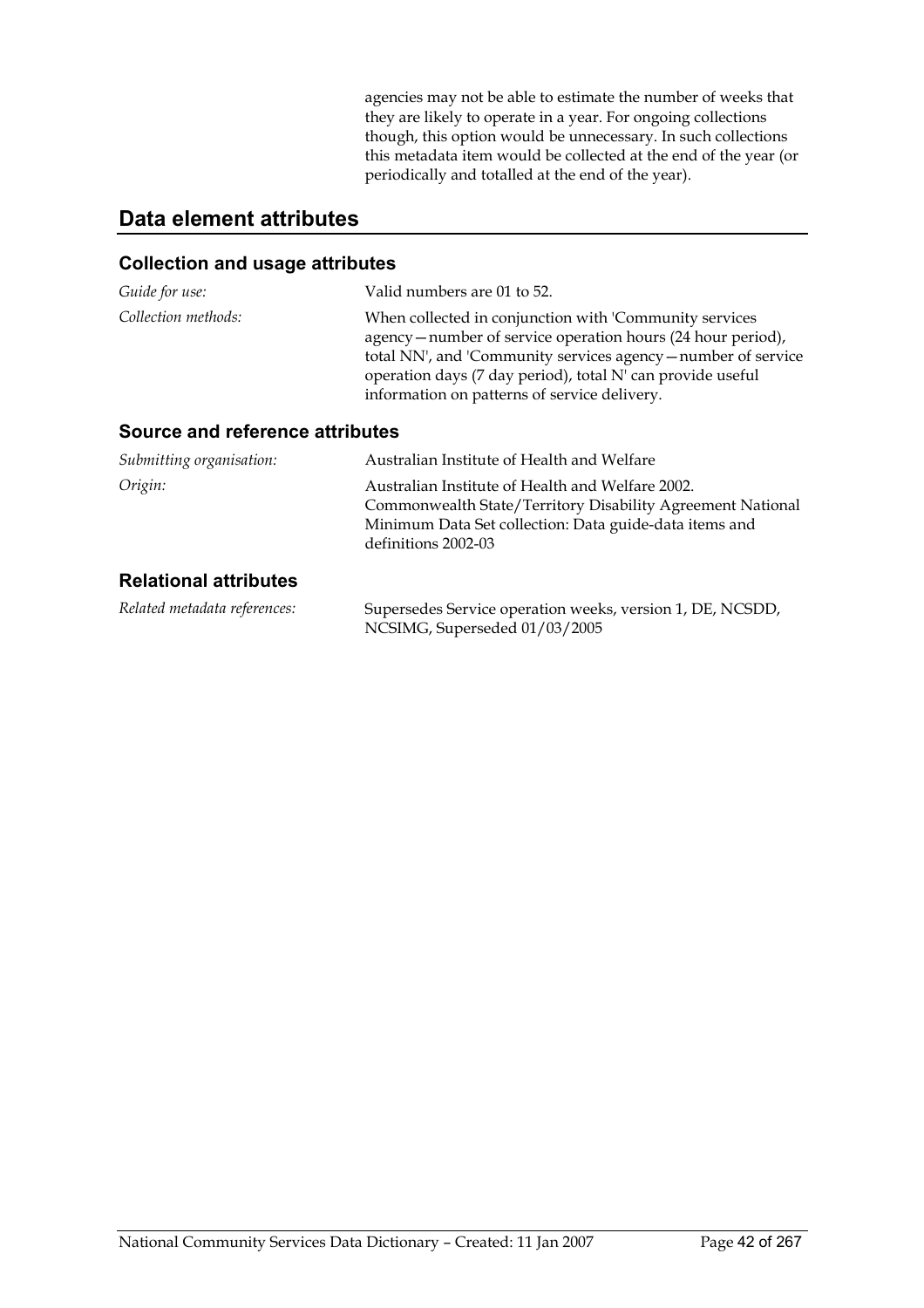# **Sex**

### **Identifying and definitional attributes**

| Metadata item type:  | Data Element                                                                            |
|----------------------|-----------------------------------------------------------------------------------------|
| Technical name:      | Person – sex, code N                                                                    |
| METeOR identifier:   | 287316                                                                                  |
| Registration status: | NHIG, Standard 04/05/2005<br>NCSIMG, Standard 25/08/2005<br>NHDAMG, Standard 10/02/2006 |
| Definition:          | The biological distinction between male and female, as<br>represented by a code.        |

### **Data element concept attributes**

| Data element concept: | Person – sex                                                                                                                                                                                        |
|-----------------------|-----------------------------------------------------------------------------------------------------------------------------------------------------------------------------------------------------|
| Definition:           | Sex is the biological distinction between male and female.<br>Where there is an inconsistency between anatomical and<br>chromosomal characteristics, sex is based on anatomical<br>characteristics. |
| Context:              | Sex is a core metadata item in a wide range of social, labour and<br>demographic statistics.                                                                                                        |
| Object class:         | Person                                                                                                                                                                                              |
| Property:             | <b>Sex</b>                                                                                                                                                                                          |

## **Value domain attributes**

### **Representational attributes**

| Representation class:     | Code   |                                   |
|---------------------------|--------|-----------------------------------|
| Data type:                | Number |                                   |
| Format:                   | N      |                                   |
| Maximum character length: | 1      |                                   |
| Permissible values:       | Value  | Meaning                           |
|                           | 1      | Male                              |
|                           | 2      | Female                            |
|                           | 3      | Intersex or indeterminate         |
| Supplementary values:     | 9      | Not stated/inadequately described |

### **Collection and usage attributes**

*Guide for use:* Diagnosis and procedure codes should be checked against the national ICD-10-AM sex edits, unless the person is undergoing, or has undergone a sex change or has a genetic condition resulting in a conflict between sex and ICD-10-AM code. CODE 3 Intersex or indeterminate Intersex or indeterminate, refers to a person, who because of a genetic condition, was born with reproductive organs or sex chromosomes that are not exclusively male or female or whose sex has not yet been determined for whatever reason. Intersex or indeterminate, should be confirmed if reported for people aged 90 days or greater.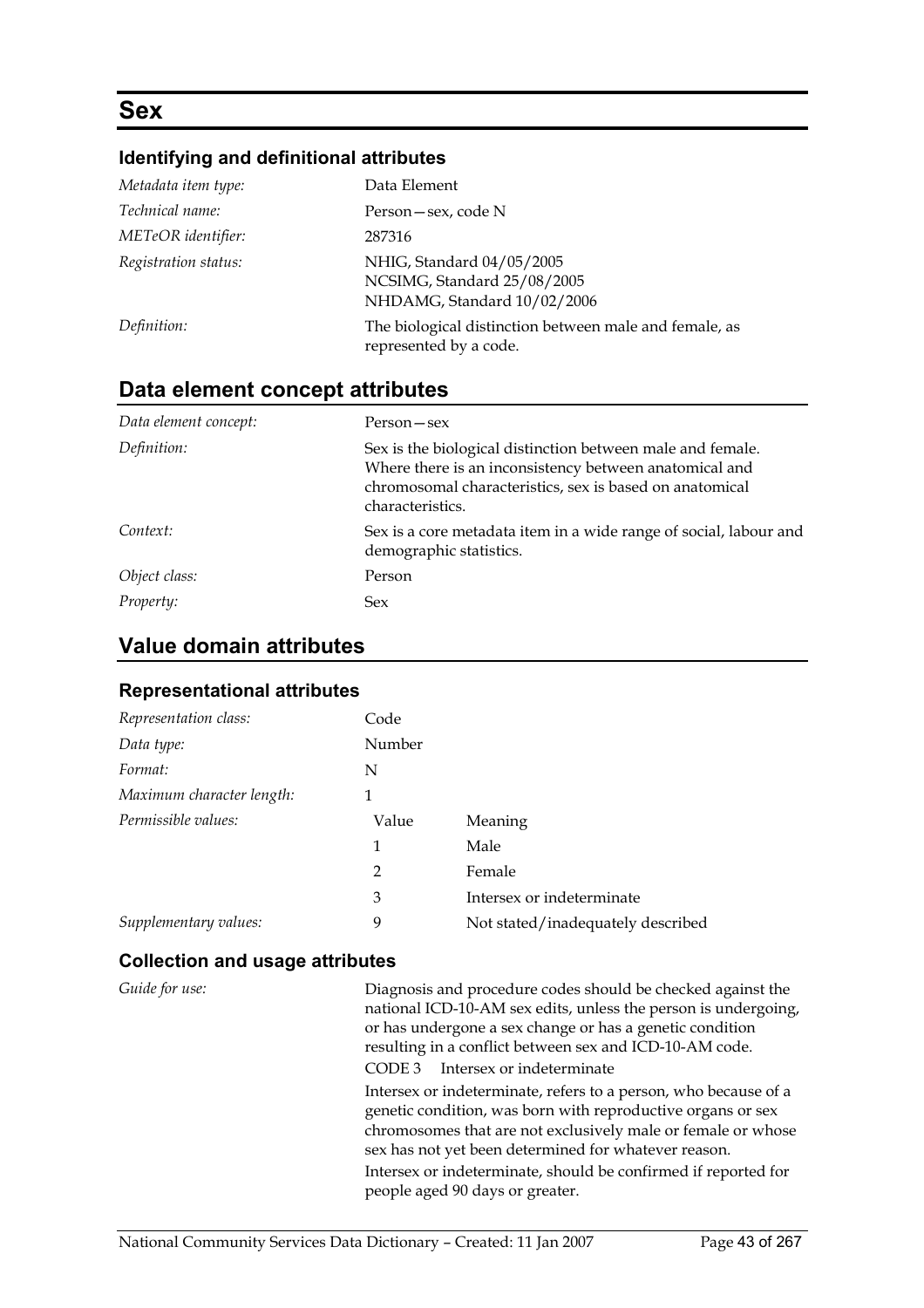*Comments:* The definition for Intersex in Guide for use is sourced from the ACT Legislation (Gay, Lesbian and Transgender) Amendment Act 2003.

#### **Source and reference attributes**

| Origin:              | Australian Capital Territory 2003. Legislation (Gay, Lesbian and<br>Transgender) Amendment Act 2003                                                  |
|----------------------|------------------------------------------------------------------------------------------------------------------------------------------------------|
| Reference documents: | Legislation (Gay, Lesbian and Transgender) Amendment Act<br>2003. See http://www.legislation.act.gov.au/a/2003-<br>14/20030328-4969/pdf/2003-14.pdf. |

## **Data element attributes**

### **Collection and usage attributes**

| Collection methods:             | Operationally, sex is the distinction between male and female,<br>as reported by a person or as determined by an interviewer.<br>When collecting data on sex by personal interview, asking the<br>sex of the respondent is usually unnecessary and may be<br>inappropriate, or even offensive. It is usually a simple matter to<br>infer the sex of the respondent through observation, or from<br>other cues such as the relationship of the person(s)<br>accompanying the respondent, or first name. The interviewer<br>may ask whether persons not present at the interview are male<br>or female. |
|---------------------------------|-------------------------------------------------------------------------------------------------------------------------------------------------------------------------------------------------------------------------------------------------------------------------------------------------------------------------------------------------------------------------------------------------------------------------------------------------------------------------------------------------------------------------------------------------------------------------------------------------------|
|                                 | A person's sex may change during their lifetime as a result of<br>procedures known alternatively as sex change, gender<br>reassignment, transsexual surgery, transgender reassignment or<br>sexual reassignment. Throughout this process, which may be<br>over a considerable period of time, the person's sex could be<br>recorded as either Male or Female.                                                                                                                                                                                                                                         |
|                                 | In data collections that use the ICD-10-AM classification, where<br>sex change is the reason for admission, diagnoses should<br>include the appropriate ICD-10-AM code(s) that clearly identify<br>that the person is undergoing such a process. This code(s)<br>would also be applicable after the person has completed such a<br>process, if they have a procedure involving an organ(s) specific<br>to their previous sex (e.g. where the patient has prostate or<br>ovarian cancer).                                                                                                              |
|                                 | CODE <sub>3</sub><br>Intersex or indeterminate                                                                                                                                                                                                                                                                                                                                                                                                                                                                                                                                                        |
|                                 | Is normally used for babies for whom sex has not been<br>determined for whatever reason.                                                                                                                                                                                                                                                                                                                                                                                                                                                                                                              |
|                                 | Should not generally be used on data collection forms<br>completed by the respondent.                                                                                                                                                                                                                                                                                                                                                                                                                                                                                                                 |
|                                 | Should only be used if the person or respondent volunteers that<br>the person is intersex or where it otherwise becomes clear<br>during the collection process that the individual is neither male<br>nor female.                                                                                                                                                                                                                                                                                                                                                                                     |
|                                 | CODE 9<br>Not stated/inadequately described                                                                                                                                                                                                                                                                                                                                                                                                                                                                                                                                                           |
|                                 | Is not to be used on primary collection forms. It is primarily for<br>use in administrative collections when transferring data from<br>data sets where the item has not been collected.                                                                                                                                                                                                                                                                                                                                                                                                               |
| Source and reference attributes |                                                                                                                                                                                                                                                                                                                                                                                                                                                                                                                                                                                                       |

*Origin:* Australian Institute of Health and Welfare (AIHW) National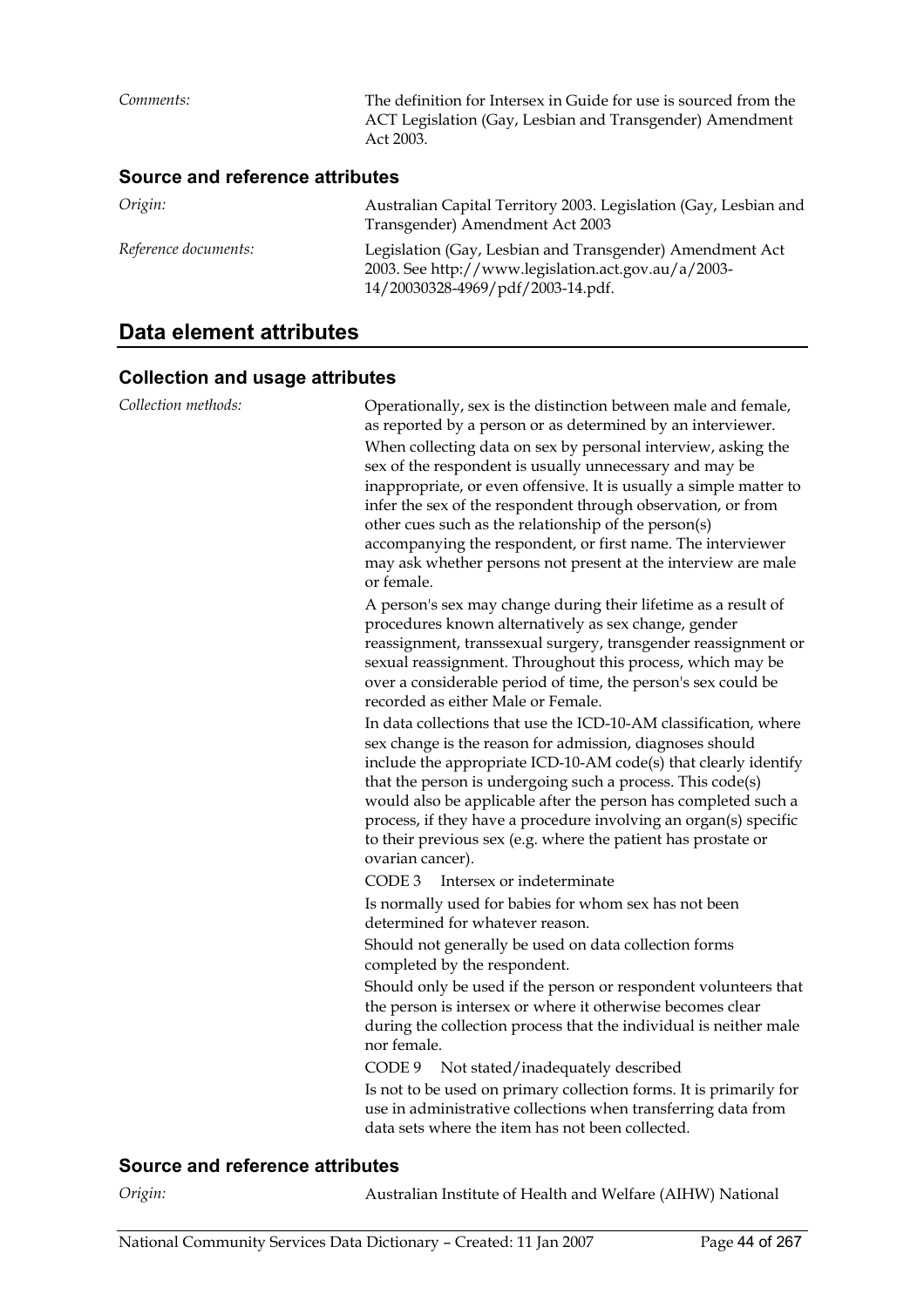|                              | Mortality Database 1997/98 AIHW 2001 National Diabetes<br>Register, Statistical Profile, December 2000 (Diabetes Series No.<br>2.) |
|------------------------------|------------------------------------------------------------------------------------------------------------------------------------|
| Reference documents:         | Australian Bureau of Statistics                                                                                                    |
|                              | AS4846 Health Care Provider Identification, 2004, Sydney:<br>Standards Australia                                                   |
|                              | AS5017 Health Care Client Identification, 2002, Sydney:<br>Standards Australia                                                     |
|                              | In AS4846 and AS5017 alternative codes are presented. Refer to<br>the current standard for more details.                           |
| <b>Relational attributes</b> |                                                                                                                                    |
| Related metadata references: | Supersedes Person-sex, code N NHIG, Superseded<br>04/05/2005, NCSIMG, Superseded 31/08/2005                                        |
|                              | Is used in the formation of Episode of admitted patient care—                                                                      |

major diagnostic category, code (AR-DRG v5.1) NN NHIG, Standard 01/03/2005 Is used in the formation of Episode of admitted patient care diagnosis related group, code (AR-DRG v5.1) ANNA NHIG, Standard 01/03/2005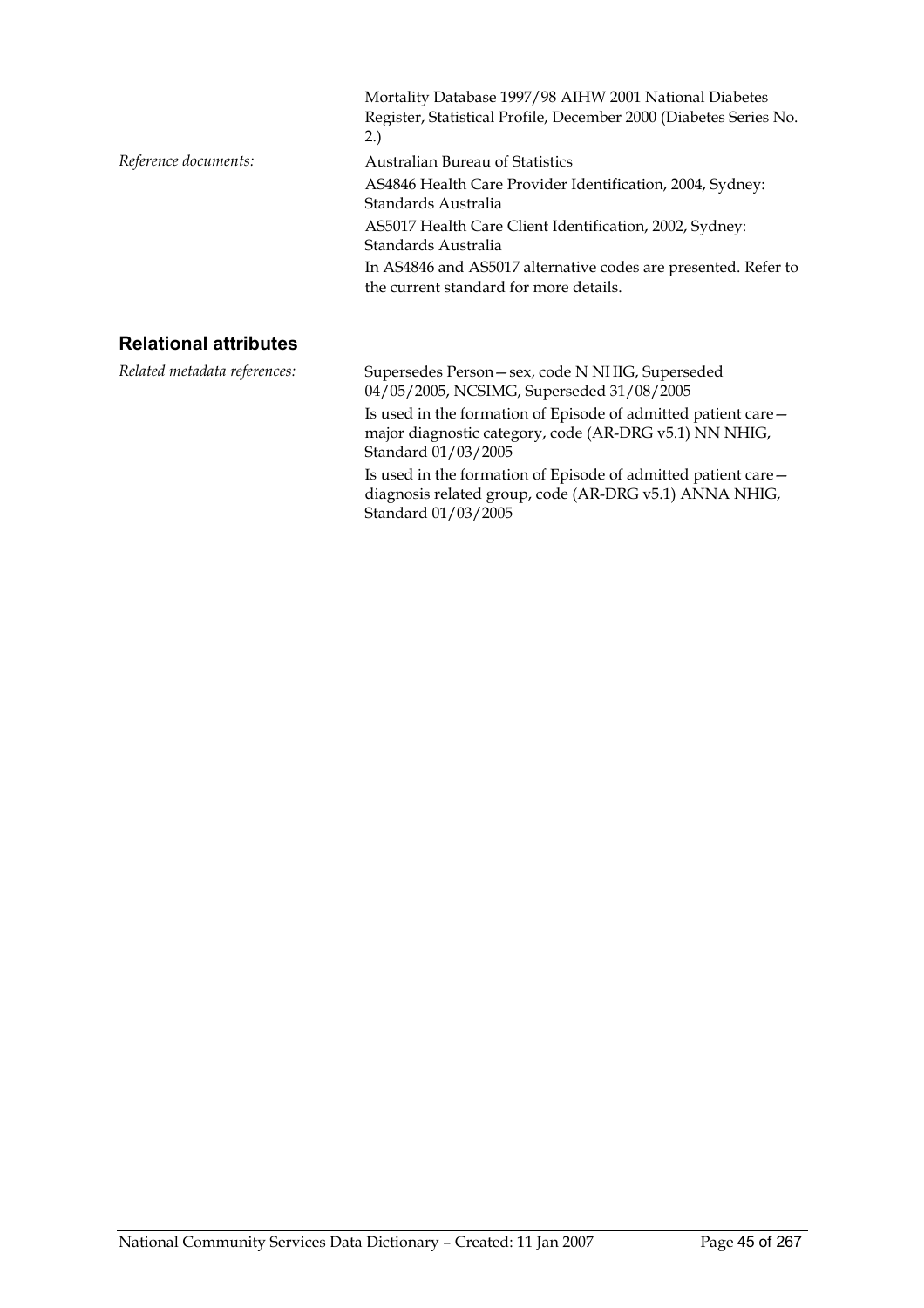# **Source of income**

### **Identifying and definitional attributes**

| Metadata item type:  | Data Element                                                                                                                              |
|----------------------|-------------------------------------------------------------------------------------------------------------------------------------------|
| Technical name:      | Person - source of cash income (all) code NN                                                                                              |
| METeOR identifier:   | 321156                                                                                                                                    |
| Registration status: | NCSIMG, Standard 29/04/2006                                                                                                               |
| Definition:          | The source from which a person derives any part of his/her<br>income, as represented by a code.                                           |
| Context:             | The metadata item is an indicator of the needs and<br>circumstances of individuals and sometimes, used in<br>assessment of income equity. |

## **Data element concept attributes**

| Data element concept: | Person – source of cash income (all)                                       |
|-----------------------|----------------------------------------------------------------------------|
| Definition:           | The source from which a person derives any part of his/her<br>cash income. |
| Object class:         | Person                                                                     |
| Property:             | Source of cash income                                                      |

# **Value domain attributes**

### **Representational attributes**

| Representation class:     | Code      |                                                                   |
|---------------------------|-----------|-------------------------------------------------------------------|
| Data type:                | Number    |                                                                   |
| Format:                   | <b>NN</b> |                                                                   |
| Maximum character length: | 4         |                                                                   |
| Permissible values:       | Value     | Meaning                                                           |
|                           | 11        | Employee cash income                                              |
|                           | 21        | Unincorporated business cash income                               |
|                           | 31        | Allowances for students and the unemployed                        |
|                           | 32        | Centrelink pensions for the aged and persons<br>with a disability |
|                           | 39        | Other Government cash pensions and<br>allowances                  |
|                           | 41        | Property cash income                                              |
|                           | 42        | Superannuation/annuities                                          |
|                           | 43        | Transfers from private organisations                              |
|                           | 44        | Transfers from other households                                   |
|                           | 45        | Scholarships                                                      |
|                           | 49        | Other cash income                                                 |
| Supplementary values:     | 88        | Nil income                                                        |
|                           | 99        | Not stated/not known/inadequately described                       |

### **Collection and usage attributes**

*Guide for use:* The value domain categories shown above are directly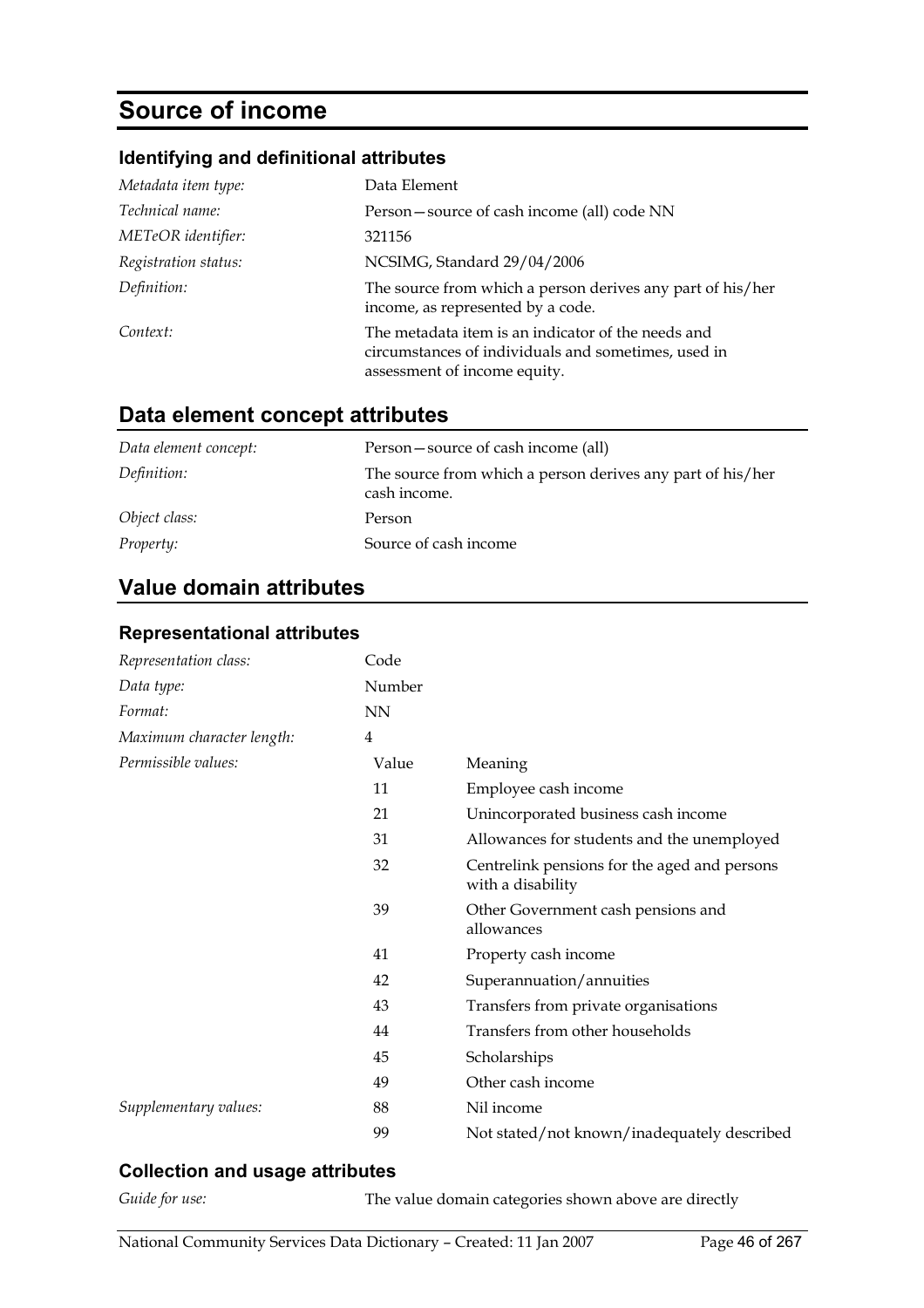mappable to the narrow sources of cash income specified in the Statistical Concepts Library of the Australian Bureau of Statistics. This is a three level hierarchical classification and is described at the broad (one-digit), narrow (two-digit) and detailed (four-digit) levels.

This value domain uses the two-digit level. Each of the levels may be associated with one or more sub-categories that may be coded at the 4-digit level if desired.

Code 11 Employee cash income:

Payments from an employer or own limited liability company, including wages or salary, tips, piece rates, penalty rates, loadings, regular bonuses, payment for time not worked (sick leave, recreation leave, public holidays etc.) and director's fees. An employee is classed as receiving cash from an employer or his/her own incorporated enterprise.

Code 21 **Unincorporated business** cash income:

Unincorporated business cash income is net of operating expenses including: labour costs in the form of wages, salaries and supplements; the value of raw materials and services purchased; the repair and maintenance of equipment (including vehicles); the purchase of fuel; indirect taxes; interest paid in connection with the business; and rent paid for buildings and land used in the business. Unincorporated business cash income is also net of depreciation of capital, such as machinery, vehicles and tools used in the business.

Code 41 Property cash income:

Includes cash income deriving from the ownership of assets; it comprises returns from financial assets (interest, dividend) from physical assets (rent) and from intellectual assets (royalties).

Code 43 Transfers from private organisations:

Includes payments from workers compensation, insurance companies etc.

Code 44 Transfers from other households:

Includes payments from such sources as child support payments, gifts from relatives etc.

#### *Collection methods:* Please note the differences between this Value domain and the ABS classification (that is, Codes 41, 42, 43, 44, 45 and 49 are mappable to the classification codes 91, 92, 93, 94, 95 and 99. In this value domain code 88 and 99 are supplementary values.).

#### **Source and reference attributes**

| Submitting organisation: | Australian Institute of Health and Welfare for the National<br>Community Services Data Committee.                                                                                                                                         |
|--------------------------|-------------------------------------------------------------------------------------------------------------------------------------------------------------------------------------------------------------------------------------------|
| Reference documents:     | Statistical concepts library, Standards for Social, Labour and<br>Demographic Variables, Cash Income Variables, Framework for<br>Standard Cash Income Variables, Classification and<br>Coding, Canberra: Australian Bureau of Statistics. |
|                          | Reference online through:                                                                                                                                                                                                                 |
|                          | Ausstats Standards for Social, Labour and Demographic<br>Variables, Cash Income Variables                                                                                                                                                 |

## **Data element attributes**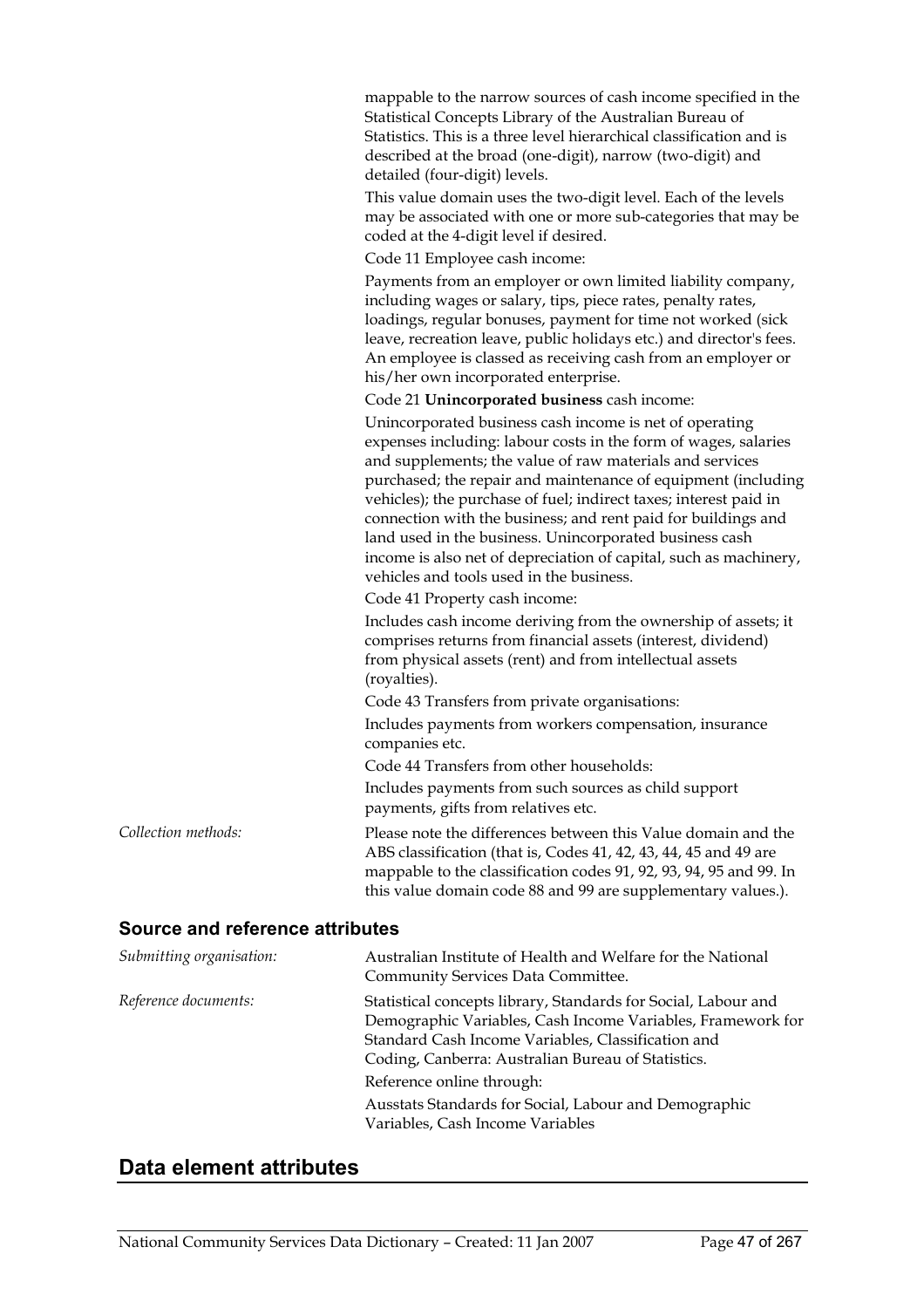| Guide for use:      | All sources of cash income are included in this concept.          |
|---------------------|-------------------------------------------------------------------|
|                     | Cash income may be received from employment (Employee)            |
|                     | cash income), as a profit or loss from an unincorporated          |
|                     | enterprise (Unincorporated business cash income), from the        |
|                     | ownership of assets (Property cash income). Income may also       |
|                     | be derived from current transfers from government (pensions       |
|                     | and benefits) or from private sources, such as superannuation     |
|                     | funds. An individual may receive cash income from more than       |
|                     | one source.                                                       |
|                     |                                                                   |
|                     | Excluded from this concept is income in kind e.g. barter for      |
|                     | goods or services.                                                |
| Collection methods: | If the person has multiple sources of income, all sources should  |
|                     | be counted.                                                       |
|                     | This question is not asked of person's aged less than 15 years    |
|                     | because they are generally dependants.                            |
|                     | While this standard requires collection of data at the 2-digit    |
|                     | level, some agencies may wish to collect at the 4-digit level for |
|                     | their own purposes. The 4-digit level is detailed below:          |
|                     | Detailed (four-digit) level of sources of cash income             |
|                     | 1101 Employee cash income                                         |
|                     | 2101 Unincorporated business cash income                          |
|                     | 3101 Newstart allowance                                           |
|                     | 3102 Youth allowance                                              |
|                     | 3103 Mature age allowance                                         |
|                     | 3104 Sickness allowance                                           |
|                     | 3105 Austudy payment                                              |
|                     | 3106 ABSTUDY payment                                              |
|                     | 3201 Age pension                                                  |
|                     | 3202 Disability support pension                                   |
|                     | 3901 Family Tax Benefit (Parts A and B)                           |
|                     | 3902 Parenting Payment                                            |
|                     | 3903 Double Orphan Pension                                        |
|                     | 3904 Carer Allowance                                              |
|                     | 3905 Wife Pension                                                 |
|                     | 3906 Bereavement Allowance                                        |
|                     | 3907 Widow Allowance (Widow B Pension)                            |
|                     | 3908 Carer Payment                                                |
|                     | 3911 Service pension (DVA)                                        |
|                     | 3912 Disability pension (DVA)                                     |
|                     | 3913 Partner Allowance                                            |
|                     | 3914 War Widow's Pension (DVA)                                    |
|                     | 3915 Special Benefit                                              |
|                     | 3916 Mobility Allowance                                           |
|                     | 3917 CDEP Participant Supplement                                  |
|                     | 3918 Pensions and allowances from overseas governments            |
|                     | 3999 Other Government cash pensions and allowances, nec           |
|                     | 4101 Interest                                                     |
|                     | 4102 Dividends                                                    |
|                     | 4103 Rent                                                         |
|                     | 4104 Royalties                                                    |
|                     | 4199 Other property cash income, nec                              |
|                     | 4201 Superannuation/annuities                                     |
|                     | 4301 Workers compensation/sickness/accident insurance             |
|                     | 4399 Other transfers from private organisations, nec              |
|                     | 4401 Child support                                                |
|                     |                                                                   |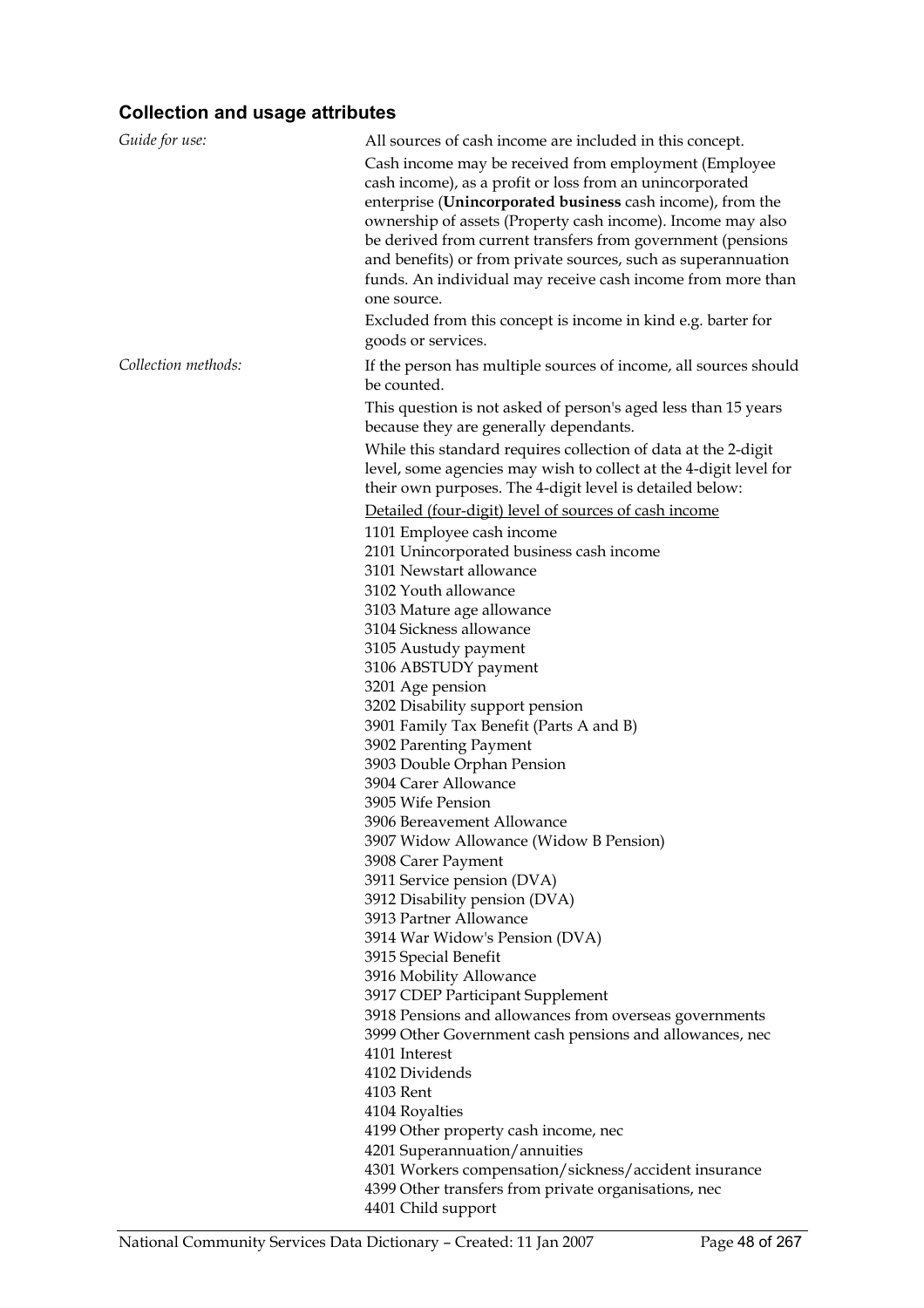4402 Gifts from relatives 4499 Other cash transfers from other households, nec 4501 Scholarships 4999 Other cash income, nec 8888 Nil income 9999 Not stated/not known/inadequately described

## **Source and reference attributes**

*Reference documents:*

| Related metadata references: | Supersedes Person – income source (cash), code N{.N}<br>NCSIMG, Superseded 29/04/2006                           |
|------------------------------|-----------------------------------------------------------------------------------------------------------------|
|                              | Supersedes Sources of cash income, version 1, DE, NCSDD,<br>NCSIMG, Superseded 01/03/2005                       |
|                              | See also Person – source of cash income (principal) NCSIMG,<br>Standard 29/04/2006, NHDAMG, Standard 10/02/2006 |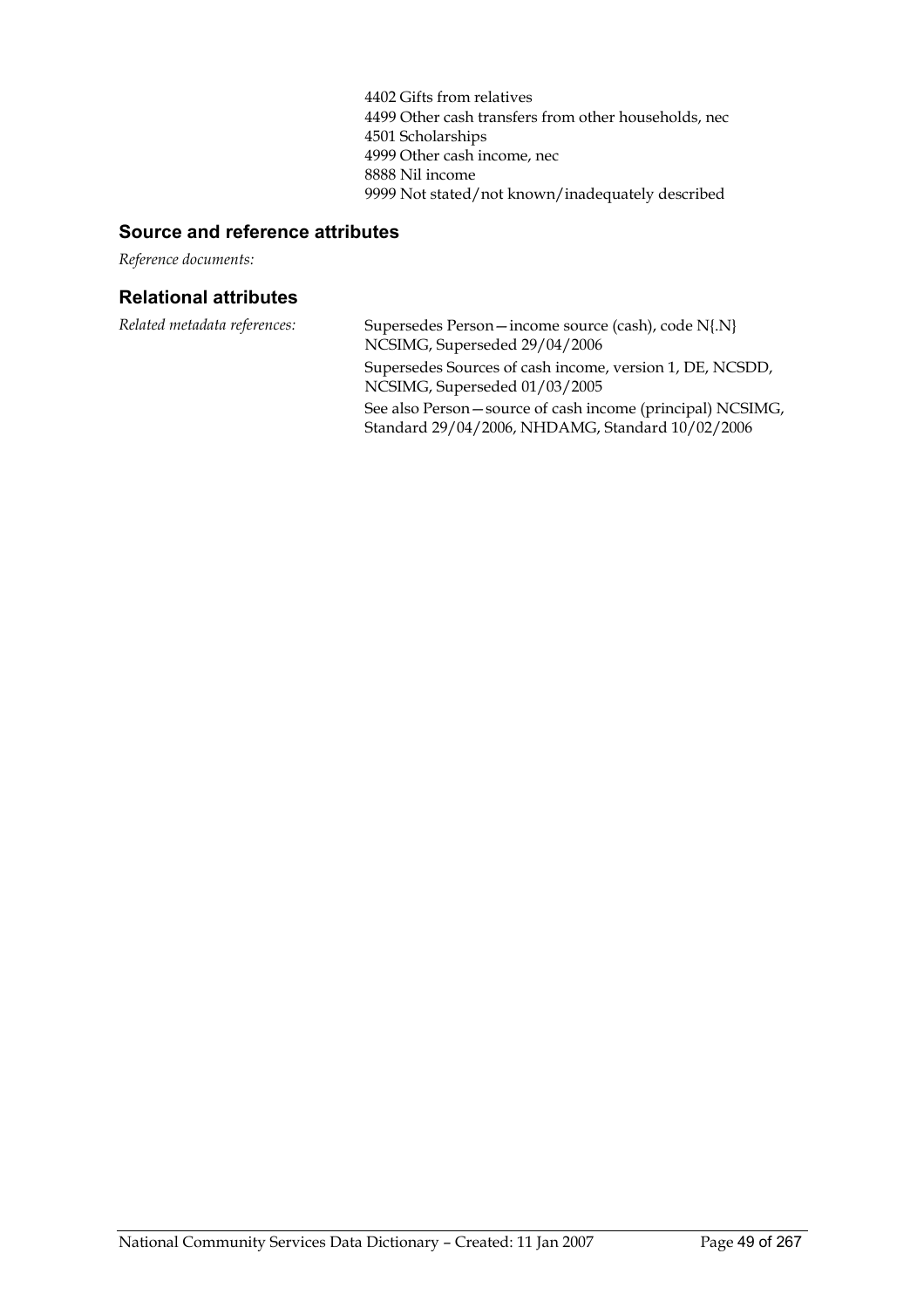# **Source of principal income**

## **Identifying and definitional attributes**

| Metadata item type:  | Data Element                                                                                                     |
|----------------------|------------------------------------------------------------------------------------------------------------------|
| Technical name:      | Person – source of cash income (principal), code N                                                               |
| Synonymous names:    | Main income source                                                                                               |
| METeOR identifier:   | 321063                                                                                                           |
| Registration status: | NCSIMG, Standard 29/04/2006                                                                                      |
| Definition:          | The source from which a person derives the greatest proportion<br>of his/her income, as represented by a code.   |
| Context:             | An indicator of the needs and circumstances of individuals and<br>sometimes used in assessment of income equity. |

# **Data element concept attributes**

| Data element concept: | Person – source of cash income (principal)                                           |
|-----------------------|--------------------------------------------------------------------------------------|
| Definition:           | The source from which a person derives the greatest proportion<br>of his/her income. |
| Object class:         | Person                                                                               |
| <i>Property:</i>      | Source of cash income                                                                |

## **Value domain attributes**

### **Representational attributes**

| Representation class:     | Code   |                                             |
|---------------------------|--------|---------------------------------------------|
| Data type:                | Number |                                             |
| Format:                   | N      |                                             |
| Maximum character length: | 4      |                                             |
| Permissible values:       | Value  | Meaning                                     |
|                           | 1      | Employee cash income                        |
|                           | 2      | Unincorporated business cash income         |
|                           | 3      | Government cash pensions and allowances     |
|                           | 4      | Other income                                |
| Supplementary values:     | 8      | Nil income                                  |
|                           | 9      | Not stated/not known/inadequately described |

### **Collection and usage attributes**

*Guide for use:* A person with more than one source of income should be categorised only to the value domain category, which best describes their primary source of income.

> The value domain categories shown above can be linked to broad sources of cash income specified in the Statistical Concepts Library of the Australian Bureau of Statistics. 'Sources of cash income' and 'Principal source of cash income' are classified to the Standard classification of sources of cash income. This is a three level hierarchical classification and is described in detail at the broad (one-digit), narrow (two-digit) and detailed (four-digit) levels.

Code 1 Primary cash income: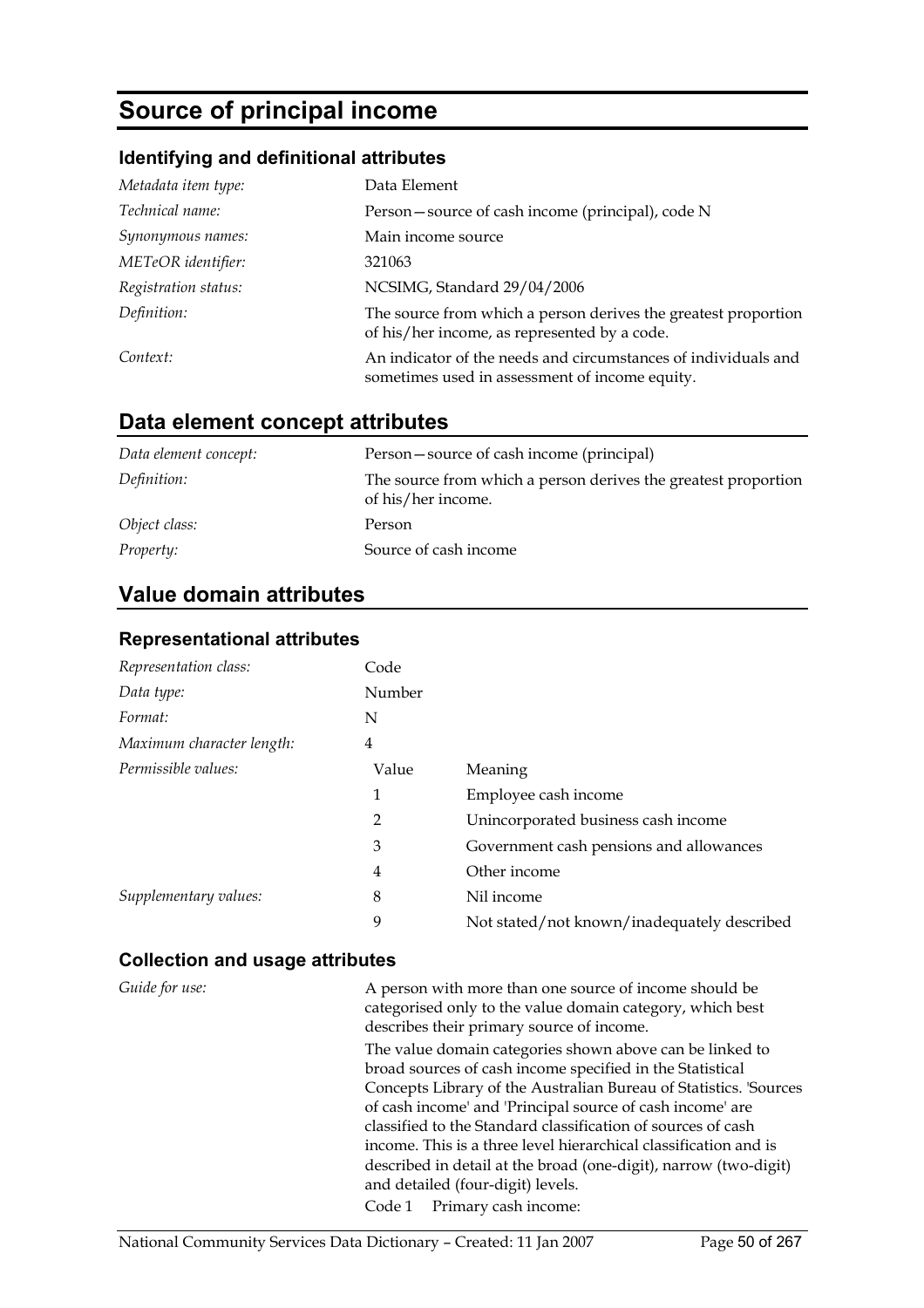|                     | Payments from an employer or own limited liability company,<br>including wages or salary, tips, piece rates, penalty rates,<br>loadings, regular bonuses, payment for time not worked (sick<br>leave, recreation leave, public holidays etc.) and director's fees.<br>An employee is classed as receiving cash from an employer or<br>his/her own incorporated enterprise.                                                                                                                                                                                                |
|---------------------|---------------------------------------------------------------------------------------------------------------------------------------------------------------------------------------------------------------------------------------------------------------------------------------------------------------------------------------------------------------------------------------------------------------------------------------------------------------------------------------------------------------------------------------------------------------------------|
|                     | Code 2 Unincorporated business cash income:                                                                                                                                                                                                                                                                                                                                                                                                                                                                                                                               |
|                     | Unincorporated business cash income is net of operating<br>expenses including: labour costs in the form of wages, salaries<br>and supplements; the value of raw materials and services<br>purchased; the repair and maintenance of equipment (including<br>vehicles); the purchase of fuel; indirect taxes; interest paid in<br>connection with the business; and rent paid for buildings and<br>land used in the business. Unincorporated business cash<br>income is also net of depreciation of capital, such as machinery,<br>vehicles and tools used in the business. |
|                     | Government cash pensions and allowances<br>Code 3                                                                                                                                                                                                                                                                                                                                                                                                                                                                                                                         |
|                     | All government cash pensions, benefits and allowances.                                                                                                                                                                                                                                                                                                                                                                                                                                                                                                                    |
|                     | Other income:<br>Code 4                                                                                                                                                                                                                                                                                                                                                                                                                                                                                                                                                   |
|                     | Includes cash income deriving from the ownership of assets<br>(comprising returns from financial assets, physical assets and<br>from intellectual assets), superannuation/annuities, transfers<br>from private organisations (e.g. workers compensation),<br>transfers from other households (e.g. child support payments)<br>and scholarships.                                                                                                                                                                                                                           |
| Collection methods: | Please note the difference between the permissible values of this<br>Value domain and the ABS classification (that is, Code 4 of this<br>Value domain maps to code 9 of the classification and Code 9 of<br>this value domain is a supplementary value.).                                                                                                                                                                                                                                                                                                                 |
|                     |                                                                                                                                                                                                                                                                                                                                                                                                                                                                                                                                                                           |

### **Source and reference attributes**

| Reference documents: | Statistical concepts library, Standards for Social, Labour and |
|----------------------|----------------------------------------------------------------|
|                      | Demographic Variables, Cash Income Variables, Framework for    |
|                      | Standard Cash Income Variables, Classification and Coding,     |
|                      | Canberra: Australian Bureau of Statistics.                     |
|                      | Reference online through:                                      |
|                      | Ausstats Standards for Social, Labour and Demographic          |
|                      | Variables, Cash Income Variables                               |

# **Data element attributes**

| Guide for use: | If the person has multiple sources of income and none equal to<br>or greater than 50%, the one, which contributes the largest<br>percentage, should be counted.                                                                                                                                                                                                          |
|----------------|--------------------------------------------------------------------------------------------------------------------------------------------------------------------------------------------------------------------------------------------------------------------------------------------------------------------------------------------------------------------------|
|                | If there is more than one source and they are exactly equal, list<br>the source of income which the person most identifies as<br>receiving from the primary occupation.                                                                                                                                                                                                  |
|                | Included is cash income that may be received from employment<br>(Employee cash income), as a profit or loss from an<br>unincorporated enterprise (Unincorporated business cash<br>income), from the ownership of assets (Property cash income).<br>Income may also be derived from current transfers from<br>government (pensions and benefits) or from private sources, |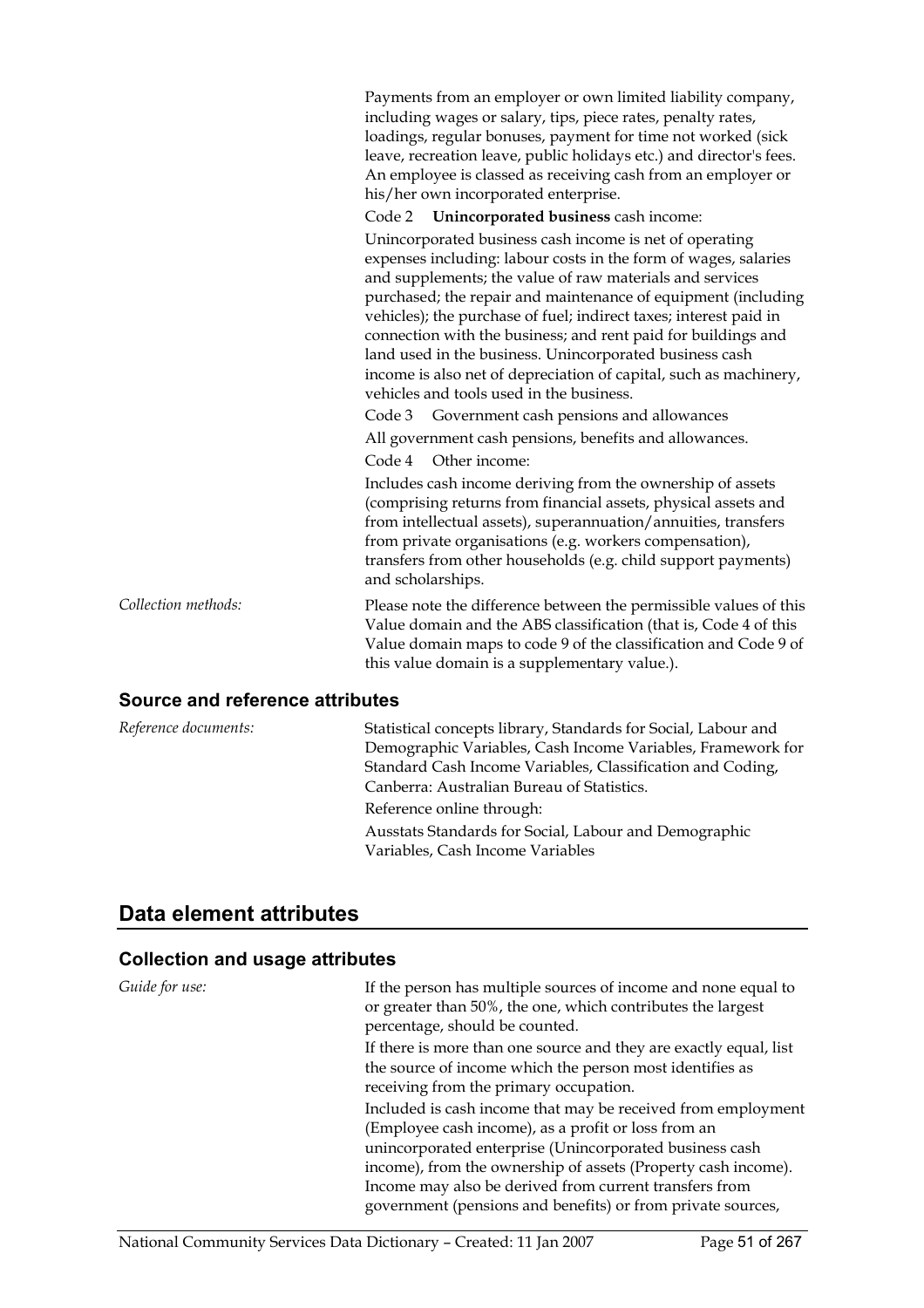|                     | such as superannuation funds. An individual may receive cash<br>income from more than one source.<br>Excluded from this concept is income in kind e.g. barter for<br>goods or services.                                                                                                                                                                                                                                             |
|---------------------|-------------------------------------------------------------------------------------------------------------------------------------------------------------------------------------------------------------------------------------------------------------------------------------------------------------------------------------------------------------------------------------------------------------------------------------|
| Collection methods: | This question is not asked of person's aged less than 15 years<br>because they are generally dependants.<br>While this standard specifies the collection of data at the 1-digit<br>level, individual community services data collections may use<br>more detailed categories for one or more of the above for<br>program or service-specific purposes. For example, the<br>Commonwealth State Disability Agreement National Minimum |
|                     | Data Set separately identifies disability support pension<br>recipients and other pension/benefit recipients.<br>It is permissible for agencies to collect at 2- or 4-digit as well, if                                                                                                                                                                                                                                             |
|                     | this suits their purposes.<br>The 2- and 4-digit levels are described below:                                                                                                                                                                                                                                                                                                                                                        |
|                     | Narrow 2 digit representation                                                                                                                                                                                                                                                                                                                                                                                                       |
|                     | 11 Employee cash income                                                                                                                                                                                                                                                                                                                                                                                                             |
|                     | 21 Unincorporated business cash income                                                                                                                                                                                                                                                                                                                                                                                              |
|                     | 31 Allowances for students and the unemployed                                                                                                                                                                                                                                                                                                                                                                                       |
|                     | 32 Centrelink pensions for the aged and persons with a<br>disability                                                                                                                                                                                                                                                                                                                                                                |
|                     | 39 Other Government cash pensions and allowances                                                                                                                                                                                                                                                                                                                                                                                    |
|                     | 41 Property cash income                                                                                                                                                                                                                                                                                                                                                                                                             |
|                     | 42 Superannuation/annuities                                                                                                                                                                                                                                                                                                                                                                                                         |
|                     | 43Transfers from private organisations                                                                                                                                                                                                                                                                                                                                                                                              |
|                     | 44 Transfers from other households                                                                                                                                                                                                                                                                                                                                                                                                  |
|                     | 43 Scholarships                                                                                                                                                                                                                                                                                                                                                                                                                     |
|                     | 49 Other cash income                                                                                                                                                                                                                                                                                                                                                                                                                |
|                     | 88 Nil income                                                                                                                                                                                                                                                                                                                                                                                                                       |
|                     | 99 Not stated/not known/inadequately described                                                                                                                                                                                                                                                                                                                                                                                      |
|                     | Detailed (four-digit) representation                                                                                                                                                                                                                                                                                                                                                                                                |
|                     | 1101 Employee cash income                                                                                                                                                                                                                                                                                                                                                                                                           |
|                     | 2101 Unincorporated business cash income                                                                                                                                                                                                                                                                                                                                                                                            |
|                     | 3101 Newstart allowance                                                                                                                                                                                                                                                                                                                                                                                                             |
|                     | 3102 Youth allowance                                                                                                                                                                                                                                                                                                                                                                                                                |
|                     | 3103 Mature age allowance                                                                                                                                                                                                                                                                                                                                                                                                           |
|                     | 3104 Sickness allowance                                                                                                                                                                                                                                                                                                                                                                                                             |
|                     | 3105 Austudy payment                                                                                                                                                                                                                                                                                                                                                                                                                |
|                     | 3106 ABSTUDY payment                                                                                                                                                                                                                                                                                                                                                                                                                |
|                     | 3201 Age pension                                                                                                                                                                                                                                                                                                                                                                                                                    |
|                     | 3202 Disability support pension                                                                                                                                                                                                                                                                                                                                                                                                     |
|                     | 3901 Family Tax Benefit (Parts A and B)                                                                                                                                                                                                                                                                                                                                                                                             |
|                     | 3902 Parenting Payment<br>3903 Double Orphan Pension                                                                                                                                                                                                                                                                                                                                                                                |
|                     | 3904 Carer Allowance                                                                                                                                                                                                                                                                                                                                                                                                                |
|                     | 3905 Wife Pension                                                                                                                                                                                                                                                                                                                                                                                                                   |
|                     | 3906 Bereavement Allowance                                                                                                                                                                                                                                                                                                                                                                                                          |
|                     | 3907 Widow Allowance (Widow B Pension)                                                                                                                                                                                                                                                                                                                                                                                              |
|                     | 3908 Carer Payment                                                                                                                                                                                                                                                                                                                                                                                                                  |
|                     | 3911 Service pension (DVA)                                                                                                                                                                                                                                                                                                                                                                                                          |
|                     | 3912 Disability pension (DVA)                                                                                                                                                                                                                                                                                                                                                                                                       |
|                     | 3913 Partner Allowance                                                                                                                                                                                                                                                                                                                                                                                                              |
|                     | 3914 War Widow's Pension (DVA)                                                                                                                                                                                                                                                                                                                                                                                                      |
|                     | 3915 Special Benefit                                                                                                                                                                                                                                                                                                                                                                                                                |

3916 Mobility Allowance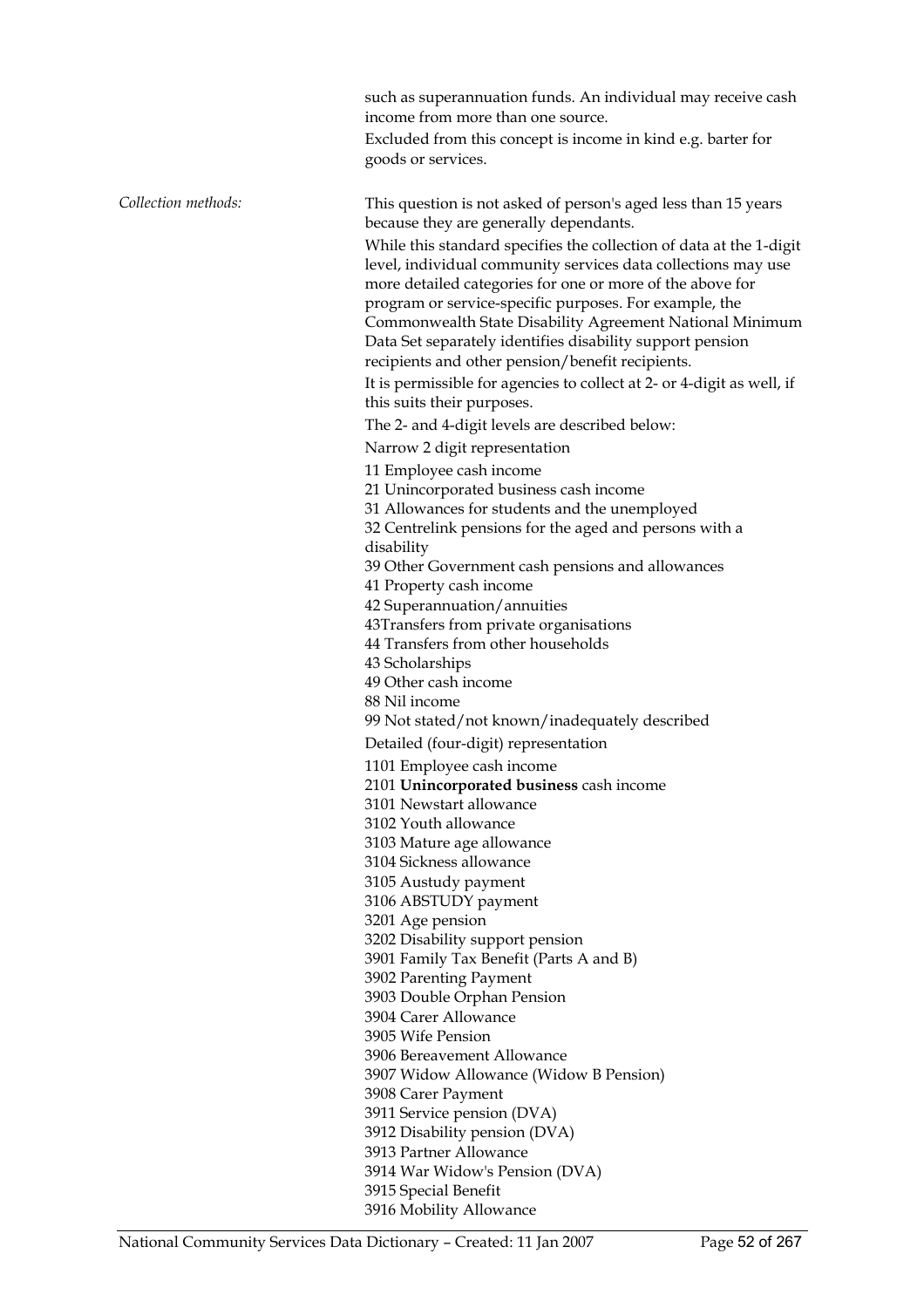3917 CDEP Participant Supplement 3918 Pensions and allowances from overseas governments 3999 Other Government cash pensions and allowances, nec 4101 Interest 4102 Dividends 4103 Rent 4104 Royalties 4199 Other property cash income, nec 4201 Superannuation/annuities 4301 Workers compensation/sickness/accident insurance 4399 Other transfers from private organisations, nec 4401 Child support 4402 Gifts from relatives 4499 Other cash transfers from other households, nec 4501 Scholarships 4999 Other cash income, nec 8888 Nil income 9999 Not stated/not known/inadequately described

### **Source and reference attributes**

| Submitting organisation:     | Australian Institute of Health and Welfare for the National<br>Community Services Data Committee. |
|------------------------------|---------------------------------------------------------------------------------------------------|
| <b>Relational attributes</b> |                                                                                                   |
| Related metadata references: | Supersedes Person – income source (principal), code N[N]<br>NCSIMG, Superseded 29/04/2006         |
|                              | See also Person – source of cash income (all) code NN NCSIMG,<br>Standard 29/04/2006              |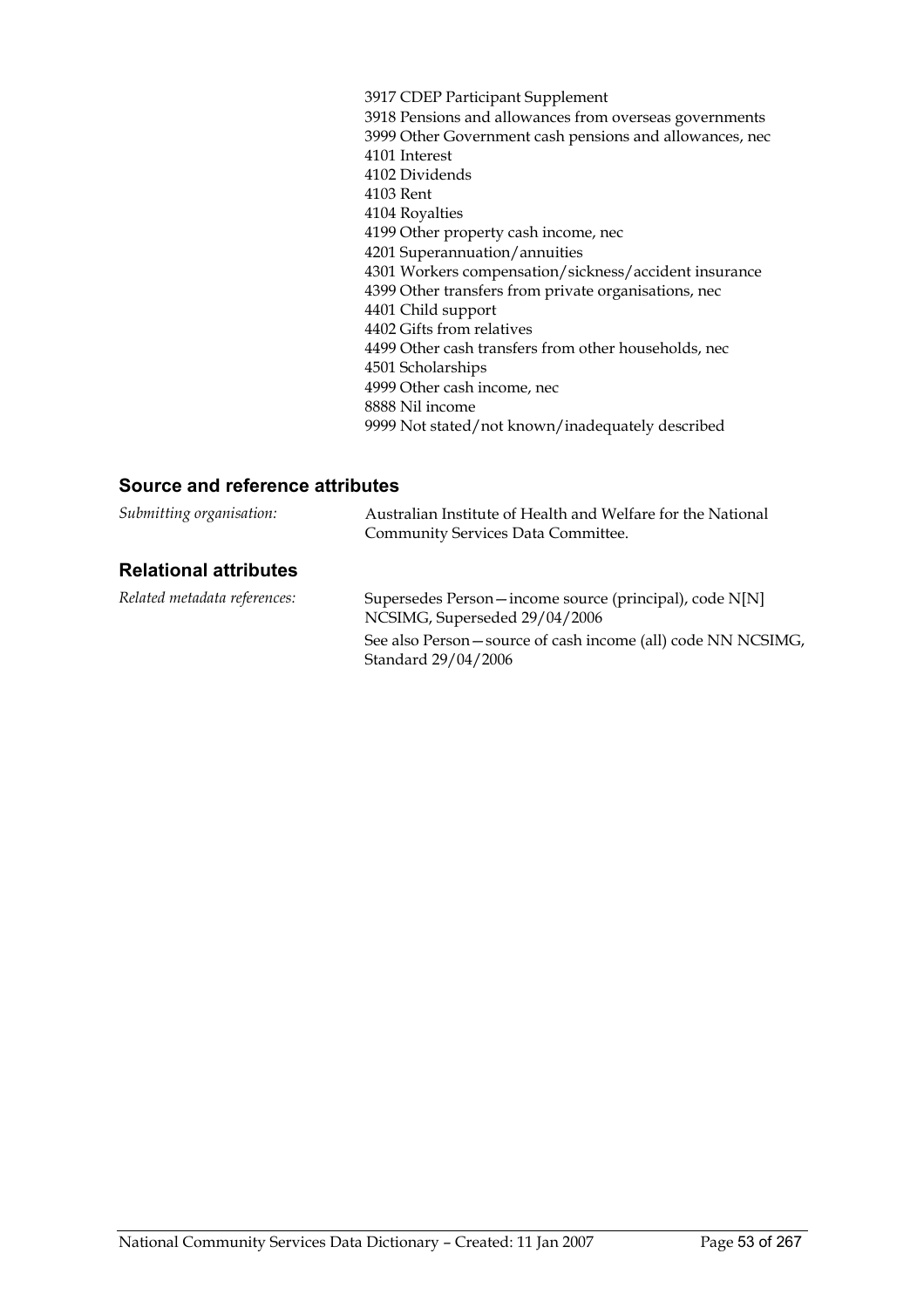# **Status in employment**

# **Identifying and definitional attributes**

| Metadata item type:  | Data Element                                                                        |
|----------------------|-------------------------------------------------------------------------------------|
| Technical name:      | Person (employed) – status in employment, code N                                    |
| METeOR identifier:   | 269951                                                                              |
| Registration status: | NCSIMG, Standard 01/03/2005                                                         |
| Definition:          | The person's position in relation to their employment, as<br>represented by a code. |

# **Data element concept attributes**

| Data element concept: | Person (employed) – status in employment                                                                                                                                                                                                                                                           |
|-----------------------|----------------------------------------------------------------------------------------------------------------------------------------------------------------------------------------------------------------------------------------------------------------------------------------------------|
| Definition:           | The person's position in relation to their employment.                                                                                                                                                                                                                                             |
| Context:              | An indicator of the socio-economic status (economic activity) of<br>a person and a key element in assessing the circumstances and<br>needs of individuals and families. This metadata item is one of<br>a group of items that provide a description of a person's labour<br>force characteristics. |
| Object class:         | Person                                                                                                                                                                                                                                                                                             |
| <i>Property:</i>      | Status in employment                                                                                                                                                                                                                                                                               |

# **Value domain attributes**

### **Representational attributes**

| Representation class:     | Code           |                                   |
|---------------------------|----------------|-----------------------------------|
| Data type:                | Number         |                                   |
| Format:                   | N              |                                   |
| Maximum character length: | 1              |                                   |
| Permissible values:       | Value          | Meaning                           |
|                           | 1              | Employee                          |
|                           | $\overline{2}$ | Employer                          |
|                           | 3              | Own account worker                |
|                           | 4              | Contributing family worker        |
| Supplementary values:     | 9              | Not stated/inadequately described |

| Guide for use: | CODE 1<br>Employee<br>This code represents a person who works for a public or private                                                                                                      |
|----------------|--------------------------------------------------------------------------------------------------------------------------------------------------------------------------------------------|
|                | employer and receives remuneration in wages, salary, or a<br>retainer fee from their employer while working on a                                                                           |
|                | commission basis or for tips, piece-rates or payment in kind. An<br>employee may also be a person who operates his or her own<br>incorporated enterprise with or without hiring employees. |
|                | CODE 2<br>Employer                                                                                                                                                                         |
|                | This code represents a person who operates his or her own<br>unincorporated economic enterprise or engages independently<br>in a profession or trade, and hires one or more employees.     |
|                | CODE <sub>3</sub><br>Own account worker                                                                                                                                                    |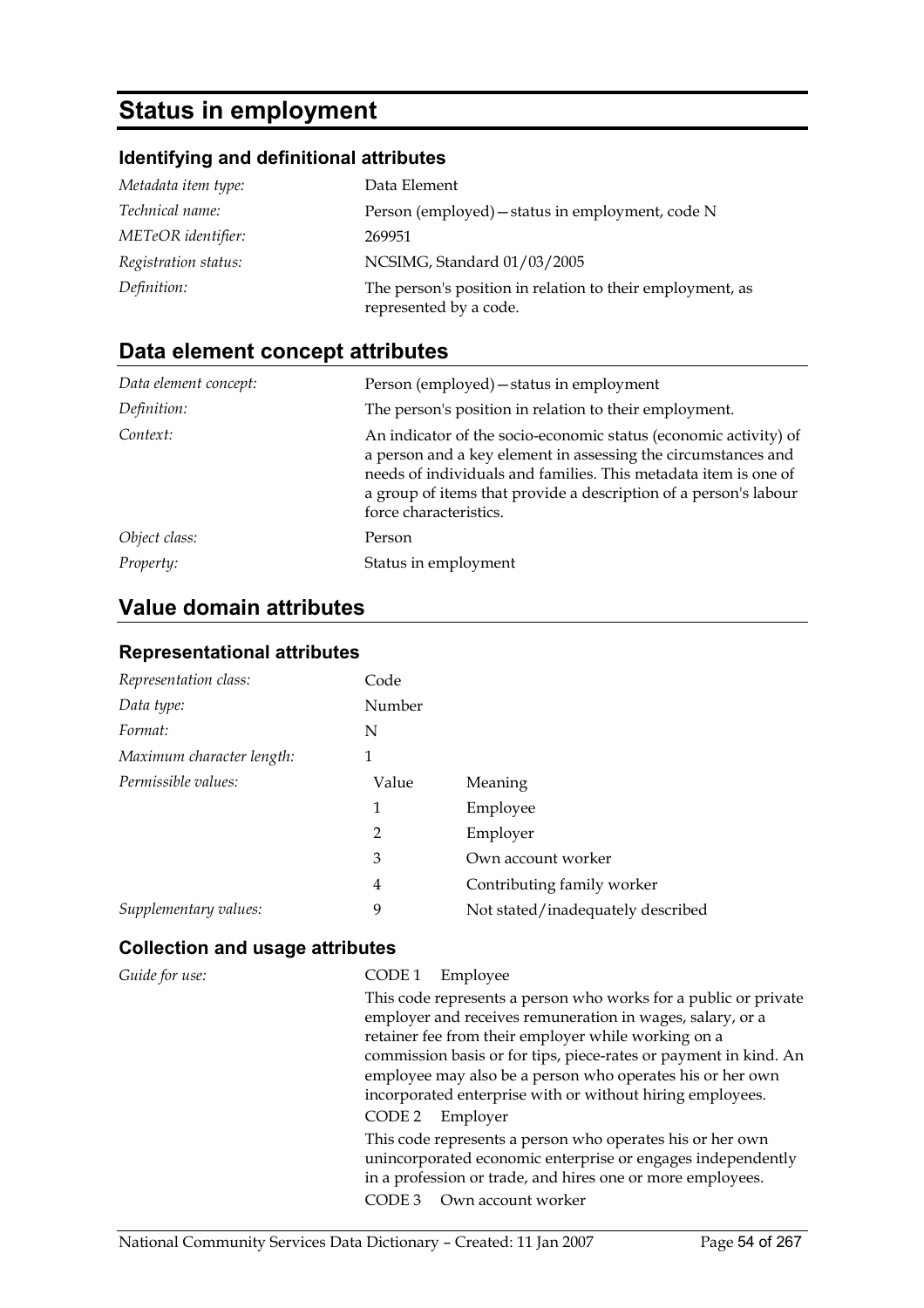This code represents a person who operates his or her own unincorporated economic enterprise or engages independently in a profession or trade, and hires no employees. CODE 4 Contributing family worker This code represents a person who works without pay in an economic enterprise operated by a relative. CODE 9 Not stated/inadequately described This code is not for use on primary collection forms. It is primarily for use in administrative collections when transferring data from data sets where the item has not been collected.

#### **Source and reference attributes**

*Origin:* Australian Bureau of Statistics 2001. Labour Statistics Concepts, Sources and Methods. Cat. no. 6102.0. Canberra: ABS. Reference through: http://www.abs.gov.au/ausstats/abs@.nsf/StatsLibrary and choose 'Other ABS Statistical Standards/Standards for Social, Labour and Demographic Variables/Labour Force Variables'. http://www.abs.gov.au/Ausstats/abs@.nsf/ 66f306f503e529a5ca25697e0017661f/afeef7 e2813c764dca25697e0018fed2!OpenDocument

## **Data element attributes**

#### **Collection and usage attributes**

*Guide for use:* Usually the standard applies to the 'main job' in which the person is employed (that is, the job in which the person usually works the most hours). However, it may also be applied to the person's 'last job', 'second job', etc.' **Relational attributes**  *Related metadata references:* Supersedes Status in employment, version 2, DE, NCSDD,

NCSIMG, Superseded 01/03/2005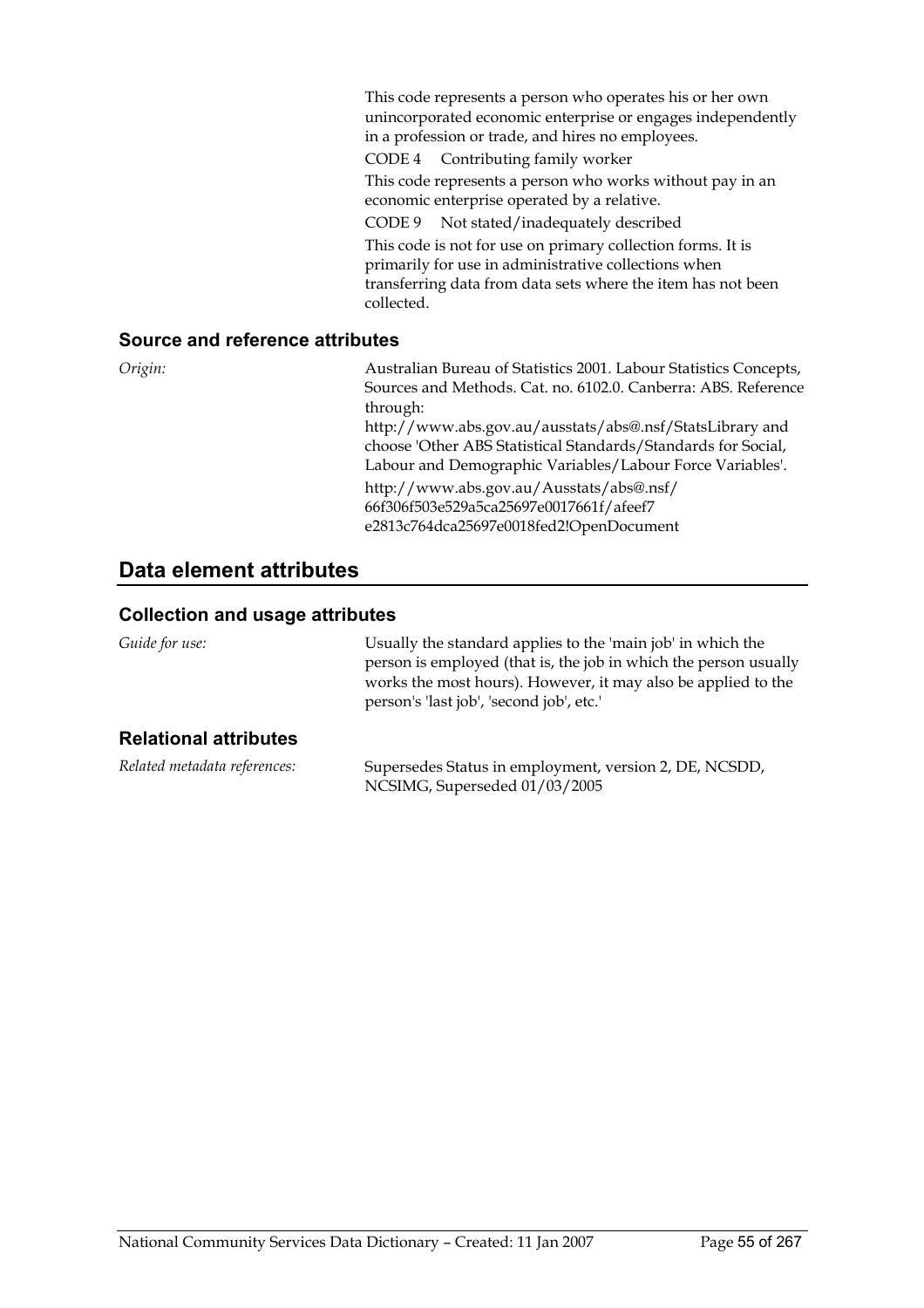# **Street name (person)**

### **Identifying and definitional attributes**

| Metadata item type:  | Data Element                                                                                                                                                                                                                 |
|----------------------|------------------------------------------------------------------------------------------------------------------------------------------------------------------------------------------------------------------------------|
| Technical name:      | Person (address) – street name, text $[A(30)]$                                                                                                                                                                               |
| METeOR identifier:   | 270019                                                                                                                                                                                                                       |
| Registration status: | NHIG, Standard 01/03/2005<br>NCSIMG, Standard 30/09/2005                                                                                                                                                                     |
| Definition:          | The concatenation of a person's street type and street suffix<br>resulting in a name that identifies a public thoroughfare and<br>differentiates it from others in the same suburb/town/locality,<br>as represented by text. |

### **Data element concept attributes**

| Data element concept: | Person (address) – street name                                                                                                                                                                    |
|-----------------------|---------------------------------------------------------------------------------------------------------------------------------------------------------------------------------------------------|
| Definition:           | The concatenation of a person's street type and street suffix<br>resulting in a name that identifies a public thoroughfare and<br>differentiates it from others in the same suburb/town/locality. |
| Object class:         | Person                                                                                                                                                                                            |
| Property:             | Street name                                                                                                                                                                                       |

# **Value domain attributes**

#### **Representational attributes**

| Representation class:     | Text    |
|---------------------------|---------|
| Data type:                | String  |
| Format:                   | [A(30)] |
| Maximum character length: | 30      |

## **Data element attributes**

#### **Collection and usage attributes**

| Guide for use:                         | To be used in conjunction with street type. To be used in<br>conjunction with street suffix.                                                                                                                                                                                                                                                                                                     |
|----------------------------------------|--------------------------------------------------------------------------------------------------------------------------------------------------------------------------------------------------------------------------------------------------------------------------------------------------------------------------------------------------------------------------------------------------|
| Comments:                              | Where suburb/town/locality, state/territory and Postcode -<br>Australian are insufficient to assign a Statistical Local Area<br>(SLA) code from the Australian Standard Geographical<br>Classification (Australian Bureau of Statistics, Cat. No. 1216.0),<br>the Street name metadata item in conjunction with street type,<br>house/property identifier and street suffix should also be used. |
| <b>Source and reference attributes</b> |                                                                                                                                                                                                                                                                                                                                                                                                  |
| Origin:                                | Health Data Standards Committee<br>Australia Post Address Presentation Standard                                                                                                                                                                                                                                                                                                                  |

| Related metadata references: | Supersedes Street name, version 1, DE, NHDD, NHIMG,<br>Superseded 01/03/2005 |
|------------------------------|------------------------------------------------------------------------------|
|                              | Is used in the formation of Person (address) — address line, text            |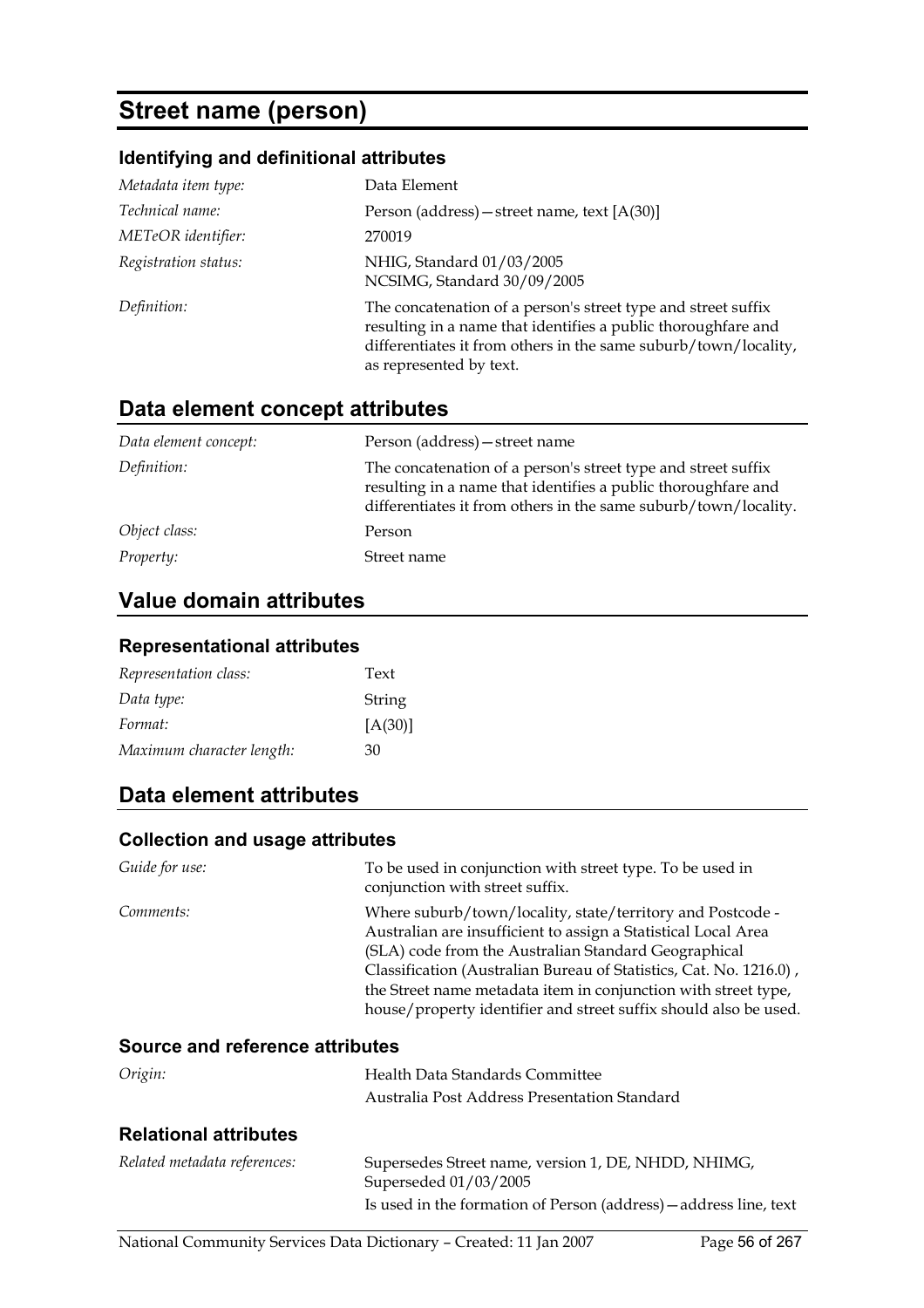[X(180)] NHIG, Standard 04/05/2005, NCSIMG, Standard  $30/09/2005$ 

Is used in the formation of Person (address)—health address line, text [X(180)] NHIG, Superseded 04/05/2005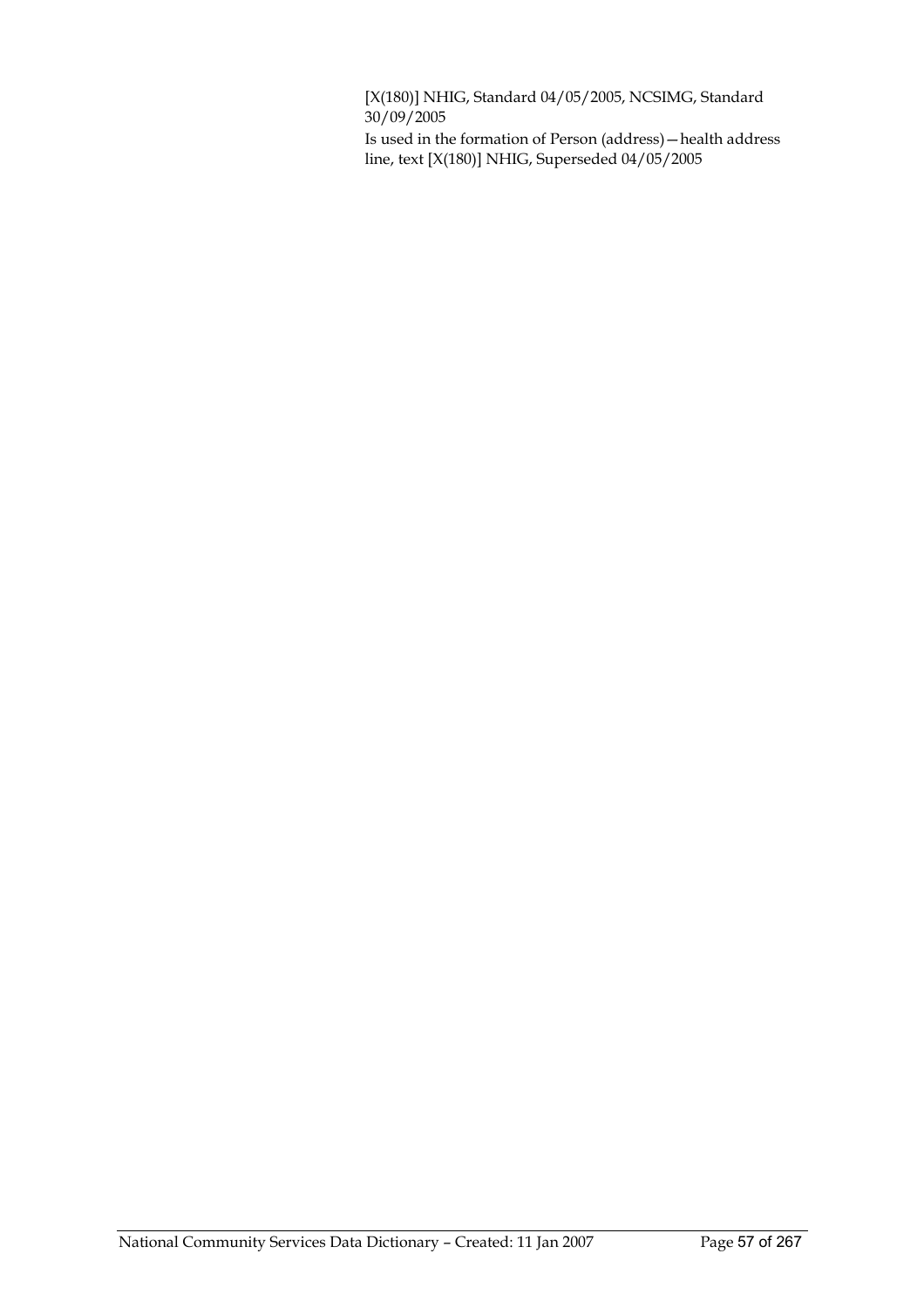# **Street name (service provider organisation)**

## **Identifying and definitional attributes**

| Metadata item type:  | Data Element                                                                                                                                                                                                                        |
|----------------------|-------------------------------------------------------------------------------------------------------------------------------------------------------------------------------------------------------------------------------------|
| Technical name:      | Service provider organisation (address) – street name, text<br>[A(30)]                                                                                                                                                              |
| METeOR identifier:   | 290218                                                                                                                                                                                                                              |
| Registration status: | NHIG, Standard 04/05/2005<br>NCSIMG, Standard 30/09/2005                                                                                                                                                                            |
| Definition:          | The concatenation of an organisation's street type and street<br>suffix resulting in a name that identifies a public thoroughfare<br>and differentiates it from others in the same<br>suburb/town/locality, as represented by text. |

# **Data element concept attributes**

| Data element concept: | Service provider organisation (address) - street name                                                                                                                                                       |
|-----------------------|-------------------------------------------------------------------------------------------------------------------------------------------------------------------------------------------------------------|
| Definition:           | The concatenation of an organisation's street type and street<br>suffix resulting in a name that identifies a public thoroughfare<br>and differentiates it from others in the same<br>suburb/town/locality. |
| Object class:         | Service provider organisation                                                                                                                                                                               |
| Property:             | Street name                                                                                                                                                                                                 |

# **Value domain attributes**

#### **Representational attributes**

| Representation class:     | Text    |
|---------------------------|---------|
| Data type:                | String  |
| Format:                   | [A(30)] |
| Maximum character length: | 30      |

# **Data element attributes**

### **Collection and usage attributes**

| Guide for use: | To be used in conjunction with street type. To be used in<br>conjunction with street suffix.                                                                                                                                                                                                                                                                                                     |
|----------------|--------------------------------------------------------------------------------------------------------------------------------------------------------------------------------------------------------------------------------------------------------------------------------------------------------------------------------------------------------------------------------------------------|
| Comments:      | Where suburb/town/locality, state/territory and Postcode -<br>Australian are insufficient to assign a Statistical Local Area<br>(SLA) code from the Australian Standard Geographical<br>Classification (Australian Bureau of Statistics, Cat. No. 1216.0),<br>the Street name metadata item in conjunction with street type,<br>house/property identifier and street suffix should also be used. |

### **Source and reference attributes**

| Origin:                      | Health Data Standards Committee              |
|------------------------------|----------------------------------------------|
|                              | Australia Post Address Presentation Standard |
| <b>Relational attributes</b> |                                              |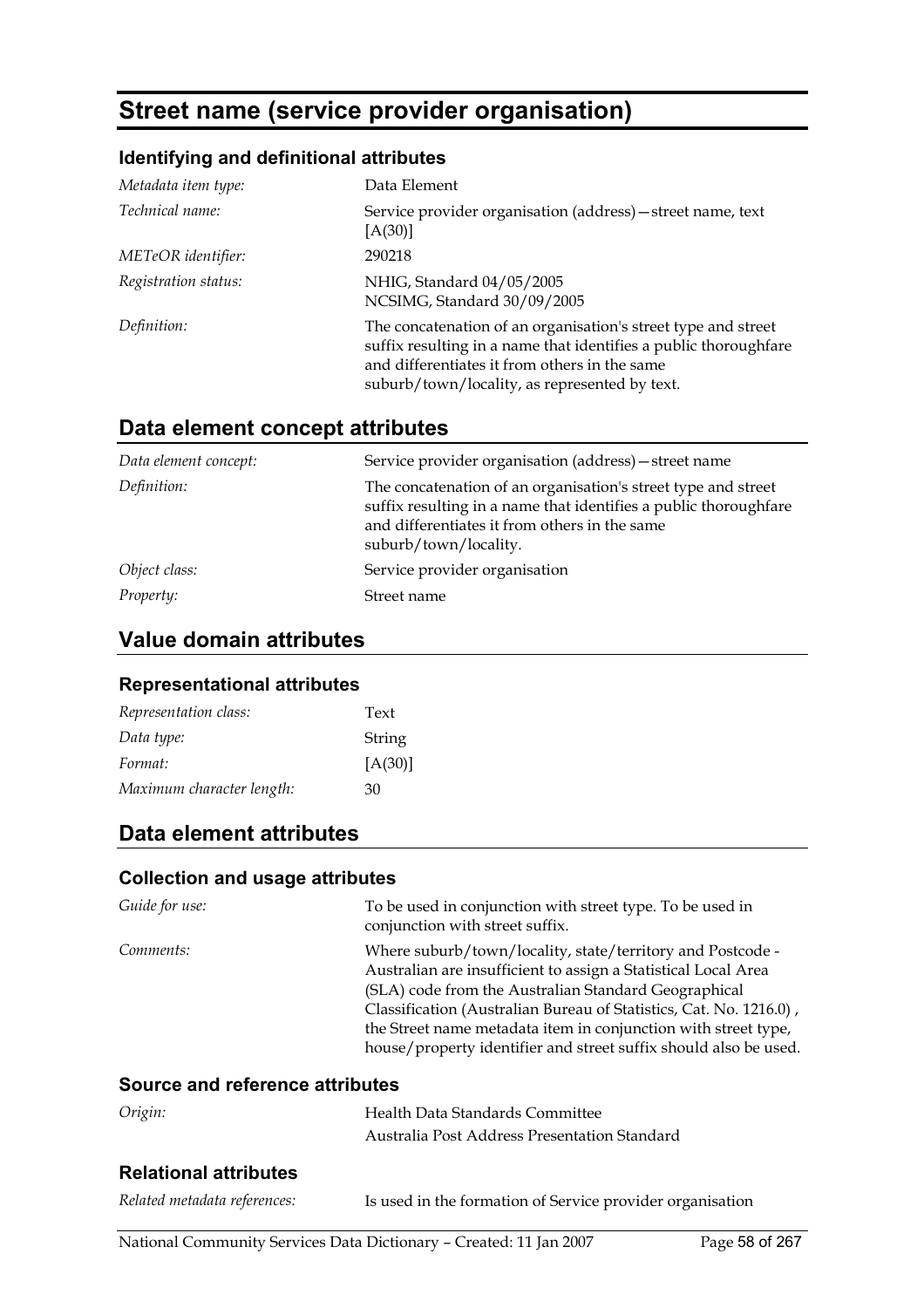(address)—address line, text [X(180)] NHIG, Standard 04/05/2005, NCSIMG, Standard 30/09/2005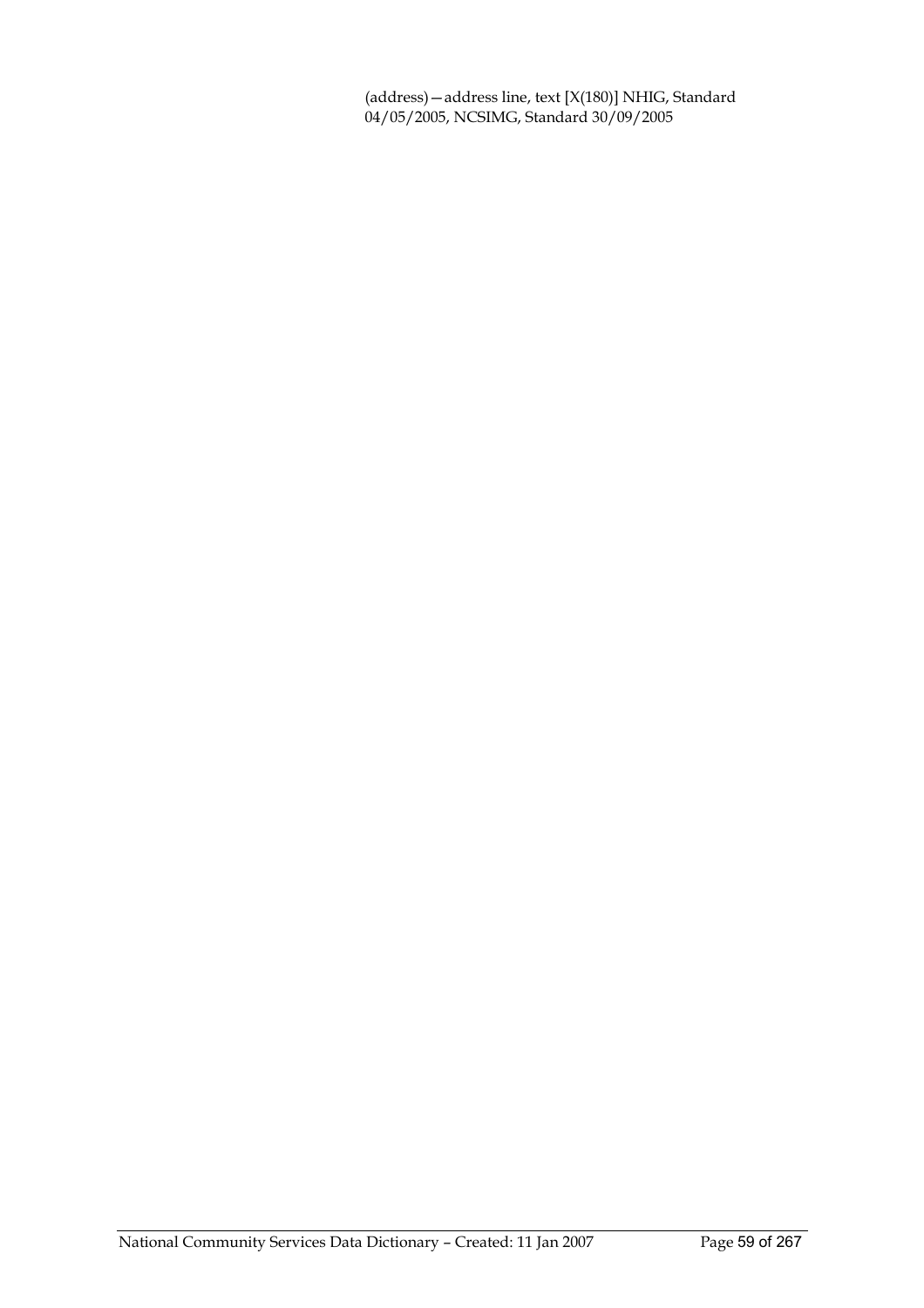# **Street suffix code (person)**

## **Identifying and definitional attributes**

| Metadata item type:  | Data Element                                                                                                   |
|----------------------|----------------------------------------------------------------------------------------------------------------|
| Technical name:      | Person (address) – street suffix, code A[A]                                                                    |
| METeOR identifier:   | 270022                                                                                                         |
| Registration status: | NHIG, Standard 01/03/2005<br>NCSIMG, Standard 30/09/2005                                                       |
| Definition:          | The abbreviated suffix that identifies the type of street where a<br>person resides, as represented by a code. |

# **Data element concept attributes**

| Data element concept: | Person (address) – street suffix                                                     |
|-----------------------|--------------------------------------------------------------------------------------|
| Definition:           | The abbreviated suffix that identifies the type of street where a<br>person resides. |
| Object class:         | Person                                                                               |
| Property:             | Street suffix                                                                        |

# **Value domain attributes**

### **Representational attributes**

| Representation class:     | Code      |            |
|---------------------------|-----------|------------|
| Data type:                | String    |            |
| Format:                   | A[A]      |            |
| Maximum character length: | 2         |            |
| Permissible values:       | Value     | Meaning    |
|                           | <b>CN</b> | Central    |
|                           | Е         | East       |
|                           | EX        | Extension  |
|                           | LR        | Lower      |
|                           | N         | North      |
|                           | NE        | North East |
|                           | <b>NW</b> | North West |
|                           | S         | South      |
|                           | SE        | South East |
|                           | SW        | South West |
|                           | UP        | Upper      |
|                           | W         | West       |

# **Data element attributes**

| Collection methods: | To be used in conjunction with street name. To be used in<br>conjunction with street type. |
|---------------------|--------------------------------------------------------------------------------------------|
|                     | For example:                                                                               |
|                     | Browns Rd W                                                                                |
|                     |                                                                                            |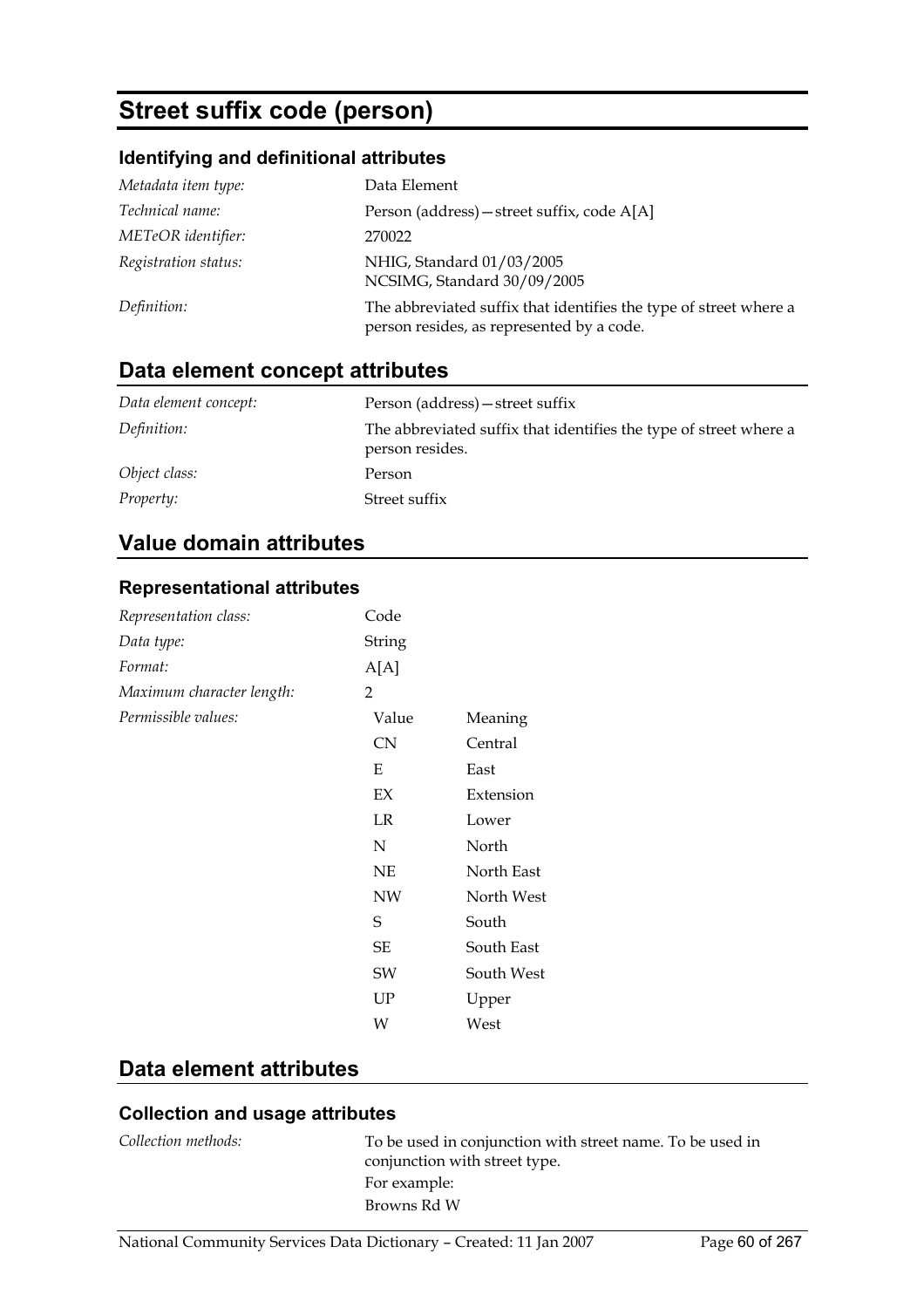### **Source and reference attributes**

| Submitting organisation: | Australian Institute of Health and Welfare                                                |
|--------------------------|-------------------------------------------------------------------------------------------|
| Origin:                  | AS4590 Interchange of client information, Australia Post<br>Address Presentation Standard |

| Related metadata references: | Supersedes Street suffix code, version 1, DE, NHDD, NHIMG,<br>Superseded 01/03/2005<br>Is used in the formation of Person (address) — address line, text |
|------------------------------|----------------------------------------------------------------------------------------------------------------------------------------------------------|
|                              | [X(180)] NHIG, Standard 04/05/2005, NCSIMG, Standard<br>30/09/2005                                                                                       |
|                              | Is used in the formation of Person (address) - health address<br>line, text $[X(180)]$ NHIG, Superseded $04/05/2005$                                     |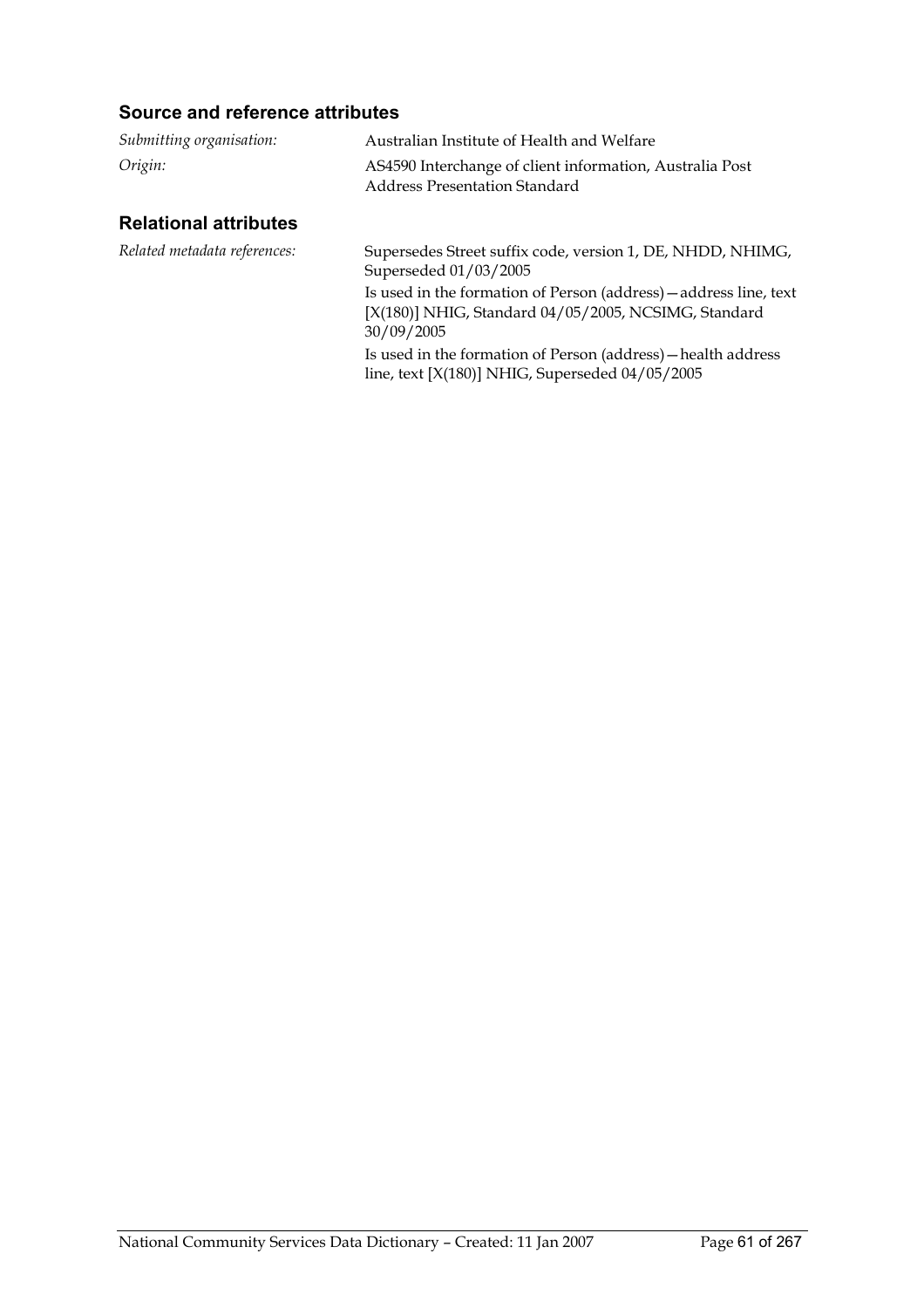# **Street suffix code (service provider organisation)**

### **Identifying and definitional attributes**

| Metadata item type:  | Data Element                                                                                                             |
|----------------------|--------------------------------------------------------------------------------------------------------------------------|
| Technical name:      | Service provider organisation (address) - street suffix, code<br>A[A]                                                    |
| METeOR identifier:   | 290170                                                                                                                   |
| Registration status: | NHIG, Standard 04/05/2005<br>NCSIMG, Standard 30/09/2005                                                                 |
| Definition:          | The abbreviated suffix that identifies the type of street where an<br>organisation is located, as represented by a code. |

# **Data element concept attributes**

| Data element concept: | Service provider organisation (address) – street suffix                                        |
|-----------------------|------------------------------------------------------------------------------------------------|
| Definition:           | The abbreviated suffix that identifies the type of street where an<br>organisation is located. |
| Object class:         | Service provider organisation                                                                  |
| <i>Property:</i>      | Street suffix                                                                                  |

## **Value domain attributes**

#### **Representational attributes**

| Representation class:     | Code                   |            |
|---------------------------|------------------------|------------|
| Data type:                | String                 |            |
| Format:                   | A[A]                   |            |
| Maximum character length: | 2                      |            |
| Permissible values:       | Value                  | Meaning    |
|                           | CN                     | Central    |
|                           | Ε                      | East       |
|                           | $\mathbf{E}\mathbf{X}$ | Extension  |
|                           | LR                     | Lower      |
|                           | N                      | North      |
|                           | $\rm NE$               | North East |
|                           | NW                     | North West |
|                           | S                      | South      |
|                           | SE                     | South East |
|                           | SW                     | South West |
|                           | UP                     | Upper      |
|                           | W                      | West       |

## **Data element attributes**

# **Collection and usage attributes**

*Collection methods:* To be used in conjunction with street name. To be used in conjunction with street type. For example: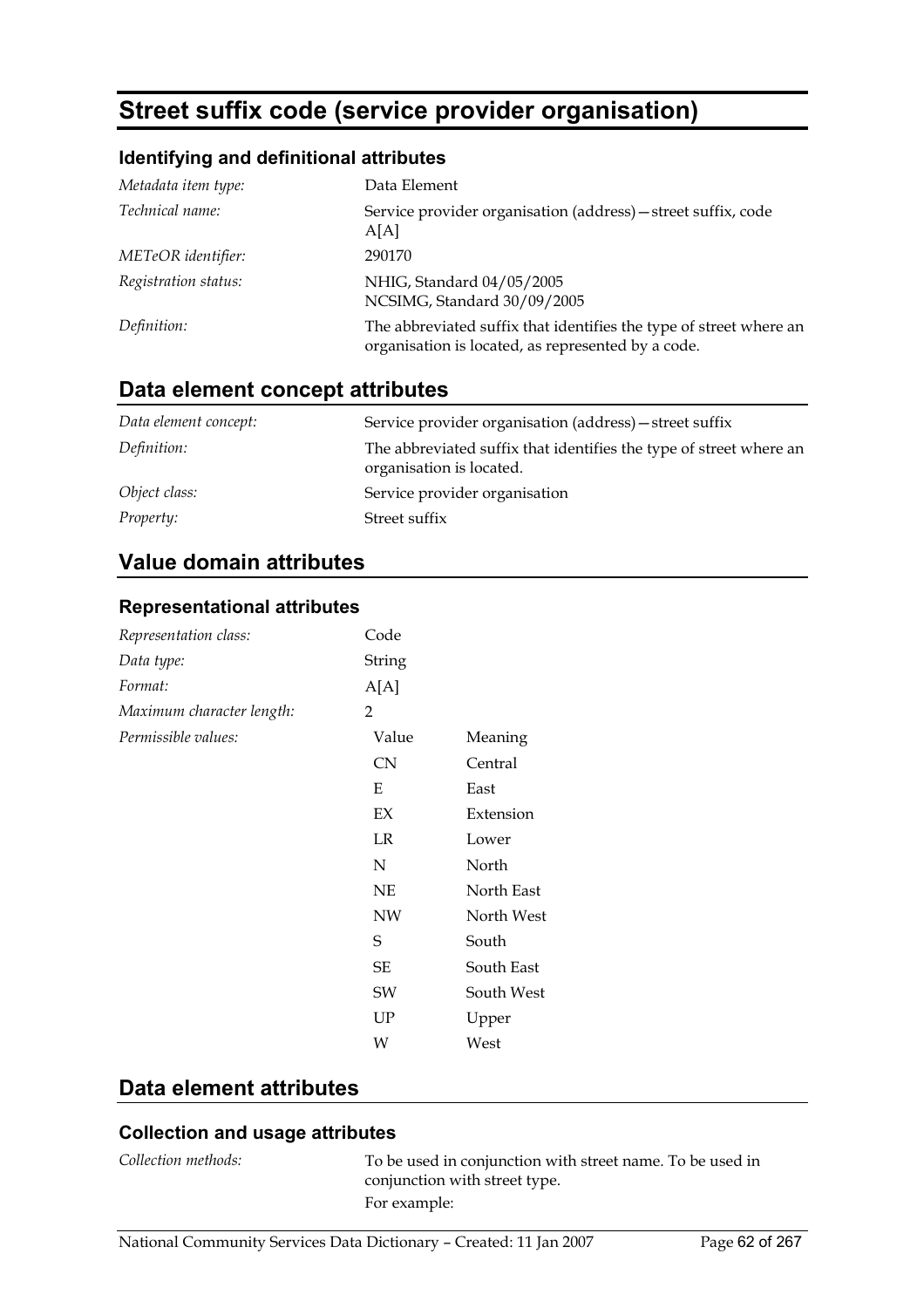#### Browns Rd W

### **Source and reference attributes**

| Submitting organisation: | Australian Institute of Health and Welfare                                                |
|--------------------------|-------------------------------------------------------------------------------------------|
| Origin:                  | AS4590 Interchange of client information, Australia Post<br>Address Presentation Standard |

| Related metadata references: | Is used in the formation of Service provider organisation  |
|------------------------------|------------------------------------------------------------|
|                              | $(address)$ – address line, text $[X(180)]$ NHIG, Standard |
|                              | 04/05/2005, NCSIMG, Standard 30/09/2005                    |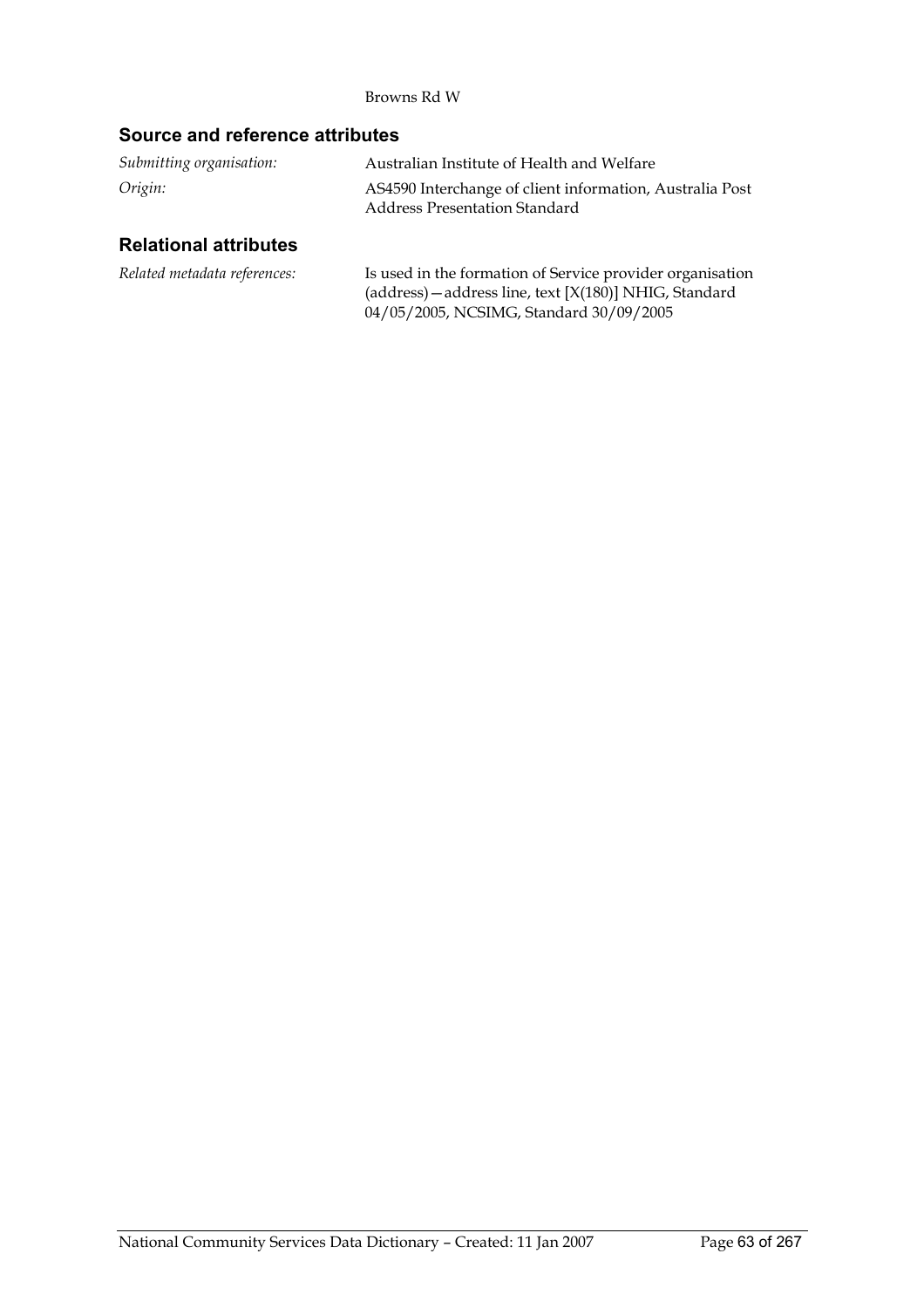# **Street type code (person)**

## **Identifying and definitional attributes**

| Metadata item type:  | Data Element                                                                         |
|----------------------|--------------------------------------------------------------------------------------|
| Technical name:      | Person (address) – street type, code A[AAA]                                          |
| METeOR identifier:   | 270020                                                                               |
| Registration status: | NHIG, Standard 01/03/2005<br>NCSIMG, Standard 30/09/2005                             |
| Definition:          | The type of public thoroughfare where a person resides, as<br>represented by a code. |

# **Data element concept attributes**

| Data element concept: | Person (address) – street type                          |
|-----------------------|---------------------------------------------------------|
| Definition:           | The type of public thoroughfare where a person resides. |
| Object class:         | Person                                                  |
| <i>Property:</i>      | Street type                                             |

# **Value domain attributes**

### **Representational attributes**

| Representation class:     | Code   |
|---------------------------|--------|
| Data type:                | String |
| Format:                   | A[AAA] |
| Maximum character length: |        |

### **Collection and usage attributes**

| ı. | 4590:         | The following is a list of commonly used abbreviations from AS |
|----|---------------|----------------------------------------------------------------|
|    | Street type   | Abbreviation                                                   |
|    | Alley         | Ally                                                           |
|    | Arcade        | Arc                                                            |
|    | Avenue        | Ave                                                            |
|    | Boulevard     | Bvd                                                            |
|    | <b>Bypass</b> | Bypa                                                           |
|    | Circuit       | Cct                                                            |
|    | Close         | Cl                                                             |
|    | Corner        | Crn                                                            |
|    | Court         | Ct                                                             |
|    | Crescent      | Cres                                                           |
|    | Cul-de-sac    | Cds                                                            |
|    | Drive         | Dr                                                             |
|    | Esplanade     | Esp                                                            |
|    | Green         | Grn                                                            |
|    | Grove         | Gr                                                             |
|    | Highway       | Hwy                                                            |

Junction Jnc Lane Lane Link Link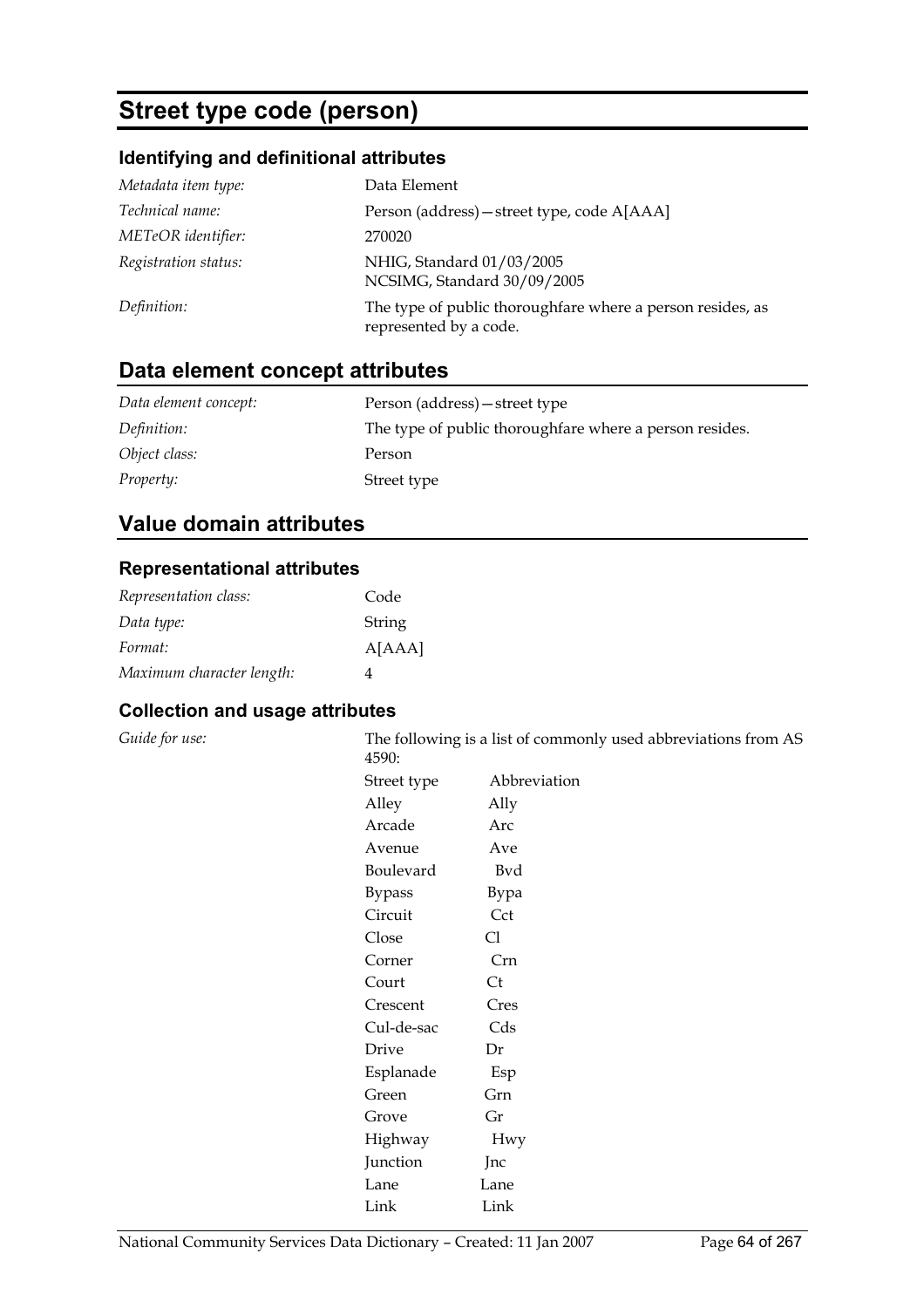| Mews    | <b>Mews</b> |
|---------|-------------|
| Parade  | Pde         |
| Place   | Pl          |
| Ridge   | Rdge        |
| Road    | Rd          |
| Square  | Sq          |
| Street  | St          |
| Terrace | Tce         |

# **Data element attributes**

### **Source and reference attributes**

| Submitting organisation:     | Standards Australia                                                                                                                     |  |
|------------------------------|-----------------------------------------------------------------------------------------------------------------------------------------|--|
| Origin:                      | Health Data Standards Committee<br>AS4590 Interchange of client information, Australia Post<br><b>Address Presentation Standard</b>     |  |
| <b>Relational attributes</b> |                                                                                                                                         |  |
| Related metadata references: | Supersedes Street type code, version 1, DE, NHDD, NHIMG,<br>Superseded 01/03/2005                                                       |  |
|                              | Is used in the formation of Person (address) — address line, text<br>[X(180)] NHIG, Standard 04/05/2005, NCSIMG, Standard<br>30/09/2005 |  |
|                              | Is used in the formation of Person (address) — health address<br>line, text $[X(180)]$ NHIG, Superseded $04/05/2005$                    |  |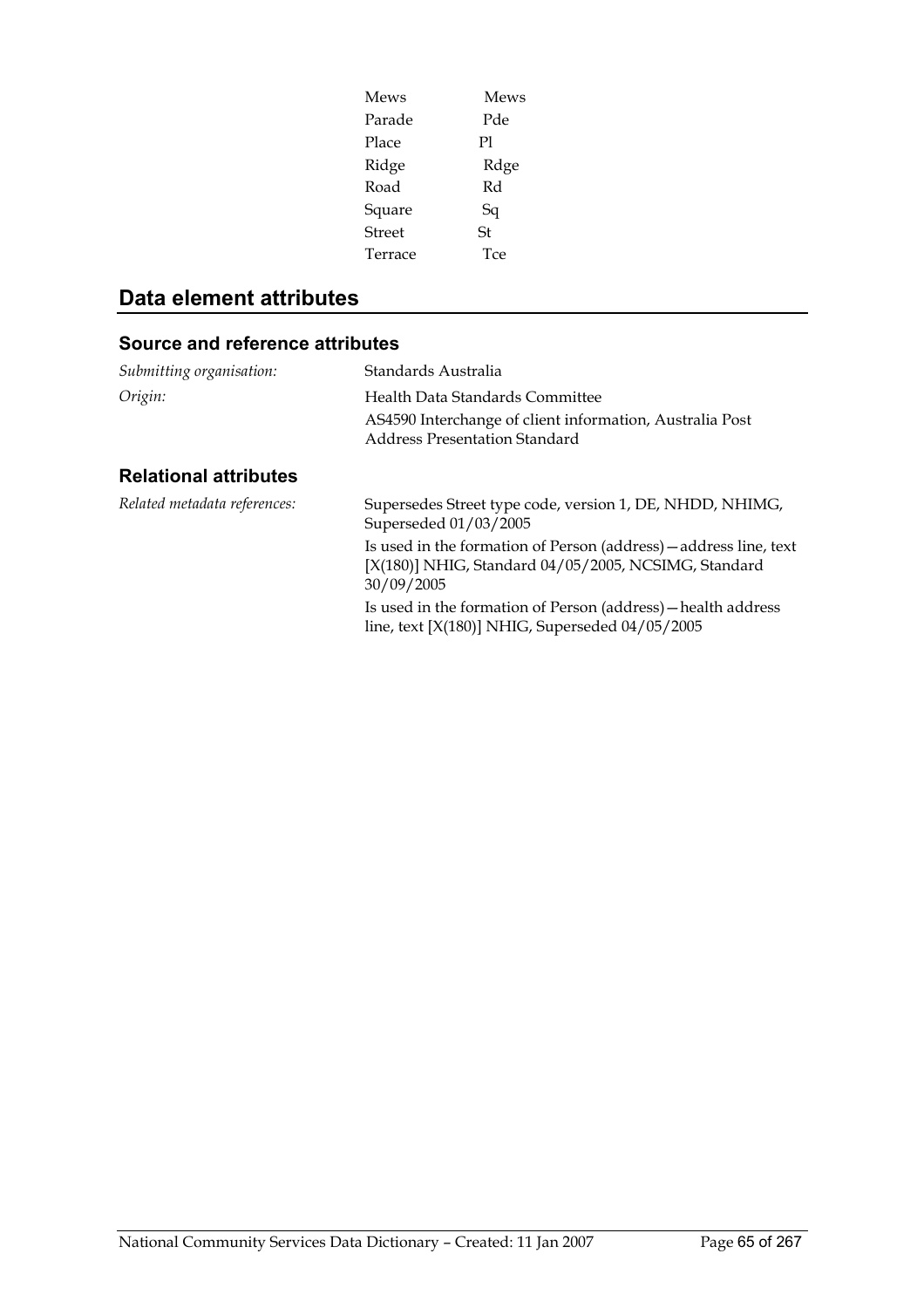# **Street type code (service provider organisation)**

### **Identifying and definitional attributes**

| Metadata item type:    | Data Element                                                                                   |
|------------------------|------------------------------------------------------------------------------------------------|
| <i>Technical name:</i> | Service provider organisation (address) – street type, code<br>A[AAA]                          |
| METeOR identifier:     | 290193                                                                                         |
| Registration status:   | NHIG, Standard 04/05/2005<br>NCSIMG, Standard 30/09/2005                                       |
| Definition:            | The type of public thoroughfare where an organisation is<br>located, as represented by a code. |

# **Data element concept attributes**

| Data element concept: | Service provider organisation (address) – street type                |
|-----------------------|----------------------------------------------------------------------|
| Definition:           | The type of public thoroughfare where an organisation is<br>located. |
| Object class:         | Service provider organisation                                        |
| <i>Property:</i>      | Street type                                                          |

# **Value domain attributes**

### **Representational attributes**

| Representation class:     | Code   |
|---------------------------|--------|
| Data type:                | String |
| Format:                   | A[AAA] |
| Maximum character length: | Δ      |

### **Collection and usage attributes**

*Guide for use:* The following is a list of commonly used abbreviations from AS  $4590$ 

| エンンい          |                |
|---------------|----------------|
| Street type   | Abbreviation   |
| Alley         | Ally           |
| Arcade        | Arc            |
| Avenue        | Ave            |
| Boulevard     | Bvd            |
| <b>Bypass</b> | Bypa           |
| Circuit       | Cct            |
| Close         | Сl             |
| Corner        | Crn            |
| Court         | Ct             |
| Crescent      | Cres           |
| Cul-de-sac    | Cds            |
| Drive         | Dr             |
| Esplanade     | Esp            |
| Green         | Grn            |
| Grove         | Gr             |
| Highway       | Hwy            |
| Junction      | <sub>Jnc</sub> |
|               |                |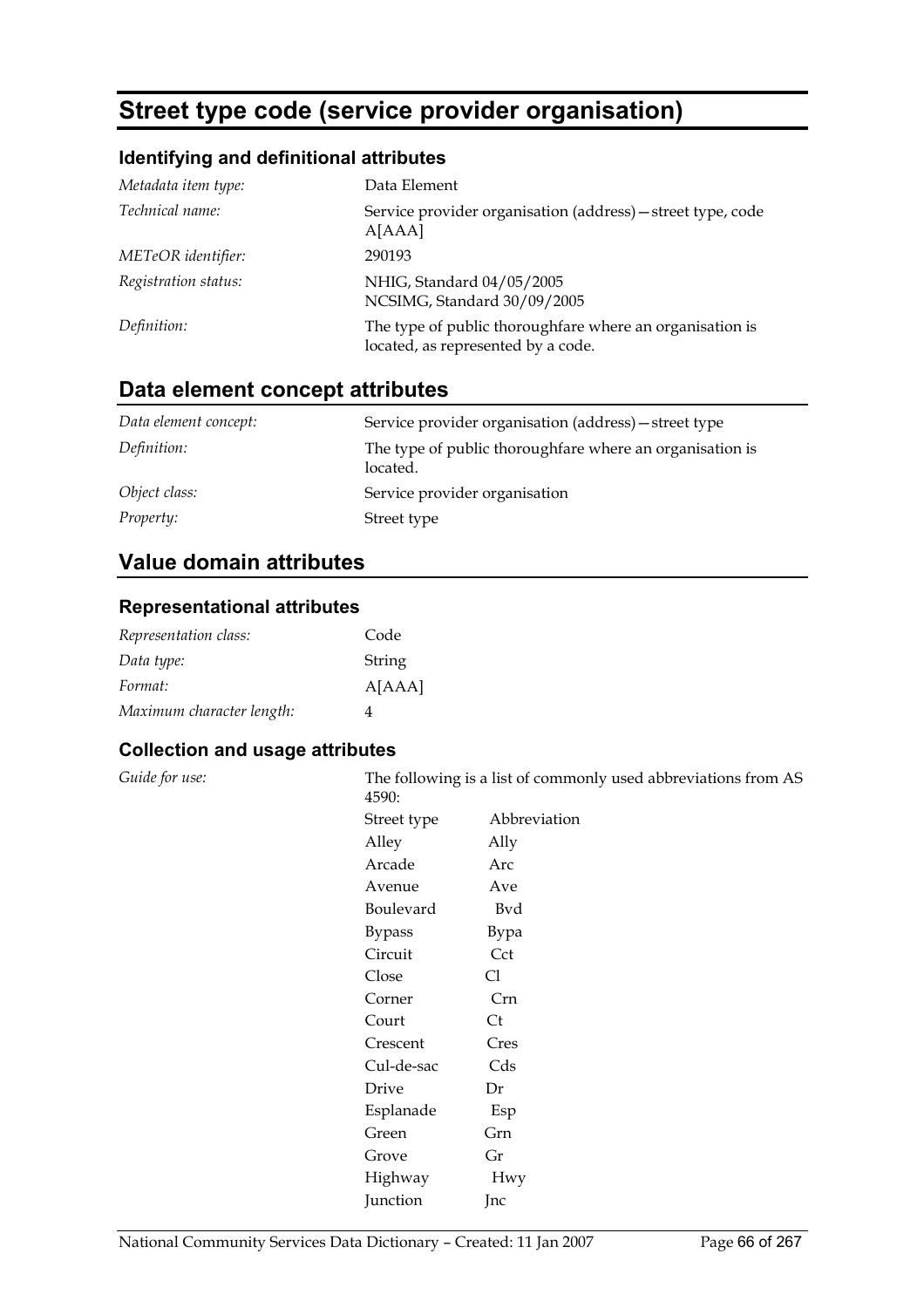| Lane    | Lane |
|---------|------|
| Link    | Link |
| Mews    | Mews |
| Parade  | Pde  |
| Place   | P1   |
| Ridge   | Rdge |
| Road    | Rd   |
| Square  | Sq   |
| Street  | St   |
| Terrace | Tce  |
|         |      |

# **Data element attributes**

# **Collection and usage attributes**

| Collection methods: | To be collected in conjunction with street name. To be collected |
|---------------------|------------------------------------------------------------------|
|                     | in conjunction with street suffix.                               |

### **Source and reference attributes**

| Origin: | AS4590 Interchange of client information, Australia Post |
|---------|----------------------------------------------------------|
|         | Address Presentation Standard                            |

| Related metadata references: | Is used in the formation of Service provider organisation  |
|------------------------------|------------------------------------------------------------|
|                              | $(address)$ – address line, text $[X(180)]$ NHIG, Standard |
|                              | 04/05/2005, NCSIMG, Standard 30/09/2005                    |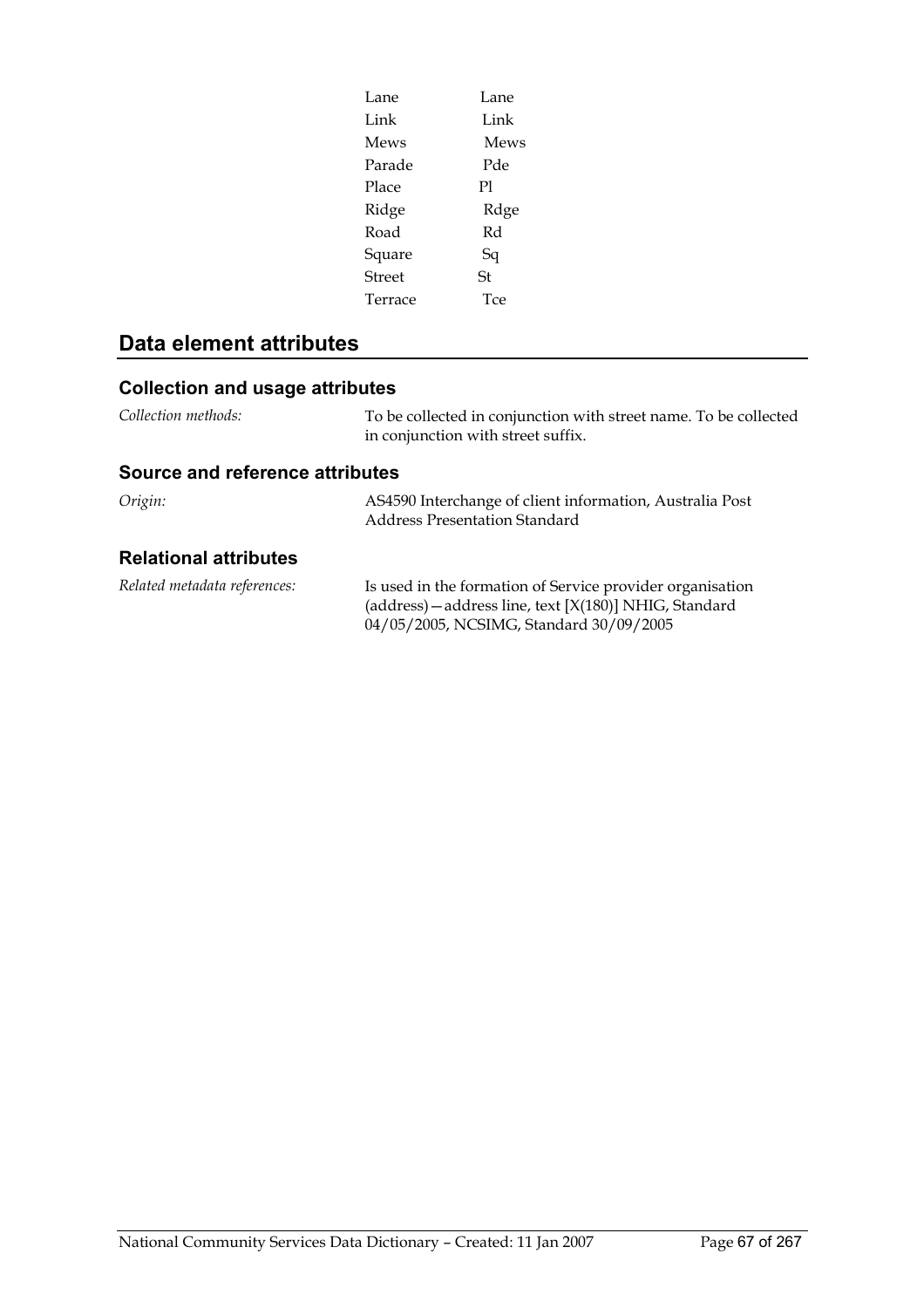# **Suburb/town/locality name (person)**

### **Identifying and definitional attributes**

| Metadata item type:  | Data Element                                                                                                |
|----------------------|-------------------------------------------------------------------------------------------------------------|
| Technical name:      | Person (address) – suburb/town/locality name, text $[A(50)]$                                                |
| METeOR identifier:   | 287326                                                                                                      |
| Registration status: | NHIG, Standard 04/05/2005<br>NCSIMG, Standard 25/08/2005                                                    |
| Definition:          | The full name of the locality contained within the specific<br>address of a person, as represented by text. |

# **Data element concept attributes**

| Data element concept: | Person (address) - suburb/town/locality name                                                                                                                                                                                                                                                                                                                                                                                                                                                                                                                                                                                                                                                                                                                                                                                                   |
|-----------------------|------------------------------------------------------------------------------------------------------------------------------------------------------------------------------------------------------------------------------------------------------------------------------------------------------------------------------------------------------------------------------------------------------------------------------------------------------------------------------------------------------------------------------------------------------------------------------------------------------------------------------------------------------------------------------------------------------------------------------------------------------------------------------------------------------------------------------------------------|
| Definition:           | The full name of the locality contained within the specific<br>address of a person.                                                                                                                                                                                                                                                                                                                                                                                                                                                                                                                                                                                                                                                                                                                                                            |
| Context:              | In conjunction with the postcode, the data element<br>Suburb/town/locality name is included as an alternative<br>means of reporting information about the geographic location<br>of the residence of a client, or an agency/establishment or<br>where an event occurred. The preferred standard for reporting<br>this information is by using a statistical local area (SLA) in<br>conjunction with a State/Territory code. However, as some<br>agencies may have difficulty allocating SLA codes to the<br>residential locations of their clients without more computerised<br>assistance than is currently available to them, agencies may be<br>given the option of reporting this information by using<br>Australian postcode plus Suburb/town/locality name.<br>Suburb/town/locality name may also be a component of a<br>postal address. |
| Object class:         | Person                                                                                                                                                                                                                                                                                                                                                                                                                                                                                                                                                                                                                                                                                                                                                                                                                                         |
| Property:             | Suburb/town/locality name                                                                                                                                                                                                                                                                                                                                                                                                                                                                                                                                                                                                                                                                                                                                                                                                                      |

# **Value domain attributes**

# **Representational attributes**

| Representation class:     | Text      |
|---------------------------|-----------|
| Data type:                | String    |
| Format:                   | $[A(50)]$ |
| Maximum character length: | 50        |

# **Data element attributes**

### **Collection and usage attributes**

*Guide for use:* The suburb/town/locality name may be a town, city, suburb or commonly used location name such as a large agricultural property or Aboriginal community. This metadata item may be used to describe the location of person. It can be a component of a street or postal address. The Australian Bureau of Statistics has suggested that a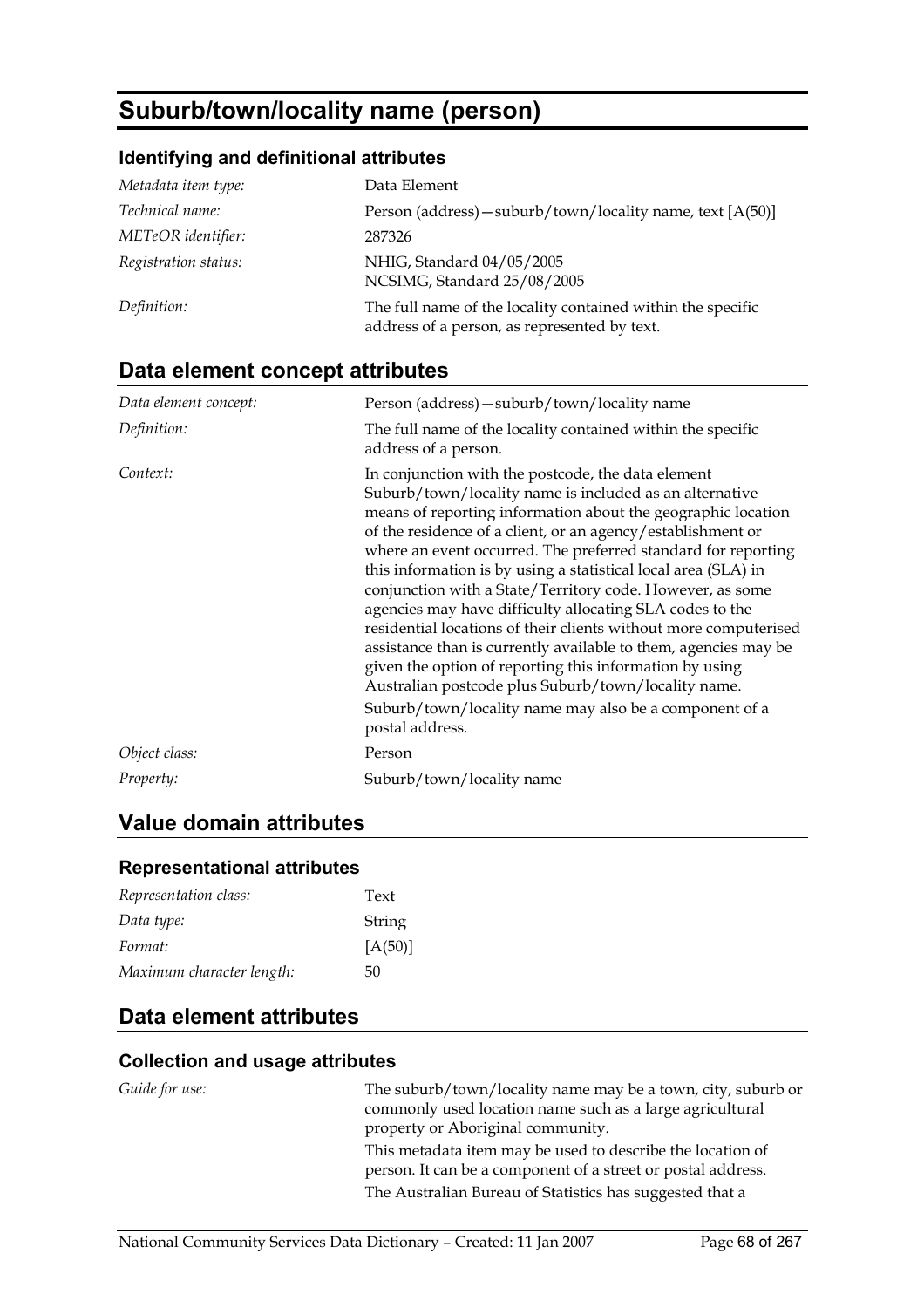|                     | maximum field length of 50 characters should be sufficient to<br>record the vast majority of locality names.                                                                            |
|---------------------|-----------------------------------------------------------------------------------------------------------------------------------------------------------------------------------------|
| Collection methods: | Enter 'Unknown' when the locality name or geographic area for<br>a person or event is not known. Enter 'No fixed address' when a<br>person has no fixed address or is <b>homeless</b> . |

## **Source and reference attributes**

| Origin:              | National Health Data Committee                                                   |
|----------------------|----------------------------------------------------------------------------------|
|                      | National Community Services Data Committee                                       |
| Reference documents: | AS5017 Health Care Client Identification, 2002, Sydney:<br>Standards Australia   |
|                      | AS4846 Health Care Provider Identification, 2004, Sydney:<br>Standards Australia |
|                      | Australia Post 2005. Australia Postcode File.                                    |
|                      | Viewed 12 April, www.auspost.com.au/postcodes                                    |
|                      |                                                                                  |

| Related metadata references: | Supersedes Person (address) - suburb/town/locality name,<br>text [A(50)] NHIG, Superseded 04/05/2005, NCSIMG,<br>Superseded 25/08/2005               |
|------------------------------|------------------------------------------------------------------------------------------------------------------------------------------------------|
|                              | Is used in the formation of Person (address) – postal delivery<br>point identifier, {N(8)} NHIG, Standard 04/05/2005, NCSIMG,<br>Standard 25/08/2005 |
|                              | Is used in the formation of Dwelling – geographic location,<br>remoteness structure code (ASGC 2004) N[N] NHDAMG,<br>Retired 10/02/2006              |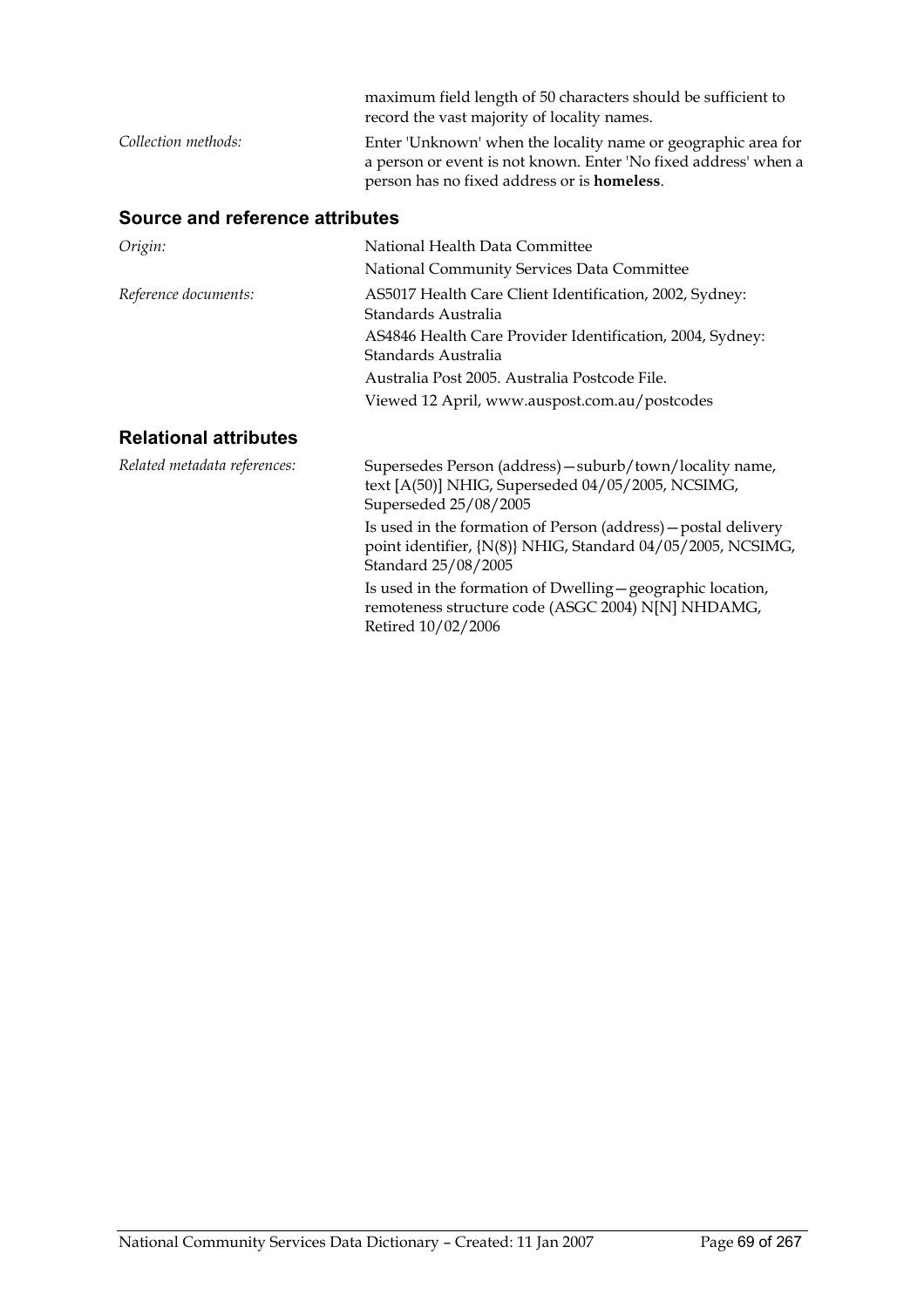# **Suburb/town/locality name (service provider organisation)**

### **Identifying and definitional attributes**

| Metadata item type:    | Data Element                                                                                                         |
|------------------------|----------------------------------------------------------------------------------------------------------------------|
| <i>Technical name:</i> | Service provider organisation (address) – suburb/town/locality<br>name, text $[A(50)]$                               |
| METeOR identifier:     | 290059                                                                                                               |
| Registration status:   | NHIG, Standard 04/05/2005<br>NCSIMG, Standard 31/08/2005                                                             |
| Definition:            | The full name of the general locality containing the specific<br>address of an organisation, as represented by text. |

# **Data element concept attributes**

| Data element concept: | Service provider organisation (address) - suburb/town/locality<br>name                                                                                                                                                                                                                                                                                                                                                                                               |
|-----------------------|----------------------------------------------------------------------------------------------------------------------------------------------------------------------------------------------------------------------------------------------------------------------------------------------------------------------------------------------------------------------------------------------------------------------------------------------------------------------|
| Definition:           | The full name of the general locality containing the specific<br>address of an organisation.                                                                                                                                                                                                                                                                                                                                                                         |
| Context:              | In conjunction with the data element Postcode-Australian, the<br>data element Suburb/town/locality name is included as an<br>alternative means of reporting information about the<br>geographic location of an agency/establishment. The preferred<br>standard for reporting this information is by using a statistical<br>local area (SLA) in conjunction with a State/Territory code.<br>Suburb/town/locality name may also be a component of a<br>postal address. |
| Object class:         | Service provider organisation                                                                                                                                                                                                                                                                                                                                                                                                                                        |
| <i>Property:</i>      | Suburb/town/locality name                                                                                                                                                                                                                                                                                                                                                                                                                                            |

# **Value domain attributes**

### **Representational attributes**

| Representation class:     | Text      |
|---------------------------|-----------|
| Data type:                | String    |
| Format:                   | $[A(50)]$ |
| Maximum character length: | 50        |

# **Data element attributes**

| Guide for use: | The suburb/town/locality name, may be a town, city, suburb<br>or commonly used location name such as a large agricultural<br>property or Aboriginal community.           |
|----------------|--------------------------------------------------------------------------------------------------------------------------------------------------------------------------|
|                | The Australian Bureau of Statistics has suggested that a<br>maximum field length of 50 characters should be sufficient to<br>record the vast majority of locality names. |
|                | This metadata item may be used to describe the location of an<br>organisation. It can be a component of a street or postal<br>address.                                   |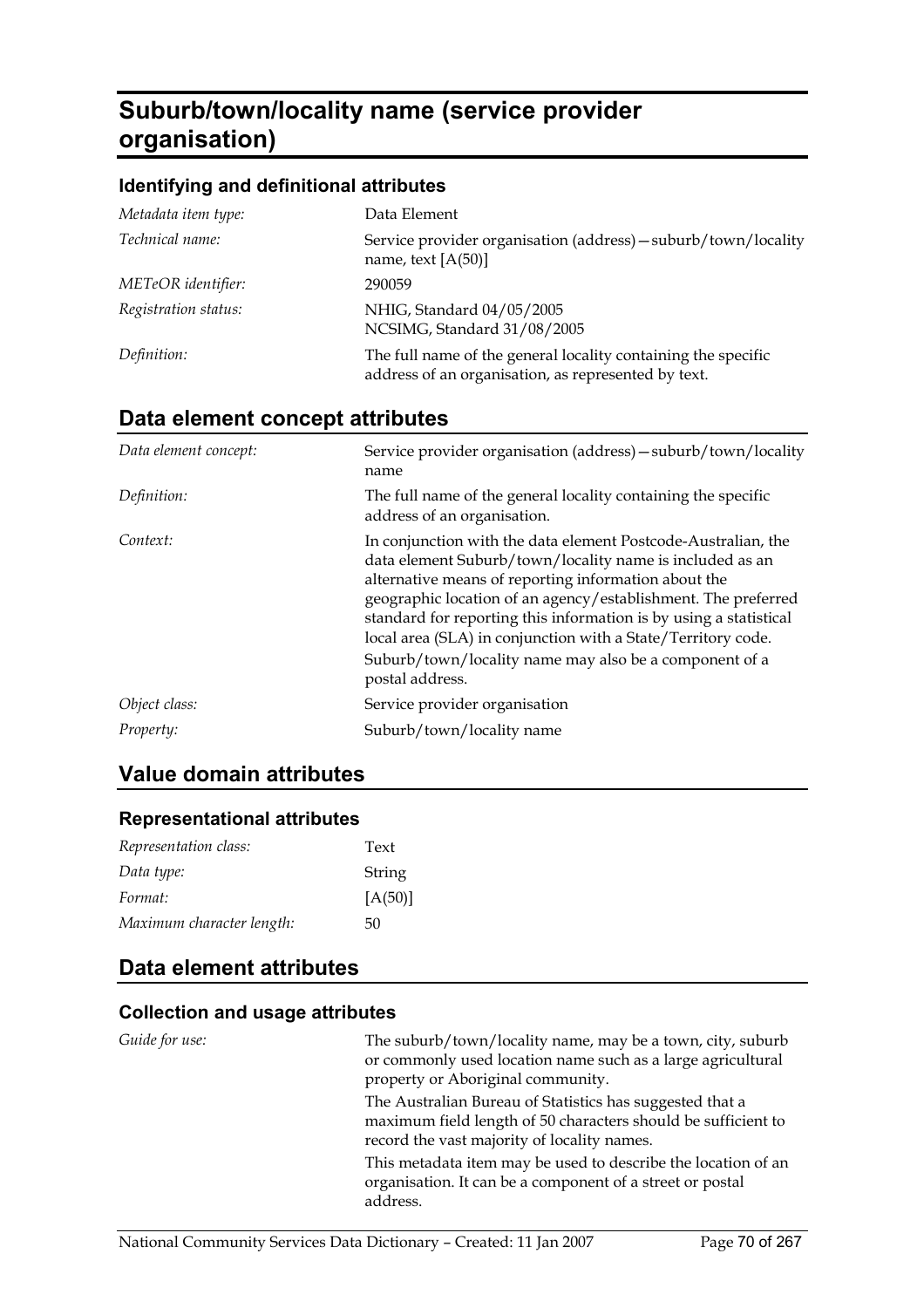| Collection methods:             | Enter 'Unknown' when the locality name or geographic area for<br>an organisation is not known.                                                                                |
|---------------------------------|-------------------------------------------------------------------------------------------------------------------------------------------------------------------------------|
| Source and reference attributes |                                                                                                                                                                               |
| Origin:                         | National Health Data Committee<br>National Community Services Data Committee<br>Australia Post 2005. Australia Postcode File. Viewed 12 April<br>www.auspost.com.au/postcodes |
| Reference documents:            | AS5017 Health Care Client Identification, 2002, Sydney:<br>Standards Australia<br>AS4846 Health Care Provider Identification, 2004, Sydney:<br>Standards Australia            |
| <b>Relational attributes</b>    |                                                                                                                                                                               |

| Related metadata references: | Is used in the formation of Service provider organisation       |
|------------------------------|-----------------------------------------------------------------|
|                              | (address) – postal delivery point identifier, $\{N(8)\}\$ NHIG, |
|                              | Standard 04/05/2005, NCSIMG, Standard 31/08/2005                |
|                              |                                                                 |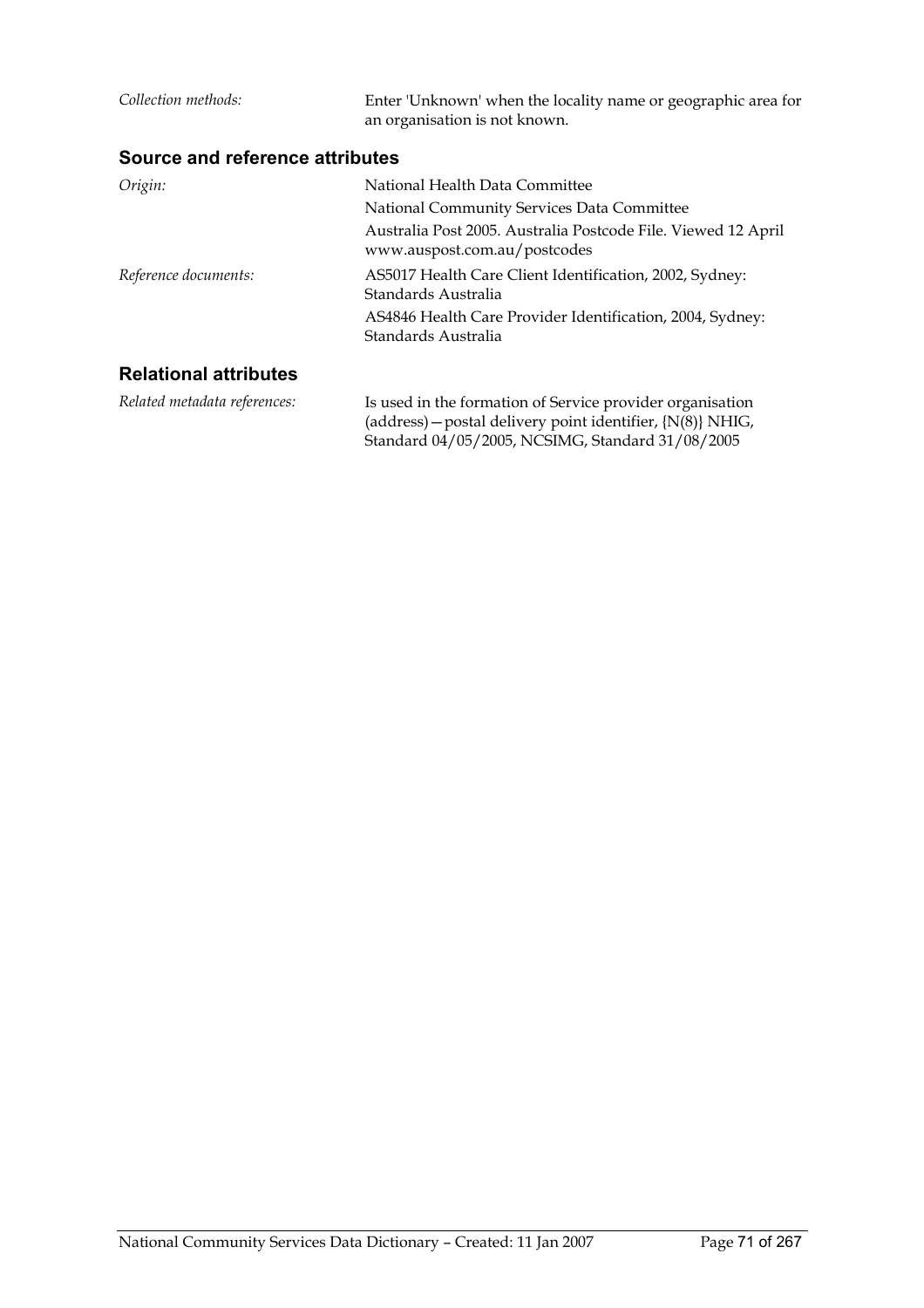# **Telephone number**

## **Identifying and definitional attributes**

| Metadata item type:  | Data Element                                                   |
|----------------------|----------------------------------------------------------------|
| Technical name:      | Person – telephone number, text $[X(40)]$                      |
| METeOR identifier:   | 270266                                                         |
| Registration status: | NHIG, Standard 01/03/2005<br>NCSIMG, Standard 01/03/2005       |
| Definition:          | The person's contact telephone number, as represented by text. |

# **Data element concept attributes**

| Data element concept: | Person-telephone number          |
|-----------------------|----------------------------------|
| Definition:           | Person contact telephone number. |
| Object class:         | Person                           |
| <i>Property:</i>      | Telephone number                 |

# **Value domain attributes**

### **Representational attributes**

| Representation class:     | Text    |
|---------------------------|---------|
| Data type:                | String  |
| Format:                   | [X(40)] |
| Maximum character length: | 40      |

# **Data element attributes**

| Guide for use:      | More than one phone number may be recorded as required.<br>Each phone number should have an appropriate telephone<br>number type code assigned. Record the full phone number<br>(including any prefixes) with no punctuation (hyphens or<br>brackets).                                                                      |
|---------------------|-----------------------------------------------------------------------------------------------------------------------------------------------------------------------------------------------------------------------------------------------------------------------------------------------------------------------------|
| Collection methods: | Prefix plus telephone number:                                                                                                                                                                                                                                                                                               |
|                     | Record the prefix plus telephone number. The default should be<br>the local prefix with an ability to overtype with a different<br>prefix.                                                                                                                                                                                  |
|                     | For example, 08 8226 6000 or 0417 123456.                                                                                                                                                                                                                                                                                   |
|                     | Punctuation:                                                                                                                                                                                                                                                                                                                |
|                     | Do not record punctuation.                                                                                                                                                                                                                                                                                                  |
|                     | For example, (08) 8226 6000 or 08-8226 6000 would not be<br>correct.                                                                                                                                                                                                                                                        |
|                     | Unknown:                                                                                                                                                                                                                                                                                                                    |
|                     | Leave the field blank.                                                                                                                                                                                                                                                                                                      |
| Comments:           | Concerned with the use of person identification data. For<br>organisations that create, use or maintain records on people.<br>Organisations should use this standard, where appropriate, for<br>collecting data when registering people. The positive and<br>unique identification of people is a critical event in service |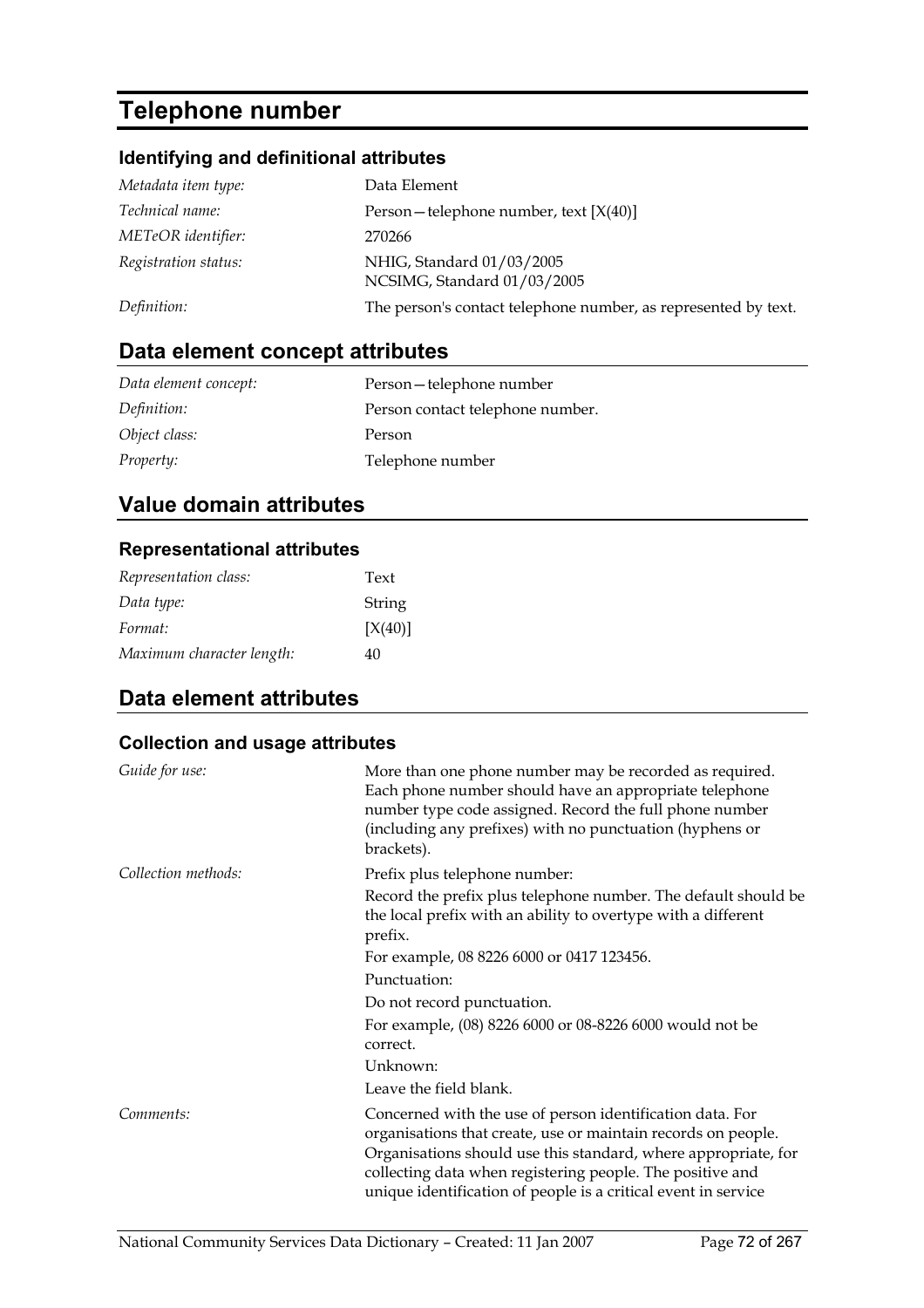delivery, with direct implications for the safety and quality of care delivered by health and community services.

#### **Source and reference attributes**

| Submitting organisation:     | Standards Australia                                            |
|------------------------------|----------------------------------------------------------------|
| Origin:                      | National Health Data Committee                                 |
|                              | National Community Services Data Committee                     |
|                              | Standards Australia 2002. Australian Standard AS5017-2002      |
|                              | Health Care Client Identification. Sydney: Standards Australia |
| <b>Relational attributes</b> |                                                                |

| Related metadata references: | Supersedes Telephone number, version 2, DE, Int. NCSDD & |
|------------------------------|----------------------------------------------------------|
|                              | NHDD, NCSIMG & NHIMG, Superseded 01/03/2005              |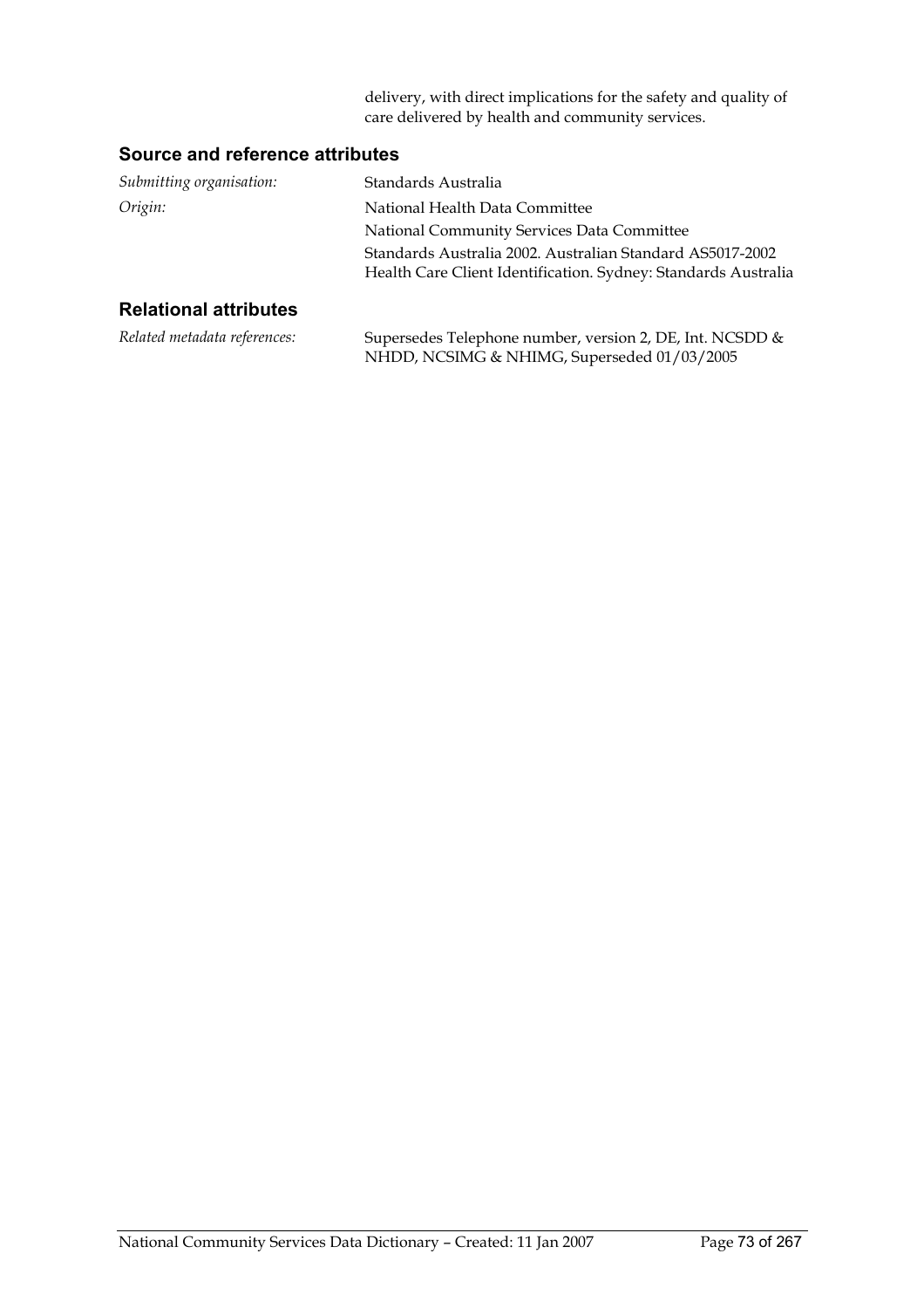### **Telephone number type**

#### **Identifying and definitional attributes**

| Metadata item type:  | Data Element                                                                     |
|----------------------|----------------------------------------------------------------------------------|
| Technical name:      | Person (telephone) – telephone number type, code A                               |
| METeOR identifier:   | 270299                                                                           |
| Registration status: | NHIG, Standard 01/03/2005<br>NCSIMG, Standard 01/03/2005                         |
| Definition:          | The type of telephone number recorded for a person, as<br>represented by a code. |

### **Data element concept attributes**

| Data element concept: | Person (telephone) – telephone number type          |
|-----------------------|-----------------------------------------------------|
| Definition:           | The type of telephone number recorded for a person. |
| Object class:         | Person                                              |
| <i>Property:</i>      | Telephone number type                               |

#### **Value domain attributes**

#### **Representational attributes**

| Representation class:     | Code          |                          |
|---------------------------|---------------|--------------------------|
| Data type:                | <b>String</b> |                          |
| Format:                   | A             |                          |
| Maximum character length: | 1             |                          |
| Permissible values:       | Value         | Meaning                  |
|                           | B             | Business or work         |
|                           | Н             | Home                     |
|                           | M             | Personal mobile          |
|                           | N             | Contact number (not own) |
|                           | O             | Business or work mobile  |
|                           | T             | Temporary                |

#### **Data element attributes**

#### **Collection and usage attributes**

| Guide for use: | Where more than one telephone number has been recorded,<br>then each telephone number should have the appropriate<br>telephone number type code assigned.                                                                                                                                                                                                                                                                                           |
|----------------|-----------------------------------------------------------------------------------------------------------------------------------------------------------------------------------------------------------------------------------------------------------------------------------------------------------------------------------------------------------------------------------------------------------------------------------------------------|
| Comments:      | Concerned with the use of person identification data. For<br>organisations that create, use or maintain records on people.<br>Organisations should use this standard, where appropriate, for<br>collecting data when registering people. The positive and<br>unique identification of people is a critical event in service<br>delivery, with direct implications for the safety and quality of<br>care delivered by health and community services. |

#### **Source and reference attributes**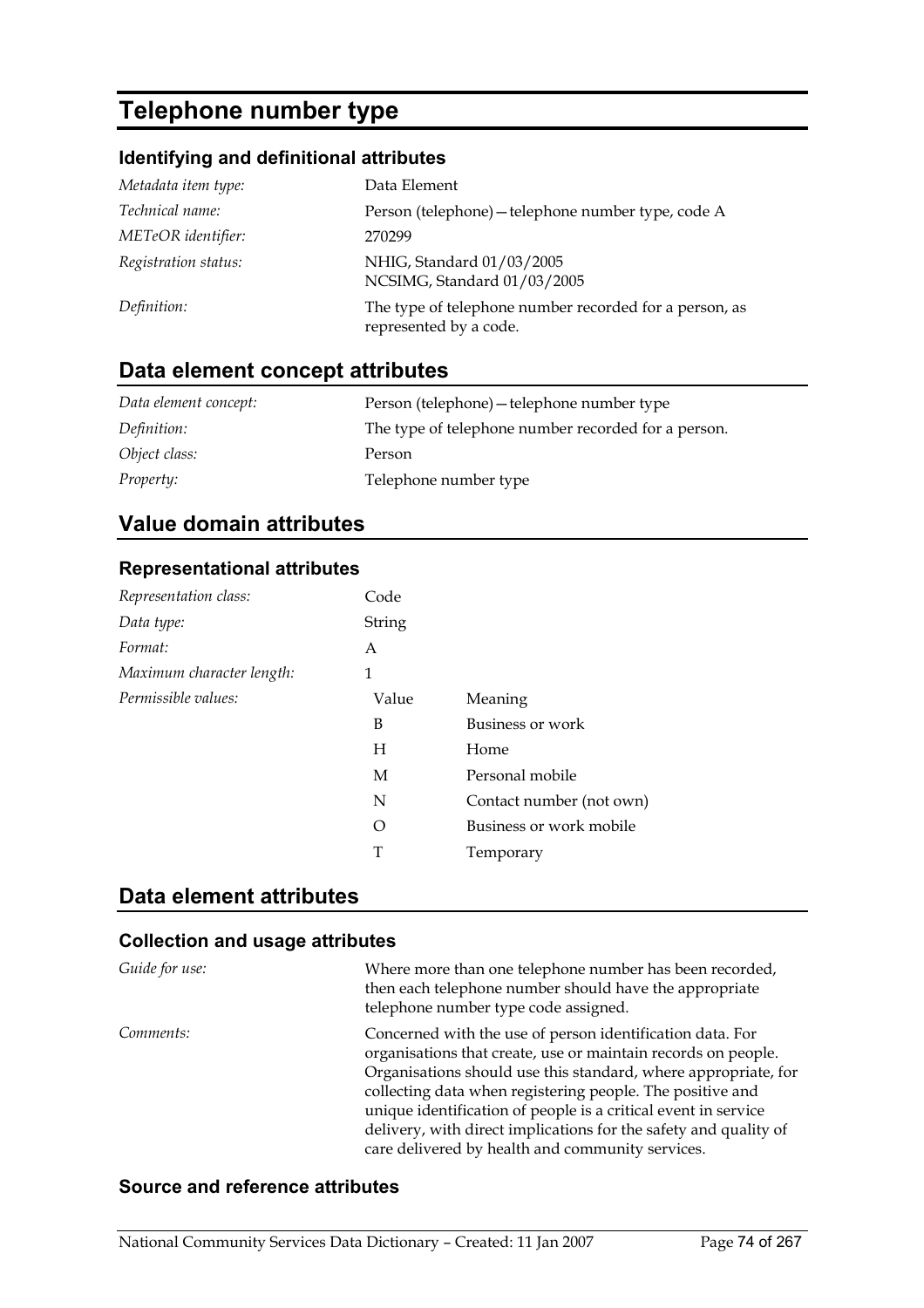| Submitting organisation:     | Standards Australia                                                                                                         |
|------------------------------|-----------------------------------------------------------------------------------------------------------------------------|
| Origin:                      | National Health Data Committee                                                                                              |
|                              | National Community Services Data Committee                                                                                  |
| Reference documents:         | Standards Australia 2002. Australian Standard AS5017-2002<br>Health Care Client Identification. Sydney: Standards Australia |
| <b>Relational attributes</b> |                                                                                                                             |

*Related metadata references:* Supersedes Telephone number type, version 2, DE, Int. NCSDD & NHDD, NCSIMG & NHIMG, Superseded 01/03/2005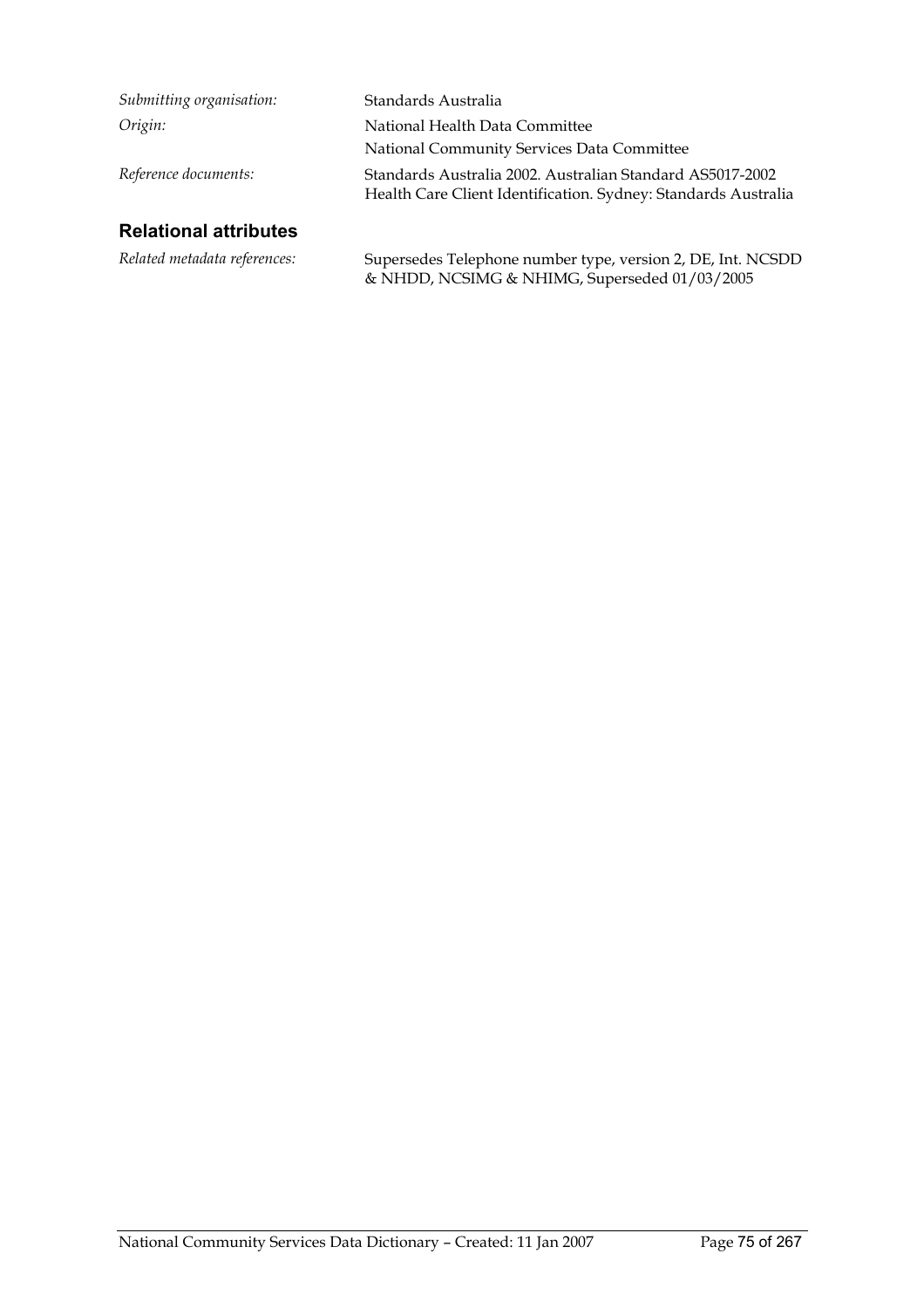### **Year of arrival in Australia**

#### **Identifying and definitional attributes**

| Metadata item type:  | Data Element                                                                                                                                                           |
|----------------------|------------------------------------------------------------------------------------------------------------------------------------------------------------------------|
| Technical name:      | Person (overseas born) – year of first arrival in Australia, date<br>YYYY                                                                                              |
| METeOR identifier:   | 269929                                                                                                                                                                 |
| Registration status: | NHIG, Standard 04/05/2005<br>NCSIMG, Standard 01/03/2005                                                                                                               |
| Definition:          | The year a person (born outside of Australia) first arrived in<br>Australia, from another country, with the intention of staying in<br>Australia for one year or more. |

### **Data element concept attributes**

| Data element concept: | Person (overseas born) – year of first arrival in Australia                                                                                                                                                                                                                                                                                                                                              |
|-----------------------|----------------------------------------------------------------------------------------------------------------------------------------------------------------------------------------------------------------------------------------------------------------------------------------------------------------------------------------------------------------------------------------------------------|
| Definition:           | The year a person (born outside of Australia) first arrived in<br>Australia, from another country, with the intention of staying in<br>Australia for one year or more.                                                                                                                                                                                                                                   |
| Context:              | Client demographic and support needs:                                                                                                                                                                                                                                                                                                                                                                    |
|                       | This metadata item is an important indicator of cultural<br>identity, and provides further information about the person's<br>cultural values and practices which is significant in determining<br>service type and support required. May also be used in<br>conjunction with other socio-demographic data to indicate the<br>background of the person, communication skills and their<br>possible needs. |
| Object class:         | Person                                                                                                                                                                                                                                                                                                                                                                                                   |
| Property:             | Year of first arrival in Australia                                                                                                                                                                                                                                                                                                                                                                       |

#### **Value domain attributes**

#### **Representational attributes**

| Representation class:     | Date      |
|---------------------------|-----------|
| Data type:                | Date/Time |
| Format:                   | YYYY      |
| Maximum character length: |           |

### **Data element attributes**

#### **Collection and usage attributes**

| Collection methods: | Actual year of arrival in Australia.                                |
|---------------------|---------------------------------------------------------------------|
|                     | Recommended question:                                               |
|                     | In what year did you/the person first arrive in Australia to live   |
|                     | here for one year or more?                                          |
|                     | (Write in the calendar year of arrival or mark the box if here less |
|                     | than one year)                                                      |
|                     | Calendar year of arrival                                            |
|                     | Will be here less than one year                                     |
|                     | It is anticipated that for the majority of people their response to |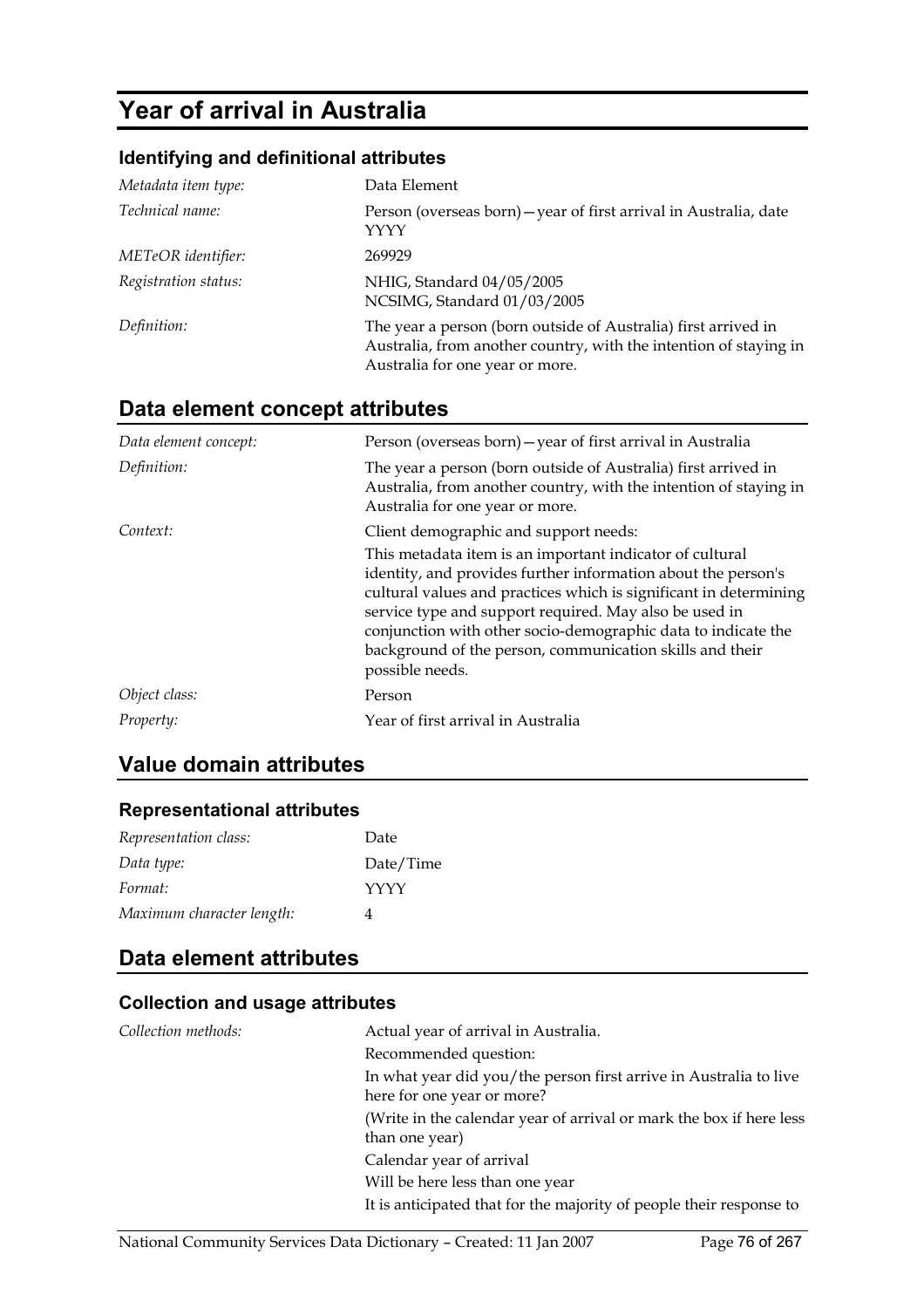the question will be the year of their only arrival in Australia. However, some respondents may have multiple arrivals in Australia. To deal with these cases in self-enumerated collections, an instruction such as 'Please indicate the year of first arrival only' should be included with the question. While agencies are encouraged to use the recommended question described above, it is acknowledged that this is not always possible in practice. For example, where the data collection is a by-product of the provision of a health or community service, the information may be ascertained using different means. However, the recommended question should be used wherever practically possible.

#### **Source and reference attributes**

| Origin:                      | The Australian Bureau of Statistics Standard for Year of Arrival<br>in Australia. (last viewed $05/12/2006$ )                                                                                                                                                                              |  |
|------------------------------|--------------------------------------------------------------------------------------------------------------------------------------------------------------------------------------------------------------------------------------------------------------------------------------------|--|
| Reference documents:         | The ABS standard for the collection of Year of arrival in<br>Australia appears on the ABS Website<br>http://www.abs.gov.au/ausstats/abs@.nsf/StatsLibrary select<br>Other ABS Statistical Standards/Standards for Social, Labour<br>and Demographic Variables/Cultural Diversity Variable. |  |
| <b>Relational attributes</b> |                                                                                                                                                                                                                                                                                            |  |
| Related metadata references: | Supersedes Year of arrival in Australia, version 2, DE, NCSDD,<br>NCSIMG, Superseded 01/03/2005                                                                                                                                                                                            |  |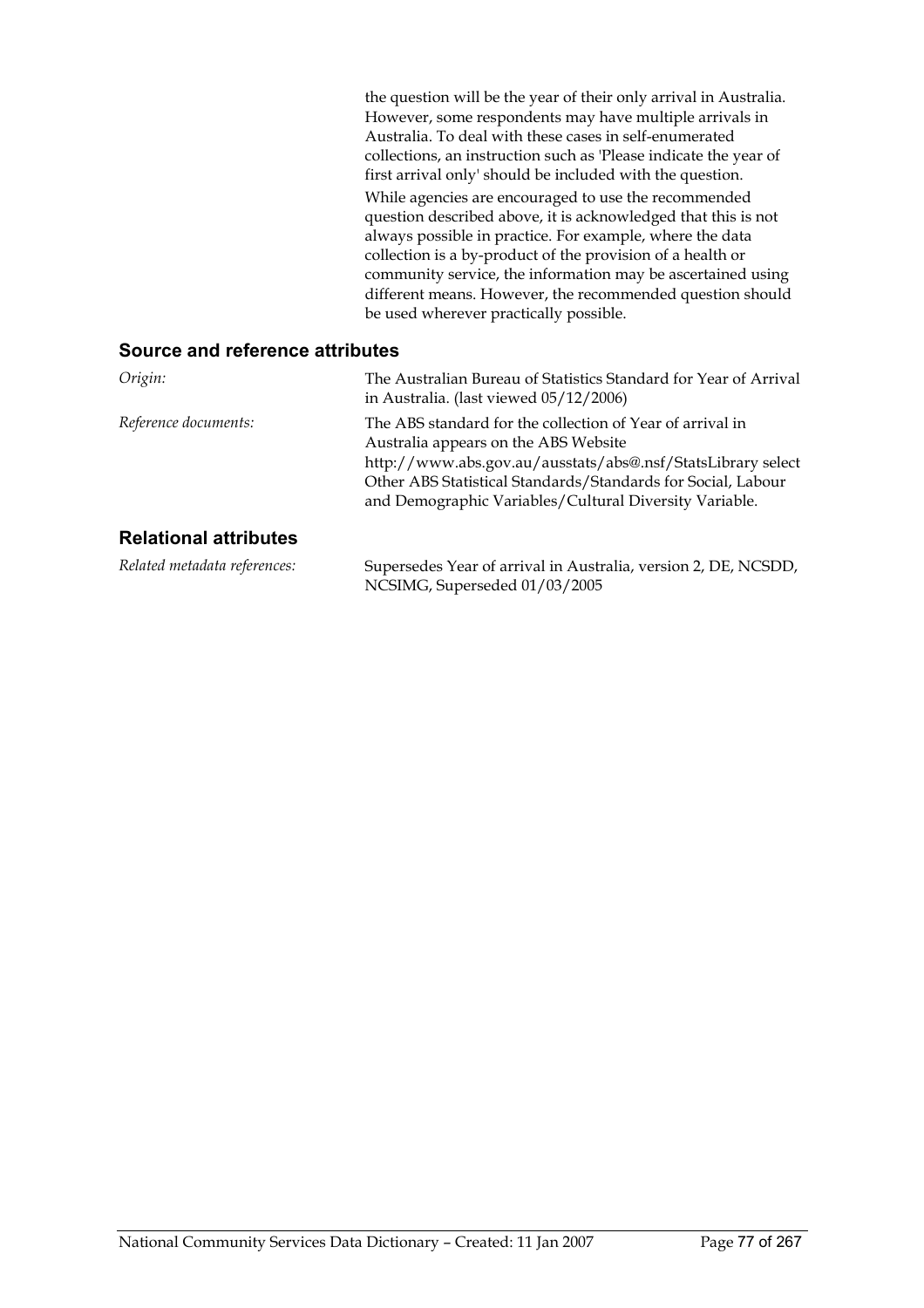**Data Set Specifications**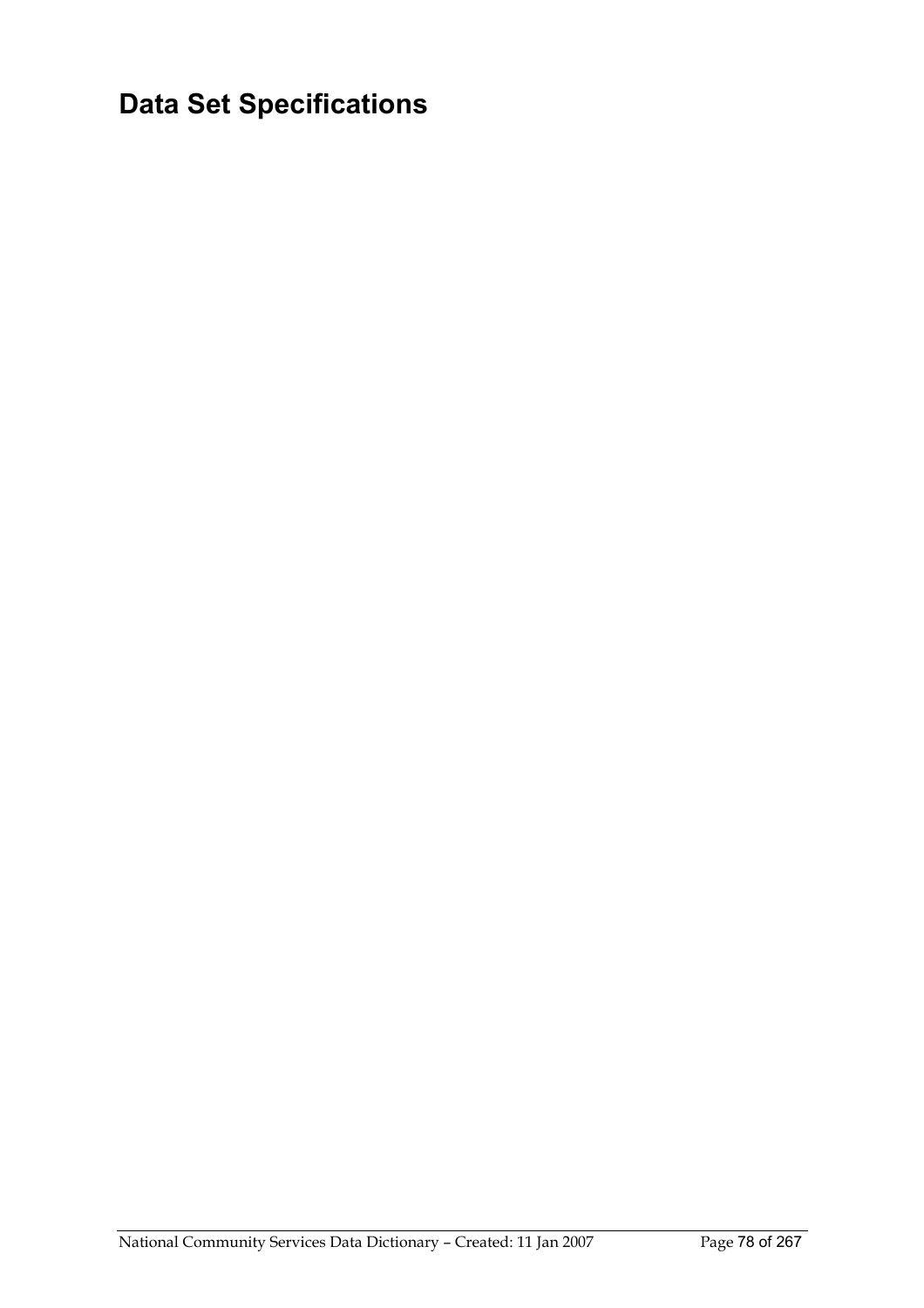### **Functioning and Disability DSS**

#### **Identifying and definitional attributes**

| Metadata item type:  | Data Set Specification                                                                                                                                                                                                                                                                                                                                                                                                                                                                                                                                                      |
|----------------------|-----------------------------------------------------------------------------------------------------------------------------------------------------------------------------------------------------------------------------------------------------------------------------------------------------------------------------------------------------------------------------------------------------------------------------------------------------------------------------------------------------------------------------------------------------------------------------|
| METeOR identifier:   | 320319                                                                                                                                                                                                                                                                                                                                                                                                                                                                                                                                                                      |
| Registration status: | NHIG, Standard 29/11/2006<br>NCSIMG, Standard 16/10/2006                                                                                                                                                                                                                                                                                                                                                                                                                                                                                                                    |
| DSS type:            | National Minimum Data Set (NMDS)                                                                                                                                                                                                                                                                                                                                                                                                                                                                                                                                            |
| Scope:               | The Functioning and Disability DSS aims to ensure national<br>consistency in relation to defining and measuring human<br>functioning and disability. This DSS has been developed to be<br>consistent with the International Classification of Functioning,<br>Disability and Health (ICF).<br>Functioning and disability are dual concepts in a broad framework.                                                                                                                                                                                                            |
|                      | <b>Functioning</b> is the umbrella term for any or all of: body functions,<br>body structures, activities and participation. Functioning is a<br>multidimensional concept denoting the neutral aspects of the<br>interaction between an individual (with a health condition) and<br>that individual's environmental and personal factors.                                                                                                                                                                                                                                   |
|                      | Disability is the umbrella term for any or all of: an impairment of<br>body structure or function, a limitation in activities, or a restriction<br>in participation. Disability is a multi-dimensional and complex<br>concept and is conceived as a dynamic interaction between health<br>conditions and environmental and personal factors (WHO 2001:6).                                                                                                                                                                                                                   |
|                      | A health condition may be a disease (acute or chronic), disorder,<br>injury or trauma. Environmental factors make up the physical,<br>social and attitudinal environment in which people live and<br>conduct their lives. Personal factors relate to the individual, such as<br>age, sex and Indigenous status.                                                                                                                                                                                                                                                             |
|                      | The components of functioning and disability are classified and<br>defined in the ICF as body structures and body functions,<br>activities and participation and environmental factors. Each<br>component is composed of various domains; these are sets of<br>related physiological functions, anatomical structures, actions,<br>tasks, areas of life, and external influences. Qualifiers, the numeric<br>measures coded after the relevant domain, are usually essential to<br>the meaningful use of the classification because of the neutral terms<br>of the domains. |
|                      | Many different 'definitions' of disability are used in Australia, both<br>in administrative data collections and in Acts of Parliament. The<br>consistent identification of disability in national data collections has<br>been recommended in a number of reports, for instance to enable:                                                                                                                                                                                                                                                                                 |
|                      | the monitoring of access to generic services by people with a<br>$\bullet$<br>disability;                                                                                                                                                                                                                                                                                                                                                                                                                                                                                   |
|                      | the collection of more consistent data on disability support and<br>$\bullet$<br>related services, including data on service use by different<br>groups;                                                                                                                                                                                                                                                                                                                                                                                                                    |
|                      | population data and service data to be related, thereby<br>٠<br>improving the nation's analytical capacity in relation to the<br>need for and supply of services; and                                                                                                                                                                                                                                                                                                                                                                                                       |
|                      | improved understanding of the relationship between disability,<br>$\bullet$<br>health conditions and other health outcomes.                                                                                                                                                                                                                                                                                                                                                                                                                                                 |
|                      | Defining disability makes it possible to determine the number of                                                                                                                                                                                                                                                                                                                                                                                                                                                                                                            |

people in the population with disability, those who are accessing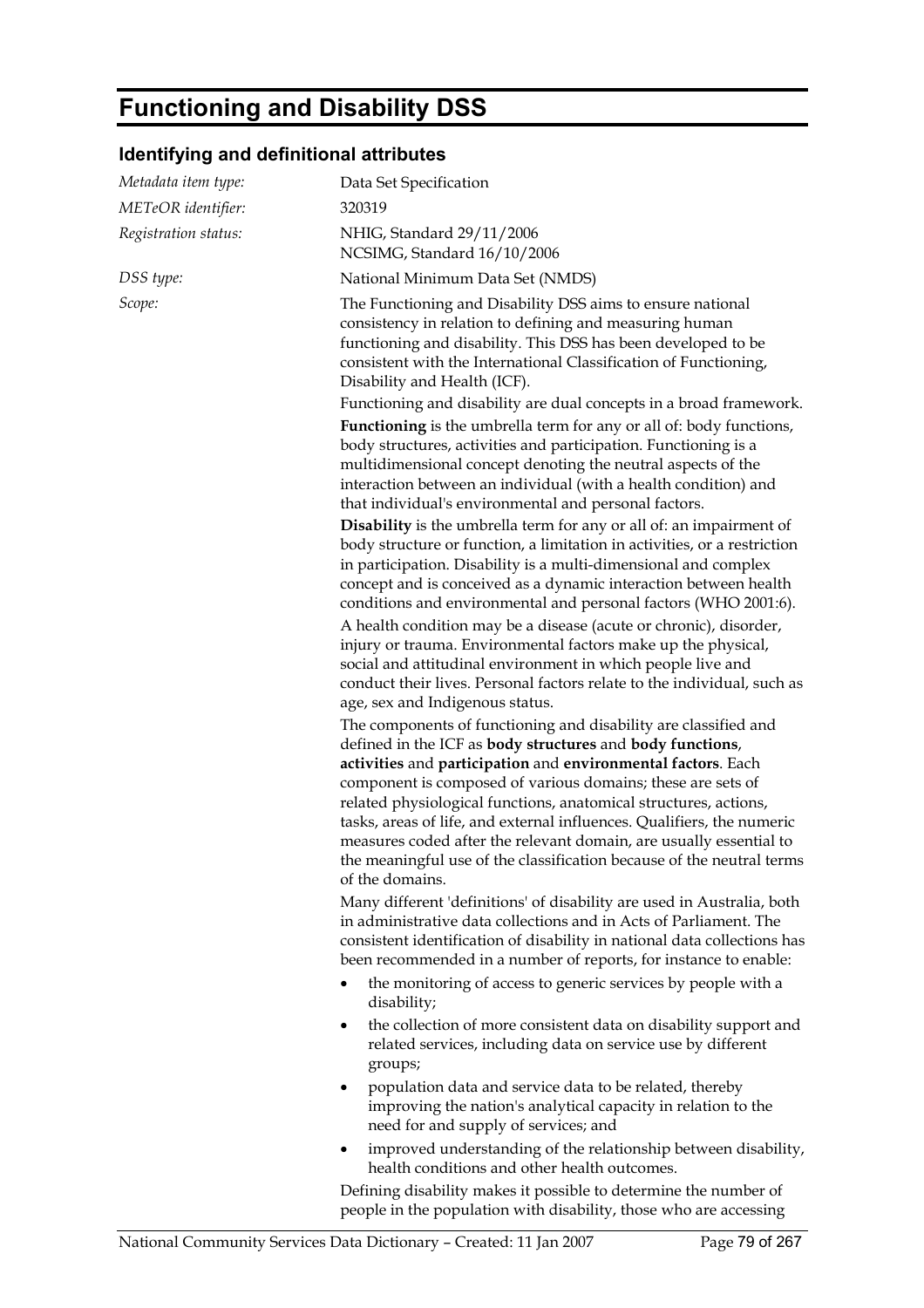services, both disability specific and generic, and those with a disability in the general population with unmet need. Better definition of disability will aid better targeting of resources to those in need.

The concept 'Disability' can be operationalised in a wide variety of settings and for various purposes, using a combination of related metadata items as building blocks.

The metadata items selected for a particular application may vary depending on the approach to functioning and disability. For example, in hospital rehabilitation, the focus may be on the impairment and activity dimensions, and in community-based care the focus may be primarily on participation. Some applications may require a broad scope for inclusion (e.g. discrimination legislation). Data collections relating to services will select combinations of the data elements, which best reflect the eligibility criteria for the service.

The Functioning and Disability DSS comprises the following four clusters to describe level of human functioning:

- 1. Body functioning, qualified by extent of impairment
- 2. Body structure, qualified by extent, nature and location of impairment
- 3. Activities and participation, qualified by level of difficulty and need for assistance with undertaking activities and extent of and satisfaction with participation
- 4. Environmental factors, qualified by extent of influence of the environment

Data collected using this DSS can be related to national data collections which use ICF concepts such as the Commonwealth State Territory Disability Agreement (CSTDA) NMDS collection and the ABS Survey of Ageing, Disability and Carers and, from 2006, the Census.

#### **Collection and usage attributes**

*Collection methods:* Each of the four clusters that make up the Functioning and Disability DSS should be recorded for a complete description of human functioning. This information can be gathered over time by a range of health and community care providers. Completion of the DSS will record a person-centred description of the experience of functioning of the individual who is the subject of the data. The experience of functioning is in relation to a health condition, and does not consider decrements in functioning that may be associated with social factors such as ethnic background or economic status. For example, the level of communication is recorded in relation to the heath condition, not to the fact that a person does not speak English at home. The ICF provides a framework for the description of human functioning and disability. The components of ICF are defined in relation to a health condition. A health condition is an umbrella term for 'disease (acute or chronic), disorder, injury or trauma' (WHO 2001). A health condition may be recorded, for example, as: • Episode of care principal diagnosis, code (ICD-10-AM 5th Ed)  $ANN$ [N] $\}$ • Episode of care additional diagnosis, code (ICD-10-AM 5th Ed)  $ANN\{N[N]\}.$ This DSS may be used in data collections in the community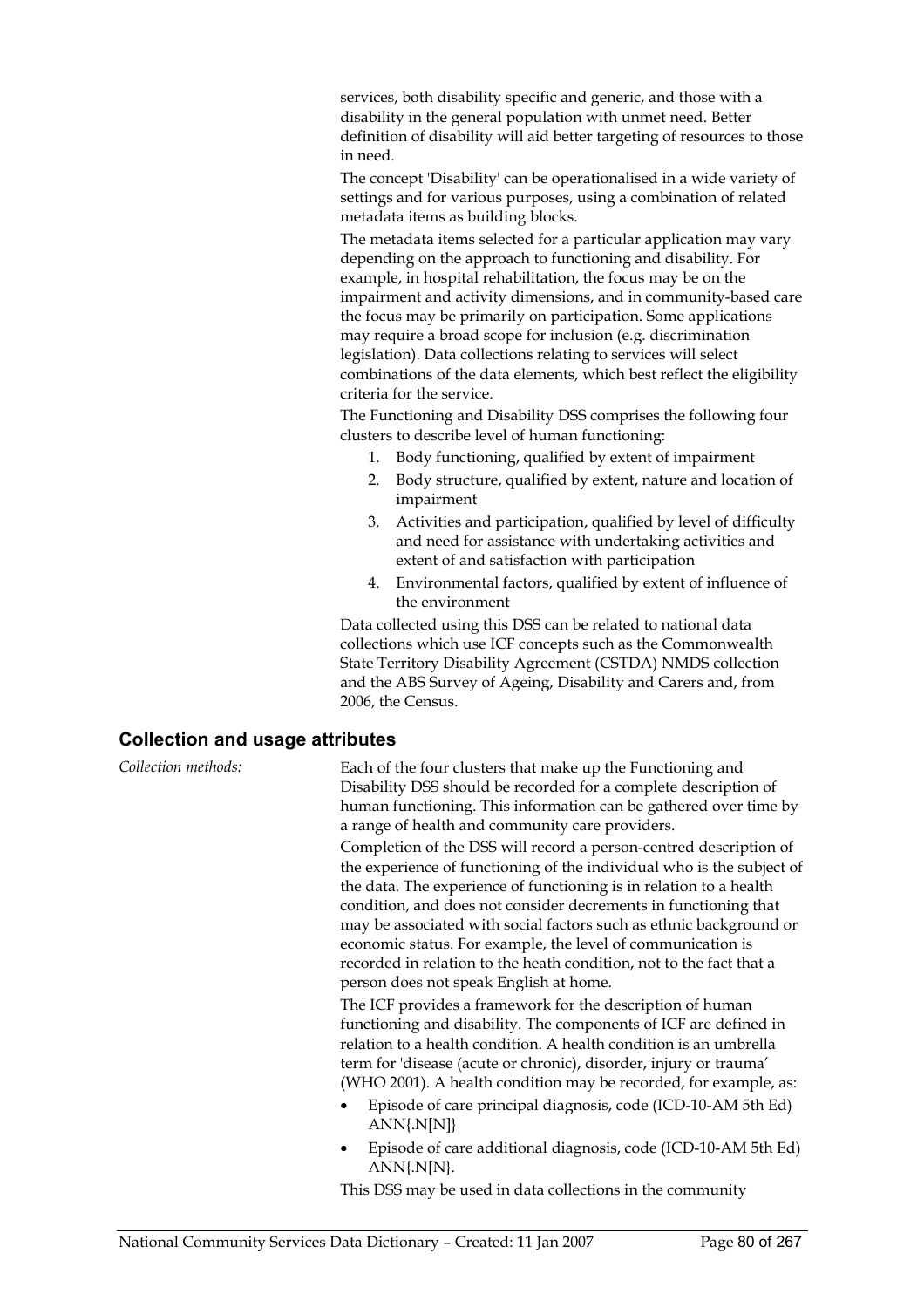|           | services, housing and health sectors.                                                                                 |
|-----------|-----------------------------------------------------------------------------------------------------------------------|
| Comments: | The ICF was endorsed by the World Health Assembly in 2001 as a<br>reference member of the WHO Family of International |
|           | Classifications and of the Australian Family of Health and Related                                                    |
|           | Classifications (endorsed by the National Health Information                                                          |
|           | Management Group in 2002). The ICF is grounded in a human                                                             |
|           | rights philosophy, and its relationship to the UN Standard Rules on                                                   |
|           | Equalization of Opportunities for Persons with Disabilities                                                           |
|           | endorsed by the United Nations in 1994 is acknowledged. The                                                           |
|           | purpose of the Rules is to ensure that people with disabilities, as                                                   |
|           | members of their societies, may exercise the same rights and                                                          |
|           | obligations as others.                                                                                                |
|           |                                                                                                                       |

#### **Source and reference attributes**

| Submitting organisation: | Australian Institute of Health and Welfare (AIHW) which is the<br>Australian Collaborating Centre for the World Health Organization<br>Family of International Classifications.                                                                                                                                         |
|--------------------------|-------------------------------------------------------------------------------------------------------------------------------------------------------------------------------------------------------------------------------------------------------------------------------------------------------------------------|
| Origin:                  | WHO 2001. ICF: International Classification of Functioning,<br>Disability and Health. Geneva: WHO                                                                                                                                                                                                                       |
|                          | AIHW 2003. ICF Australian User Guide Version 1.0. Canberra:<br>AIHW                                                                                                                                                                                                                                                     |
| Reference documents:     | Further information on the ICF, including more detailed codes, can<br>be found in the ICF itself and the ICF Australian User Guide<br>(AIHW 2003), at the following websites:<br>WHO ICF<br>$\bullet$<br>website http://www.who.int/classifications/icf/en/<br>Australian Collaborating Centre ICF website<br>$\bullet$ |
|                          | http://www.aihw.gov.au/disability/icf/index.html                                                                                                                                                                                                                                                                        |

#### **Metadata items in this Data Set Specification**

|                          | Seq No. Metadata item                |          | Obligation Max occurs |
|--------------------------|--------------------------------------|----------|-----------------------|
|                          | Activities and Participation cluster | Optional |                       |
| $\overline{\phantom{0}}$ | Body functions cluster               | Optional |                       |
| $\overline{\phantom{a}}$ | Body structures cluster              | Optional |                       |
|                          | Environmental factors cluster        | Optional |                       |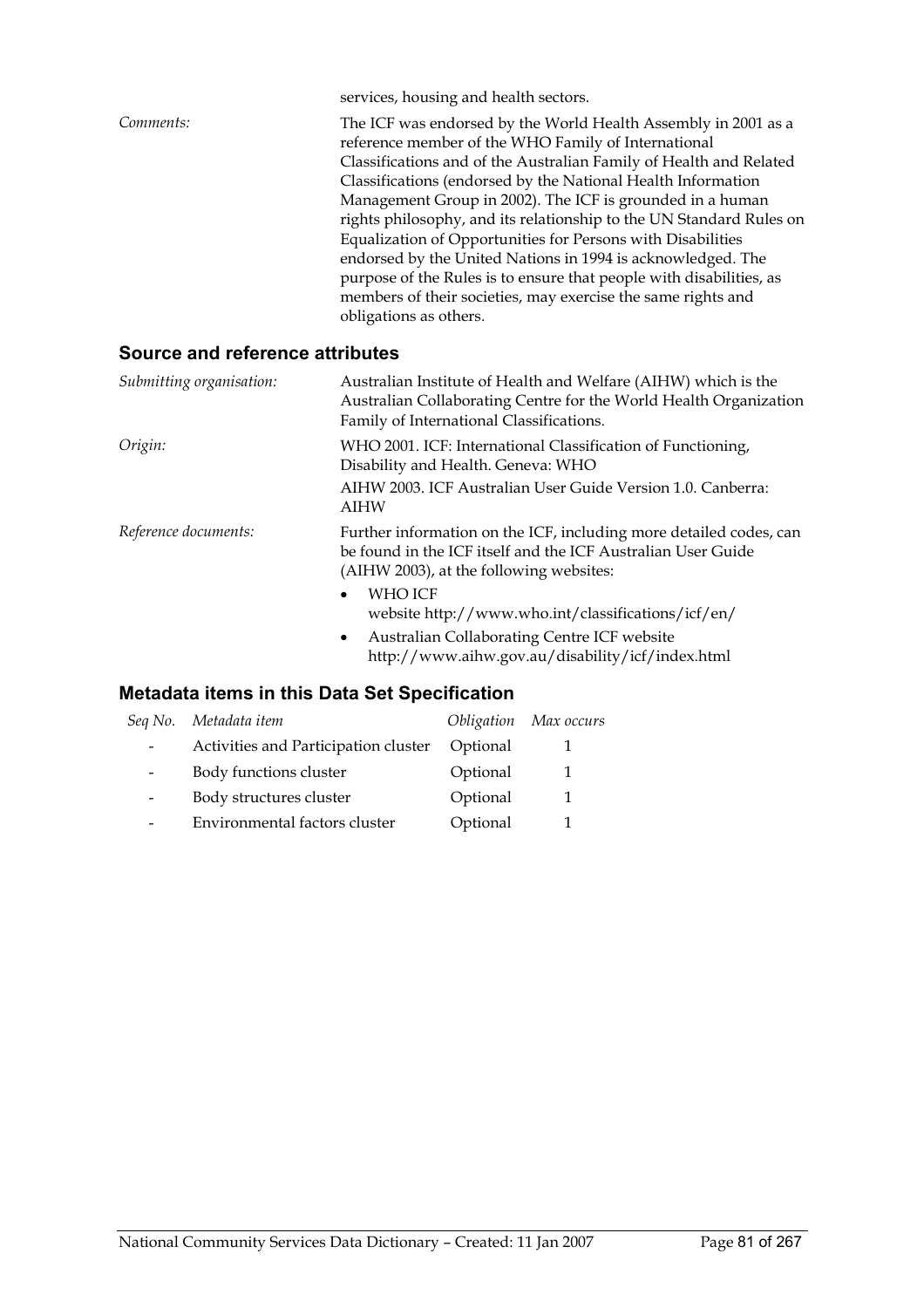# **Supporting metadata items**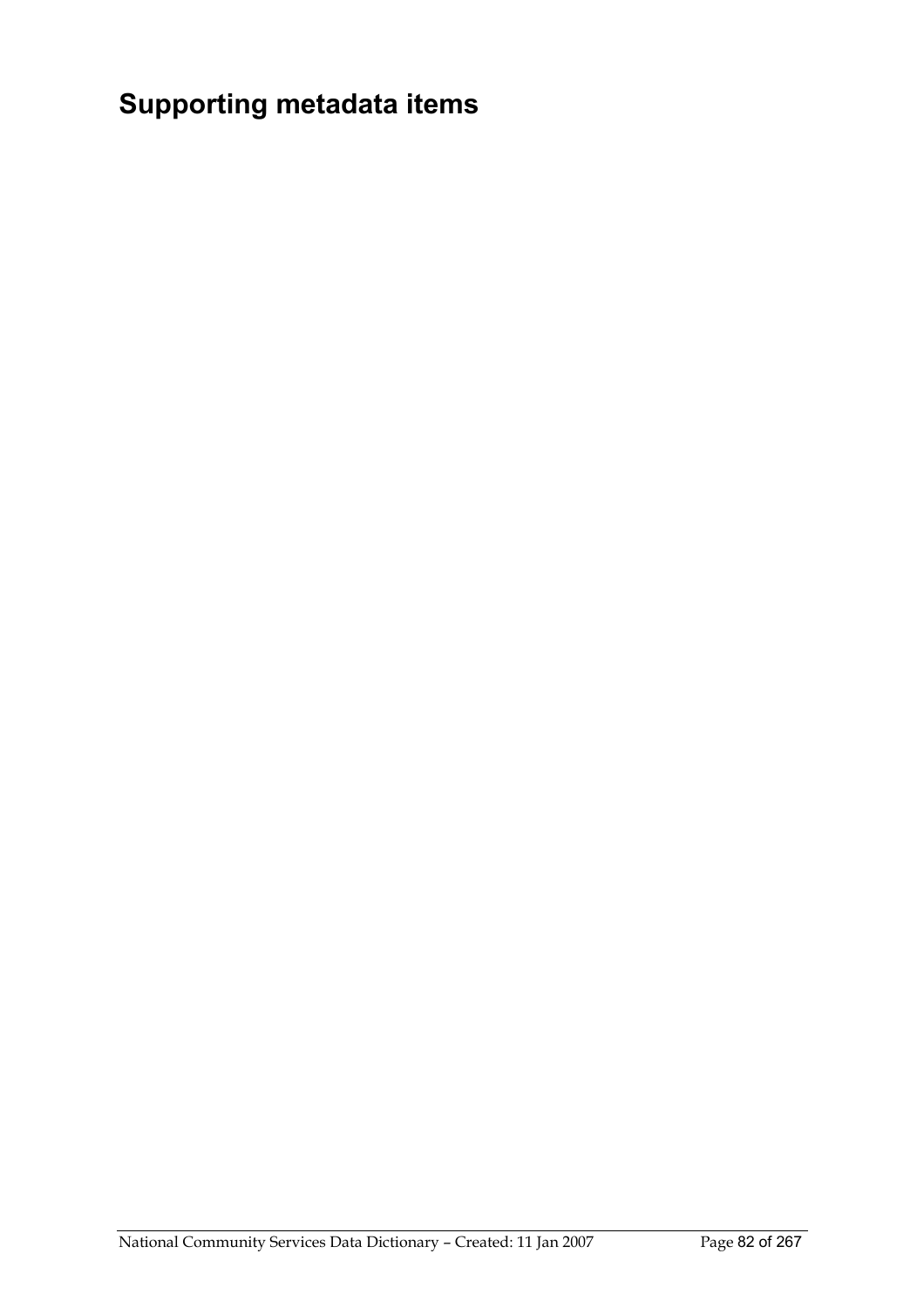# **Object classes**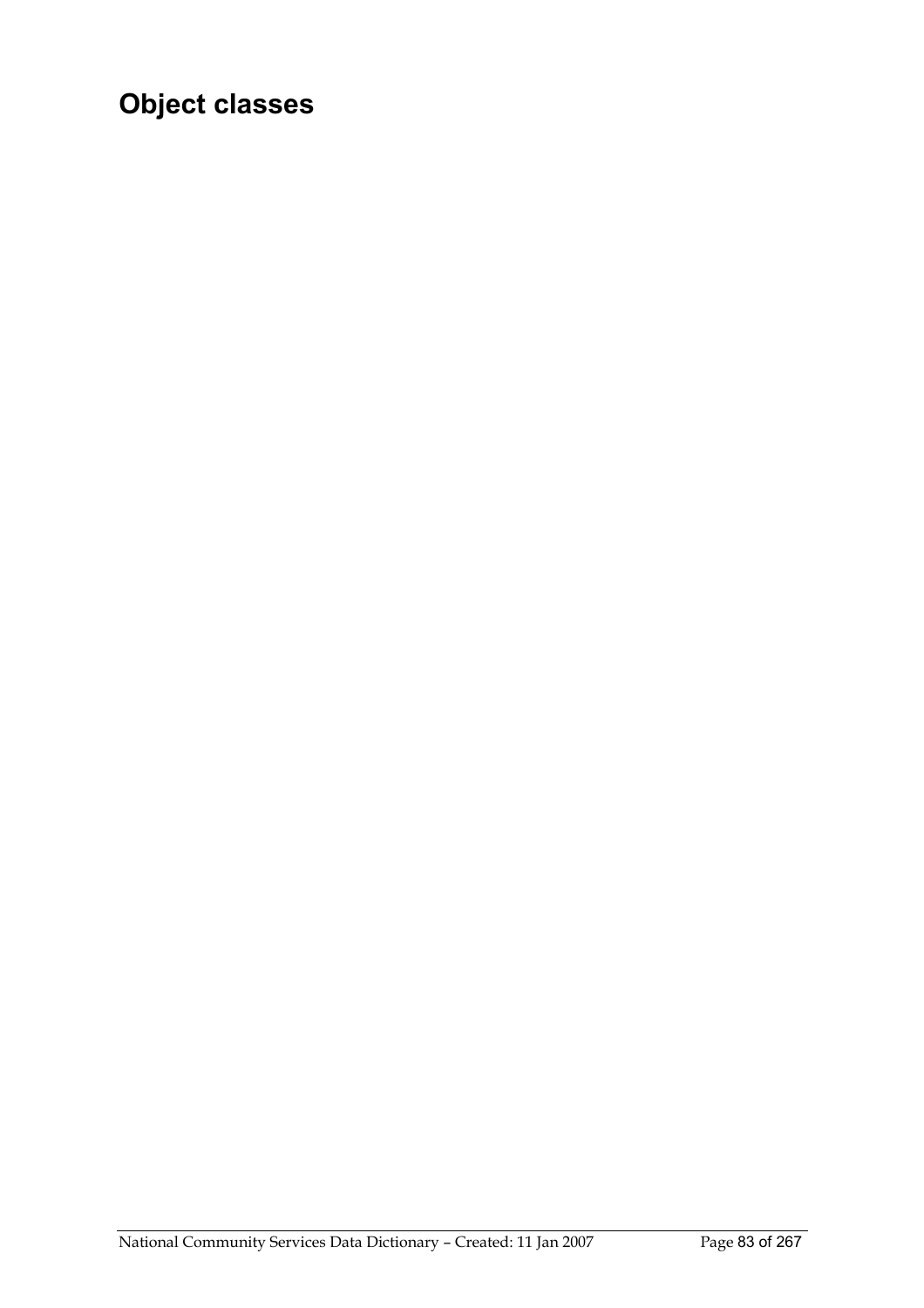### **Child**

#### **Identifying and definitional attributes**

| Metadata item type:  | <b>Object Class</b>                                      |
|----------------------|----------------------------------------------------------|
| METeOR identifier:   | 268987                                                   |
| Registration status: | NHIG, Standard 25/02/2005<br>NCSIMG, Standard 01/12/2004 |
| Definition:          | An individual under the age of 18 years.                 |
| Specialisation of:   | Person (Age group)                                       |

#### **Source and reference attributes**

*Submitting organisation:* Australia Institute of Health and Welfare

#### **Relational attributes**

*Data Element Concepts implementing this Object Class:* Child—abuse and neglect type NCSIMG, Standard 01/03/2005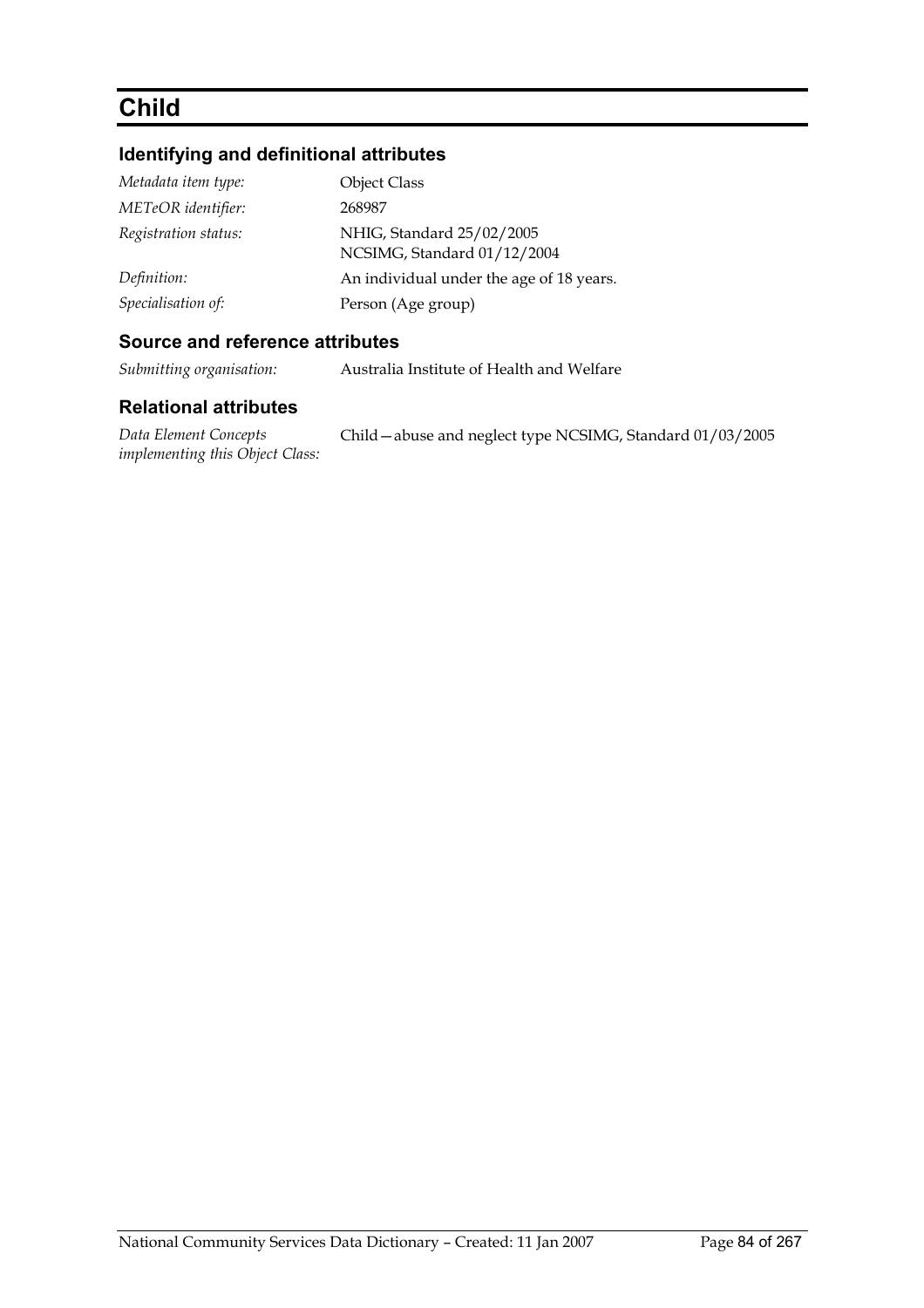# **Client**

### **Identifying and definitional attributes**

| Metadata item type:             | <b>Object Class</b>                                                                                                                                                                                                                                                                                                                                                                                                                                                                                                                                                                                                                                                                                                                                                                                                                                                                                                                                                                                                                                                                                                                                                                                                                                                                                                                                                                                                                                                                                                                                                                                                                                                                                                                                                                                                                                                                                                                                                                                                                                                                                                                                                                                                          |
|---------------------------------|------------------------------------------------------------------------------------------------------------------------------------------------------------------------------------------------------------------------------------------------------------------------------------------------------------------------------------------------------------------------------------------------------------------------------------------------------------------------------------------------------------------------------------------------------------------------------------------------------------------------------------------------------------------------------------------------------------------------------------------------------------------------------------------------------------------------------------------------------------------------------------------------------------------------------------------------------------------------------------------------------------------------------------------------------------------------------------------------------------------------------------------------------------------------------------------------------------------------------------------------------------------------------------------------------------------------------------------------------------------------------------------------------------------------------------------------------------------------------------------------------------------------------------------------------------------------------------------------------------------------------------------------------------------------------------------------------------------------------------------------------------------------------------------------------------------------------------------------------------------------------------------------------------------------------------------------------------------------------------------------------------------------------------------------------------------------------------------------------------------------------------------------------------------------------------------------------------------------------|
| Synonymous names:               | Client                                                                                                                                                                                                                                                                                                                                                                                                                                                                                                                                                                                                                                                                                                                                                                                                                                                                                                                                                                                                                                                                                                                                                                                                                                                                                                                                                                                                                                                                                                                                                                                                                                                                                                                                                                                                                                                                                                                                                                                                                                                                                                                                                                                                                       |
| METeOR identifier:              | 268969                                                                                                                                                                                                                                                                                                                                                                                                                                                                                                                                                                                                                                                                                                                                                                                                                                                                                                                                                                                                                                                                                                                                                                                                                                                                                                                                                                                                                                                                                                                                                                                                                                                                                                                                                                                                                                                                                                                                                                                                                                                                                                                                                                                                                       |
| Registration status:            | NCSIMG, Standard 01/03/2005                                                                                                                                                                                                                                                                                                                                                                                                                                                                                                                                                                                                                                                                                                                                                                                                                                                                                                                                                                                                                                                                                                                                                                                                                                                                                                                                                                                                                                                                                                                                                                                                                                                                                                                                                                                                                                                                                                                                                                                                                                                                                                                                                                                                  |
| Definition:                     | A person, group or organisation eligible to receive services<br>either directly or indirectly from an agency.                                                                                                                                                                                                                                                                                                                                                                                                                                                                                                                                                                                                                                                                                                                                                                                                                                                                                                                                                                                                                                                                                                                                                                                                                                                                                                                                                                                                                                                                                                                                                                                                                                                                                                                                                                                                                                                                                                                                                                                                                                                                                                                |
| Context:                        | Agencies may provide assistance to individual persons, groups<br>of persons (e.g. support groups) or to other organisations. All of<br>these may be considered clients of an agency. Specific data<br>collections may circumscribe the Type of clients that are<br>included in the collection. For example, at the current stage of<br>development of the Home and Community Care (HACC)<br>Minimum Data Set (MDS), HACC funded agencies are only<br>required to report on clients who are individual persons. Future<br>developments may extend the coverage of the HACC MDS<br>collection to include organisational or group clients.<br>The definition of a 'client' may also be circumscribed by the<br>definition of 'assistance'. What is included as 'assistance' may<br>depend on what activities are considered significant enough to<br>warrant separate recording and reporting of the nature and/or<br>amount of the assistance provided to a person. For example, an<br>agency worker answering a telephone call from an anonymous<br>member of the public seeking some basic information (e.g. a<br>phone number for someone) would not usually consider that<br>this interaction constituted assistance of sufficient significance<br>to warrant recording that person as a 'client'.<br>Furthermore, what constitutes 'assistance' may be influenced by<br>the type of assistance the agency was established to provide. In<br>the above example, the agency in question was funded<br>specifically to provide telephone advice, and referral<br>information, to members of the public or specific sub-groups of<br>the public. The agency may have a policy that all persons<br>telephoning the agency for information are classified as clients,<br>albeit anonymous clients.<br>The level of support or the amount of support given to a person<br>by an agency can also be used to define them as a client or not.<br>For example in the Supported Accommodation Assistance<br>Program (SAAP) National data collection, clients are defined by<br>either taking up an amount of time of an agency; being<br>accommodated by an agency; or by entering an ongoing<br>support relationship with an agency. |
| Specialisation of:              | Person (Client status)                                                                                                                                                                                                                                                                                                                                                                                                                                                                                                                                                                                                                                                                                                                                                                                                                                                                                                                                                                                                                                                                                                                                                                                                                                                                                                                                                                                                                                                                                                                                                                                                                                                                                                                                                                                                                                                                                                                                                                                                                                                                                                                                                                                                       |
| Source and reference attributes |                                                                                                                                                                                                                                                                                                                                                                                                                                                                                                                                                                                                                                                                                                                                                                                                                                                                                                                                                                                                                                                                                                                                                                                                                                                                                                                                                                                                                                                                                                                                                                                                                                                                                                                                                                                                                                                                                                                                                                                                                                                                                                                                                                                                                              |
| Submitting organisation:        | Australian Institute of Health and Welfare                                                                                                                                                                                                                                                                                                                                                                                                                                                                                                                                                                                                                                                                                                                                                                                                                                                                                                                                                                                                                                                                                                                                                                                                                                                                                                                                                                                                                                                                                                                                                                                                                                                                                                                                                                                                                                                                                                                                                                                                                                                                                                                                                                                   |
| <b>Relational attributes</b>    |                                                                                                                                                                                                                                                                                                                                                                                                                                                                                                                                                                                                                                                                                                                                                                                                                                                                                                                                                                                                                                                                                                                                                                                                                                                                                                                                                                                                                                                                                                                                                                                                                                                                                                                                                                                                                                                                                                                                                                                                                                                                                                                                                                                                                              |

| Related metadata references: | Supersedes Client, version 1, DEC, NCSDD, NCSIMG,<br>Superseded 01/03/2005 |
|------------------------------|----------------------------------------------------------------------------|
| Data Element Concepts        | Client-case management plan indicator NCSIMG, Standard                     |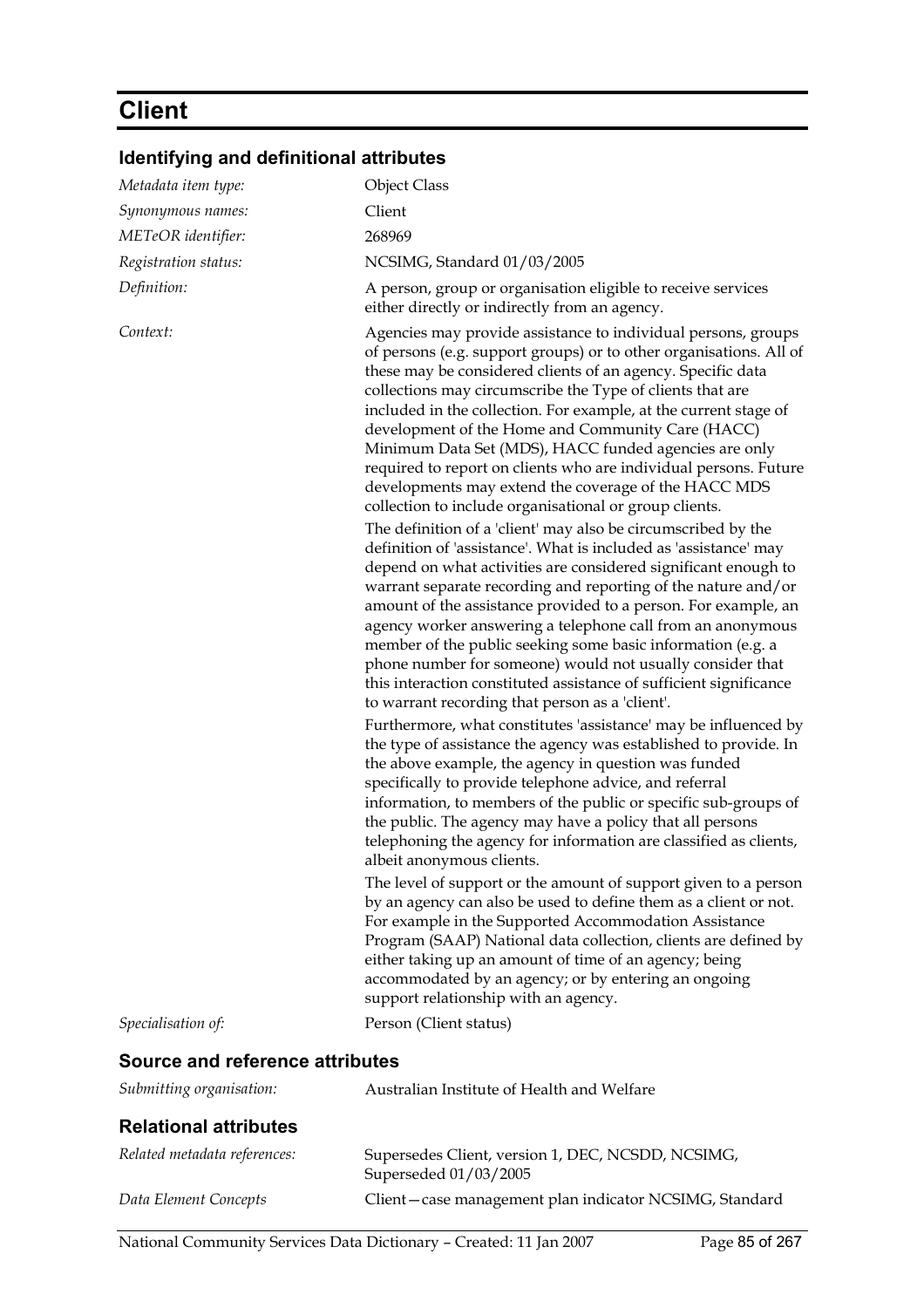*implementing this Object Class:* 01/03/2005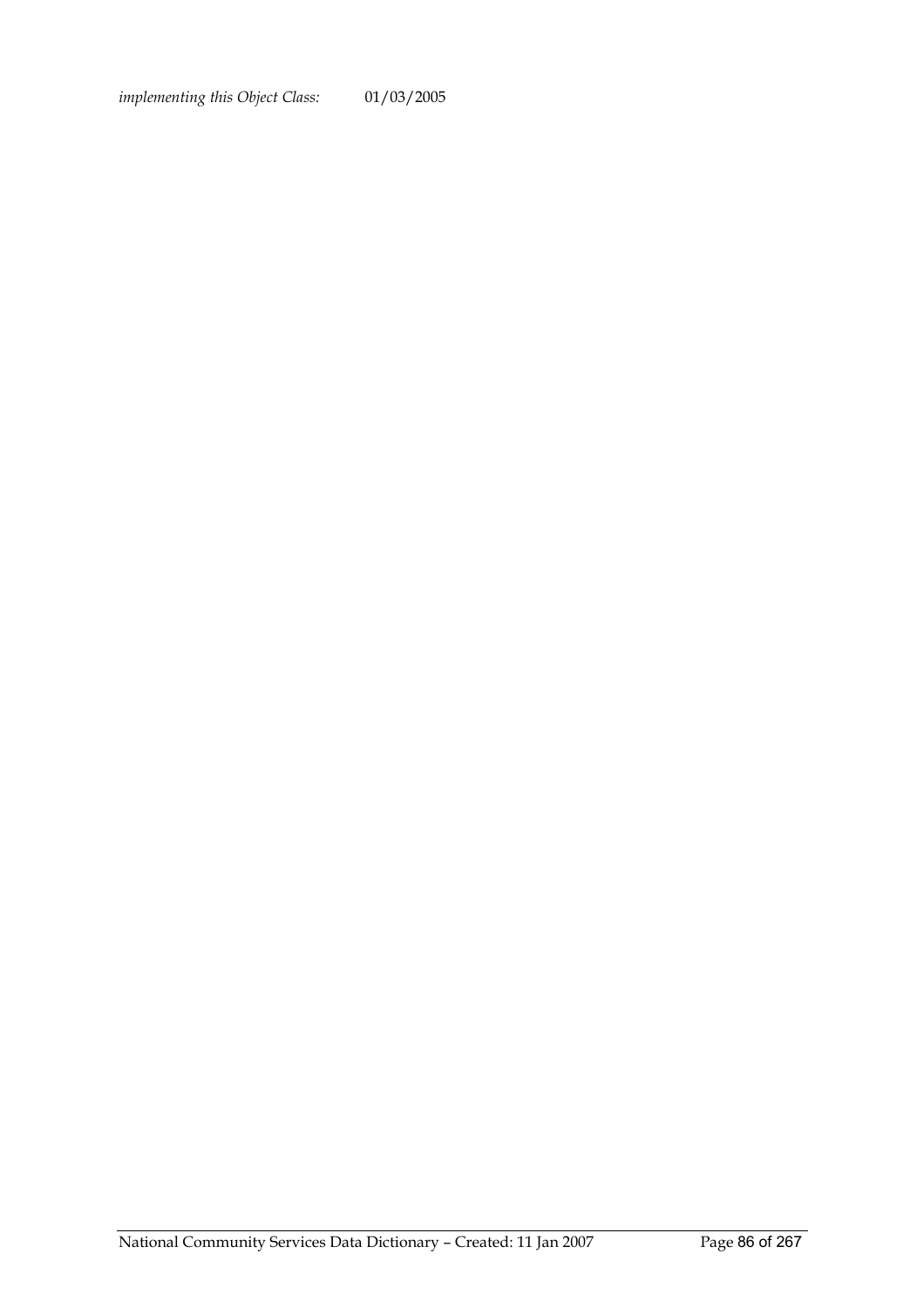### **Date**

#### **Identifying and definitional attributes**

| Metadata item type:  | <b>Object Class</b>                                      |
|----------------------|----------------------------------------------------------|
| METeOR identifier:   | 294409                                                   |
| Registration status: | NHIG, Standard 04/05/2005<br>NCSIMG, Standard 30/09/2005 |
| Definition:          | The day of the month and year as specified by a number.  |

#### **Source and reference attributes**

| Submitting organisation: | Australian Institute of Health and Welfare |
|--------------------------|--------------------------------------------|
| Reference documents:     | Oxford English dictionary.                 |

#### **Relational attributes**

*Data Element Concepts implementing this Object Class:*

Date—accuracy indicator NHIG, Standard 04/05/2005 NCSIMG, Standard 30/09/2005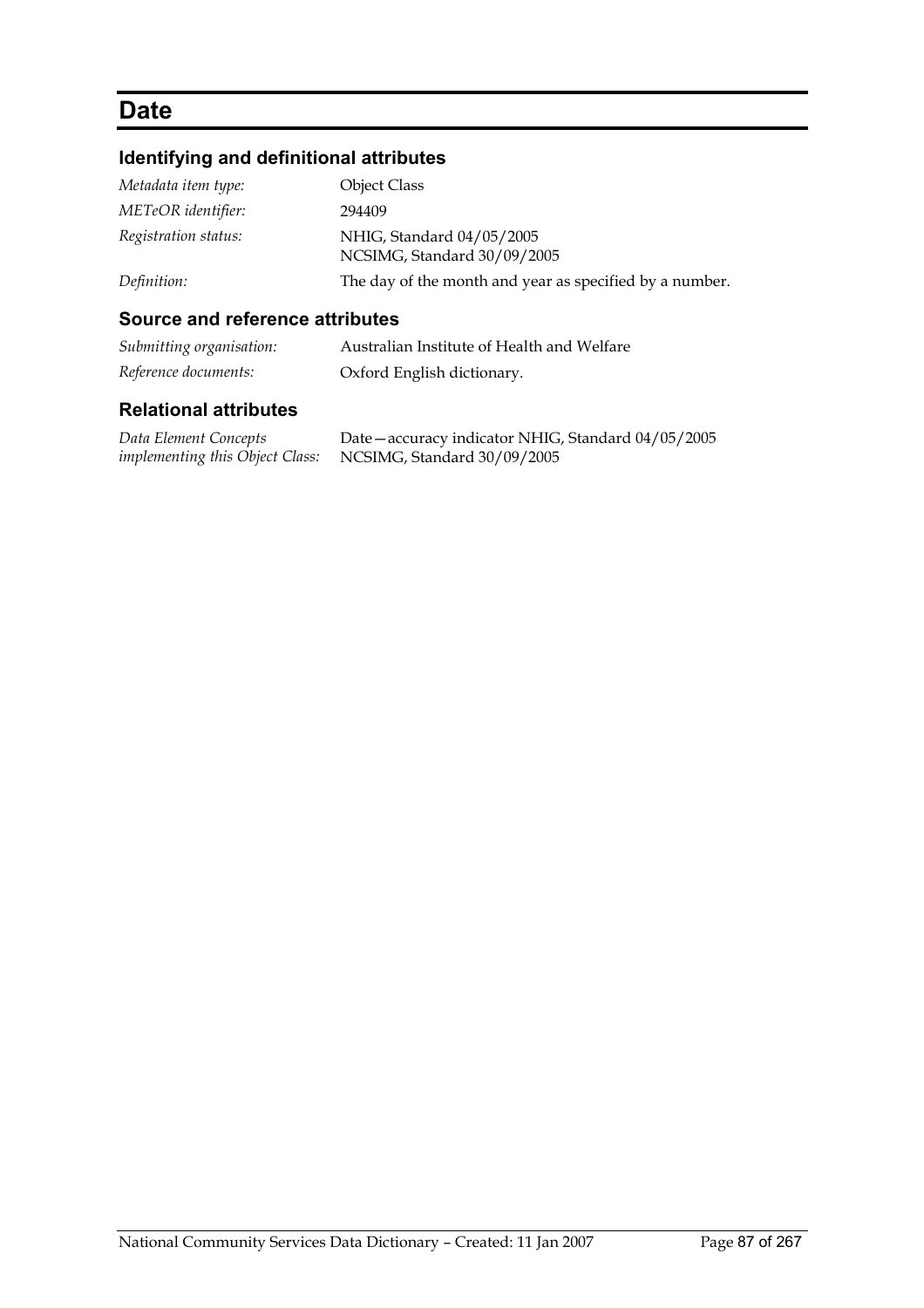### **Household**

#### **Identifying and definitional attributes**

| Metadata item type:                    | <b>Object Class</b>                                                                                                                                                                                                                                                                                                                             |
|----------------------------------------|-------------------------------------------------------------------------------------------------------------------------------------------------------------------------------------------------------------------------------------------------------------------------------------------------------------------------------------------------|
| METeOR identifier:                     | 268977                                                                                                                                                                                                                                                                                                                                          |
| Registration status:                   | NCSIMG, Standard 01/03/2005<br>NHDAMG, Standard 01/03/2005                                                                                                                                                                                                                                                                                      |
| Definition:                            | A group of two or more related or unrelated people who<br>usually reside in the same dwelling, and who make common<br>provision for food or other essentials for living. Or a single<br>person living in a dwelling who makes provision for his or her<br>own food and other essentials for living, without combining<br>with any other person. |
| Context:                               | Together with family, household is considered one of the basic<br>groups of social aggregation. Information on household<br>numbers and composition aids in identifying groups within the<br>population such as Indigenous households or the number of<br>people living alone.                                                                  |
| Specialisation of:                     | Group of persons (Household status)                                                                                                                                                                                                                                                                                                             |
| <b>Collection and usage attributes</b> |                                                                                                                                                                                                                                                                                                                                                 |
| Guide for use:                         | For the Commonwealth-State Housing Agreement (CSHA) data<br>collections the number of tenancy agreements is a practical                                                                                                                                                                                                                         |

collections, the number of tenancy agreements is a practical proxy for calculating the number of households receiving housing assistance. The persons in the group may pool their incomes and have a common budget to a greater or lesser extent: they may be related or unrelated persons, or a combination of both. Only usual residents of the household are included as members of the household. Visitors to a household are, by definition, excluded from the household.

#### **Source and reference attributes**

| Origin:                      | CSHA Public rental housing data manual 2001-02                                |
|------------------------------|-------------------------------------------------------------------------------|
| <b>Relational attributes</b> |                                                                               |
| Related metadata references: | Supersedes Household, version 2, DEC, NHADD, NHDAMG,<br>Superseded 01/03/2005 |

|                                        | Supersedes Household, version 2, DEC, NCSDD, NCSIMG,<br>Superseded 01/03/2005 |
|----------------------------------------|-------------------------------------------------------------------------------|
| Data Element Concepts                  | Household – household type NCSIMG, Standard 01/03/2005                        |
| <i>implementing this Object Class:</i> |                                                                               |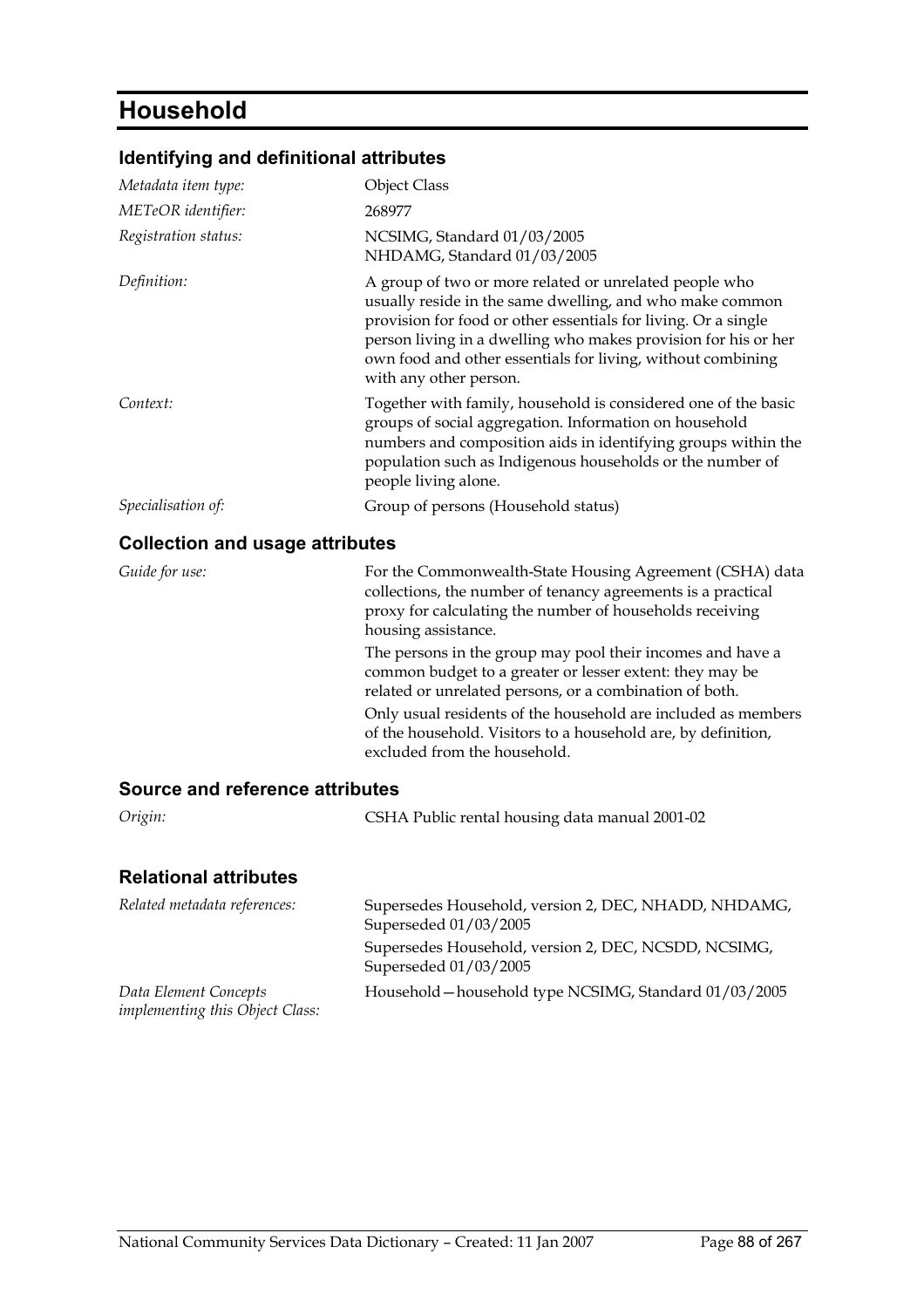# **Household family**

| Identifying and definitional attributes |  |  |
|-----------------------------------------|--|--|
|-----------------------------------------|--|--|

| Metadata item type:                                      | <b>Object Class</b>                                                                                                                                                                                                                                                                                                                                                                                                                                                                                                                                                                                                                                                                                                                                                                                                                                                                                                                                                                                                                                                                                                                                                         |
|----------------------------------------------------------|-----------------------------------------------------------------------------------------------------------------------------------------------------------------------------------------------------------------------------------------------------------------------------------------------------------------------------------------------------------------------------------------------------------------------------------------------------------------------------------------------------------------------------------------------------------------------------------------------------------------------------------------------------------------------------------------------------------------------------------------------------------------------------------------------------------------------------------------------------------------------------------------------------------------------------------------------------------------------------------------------------------------------------------------------------------------------------------------------------------------------------------------------------------------------------|
| METeOR identifier:                                       | 268997                                                                                                                                                                                                                                                                                                                                                                                                                                                                                                                                                                                                                                                                                                                                                                                                                                                                                                                                                                                                                                                                                                                                                                      |
| Registration status:                                     | NCSIMG, Standard 01/03/2005                                                                                                                                                                                                                                                                                                                                                                                                                                                                                                                                                                                                                                                                                                                                                                                                                                                                                                                                                                                                                                                                                                                                                 |
| Definition:                                              | Two or more persons, one of whom is at least 15 years of age,<br>who are related by blood, marriage (registered or defacto),<br>adoption, step or fostering, and who are usually resident in the<br>same household.                                                                                                                                                                                                                                                                                                                                                                                                                                                                                                                                                                                                                                                                                                                                                                                                                                                                                                                                                         |
| Context:                                                 | A person's family may form the central core of their support<br>network. The basis of a family is formed by identifying the<br>presence of a couple relationship, lone parent-child relationship<br>or other blood relationship. A family may or may not live<br>together and this co-residence may change over time. Related<br>persons who live in other households may participate in the<br>lives of family members they do not live with in a variety of<br>ways, including financial, material, physical, emotional, legal<br>and spiritual. For instance, frail older people may receive help<br>from their adult children even though they do not live in the<br>same household.<br>Nonetheless, the household family has been traditionally<br>viewed as a building block of society and is the predominant<br>unit reported statistically and historically.<br>Data on families, including co-resident families, are essential<br>elements for the study of the well being of family groups and in<br>this way for the study of the well being of individuals. They can<br>be a tool indicating the type of and level of support to which a<br>person has access. |
| Specialisation of:                                       | Group of persons (Household family status)                                                                                                                                                                                                                                                                                                                                                                                                                                                                                                                                                                                                                                                                                                                                                                                                                                                                                                                                                                                                                                                                                                                                  |
| <b>Collection and usage attributes</b>                   |                                                                                                                                                                                                                                                                                                                                                                                                                                                                                                                                                                                                                                                                                                                                                                                                                                                                                                                                                                                                                                                                                                                                                                             |
| Comments:                                                | This definition is the standard definition for 'Family' of the<br>Australian Bureau of Statistics and is based around ABS<br>collections of information from households.<br>A household may include more than one family.                                                                                                                                                                                                                                                                                                                                                                                                                                                                                                                                                                                                                                                                                                                                                                                                                                                                                                                                                   |
| Source and reference attributes                          |                                                                                                                                                                                                                                                                                                                                                                                                                                                                                                                                                                                                                                                                                                                                                                                                                                                                                                                                                                                                                                                                                                                                                                             |
| Origin:                                                  | Australian Bureau of Statistics 1995. Standards for Statistics on<br>the Family 1995. Cat. no. 1286.0. Canberra: ABS                                                                                                                                                                                                                                                                                                                                                                                                                                                                                                                                                                                                                                                                                                                                                                                                                                                                                                                                                                                                                                                        |
| <b>Relational attributes</b>                             |                                                                                                                                                                                                                                                                                                                                                                                                                                                                                                                                                                                                                                                                                                                                                                                                                                                                                                                                                                                                                                                                                                                                                                             |
| Related metadata references:                             | Supersedes Household family, version 1, DEC, NCSDD,<br>NCSIMG, Superseded 01/03/2005                                                                                                                                                                                                                                                                                                                                                                                                                                                                                                                                                                                                                                                                                                                                                                                                                                                                                                                                                                                                                                                                                        |
| Data Element Concepts<br>implementing this Object Class: | Household family - family type NCSIMG, Standard<br>01/03/2005                                                                                                                                                                                                                                                                                                                                                                                                                                                                                                                                                                                                                                                                                                                                                                                                                                                                                                                                                                                                                                                                                                               |
|                                                          |                                                                                                                                                                                                                                                                                                                                                                                                                                                                                                                                                                                                                                                                                                                                                                                                                                                                                                                                                                                                                                                                                                                                                                             |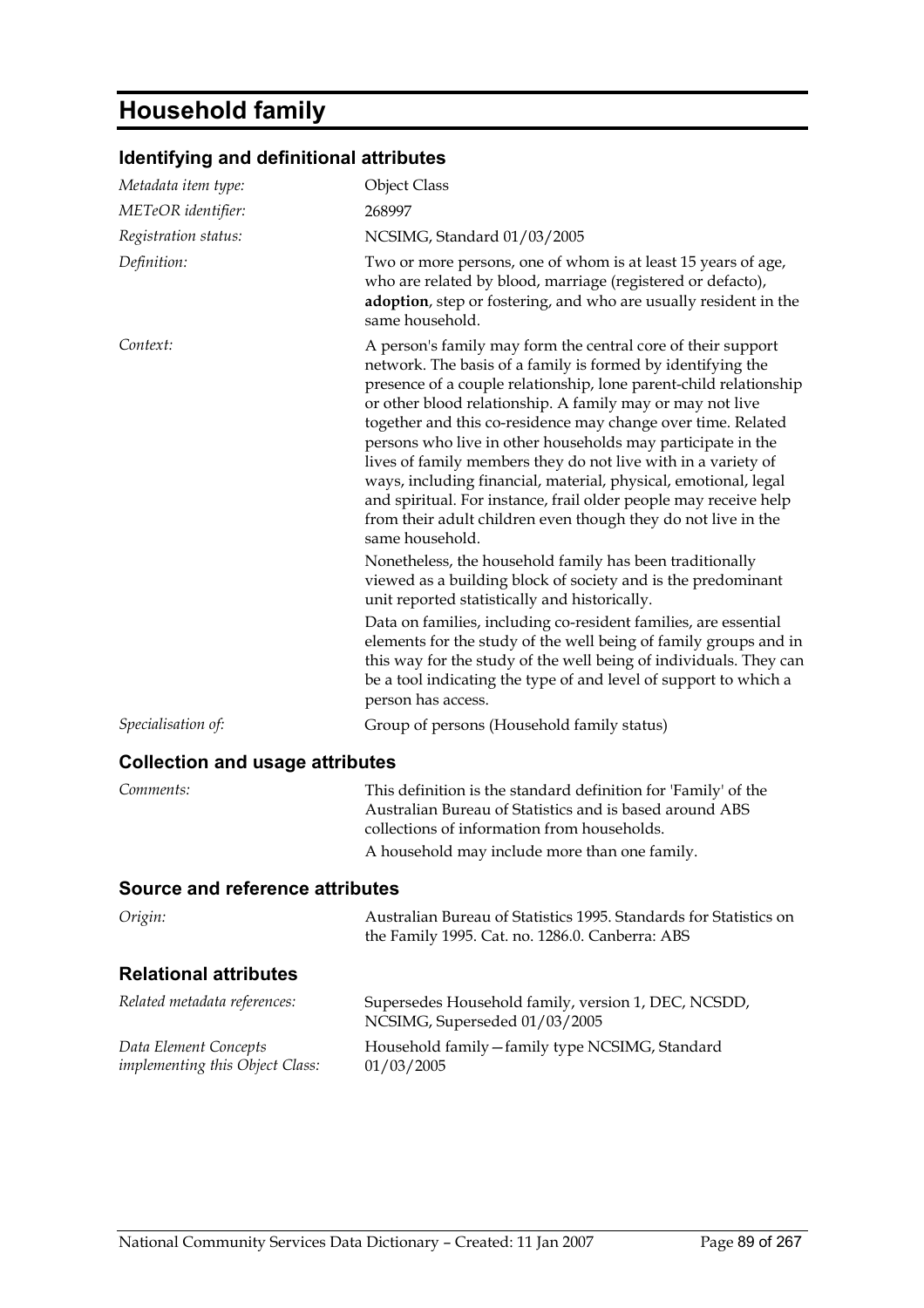### **Individual service provider**

#### **Identifying and definitional attributes**

| Metadata item type:  | <b>Object Class</b>                                                                     |
|----------------------|-----------------------------------------------------------------------------------------|
| METeOR identifier:   | 269021                                                                                  |
| Registration status: | NHIG, Standard 01/03/2005<br>NCSIMG, Standard 01/03/2005<br>NHDAMG, Standard 01/03/2005 |
| Definition:          | A person who provides a service and/or care.                                            |
| Specialisation of:   | Service/care provider (Organisation status)                                             |

#### **Source and reference attributes**

| Submitting organisation: | Australian Institute of Health and Welfare |
|--------------------------|--------------------------------------------|
|                          |                                            |

#### **Relational attributes**

| Data Element Concepts<br><i>implementing this Object Class:</i> | Individual service provider – occupation (self-identified) NHIG,<br>Standard 04/05/2005<br>NCSIMG, Standard 30/09/2005 |
|-----------------------------------------------------------------|------------------------------------------------------------------------------------------------------------------------|
|                                                                 | Individual service provider – occupation end date NHIG, Standard<br>04/05/2005<br>NCSIMG, Standard 30/09/2005          |
|                                                                 | Individual service provider - occupation start date NHIG, Standard<br>04/05/2005<br>NCSIMG, Standard 30/09/2005        |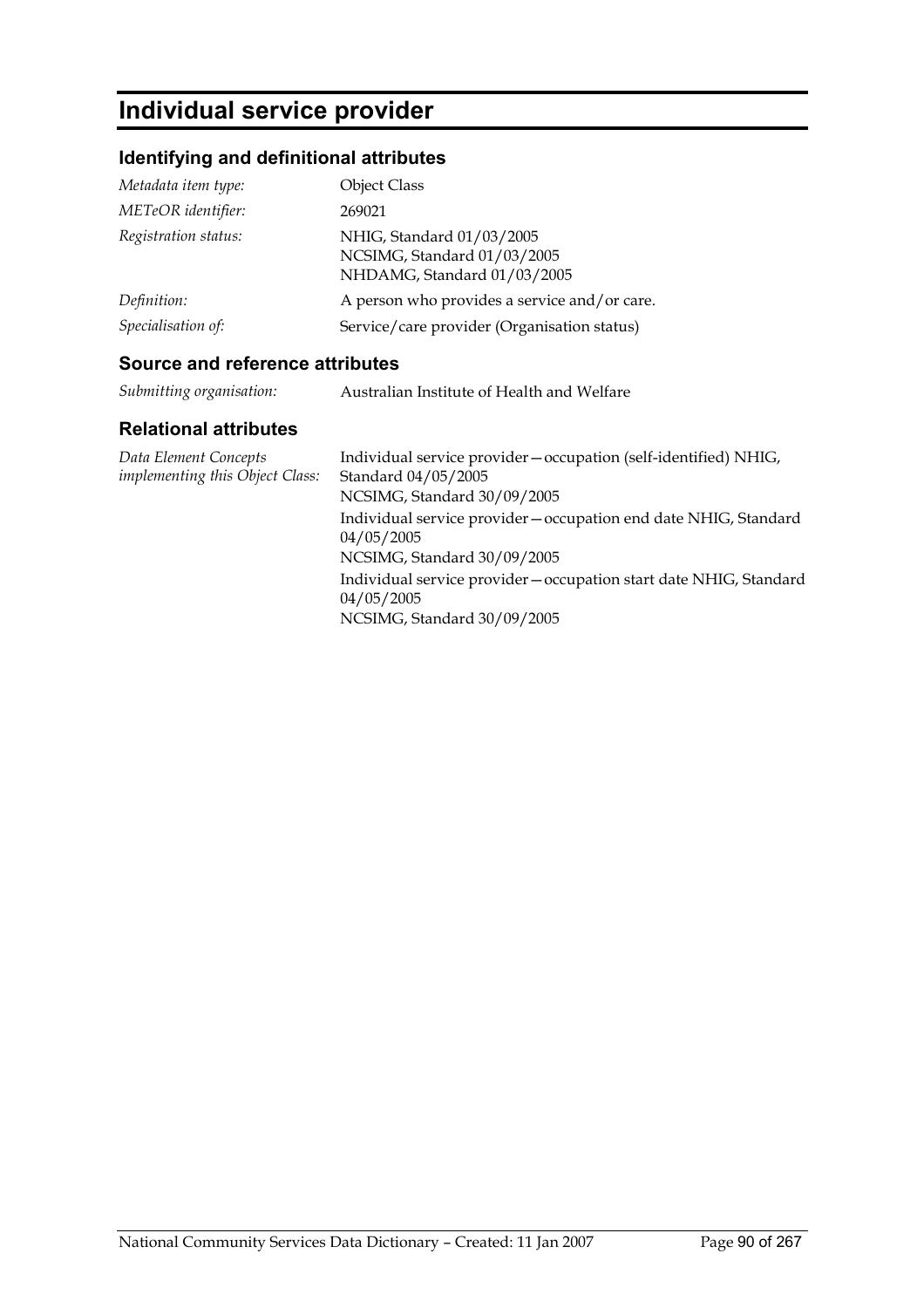### **Informal carer**

#### **Identifying and definitional attributes**

| Metadata item type:     | <b>Object Class</b>                                                                                                                                                                                                                                                                                                                                                                                                                                                                                                                                                                                                                                                                                                                                                                                               |
|-------------------------|-------------------------------------------------------------------------------------------------------------------------------------------------------------------------------------------------------------------------------------------------------------------------------------------------------------------------------------------------------------------------------------------------------------------------------------------------------------------------------------------------------------------------------------------------------------------------------------------------------------------------------------------------------------------------------------------------------------------------------------------------------------------------------------------------------------------|
| METeOR identifier:      | 268964                                                                                                                                                                                                                                                                                                                                                                                                                                                                                                                                                                                                                                                                                                                                                                                                            |
| Registration status:    | NCSIMG, Standard 01/03/2005                                                                                                                                                                                                                                                                                                                                                                                                                                                                                                                                                                                                                                                                                                                                                                                       |
| Definition:             | An informal carer includes any person, such as a family<br>member, friend or neighbour, who is giving regular, ongoing<br>assistance to another person without payment for the care<br>given.                                                                                                                                                                                                                                                                                                                                                                                                                                                                                                                                                                                                                     |
| Context:                | Care and support networks where the carers are unpaid (other<br>than pension or benefit) play a critical role in community<br>services provision, especially in caring for frail aged and<br>younger people with disabilities within the community.                                                                                                                                                                                                                                                                                                                                                                                                                                                                                                                                                               |
|                         | Information about informal carers is therefore of fundamental<br>importance in assessing the ongoing needs of clients and their<br>carers, and in service planning. The presence of an<br>informal carer is often a key indicator of a person's ability to<br>remain at home, especially if the person requires assistance. The<br>absence of an informal carer, where a vulnerable client lives<br>alone, is an indicator of client risk. Information on client living<br>arrangement and informal carer availability provides an<br>indicator of the potential in-home support and the extent to<br>which the burden of care is absorbed by the informal caring<br>system.<br>The stability or otherwise of the informal carer's availability<br>may be significant in the capacity of the client continuing to |
|                         | remain at home.<br>Existing carer definitions (e.g. for purposes of establishing<br>eligibility for Domiciliary Nursing Care Benefits (DNCB/Carer<br>Allowance; Carer's Pension/Carer Payment) definitions used in<br>ABS population, surveys of disability, ageing and carers) vary<br>in context and purpose.                                                                                                                                                                                                                                                                                                                                                                                                                                                                                                   |
| Specialisation of:      | Individual service provider (Informal carer status)                                                                                                                                                                                                                                                                                                                                                                                                                                                                                                                                                                                                                                                                                                                                                               |
| $\bigcap$ alla atiam an | مدافع والتوافقات                                                                                                                                                                                                                                                                                                                                                                                                                                                                                                                                                                                                                                                                                                                                                                                                  |

#### **Collection and usage attributes**

*Guide for use:* The definition excludes formal care services such as homecare, care provided by volunteers or foster care that is arranged by formal services. It also excludes unregistered child carers who are receiving payment for their services. Where a potential carer is not prepared to undertake the caring role, the carer is considered to be not available.

#### **Source and reference attributes**

*implementing this Object Class:*

| Submitting organisation:     | Australian Institute of Health and Welfare                                         |
|------------------------------|------------------------------------------------------------------------------------|
| Origin:                      | Home and Community Care (HACC) Data Dictionary Version<br>1.0, 1998                |
| <b>Relational attributes</b> |                                                                                    |
| Related metadata references: | Supersedes Informal carer, version 2, DEC, NCSDD, NCSIMG,<br>Superseded 01/03/2005 |
| Data Element Concepts        | Informal carer - co-residency status NCSIMG, Standard                              |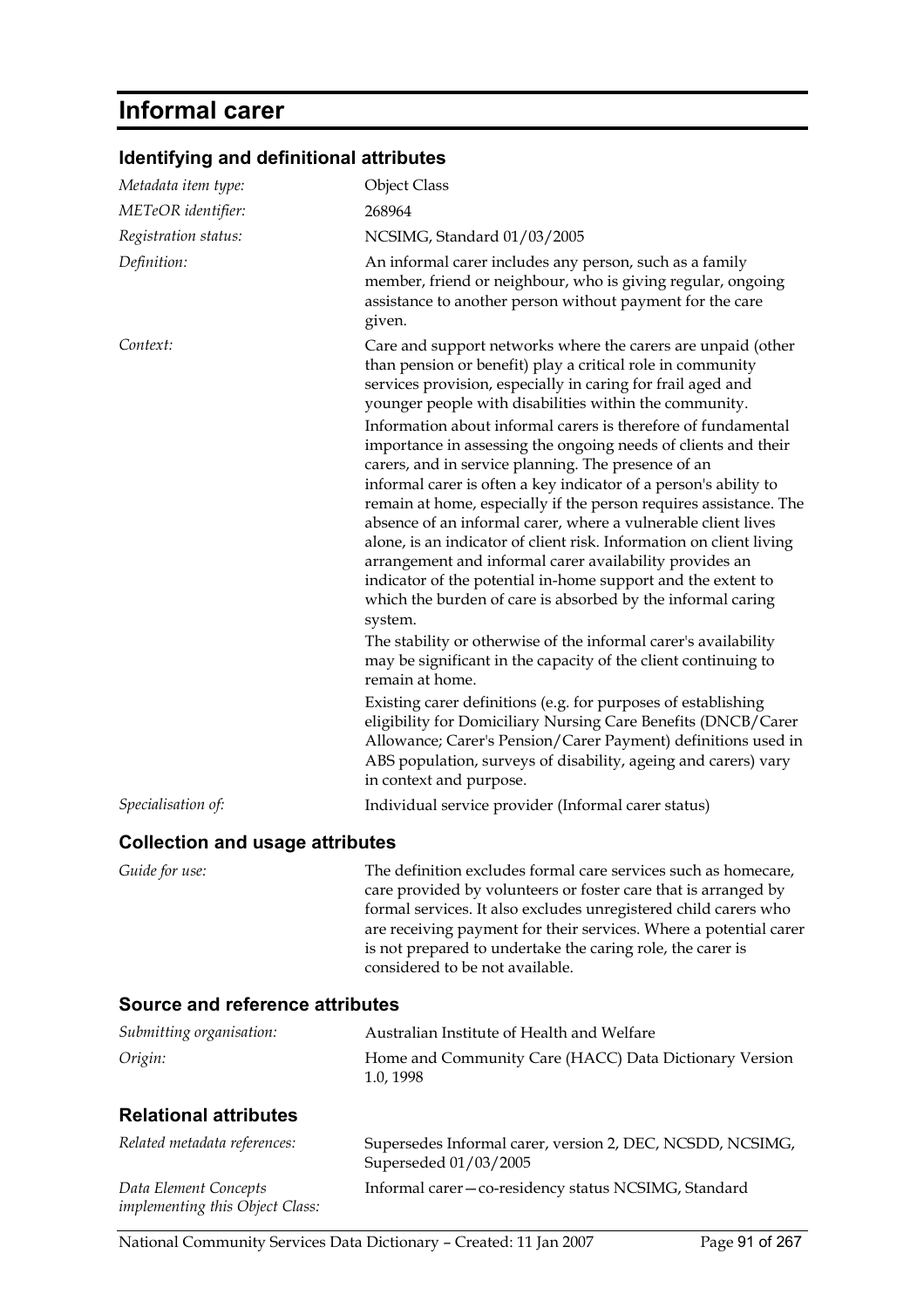01/03/2005

Informal carer—relationship to care recipient NCSIMG, Standard 01/03/2005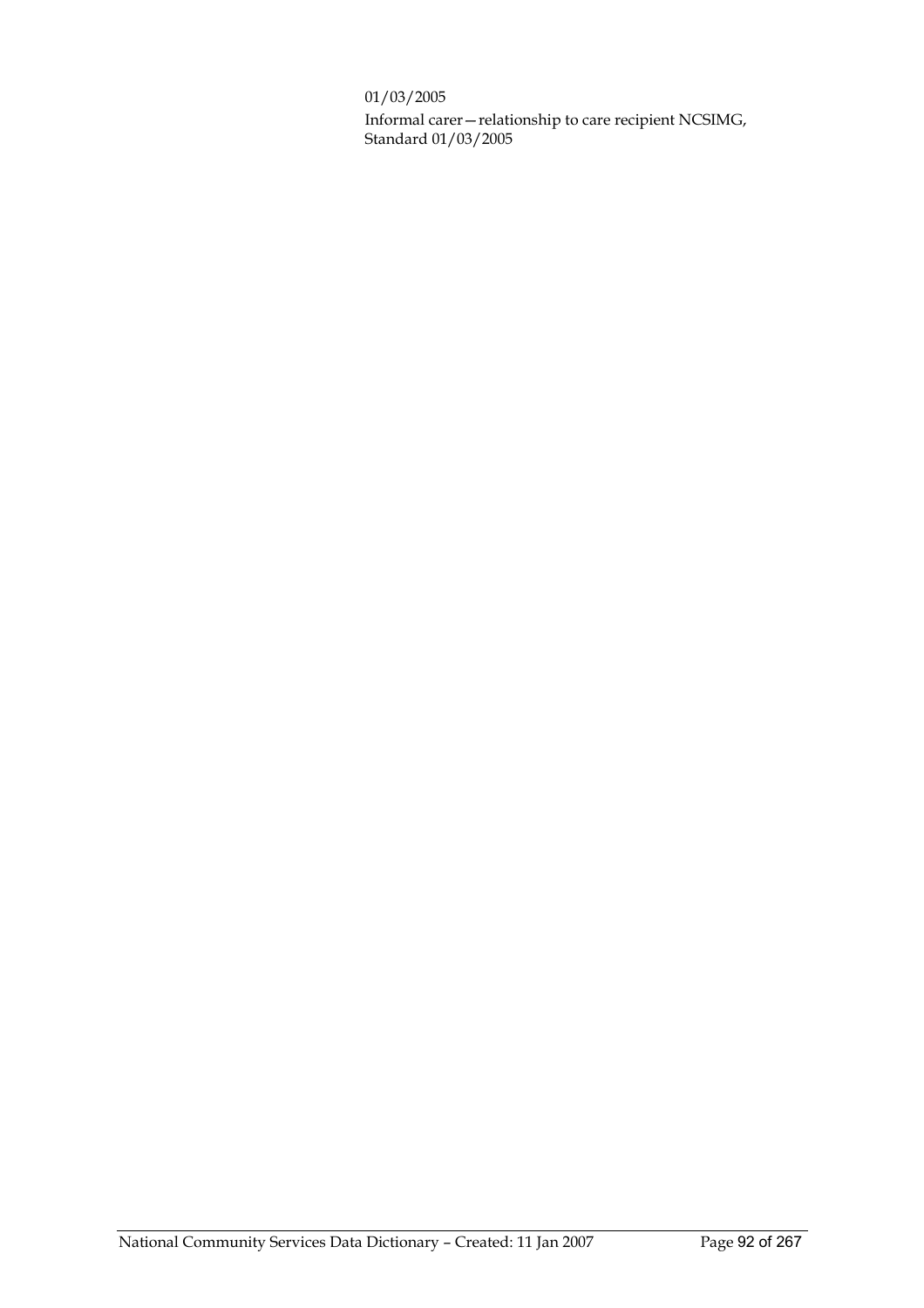### **Person**

### **Identifying and definitional attributes**

| Metadata item type:  | <b>Object Class</b>                                                                     |
|----------------------|-----------------------------------------------------------------------------------------|
| METeOR identifier:   | 268955                                                                                  |
| Registration status: | NHIG, Standard 01/03/2005<br>NCSIMG, Standard 01/03/2005<br>NHDAMG, Standard 01/03/2005 |
| Definition:          | A human being, whether man, woman or child.                                             |
| Specialisation of:   | Person/group of persons (Group status)                                                  |

#### **Source and reference attributes**

| Submitting organisation: | Australia Institute of Health and Welfare                    |
|--------------------------|--------------------------------------------------------------|
| Origin:                  | Macquarie University 2003. The Macquarie Dictionary 3rd edn. |
|                          | Sydney: The Macquarie Library Pty. Ltd                       |

#### **Relational attributes**

| Data Element Concepts<br>implementing this Object Class: | Person (address) - address line NHIG, Standard 04/05/2005<br>NCSIMG, Standard 30/09/2005                           |
|----------------------------------------------------------|--------------------------------------------------------------------------------------------------------------------|
|                                                          | Person (address) - address type NHIG, Standard 01/03/2005<br>NCSIMG, Standard 30/09/2005                           |
|                                                          | Person (address) - Australian postcode NHIG, Standard<br>01/03/2005                                                |
|                                                          | NCSIMG, Standard 01/03/2005<br>NHDAMG, Standard 10/02/2006                                                         |
|                                                          | Person (address) - country identifier NHIG, Standard 04/05/2005<br>NCSIMG, Standard 30/09/2005                     |
|                                                          | Person (address) - electronic communication address NHIG,<br>Standard 04/05/2005<br>NCSIMG, Standard 30/09/2005    |
|                                                          | Person (address) - electronic communication medium NHIG,<br>Standard 04/05/2005<br>NCSIMG, Standard 30/09/2005     |
|                                                          | Person (address) - electronic communication usage code NHIG,<br>Standard 04/05/2005<br>NCSIMG, Standard 30/09/2005 |
|                                                          | Person (address) - international postcode NHIG, Standard<br>04/05/2005<br>NCSIMG, Standard 30/09/2005              |
|                                                          | Person (address) - non-Australian state/province NHIG, Standard<br>04/05/2005<br>NCSIMG, Standard 30/09/2005       |
|                                                          | Person (address) - postal delivery point identifier NHIG, Standard<br>01/03/2005<br>NCSIMG, Standard 01/03/2005    |
|                                                          | Person (address) - suburb/town/locality name NHIG, Standard<br>01/03/2005<br>NCSIMG, Standard 01/03/2005           |
|                                                          | Person (assessed) - assistance eligibility status NCSIMG,<br>Superseded 02/05/2006                                 |
|                                                          | Person (employed) - full-time/part-time status NCSIMG, Standard<br>14/12/2005                                      |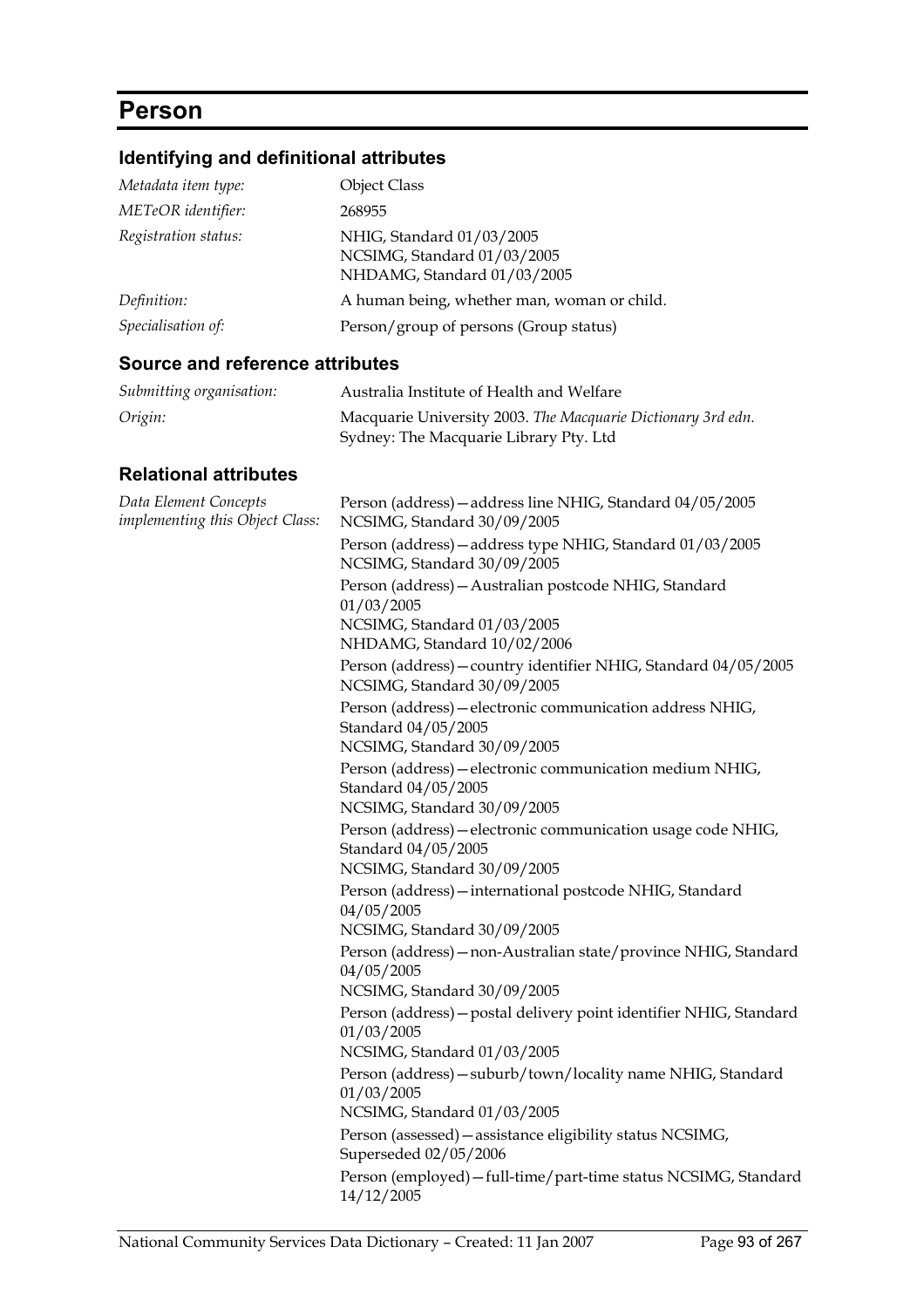Person (employed)—hours worked (per week) NCSIMG, Standard 01/03/2005 Person (employed)—status in employment NCSIMG, Standard 01/03/2005 Person (name)—family name NHIG, Standard 01/03/2005 NCSIMG, Standard 01/03/2005 NHDAMG, Standard 28/07/2005 Person (name)—given name NHIG, Standard 01/03/2005 NCSIMG, Standard 01/03/2005 NHDAMG, Standard 01/08/2005 Person (name)—given name sequence number NHIG, Standard 04/05/2005 NCSIMG, Standard 30/09/2005 Person (name)—name conditional use flag NHIG, Standard 04/05/2005 NCSIMG, Standard 25/08/2005 Person (name)—name context flag NHIG, Superseded 04/05/2005 NCSIMG, Superseded 25/08/2005 Person (name)—name suffix NHIG, Standard 01/03/2005 NCSIMG, Standard 01/03/2005 Person (name)—name suffix sequence number NHIG, Standard 04/05/2005 NCSIMG, Standard 30/09/2005 Person (name)—name title NHIG, Standard 01/03/2005 NCSIMG, Standard 01/03/2005 Person (name)—name title sequence number NHIG, Standard 04/05/2005 NCSIMG, Standard 30/09/2005 Person (name)—name type NHIG, Standard 01/03/2005 NCSIMG, Standard 30/09/2005 Person (overseas born)—year of first arrival in Australia NHIG, Standard 04/05/2005 NCSIMG, Standard 01/03/2005 Person (requiring care)—carer availability status NHIG, Standard 01/03/2005 NCSIMG, Superseded 02/05/2006 Person (telephone)—telephone number type NHIG, Standard 01/03/2005 NCSIMG, Standard 01/03/2005 Person—activity and participation life area NHIG, Standard 29/11/2006 NCSIMG, Standard 16/10/2006 Person—age NHIG, Standard 04/05/2005 NCSIMG, Standard 04/05/2005 NHDAMG, Standard 17/06/2005 Person—age (community services) NCSIMG, Superseded 04/05/2005 Person—Australian state/territory identifier NHIG, Standard 01/03/2005 NCSIMG, Standard 01/03/2005 NHDAMG, Standard 10/02/2006 Person—body function NHIG, Standard 29/11/2006 NCSIMG, Standard 16/10/2006 Person—body structure NHIG, Standard 29/11/2006 NCSIMG, Standard 16/10/2006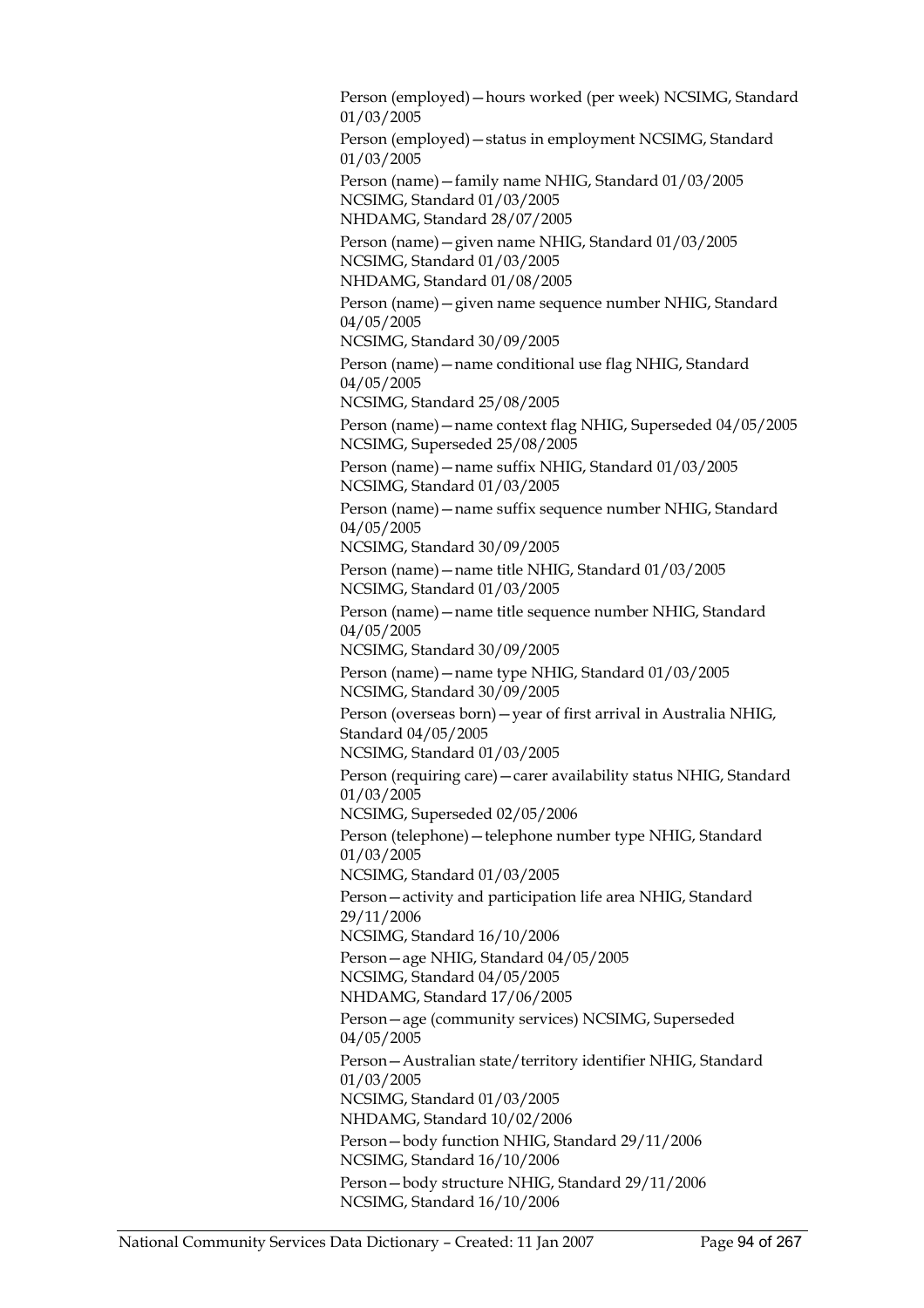Person—communication method NCSIMG, Standard 01/03/2005 Person—country of birth NHIG, Standard 01/03/2005 NCSIMG, Standard 01/03/2005 NHDAMG, Standard 27/07/2005 Person—date of birth NHIG, Standard 01/03/2005 NCSIMG, Standard 01/03/2005 NHDAMG, Standard 27/07/2005 Person—date of death NHIG, Standard 04/05/2005 NCSIMG, Standard 30/09/2005 Person—disability group NCSIMG, Standard 08/05/2006 Person—eligibility status NHIG, Standard 04/01/2006 NCSIMG, Standard 04/01/2006 Person—environmental factor NHIG, Standard 29/11/2006 NCSIMG, Standard 16/10/2006 Person—extent of environmental factor influence NHIG, Standard 29/11/2006 NCSIMG, Standard 16/10/2006 Person—extent of impairment of body function NHIG, Standard 29/11/2006 NCSIMG, Standard 16/10/2006 Person—extent of impairment of body structure NHIG, Standard 29/11/2006 NCSIMG, Standard 16/10/2006 Person—extent of participation in a life area NHIG, Standard 29/11/2006 NCSIMG, Standard 16/10/2006 Person—field of education NCSIMG, Standard 01/03/2005 Person—first language spoken NCSIMG, Standard 01/03/2005 NHDAMG, Standard 01/08/2005 Person—geographic location NCSIMG, Standard 01/03/2005 Person—income source (cash) NCSIMG, Superseded 29/04/2006 Person—income source (principal) NCSIMG, Superseded 29/04/2006 Person—Indigenous status NHIG, Standard 01/03/2005 NCSIMG, Standard 01/03/2005 NHDAMG, Standard 01/03/2005 Person—informal carer existence indicator NCSIMG, Standard 02/05/2006 Person—interpreter service required NHIG, Standard 08/02/2006 NCSIMG, Standard 10/04/2006 Person—interpreter service required (community services) NCSIMG, Standard 01/03/2005 Person—labour force status NHIG, Standard 01/03/2005 NCSIMG, Standard 01/03/2005 NHDAMG, Standard 01/08/2005 Person—legal order/arrangement type NCSIMG, Standard 01/03/2005 Person—level of difficulty with activities in a life area NHIG, Standard 29/11/2006 NCSIMG, Standard 16/10/2006 Person—level of highest educational attainment NCSIMG, Standard 29/04/2006 Person—level of highest educational attainment NCSIMG, Superseded 29/04/2006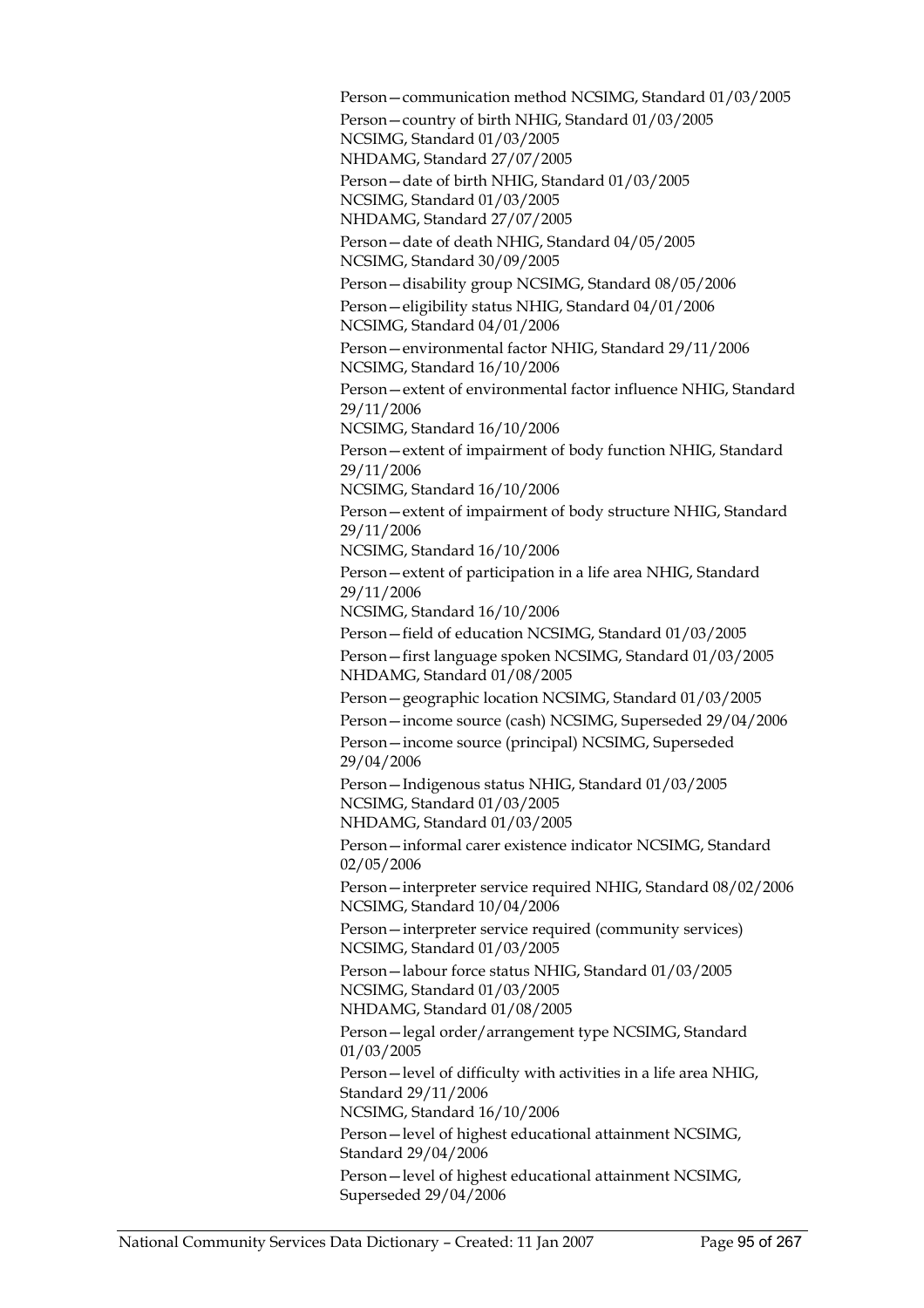Person—level of satisfaction with participation in a life area NHIG, Standard 29/11/2006 NCSIMG, Standard 16/10/2006 Person—living arrangement NHIG, Standard 19/04/2005 NCSIMG, Standard 01/03/2005 Person—location of impairment of body structure NHIG, Standard 29/11/2006 NCSIMG, Standard 16/10/2006 Person—main language other than English spoken at home NHIG, Standard 01/03/2005 NCSIMG, Standard 01/03/2005 NHDAMG, Standard 10/02/2006 Person—marital status NHIG, Standard 01/03/2005 NCSIMG, Standard 01/03/2005 NHDAMG, Standard 10/02/2006 Person—mother's original family name NHIG, Standard 01/03/2005 NCSIMG, Standard 01/03/2005 Person—nature of impairment of body structure NHIG, Standard 29/11/2006 NCSIMG, Standard 16/10/2006 Person—need for assistance with activities in a life area NHIG, Standard 29/11/2006 NCSIMG, Standard 16/10/2006 Person—occupation (main) NHIG, Standard 01/03/2005 NCSIMG, Standard 01/03/2005 NHDAMG, Standard 10/02/2006 Person—person identifier NHIG, Standard 04/05/2005 NCSIMG, Standard 25/08/2005 Person—person identifier (within establishment/agency) NHIG, Superseded 04/05/2005 NCSIMG, Superseded 25/08/2005 Person—preferred language NHIG, Standard 01/03/2005 NCSIMG, Standard 10/04/2006 Person—proficiency in spoken English NHIG, Standard 01/03/2005 NCSIMG, Standard 01/03/2005 NHDAMG, Standard 10/02/2006 Person—relationship to household reference person NCSIMG, Standard 01/03/2005 Person—religious affiliation NCSIMG, Standard 01/03/2005 Person—residential setting NCSIMG, Standard 01/03/2005 Person—service activity type NCSIMG, Standard 01/03/2005 Person—sex NHIG, Standard 01/03/2005 NCSIMG, Standard 01/03/2005 NHDAMG, Standard 10/02/2006 Person—source of cash income (all) NCSIMG, Standard 29/04/2006 Person—source of cash income (principal) NCSIMG, Standard 29/04/2006 NHDAMG, Standard 10/02/2006 Person—telephone number NHIG, Standard 01/03/2005 NCSIMG, Standard 01/03/2005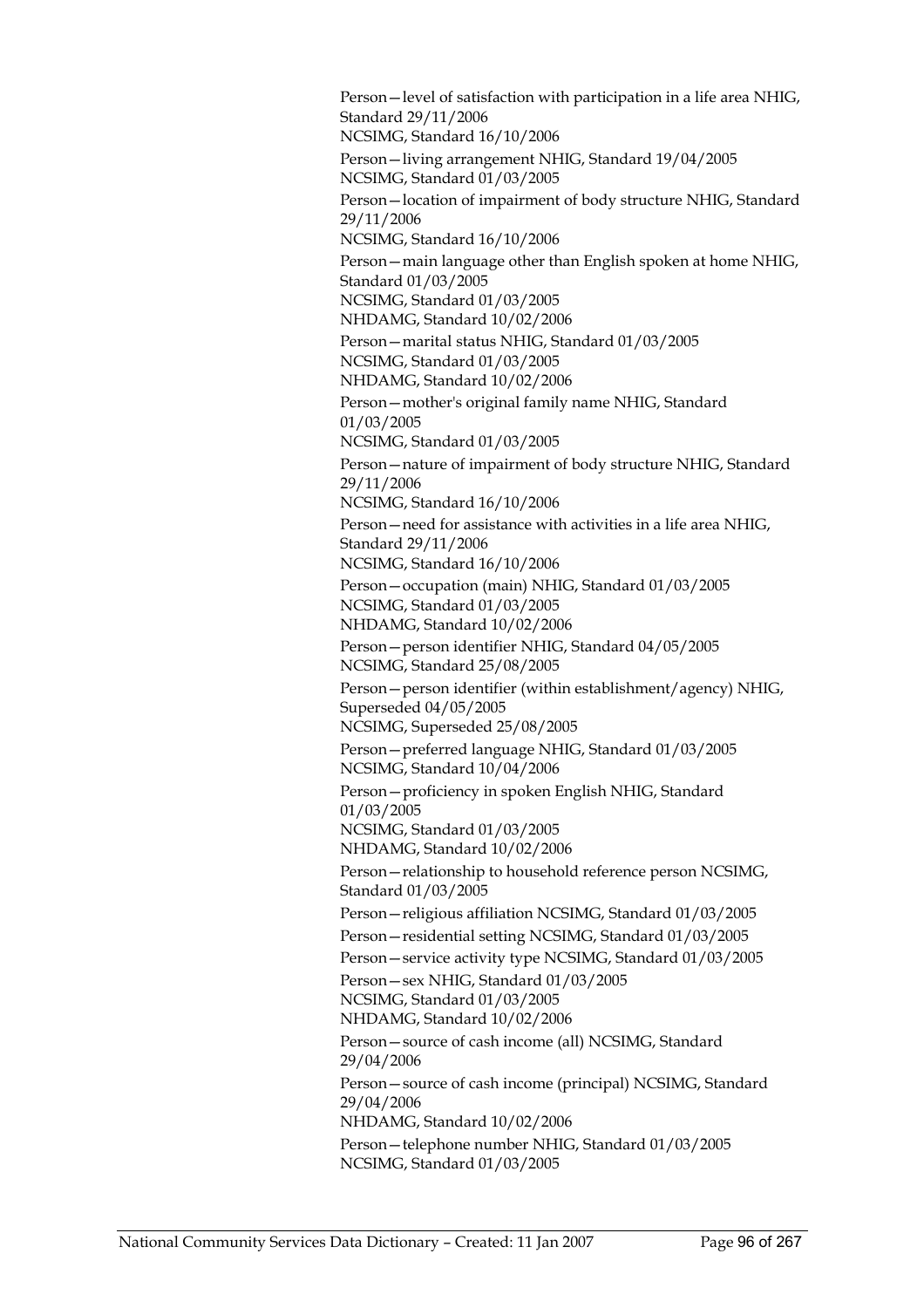### **Referral**

#### **Identifying and definitional attributes**

| <b>Object Class</b>                                                                        |
|--------------------------------------------------------------------------------------------|
| 269015                                                                                     |
| NCSIMG, Standard 01/03/2005                                                                |
| A recommendation by a care or service provider to further care or<br>alternative services. |
| Service/care event (Referral event status)                                                 |
|                                                                                            |

#### **Source and reference attributes**

#### **Relational attributes**

*Data Element Concepts implementing this Object Class:* Referral—contact method NCSIMG, Standard 01/03/2005 Referral—referral receipt date NCSIMG, Standard 01/03/2005 Referral—referral source NCSIMG, Standard 02/06/2005 Referral—referral source (community services) NCSIMG, Superseded 02/06/2005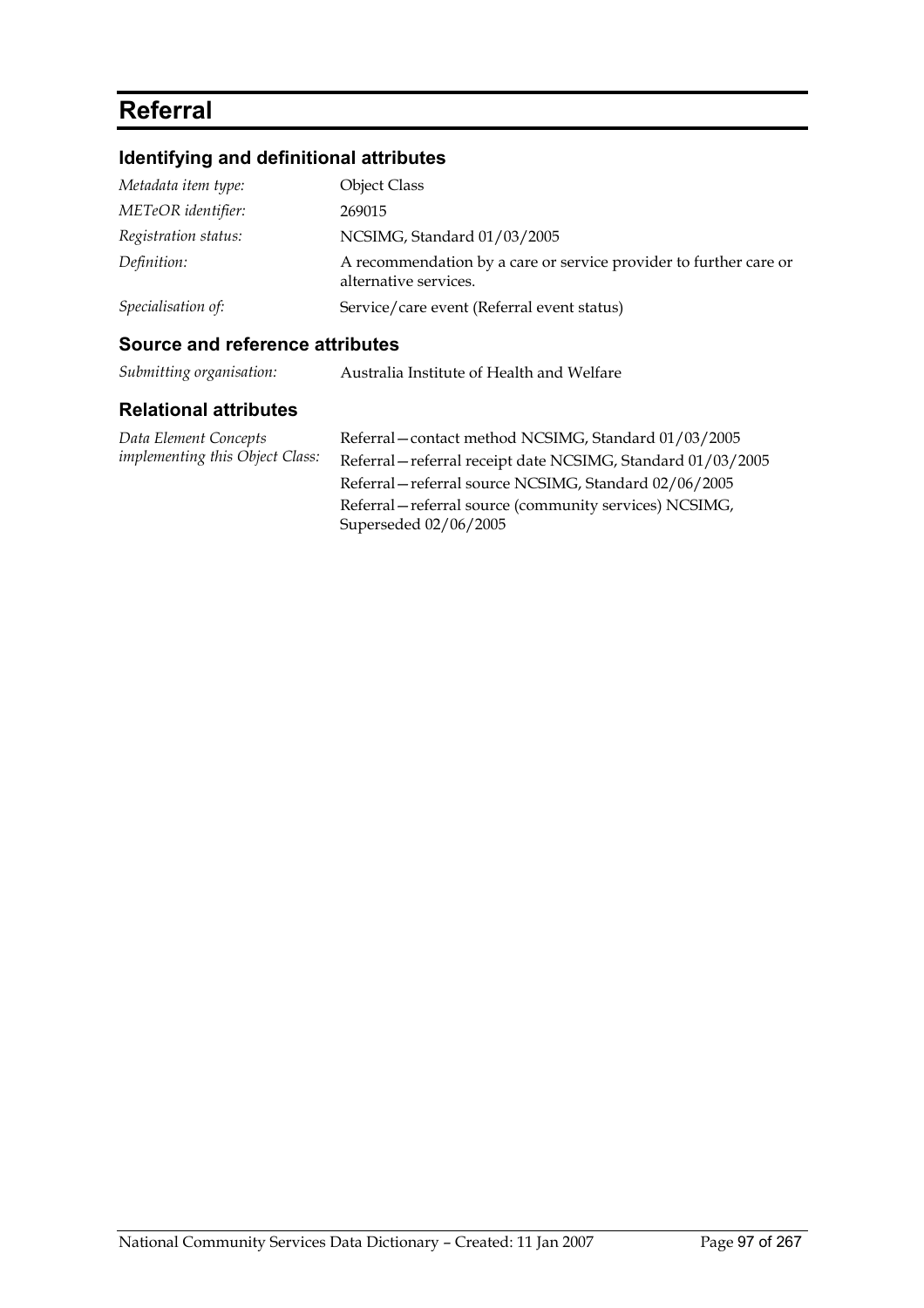### **Service episode**

| Metadata item type:  | <b>Object Class</b>                                                                                                                                                                                                                                                                                                                                                                                                                                                                                                                                                                                                                                                                                                                                                                                                                                                                                                                                                                                                                                                                                                                                                                                                                                                             |
|----------------------|---------------------------------------------------------------------------------------------------------------------------------------------------------------------------------------------------------------------------------------------------------------------------------------------------------------------------------------------------------------------------------------------------------------------------------------------------------------------------------------------------------------------------------------------------------------------------------------------------------------------------------------------------------------------------------------------------------------------------------------------------------------------------------------------------------------------------------------------------------------------------------------------------------------------------------------------------------------------------------------------------------------------------------------------------------------------------------------------------------------------------------------------------------------------------------------------------------------------------------------------------------------------------------|
| METeOR identifier:   | 320994                                                                                                                                                                                                                                                                                                                                                                                                                                                                                                                                                                                                                                                                                                                                                                                                                                                                                                                                                                                                                                                                                                                                                                                                                                                                          |
| Registration status: | NCSIMG, Standard 29/04/2006                                                                                                                                                                                                                                                                                                                                                                                                                                                                                                                                                                                                                                                                                                                                                                                                                                                                                                                                                                                                                                                                                                                                                                                                                                                     |
| Definition:          | A period of time during which a client receives assistance from<br>an agency.                                                                                                                                                                                                                                                                                                                                                                                                                                                                                                                                                                                                                                                                                                                                                                                                                                                                                                                                                                                                                                                                                                                                                                                                   |
| Context:             | Service provision and planning:                                                                                                                                                                                                                                                                                                                                                                                                                                                                                                                                                                                                                                                                                                                                                                                                                                                                                                                                                                                                                                                                                                                                                                                                                                                 |
|                      | The concept of a service episode (and associated metadata<br>items) is necessary for the analysis, of the length of provision of<br>assistance to clients. In conjunction with information about the<br>amount and type of assistance received by clients, information<br>about the length of the service episode also gives some<br>indication of the intensity of assistance provided by agencies.<br>A client's service episode always begins and ends with dates                                                                                                                                                                                                                                                                                                                                                                                                                                                                                                                                                                                                                                                                                                                                                                                                            |
|                      | that mark the first and last time that the person received<br>assistance from the agency. That is, a service episode will<br>always begin and end with service event (see metadata item the<br>service event).                                                                                                                                                                                                                                                                                                                                                                                                                                                                                                                                                                                                                                                                                                                                                                                                                                                                                                                                                                                                                                                                  |
|                      | The pathway or process followed by a person entering or<br>exiting from a service episode varies from one agency to<br>another and from one type of assistance to another. It cannot be<br>assumed, for example, that every client has undergone an<br>assessment (or the same type of assessment) before entering a<br>service episode. At times, a client may receive services from an<br>agency on the basis of a referral from an established source with<br>which the agency has well-developed referral protocols. At<br>other times, a client who has been previously assisted by the<br>agency may begin to receive services again without undergoing<br>the same level of assessment on entry into a subsequent service<br>episode.<br>The definition of service episode has not assumed that any<br>standard sequence of events applies to all service episodes for<br>all clients across all types of agencies and across all programs.<br>Rather, the definition of a service episode allows for the receipt<br>of any of the types of assistance to serve as a trigger for the<br>beginning of a service episode. That is, the service activity<br>associated with the beginning of a service episode (i.e. the first<br>service event) will vary across agencies. |
|                      | While agency policies and practices will impact upon the<br>determination of a Service episode to some extent (e.g. different<br>policies for taking clients 'off the books') the basic feature across<br>agencies remain the first and the last Service events received by<br>a client within a period of receipt of assistance. Establishing<br>greater consistency in the determination of Service episodes<br>would require a national cross-program approach to<br>standardising entry and exit procedures across the community<br>service sector.                                                                                                                                                                                                                                                                                                                                                                                                                                                                                                                                                                                                                                                                                                                         |

### **Identifying and definitional attributes**

#### **Source and reference attributes**

| Submitting organisation: | Australian Institute of Health and Welfare                          |
|--------------------------|---------------------------------------------------------------------|
| Origin:                  | Home and Community Care (HACC) Data Dictionary Version<br>1.0, 1998 |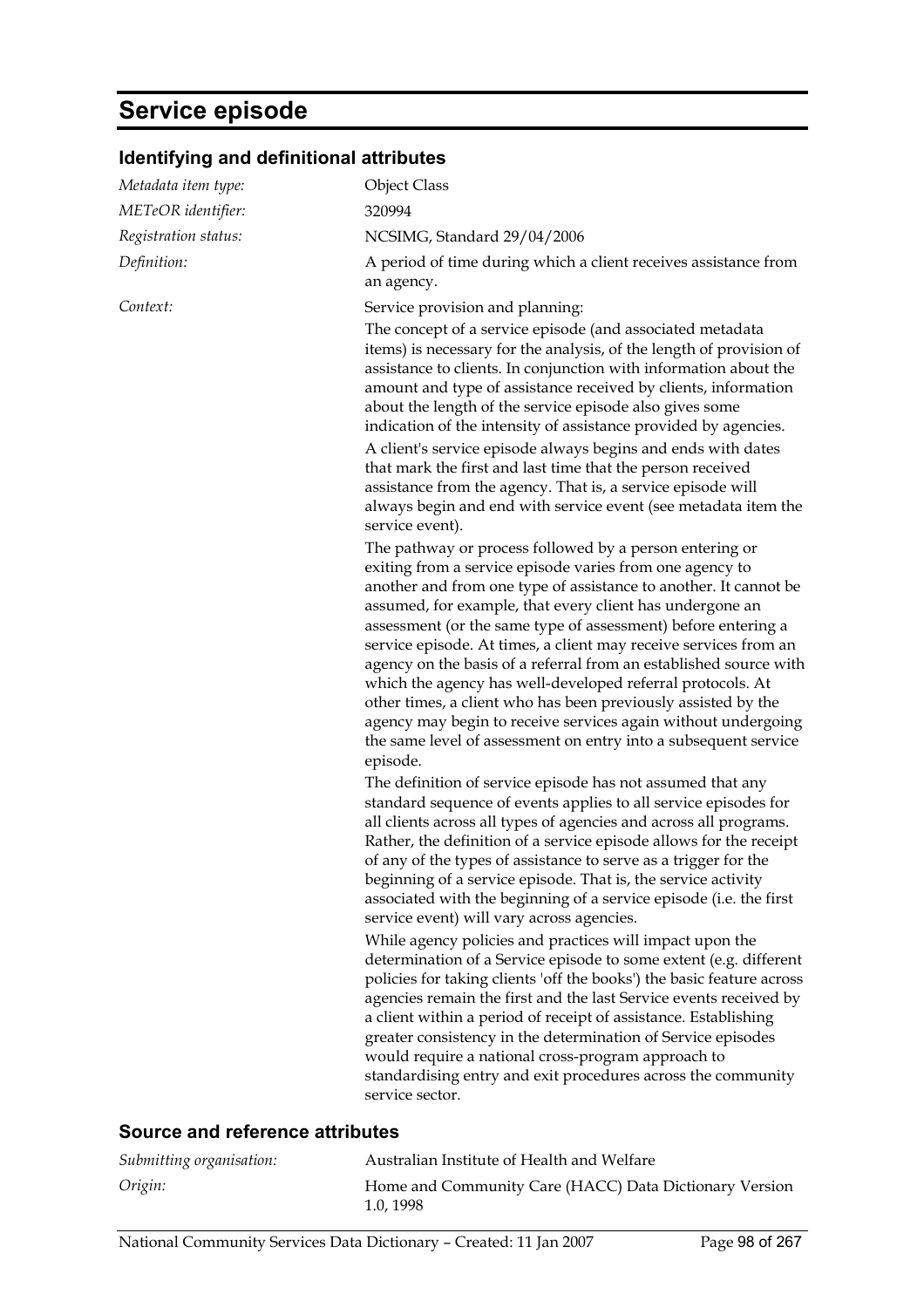#### **Relational attributes**

*Data Element Concepts implementing this Object Class:*

*Related metadata references:* Supersedes Service episode, version 1, DEC, NCSDD, NCSIMG, Superseded 01/03/2005

> Service episode—episode end date NCSIMG, Standard 01/03/2005

Service episode—episode start date NCSIMG, Standard 16/05/2006

Service episode—service cessation reason NCSIMG, Standard 01/03/2005

Service episode—type of goods and equipment received NCSIMG, Standard 01/03/2005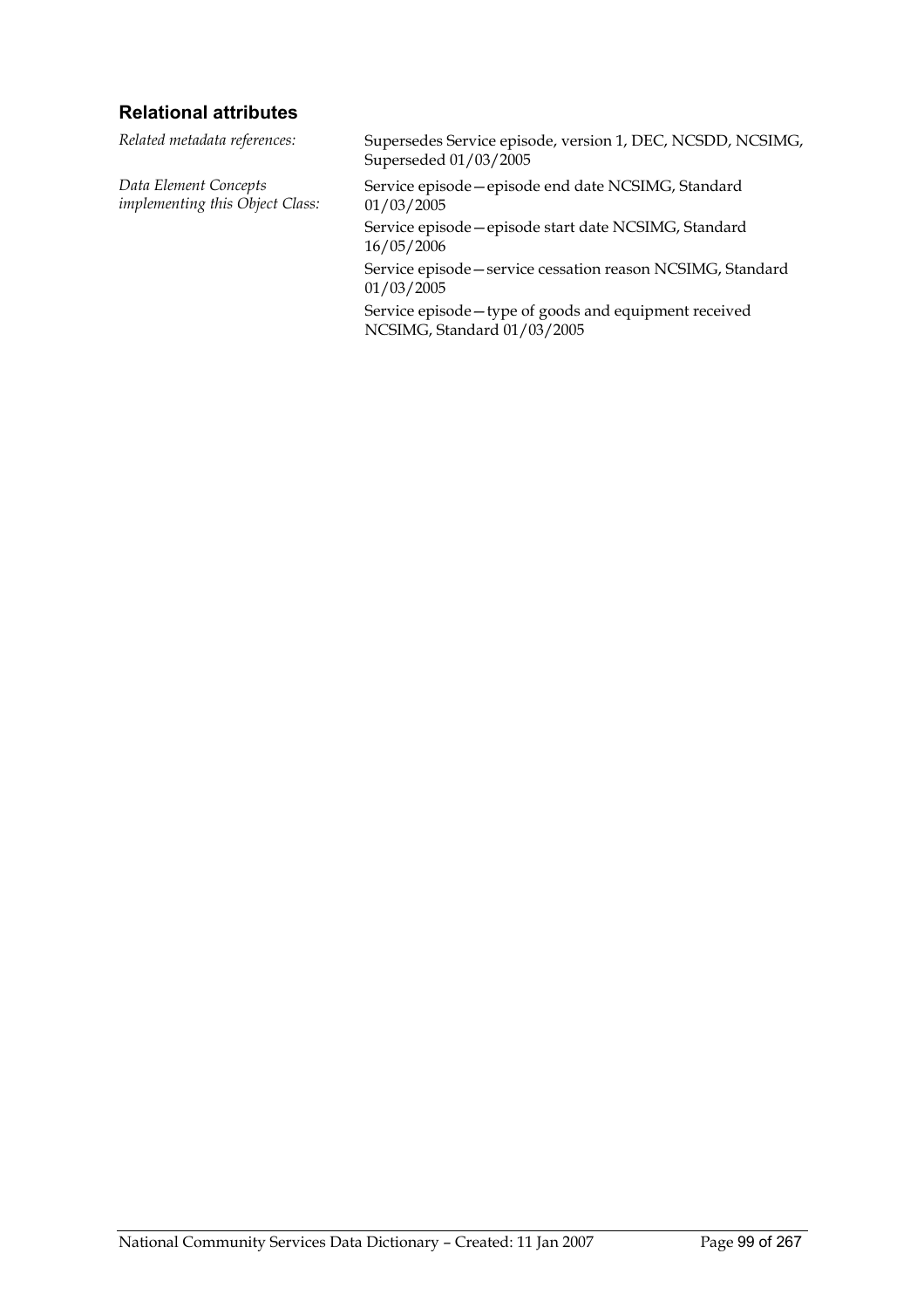### **Service event**

### **Identifying and definitional attributes**

| 320989<br>NCSIMG, Standard 07/03/2006<br>An instance or occasion of assistance received by a client from a<br>service provider.<br>Information about individual instances of the receipt of assistance                                                                                                                                                                                                                                                                                                                                                                                                                                                                                                                                                                                                                                                                                                                                                                                                                                                                                                                                                                                                                                                                                                                                                                                                                                                                                                                                                                                                                                                                                                                                                                                                                                                                                                                                                                                                                                                                            |
|-----------------------------------------------------------------------------------------------------------------------------------------------------------------------------------------------------------------------------------------------------------------------------------------------------------------------------------------------------------------------------------------------------------------------------------------------------------------------------------------------------------------------------------------------------------------------------------------------------------------------------------------------------------------------------------------------------------------------------------------------------------------------------------------------------------------------------------------------------------------------------------------------------------------------------------------------------------------------------------------------------------------------------------------------------------------------------------------------------------------------------------------------------------------------------------------------------------------------------------------------------------------------------------------------------------------------------------------------------------------------------------------------------------------------------------------------------------------------------------------------------------------------------------------------------------------------------------------------------------------------------------------------------------------------------------------------------------------------------------------------------------------------------------------------------------------------------------------------------------------------------------------------------------------------------------------------------------------------------------------------------------------------------------------------------------------------------------|
|                                                                                                                                                                                                                                                                                                                                                                                                                                                                                                                                                                                                                                                                                                                                                                                                                                                                                                                                                                                                                                                                                                                                                                                                                                                                                                                                                                                                                                                                                                                                                                                                                                                                                                                                                                                                                                                                                                                                                                                                                                                                                   |
|                                                                                                                                                                                                                                                                                                                                                                                                                                                                                                                                                                                                                                                                                                                                                                                                                                                                                                                                                                                                                                                                                                                                                                                                                                                                                                                                                                                                                                                                                                                                                                                                                                                                                                                                                                                                                                                                                                                                                                                                                                                                                   |
|                                                                                                                                                                                                                                                                                                                                                                                                                                                                                                                                                                                                                                                                                                                                                                                                                                                                                                                                                                                                                                                                                                                                                                                                                                                                                                                                                                                                                                                                                                                                                                                                                                                                                                                                                                                                                                                                                                                                                                                                                                                                                   |
| by a client from a service agency is of fundamental interest to<br>service providers, but may or may not be required for national<br>reporting purposes. However, information about an individual<br>service event is a basic building block for other information that is<br>of relevance to national reporting and statistical analysis. For<br>example, if information about the length of time that certain types<br>of persons have received particular types of assistance from specific<br>types of agencies is required, then information about each instance<br>of service provision should be recorded in a standard way. This<br>should enable reliable, valid and comparable data to be reported<br>nationally.<br>Generally, a service event is described by a cluster of data elements<br>that provide information about when it happened, where it<br>happened, what assistance was received, how much and from<br>whom. The need for information about service events reflects an<br>interest in locating community service assistance to clients in time.<br>This information may help to identify the intensity of assistance<br>received by a person during a time period. Knowing when a person<br>received assistance from an agency also helps to identify those<br>records that are of interest to particular data collections. For<br>example, an agency may be required to report on all assistance<br>provided to clients during, say 1999-2000.<br>As with the definition of Client, what constitutes a Service event is<br>influenced by the definition of 'assistance'. That is, every interaction<br>between an agency and a client may not be considered of sufficient<br>significance to warrant recording as a Service event. Furthermore,<br>decisions about what is included or excluded from the definition of<br>'assistance' may be affected by specific program requirements as<br>well as practical considerations related to the amount of time and<br>resources it takes to record every interaction between an agency<br>and a client. |
|                                                                                                                                                                                                                                                                                                                                                                                                                                                                                                                                                                                                                                                                                                                                                                                                                                                                                                                                                                                                                                                                                                                                                                                                                                                                                                                                                                                                                                                                                                                                                                                                                                                                                                                                                                                                                                                                                                                                                                                                                                                                                   |

#### **Source and reference attributes**

| Submitting organisation:                                 | Australia Institute of Health and Welfare                                                                                                                                                                        |
|----------------------------------------------------------|------------------------------------------------------------------------------------------------------------------------------------------------------------------------------------------------------------------|
| Reference documents:                                     | Home and Community Care (HACC) Data Dictionary Version 1.0,<br>1998                                                                                                                                              |
| <b>Relational attributes</b>                             |                                                                                                                                                                                                                  |
| Data Element Concepts<br>implementing this Object Class: | Service event - assessment date NCSIMG, Standard 01/03/2005<br>Service event – assistance received date NCSIMG, Standard<br>01/03/2005<br>Service event - assistance request date NCSIMG, Standard<br>01/03/2005 |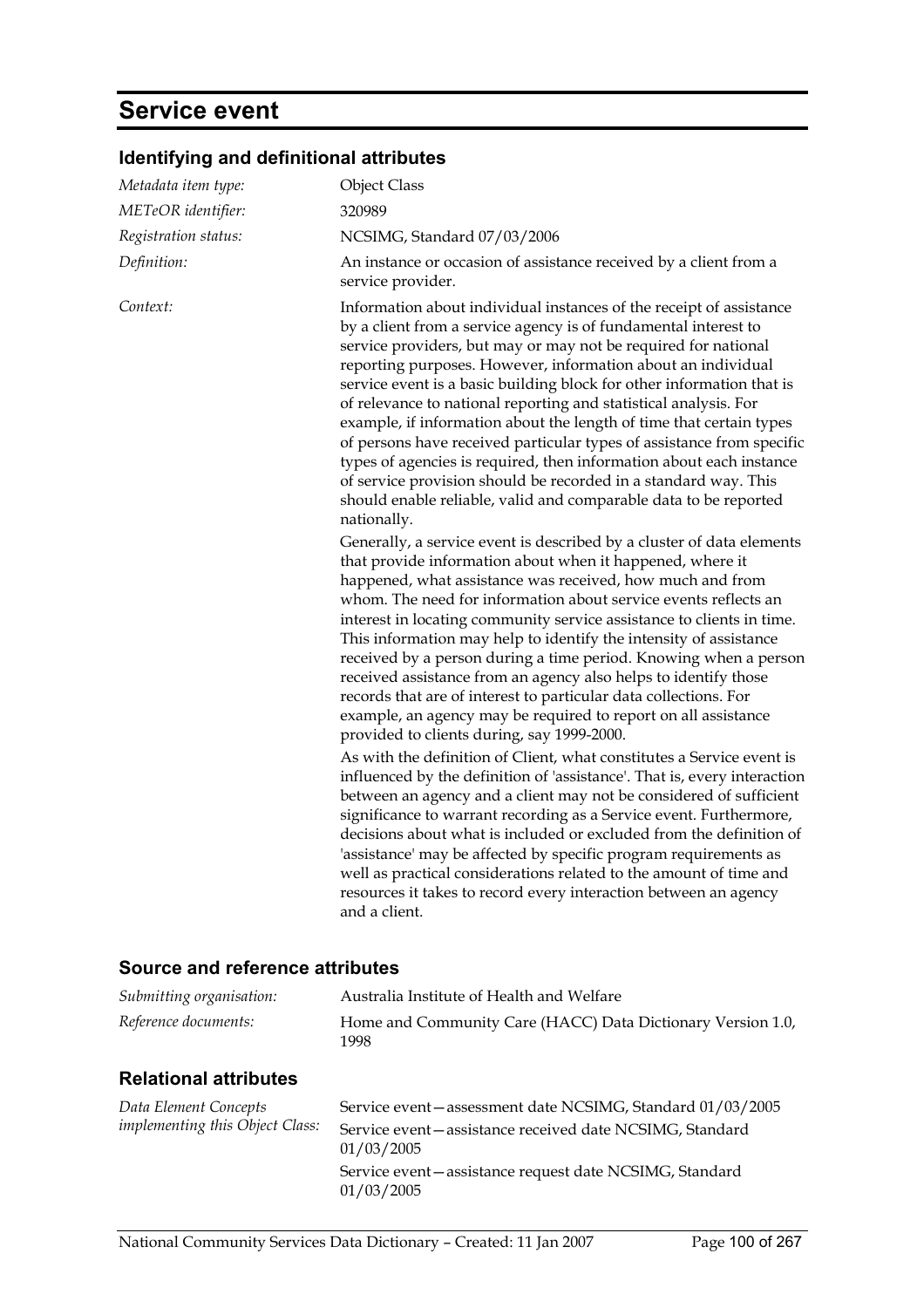Service event—assistance urgency NCSIMG, Standard 01/03/2005

Service event—first service contact date NCSIMG, Standard 01/03/2005

Service event—last service provision date NCSIMG, Standard 07/03/2006

Service event—reason assistance not provided NCSIMG, Standard 01/03/2005

Service event—service delivery setting NCSIMG, Standard 02/05/2006

Service event—type of goods and equipment received NCSIMG, Standard 01/03/2005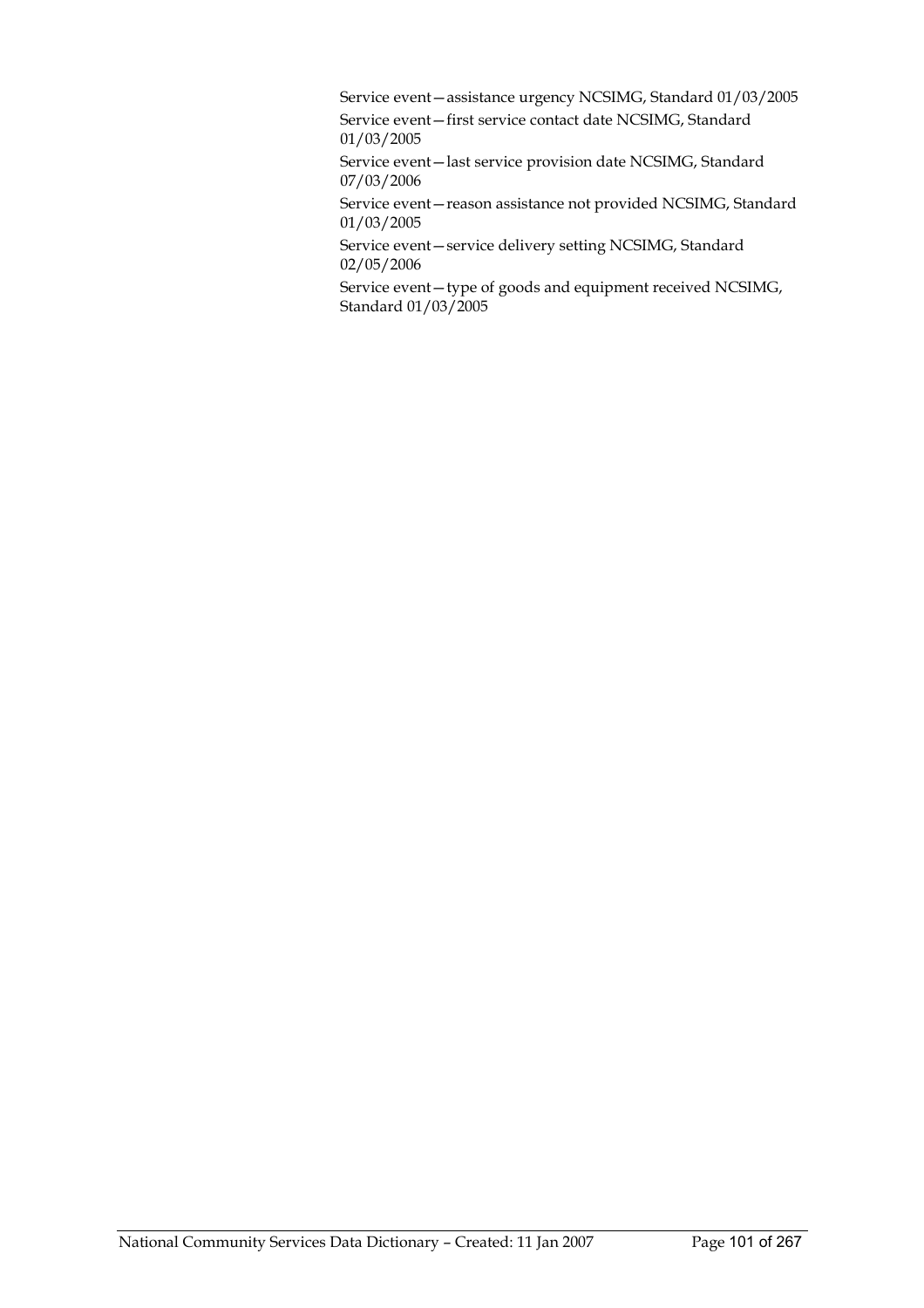## **Service provider organisation**

#### **Identifying and definitional attributes**

| Metadata item type:  | <b>Object Class</b>                                                                     |
|----------------------|-----------------------------------------------------------------------------------------|
| METeOR identifier:   | 269022                                                                                  |
| Registration status: | NHIG, Standard 01/03/2005<br>NCSIMG, Standard 01/03/2005<br>NHDAMG, Standard 01/03/2005 |
| Definition:          | An organisation that provides services and/or care.                                     |
| Specialisation of:   | Service/care provider (Organisation status)                                             |

#### **Source and reference attributes**

| Submitting organisation: | Australian Institute of Health and Welfare |
|--------------------------|--------------------------------------------|
|                          |                                            |

#### **Relational attributes**

| Data Element Concepts<br>implementing this Object Class: | Service provider organisation (address) - address line NHIG,<br>Standard 04/05/2005<br>NCSIMG, Standard 30/09/2005                     |
|----------------------------------------------------------|----------------------------------------------------------------------------------------------------------------------------------------|
|                                                          | Service provider organisation (address) - address type NHIG,<br>Standard 04/05/2005<br>NCSIMG, Standard 30/09/2005                     |
|                                                          | Service provider organisation (address) - Australian postcode<br>NHIG, Standard 04/05/2005<br>NCSIMG, Standard 31/08/2005              |
|                                                          | Service provider organisation (address) - electronic communication<br>address NHIG, Standard 04/05/2005<br>NCSIMG, Standard 30/09/2005 |
|                                                          | Service provider organisation (address) - electronic communication<br>medium NHIG, Standard 04/05/2005<br>NCSIMG, Standard 30/09/2005  |
|                                                          | Service provider organisation (address) - international postcode<br>NHIG, Standard 04/05/2005<br>NCSIMG, Standard 30/09/2005           |
|                                                          | Service provider organisation (address) - non-Australian<br>state/province NHIG, Standard 04/05/2005<br>NCSIMG, Standard 30/09/2005    |
|                                                          | Service provider organisation (address) - postal delivery point<br>identifier NHIG, Standard 04/05/2005<br>NCSIMG, Standard 31/08/2005 |
|                                                          | Service provider organisation (address) - suburb/town/locality<br>name NHIG, Standard 04/05/2005<br>NCSIMG, Standard 31/08/2005        |
|                                                          | Service provider organisation (name) - name type NHIG, Standard<br>04/05/2005<br>NCSIMG, Standard 30/09/2005                           |
|                                                          | Service provider organisation (name) - organisation name NHIG,<br>Standard 04/05/2005<br>NCSIMG, Standard 30/09/2005                   |
|                                                          | Service provider organisation - Australian state/territory identifier<br>NHIG, Standard 04/05/2005<br>NCSIMG, Standard 07/12/2005      |
|                                                          | Service provider organisation - full-time equivalent staff NCSIMG,                                                                     |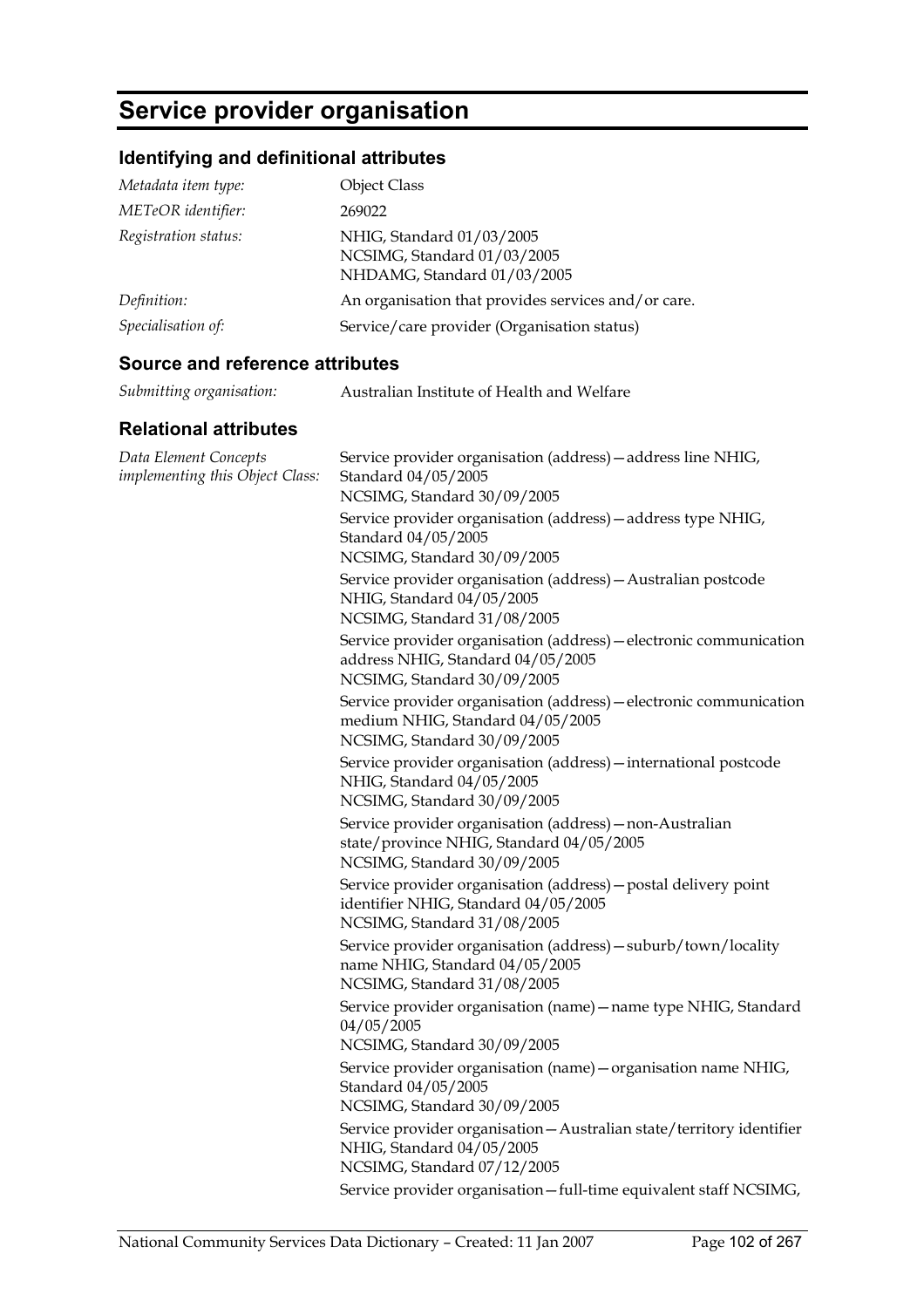Standard 01/03/2005

Service provider organisation—full-time equivalent staff NCSIMG, Standard 01/03/2005

Service provider organisation—geographic location NCSIMG, Standard 01/03/2005

Service provider organisation—hours worked NCSIMG, Standard 01/03/2005

Service provider organisation—number of service operation days NCSIMG, Standard 01/03/2005

Service provider organisation—number of service operation hours NCSIMG, Standard 01/03/2005

Service provider organisation—number of service operation weeks NCSIMG, Standard 01/03/2005

Service provider organisation—organisation end date NHIG, Standard 04/05/2005

NCSIMG, Standard 30/09/2005

Service provider organisation—organisation identifier NCSIMG, Standard 01/03/2005

Service provider organisation—organisation start date NHIG, Standard 04/05/2005

NCSIMG, Standard 30/09/2005

Service provider organisation—service activity type NCSIMG, Standard 01/03/2005

Service provider organisation—service delivery setting NCSIMG, Standard 29/04/2006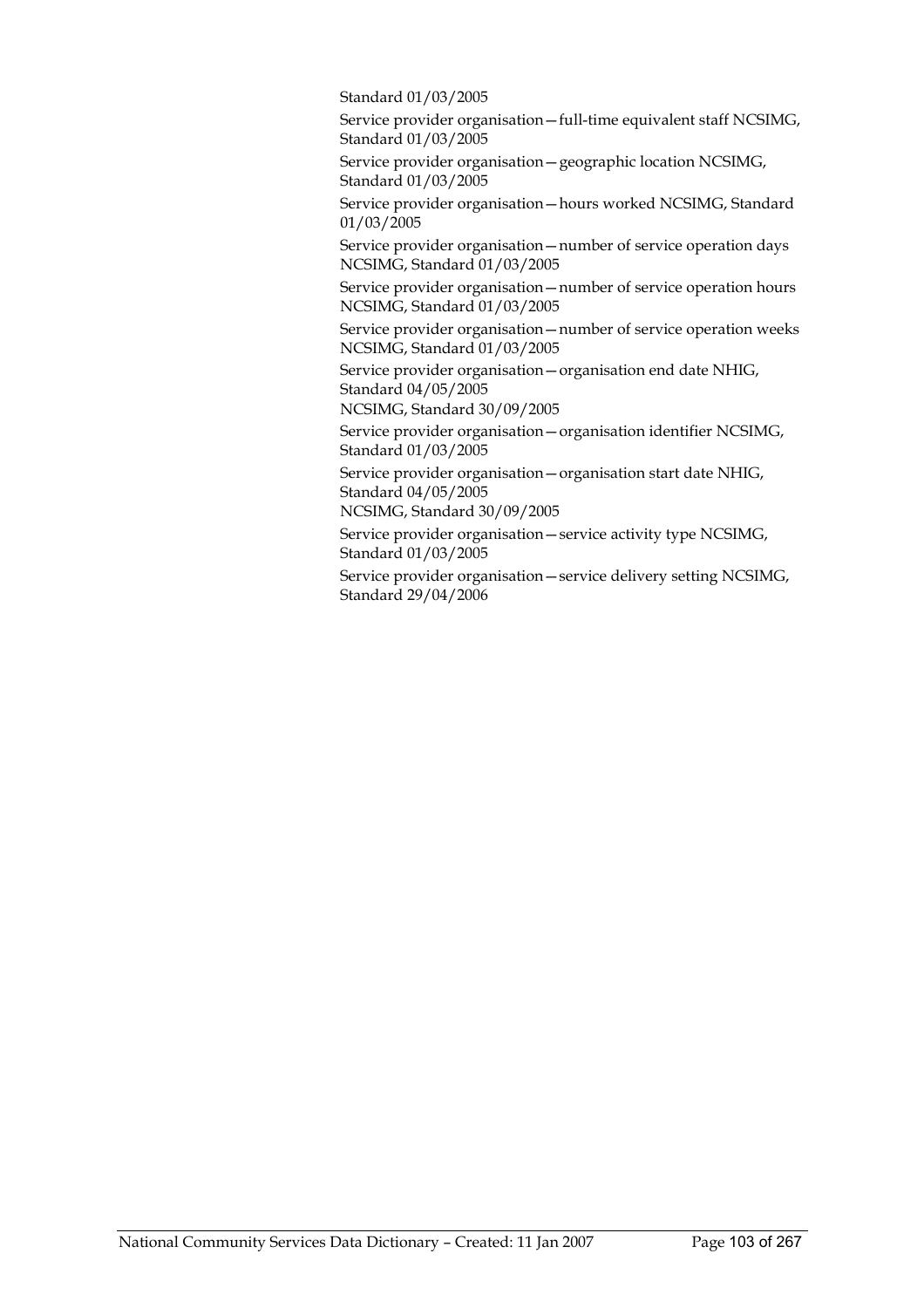# **Properties**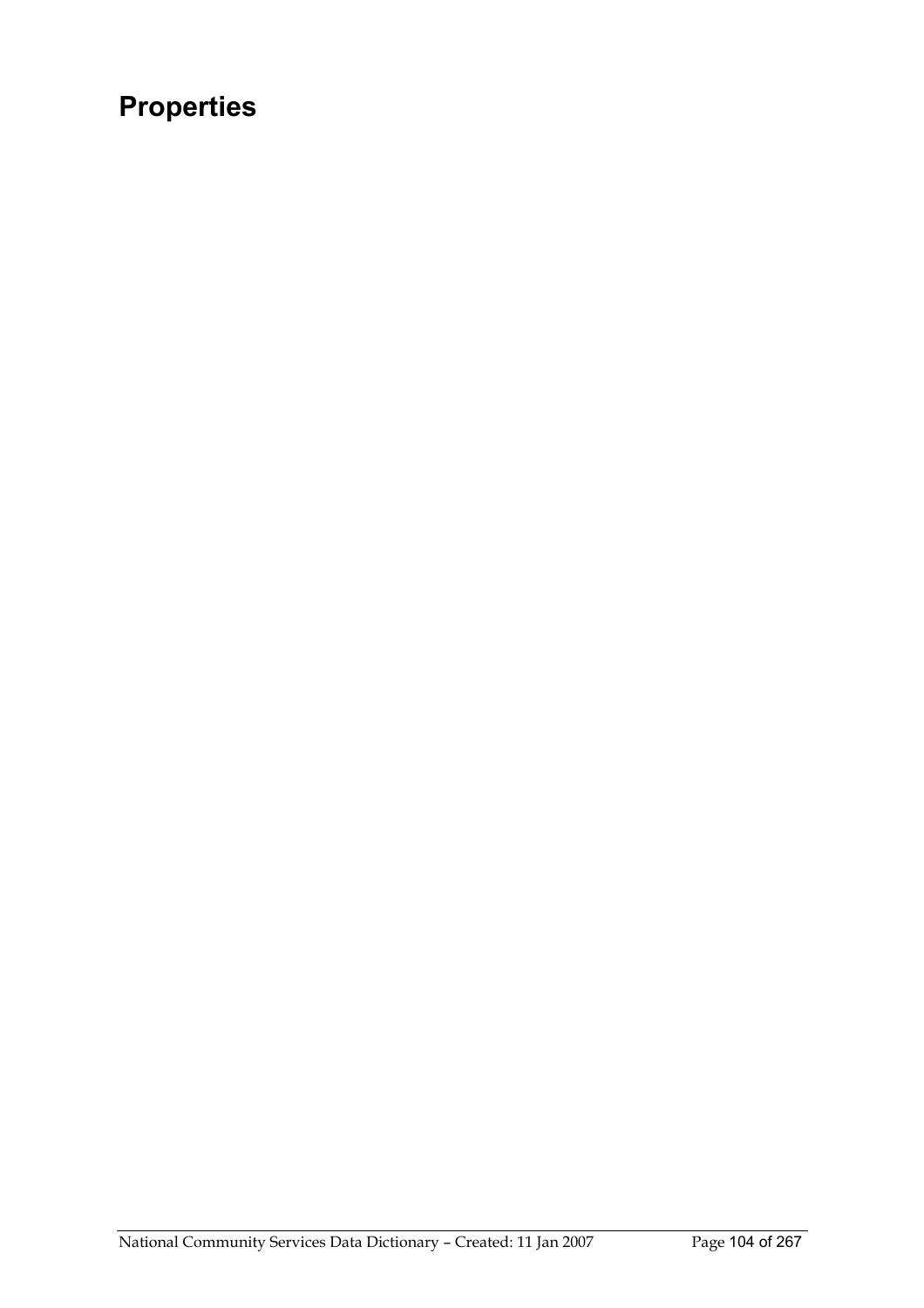### **Abuse and neglect type**

#### **Identifying and definitional attributes**

| Metadata item type:  | Property                                                                                                                    |
|----------------------|-----------------------------------------------------------------------------------------------------------------------------|
| METeOR identifier:   | 269167                                                                                                                      |
| Registration status: | NCSIMG, Standard 01/03/2005                                                                                                 |
| Definition:          | The type of actions or inactions which have resulted in, or may<br>result in, significant harm or injury to another person. |
| Property group:      | Crisis event                                                                                                                |

#### **Source and reference attributes**

*implementing this Property:*

| Submitting organisation:     | Australian Institute of Health and Welfare                 |
|------------------------------|------------------------------------------------------------|
| <b>Relational attributes</b> |                                                            |
| Data Element Concepts        | Child - abuse and neglect type NCSIMG, Standard 01/03/2005 |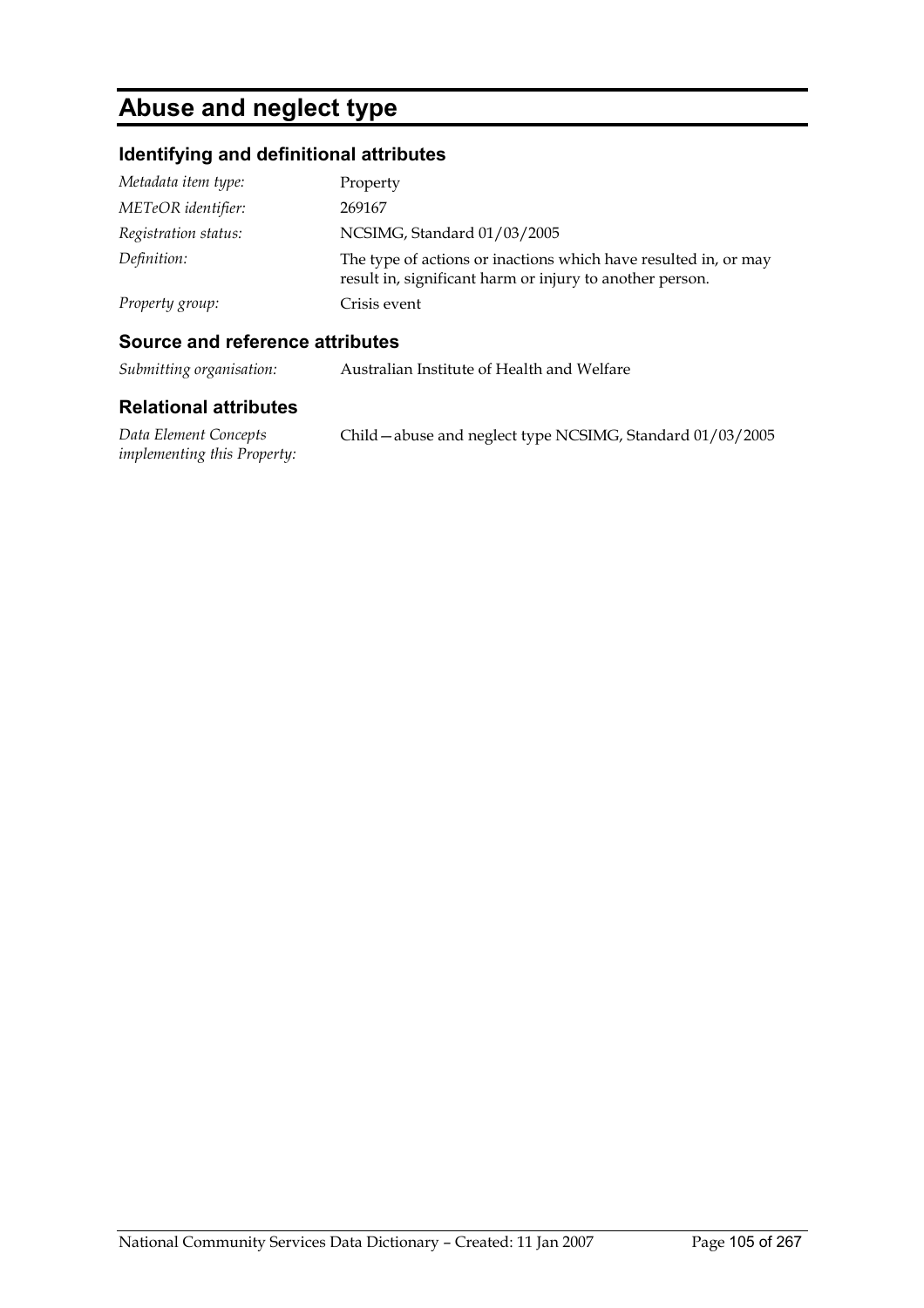### **Accuracy indicator**

#### **Identifying and definitional attributes**

| Metadata item type:  | Property                                                      |
|----------------------|---------------------------------------------------------------|
| METeOR identifier:   | 294414                                                        |
| Registration status: | NHIG, Standard 04/05/2005<br>NCSIMG, Standard 30/09/2005      |
| Definition:          | The level of detail to which recorded information is correct. |
| Property group:      | Performance indicators                                        |

#### **Source and reference attributes**

*Submitting organisation:* Australian Institute of Health and Welfare

#### **Relational attributes**

*Data Element Concepts implementing this Property:* Date—accuracy indicator NHIG, Standard 04/05/2005 NCSIMG, Standard 30/09/2005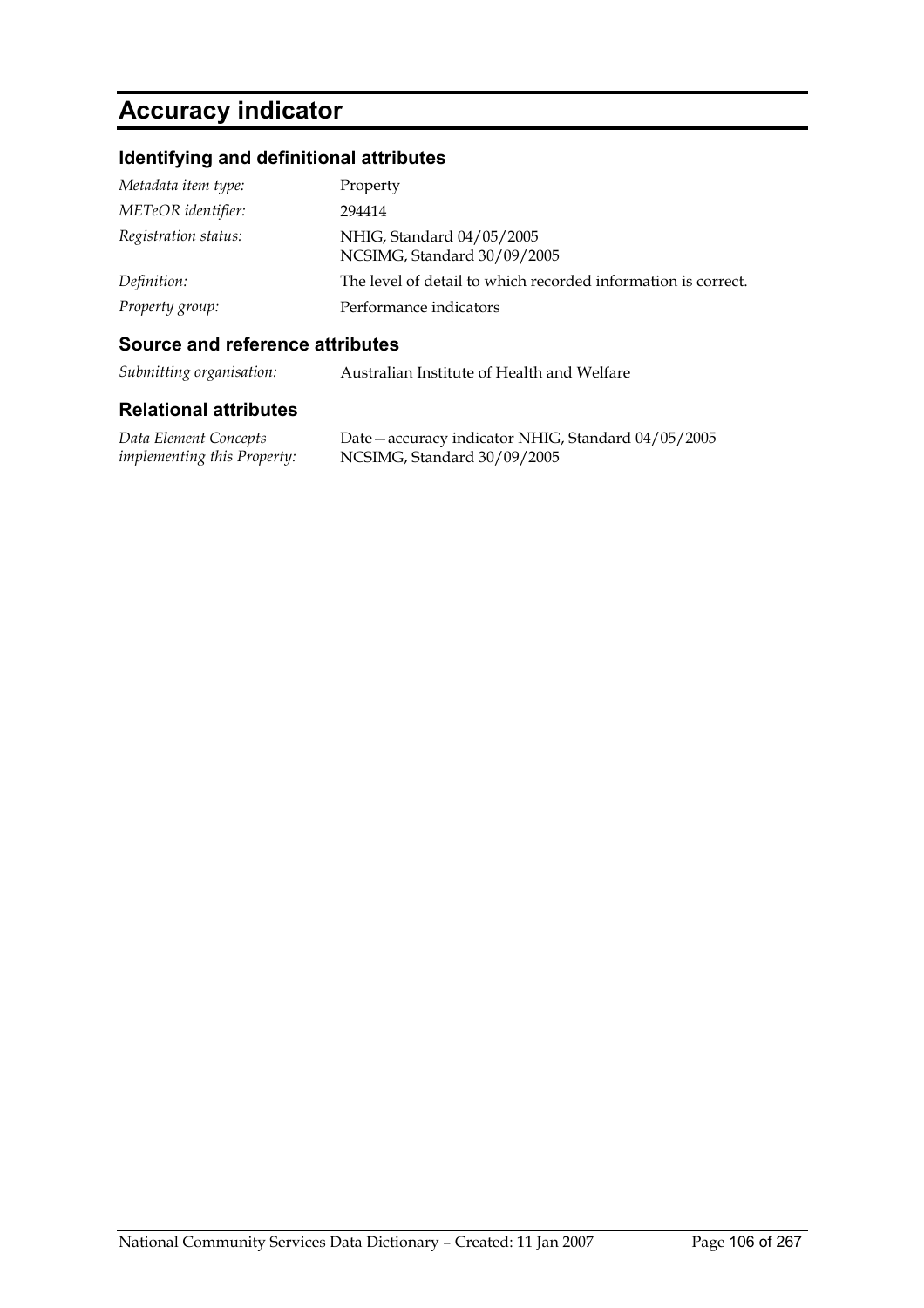### **Activity and participation life area**

#### **Identifying and definitional attributes**

| Metadata item type:  | Property                                                                    |
|----------------------|-----------------------------------------------------------------------------|
| METeOR identifier:   | 324432                                                                      |
| Registration status: | NHIG, Standard 29/11/2006<br>NCSIMG, Standard 16/10/2006                    |
| Definition:          | Life areas in which individuals may participate or undertake<br>activities. |

#### **Relational attributes**

*Data Element Concepts implementing this Property:* Person—activity and participation life area NHIG, Standard 29/11/2006 NCSIMG, Standard 16/10/2006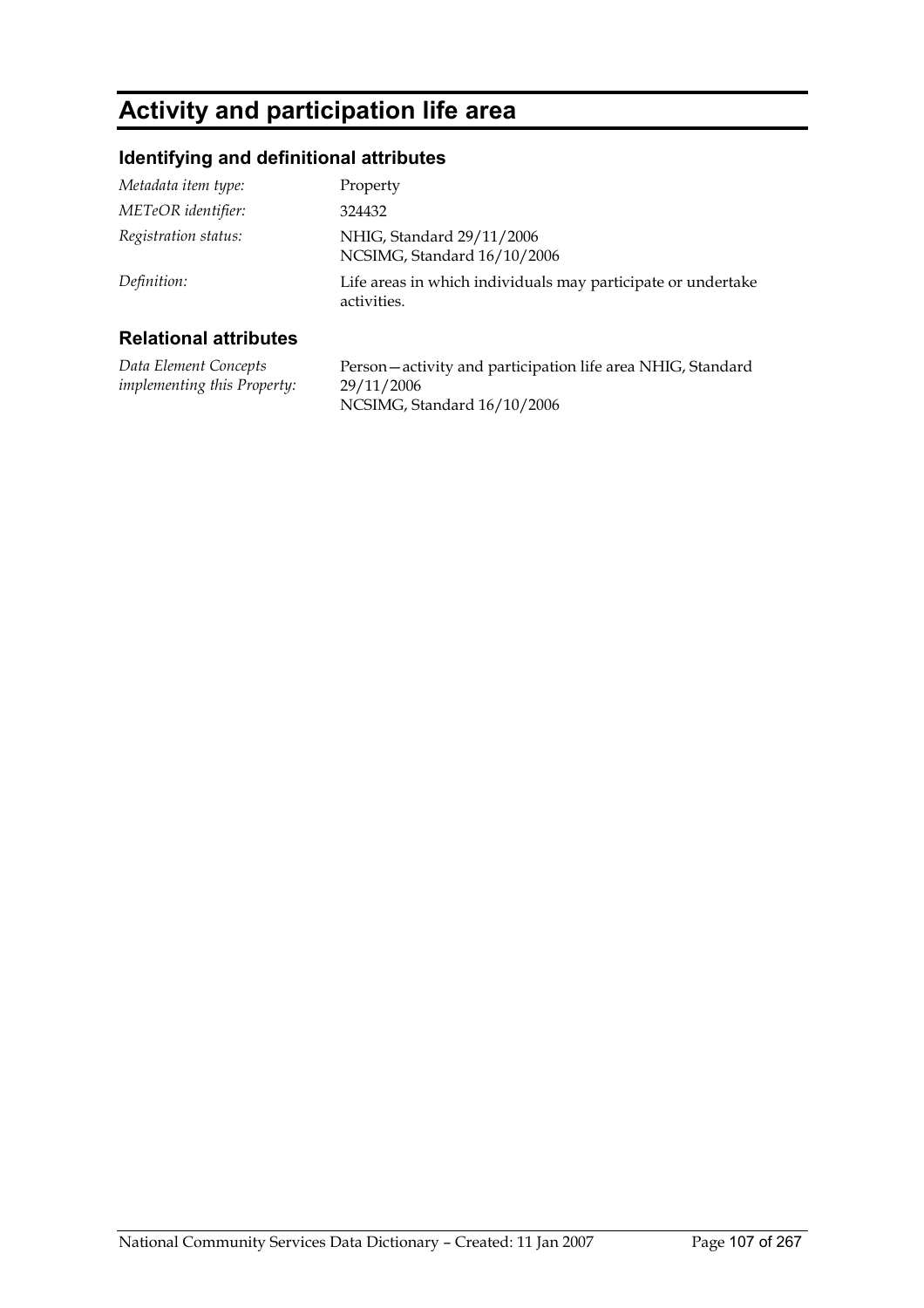### **Address line**

#### **Identifying and definitional attributes**

| Metadata item type:             | Property                                                                                                                                    |
|---------------------------------|---------------------------------------------------------------------------------------------------------------------------------------------|
| METeOR identifier:              | 292741                                                                                                                                      |
| Registration status:            | NHIG, Standard 04/05/2005<br>NCSIMG, Standard 30/09/2005                                                                                    |
| Definition:                     | A composite of one or more standard address components that<br>describes a low level of geographical/physical description of a<br>location. |
| Property group:                 | Location characteristics                                                                                                                    |
| Source and reference attributes |                                                                                                                                             |

#### *Submitting organisation:* Australian Institute of Health and Welfare

#### **Relational attributes**

| Data Element Concepts              | Person (address) - address line NHIG, Standard 04/05/2005    |
|------------------------------------|--------------------------------------------------------------|
| <i>implementing this Property:</i> | NCSIMG, Standard 30/09/2005                                  |
|                                    | Service provider organisation (address) – address line NHIG, |
|                                    | Standard 04/05/2005                                          |
|                                    | NCSIMG, Standard 30/09/2005                                  |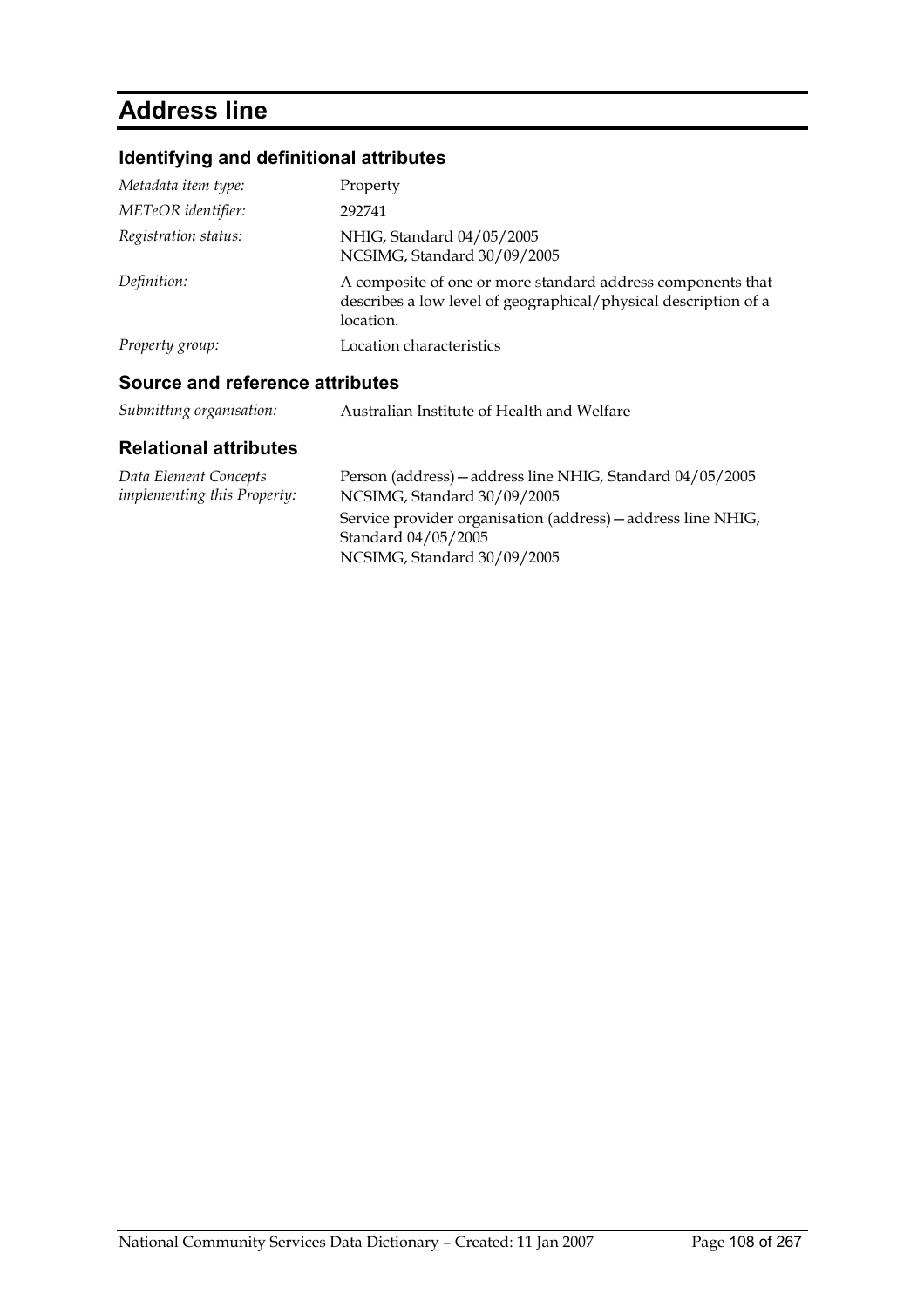# **Address type**

## **Identifying and definitional attributes**

| Metadata item type:  | Property                                                       |
|----------------------|----------------------------------------------------------------|
| METeOR identifier:   | 269037                                                         |
| Registration status: | NHIG, Standard 01/03/2005<br>NCSIMG, Standard 30/09/2005       |
| Definition:          | A descriptor of the class of a geographical/physical location. |
| Property group:      | Location characteristics                                       |

### **Source and reference attributes**

| Submitting organisation: | Australian Institute of Health and Welfare |
|--------------------------|--------------------------------------------|
|--------------------------|--------------------------------------------|

| Data Element Concepts<br><i>implementing this Property:</i> | Person (address) – address type NHIG, Standard 01/03/2005<br>NCSIMG, Standard 30/09/2005 |
|-------------------------------------------------------------|------------------------------------------------------------------------------------------|
|                                                             | Service provider organisation (address) – address type NHIG,                             |
|                                                             | Standard 04/05/2005                                                                      |
|                                                             | NCSIMG, Standard 30/09/2005                                                              |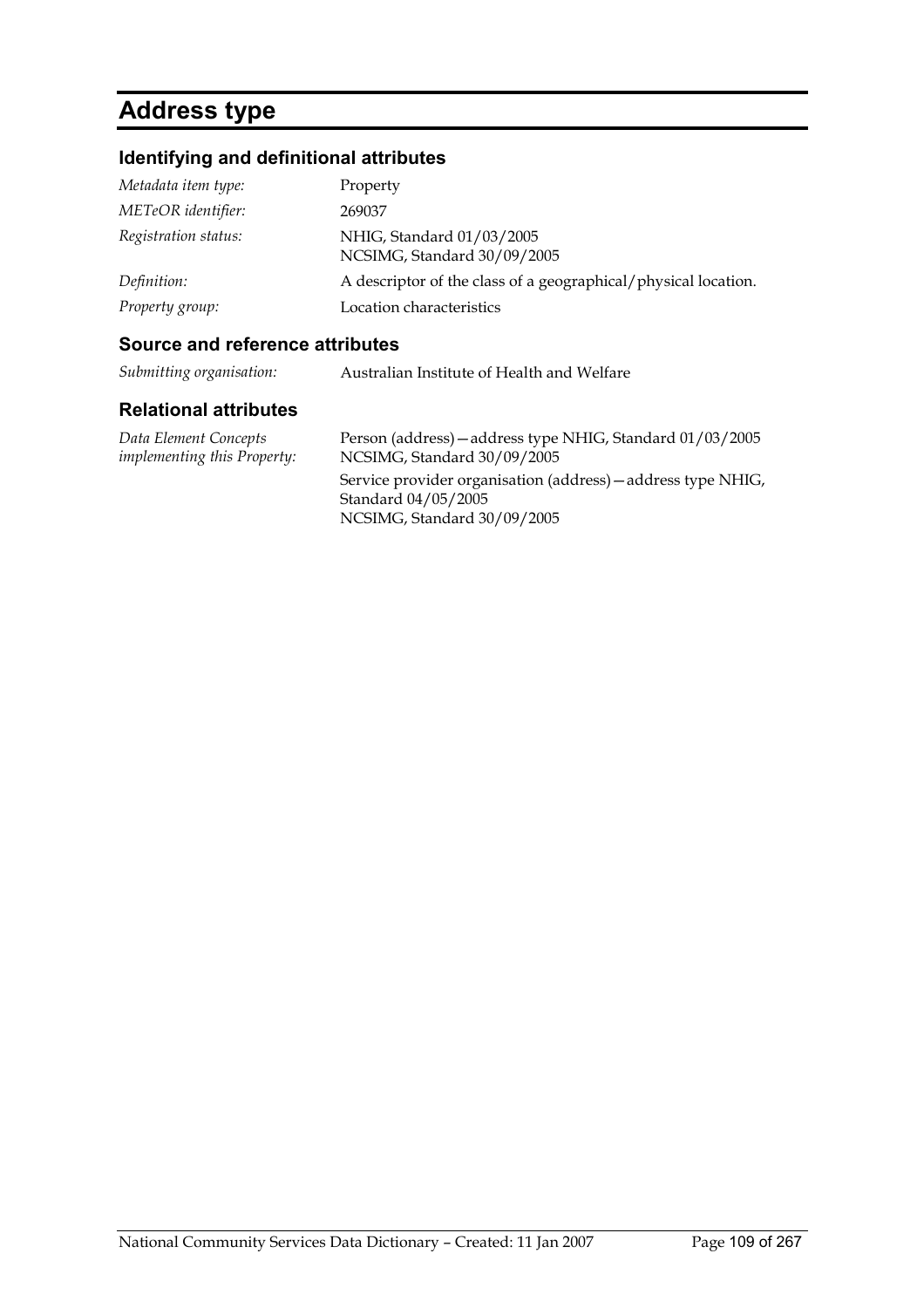## **Age**

## **Identifying and definitional attributes**

| Metadata item type:               | Property                                                                                |
|-----------------------------------|-----------------------------------------------------------------------------------------|
| METeOR identifier:                | 269152                                                                                  |
| Registration status:              | NHIG, Standard 04/05/2005<br>NCSIMG, Standard 04/05/2005<br>NHDAMG, Standard 01/03/2005 |
| Definition:                       | The length of life or existence.                                                        |
| Property group:                   | Physical characteristics                                                                |
| Carrosa and vafavanaa attulkiitaa |                                                                                         |

### **Source and reference attributes**

| Submitting organisation: | Australian Institute of Health and Welfare                                                           |
|--------------------------|------------------------------------------------------------------------------------------------------|
| Origin:                  | Macquarie University 2003. The Macquarie Dictionary 3rd ed.<br>Sydney: The Macquarie Library Pty Ltd |

| Data Element Concepts              | Person - age NHIG, Standard 04/05/2005                           |
|------------------------------------|------------------------------------------------------------------|
| <i>implementing this Property:</i> | NCSIMG, Standard 04/05/2005                                      |
|                                    | NHDAMG, Standard 17/06/2005                                      |
|                                    | Person—age (community services) NCSIMG, Superseded<br>04/05/2005 |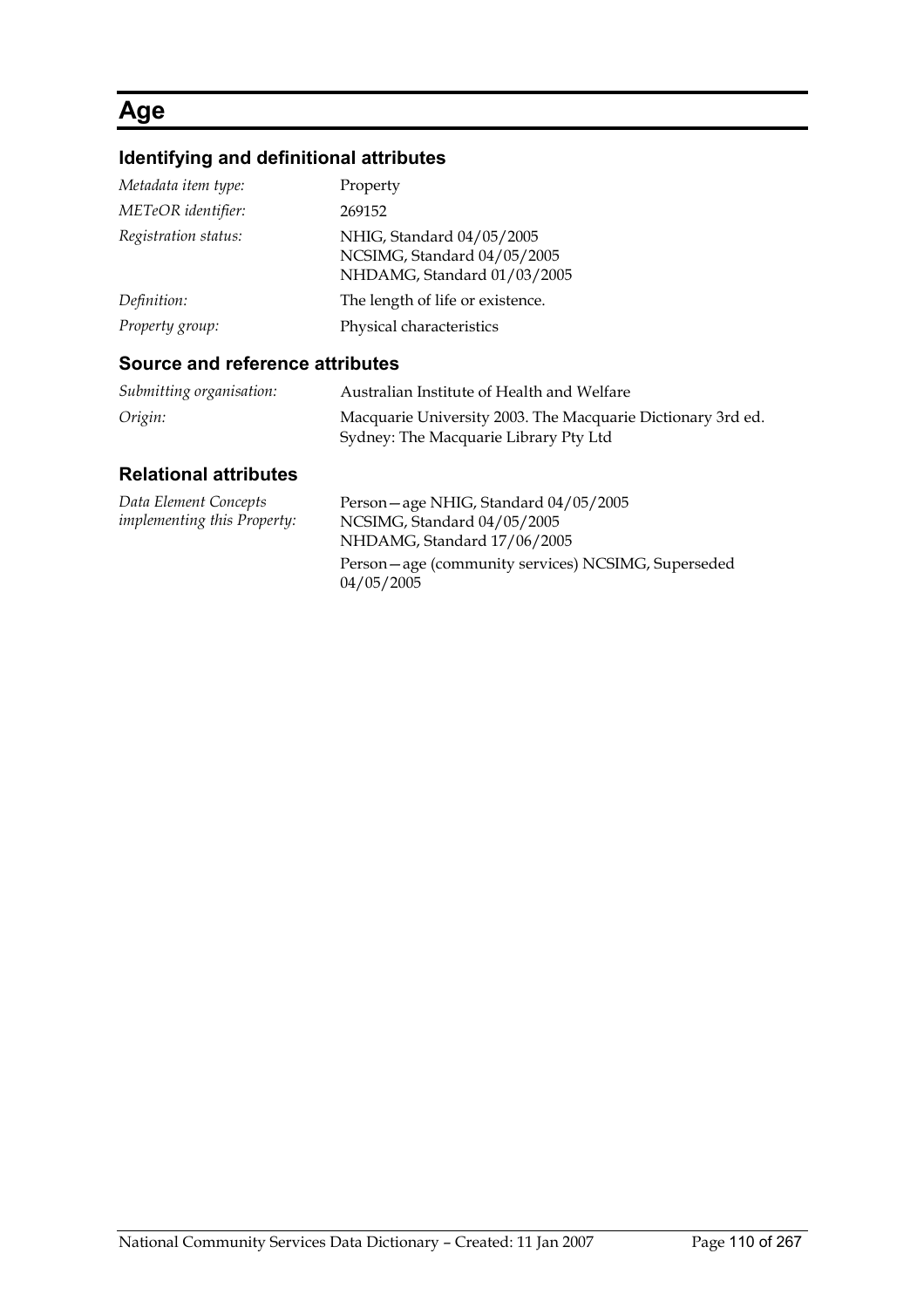## **Assessment date**

## **Identifying and definitional attributes**

| Metadata item type:  | Property                                                                                                              |
|----------------------|-----------------------------------------------------------------------------------------------------------------------|
| METeOR identifier:   | 269248                                                                                                                |
| Registration status: | NCSIMG, Standard 01/03/2005                                                                                           |
| Definition:          | The date on which the need for assistance, appropriateness of<br>service provision and/or circumstances was assessed. |
| Property group:      | Service provision event                                                                                               |

### **Source and reference attributes**

| Submitting organisation: | Australian Institute of Health and Welfare |
|--------------------------|--------------------------------------------|
|--------------------------|--------------------------------------------|

#### **Relational attributes**

*Data Element Concepts implementing this Property:* Service event—assessment date NCSIMG, Standard 01/03/2005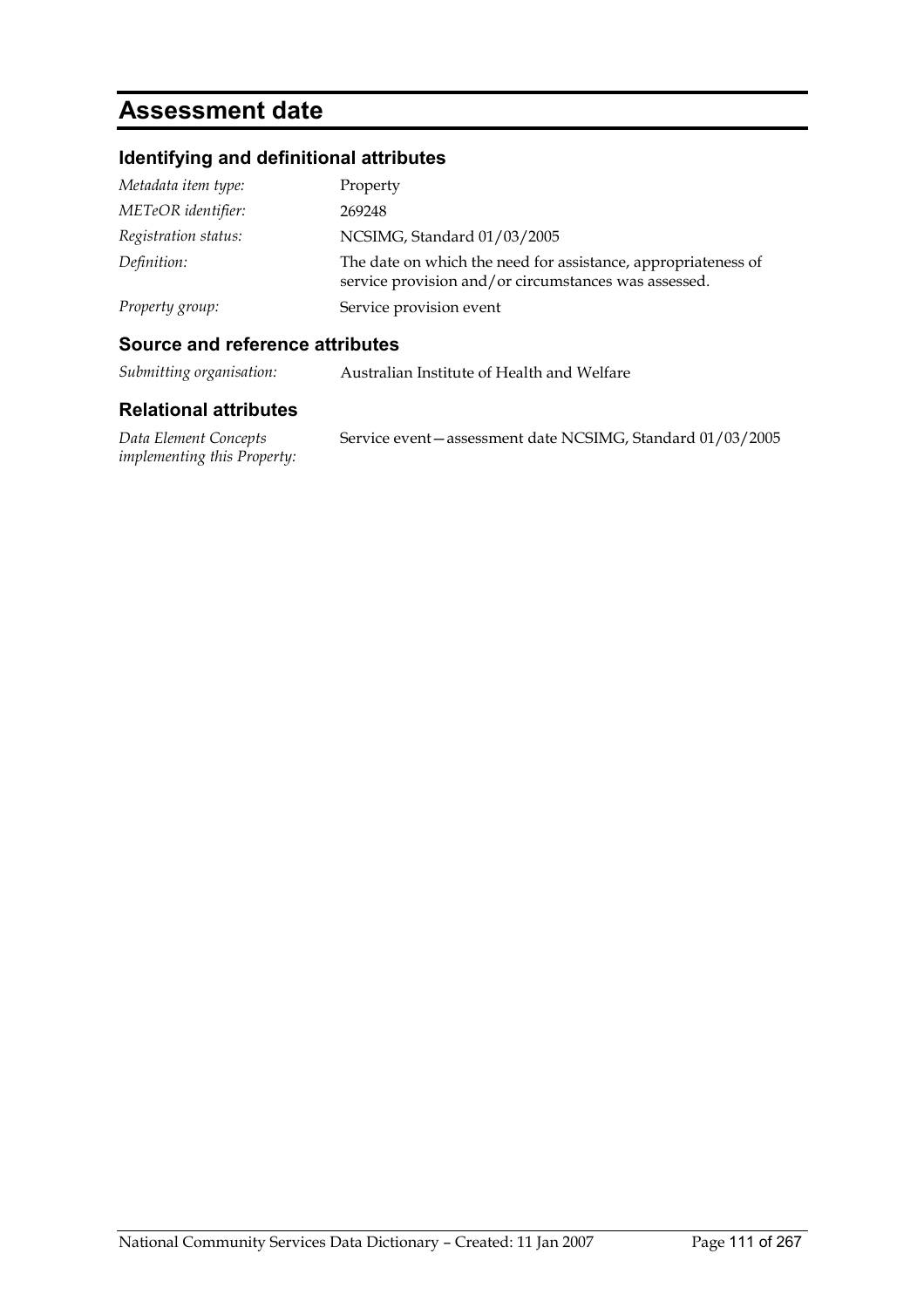## **Assistance received date**

## **Identifying and definitional attributes**

| Metadata item type:  | Property                                           |
|----------------------|----------------------------------------------------|
| METeOR identifier:   | 269249                                             |
| Registration status: | NCSIMG, Standard 01/03/2005                        |
| Definition:          | The date on which assistance is formally received. |
| Property group:      | Service provision event                            |

#### **Source and reference attributes**

*Submitting organisation:* Australian Institute of Health and Welfare

### **Relational attributes**

*Data Element Concepts implementing this Property:* Service event—assistance received date NCSIMG, Standard 01/03/2005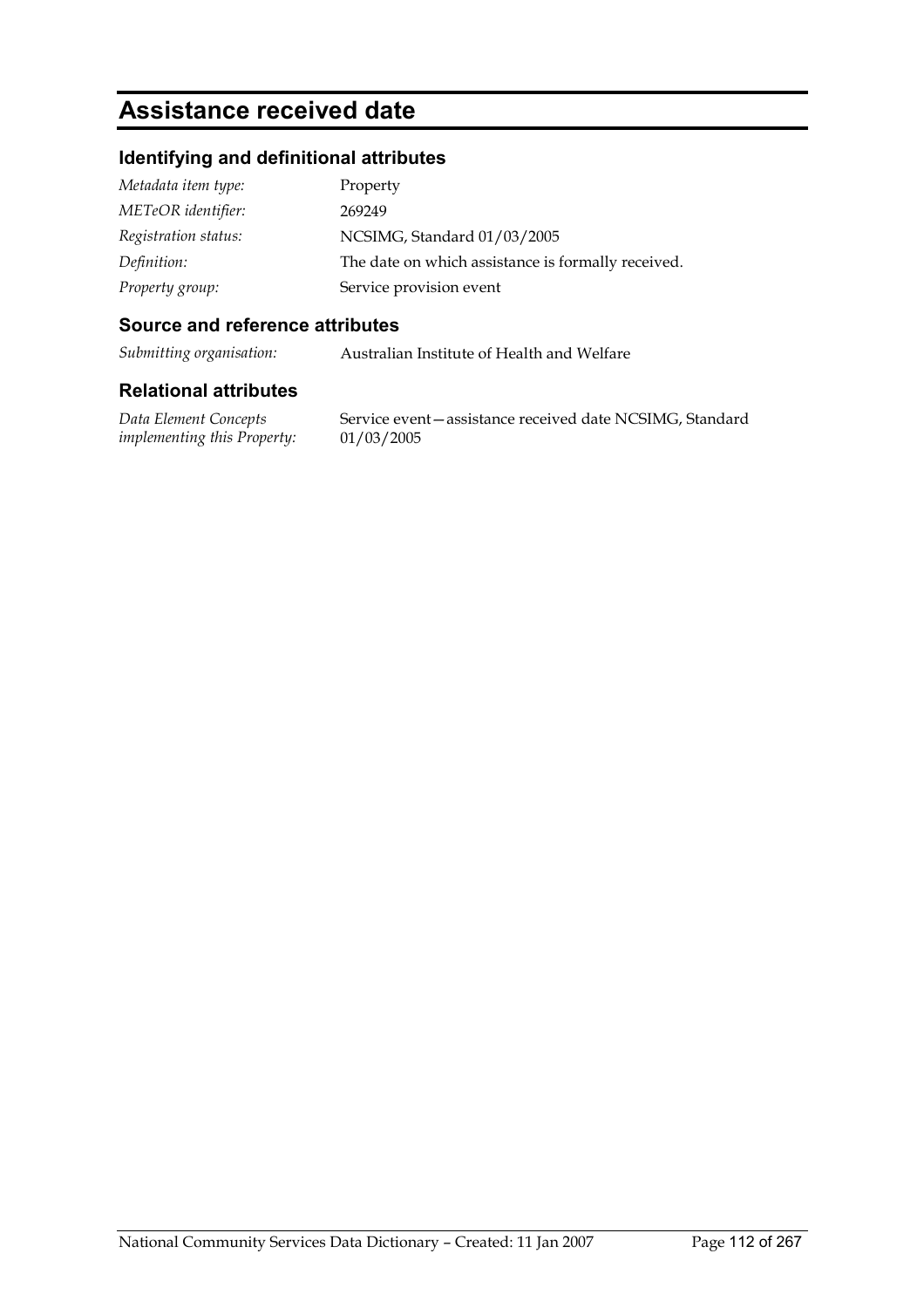## **Assistance request date**

## **Identifying and definitional attributes**

| Metadata item type:  | Property                                               |
|----------------------|--------------------------------------------------------|
| METeOR identifier:   | 269250                                                 |
| Registration status: | NCSIMG, Standard 01/03/2005                            |
| Definition:          | The date on which an assistance is formally requested. |
| Property group:      | Request for/entry into service event                   |

#### **Source and reference attributes**

*Submitting organisation:* Australian Institute of Health and Welfare

### **Relational attributes**

*Data Element Concepts implementing this Property:* Service event—assistance request date NCSIMG, Standard 01/03/2005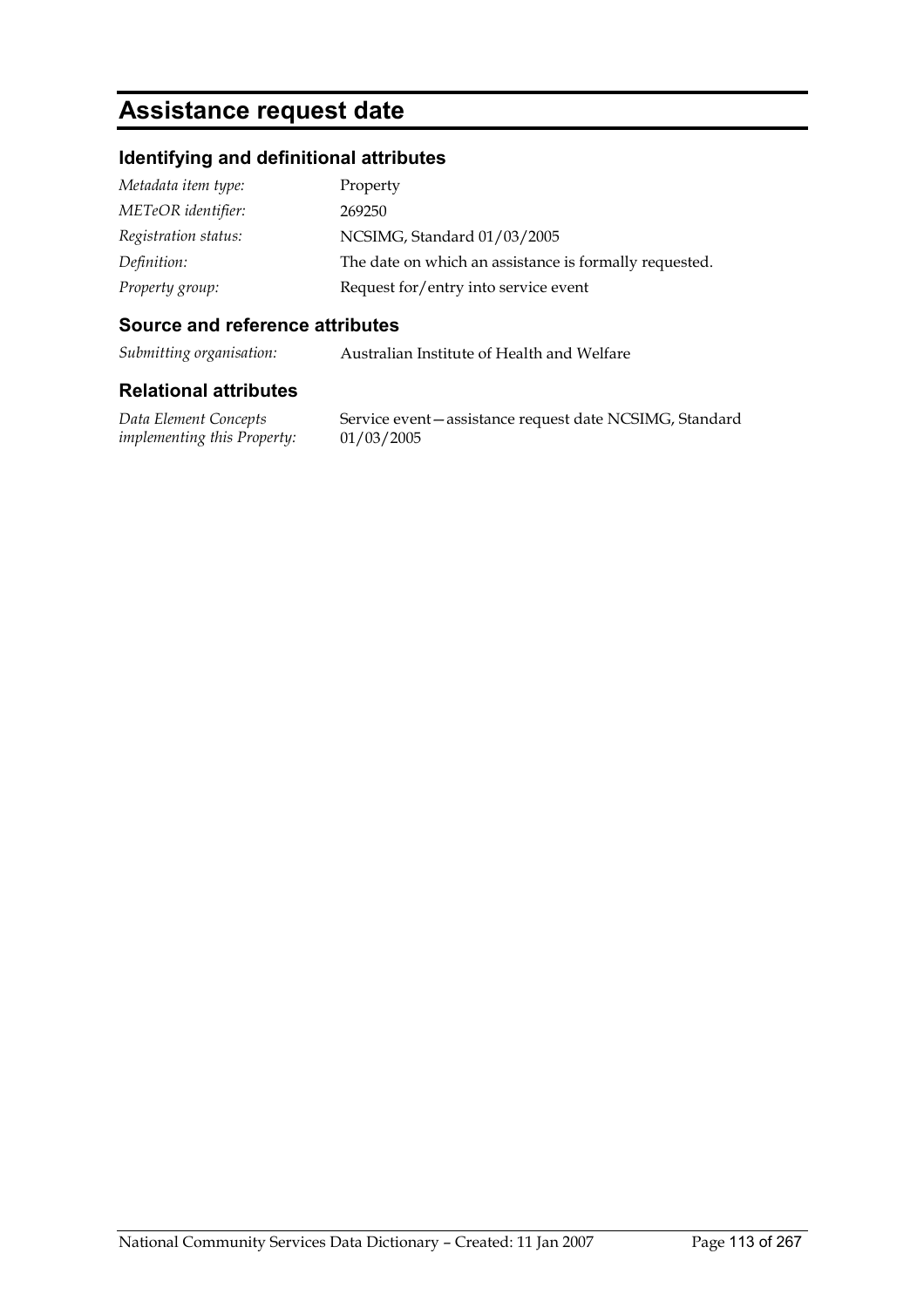## **Assistance urgency**

## **Identifying and definitional attributes**

| Metadata item type:  | Property                                                    |
|----------------------|-------------------------------------------------------------|
| METeOR identifier:   | 269124                                                      |
| Registration status: | NCSIMG, Standard 01/03/2005                                 |
| Definition:          | The assessed time period within which assistance is needed. |
| Property group:      | Service/care urgency                                        |

#### **Source and reference attributes**

*Submitting organisation:* Australian Institute of Health and Welfare

### **Relational attributes**

*Data Element Concepts implementing this Property:* Service event—assistance urgency NCSIMG, Standard 01/03/2005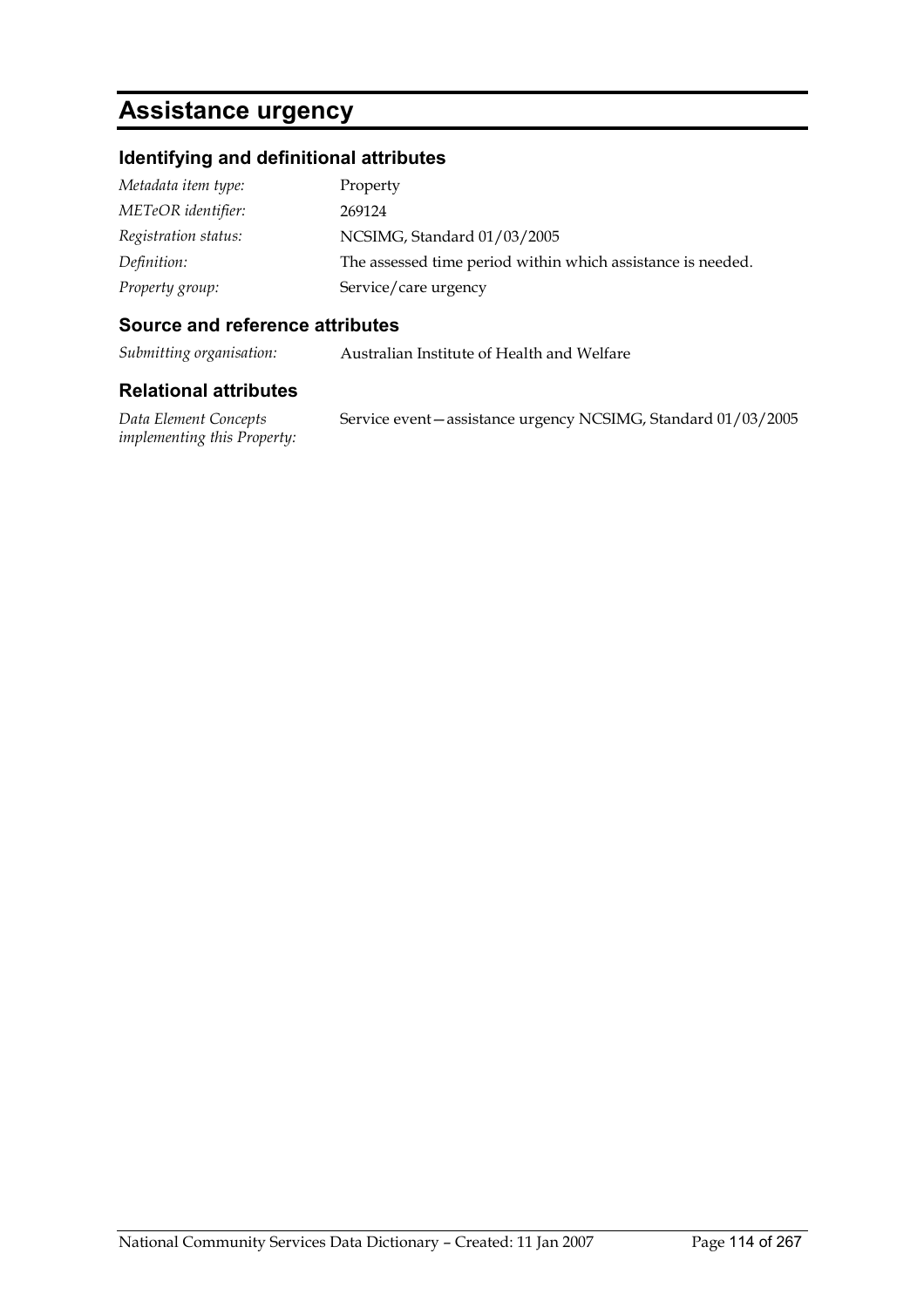# **Australian postcode**

## **Identifying and definitional attributes**

| Metadata item type:  | Property                                                                                                                                                                                            |
|----------------------|-----------------------------------------------------------------------------------------------------------------------------------------------------------------------------------------------------|
| METeOR identifier:   | 269316                                                                                                                                                                                              |
| Registration status: | NHIG, Standard 01/03/2005<br>NCSIMG, Standard 01/03/2005<br>NHDAMG, Standard 22/10/2005                                                                                                             |
| Definition:          | The numeric descriptor for a postal delivery area, aligned with<br>locality, suburb or place.                                                                                                       |
| Context:             | Postcode is an important part of a postal address and facilitates<br>written communication. It is one of a number of geographic<br>identifiers that can be used to determine a geographic location. |
| Property group:      | Location characteristics                                                                                                                                                                            |

#### **Source and reference attributes**

| Submitting organisation: | Standards Australia                        |
|--------------------------|--------------------------------------------|
|                          | Australian Institute of Health and Welfare |

| Data Element Concepts              | Person (address) - Australian postcode NHIG, Standard         |
|------------------------------------|---------------------------------------------------------------|
| <i>implementing this Property:</i> | 01/03/2005                                                    |
|                                    | NCSIMG, Standard 01/03/2005                                   |
|                                    | NHDAMG, Standard 10/02/2006                                   |
|                                    | Service provider organisation (address) - Australian postcode |
|                                    | NHIG, Standard 04/05/2005                                     |
|                                    | NCSIMG, Standard 31/08/2005                                   |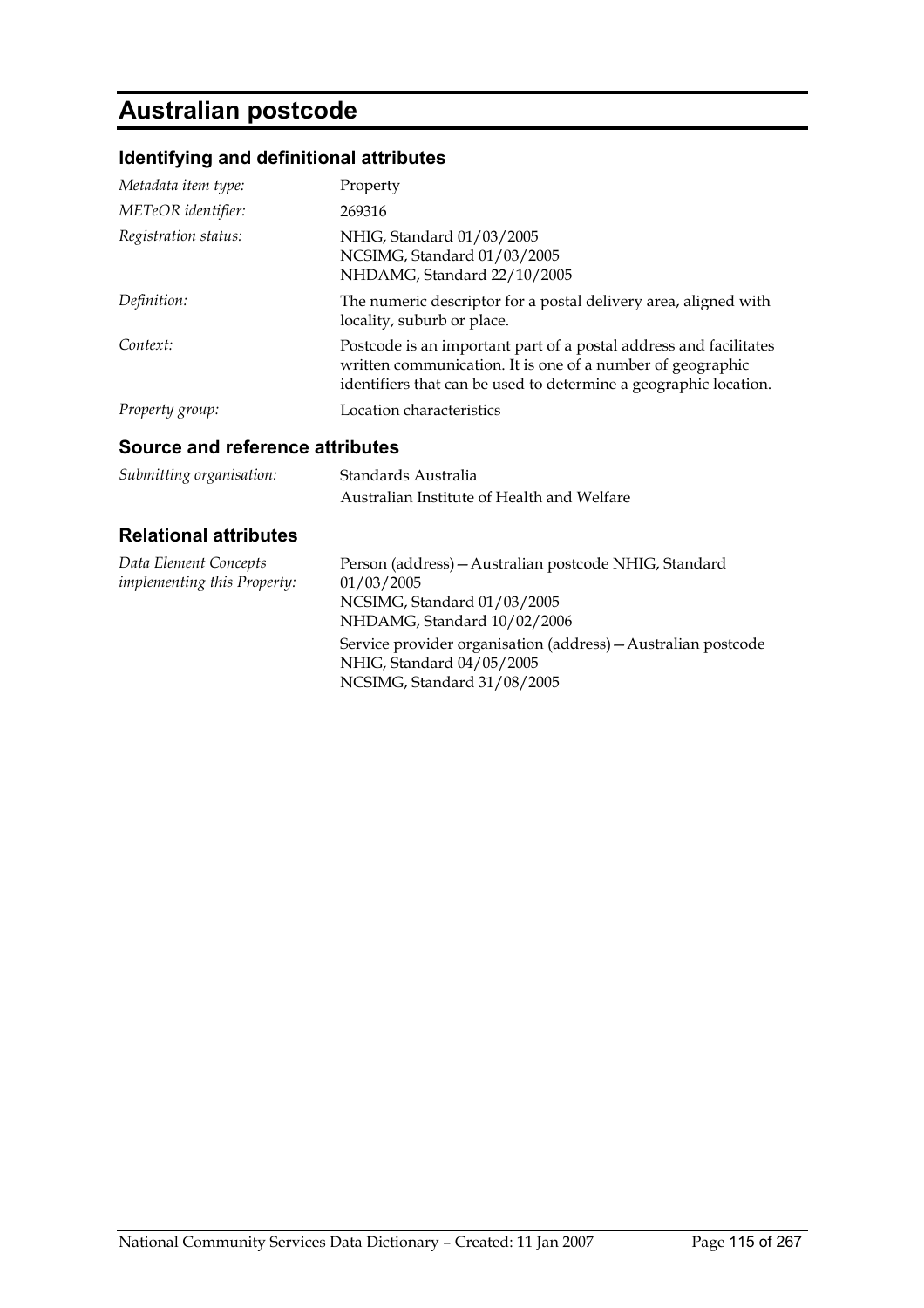# **Australian state/territory identifier**

## **Identifying and definitional attributes**

| Metadata item type:                                         | Property                                                                                                                                                                                                                                        |
|-------------------------------------------------------------|-------------------------------------------------------------------------------------------------------------------------------------------------------------------------------------------------------------------------------------------------|
| METeOR identifier:                                          | 269056                                                                                                                                                                                                                                          |
| Registration status:                                        | NHIG, Standard 01/03/2005<br>NCSIMG, Standard 01/03/2005<br>NHDAMG, Standard 22/10/2005                                                                                                                                                         |
| Definition:                                                 | An identifier of the Australian state or territory.                                                                                                                                                                                             |
| Context:                                                    | This is a <b>geographic indicator</b> which is used for analysis of the<br>distribution of clients or patients, agencies or establishments and<br>services.                                                                                     |
| Property group:                                             | Location characteristics                                                                                                                                                                                                                        |
| <b>Relational attributes</b>                                |                                                                                                                                                                                                                                                 |
| Data Element Concepts<br><i>implementing this Property:</i> | Establishment - Australian state/territory identifier NHIG,<br>Standard 01/03/2005<br>NCSIMG, Standard 01/03/2005                                                                                                                               |
|                                                             | Person - Australian state/territory identifier NHIG, Standard<br>01/03/2005<br>NCSIMG, Standard 01/03/2005<br>NHDAMG, Standard 10/02/2006<br>Service provider organisation - Australian state/territory identifier<br>NHIG, Standard 04/05/2005 |
|                                                             | NCSIMG, Standard 07/12/2005                                                                                                                                                                                                                     |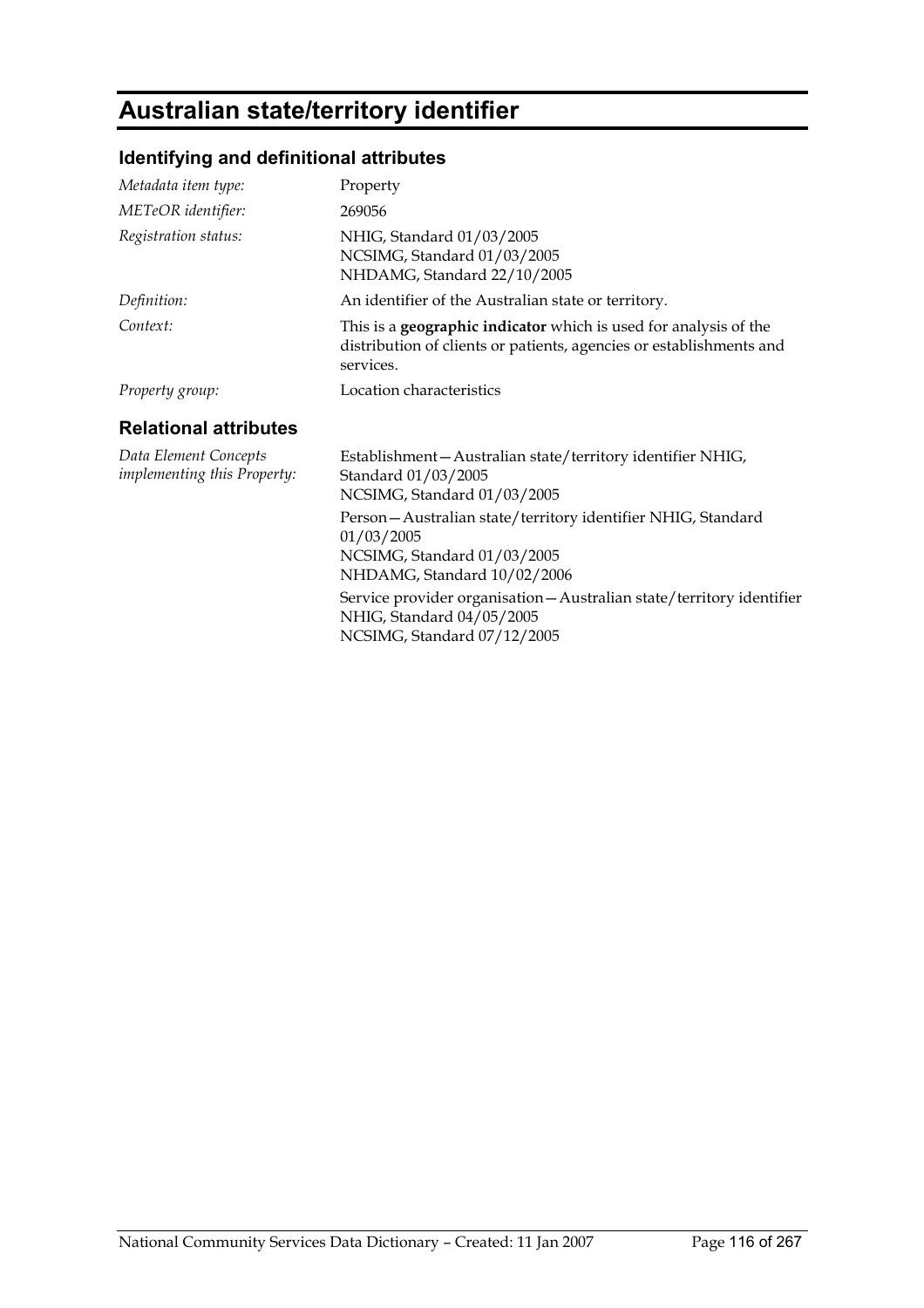# **Body function**

## **Identifying and definitional attributes**

| <b>Relational attributes</b> |                                                             |
|------------------------------|-------------------------------------------------------------|
| Definition:                  | The physiological or psychological function of body system. |
| Registration status:         | NHIG, Standard 29/11/2006<br>NCSIMG, Standard 16/10/2006    |
| METeOR identifier:           | 320237                                                      |
| Metadata item type:          | Property                                                    |

| Data Element Concepts              | Person-body function NHIG, Standard 29/11/2006 |
|------------------------------------|------------------------------------------------|
| <i>implementing this Property:</i> | NCSIMG, Standard 16/10/2006                    |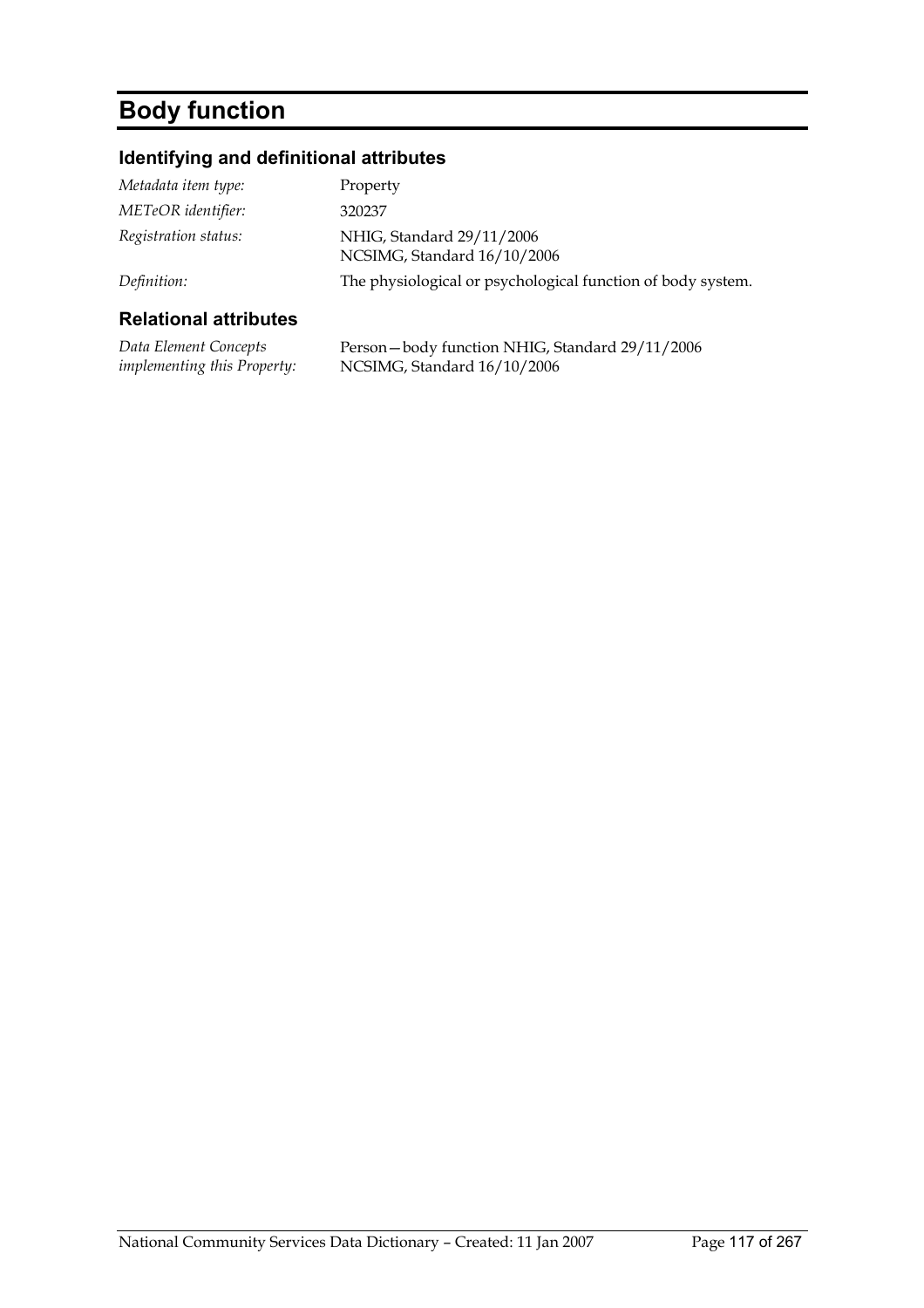# **Body structure**

## **Identifying and definitional attributes**

| Metadata item type:  | Property                                                                     |
|----------------------|------------------------------------------------------------------------------|
| METeOR identifier:   | 320249                                                                       |
| Registration status: | NHIG, Standard 29/11/2006<br>NCSIMG, Standard 16/10/2006                     |
| Definition:          | An anatomical part of the body such as organs, limbs or their<br>components. |
|                      |                                                                              |

| Data Element Concepts              | Person-body structure NHIG, Standard 29/11/2006 |
|------------------------------------|-------------------------------------------------|
| <i>implementing this Property:</i> | NCSIMG, Standard 16/10/2006                     |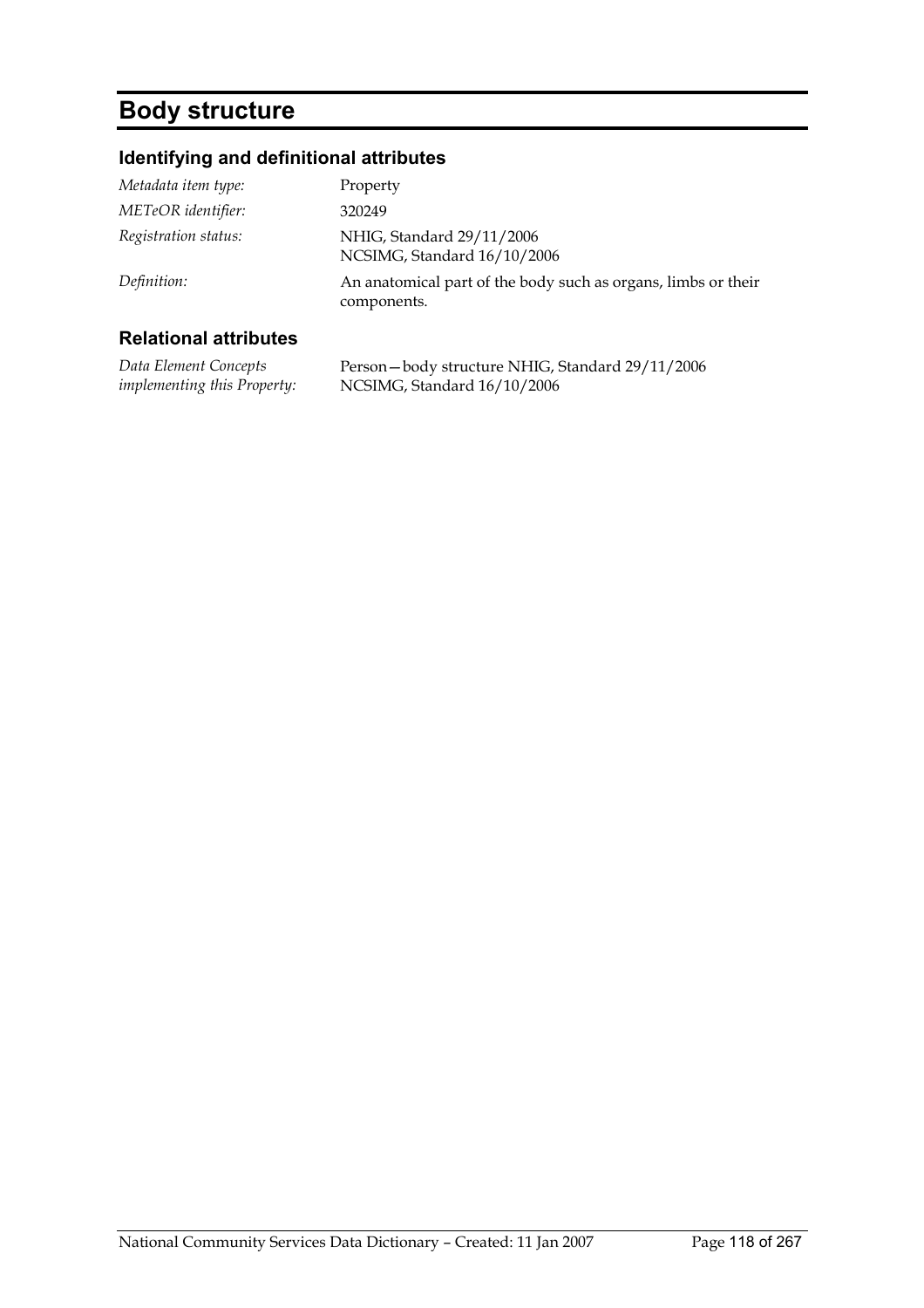# **Building/complex sub-unit identifier**

## **Identifying and definitional attributes**

| Metadata item type:  | Property                                                                                                                        |
|----------------------|---------------------------------------------------------------------------------------------------------------------------------|
| METeOR identifier:   | 269388                                                                                                                          |
| Registration status: | NHIG, Standard 01/03/2005                                                                                                       |
| Definition:          | The specification of the number or identifier of a<br>building/complex, marina, etc. to clearly distinguish it from<br>another. |
| Context:             | Australian addresses.                                                                                                           |
| Property group:      | Location characteristics                                                                                                        |

#### **Source and reference attributes**

*Submitting organisation:* Health Data Standards Committee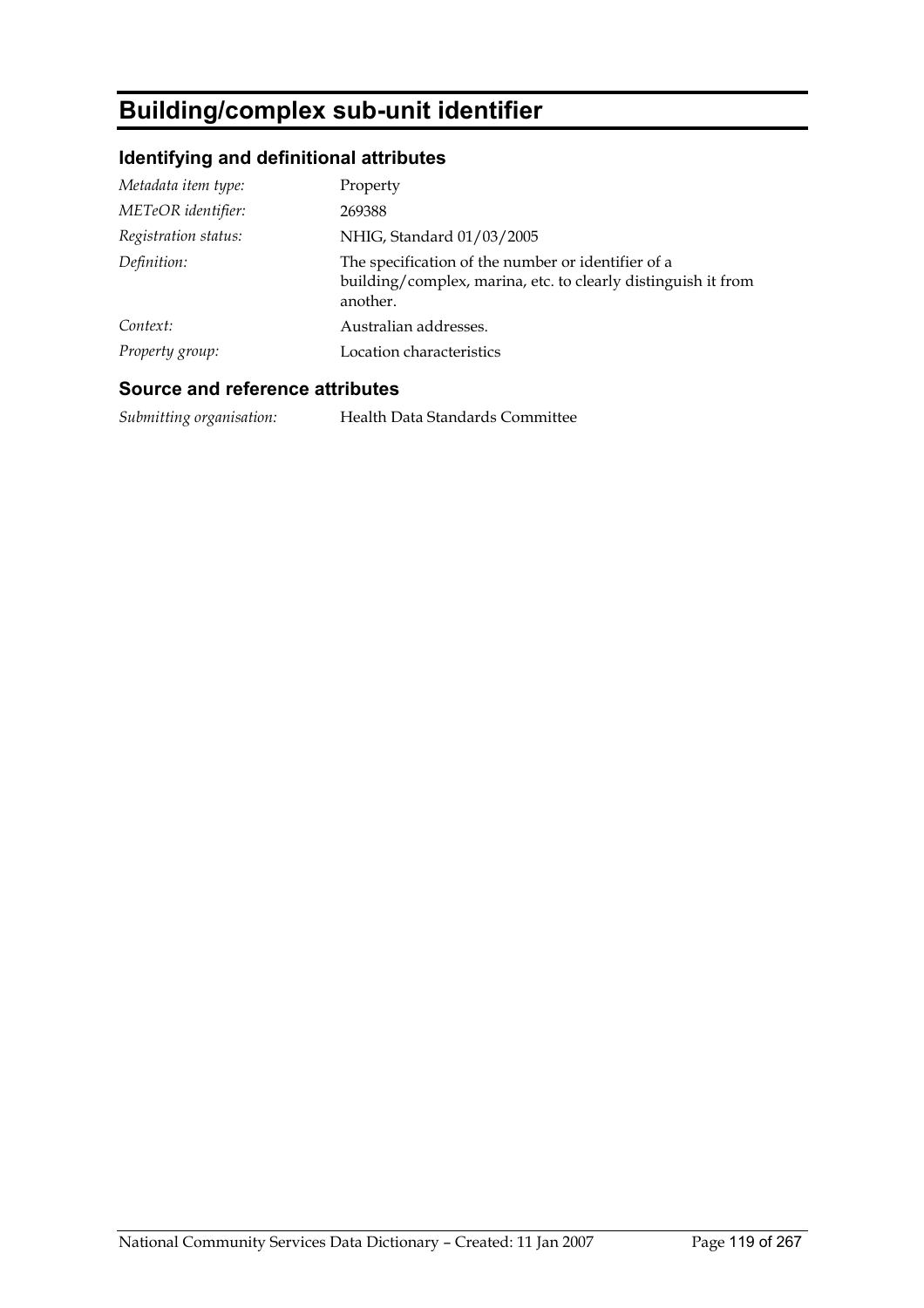# **Building/complex sub-unit type**

## **Identifying and definitional attributes**

| Metadata item type:  | Property                                                                                                                                                 |
|----------------------|----------------------------------------------------------------------------------------------------------------------------------------------------------|
| METeOR identifier:   | 269380                                                                                                                                                   |
| Registration status: | NHIG, Standard 01/03/2005                                                                                                                                |
| Definition:          | The specification of the type of a separately identifiable portion<br>within a building/complex, marina, etc. to clearly distinguish it<br>from another. |
| Context:             | Australian addresses.                                                                                                                                    |
| Property group:      | Location characteristics                                                                                                                                 |

## **Source and reference attributes**

| Submitting organisation: | Health Data Standards Committee               |
|--------------------------|-----------------------------------------------|
| Origin:                  | Australia Post Address Presentation Standard. |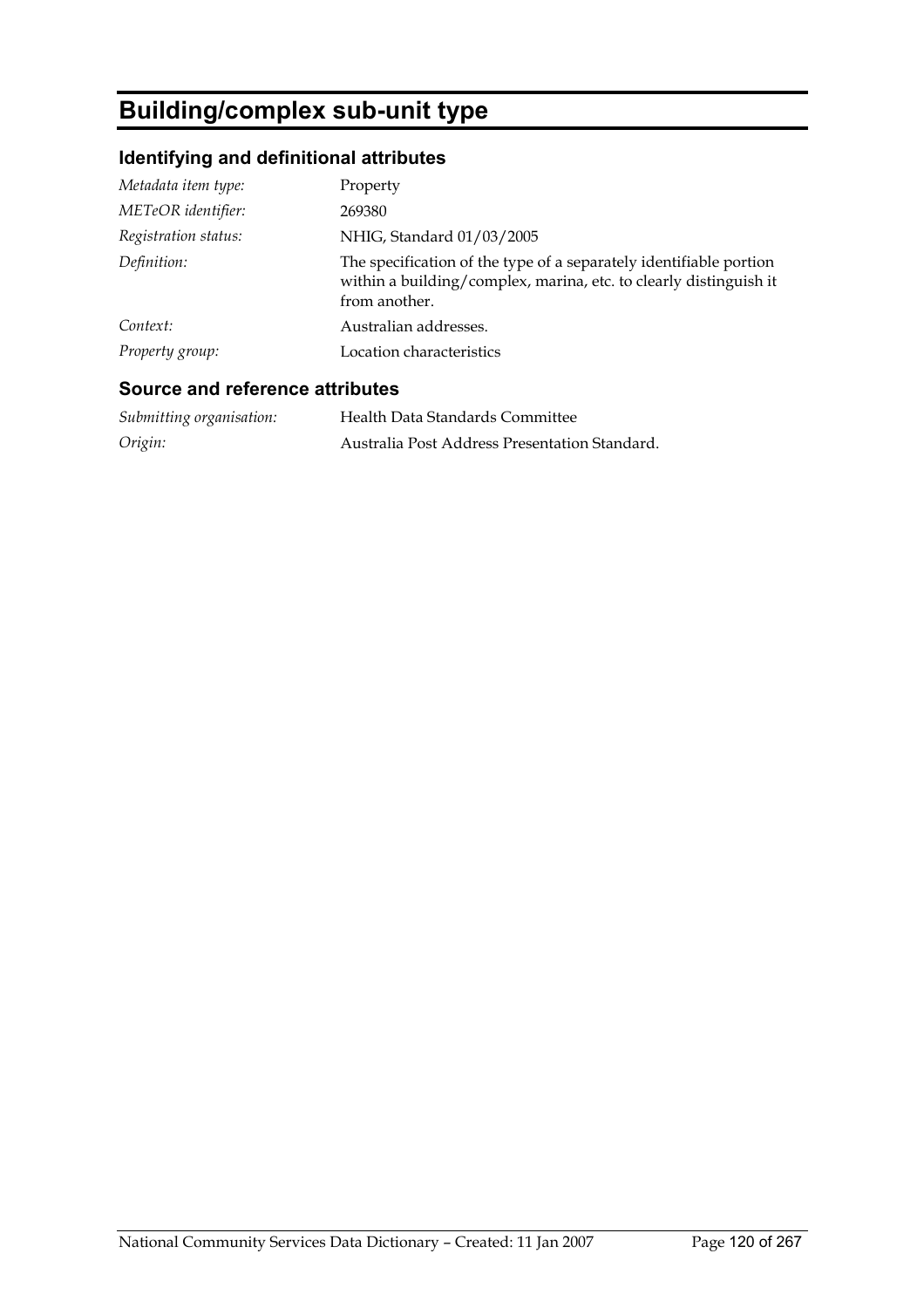# **Building/property name**

## **Identifying and definitional attributes**

| Metadata item type:  | Property                                                                                     |
|----------------------|----------------------------------------------------------------------------------------------|
| METeOR identifier:   | 269387                                                                                       |
| Registration status: | NHIG, Standard 01/03/2005                                                                    |
| Definition:          | The full name used to identify the physical building or property as<br>part of its location. |
| Context:             | Australian addresses.                                                                        |
| Property group:      | Location characteristics                                                                     |

## **Source and reference attributes**

*Submitting organisation:* Health Data Standards Committee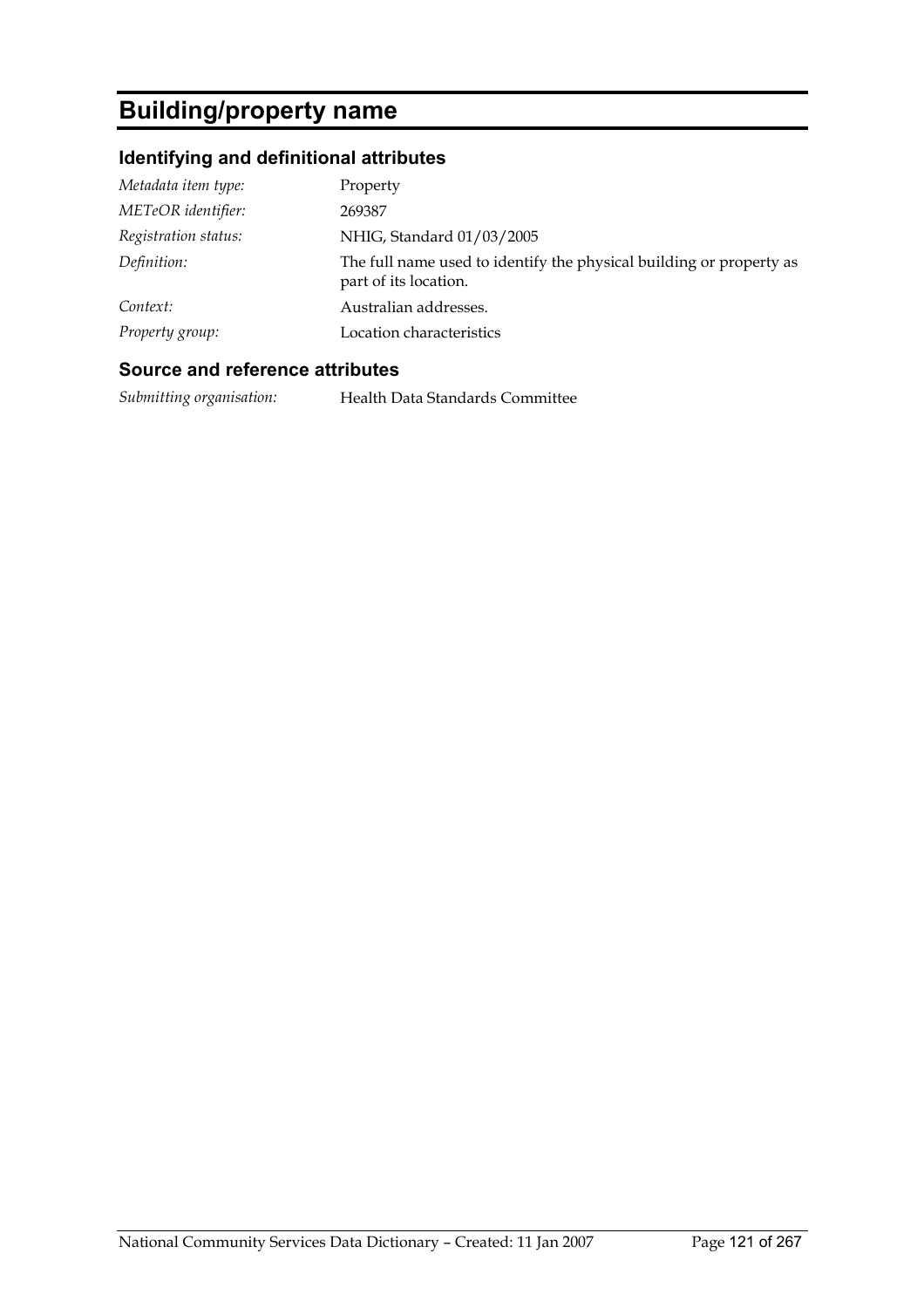## **Case management plan indicator**

## **Identifying and definitional attributes**

| Metadata item type:  | Property                                                                                                          |
|----------------------|-------------------------------------------------------------------------------------------------------------------|
| METeOR identifier:   | 269312                                                                                                            |
| Registration status: | NCSIMG, Standard 01/03/2005                                                                                       |
| Definition:          | An indicator of the extent to which a case management plan has<br>been implemented in the provision of a service. |
| Property group:      | Service provision event                                                                                           |

### **Source and reference attributes**

*Submitting organisation:* Australian Institute of Health and Welfare

#### **Relational attributes**

*Data Element Concepts implementing this Property:*

Client—case management plan indicator NCSIMG, Standard 01/03/2005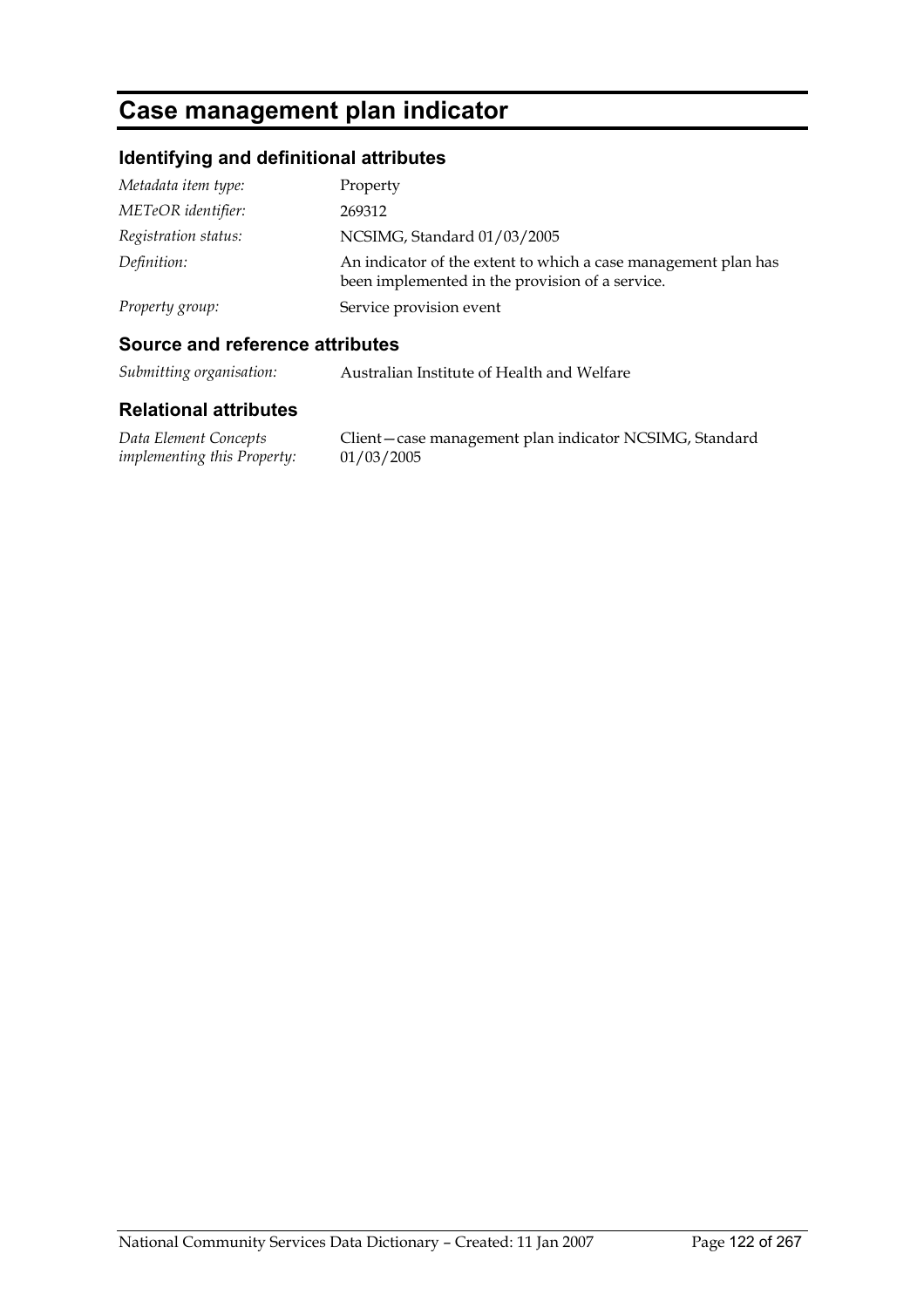# **Co-residency status**

## **Identifying and definitional attributes**

| Metadata item type:  | Property                                                      |
|----------------------|---------------------------------------------------------------|
| METeOR identifier:   | 269168                                                        |
| Registration status: | NCSIMG, Standard 01/03/2005                                   |
| Definition:          | An indicator of whether a person resides with another person. |
| Property group:      | Accommodation/living characteristics                          |

#### **Source and reference attributes**

*Submitting organisation:* Australian Institute of Health and Welfare

### **Relational attributes**

*Data Element Concepts implementing this Property:*

Informal carer—co-residency status NCSIMG, Standard 01/03/2005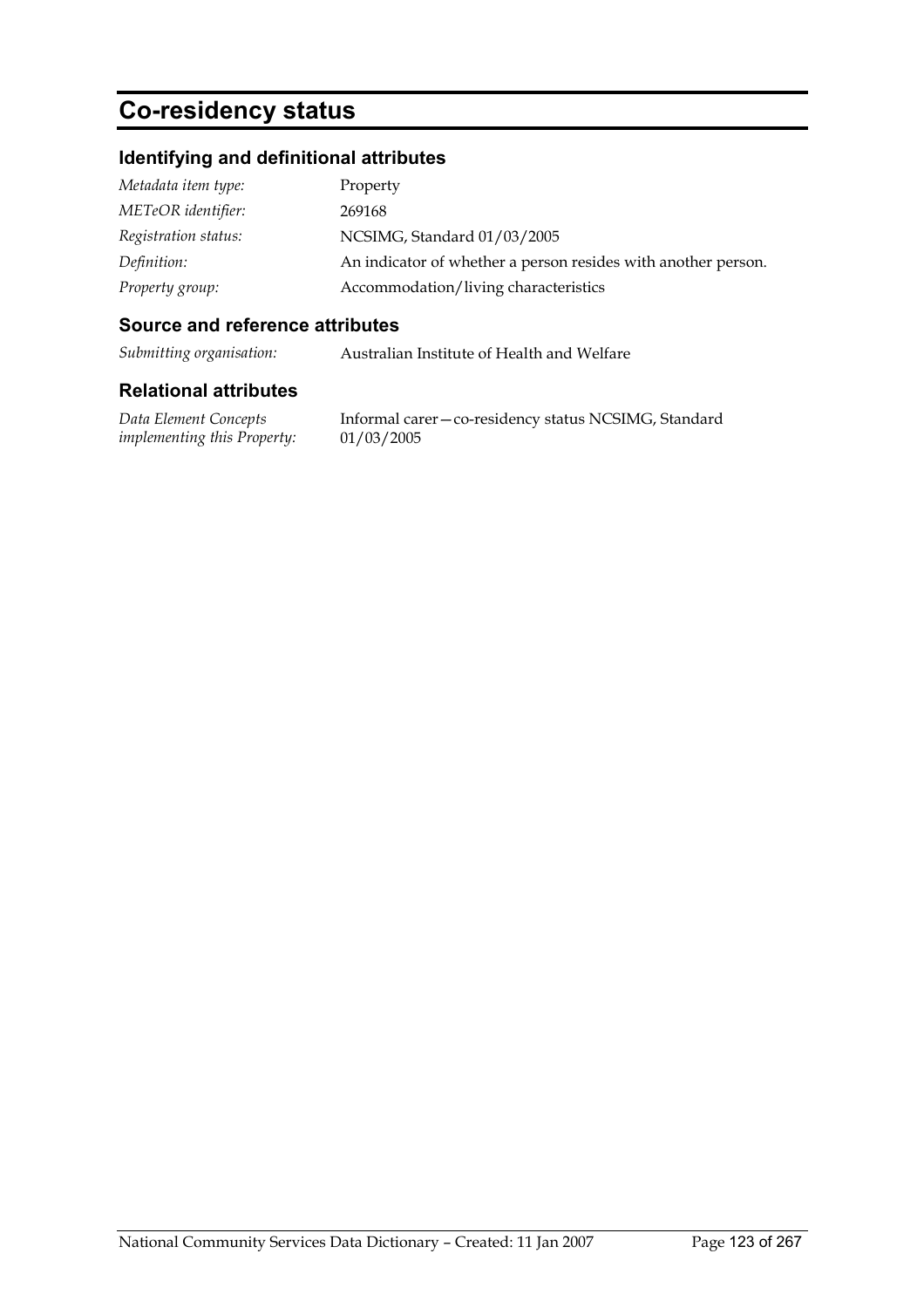# **Communication method**

## **Identifying and definitional attributes**

| Metadata item type:  | Property                                    |
|----------------------|---------------------------------------------|
| METeOR identifier:   | 269178                                      |
| Registration status: | NCSIMG, Standard 01/03/2005                 |
| Definition:          | The method used to exchange information.    |
| Property group:      | Demographic/social/cultural characteristics |

## **Collection and usage attributes**

| Guide for use: | Communication may be in a language other than English, even |
|----------------|-------------------------------------------------------------|
|                | where the person can speak fluent English.                  |

### **Source and reference attributes**

| Submitting organisation: | Australian Institute of Health and Welfare |
|--------------------------|--------------------------------------------|
|--------------------------|--------------------------------------------|

| Data Element Concepts              | Person-communication method NCSIMG, Standard 01/03/2005 |
|------------------------------------|---------------------------------------------------------|
| <i>implementing this Property:</i> |                                                         |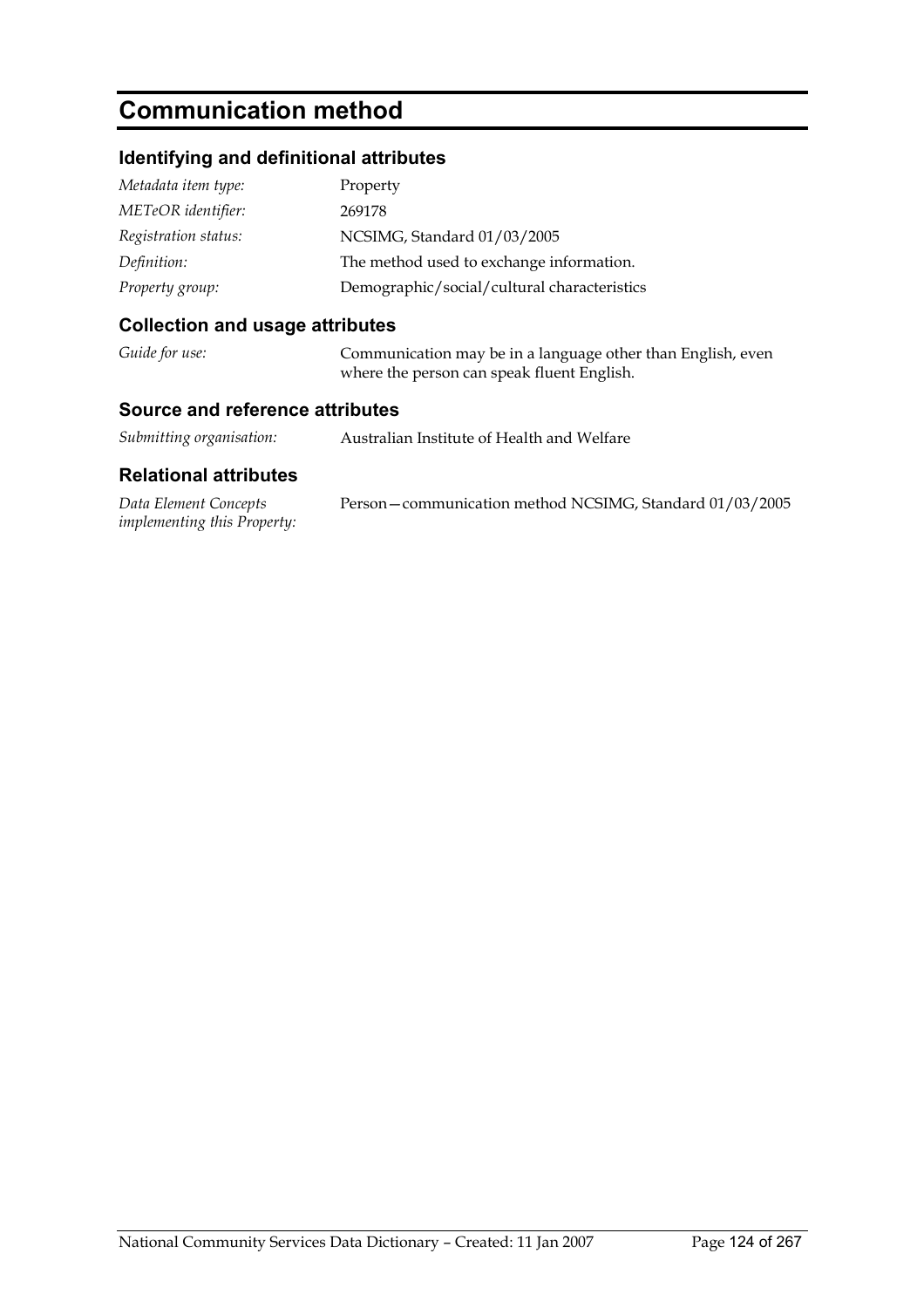# **Contact method**

## **Identifying and definitional attributes**

| Metadata item type:  | Property                                             |
|----------------------|------------------------------------------------------|
| METeOR identifier:   | 269108                                               |
| Registration status: | NCSIMG, Standard 01/03/2005                          |
| Definition:          | The method by which contact with an agency was made. |
| Property group:      | Service provision event                              |

### **Source and reference attributes**

*Submitting organisation:* Australian Institute of Health and Welfare

| Data Element Concepts              | Referral – contact method NCSIMG, Standard 01/03/2005 |
|------------------------------------|-------------------------------------------------------|
| <i>implementing this Property:</i> |                                                       |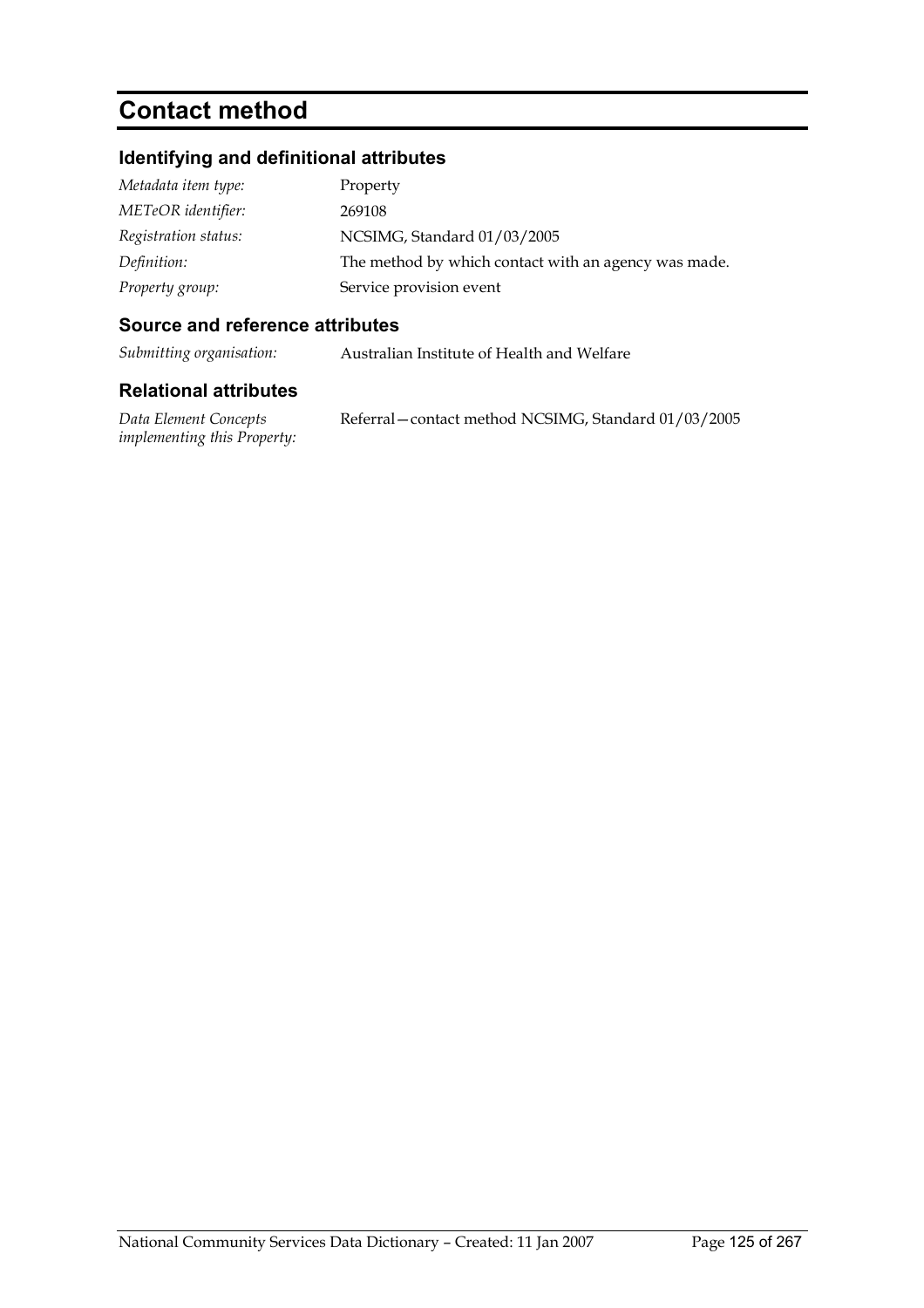# **Country identifier**

## **Identifying and definitional attributes**

| Metadata item type:  | Property                                                 |
|----------------------|----------------------------------------------------------|
| METeOR identifier:   | 288063                                                   |
| Registration status: | NHIG, Standard 04/05/2005<br>NCSIMG, Standard 30/09/2005 |
| Definition:          | The country component of an address.                     |
| Property group:      | Identifier characteristics                               |

#### **Source and reference attributes**

*Submitting organisation:* Australian Institute of Health and Welfare

#### **Relational attributes**

*Data Element Concepts implementing this Property:* Person (address)—country identifier NHIG, Standard 04/05/2005 NCSIMG, Standard 30/09/2005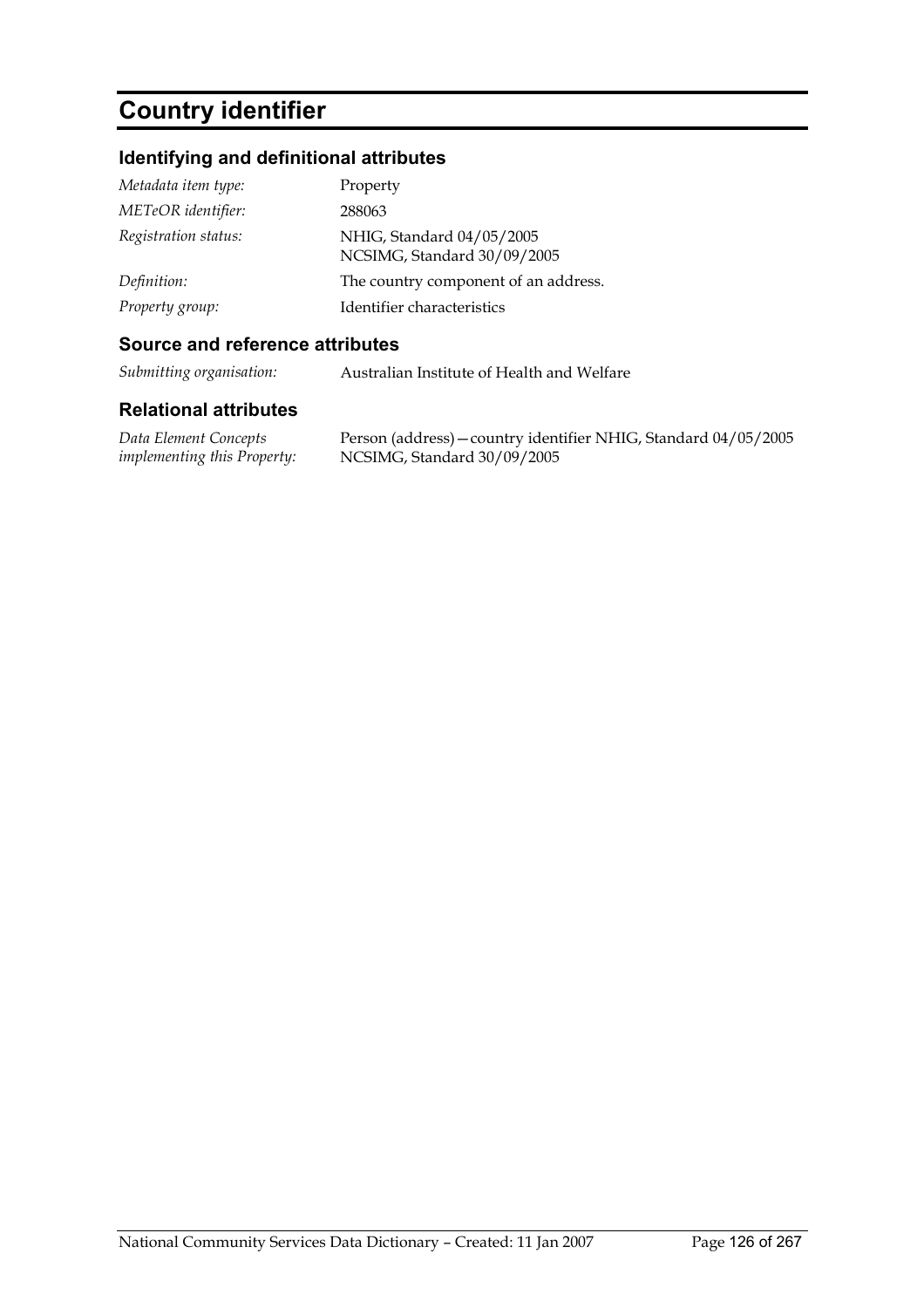# **Country of birth**

## **Identifying and definitional attributes**

| Metadata item type:  | Property                                                                                |
|----------------------|-----------------------------------------------------------------------------------------|
| METeOR identifier:   | 269206                                                                                  |
| Registration status: | NHIG, Standard 01/03/2005<br>NCSIMG, Standard 01/03/2005<br>NHDAMG, Standard 22/10/2005 |
| Definition:          | The country in which an individual was born.                                            |
| Property group:      | Demographic/social/cultural characteristics                                             |

## **Source and reference attributes**

| Submitting organisation: | Australian Institute of Health and Welfare |
|--------------------------|--------------------------------------------|
|                          |                                            |

| Data Element Concepts              | Person – country of birth NHIG, Standard 01/03/2005 |
|------------------------------------|-----------------------------------------------------|
| <i>implementing this Property:</i> | NCSIMG, Standard 01/03/2005                         |
|                                    | NHDAMG, Standard 27/07/2005                         |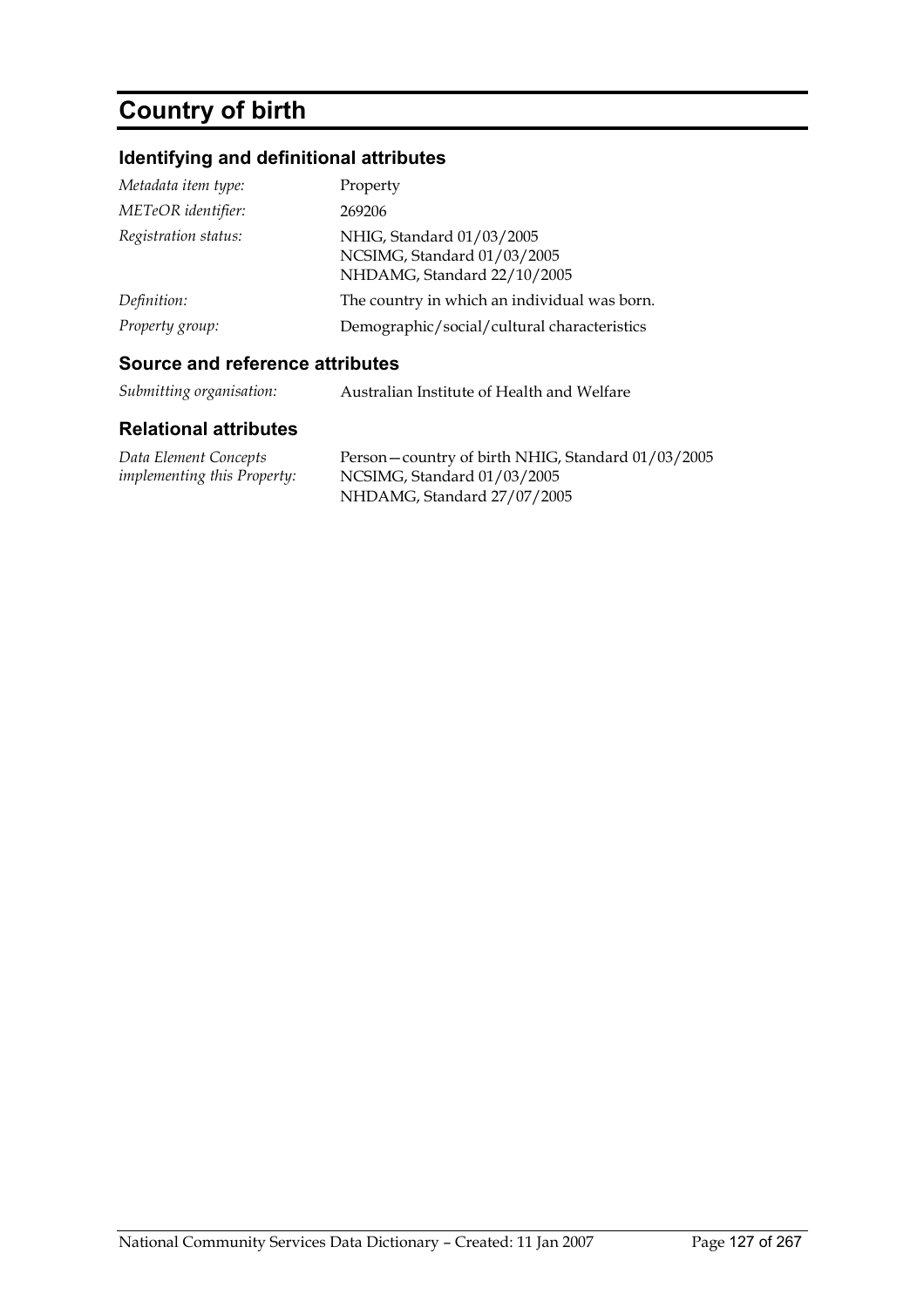# **Date of birth**

## **Identifying and definitional attributes**

| Metadata item type:  | Property                                                                                |
|----------------------|-----------------------------------------------------------------------------------------|
| METeOR identifier:   | 269318                                                                                  |
| Registration status: | NHIG, Standard 01/03/2005<br>NCSIMG, Standard 01/03/2005<br>NHDAMG, Standard 22/10/2005 |
| Definition:          | The date on which an individual was born.                                               |
| Property group:      | Demographic/social/cultural characteristics                                             |

## **Source and reference attributes**

| Submitting organisation: | Australian Institute of Health and Welfare |
|--------------------------|--------------------------------------------|
|--------------------------|--------------------------------------------|

| Data Element Concepts              | Person – date of birth NHIG, Standard 01/03/2005 |
|------------------------------------|--------------------------------------------------|
| <i>implementing this Property:</i> | NCSIMG, Standard 01/03/2005                      |
|                                    | NHDAMG, Standard 27/07/2005                      |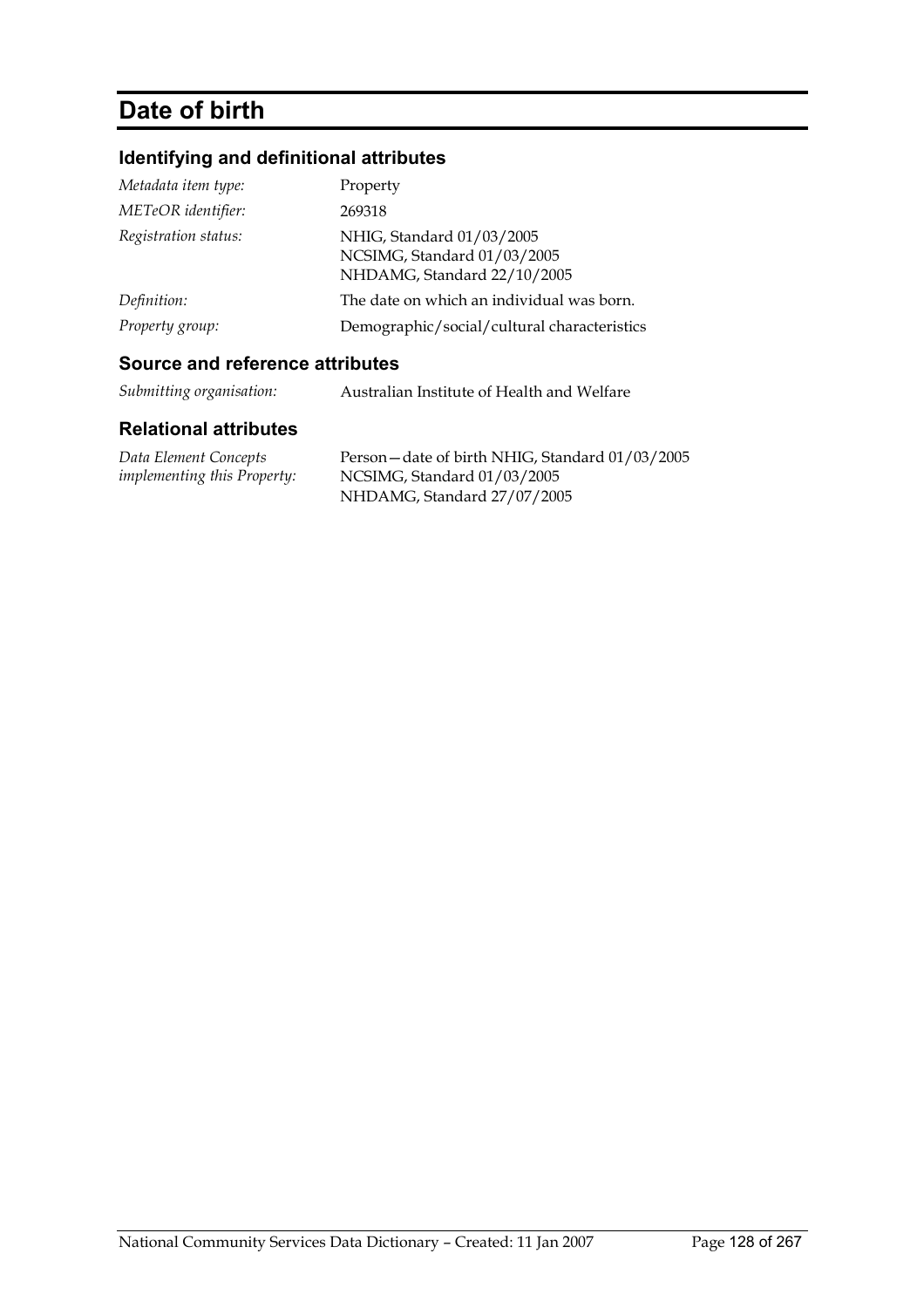# **Date of death**

## **Identifying and definitional attributes**

| Metadata item type:  | Property                                                 |
|----------------------|----------------------------------------------------------|
| METeOR identifier:   | 287292                                                   |
| Registration status: | NHIG, Standard 04/05/2005<br>NCSIMG, Standard 30/09/2005 |
| Definition:          | Date on which an individual died.                        |
| Context:             |                                                          |
| Property group:      | Demographic/social/cultural characteristics              |

## **Collection and usage attributes**

*Collection methods:*

## **Source and reference attributes**

| Australian Institute of Health and Welfare |
|--------------------------------------------|
|                                            |

| Data Element Concepts              | Person – date of death NHIG, Standard 04/05/2005 |
|------------------------------------|--------------------------------------------------|
| <i>implementing this Property:</i> | NCSIMG, Standard 30/09/2005                      |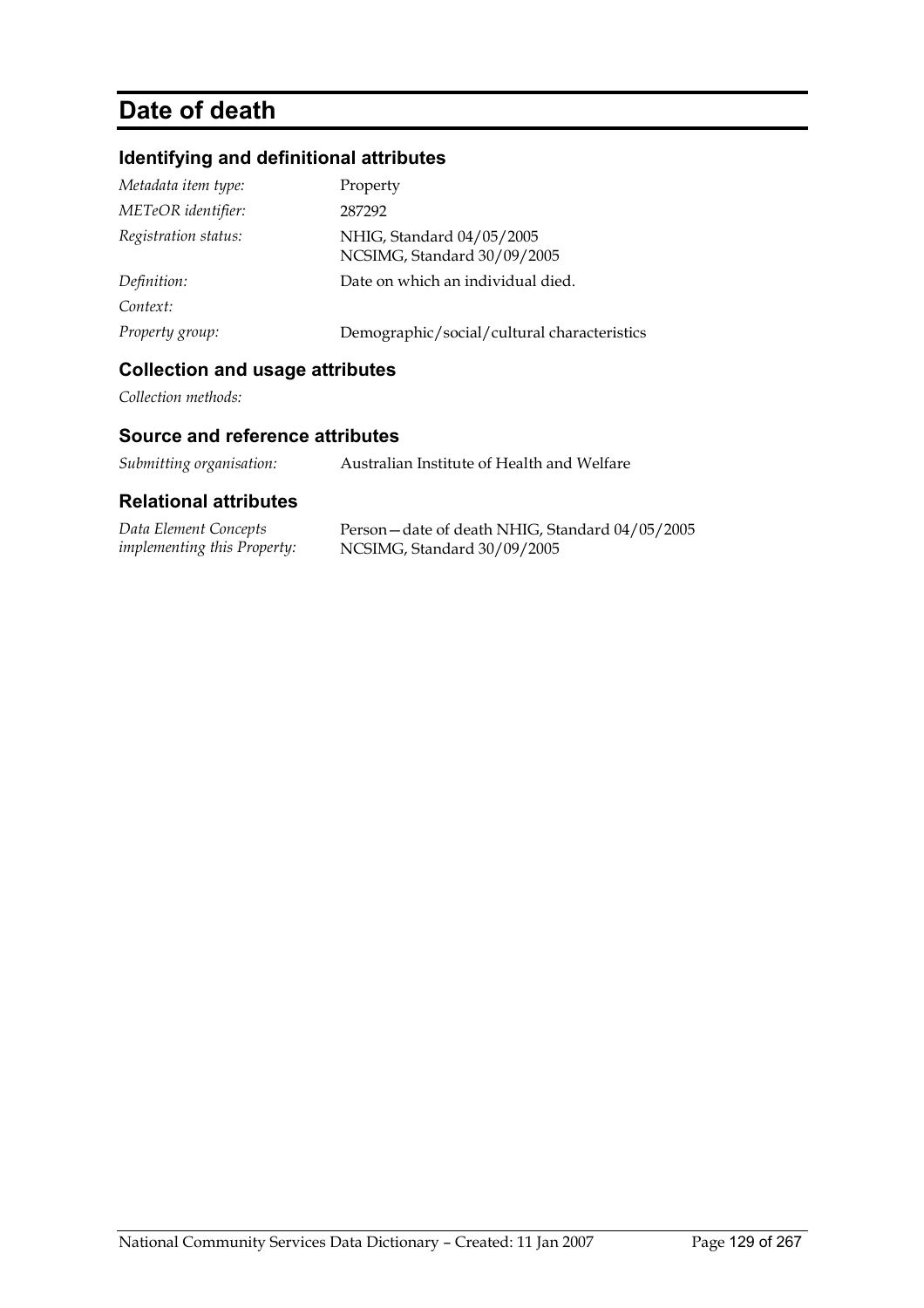# **Disability group**

## **Identifying and definitional attributes**

| <b>Relational attributes</b> |                                                                                               |
|------------------------------|-----------------------------------------------------------------------------------------------|
| Property group:              | Health and wellbeing                                                                          |
| Definition:                  | The disability group that most clearly expresses the experience of<br>disability of a person. |
| Registration status:         | NCSIMG, Standard 08/05/2006                                                                   |
| METeOR identifier:           | 315314                                                                                        |
| Metadata item type:          | Property                                                                                      |
|                              |                                                                                               |

*Data Element Concepts implementing this Property:* Person—disability group NCSIMG, Standard 08/05/2006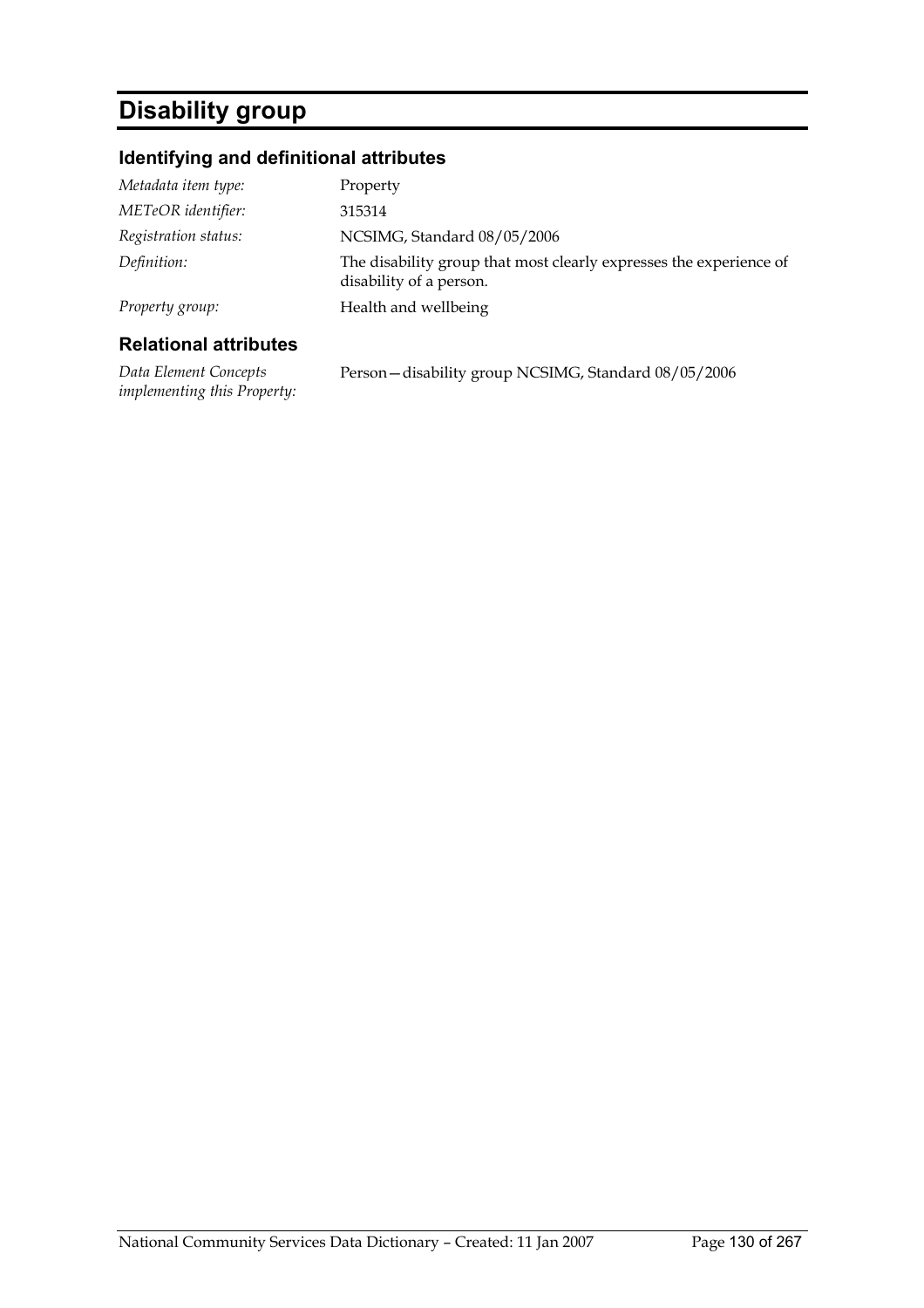# **Electronic communication address**

## **Identifying and definitional attributes**

| Metadata item type:  | Property                                                                     |
|----------------------|------------------------------------------------------------------------------|
| METeOR identifier:   | 287451                                                                       |
| Registration status: | NHIG, Standard 04/05/2005<br>NCSIMG, Standard 30/09/2005                     |
| Definition:          | The characters used for the purpose of communication by<br>electronic means. |
| Property group:      | Location characteristics                                                     |

### **Source and reference attributes**

| Submitting organisation: | Australian Institute of Health and Welfare |
|--------------------------|--------------------------------------------|
|                          |                                            |

| Data Element Concepts              | Person (address) – electronic communication address NHIG,          |
|------------------------------------|--------------------------------------------------------------------|
| <i>implementing this Property:</i> | Standard 04/05/2005                                                |
|                                    | NCSIMG, Standard 30/09/2005                                        |
|                                    | Service provider organisation (address) – electronic communication |
|                                    | address NHIG, Standard 04/05/2005                                  |
|                                    | NCSIMG, Standard 30/09/2005                                        |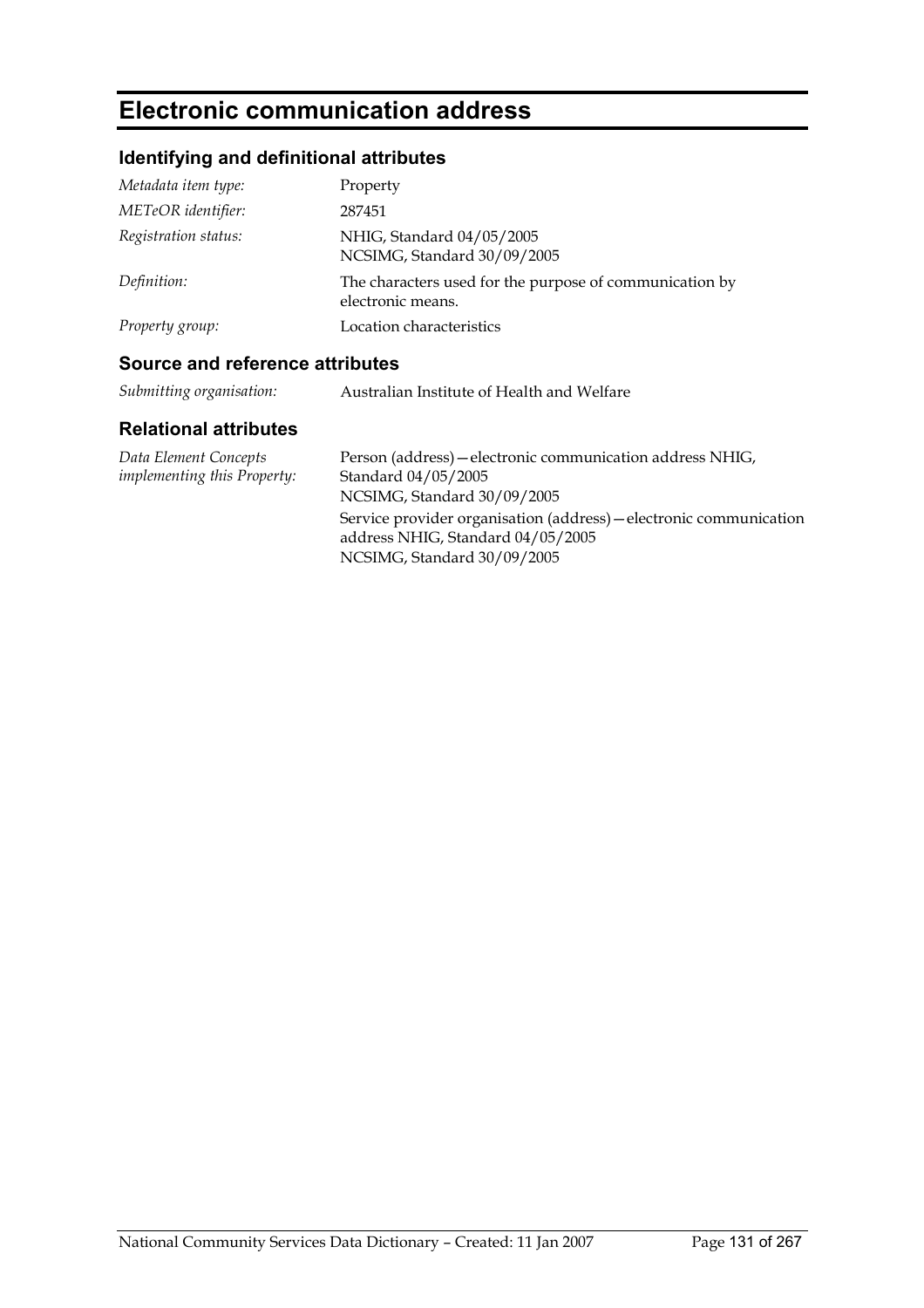## **Electronic communication medium**

## **Identifying and definitional attributes**

| Metadata item type:  | Property                                                 |
|----------------------|----------------------------------------------------------|
| METeOR identifier:   | 287501                                                   |
| Registration status: | NHIG, Standard 04/05/2005<br>NCSIMG, Standard 30/09/2005 |
| Definition:          | The type of mechanism used for electronic communication. |
| Property group:      | Location characteristics                                 |

### **Source and reference attributes**

| Submitting organisation: | Australian Institute of Health and Welfare |
|--------------------------|--------------------------------------------|
|                          |                                            |

### **Relational attributes**

*Data Element Concepts implementing this Property:* Person (address)—electronic communication medium NHIG, Standard 04/05/2005 NCSIMG, Standard 30/09/2005 Service provider organisation (address)—electronic communication medium NHIG, Standard 04/05/2005 NCSIMG, Standard 30/09/2005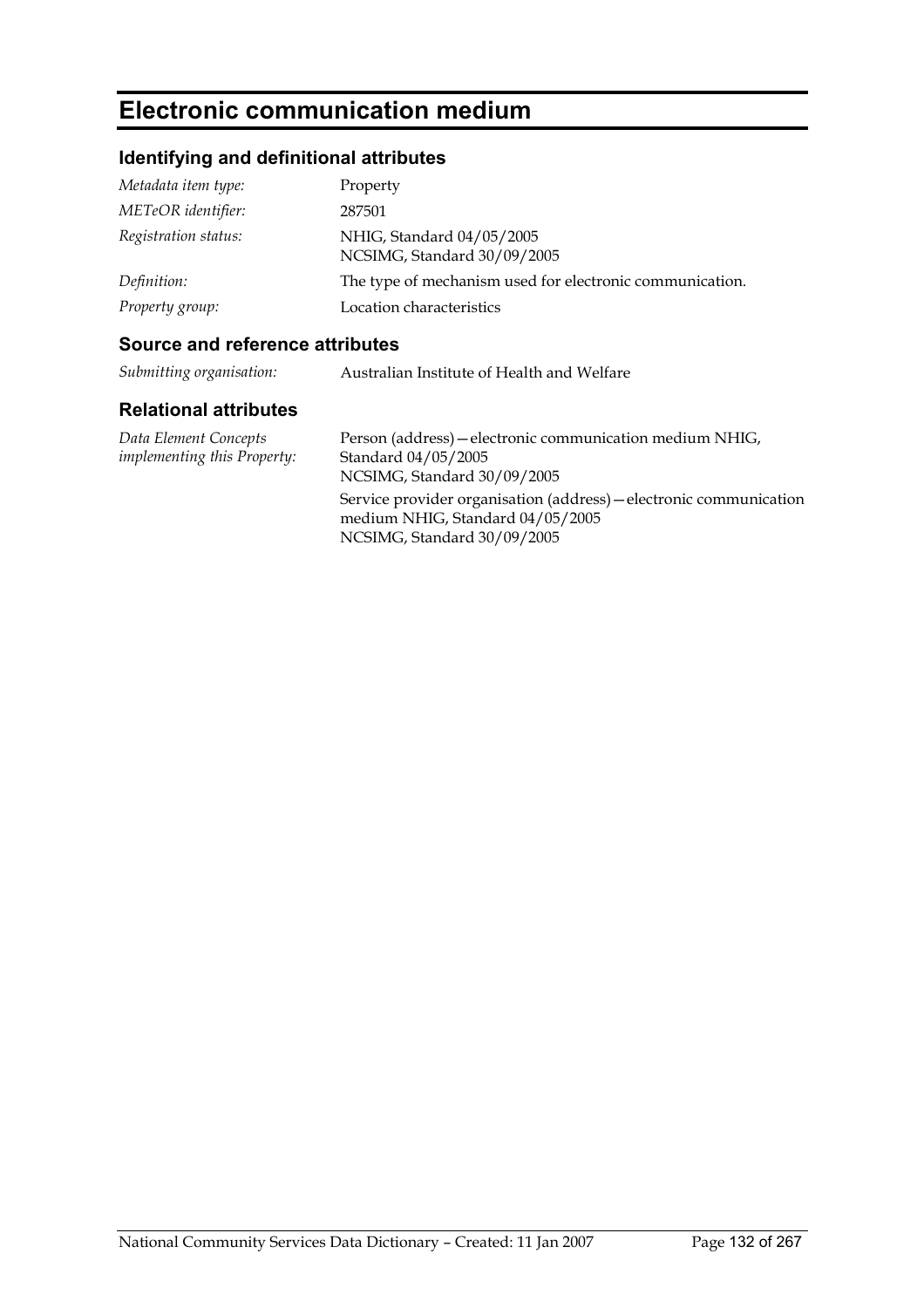## **Electronic communication usage code**

## **Identifying and definitional attributes**

| Metadata item type:  | Property                                                  |
|----------------------|-----------------------------------------------------------|
| METeOR identifier:   | 287523                                                    |
| Registration status: | NHIG, Standard 04/05/2005<br>NCSIMG, Standard 30/09/2005  |
| Definition:          | The manner of use of an electronic communication address. |
| Property group:      | Location characteristics                                  |

### **Source and reference attributes**

*Submitting organisation:* Australian Institute of Health and Welfare

#### **Relational attributes**

*Data Element Concepts implementing this Property:* Person (address)—electronic communication usage code NHIG, Standard 04/05/2005 NCSIMG, Standard 30/09/2005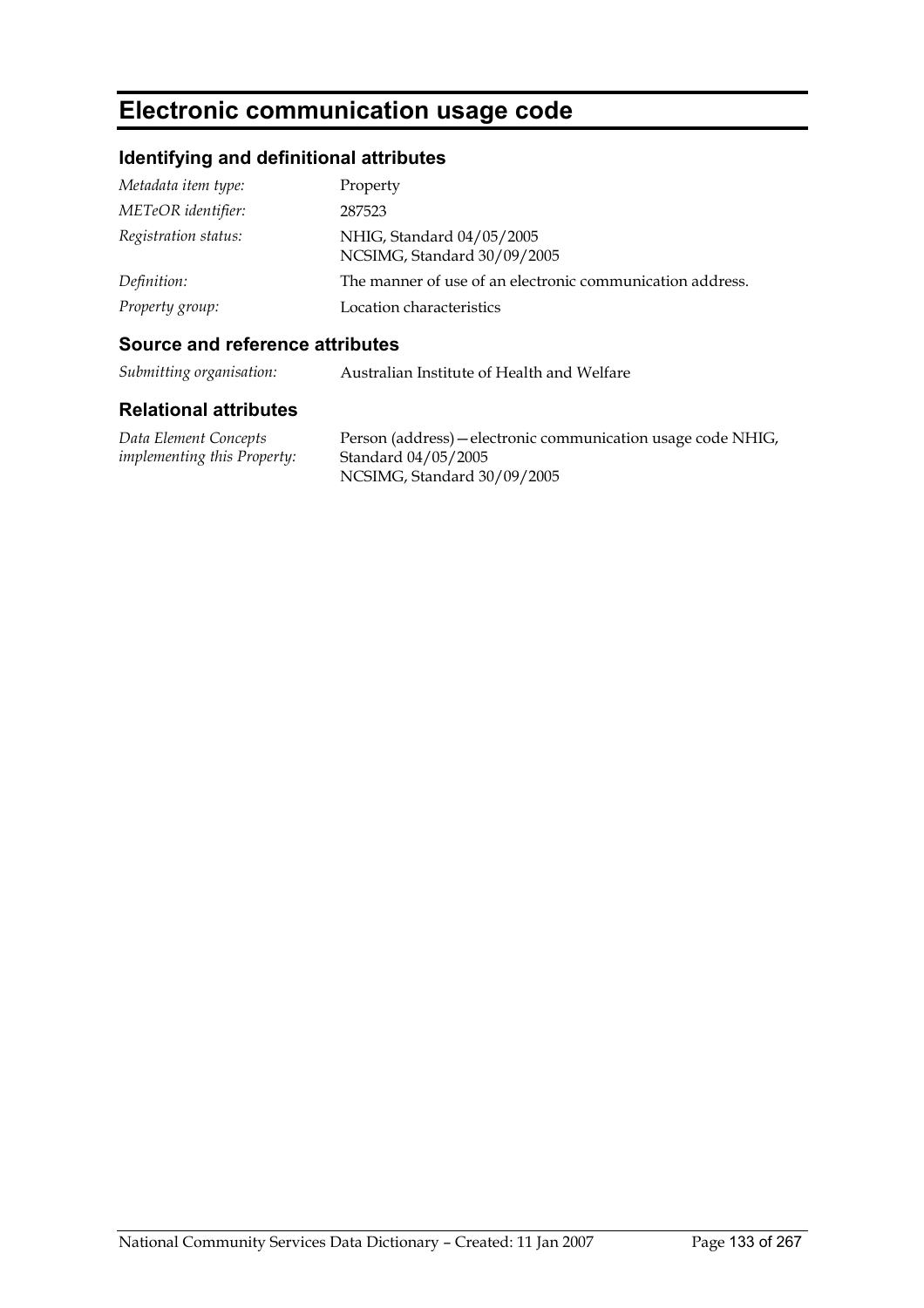# **Eligibility status**

## **Identifying and definitional attributes**

| Metadata item type:  | Property                                  |
|----------------------|-------------------------------------------|
| METeOR identifier:   | 304551                                    |
| Registration status: | NHIG, Standard 05/01/2006                 |
| Definition:          | An indicator of eligibility for services. |
| Property group:      | Service provision event                   |

#### **Source and reference attributes**

*Submitting organisation:* Australian Institute of Health and Welfare

### **Relational attributes**

*Data Element Concepts implementing this Property:* Person—eligibility status NHIG, Standard 04/01/2006 NCSIMG, Standard 04/01/2006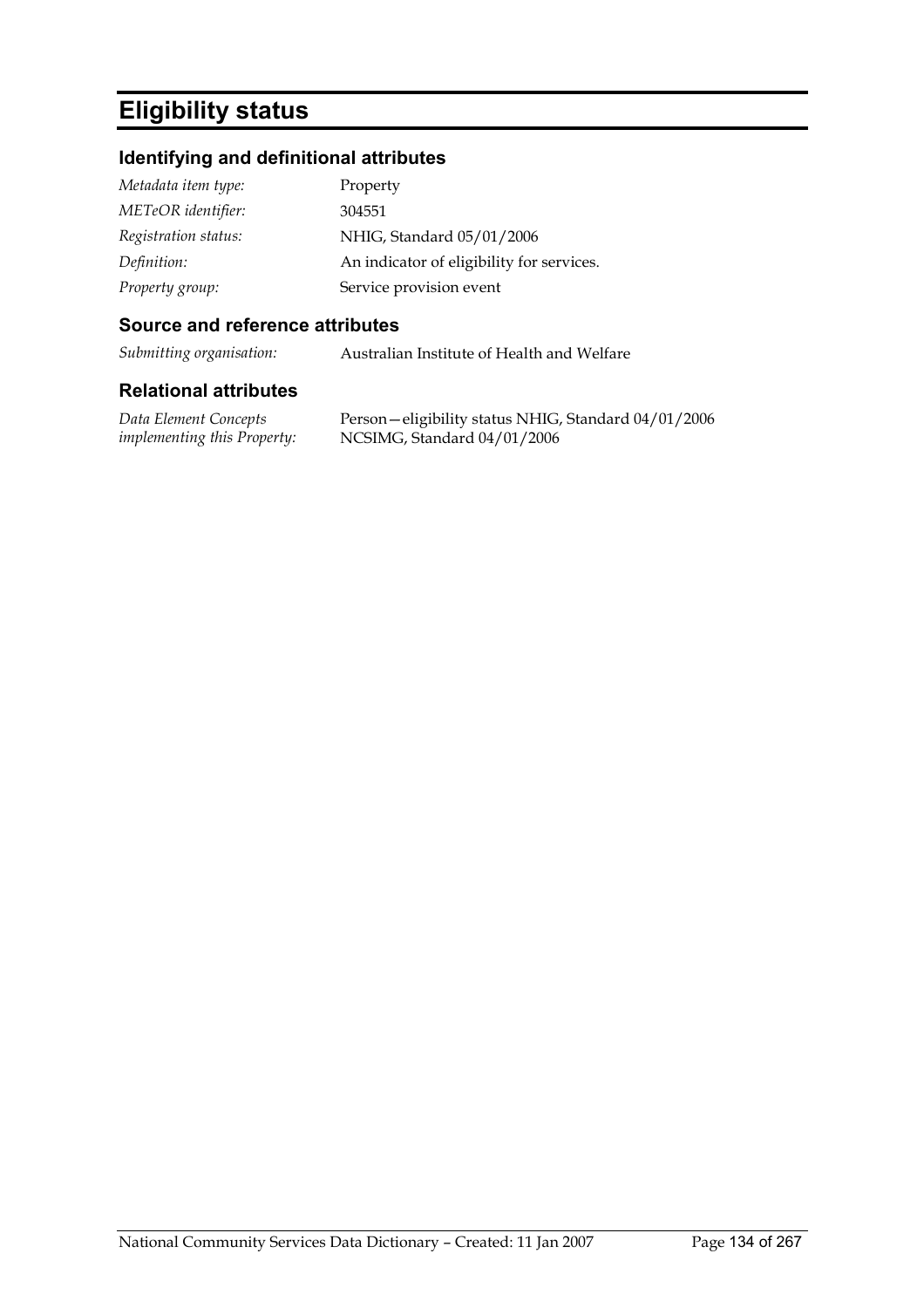# **Environmental factor**

## **Identifying and definitional attributes**

| Metadata item type:  | Property                                                                                                                             |
|----------------------|--------------------------------------------------------------------------------------------------------------------------------------|
| METeOR identifier:   | 320223                                                                                                                               |
| Registration status: | NHIG, Standard 29/11/2006<br>NCSIMG, Standard 16/10/2006                                                                             |
| Definition:          | Environmental factors make up the physical, social and attitudinal<br>environment in which individuals live and conduct their lives. |

| Data Element Concepts              | Person—environmental factor NHIG, Standard 29/11/2006 |
|------------------------------------|-------------------------------------------------------|
| <i>implementing this Property:</i> | NCSIMG, Standard 16/10/2006                           |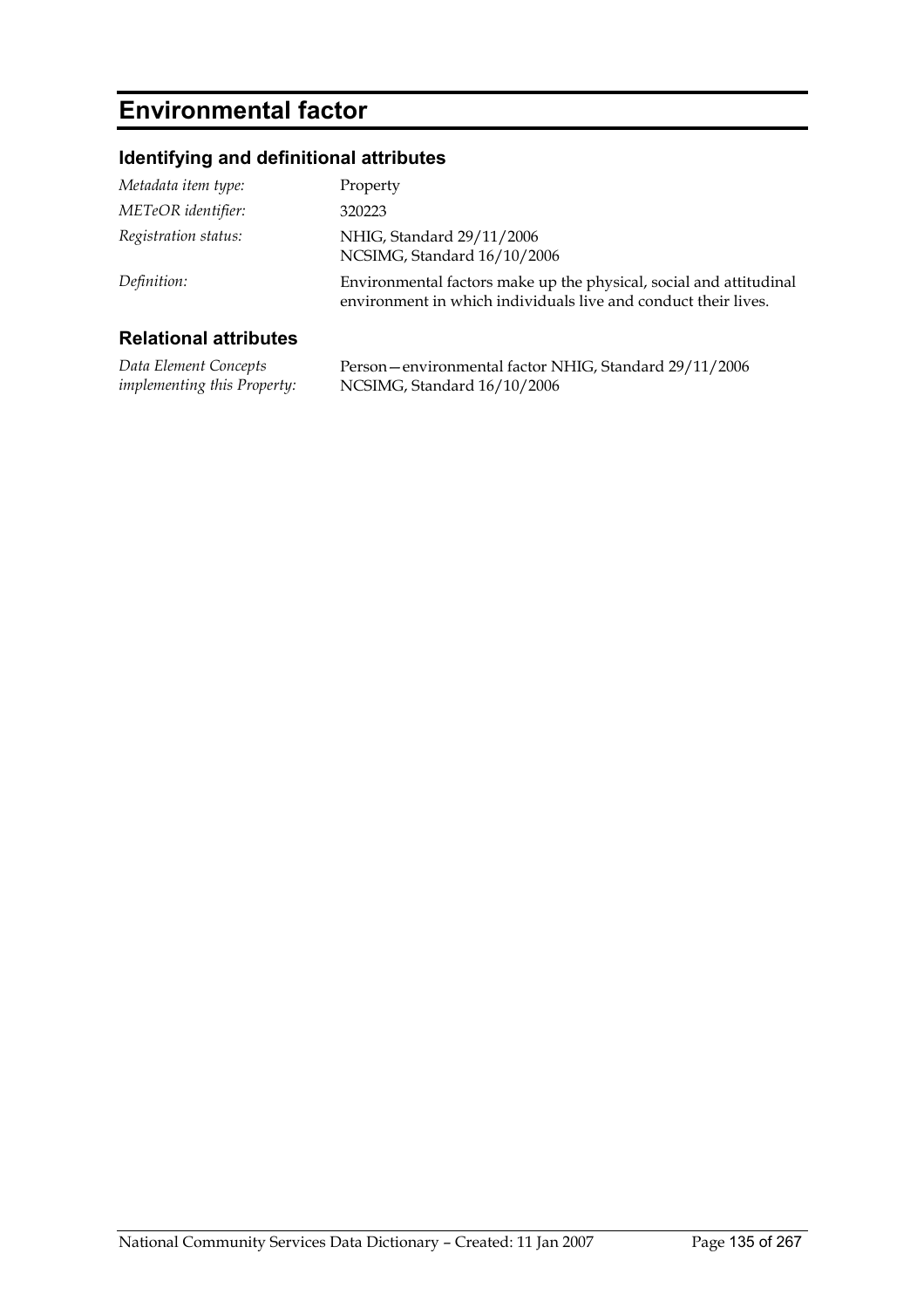# **Episode end date**

## **Identifying and definitional attributes**

| Metadata item type:  | Property                                                 |
|----------------------|----------------------------------------------------------|
| METeOR identifier:   | 269252                                                   |
| Registration status: | NHIG, Standard 01/03/2005<br>NCSIMG, Proposed 19/07/2006 |
| Definition:          | The date on which an episode is completed.               |
| Property group:      | Exit/leave from service event                            |

#### **Source and reference attributes**

*Submitting organisation:* Australian Institute of Health and Welfare

#### **Relational attributes**

*Data Element Concepts implementing this Property:* Service episode—episode end date NCSIMG, Standard 01/03/2005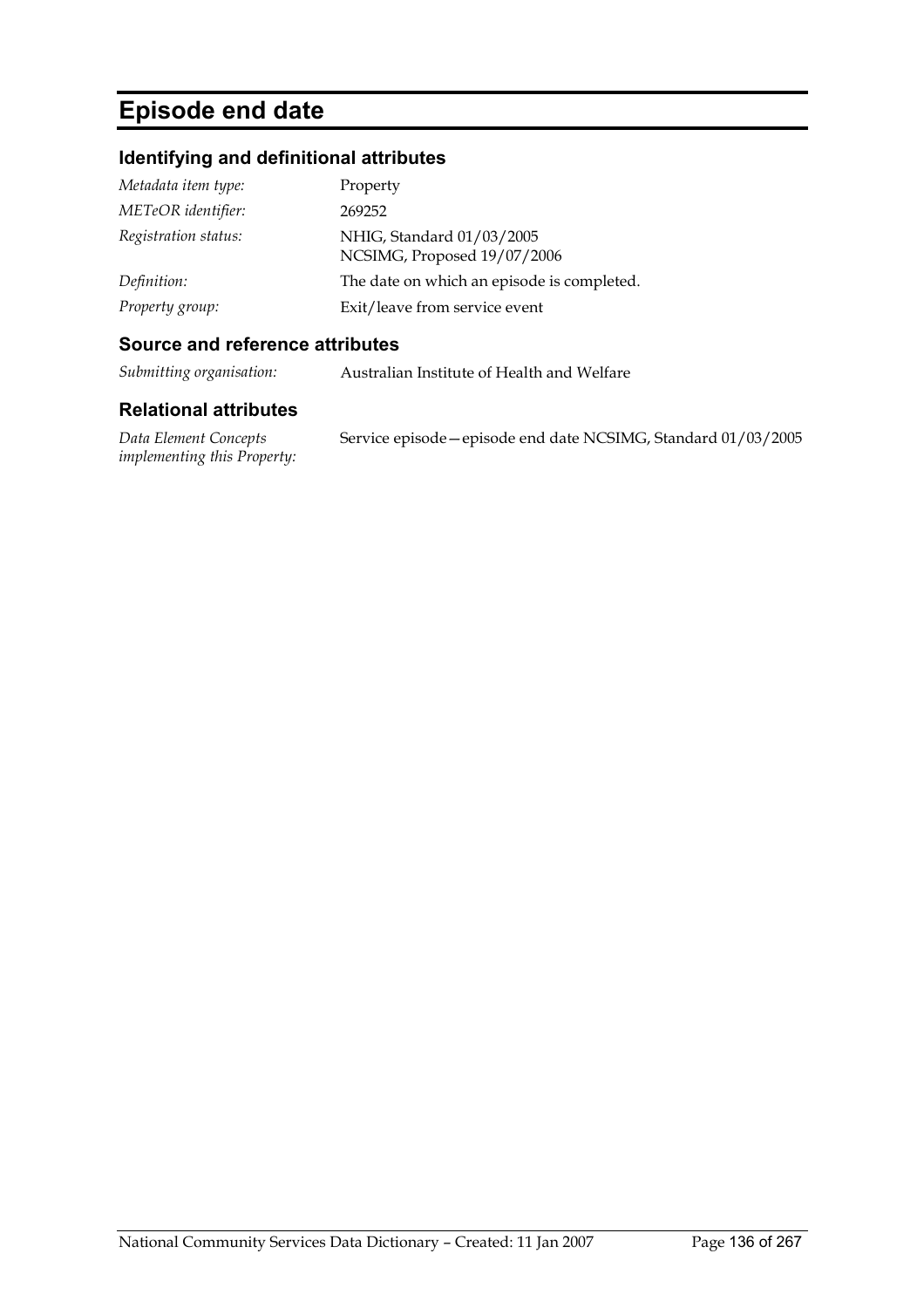## **Episode start date**

## **Identifying and definitional attributes**

| Metadata item type:  | Property                                                 |
|----------------------|----------------------------------------------------------|
| METeOR identifier:   | 269253                                                   |
| Registration status: | NHIG, Standard 01/03/2005<br>NCSIMG, Standard 16/05/2006 |
| Definition:          | The date on which an episode commenced.                  |
| Property group:      | Request for/entry into service event                     |

#### **Source and reference attributes**

*Submitting organisation:* Australian Institute of Health and Welfare

#### **Relational attributes**

*Data Element Concepts implementing this Property:* Service episode—episode start date NCSIMG, Standard 16/05/2006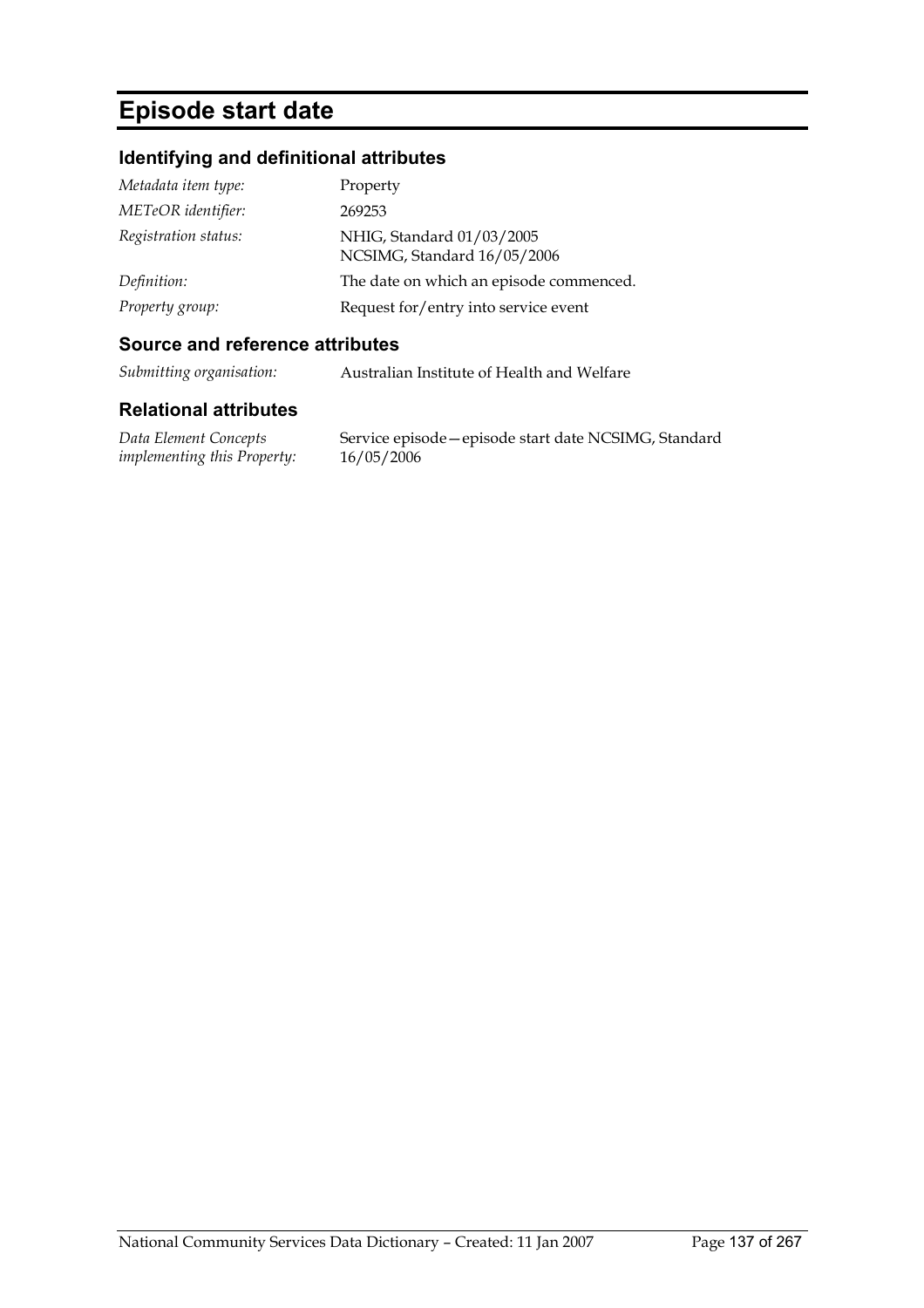## **Extent of environmental factor influence**

## **Identifying and definitional attributes**

| Metadata item type:  | Property                                                                                     |
|----------------------|----------------------------------------------------------------------------------------------|
| METeOR identifier:   | 320232                                                                                       |
| Registration status: | NHIG, Standard 29/11/2006<br>NCSIMG, Standard 16/10/2006                                     |
| Definition:          | The degree to which specified environmental factors influence<br>functioning and disability. |
|                      |                                                                                              |

## **Relational attributes**

*Data Element Concepts implementing this Property:* Person—extent of environmental factor influence NHIG, Standard 29/11/2006 NCSIMG, Standard 16/10/2006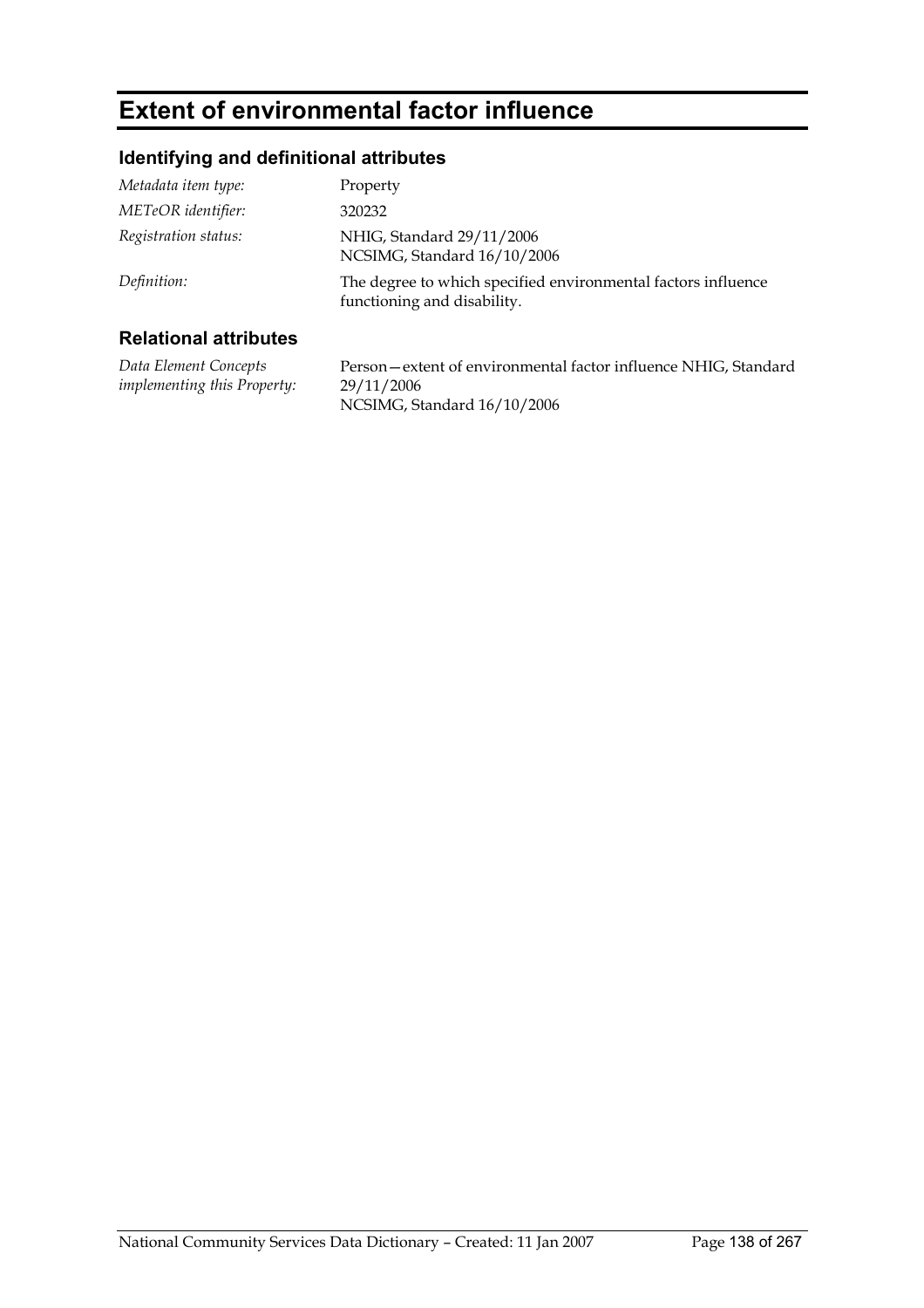# **Extent of impairment of body function**

## **Identifying and definitional attributes**

| <b>Relational attributes</b> |                                                          |
|------------------------------|----------------------------------------------------------|
| Definition:                  | The degree of impairment in a specified body function.   |
| Registration status:         | NHIG, Standard 29/11/2006<br>NCSIMG, Standard 16/10/2006 |
| METeOR identifier:           | 320240                                                   |
| Metadata item type:          | Property                                                 |

*Data Element Concepts implementing this Property:* Person—extent of impairment of body function NHIG, Standard 29/11/2006 NCSIMG, Standard 16/10/2006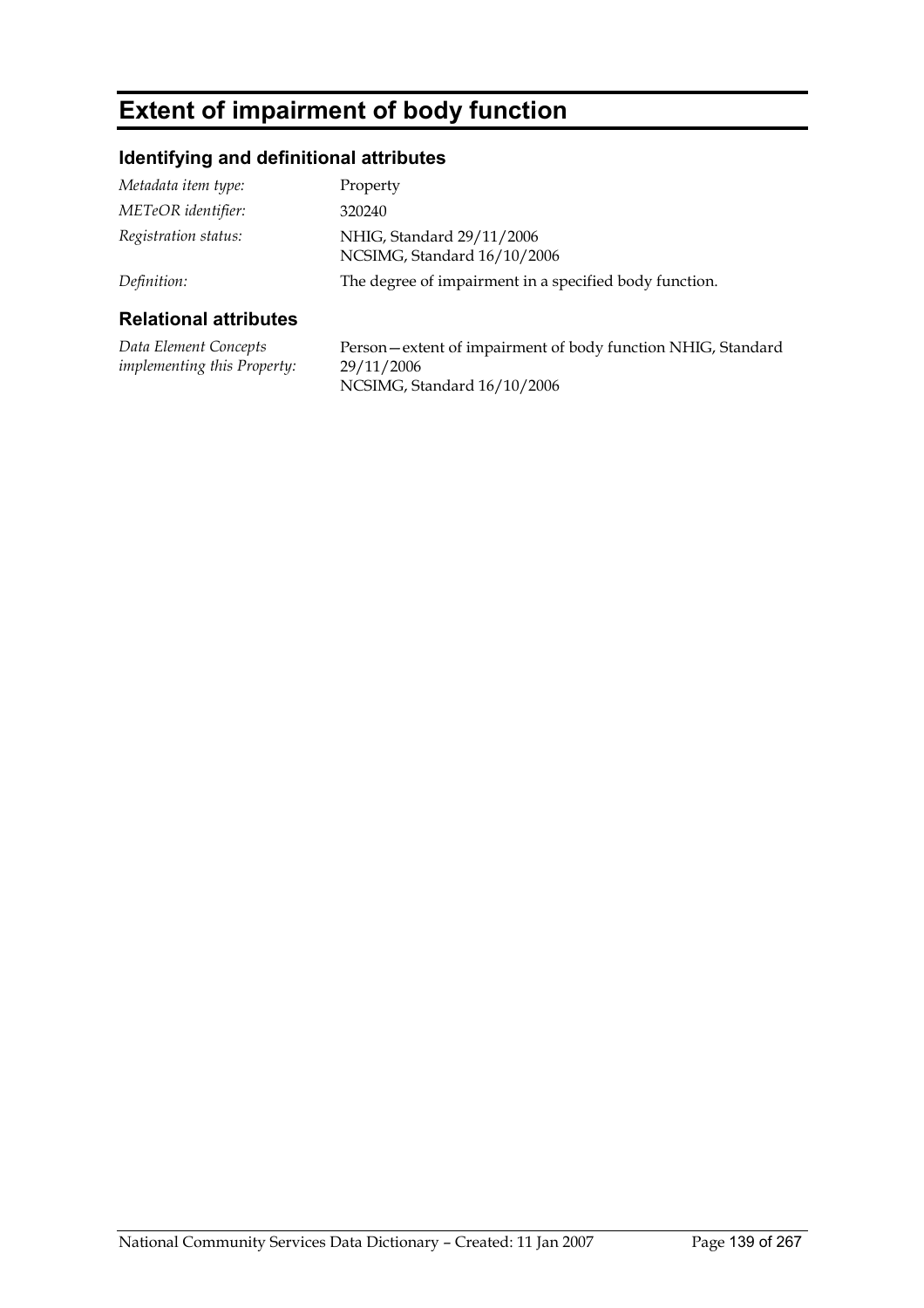# **Extent of impairment of body structure**

## **Identifying and definitional attributes**

| <b>Relational attributes</b> |                                                          |
|------------------------------|----------------------------------------------------------|
| Definition:                  | The degree of impairment in a specified body structure.  |
| Registration status:         | NHIG, Standard 29/11/2006<br>NCSIMG, Standard 16/10/2006 |
| METeOR identifier:           | 320252                                                   |
| Metadata item type:          | Property                                                 |

## **Relational attributes**

*Data Element Concepts implementing this Property:* Person—extent of impairment of body structure NHIG, Standard 29/11/2006 NCSIMG, Standard 16/10/2006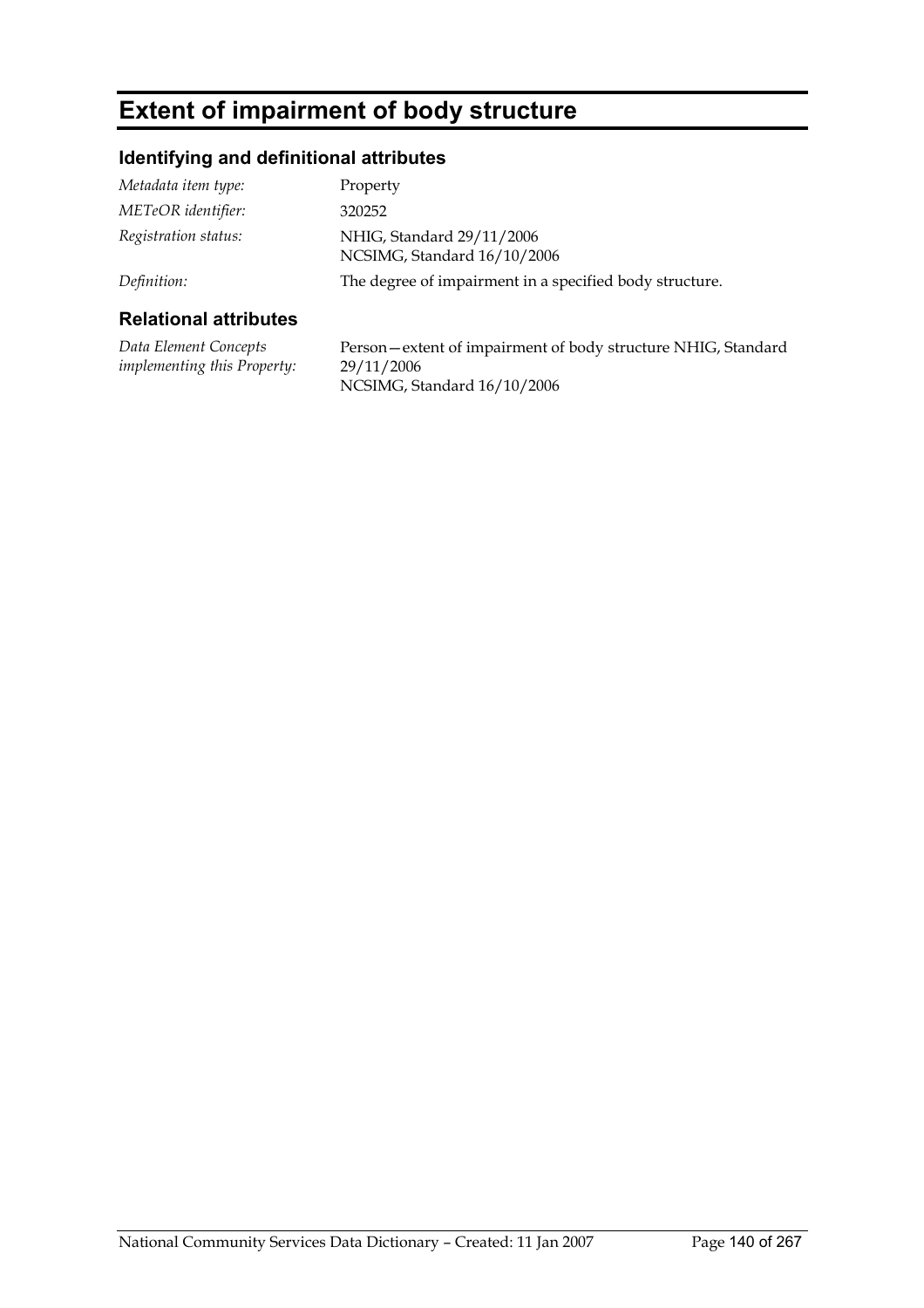# **Extent of participation in a life area**

## **Identifying and definitional attributes**

| <b>Relational attributes</b> |                                                          |
|------------------------------|----------------------------------------------------------|
| Definition:                  | The degree of participation in a life area.              |
| Registration status:         | NHIG, Standard 29/11/2006<br>NCSIMG, Standard 16/10/2006 |
| METeOR identifier:           | 324449                                                   |
| Metadata item type:          | Property                                                 |

*Data Element Concepts implementing this Property:* Person—extent of participation in a life area NHIG, Standard 29/11/2006 NCSIMG, Standard 16/10/2006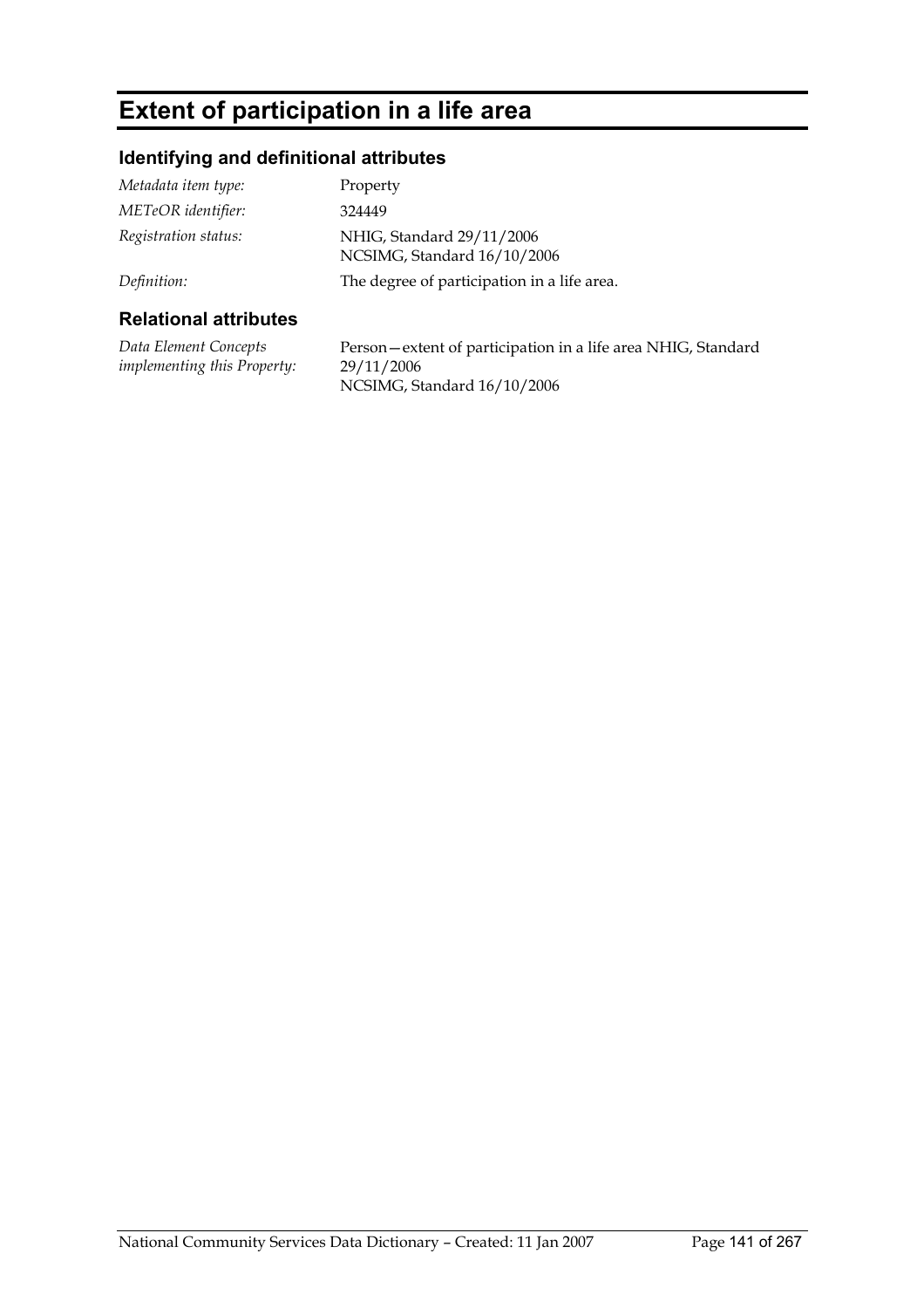# **Family name**

## **Identifying and definitional attributes**

| Metadata item type:  | Property                                                                                |
|----------------------|-----------------------------------------------------------------------------------------|
| METeOR identifier:   | 269355                                                                                  |
| Registration status: | NHIG, Standard 01/03/2005<br>NCSIMG, Standard 01/03/2005<br>NHDAMG, Standard 22/10/2005 |
| Definition:          | A designation for a family.                                                             |
| Property group:      | Name characteristics                                                                    |

## **Source and reference attributes**

*Submitting organisation:* Australian Institute of Health and Welfare

| Data Element Concepts              | Person (name) – family name NHIG, Standard 01/03/2005 |
|------------------------------------|-------------------------------------------------------|
| <i>implementing this Property:</i> | NCSIMG, Standard 01/03/2005                           |
|                                    | NHDAMG, Standard 28/07/2005                           |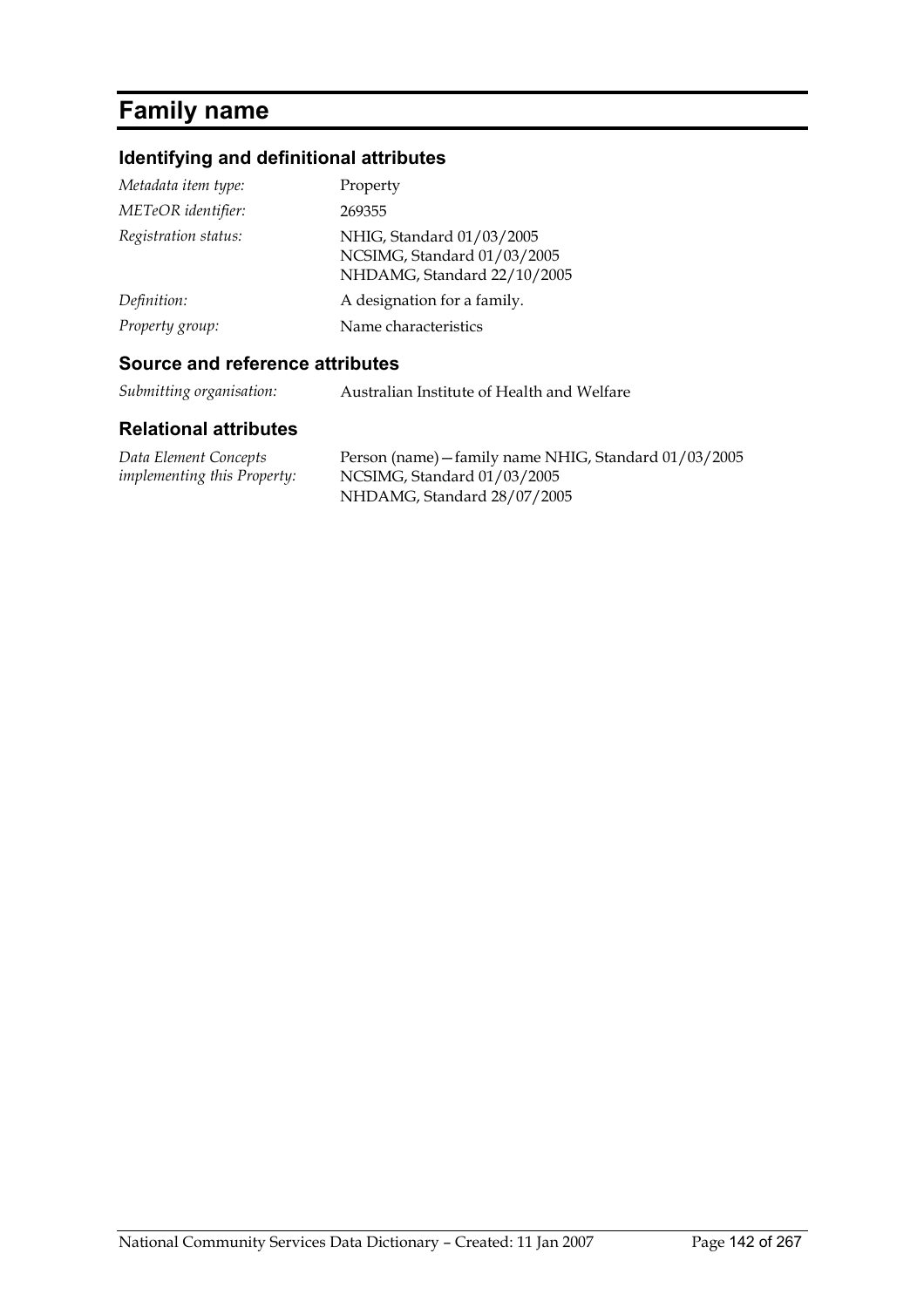# **Family type**

## **Identifying and definitional attributes**

| Metadata item type:  | Property                                    |
|----------------------|---------------------------------------------|
| METeOR identifier:   | 269320                                      |
| Registration status: | NCSIMG, Standard 01/03/2005                 |
| Definition:          | A descriptor of the class of family.        |
| Property group:      | Demographic/social/cultural characteristics |

#### **Source and reference attributes**

*Submitting organisation:* Australian Institute of Health and Welfare

### **Relational attributes**

*Data Element Concepts implementing this Property:* Household family—family type NCSIMG, Standard 01/03/2005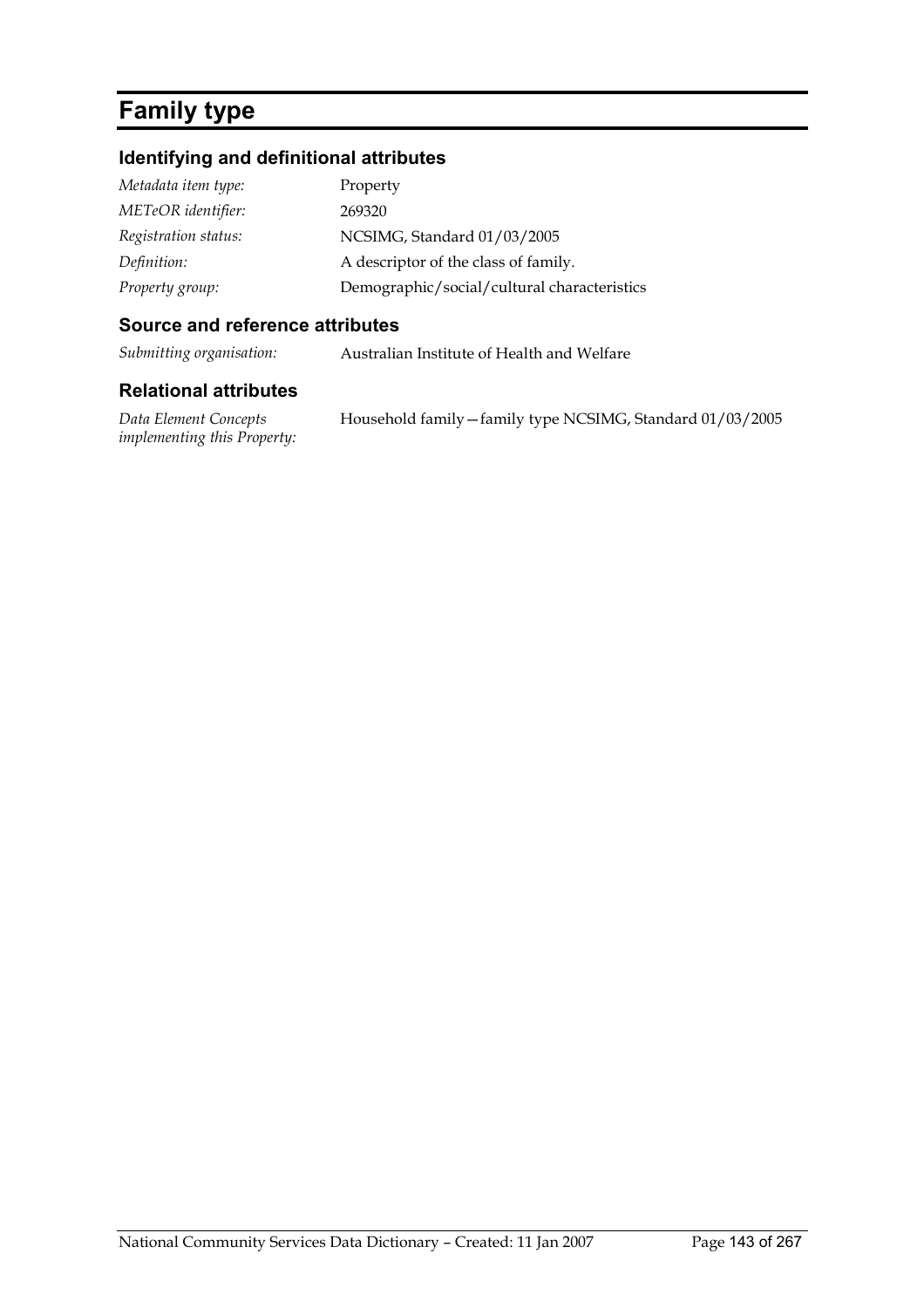# **Field of education**

## **Identifying and definitional attributes**

| Metadata item type:  | Property                                       |
|----------------------|------------------------------------------------|
| METeOR identifier:   | 269173                                         |
| Registration status: | NCSIMG, Standard 01/03/2005                    |
| Definition:          | The subject matter of an educational activity. |
| Property group:      | Educational characteristics                    |

## **Source and reference attributes**

| Submitting organisation: | Australian Institute of Health and Welfare                                                                                          |
|--------------------------|-------------------------------------------------------------------------------------------------------------------------------------|
| Origin:                  | Australian Bureau of Statistics 2001. Australian Standard<br>Classification of Education (ASCED). Cat. No. 1272.0. Canberra:<br>ABS |

| Data Element Concepts              | Person-field of education NCSIMG, Standard 01/03/2005 |
|------------------------------------|-------------------------------------------------------|
| <i>implementing this Property:</i> |                                                       |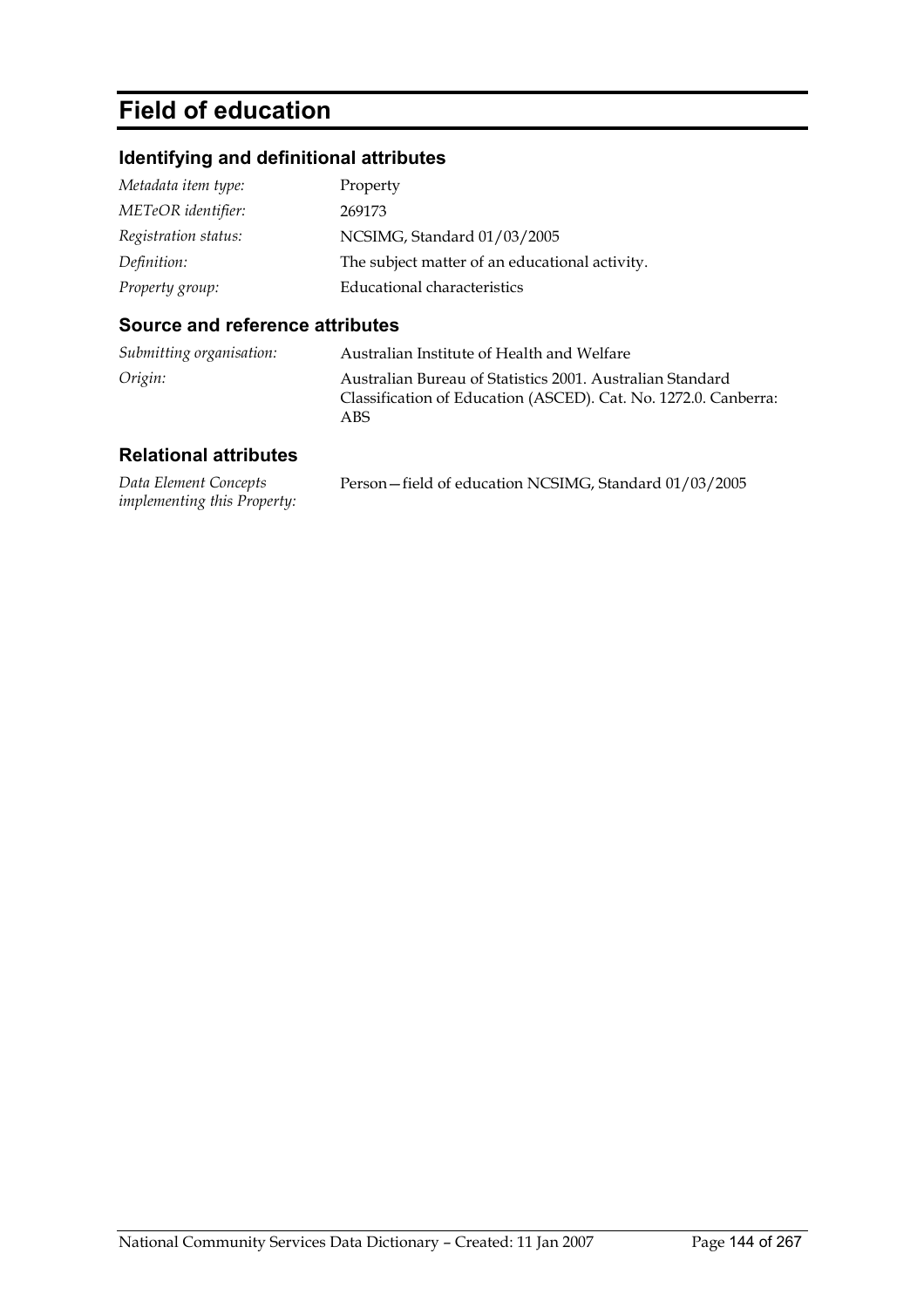# **First language spoken**

# **Identifying and definitional attributes**

| Metadata item type:  | Property                                                   |
|----------------------|------------------------------------------------------------|
| METeOR identifier:   | 269243                                                     |
| Registration status: | NCSIMG, Standard 01/03/2005<br>NHDAMG, Standard 01/08/2005 |
| Definition:          | The language first used for oral communication.            |
| Property group:      | Demographic/social/cultural characteristics                |

#### **Source and reference attributes**

*Submitting organisation:* Australian Institute of Health and Welfare

#### **Relational attributes**

*Data Element Concepts implementing this Property:* Person—first language spoken NCSIMG, Standard 01/03/2005 NHDAMG, Standard 01/08/2005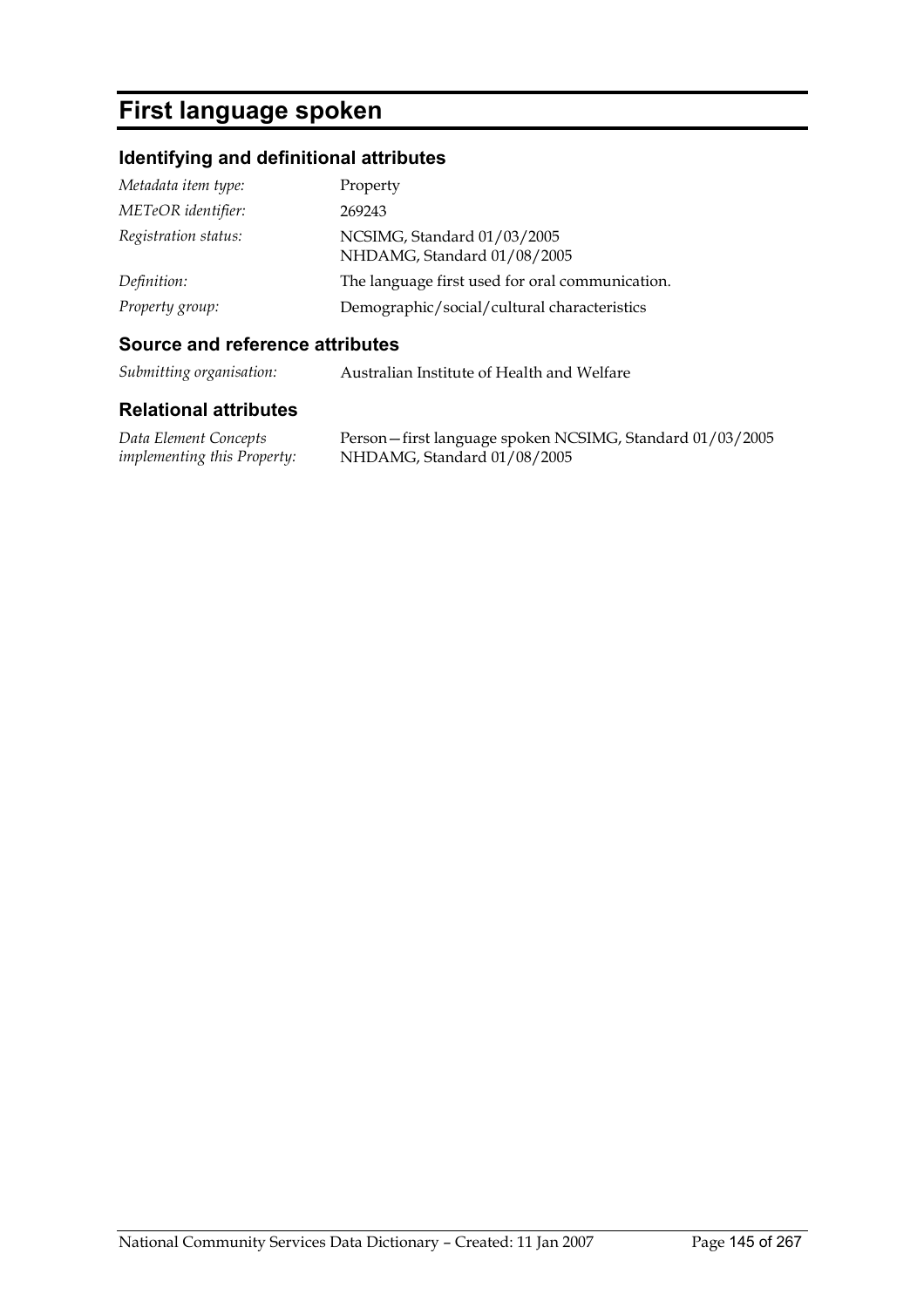# **First service contact date**

# **Identifying and definitional attributes**

| Metadata item type:  | Property                                        |
|----------------------|-------------------------------------------------|
| METeOR identifier:   | 269346                                          |
| Registration status: | NCSIMG, Standard 01/03/2005                     |
| Definition:          | Date on which the first service contact occurs. |
| Property group:      | Request for/entry into service event            |

### **Source and reference attributes**

*Submitting organisation:* Australian Institute of Health and Welfare

### **Relational attributes**

*Data Element Concepts implementing this Property:* Service event—first service contact date NCSIMG, Standard 01/03/2005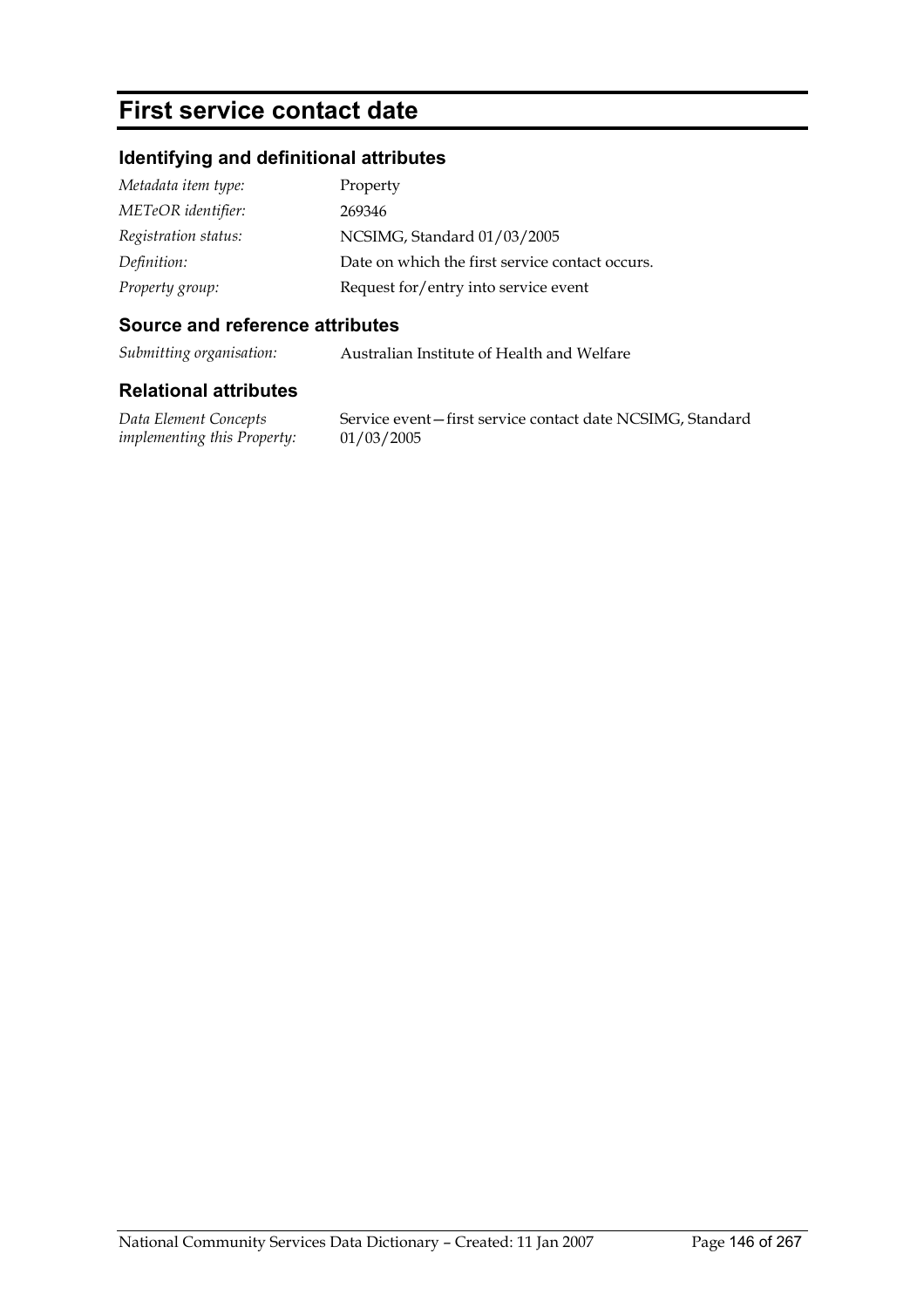# **Floor/level identifier**

# **Identifying and definitional attributes**

| Metadata item type:  | Property                                                                              |
|----------------------|---------------------------------------------------------------------------------------|
| METeOR identifier:   | 269053                                                                                |
| Registration status: | NHIG, Standard 01/03/2005                                                             |
| Definition:          | Descriptor used to identify the floor or level of a multi-storey<br>building/complex. |
| Context:             | Australian addresses                                                                  |
| Property group:      | Location characteristics                                                              |

### **Source and reference attributes**

*Submitting organisation:* Australian Institute of Health and Welfare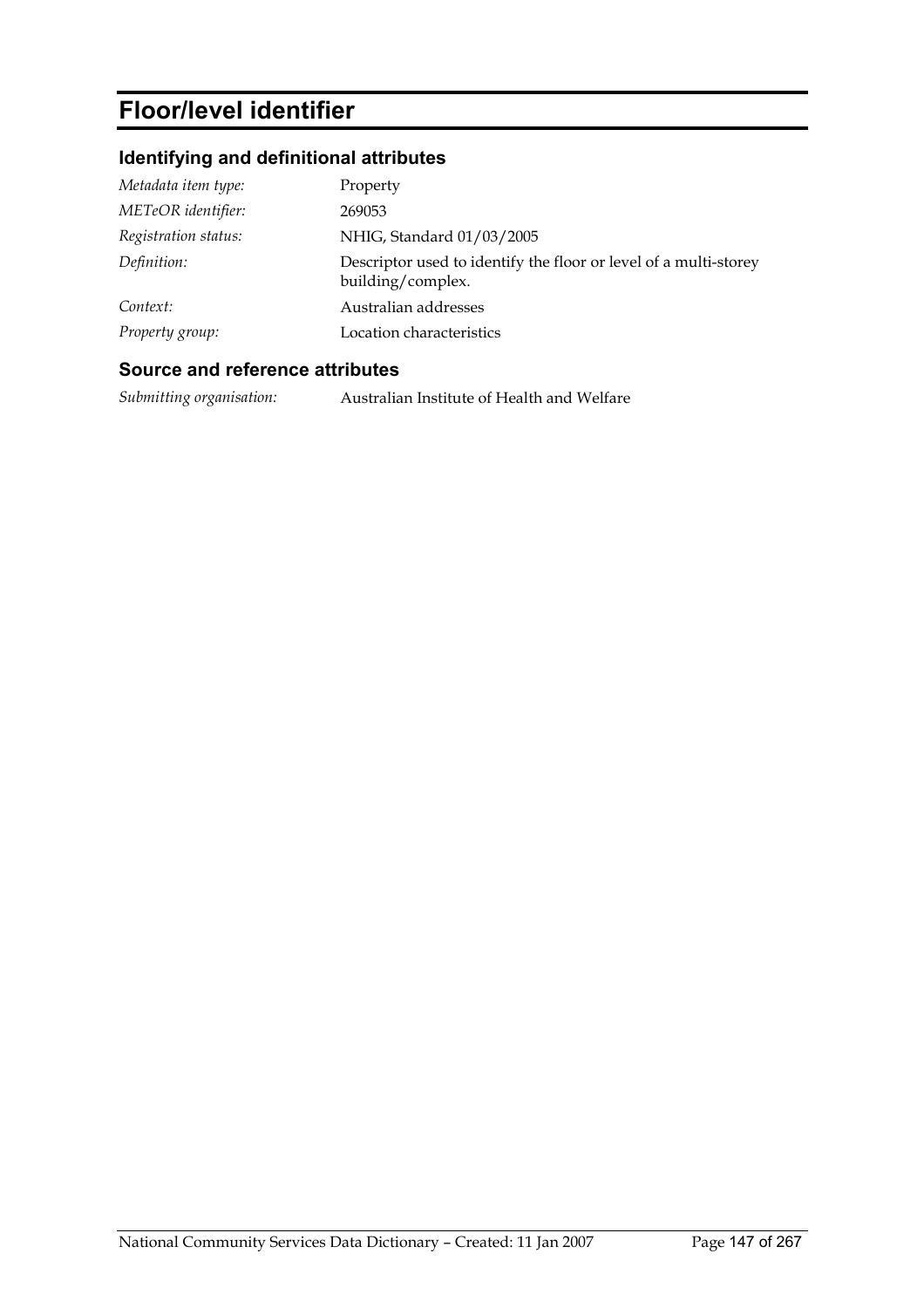# **Floor/level type**

# **Identifying and definitional attributes**

| Metadata item type:  | Property                                                                                       |
|----------------------|------------------------------------------------------------------------------------------------|
| METeOR identifier:   | 269379                                                                                         |
| Registration status: | NHIG, Standard 01/03/2005                                                                      |
| Definition:          | Descriptor used to classify the type of floor or level of a multi-<br>storey building/complex. |
| Context:             | Australian addresses.                                                                          |
| Property group:      | Location characteristics                                                                       |

### **Source and reference attributes**

*Submitting organisation:* Health Data Standards Committee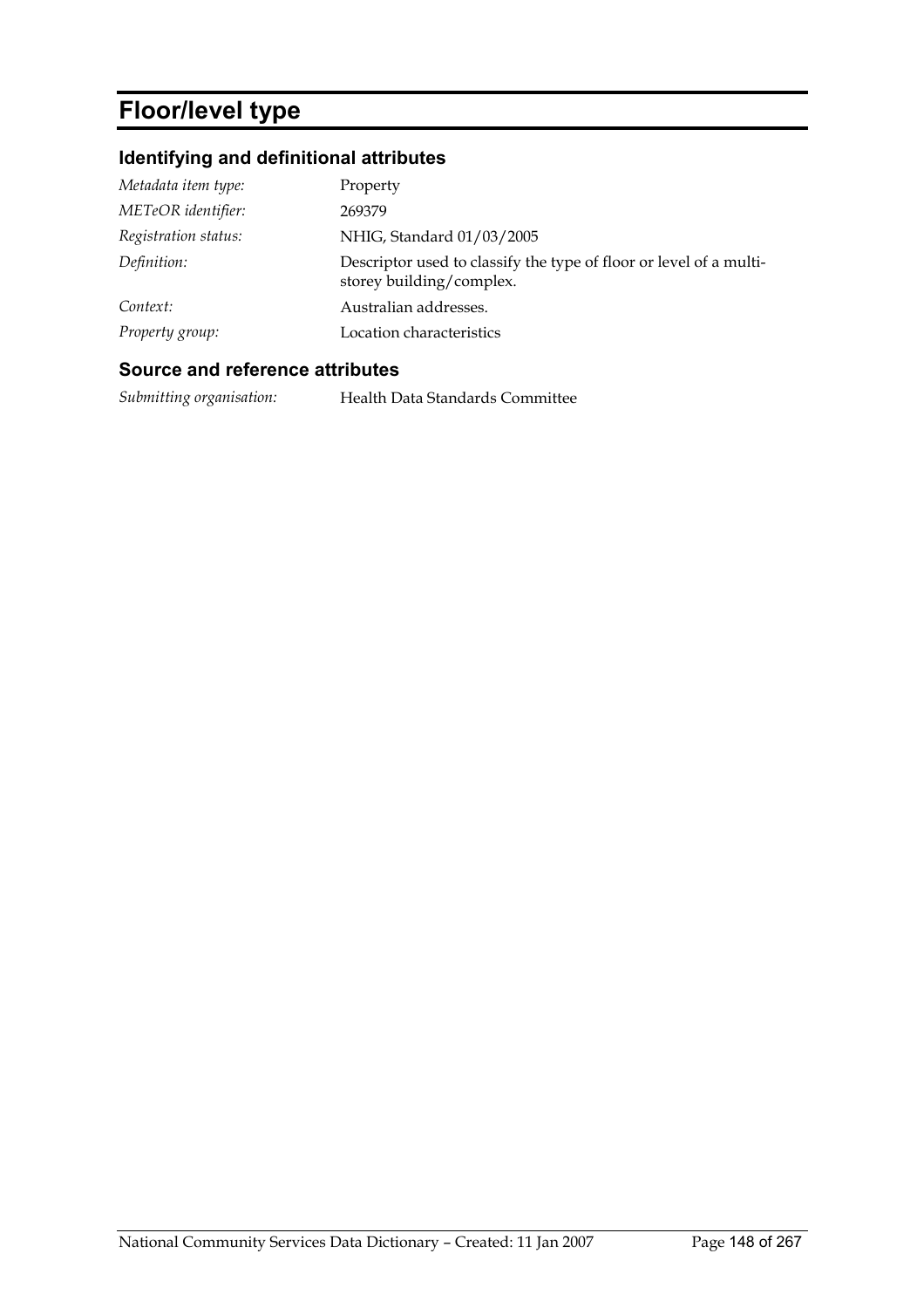# **Full-time equivalent staff**

# **Identifying and definitional attributes**

| Metadata item type:                                      | Property                                                                                           |
|----------------------------------------------------------|----------------------------------------------------------------------------------------------------|
| METeOR identifier:                                       | 269172                                                                                             |
| Registration status:                                     | NHIG, Standard 13/05/2005<br>NCSIMG, Standard 01/03/2005                                           |
| Definition:                                              | Hours actually worked divided by the number of normal hours<br>worked by a full-time staff member. |
| Property group:                                          | Labour characteristics                                                                             |
| A construction of the following and all the first states |                                                                                                    |

### **Source and reference attributes**

| Submitting organisation: | Australian Institute of Health and Welfare |
|--------------------------|--------------------------------------------|
|                          |                                            |

| Data Element Concepts              | Service provider organisation - full-time equivalent staff NCSIMG,                        |
|------------------------------------|-------------------------------------------------------------------------------------------|
| <i>implementing this Property:</i> | Standard 01/03/2005                                                                       |
|                                    | Service provider organisation – full-time equivalent staff NCSIMG,<br>Standard 01/03/2005 |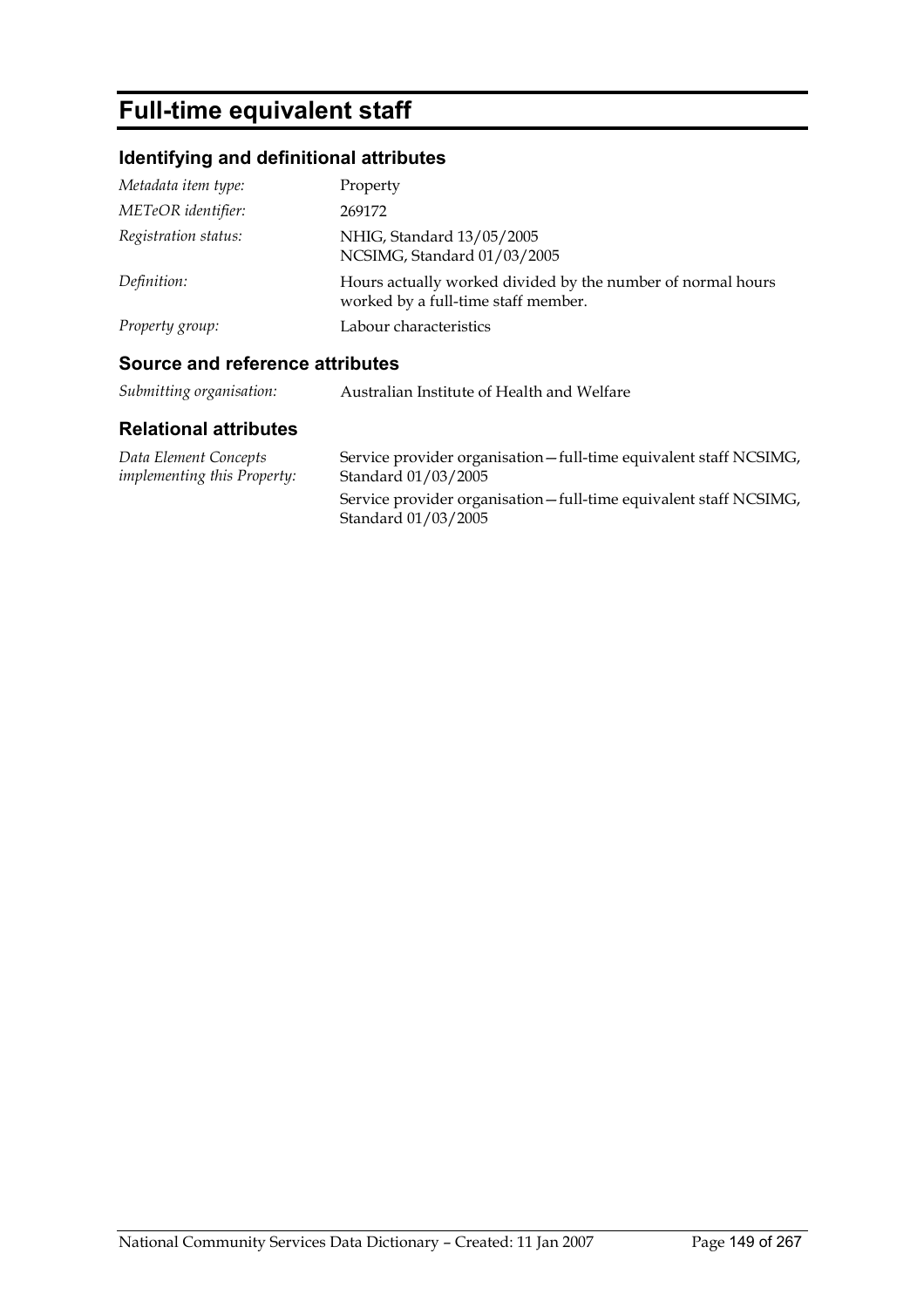# **Full-time/part-time status**

# **Identifying and definitional attributes**

| Metadata item type:  | Property                                                   |
|----------------------|------------------------------------------------------------|
| METeOR identifier:   | 318676                                                     |
| Registration status: | NCSIMG, Standard 14/12/2005                                |
| Definition:          | A categorisation by actual hours worked or intent to work. |
| Property group:      | Labour characteristics                                     |

### **Source and reference attributes**

*Submitting organisation:* Australian Institute of Health and Welfare

### **Relational attributes**

*Data Element Concepts implementing this Property:*

Person (employed)—full-time/part-time status NCSIMG, Standard 14/12/2005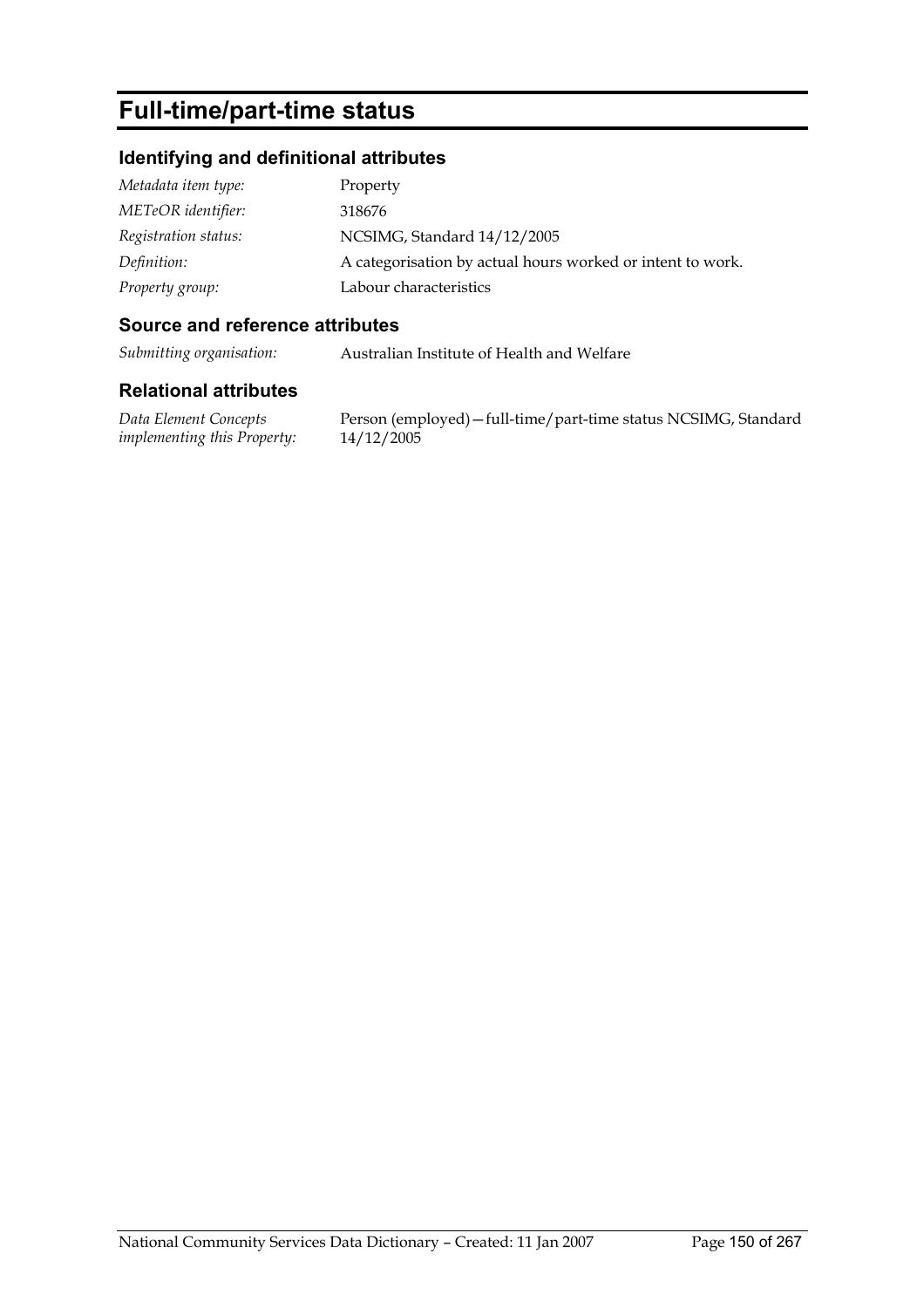# **Geographic location**

# **Identifying and definitional attributes**

| Metadata item type:  | Property                                                                               |
|----------------------|----------------------------------------------------------------------------------------|
| METeOR identifier:   | 269234                                                                                 |
| Registration status: | NHIG, Standard 01/03/2005<br>NCSIMG, Standard 01/03/2005<br>NHDAMG, Retired 10/02/2006 |
| Definition:          | A description of physical location.                                                    |
| Property group:      | Location characteristics                                                               |

## **Source and reference attributes**

*Submitting organisation:* Australian Institute of Health and Welfare

| Data Element Concepts       | Person - geographic location NCSIMG, Standard 01/03/2005    |
|-----------------------------|-------------------------------------------------------------|
| implementing this Property: | Service provider organisation – geographic location NCSIMG, |
|                             | Standard 01/03/2005                                         |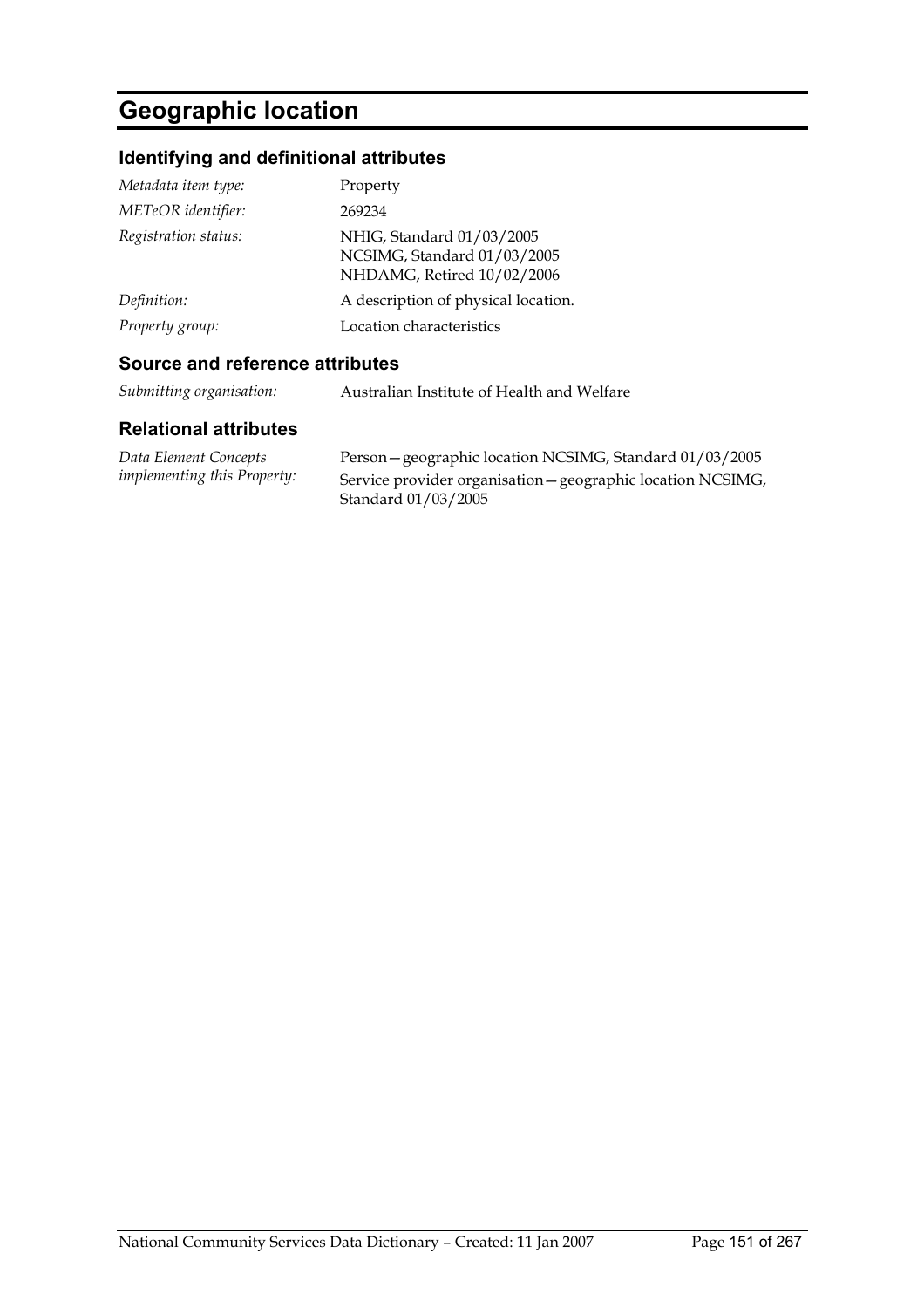# **Given name**

# **Identifying and definitional attributes**

| Metadata item type:             | Property                                                                                                      |
|---------------------------------|---------------------------------------------------------------------------------------------------------------|
| METeOR identifier:              | 269222                                                                                                        |
| Registration status:            | NHIG, Standard 01/03/2005<br>NCSIMG, Standard 01/03/2005<br>NHDAMG, Standard 22/10/2005                       |
| Definition:                     | A designation for an individual within the family group or by<br>which the individual is socially identified. |
| Property group:                 | Name characteristics                                                                                          |
| Source and reference attributes |                                                                                                               |

*Submitting organisation:* Australian Institute of Health and Welfare

| Data Element Concepts              | Person (name) – given name NHIG, Standard 01/03/2005 |
|------------------------------------|------------------------------------------------------|
| <i>implementing this Property:</i> | NCSIMG, Standard 01/03/2005                          |
|                                    | NHDAMG, Standard 01/08/2005                          |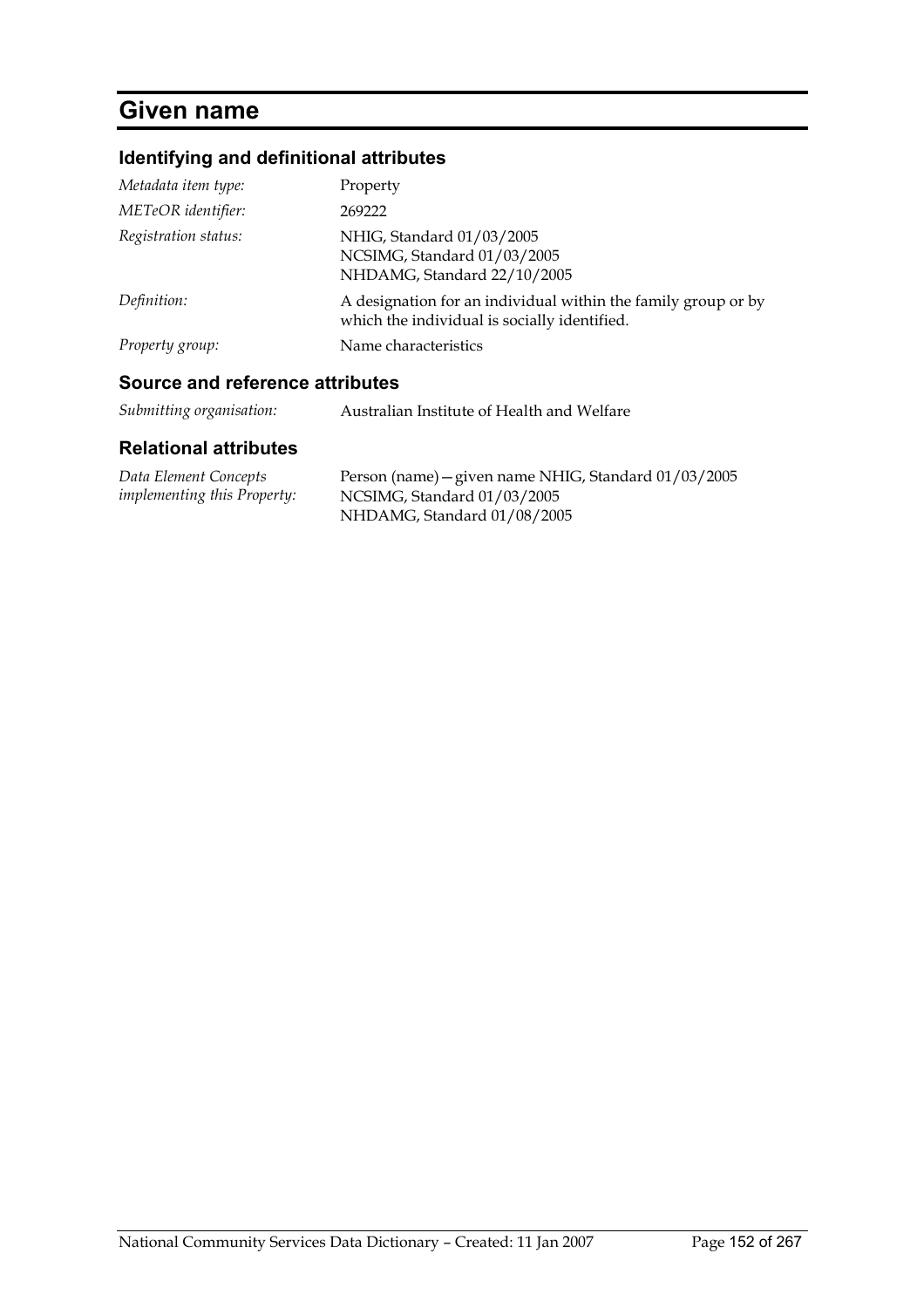# **Given name sequence number**

# **Identifying and definitional attributes**

| Metadata item type:  | Property                                                 |
|----------------------|----------------------------------------------------------|
| METeOR identifier:   | 287587                                                   |
| Registration status: | NHIG, Standard 04/05/2005<br>NCSIMG, Standard 30/09/2005 |
| Definition:          | An order of given name or initials.                      |
| Property group:      | Name characteristics                                     |

### **Source and reference attributes**

*Submitting organisation:* Australian Institute of Health and Welfare

#### **Relational attributes**

*Data Element Concepts implementing this Property:* Person (name)—given name sequence number NHIG, Standard 04/05/2005 NCSIMG, Standard 30/09/2005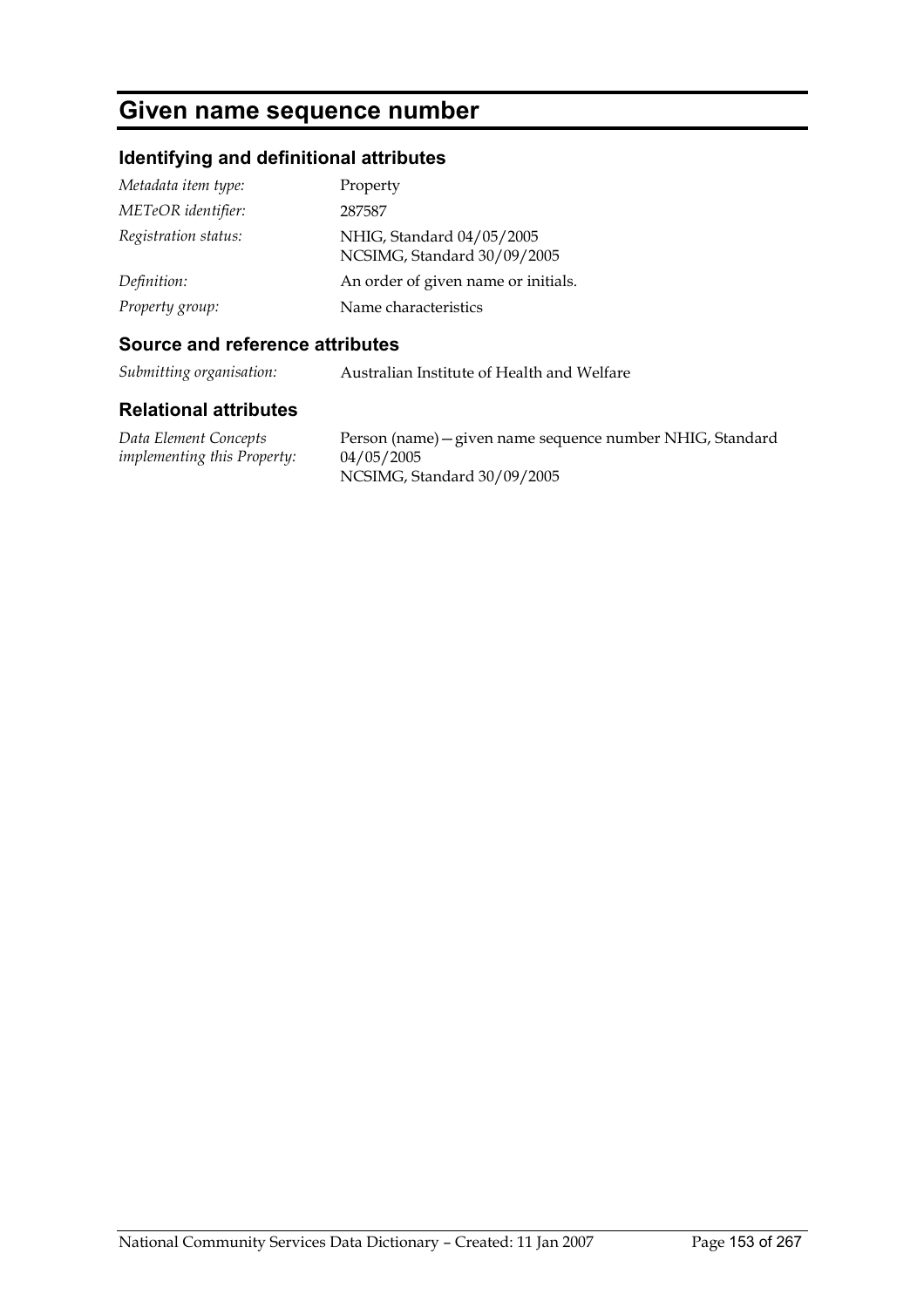# **Hours worked**

# **Identifying and definitional attributes**

| Metadata item type:  | Property                                                                  |
|----------------------|---------------------------------------------------------------------------|
| METeOR identifier:   | 269066                                                                    |
| Registration status: | NCSIMG, Standard 01/03/2005                                               |
| Definition:          | The amount of time devoted to a work activity over a specified<br>period. |
| Property group:      | Labour characteristics                                                    |

### **Source and reference attributes**

*Submitting organisation:* Australian Institute of Health and Welfare

#### **Relational attributes**

*Data Element Concepts implementing this Property:* Person (employed)—hours worked (per week) NCSIMG, Standard 01/03/2005

Service provider organisation—hours worked NCSIMG, Standard 01/03/2005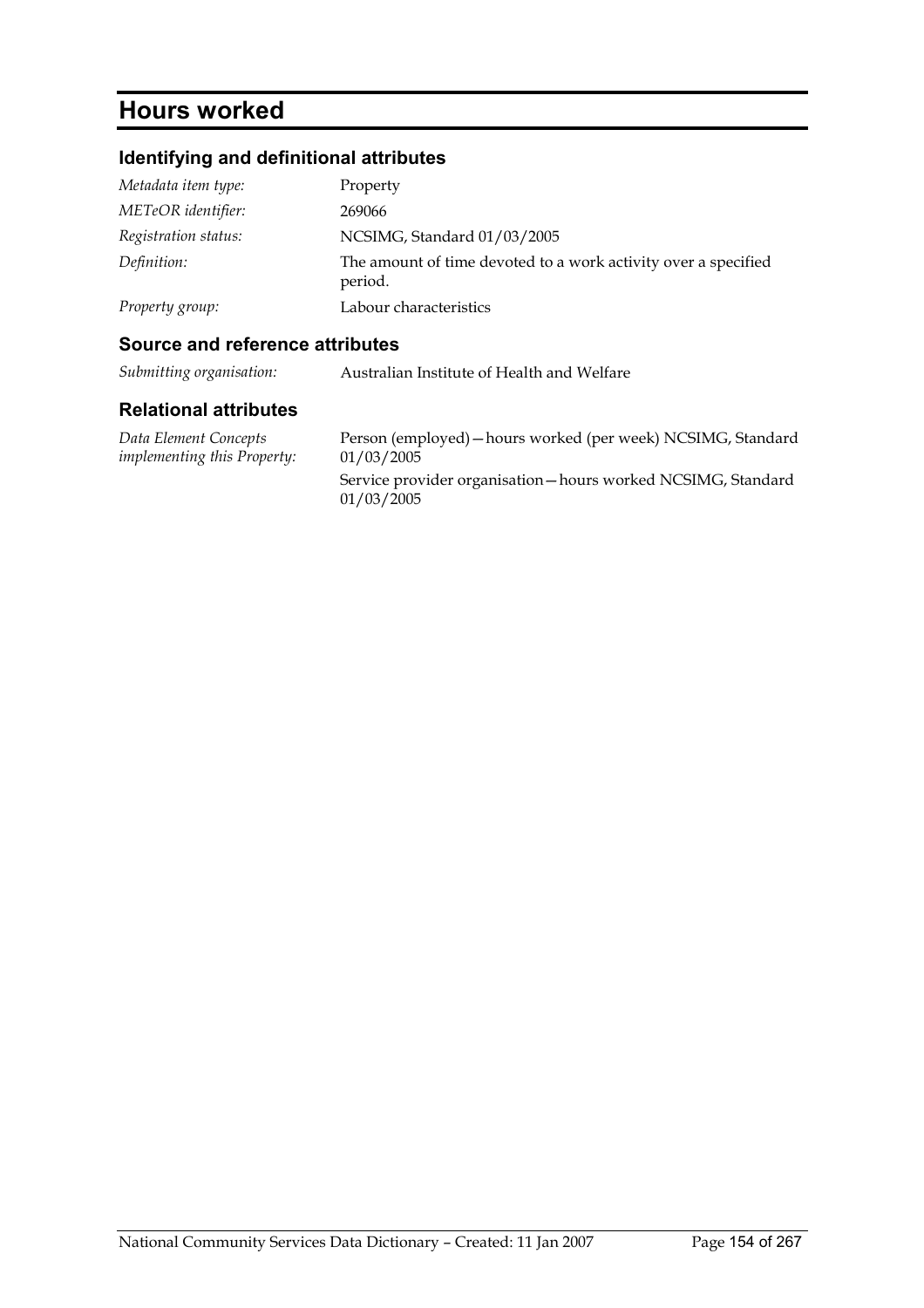# **House/property identifier**

# **Identifying and definitional attributes**

| Metadata item type:  | Property                                                                                                    |
|----------------------|-------------------------------------------------------------------------------------------------------------|
| METeOR identifier:   | 269386                                                                                                      |
| Registration status: | NHIG, Standard 01/03/2005                                                                                   |
| Definition:          | The numeric or alphanumeric reference number of a house or<br>property that is unique within a street name. |
| Context:             | Australian addresses.                                                                                       |
| Property group:      | Location characteristics                                                                                    |

### **Source and reference attributes**

*Submitting organisation:* Health Data Standards Committee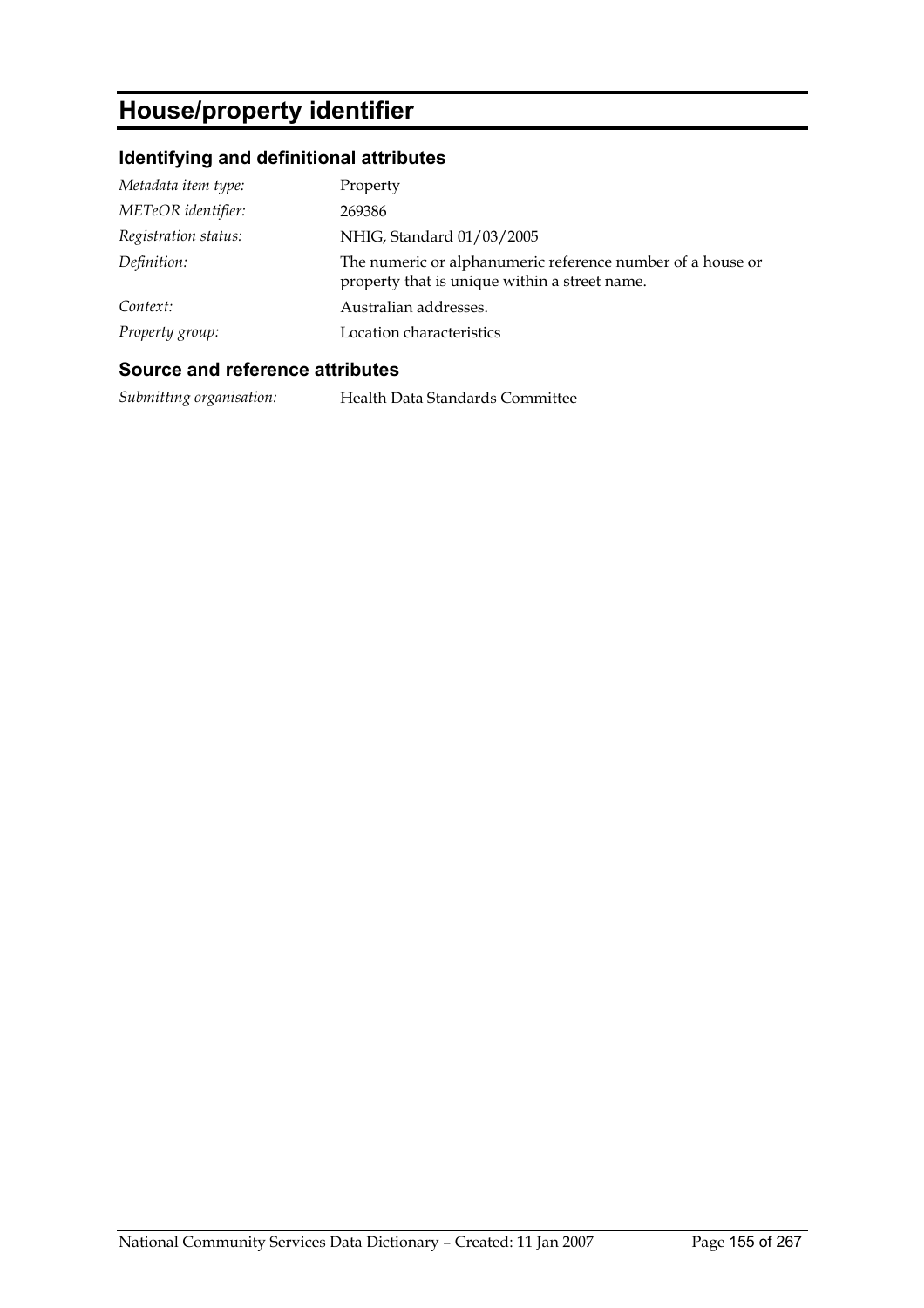# **Household type**

# **Identifying and definitional attributes**

| Metadata item type:  | Property                                                            |
|----------------------|---------------------------------------------------------------------|
| METeOR identifier:   | 269322                                                              |
| Registration status: | NCSIMG, Standard 01/03/2005                                         |
| Definition:          | A descriptor of the class of household in terms of members present. |
| Property group:      | Accommodation/living characteristics                                |

### **Source and reference attributes**

*Submitting organisation:* Australian Institute of Health and Welfare

| Data Element Concepts              | Household – household type NCSIMG, Standard 01/03/2005 |
|------------------------------------|--------------------------------------------------------|
| <i>implementing this Property:</i> |                                                        |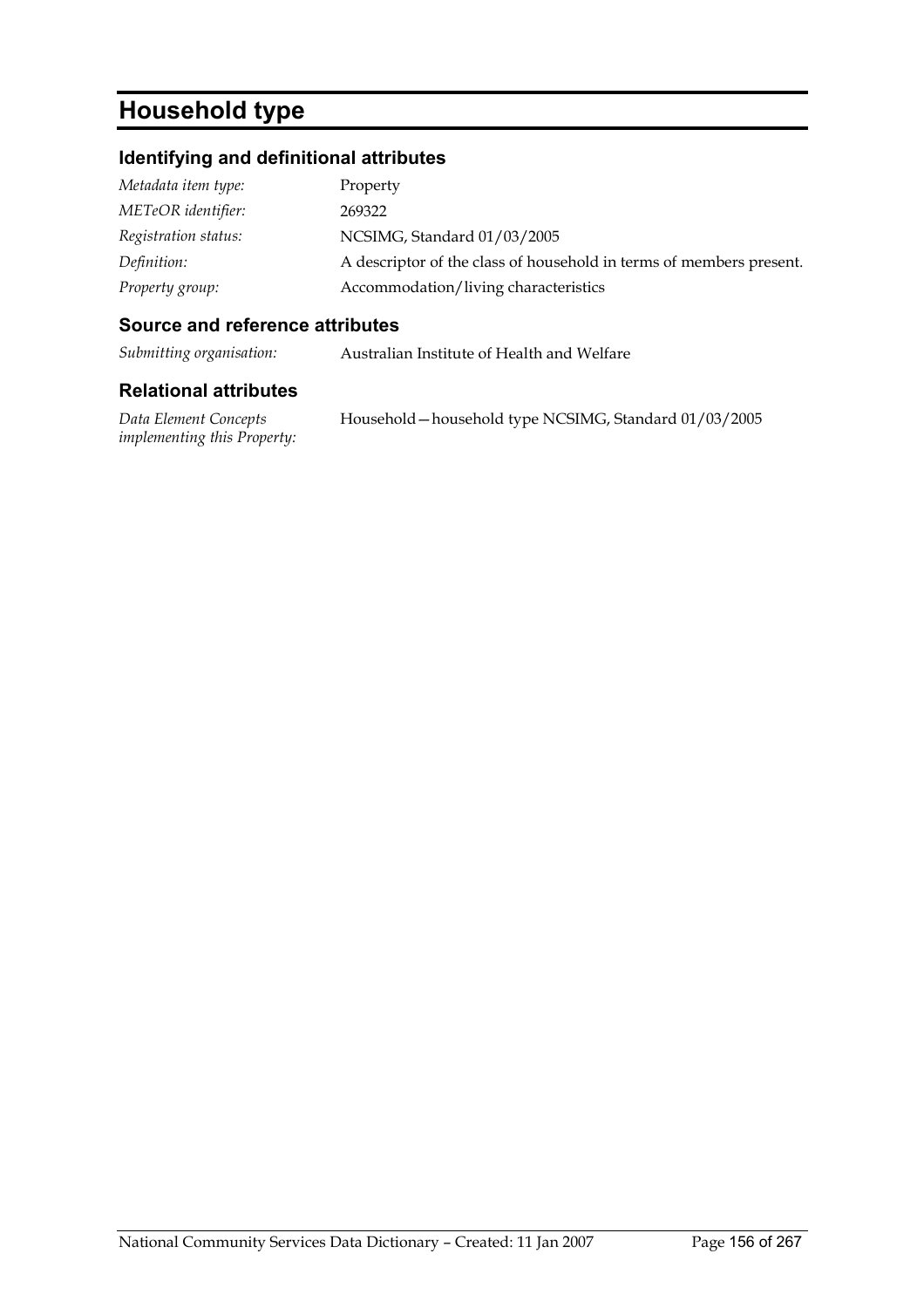# **Indigenous status**

# **Identifying and definitional attributes**

| <b>Source and reference attributes</b> |                                                                                         |
|----------------------------------------|-----------------------------------------------------------------------------------------|
| Property group:                        | Demographic/social/cultural characteristics                                             |
| Definition:                            | An indicator of identification as an Aboriginal and/or Torres Strait<br>Islander.       |
| Registration status:                   | NHIG, Standard 01/03/2005<br>NCSIMG, Standard 01/03/2005<br>NHDAMG, Standard 22/10/2005 |
| METeOR identifier:                     | 269161                                                                                  |
| Metadata item type:                    | Property                                                                                |

*Submitting organisation:* Australian Institute of Health and Welfare

| Data Element Concepts              | Person-Indigenous status NHIG, Standard 01/03/2005 |
|------------------------------------|----------------------------------------------------|
| <i>implementing this Property:</i> | NCSIMG, Standard 01/03/2005                        |
|                                    | NHDAMG, Standard 01/03/2005                        |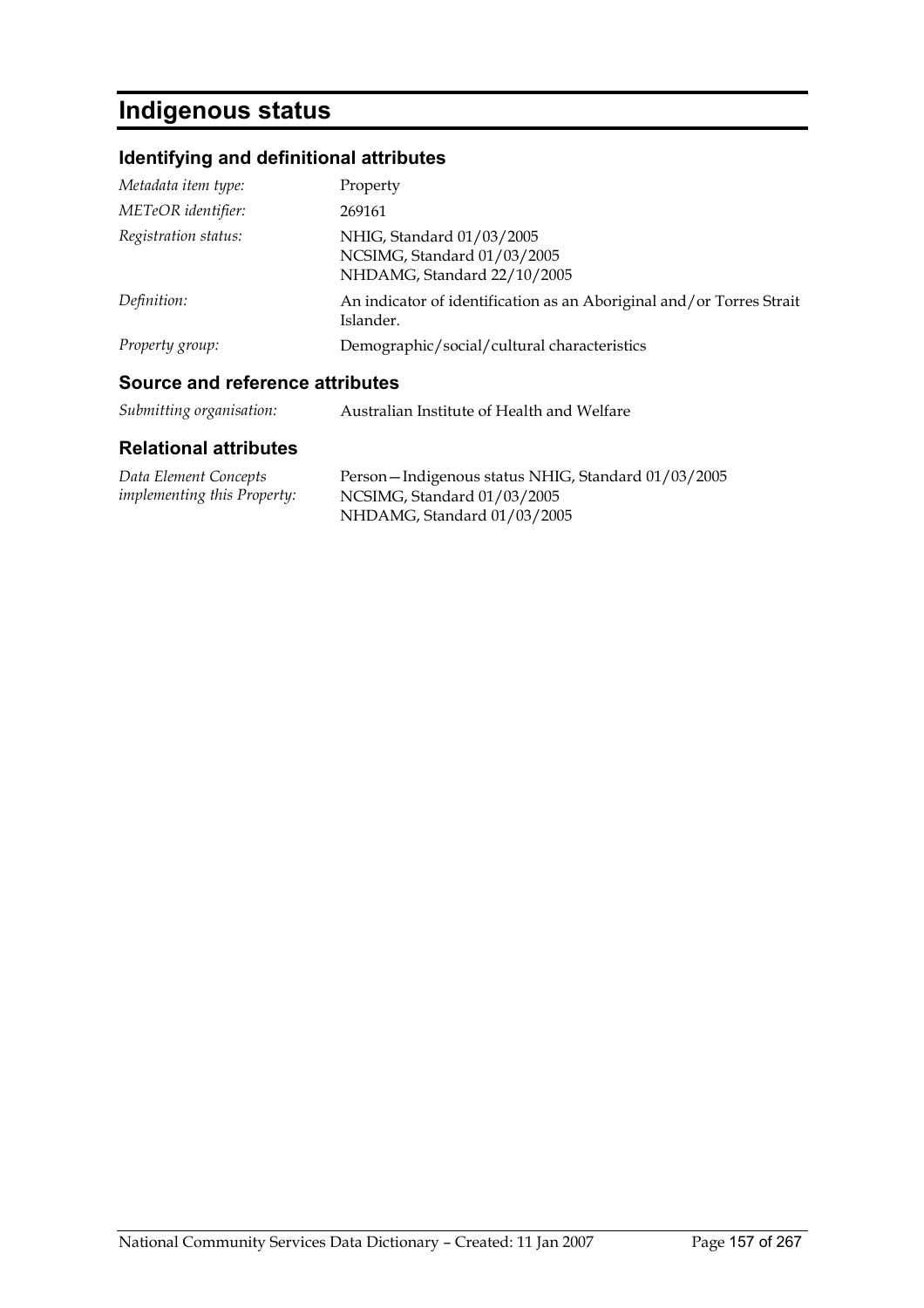# **Informal carer existence indicator**

# **Identifying and definitional attributes**

| Metadata item type:  | Property                                                 |
|----------------------|----------------------------------------------------------|
| METeOR identifier:   | 313244                                                   |
| Registration status: | NCSIMG, Standard 02/05/2006                              |
| Definition:          | An indicator of whether or not an informal carer exists. |
| Property group:      | Service provision event                                  |

# **Source and reference attributes**

| Submitting organisation:                                    | Australian Institute of Health and Welfare                                                       |
|-------------------------------------------------------------|--------------------------------------------------------------------------------------------------|
| <b>Relational attributes</b>                                |                                                                                                  |
| Related metadata references:                                | Supersedes Carer availability status NHIG, Standard<br>01/03/2005, NCSIMG, Superseded 02/05/2006 |
| Data Element Concepts<br><i>implementing this Property:</i> | Person—informal carer existence indicator NCSIMG, Standard<br>02/05/2006                         |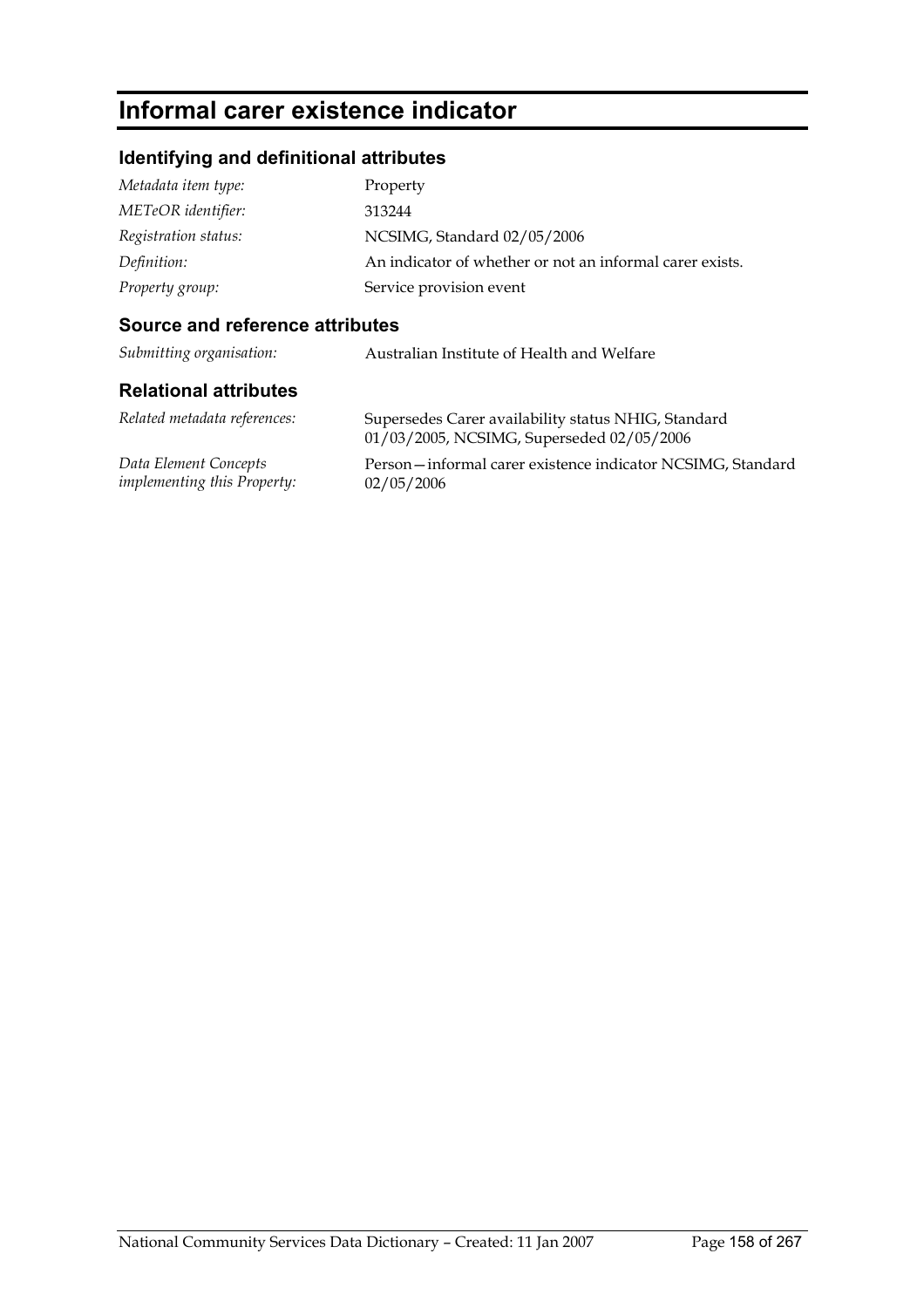# **International postcode**

# **Identifying and definitional attributes**

| Metadata item type:  | Property                                                                            |
|----------------------|-------------------------------------------------------------------------------------|
| METeOR identifier:   | 288969                                                                              |
| Registration status: | NHIG, Standard 04/05/2005<br>NCSIMG, Standard 30/09/2005                            |
| Definition:          | A descriptor for a postal delivery area, aligned with locality,<br>suburb or place. |
| Property group:      | Location characteristics                                                            |

### **Source and reference attributes**

| Submitting organisation: | Australian Institute of Health and Welfare |
|--------------------------|--------------------------------------------|
|--------------------------|--------------------------------------------|

| Data Element Concepts              | Person (address) - international postcode NHIG, Standard         |
|------------------------------------|------------------------------------------------------------------|
| <i>implementing this Property:</i> | 04/05/2005                                                       |
|                                    | NCSIMG, Standard 30/09/2005                                      |
|                                    | Service provider organisation (address) – international postcode |
|                                    | NHIG, Standard 04/05/2005                                        |
|                                    | NCSIMG, Standard 30/09/2005                                      |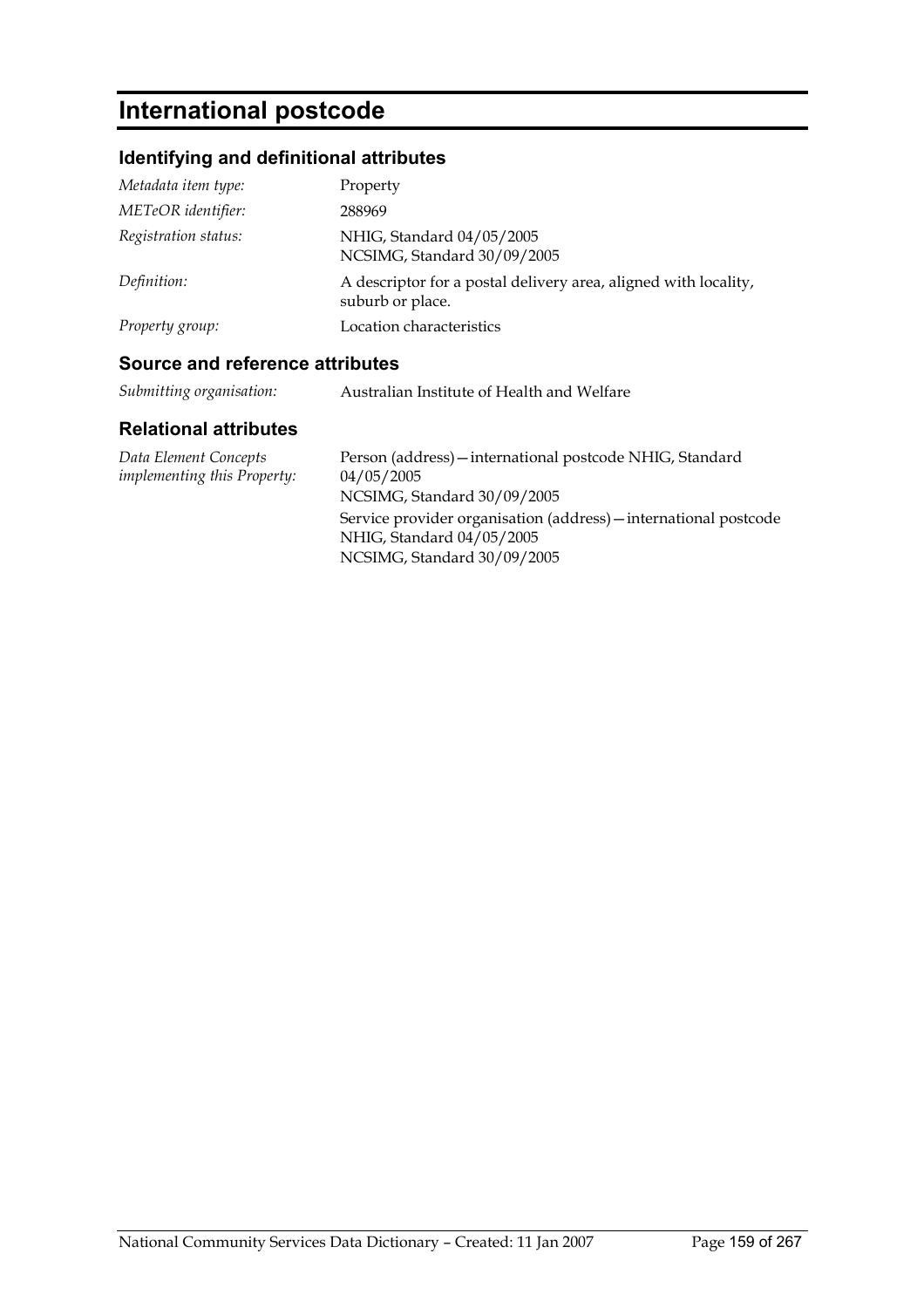# **Interpreter service required status**

# **Identifying and definitional attributes**

| Metadata item type:  | Property                                                                               |
|----------------------|----------------------------------------------------------------------------------------|
| METeOR identifier:   | 269289                                                                                 |
| Registration status: | NHIG, Standard 01/03/2005<br>NCSIMG, Standard 01/03/2005<br>NHDAMG, Retired 10/02/2006 |
| Definition:          | An indicator of a need for a translation service.                                      |
| Property group:      | Demographic/social/cultural characteristics                                            |

### **Source and reference attributes**

| Submitting organisation: | Australian Institute of Health and Welfare |
|--------------------------|--------------------------------------------|
|                          |                                            |

| Data Element Concepts              | Person-interpreter service required NHIG, Standard 08/02/2006 |
|------------------------------------|---------------------------------------------------------------|
| <i>implementing this Property:</i> | NCSIMG, Standard 10/04/2006                                   |
|                                    | Person—interpreter service required (community services)      |
|                                    | NCSIMG, Standard 01/03/2005                                   |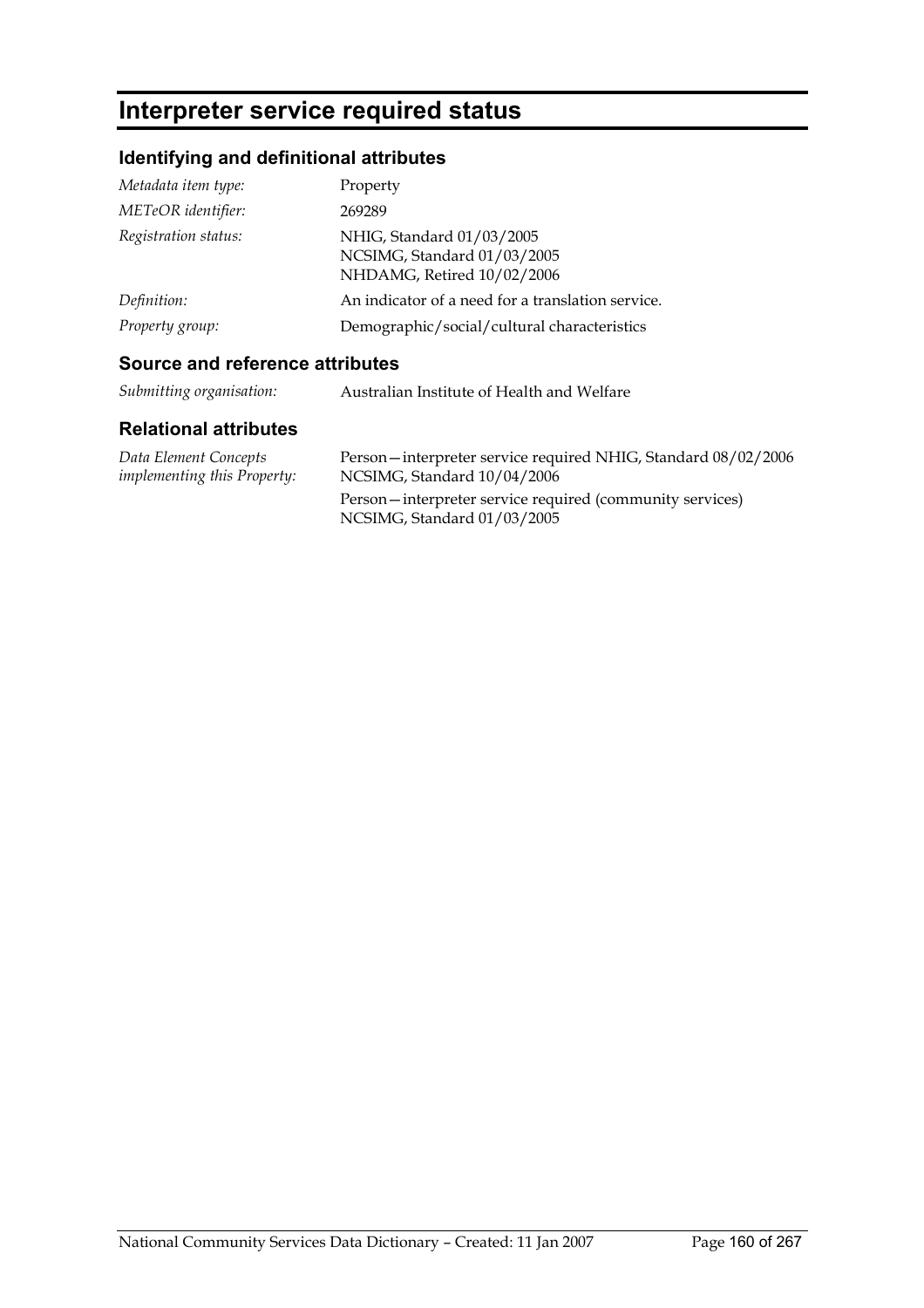# **Labour force status**

# **Identifying and definitional attributes**

| Metadata item type:          | Property                                                                    |
|------------------------------|-----------------------------------------------------------------------------|
| Synonymous names:            | <b>Employment status</b>                                                    |
| METeOR identifier:           | 269067                                                                      |
| Registration status:         | NHIG, Standard 01/03/2005<br>NHDAMG, Standard 22/10/2005                    |
| Definition:                  | An indicator of participation in paid employment or economic<br>inactivity. |
| Property group:              | Labour characteristics                                                      |
| <b>Dolational attributos</b> |                                                                             |

### **Relational attributes**

*Data Element Concepts implementing this Property:* Person—labour force status NHIG, Standard 01/03/2005 NCSIMG, Standard 01/03/2005 NHDAMG, Standard 01/08/2005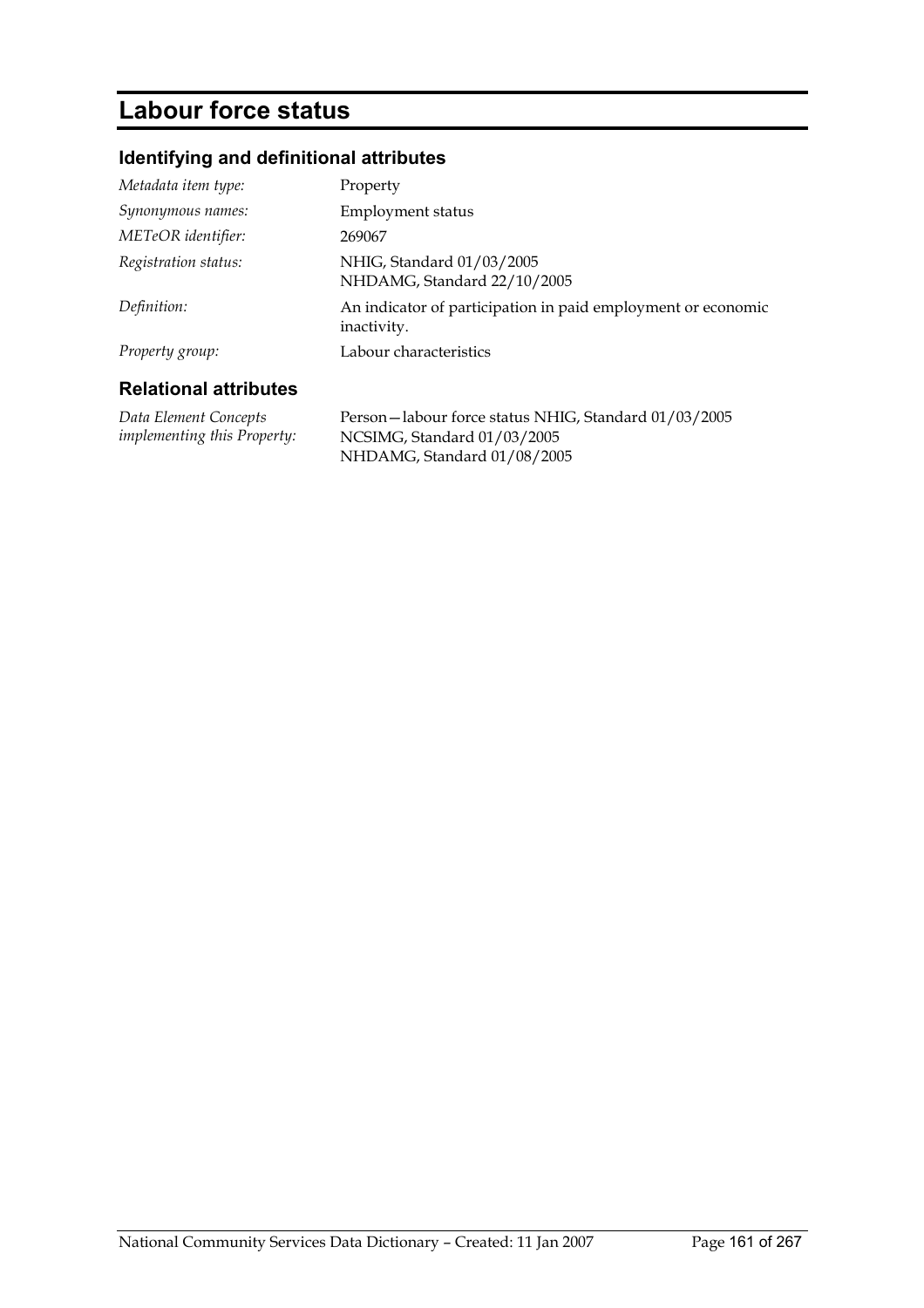# **Last service provision date**

# **Identifying and definitional attributes**

| Metadata item type:  | Property                                 |
|----------------------|------------------------------------------|
| METeOR identifier:   | 269246                                   |
| Registration status: | NCSIMG, Standard 01/03/2005              |
| Definition:          | Date on which the last service occurred. |
| Property group:      | Service provision event                  |

### **Source and reference attributes**

*Submitting organisation:* Australian Institute of Health and Welfare

### **Relational attributes**

*Data Element Concepts implementing this Property:* Service event—last service provision date NCSIMG, Standard 07/03/2006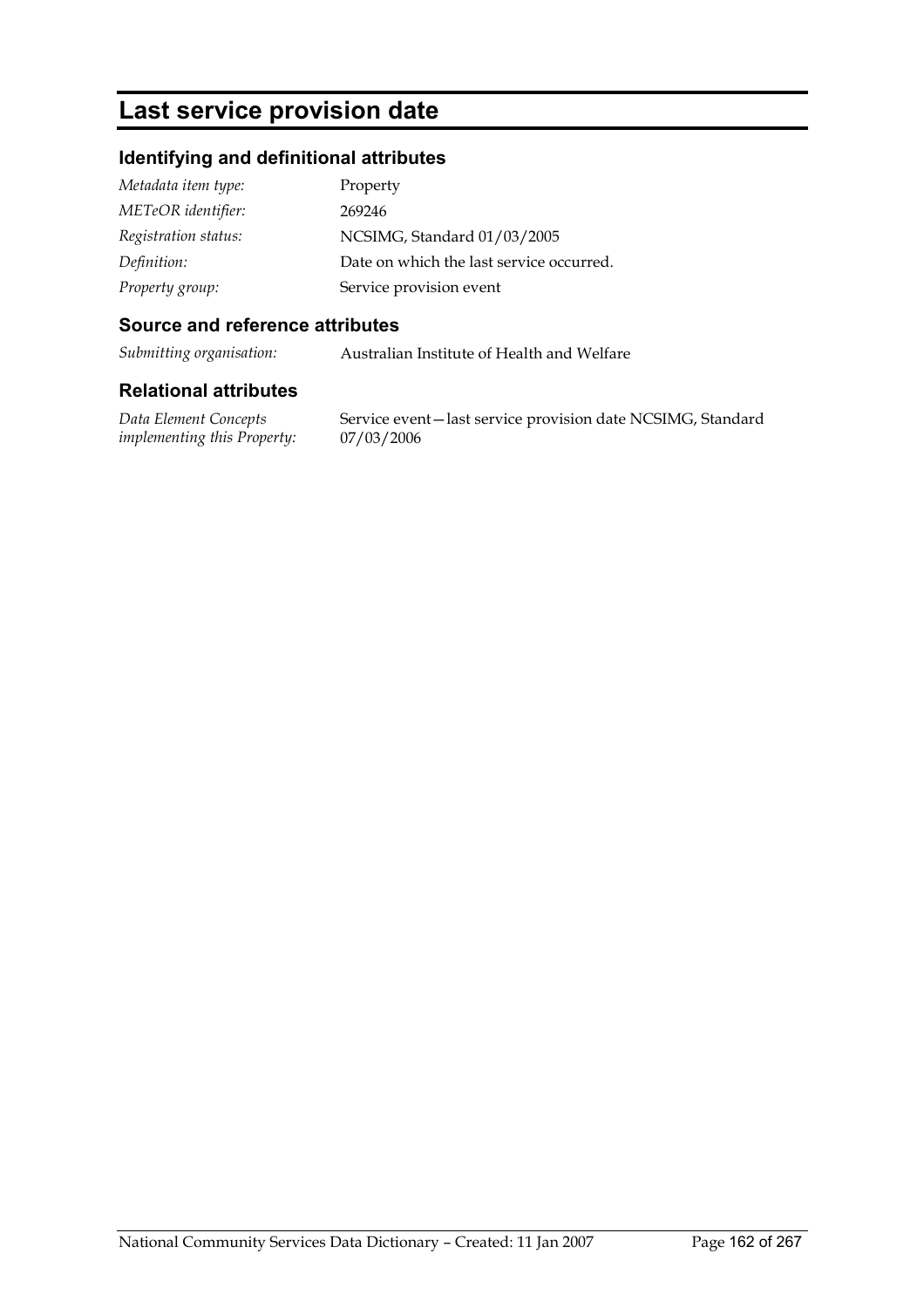# **Legal order/arrangement type**

# **Identifying and definitional attributes**

| Metadata item type:  | Property                                      |
|----------------------|-----------------------------------------------|
| METeOR identifier:   | 269313                                        |
| Registration status: | NCSIMG, Standard 01/03/2005                   |
| Definition:          | The type of legal order or legal arrangement. |
| Property group:      | Legal characteristics                         |

## **Source and reference attributes**

*Submitting organisation:* Australian Institute of Health and Welfare

## **Relational attributes**

*Data Element Concepts implementing this Property:*

Person—legal order/arrangement type NCSIMG, Standard 01/03/2005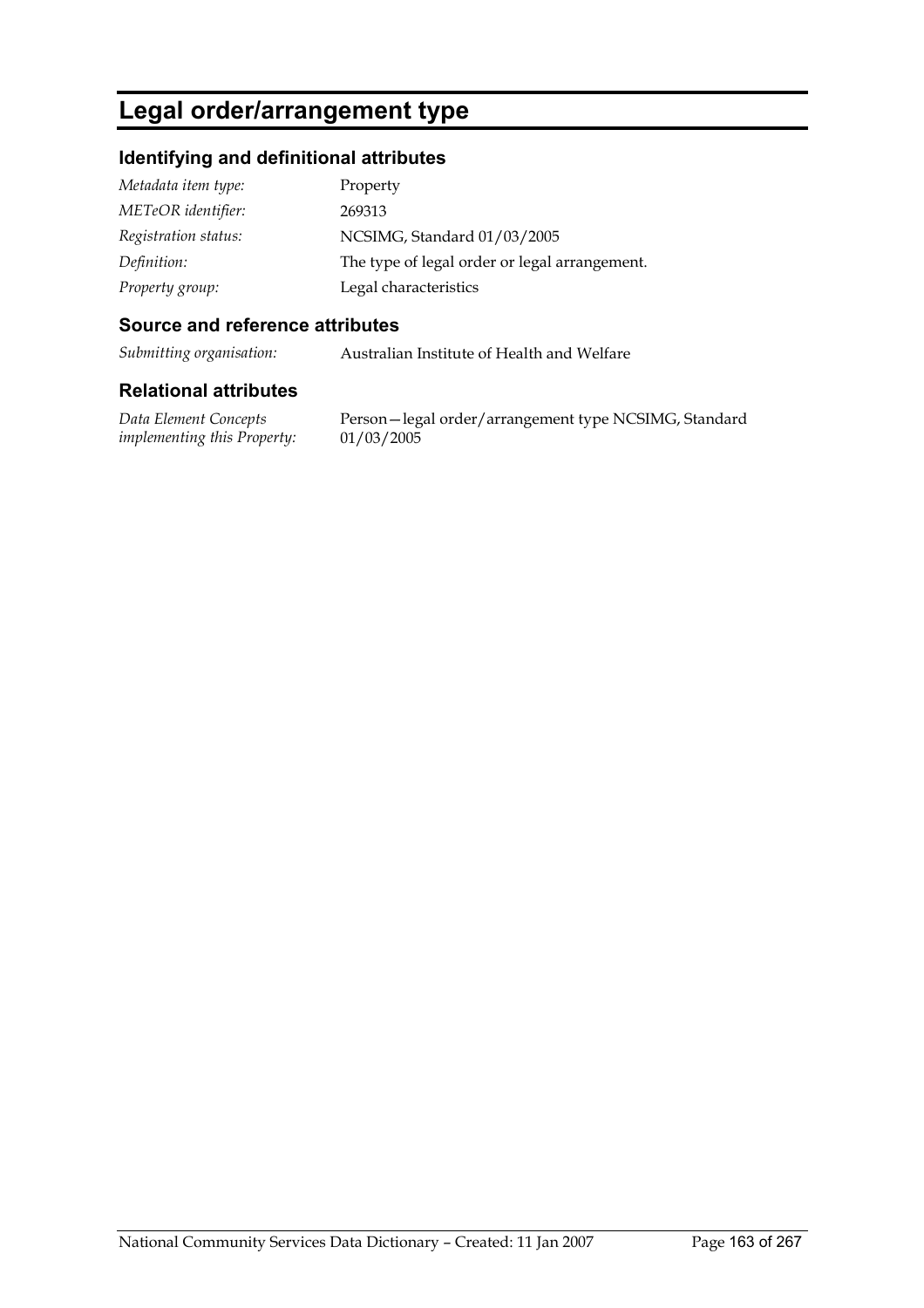# **Level of difficulty with activities in a life area**

# **Identifying and definitional attributes**

| Metadata item type:  | Property                                                                              |
|----------------------|---------------------------------------------------------------------------------------|
| METeOR identifier:   | 320312                                                                                |
| Registration status: | NHIG, Standard 29/11/2006<br>NCSIMG, Standard 16/10/2006                              |
| Definition:          | An expression of the ease of which tasks and actions in a life area<br>are performed. |

# **Relational attributes**

*Data Element Concepts implementing this Property:* Person—level of difficulty with activities in a life area NHIG, Standard 29/11/2006 NCSIMG, Standard 16/10/2006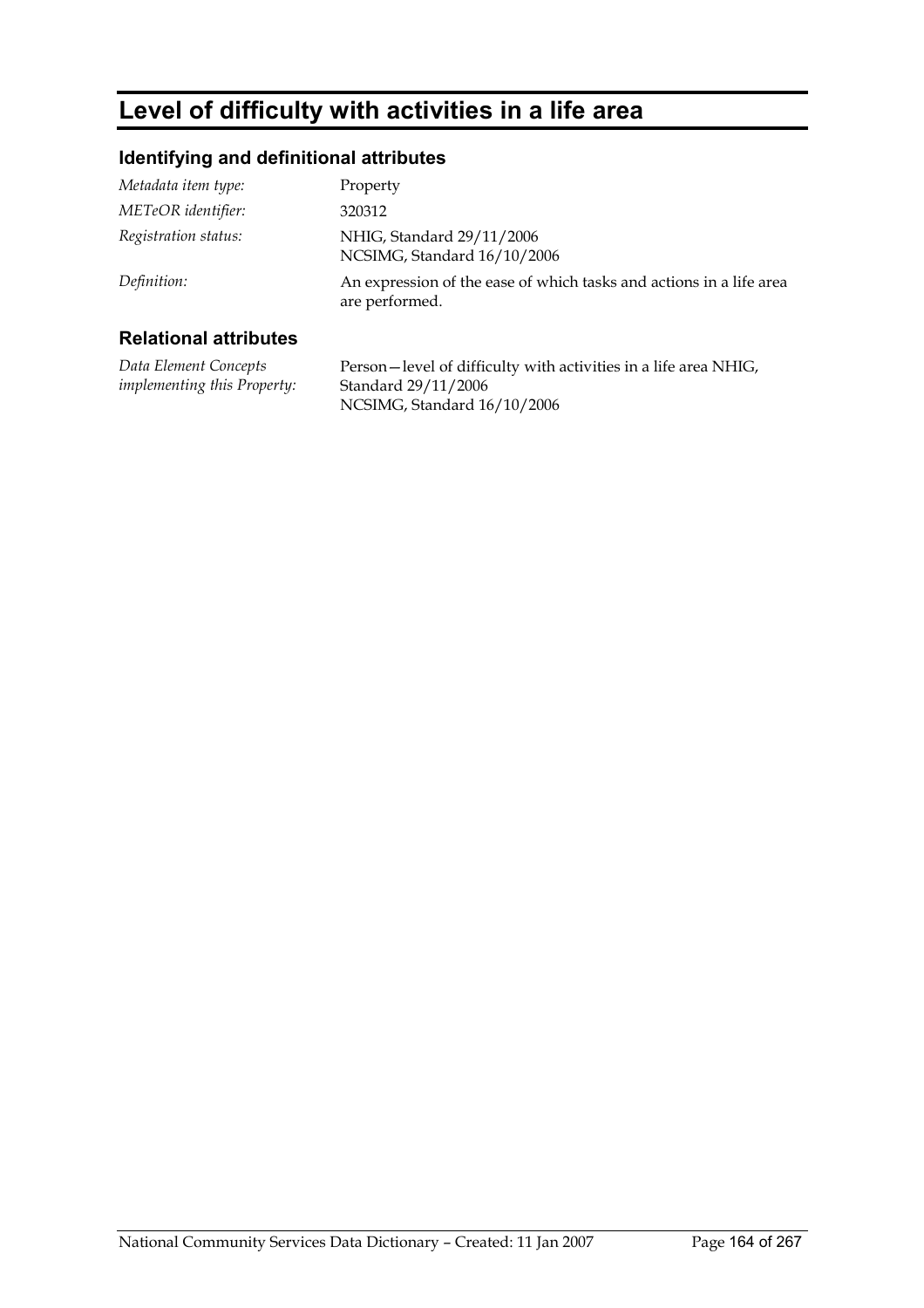# **Level of educational attainment**

## **Identifying and definitional attributes**

| Metadata item type:  | Property                                      |
|----------------------|-----------------------------------------------|
| METeOR identifier:   | 321057                                        |
| Registration status: | NCSIMG, Standard 29/04/2006                   |
| Definition:          | The level of academic qualification achieved. |
| Property group:      | Educational characteristics                   |

#### **Collection and usage attributes**

*Comments:* The concept of level of education used is broadly consistent with the concept used in the ASCED which takes its meaning from the ISCED 1997, which states that "the notion of 'levels' of education is taken to be broadly related to gradations of learning experiences...", and that "the level is related to the degree of complexity of the content of the programmes." (UNESCO 1997, p.10).

#### **Source and reference attributes**

| Submitting organisation: | Australian Institute of Health and Welfare |
|--------------------------|--------------------------------------------|
|                          |                                            |

| Data Element Concepts              | Person-level of highest educational attainment NCSIMG, |
|------------------------------------|--------------------------------------------------------|
| <i>implementing this Property:</i> | Standard 29/04/2006                                    |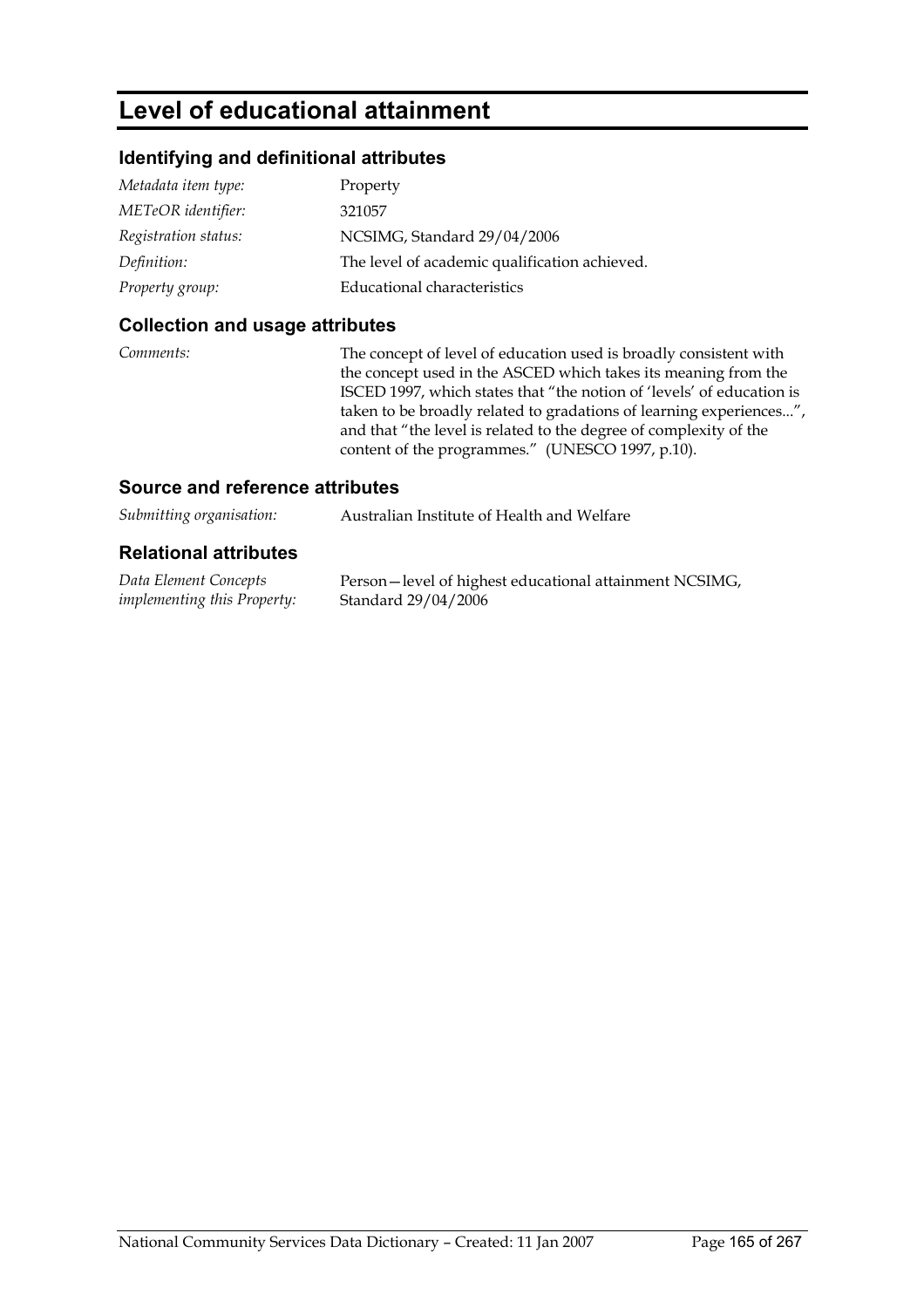# **Level of satisfaction with participation in a life area**

# **Identifying and definitional attributes**

| Metadata item type:  | Property                                                                                           |
|----------------------|----------------------------------------------------------------------------------------------------|
| METeOR identifier:   | 324441                                                                                             |
| Registration status: | NHIG, Standard 29/11/2006<br>NCSIMG, Standard 16/10/2006                                           |
| Definition:          | The level of satisfaction with participation in a life area, in relation<br>to current life goals. |
|                      |                                                                                                    |

#### **Relational attributes**

*Data Element Concepts implementing this Property:* Person—level of satisfaction with participation in a life area NHIG, Standard 29/11/2006 NCSIMG, Standard 16/10/2006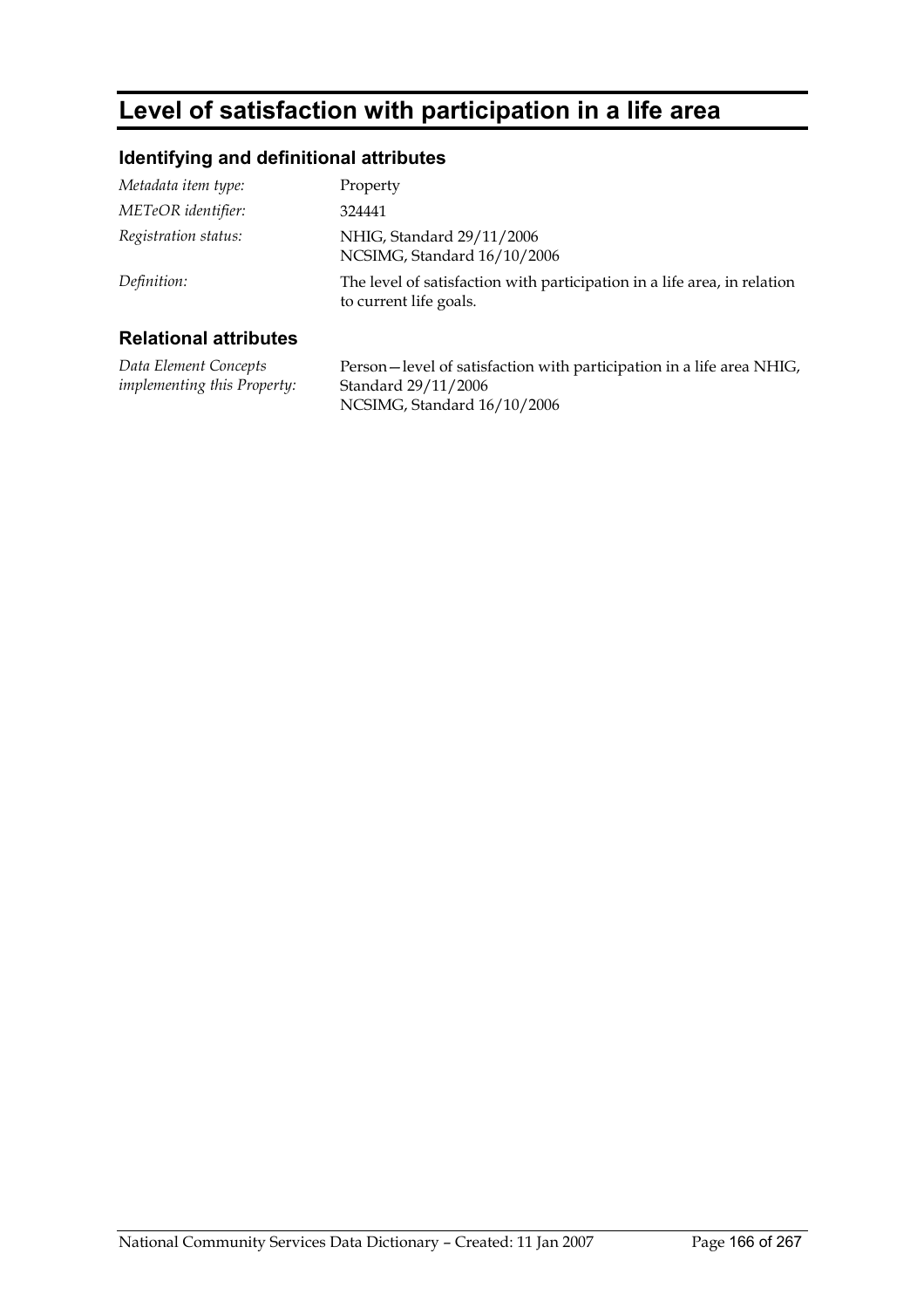# **Living arrangement**

# **Identifying and definitional attributes**

| Metadata item type:  | Property                                                 |
|----------------------|----------------------------------------------------------|
| METeOR identifier:   | 269314                                                   |
| Registration status: | NHIG, Standard 19/04/2005<br>NCSIMG, Standard 01/03/2005 |
| Definition:          | An arrangement of living alone or with others.           |
| Property group:      | Accommodation/living characteristics                     |

#### **Source and reference attributes**

| Submitting organisation: | Australian Institute of Health and Welfare |
|--------------------------|--------------------------------------------|
|--------------------------|--------------------------------------------|

#### **Relational attributes**

*Data Element Concepts implementing this Property:* Person—living arrangement NHIG, Standard 19/04/2005 NCSIMG, Standard 01/03/2005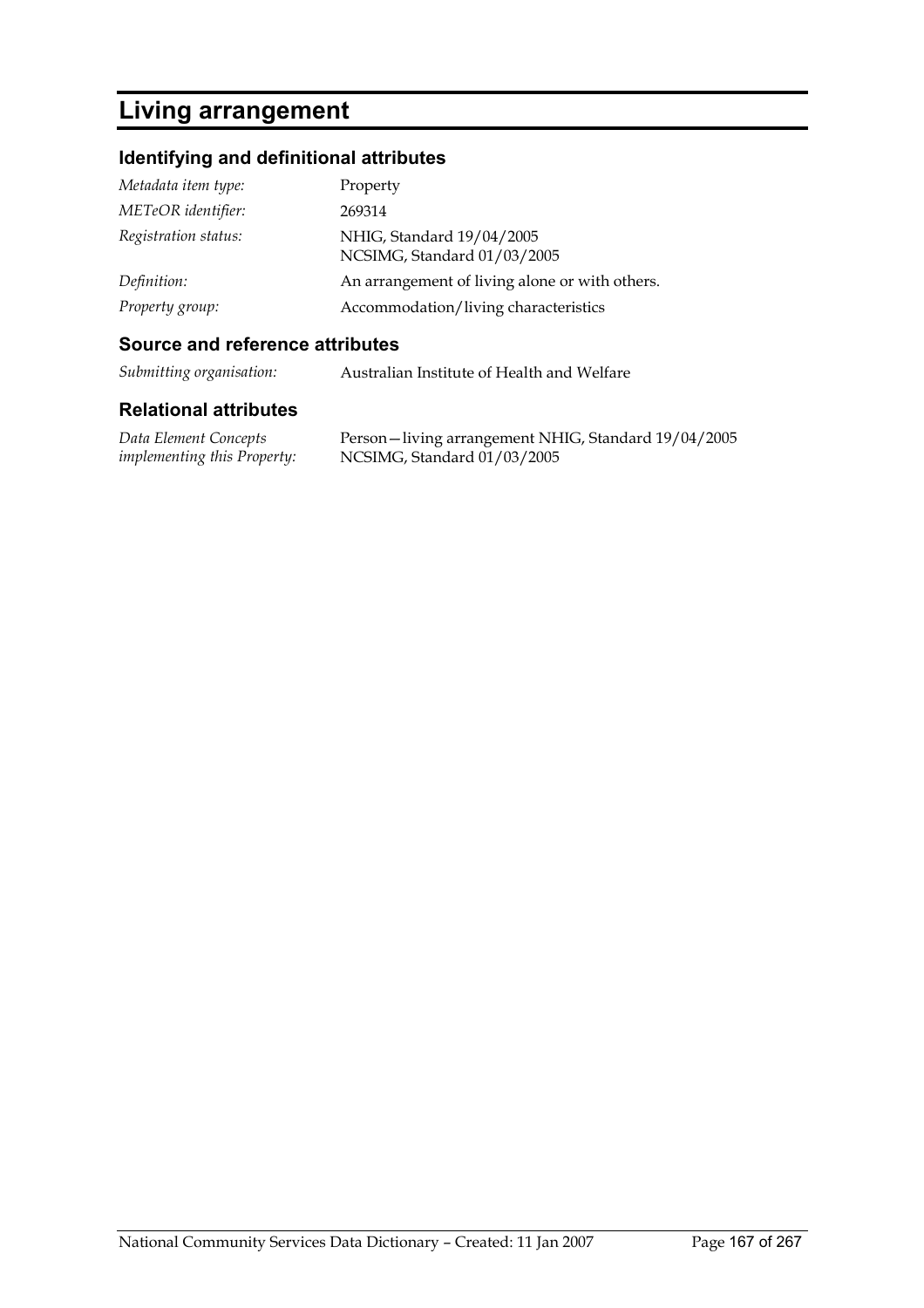# **Location of impairment of body structure**

# **Identifying and definitional attributes**

| Metadata item type:  | Property                                                                                    |
|----------------------|---------------------------------------------------------------------------------------------|
| METeOR identifier:   | 320262                                                                                      |
| Registration status: | NHIG, Standard 29/11/2006<br>NCSIMG, Standard 16/10/2006                                    |
| Definition:          | The site where a specified body structure differs from the accepted<br>population standard. |
|                      |                                                                                             |

## **Relational attributes**

*Data Element Concepts implementing this Property:* Person—location of impairment of body structure NHIG, Standard 29/11/2006 NCSIMG, Standard 16/10/2006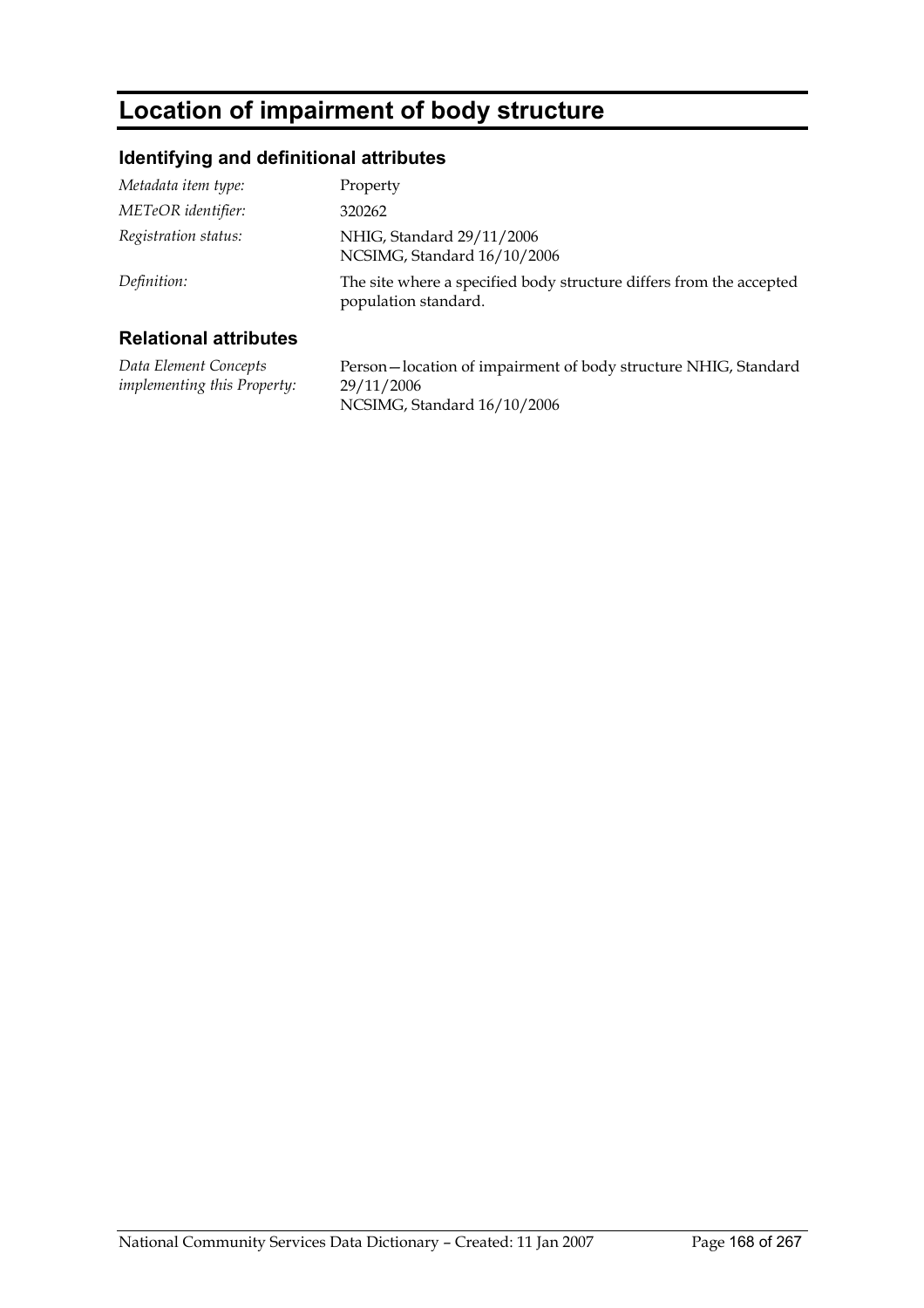# **Lot/section identifier**

# **Identifying and definitional attributes**

| Metadata item type:  | Property                                                                                 |
|----------------------|------------------------------------------------------------------------------------------|
| METeOR identifier:   | 269059                                                                                   |
| Registration status: | NHIG, Standard 01/03/2005                                                                |
| Definition:          | The lot/section reference allocated to an address in the absence of<br>street numbering. |
| Context:             | Australian addresses.                                                                    |
| Property group:      | Location characteristics                                                                 |

### **Source and reference attributes**

*Submitting organisation:* Australian Institute of Health and Welfare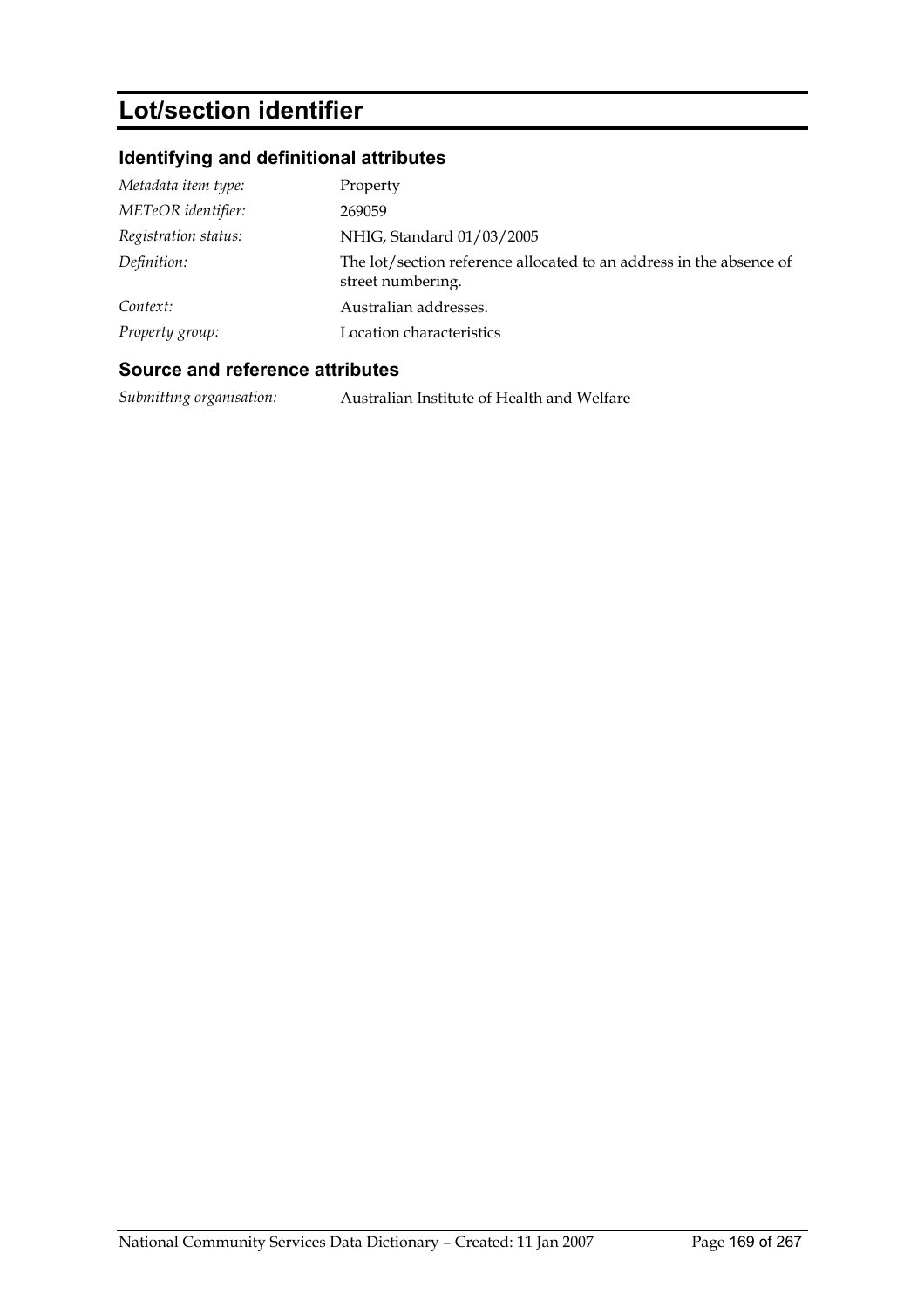# **Main language other than English spoken at home**

# **Identifying and definitional attributes**

| Metadata item type:  | Property                                                                                |
|----------------------|-----------------------------------------------------------------------------------------|
| METeOR identifier:   | 269176                                                                                  |
| Registration status: | NHIG, Standard 01/03/2005<br>NCSIMG, Standard 01/03/2005<br>NHDAMG, Standard 22/10/2005 |
| Definition:          | The primary language spoken at home, excluding English.                                 |
| Property group:      | Demographic/social/cultural characteristics                                             |

## **Source and reference attributes**

| Submitting organisation: | Australian Institute of Health and Welfare |
|--------------------------|--------------------------------------------|
|                          |                                            |

| Data Element Concepts              | Person – main language other than English spoken at home NHIG, |
|------------------------------------|----------------------------------------------------------------|
| <i>implementing this Property:</i> | Standard 01/03/2005                                            |
|                                    | NCSIMG, Standard 01/03/2005                                    |
|                                    | NHDAMG, Standard 10/02/2006                                    |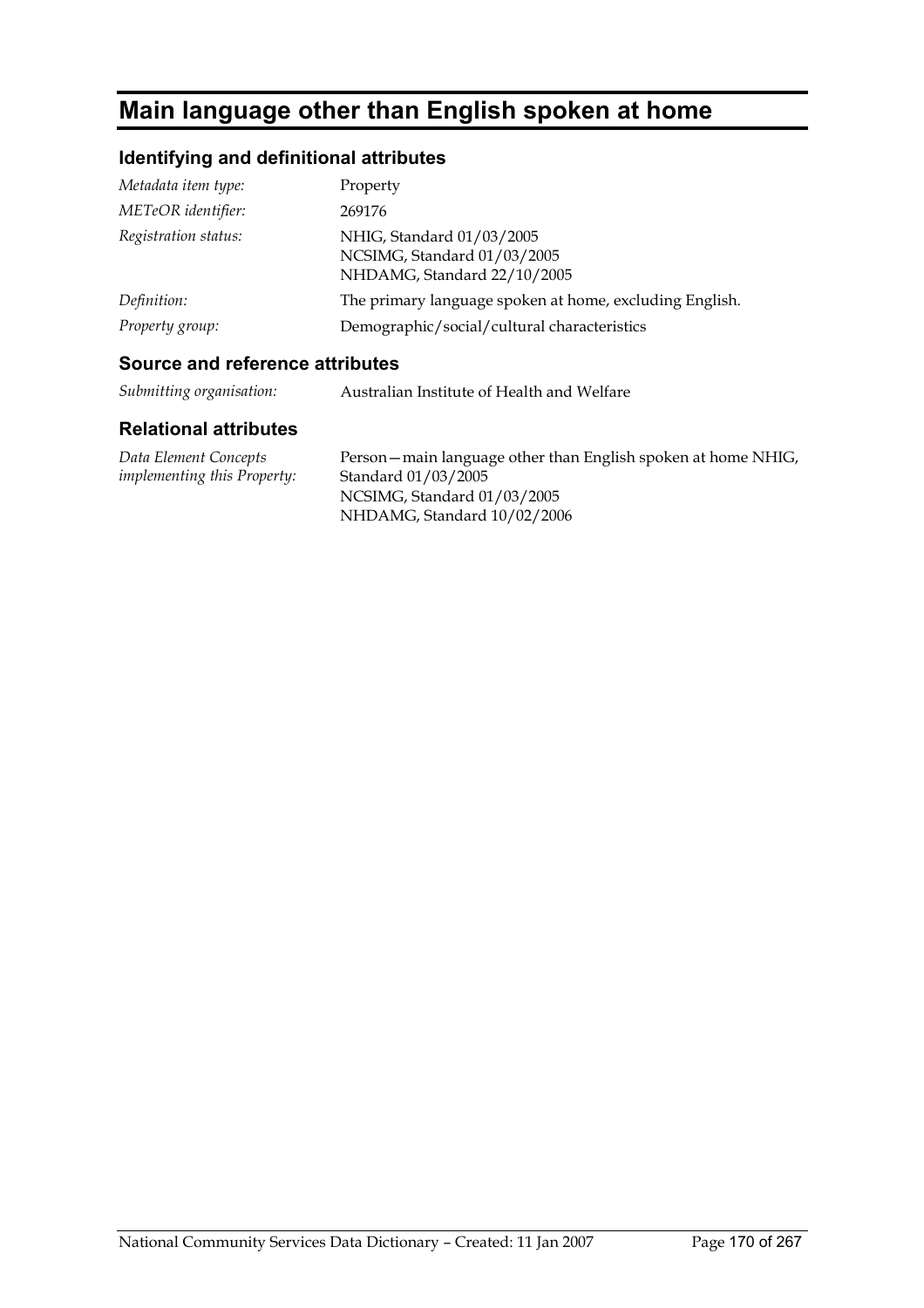# **Marital status**

# **Identifying and definitional attributes**

| Metadata item type:  | Property                                                                                |
|----------------------|-----------------------------------------------------------------------------------------|
| METeOR identifier:   | 269101                                                                                  |
| Registration status: | NHIG, Standard 01/03/2005<br>NCSIMG, Standard 01/03/2005<br>NHDAMG, Standard 22/10/2005 |
| Definition:          | An indicator of involvement in a couple relationship or marriage.                       |
| Property group:      | Demographic/social/cultural characteristics                                             |

# **Source and reference attributes**

| Submitting organisation: | Australian Institute of Health and Welfare |
|--------------------------|--------------------------------------------|
|--------------------------|--------------------------------------------|

| Data Element Concepts              | Person – marital status NHIG, Standard 01/03/2005 |
|------------------------------------|---------------------------------------------------|
| <i>implementing this Property:</i> | NCSIMG, Standard 01/03/2005                       |
|                                    | NHDAMG, Standard 10/02/2006                       |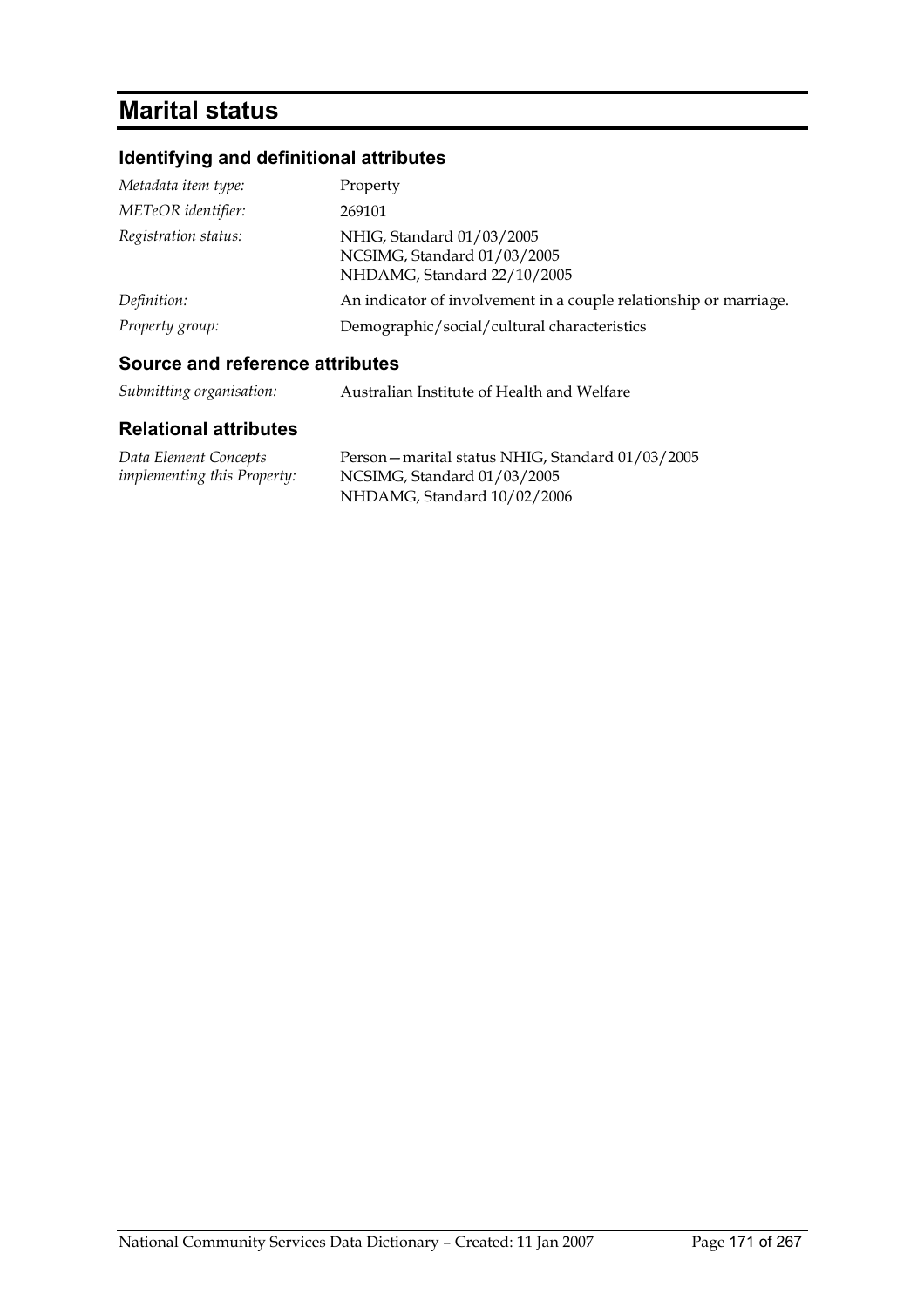# **Mother's original family name**

# **Identifying and definitional attributes**

| Metadata item type:  | Property                                                                         |
|----------------------|----------------------------------------------------------------------------------|
| Synonymous names:    | Mother's maiden name                                                             |
| METeOR identifier:   | 269229                                                                           |
| Registration status: | NHIG, Standard 01/03/2005<br>NCSIMG, Standard 01/03/2005                         |
| Definition:          | The family name of an individual's mother before the mother's first<br>marriage. |
| Property group:      | Name characteristics                                                             |

## **Source and reference attributes**

*Submitting organisation:* Australian Institute of Health and Welfare

| Data Element Concepts              | Person – mother's original family name NHIG, Standard |
|------------------------------------|-------------------------------------------------------|
| <i>implementing this Property:</i> | 01/03/2005                                            |
|                                    | NCSIMG, Standard 01/03/2005                           |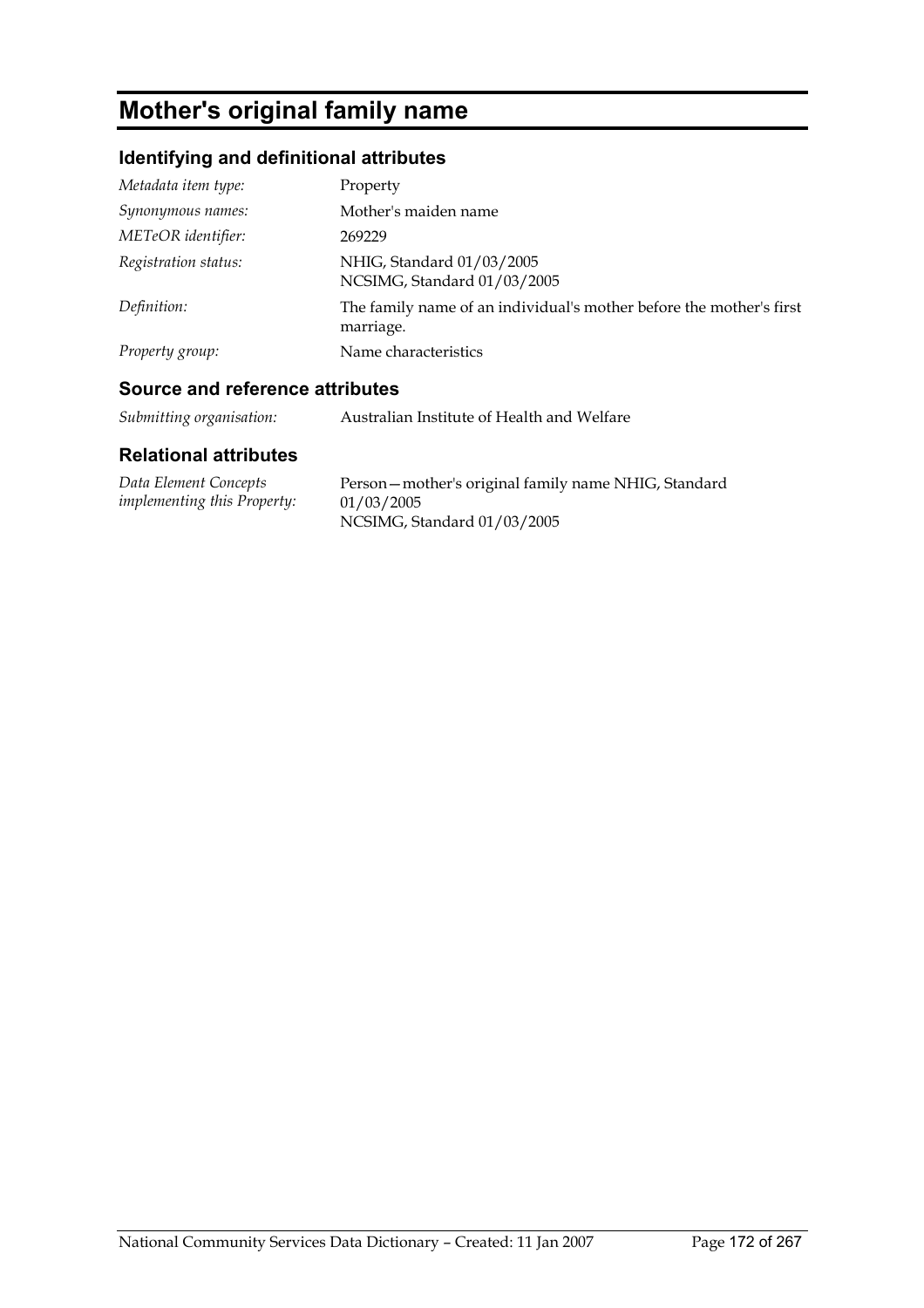# **Name conditional use flag**

# **Identifying and definitional attributes**

| Metadata item type:                                         | Property                                                                                              |
|-------------------------------------------------------------|-------------------------------------------------------------------------------------------------------|
| METeOR identifier:                                          | 287051                                                                                                |
| Registration status:                                        | NHIG, Standard 04/05/2005<br>NCSIMG, Standard 25/08/2005                                              |
| Definition:                                                 | An indicator of specific conditions which should be applied to a<br>recorded name.                    |
| Property group:                                             | Name characteristics                                                                                  |
| Source and reference attributes                             |                                                                                                       |
| Submitting organisation:                                    | Australian Institute of Health and Welfare                                                            |
| <b>Relational attributes</b>                                |                                                                                                       |
| Related metadata references:                                | Supersedes Name context flag NHIG, Superseded 04/05/2005,<br>NCSIMG, Superseded 25/08/2005            |
| Data Element Concepts<br><i>implementing this Property:</i> | Person (name) - name conditional use flag NHIG, Standard<br>04/05/2005<br>NCSIMG, Standard 25/08/2005 |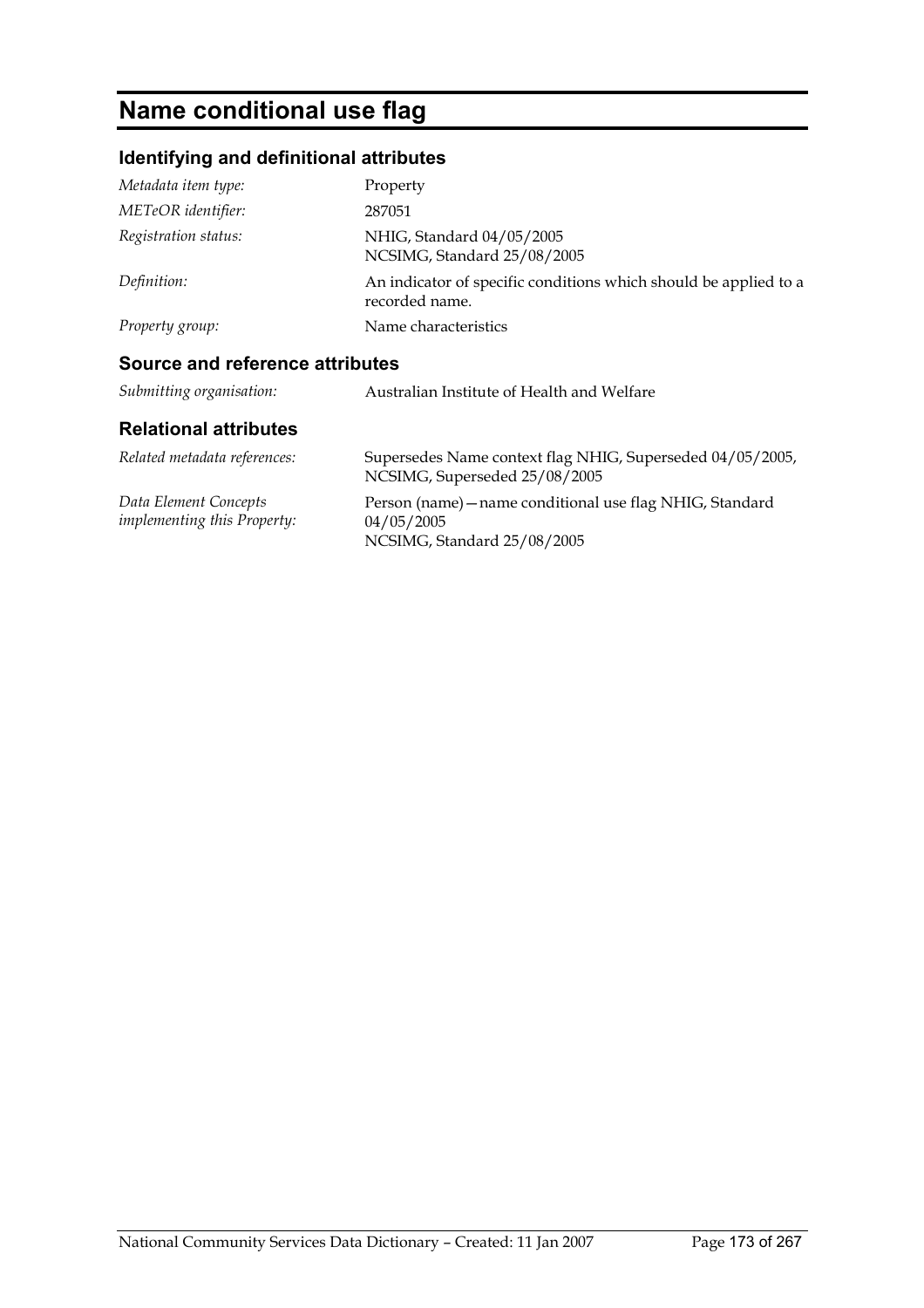# **Name suffix**

# **Identifying and definitional attributes**

| Metadata item type:  | Property                                                 |
|----------------------|----------------------------------------------------------|
| METeOR identifier:   | 269224                                                   |
| Registration status: | NHIG, Standard 01/03/2005<br>NCSIMG, Standard 01/03/2005 |
| Definition:          | An additional term following a name.                     |
| Property group:      | Name characteristics                                     |

## **Source and reference attributes**

*Submitting organisation:* Australian Institute of Health and Welfare

#### **Relational attributes**

*Data Element Concepts implementing this Property:* Person (name)—name suffix NHIG, Standard 01/03/2005 NCSIMG, Standard 01/03/2005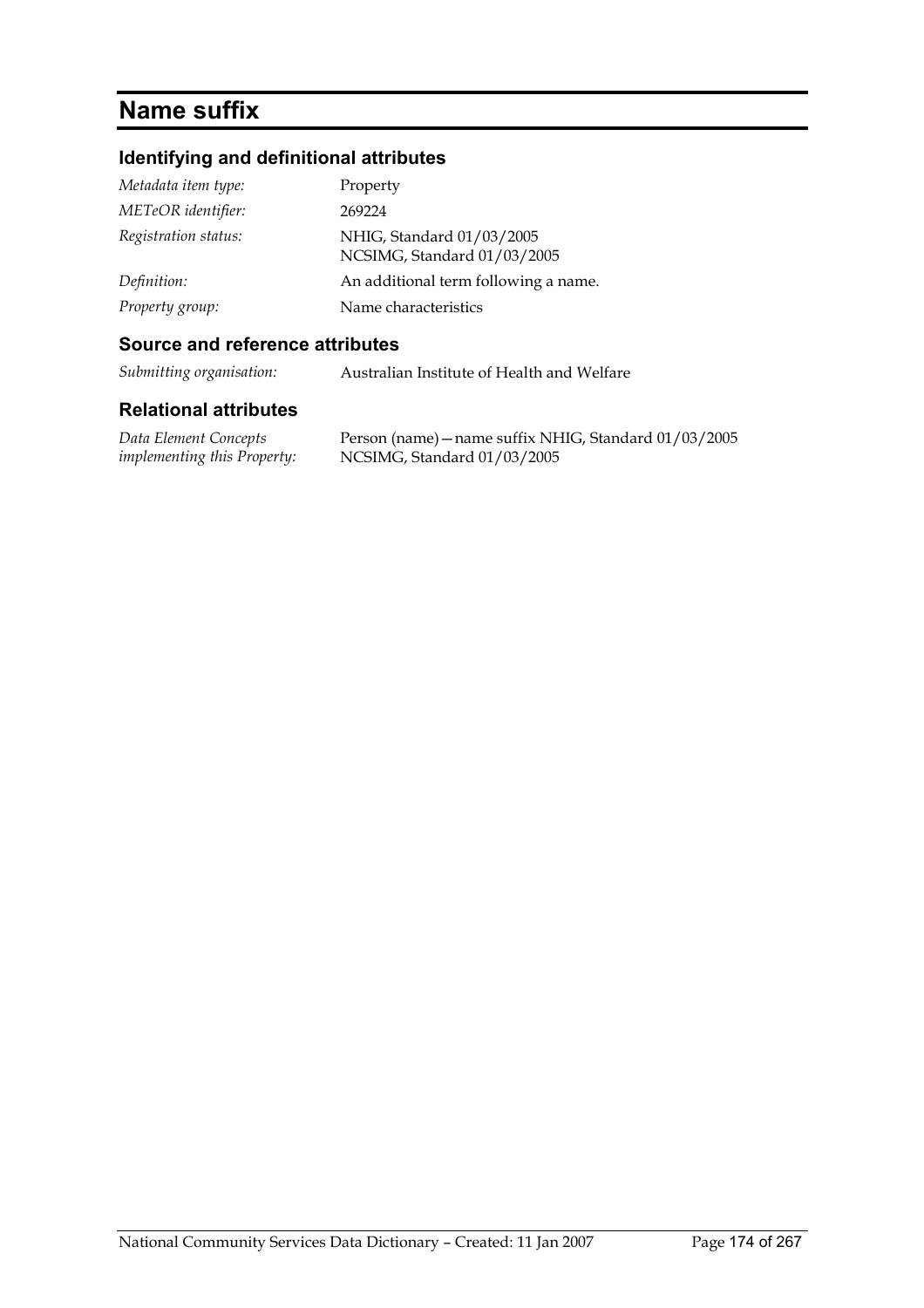# **Name suffix sequence number**

# **Identifying and definitional attributes**

| Metadata item type:  | Property                                                  |
|----------------------|-----------------------------------------------------------|
| METeOR identifier:   | 288187                                                    |
| Registration status: | NHIG, Standard 04/05/2005<br>NCSIMG, Standard 30/09/2005  |
| Definition:          | An order of additional terms at the conclusion of a name. |
| Property group:      | Name characteristics                                      |

### **Source and reference attributes**

*Submitting organisation:* Australian Institute of Health and Welfare

#### **Relational attributes**

*Data Element Concepts implementing this Property:* Person (name)—name suffix sequence number NHIG, Standard 04/05/2005 NCSIMG, Standard 30/09/2005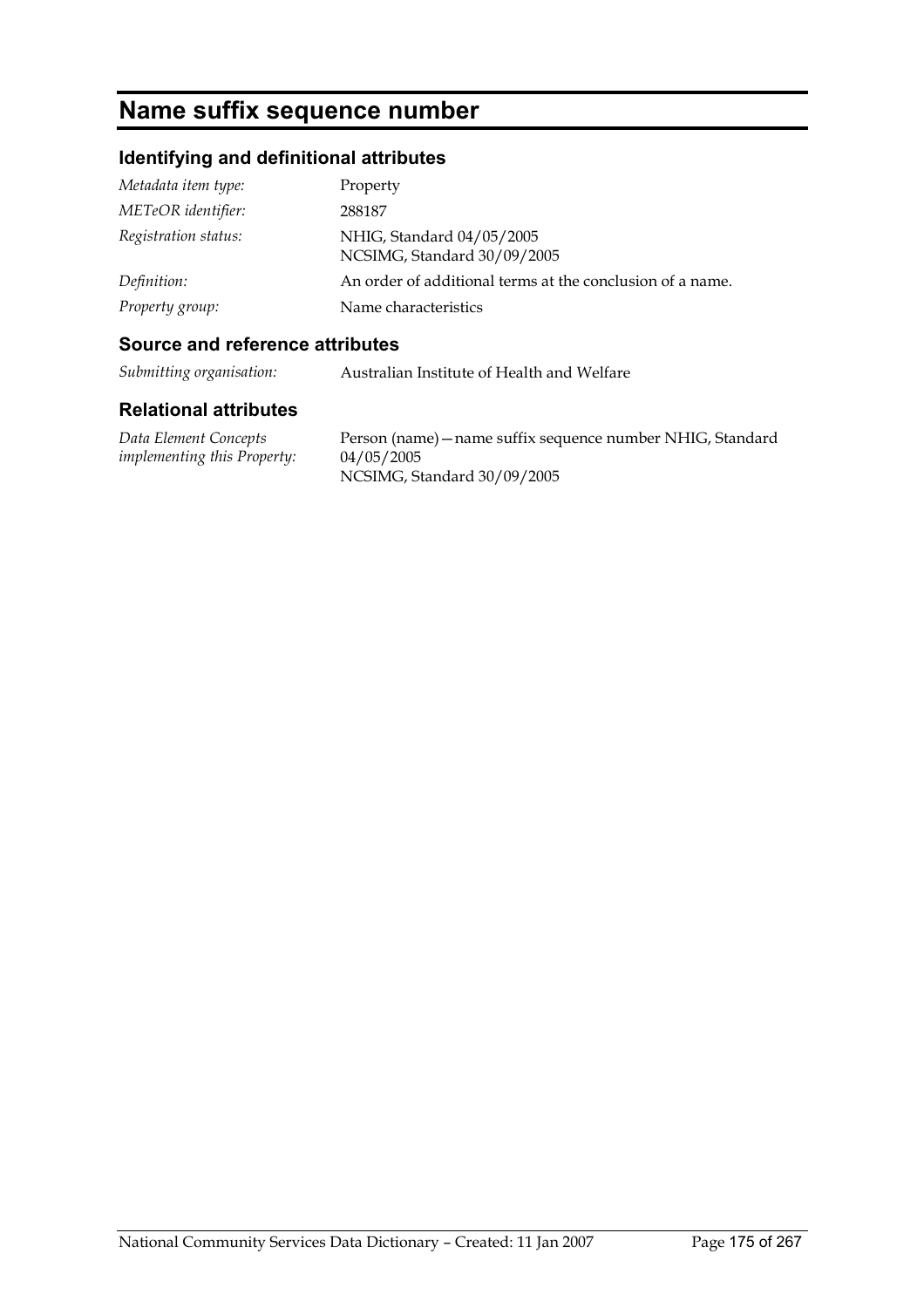# **Name title**

# **Identifying and definitional attributes**

| Metadata item type:  | Property                                                 |
|----------------------|----------------------------------------------------------|
| METeOR identifier:   | 269225                                                   |
| Registration status: | NHIG, Standard 01/03/2005<br>NCSIMG, Standard 01/03/2005 |
| Definition:          | An honorific form of address commencing a name.          |
| Property group:      | Name characteristics                                     |

#### **Source and reference attributes**

*Submitting organisation:* Australian Institute of Health and Welfare

#### **Relational attributes**

*Data Element Concepts implementing this Property:* Person (name)—name title NHIG, Standard 01/03/2005 NCSIMG, Standard 01/03/2005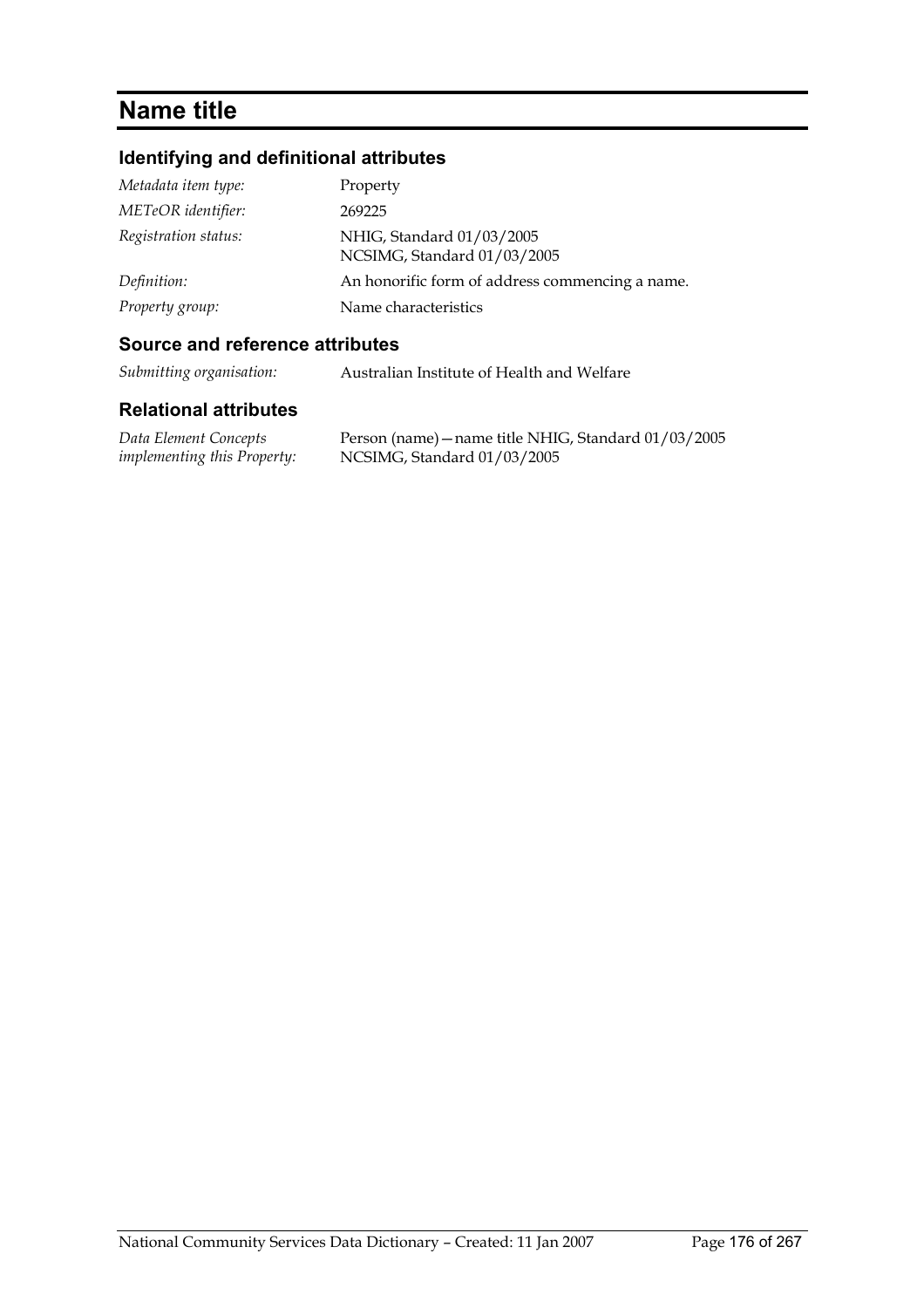# **Name title sequence number**

# **Identifying and definitional attributes**

| Metadata item type:  | Property                                                                |
|----------------------|-------------------------------------------------------------------------|
| METeOR identifier:   | 288244                                                                  |
| Registration status: | NHIG, Standard 04/05/2005<br>NCSIMG, Standard 30/09/2005                |
| Definition:          | The numeric order of an honorific form of address commencing a<br>name. |
| Property group:      | Name characteristics                                                    |

## **Source and reference attributes**

| Submitting organisation: | Australian Institute of Health and Welfare |
|--------------------------|--------------------------------------------|
|                          |                                            |

| Data Element Concepts       | Person (name) – name title sequence number NHIG, Standard |
|-----------------------------|-----------------------------------------------------------|
| implementing this Property: | 04/05/2005                                                |
|                             | NCSIMG, Standard 30/09/2005                               |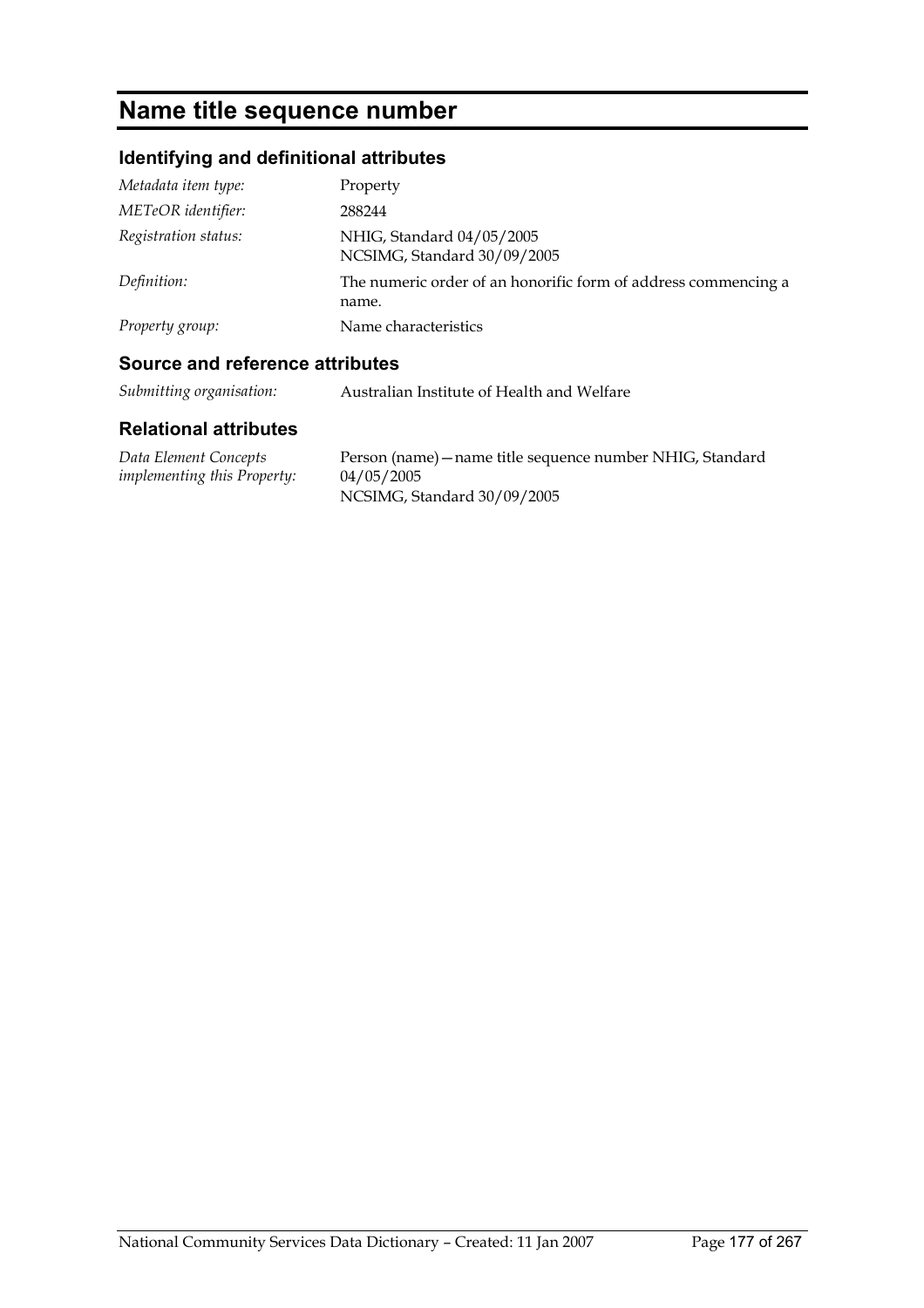# **Name type**

# **Identifying and definitional attributes**

| Metadata item type:  | Property                                                 |
|----------------------|----------------------------------------------------------|
| METeOR identifier:   | 269227                                                   |
| Registration status: | NHIG, Standard 01/03/2005<br>NCSIMG, Standard 30/09/2005 |
| Definition:          | A descriptor of the class of name.                       |
| Property group:      | Name characteristics                                     |

### **Source and reference attributes**

*Submitting organisation:* Australian Institute of Health and Welfare

#### **Relational attributes**

*Data Element Concepts implementing this Property:* Person (name)—name type NHIG, Standard 01/03/2005 NCSIMG, Standard 30/09/2005 Service provider organisation (name)—name type NHIG, Standard 04/05/2005 NCSIMG, Standard 30/09/2005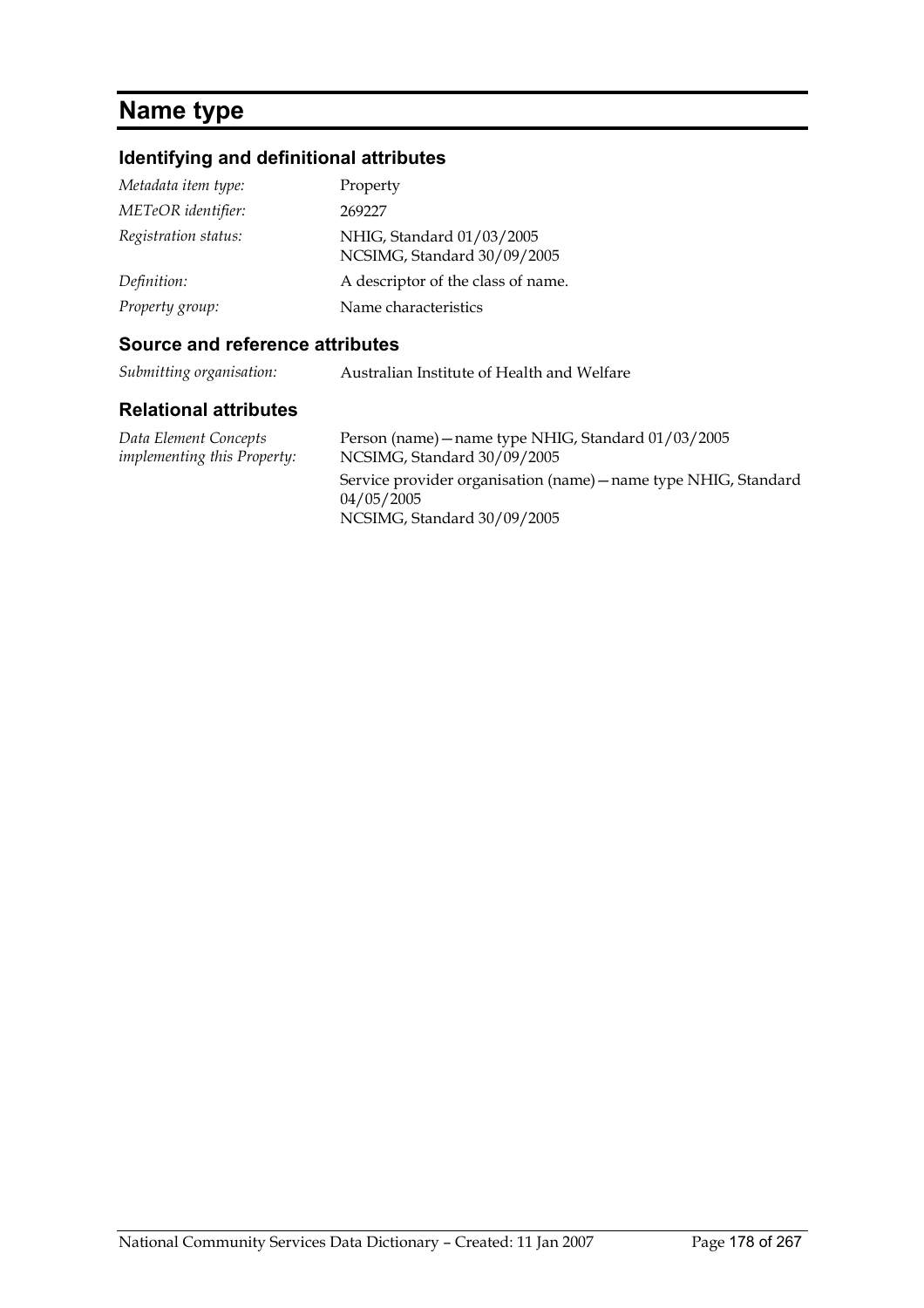# **Nature of impairment of body structure**

# **Identifying and definitional attributes**

| Metadata item type:  | Property                                                                                                                                       |
|----------------------|------------------------------------------------------------------------------------------------------------------------------------------------|
| METeOR identifier:   | 320276                                                                                                                                         |
| Registration status: | NHIG, Standard 29/11/2006<br>NCSIMG, Standard 16/10/2006                                                                                       |
| Definition:          | The qualitative or quantitative change to the characteristics of a<br>specified body structure compared with accepted population<br>standards. |
|                      |                                                                                                                                                |

## **Relational attributes**

*Data Element Concepts implementing this Property:* Person—nature of impairment of body structure NHIG, Standard 29/11/2006 NCSIMG, Standard 16/10/2006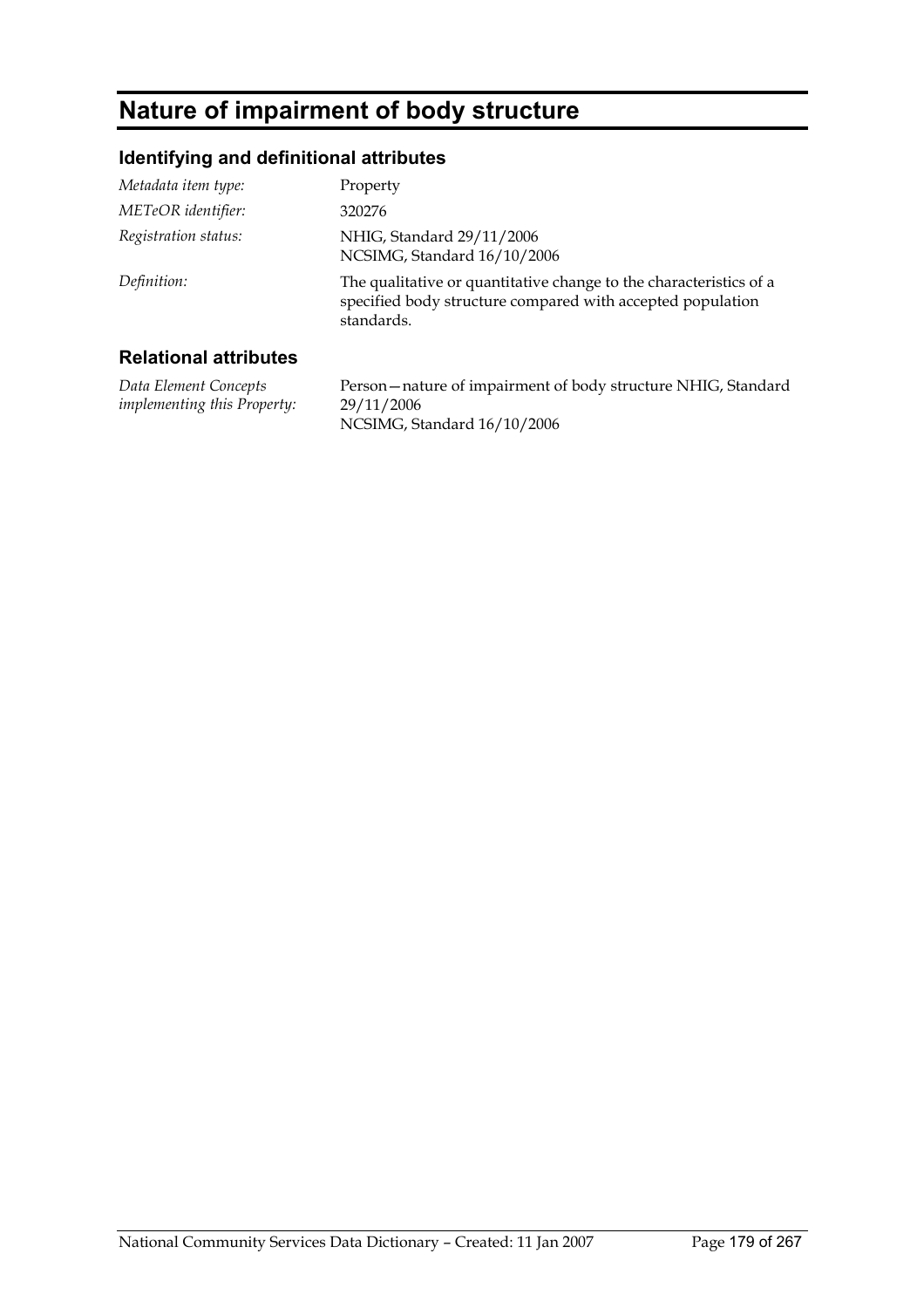# **Need for assistance with activities in a life area**

# **Identifying and definitional attributes**

| Metadata item type:   | Property                                                                                            |
|-----------------------|-----------------------------------------------------------------------------------------------------|
| METeOR identifier:    | 324428                                                                                              |
| Registration status:  | NHIG, Standard 29/11/2006<br>NCSIMG, Standard 16/10/2006                                            |
| Definition:           | The need for personal assistance and/or supervision to perform<br>tasks and actions in a life area. |
| Delettenel ettelerten |                                                                                                     |

## **Relational attributes**

*Data Element Concepts implementing this Property:* Person—need for assistance with activities in a life area NHIG, Standard 29/11/2006 NCSIMG, Standard 16/10/2006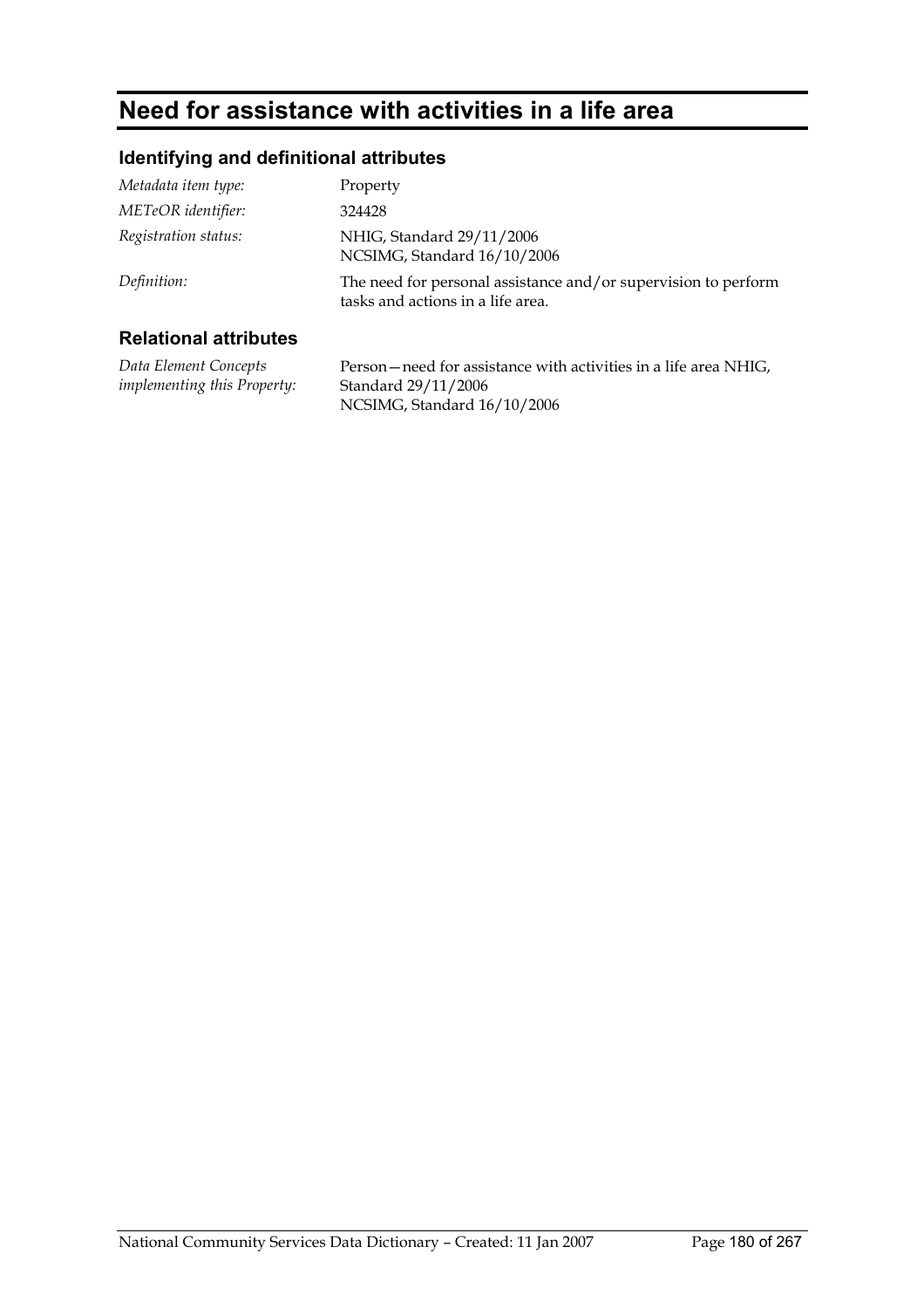## **Non-Australian state/province**

### **Identifying and definitional attributes**

| Metadata item type:  | Property                                                                                                                                                        |
|----------------------|-----------------------------------------------------------------------------------------------------------------------------------------------------------------|
| METeOR identifier:   | 288616                                                                                                                                                          |
| Registration status: | NHIG, Standard 04/05/2005<br>NCSIMG, Standard 30/09/2005                                                                                                        |
| Definition:          | The designation applied to an internal, political or geographic<br>division of a country other than Australia that is officially<br>recognised by that country. |
| Property group:      | Location characteristics                                                                                                                                        |

#### **Source and reference attributes**

| Submitting organisation: | Standards Australia |
|--------------------------|---------------------|

| Data Element Concepts<br><i>implementing this Property:</i> | Person (address) – non-Australian state/province NHIG, Standard<br>04/05/2005<br>NCSIMG, Standard 30/09/2005                        |
|-------------------------------------------------------------|-------------------------------------------------------------------------------------------------------------------------------------|
|                                                             | Service provider organisation (address) – non-Australian<br>state/province NHIG, Standard 04/05/2005<br>NCSIMG, Standard 30/09/2005 |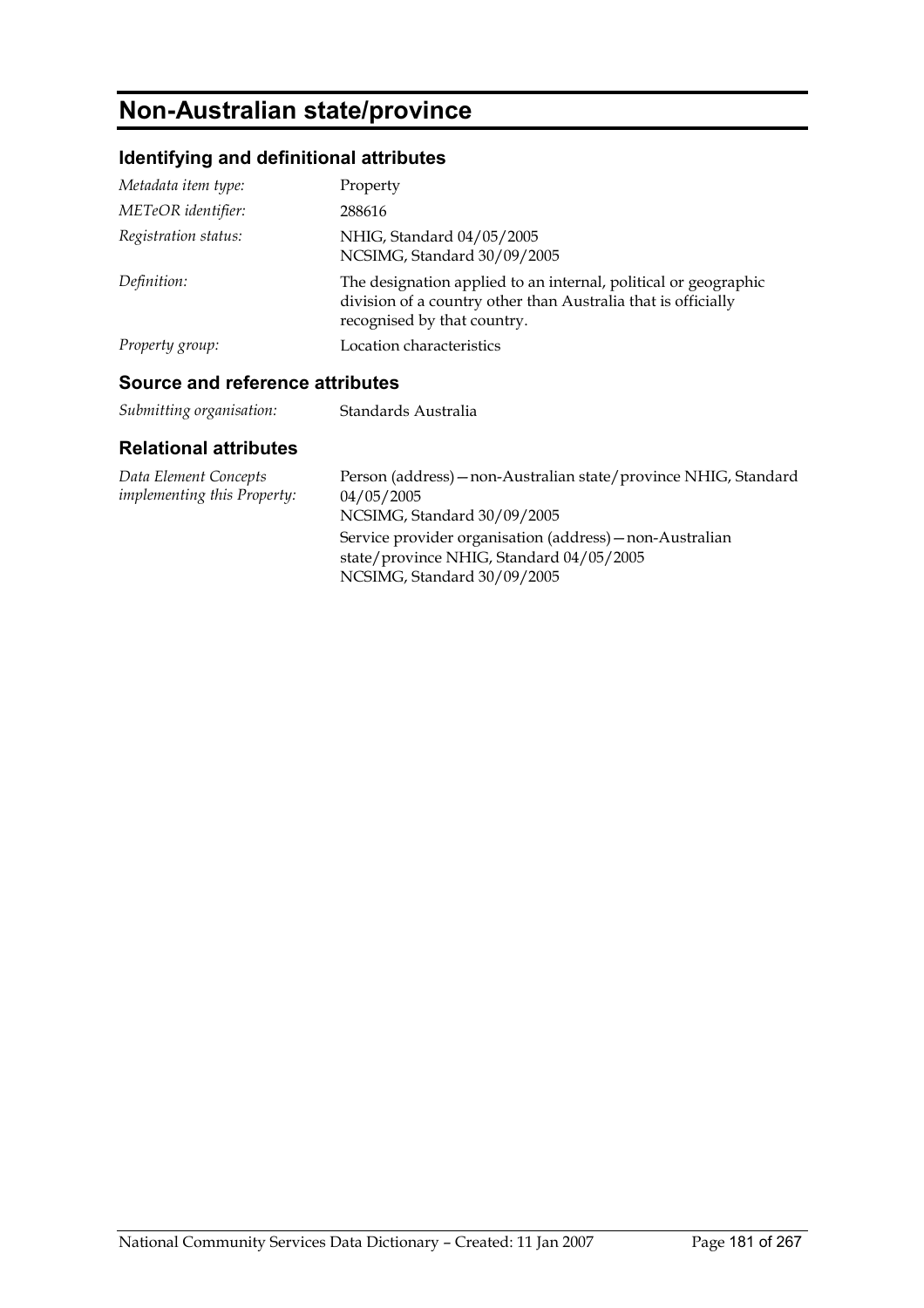## **Number of service operation days**

### **Identifying and definitional attributes**

| Metadata item type:  | Property                                                                                          |
|----------------------|---------------------------------------------------------------------------------------------------|
| METeOR identifier:   | 269309                                                                                            |
| Registration status: | NCSIMG, Standard 01/03/2005                                                                       |
| Definition:          | A count of days during a specified period that a service provider is<br>open to provide services. |
| Property group:      | Performance indicators                                                                            |

#### **Source and reference attributes**

*Submitting organisation:* Australian Institute of Health and Welfare

#### **Relational attributes**

*Data Element Concepts implementing this Property:* Service provider organisation—number of service operation days NCSIMG, Standard 01/03/2005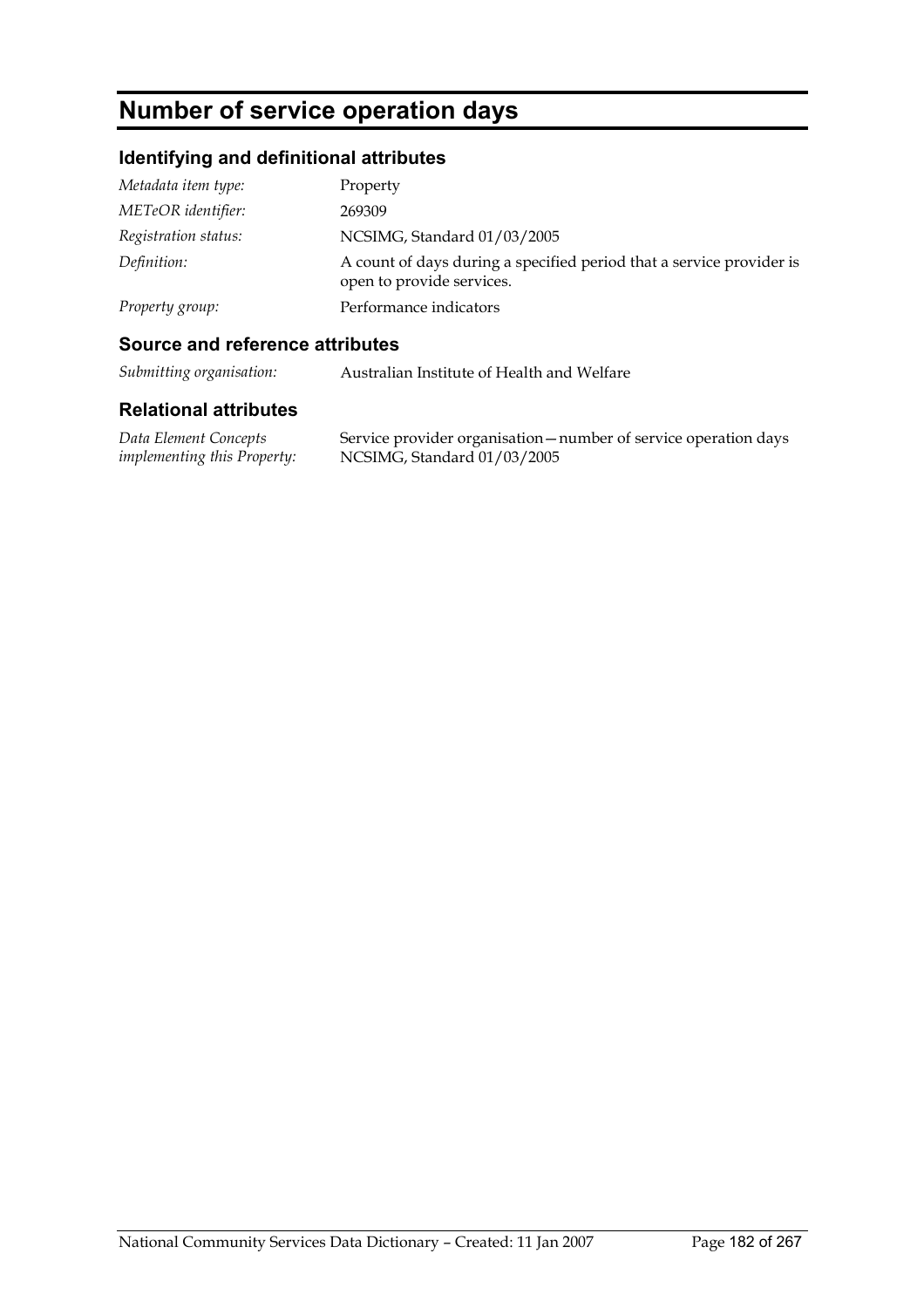## **Number of service operation hours**

### **Identifying and definitional attributes**

| Metadata item type:  | Property                                                                                      |
|----------------------|-----------------------------------------------------------------------------------------------|
| METeOR identifier:   | 269310                                                                                        |
| Registration status: | NCSIMG, Standard 01/03/2005                                                                   |
| Definition:          | A count of hours during a specified period a service provider is<br>open to provide services. |
| Property group:      | Performance indicators                                                                        |

#### **Source and reference attributes**

*Submitting organisation:* Australian Institute of Health and Welfare

#### **Relational attributes**

*Data Element Concepts implementing this Property:* Service provider organisation—number of service operation hours NCSIMG, Standard 01/03/2005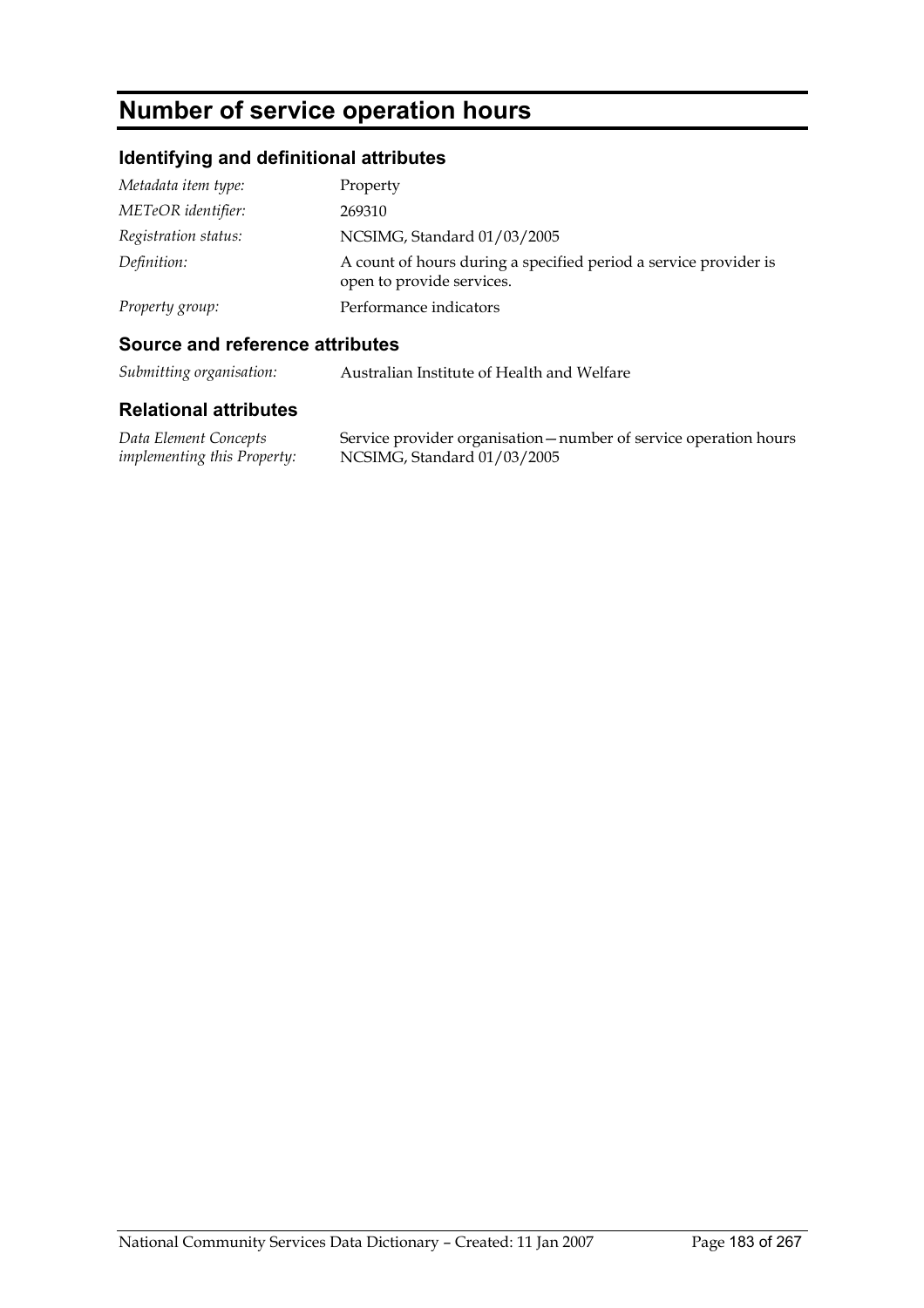## **Number of service operation weeks**

### **Identifying and definitional attributes**

| Metadata item type:  | Property                                                                                                         |
|----------------------|------------------------------------------------------------------------------------------------------------------|
| METeOR identifier:   | 269311                                                                                                           |
| Registration status: | NCSIMG, Standard 01/03/2005                                                                                      |
| Definition:          | A count of the number of weeks during a specified period that a<br>service provider is open to provide services. |
| Property group:      | Performance indicators                                                                                           |

#### **Source and reference attributes**

*Submitting organisation:* Australian Institute of Health and Welfare

#### **Relational attributes**

*Data Element Concepts implementing this Property:* Service provider organisation—number of service operation weeks NCSIMG, Standard 01/03/2005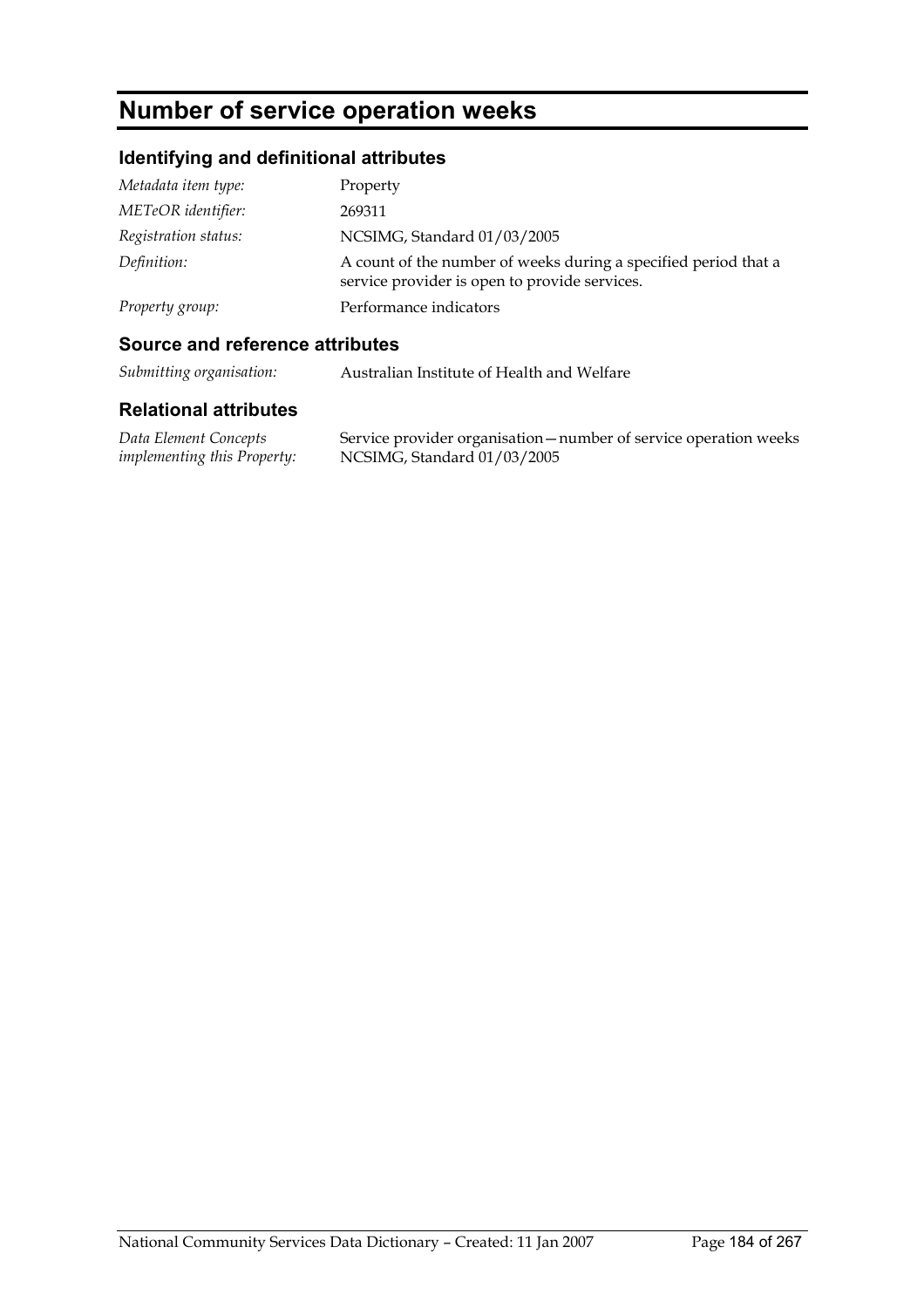## **Occupation**

## **Identifying and definitional attributes**

| Source and reference attributes |                                                                                         |
|---------------------------------|-----------------------------------------------------------------------------------------|
| Property group:                 | Labour characteristics                                                                  |
| Definition:                     | A descriptor of the class of job based on similarities in the tasks<br>undertaken.      |
| Registration status:            | NHIG, Standard 01/03/2005<br>NCSIMG, Standard 01/03/2005<br>NHDAMG, Standard 22/10/2005 |
| METeOR identifier:              | 269099                                                                                  |
| Metadata item type:             | Property                                                                                |

#### *Submitting organisation:* Australian Institute of Health and Welfare

| Data Element Concepts<br><i>implementing this Property:</i> | Individual service provider - occupation (self-identified) NHIG,<br>Standard 04/05/2005<br>NCSIMG, Standard 30/09/2005 |
|-------------------------------------------------------------|------------------------------------------------------------------------------------------------------------------------|
|                                                             | Person – occupation (main) NHIG, Standard 01/03/2005<br>NCSIMG, Standard 01/03/2005<br>NHDAMG, Standard 10/02/2006     |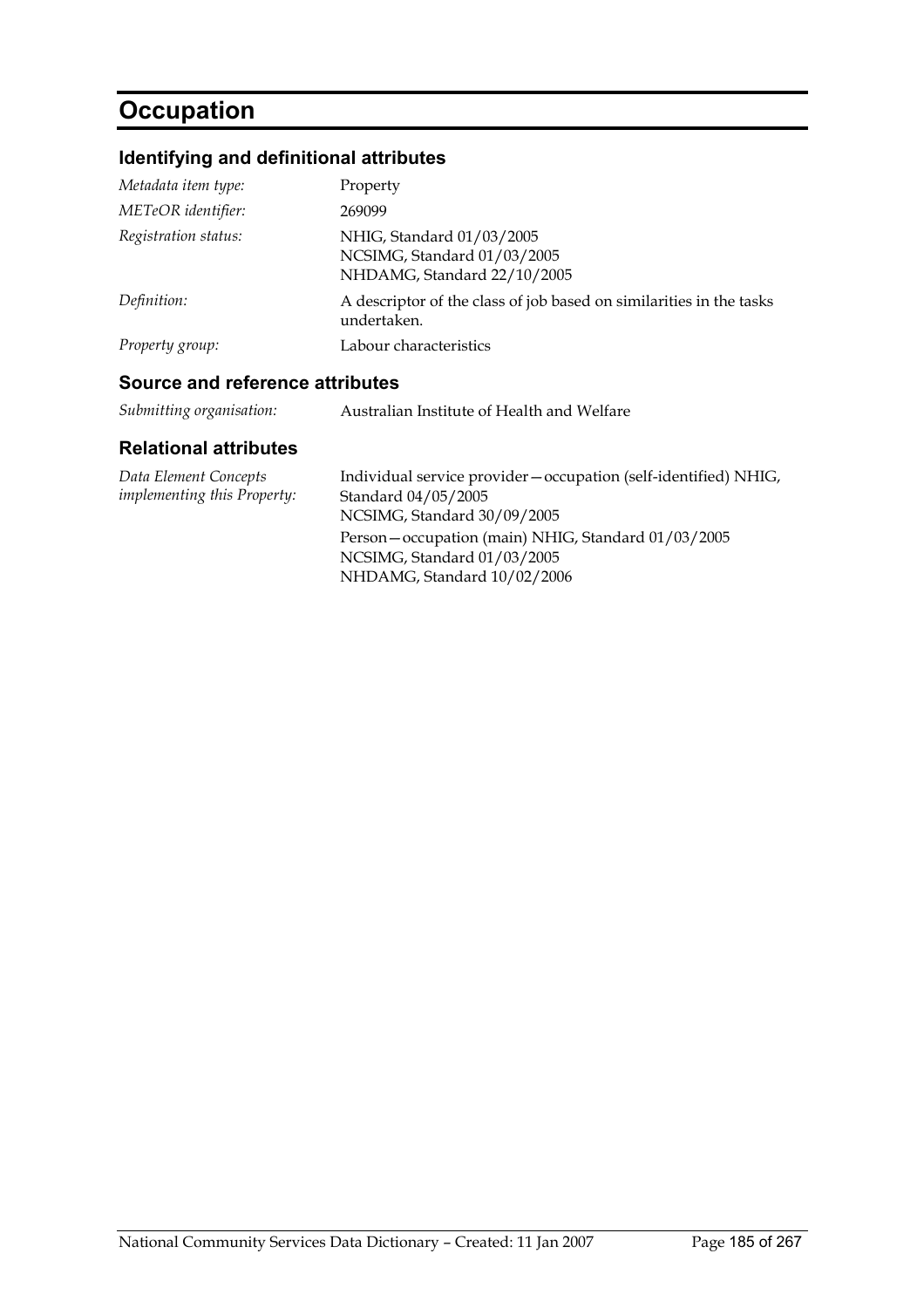# **Occupation end date**

### **Identifying and definitional attributes**

| Metadata item type:  | Property                                                                          |
|----------------------|-----------------------------------------------------------------------------------|
| METeOR identifier:   | 289049                                                                            |
| Registration status: | NHIG, Standard 04/05/2005<br>NCSIMG, Standard 30/09/2005                          |
| Definition:          | When the class of job based on similarities in the tasks undertaken<br>concludes. |
| Property group:      | Labour characteristics                                                            |

#### **Source and reference attributes**

| Australian Institute of Health and Welfare |
|--------------------------------------------|
|                                            |

| Data Element Concepts       | Individual service provider – occupation end date NHIG, Standard |
|-----------------------------|------------------------------------------------------------------|
| implementing this Property: | 04/05/2005                                                       |
|                             | NCSIMG, Standard 30/09/2005                                      |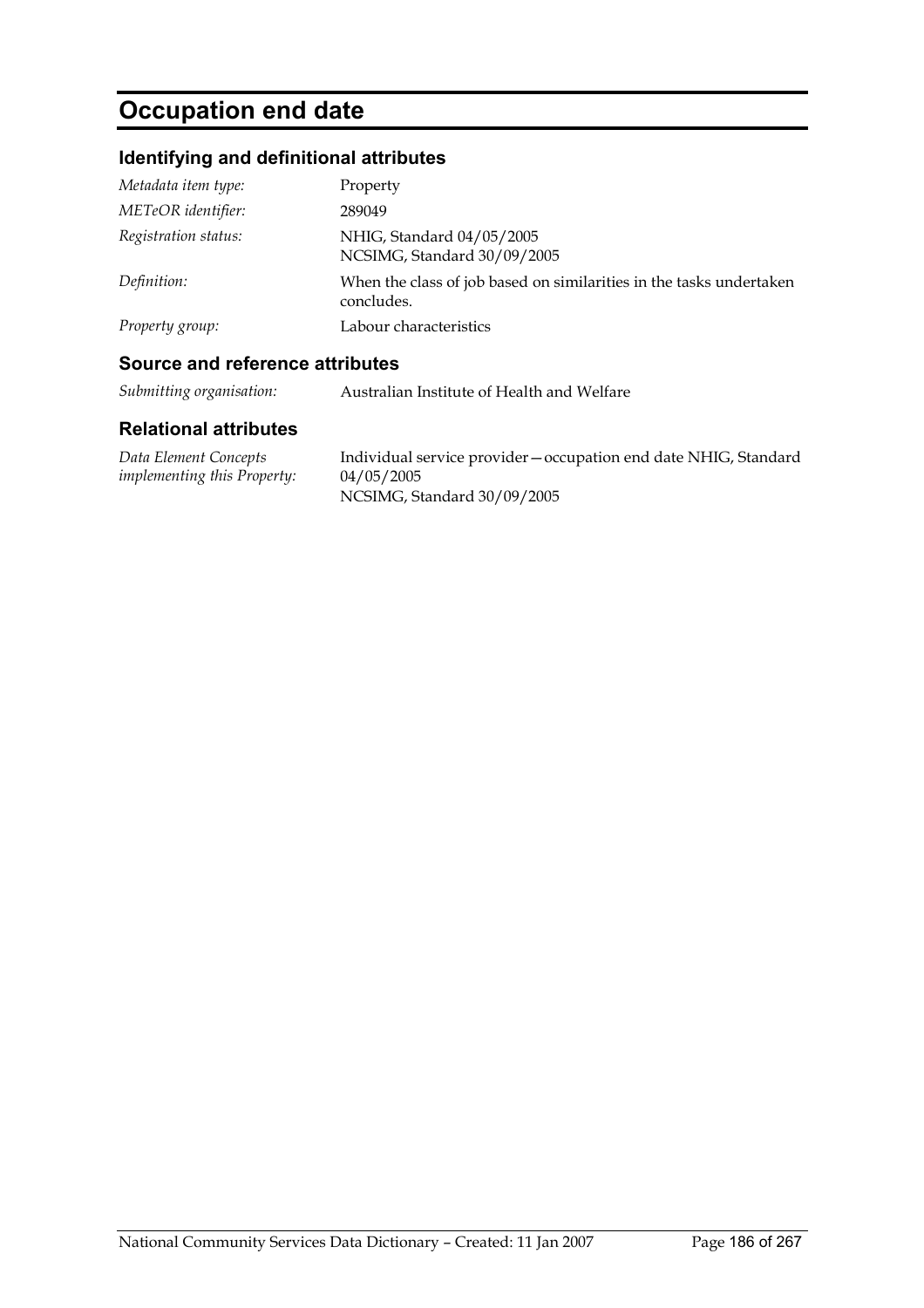# **Occupation start date**

### **Identifying and definitional attributes**

| Registration status: | NHIG, Standard 04/05/2005<br>NCSIMG, Standard 30/09/2005                          |
|----------------------|-----------------------------------------------------------------------------------|
| Definition:          | When the class of job based on similarities in the tasks undertaken<br>commences. |
| Property group:      | Labour characteristics                                                            |

*Submitting organisation:* Australian Institute of Health and Welfare

| Data Element Concepts              | Individual service provider - occupation start date NHIG, Standard |
|------------------------------------|--------------------------------------------------------------------|
| <i>implementing this Property:</i> | 04/05/2005                                                         |
|                                    | NCSIMG, Standard 30/09/2005                                        |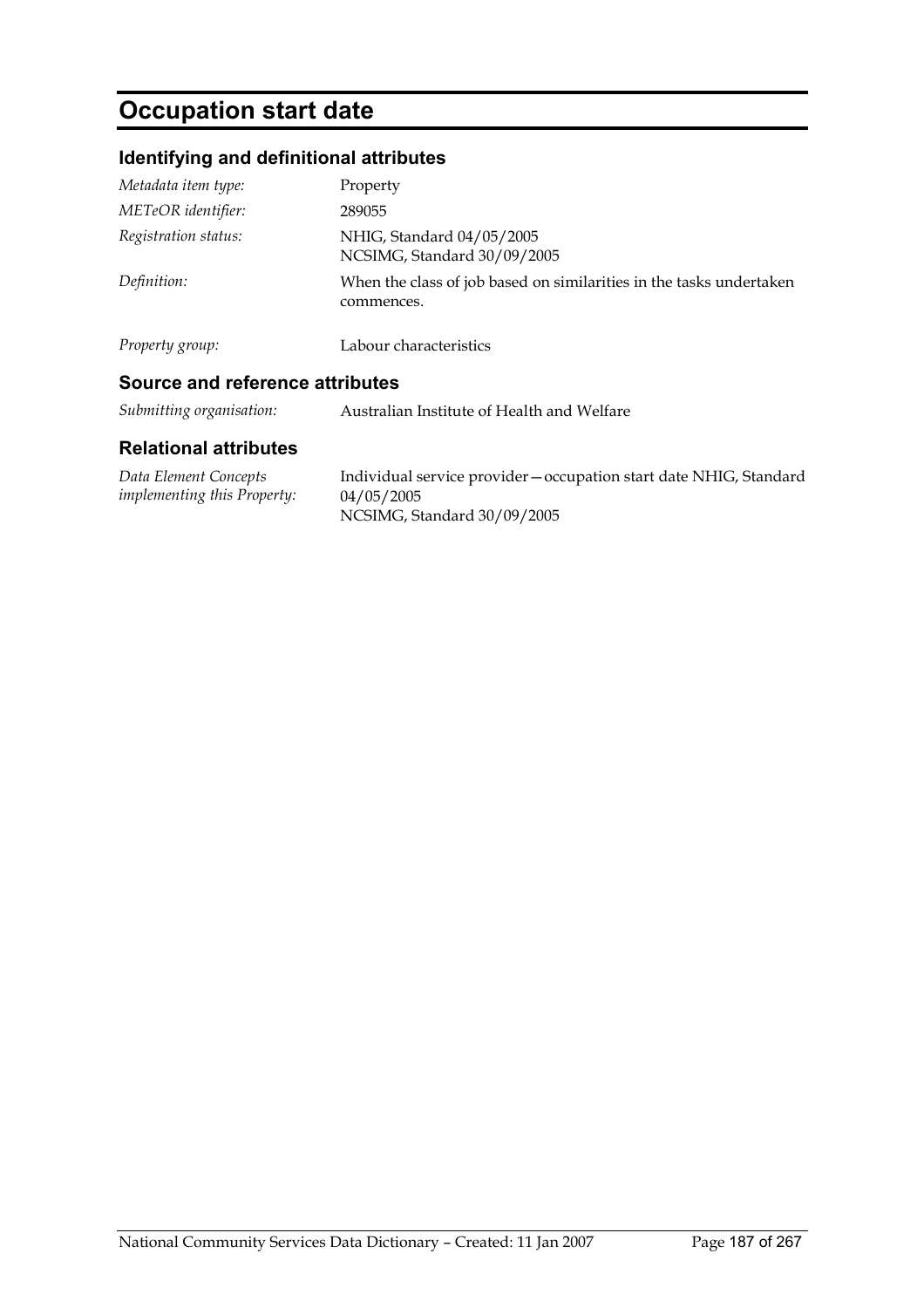## **Organisation end date**

### **Identifying and definitional attributes**

| Metadata item type:  | Property                                                 |
|----------------------|----------------------------------------------------------|
| METeOR identifier:   | 288650                                                   |
| Registration status: | NHIG, Standard 04/05/2005<br>NCSIMG, Standard 30/09/2005 |
| Definition:          | The date on which operations or practice were concluded. |
| Property group:      | Organisational characteristics                           |

#### **Source and reference attributes**

*Submitting organisation:* Australian Institute of Health and Welfare

#### **Relational attributes**

*Data Element Concepts implementing this Property:* Service provider organisation—organisation end date NHIG, Standard 04/05/2005 NCSIMG, Standard 30/09/2005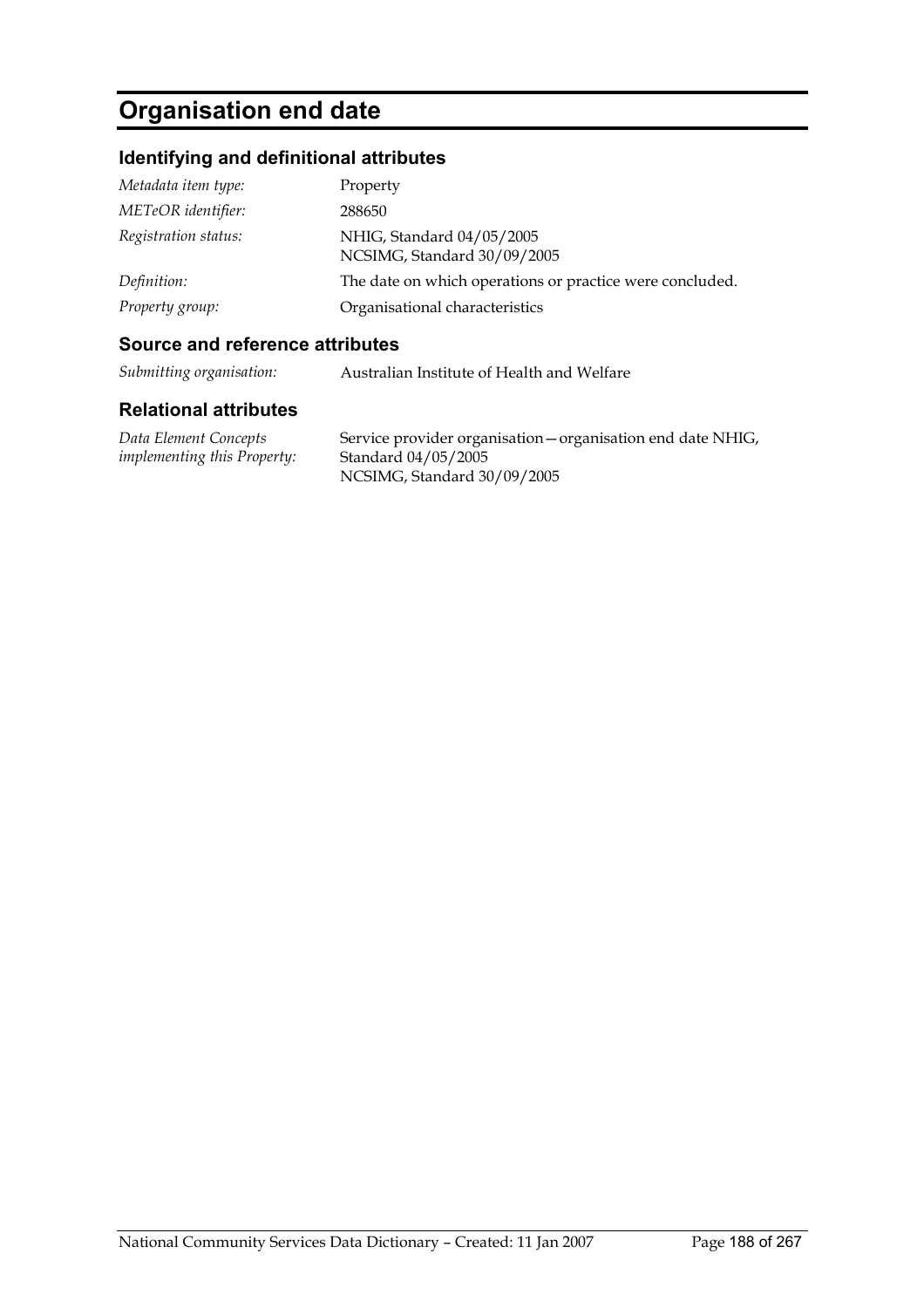# **Organisation name**

### **Identifying and definitional attributes**

| Metadata item type:  | Property                                                                                 |
|----------------------|------------------------------------------------------------------------------------------|
| METeOR identifier:   | 288901                                                                                   |
| Registration status: | NHIG, Standard 04/05/2005<br>NCSIMG, Standard 30/09/2005                                 |
| Definition:          | The appellation by which an establishment, agency or organisation<br>is known or called. |
| Property group:      | Name characteristics                                                                     |

#### **Source and reference attributes**

| Submitting organisation: | Standards Australia |
|--------------------------|---------------------|
|--------------------------|---------------------|

| Data Element Concepts              | Service provider organisation (name) – organisation name NHIG, |
|------------------------------------|----------------------------------------------------------------|
| <i>implementing this Property:</i> | Standard 04/05/2005                                            |
|                                    | NCSIMG, Standard 30/09/2005                                    |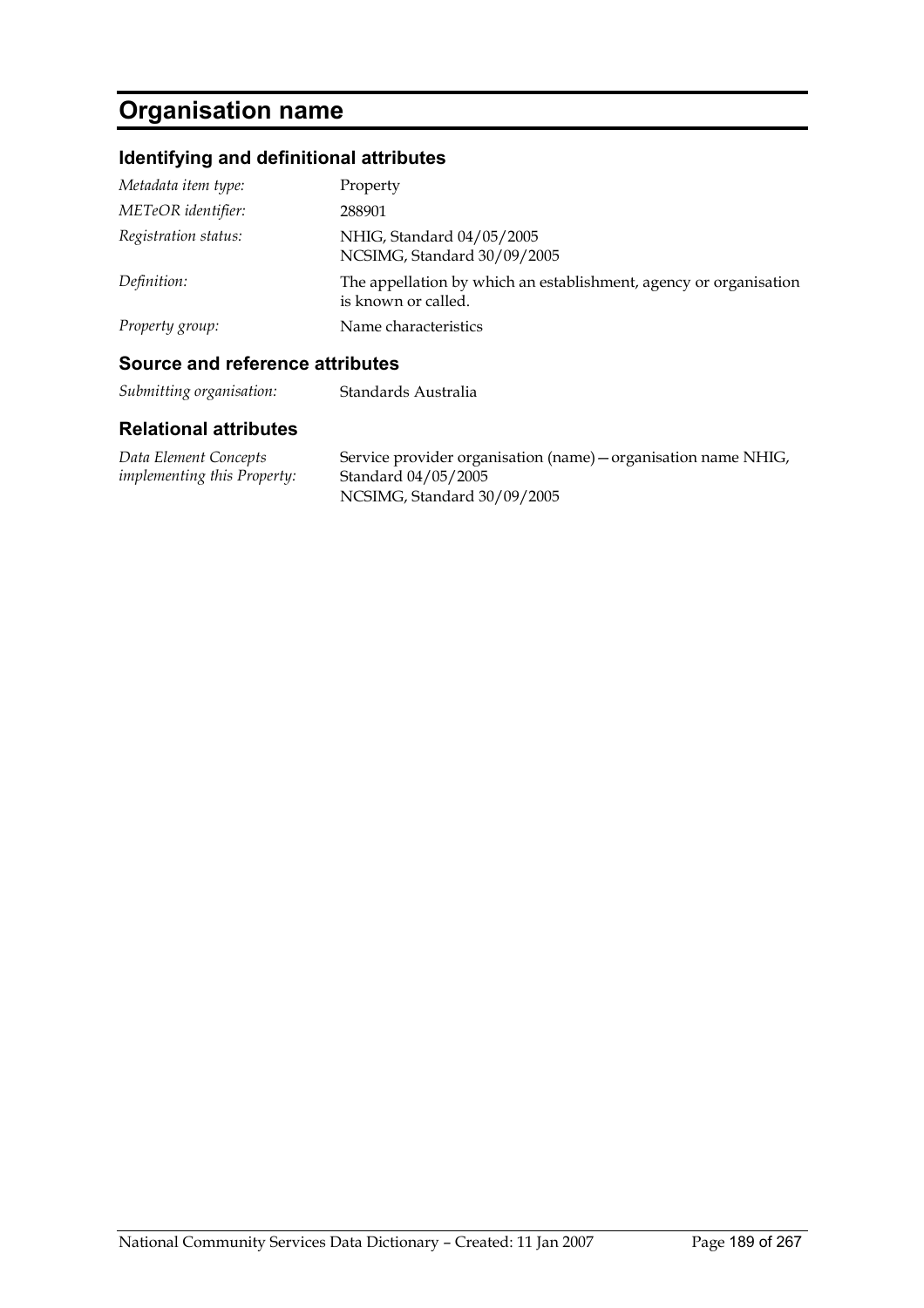## **Organisation start date**

### **Identifying and definitional attributes**

| Metadata item type:  | Property                                                 |
|----------------------|----------------------------------------------------------|
| METeOR identifier:   | 288941                                                   |
| Registration status: | NHIG, Standard 04/05/2005<br>NCSIMG, Standard 30/09/2005 |
| Definition:          | The date on which operations or a service commenced.     |
| Property group:      | Organisational characteristics                           |

#### **Source and reference attributes**

*Submitting organisation:* Australian Institute of Health and Welfare

#### **Relational attributes**

*Data Element Concepts implementing this Property:* Service provider organisation—organisation start date NHIG, Standard 04/05/2005 NCSIMG, Standard 30/09/2005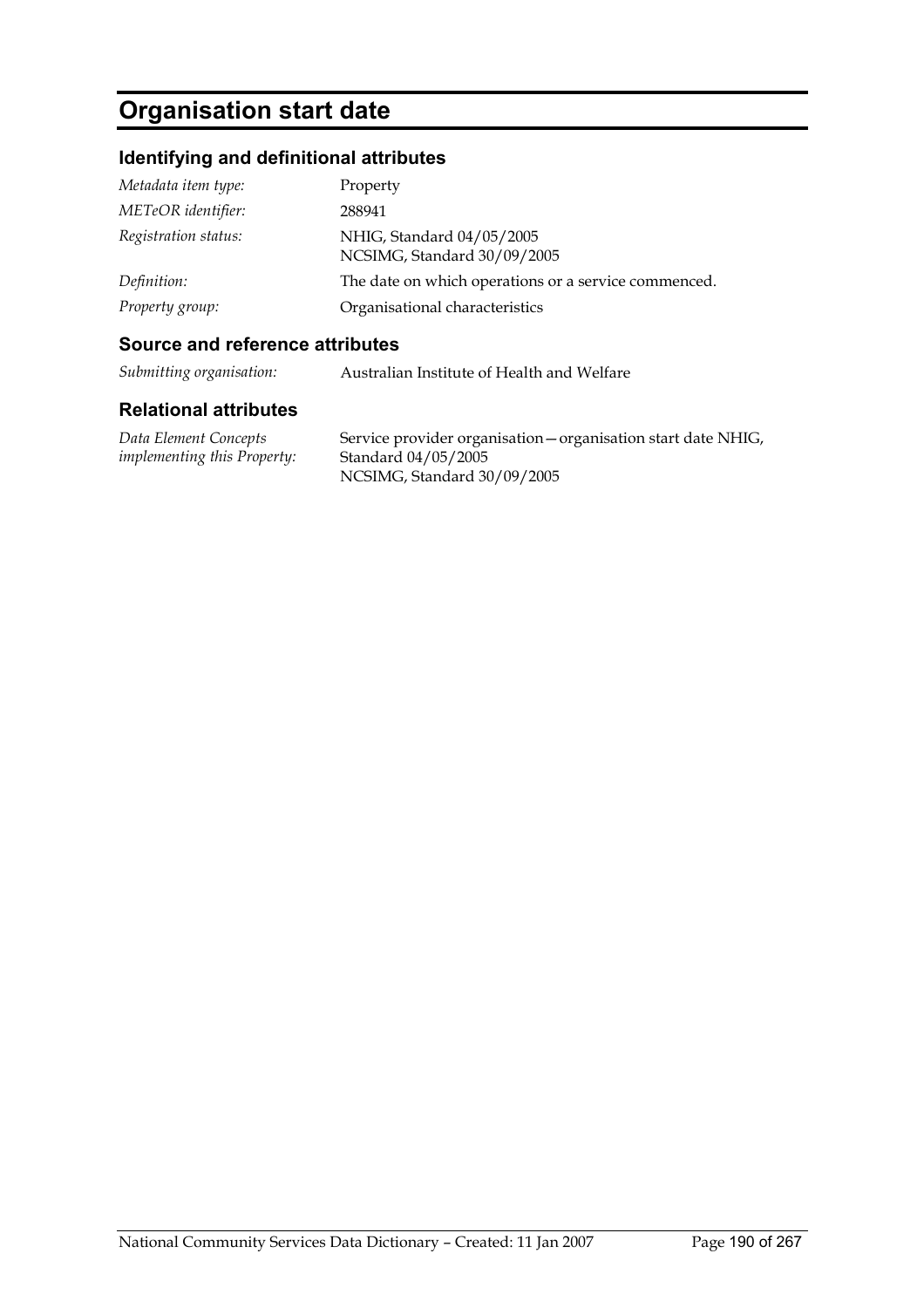## **Person identifier**

## **Identifying and definitional attributes**

| Metadata item type:  | Property                                                                                |
|----------------------|-----------------------------------------------------------------------------------------|
| METeOR identifier:   | 269369                                                                                  |
| Registration status: | NHIG, Standard 01/03/2005<br>NCSIMG, Standard 01/03/2005<br>NHDAMG, Standard 01/03/2005 |
| Definition:          | A sequence of characters which identify a person.                                       |
| Property group:      | Identifier characteristics                                                              |

### **Source and reference attributes**

| Submitting organisation: |                                           |
|--------------------------|-------------------------------------------|
|                          | National minimum data set working parties |

| Data Element Concepts              | Person-person identifier NHIG, Standard 04/05/2005             |
|------------------------------------|----------------------------------------------------------------|
| <i>implementing this Property:</i> | NCSIMG, Standard 25/08/2005                                    |
|                                    | Person – person identifier (within establishment/agency) NHIG, |
|                                    | Superseded $04/05/2005$                                        |
|                                    | NCSIMG, Superseded 25/08/2005                                  |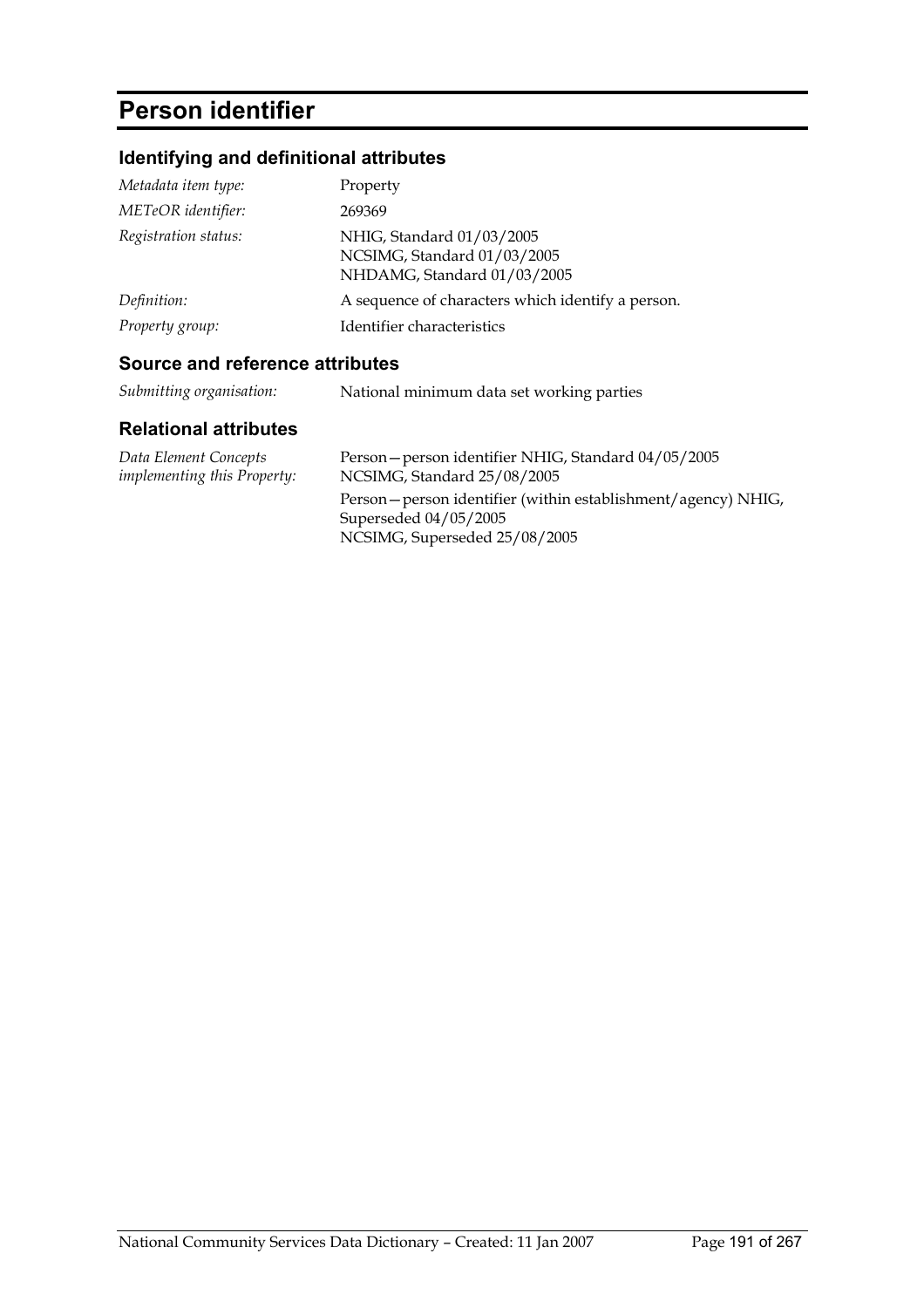# **Postal delivery point identifier**

### **Identifying and definitional attributes**

| Metadata item type:  | Property                                                                              |
|----------------------|---------------------------------------------------------------------------------------|
| METeOR identifier:   | 269334                                                                                |
| Registration status: | NHIG, Standard 01/03/2005<br>NCSIMG, Standard 01/03/2005                              |
| Definition:          | A sequence of assigned characters which uniquely identify a postal<br>delivery point. |
| Property group:      | Location characteristics                                                              |

### **Source and reference attributes**

| Submitting organisation: | Australian Institute of Health and Welfare |
|--------------------------|--------------------------------------------|
|                          |                                            |

| Data Element Concepts              | Person (address) – postal delivery point identifier NHIG, Standard                                      |
|------------------------------------|---------------------------------------------------------------------------------------------------------|
| <i>implementing this Property:</i> | 01/03/2005                                                                                              |
|                                    | NCSIMG, Standard 01/03/2005                                                                             |
|                                    | Service provider organisation (address) – postal delivery point<br>identifier NHIG, Standard 04/05/2005 |
|                                    | NCSIMG, Standard 31/08/2005                                                                             |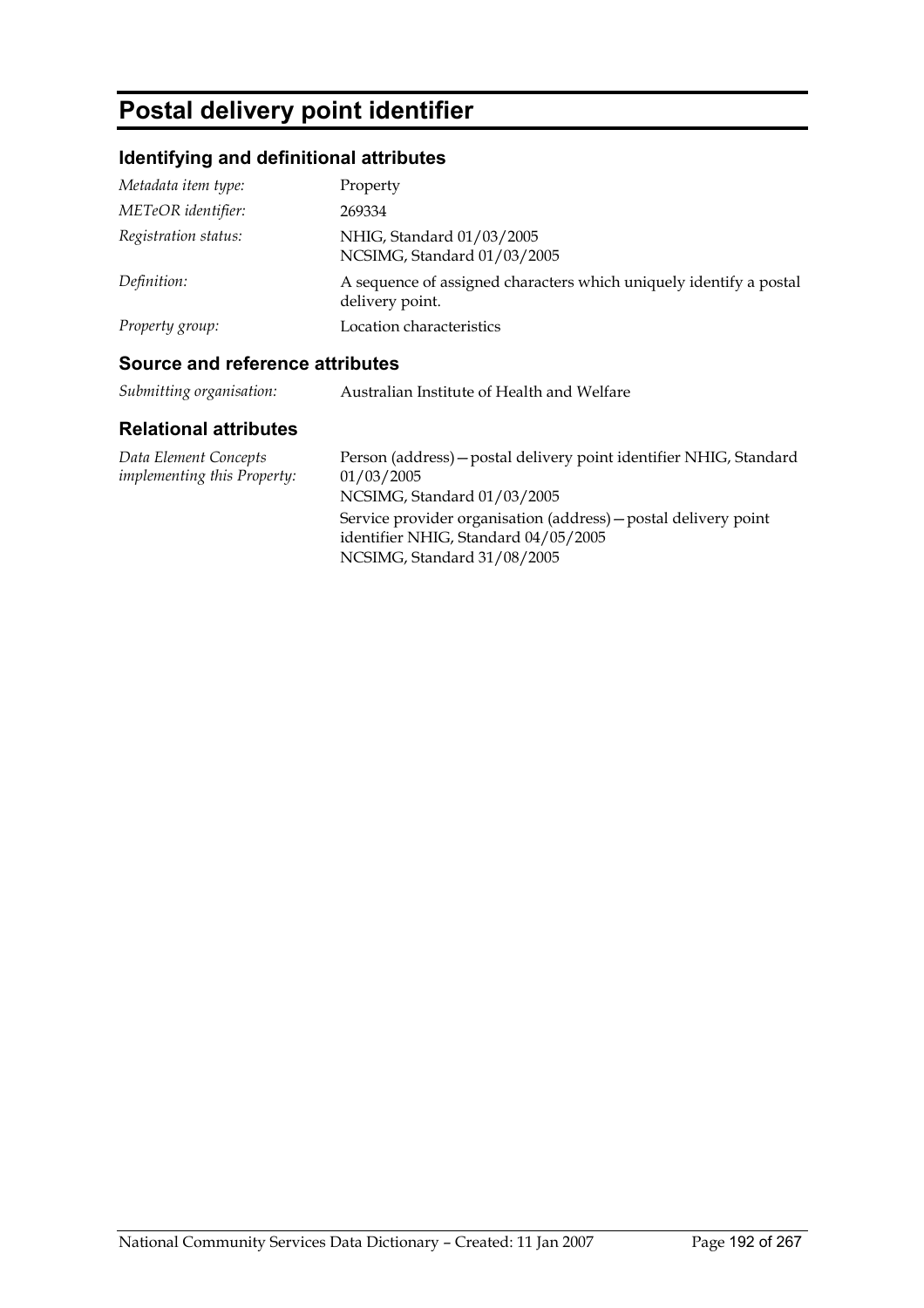## **Preferred language**

### **Identifying and definitional attributes**

| Metadata item type:  | Property                                       |
|----------------------|------------------------------------------------|
| METeOR identifier:   | 269244                                         |
| Registration status: | NHIG, Standard 01/03/2005                      |
| Definition:          | The language most preferred for communication. |
| Property group:      | Demographic/social/cultural characteristics    |

#### **Source and reference attributes**

*Submitting organisation:* Australian Institute of Health and Welfare

#### **Relational attributes**

*Data Element Concepts implementing this Property:*

Person—preferred language NHIG, Standard 01/03/2005 NCSIMG, Standard 10/04/2006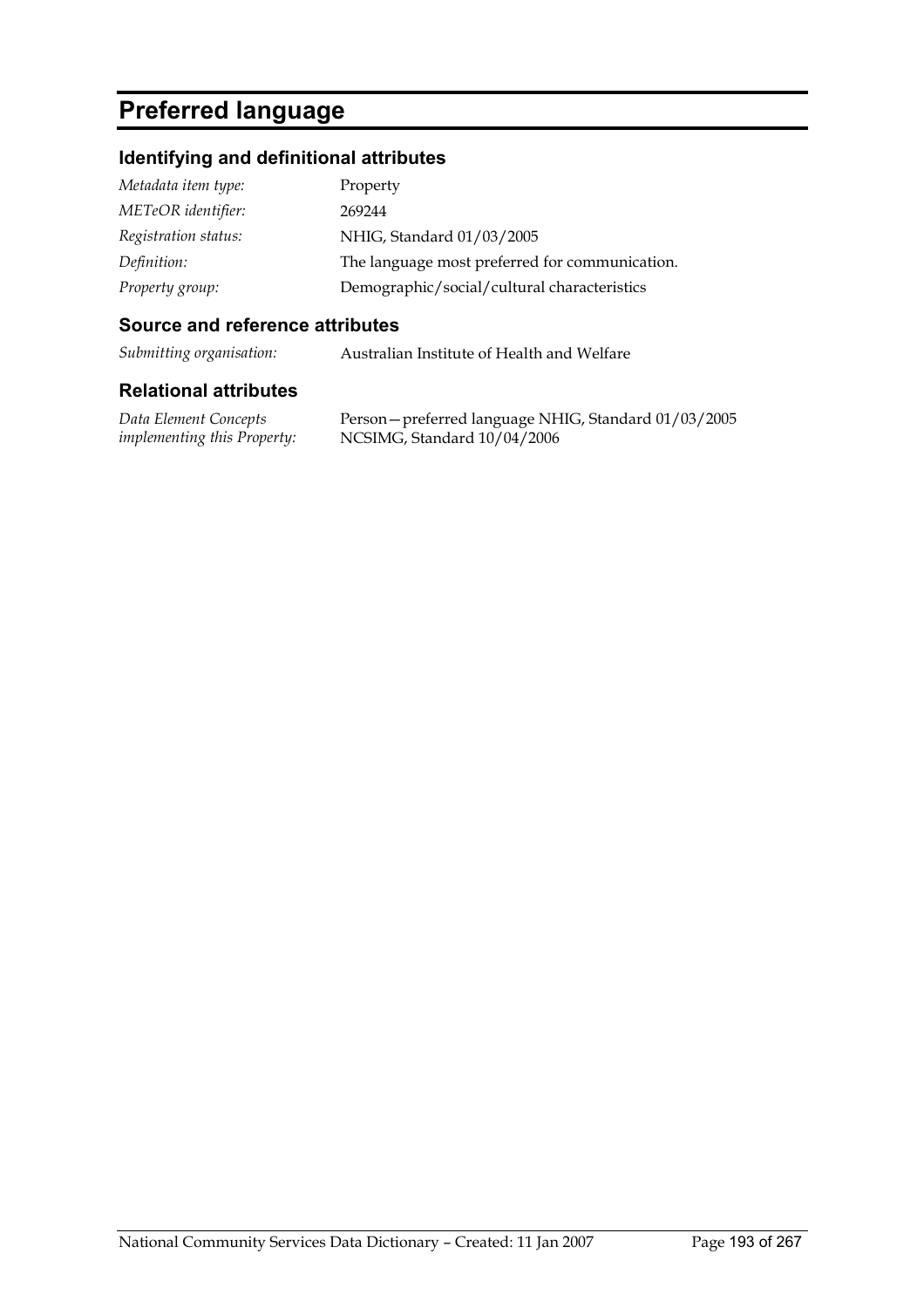## **Proficiency in spoken English**

### **Identifying and definitional attributes**

| Metadata item type:  | Property                                                                                |
|----------------------|-----------------------------------------------------------------------------------------|
| METeOR identifier:   | 269192                                                                                  |
| Registration status: | NHIG, Standard 01/03/2005<br>NCSIMG, Standard 01/03/2005<br>NHDAMG, Standard 22/10/2005 |
| Definition:          | An indicator of the level of skill in speaking English.                                 |
| Property group:      | Demographic/social/cultural characteristics                                             |

### **Source and reference attributes**

| Submitting organisation: | Australian Institute of Health and Welfare |
|--------------------------|--------------------------------------------|
|                          |                                            |

#### **Relational attributes**

*Data Element Concepts implementing this Property:* Person—proficiency in spoken English NHIG, Standard 01/03/2005 NCSIMG, Standard 01/03/2005 NHDAMG, Standard 10/02/2006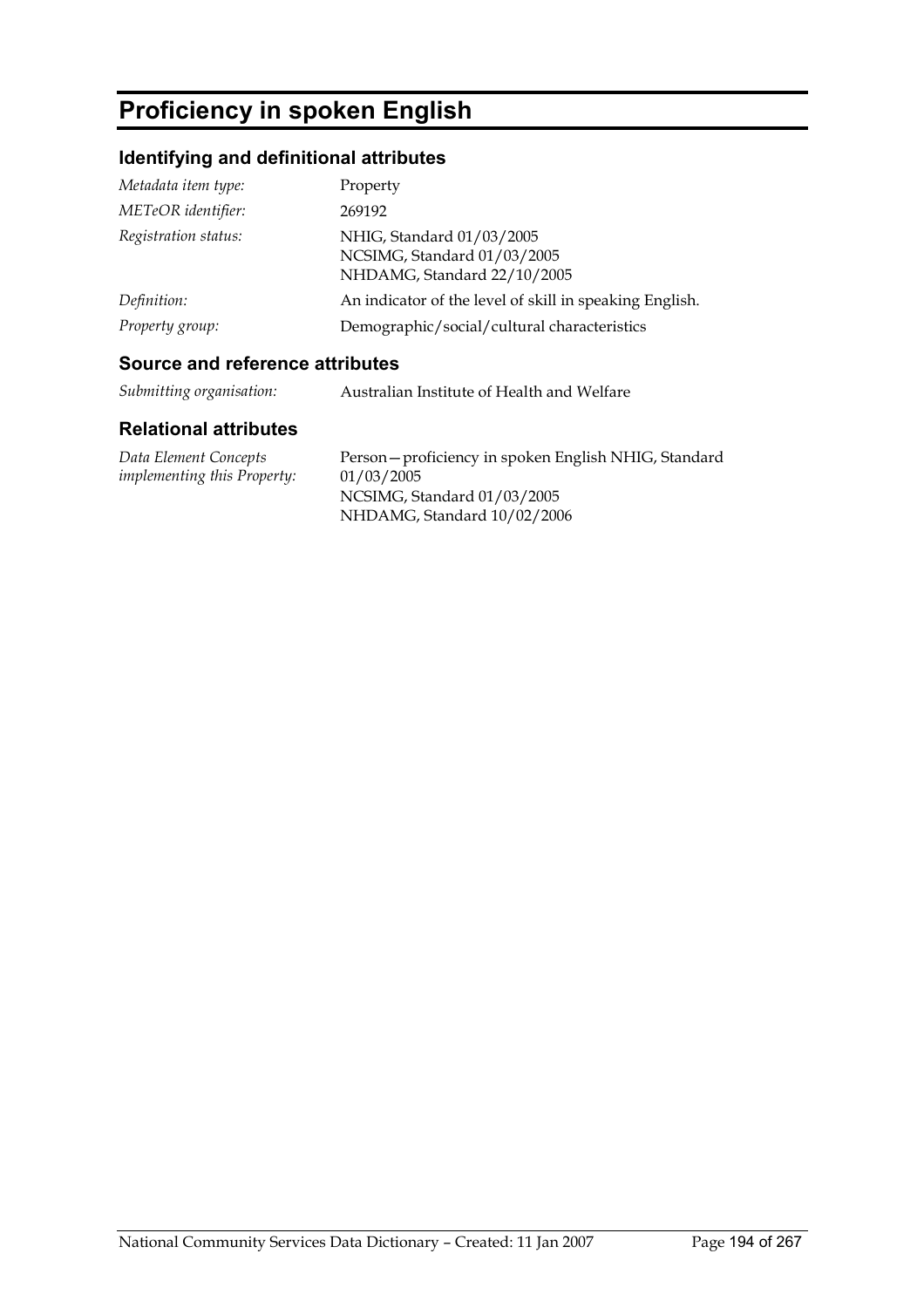## **Reason assistance not provided**

### **Identifying and definitional attributes**

| Metadata item type:  | Property                                                     |
|----------------------|--------------------------------------------------------------|
| METeOR identifier:   | 269088                                                       |
| Registration status: | NCSIMG, Standard 01/03/2005                                  |
| Definition:          | The reason goods, services, time or funds were not provided. |
| Property group:      | Request for/entry into service event                         |

#### **Source and reference attributes**

*Submitting organisation:* Australian Institute of Health and Welfare

#### **Relational attributes**

*Data Element Concepts implementing this Property:* Service event—reason assistance not provided NCSIMG, Standard 01/03/2005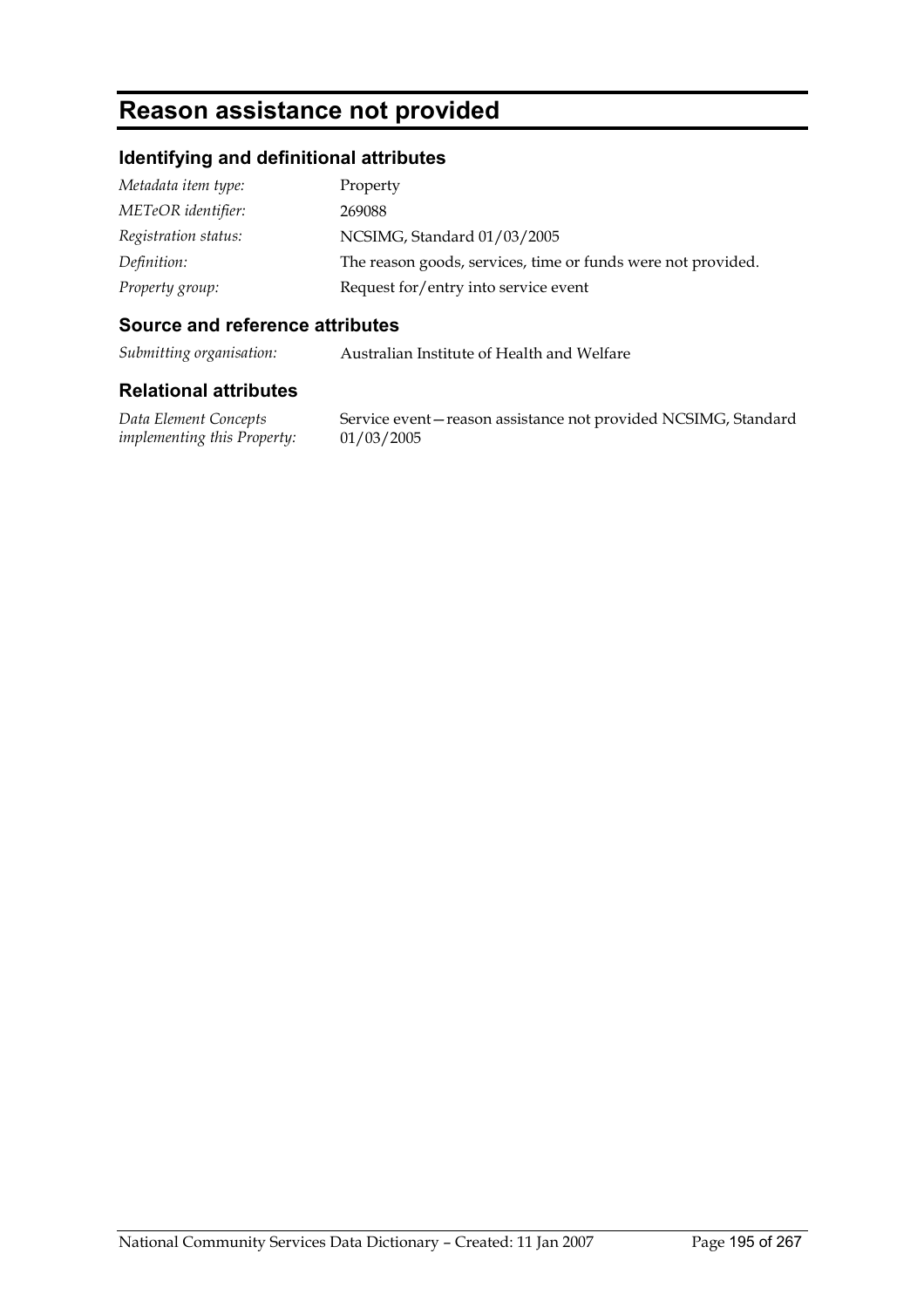## **Referral receipt date**

### **Identifying and definitional attributes**

| Metadata item type:  | Property                                              |
|----------------------|-------------------------------------------------------|
| METeOR identifier:   | 269047                                                |
| Registration status: | NCSIMG, Standard 01/03/2005                           |
| Definition:          | The day on which a referral notification is received. |
| Property group:      | Referral event                                        |

#### **Source and reference attributes**

*Submitting organisation:* Australian Institute of Health and Welfare

#### **Relational attributes**

*Data Element Concepts implementing this Property:* Referral—referral receipt date NCSIMG, Standard 01/03/2005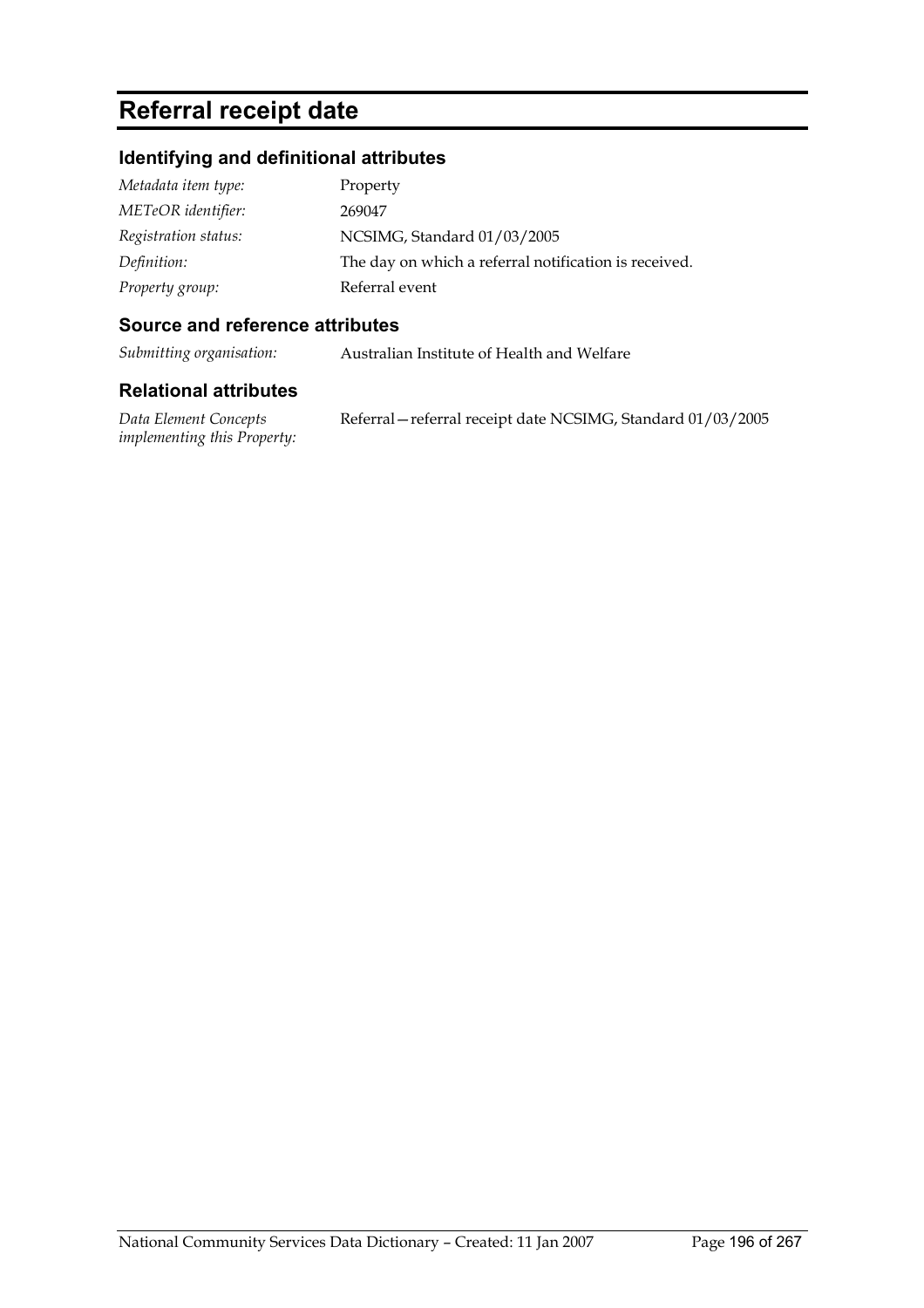## **Referral source**

### **Identifying and definitional attributes**

| Metadata item type:  | Property                                                                        |
|----------------------|---------------------------------------------------------------------------------|
| METeOR identifier:   | 269061                                                                          |
| Registration status: | NHIG, Standard 01/03/2005                                                       |
| Definition:          | A person or organisation from which a person or group of people is<br>referred. |
| Property group:      | Referral event                                                                  |

#### **Source and reference attributes**

*Submitting organisation:* Australian Institute of Health and Welfare

| Data Element Concepts              | Referral – referral source NCSIMG, Standard 02/06/2005  |
|------------------------------------|---------------------------------------------------------|
| <i>implementing this Property:</i> | Referral – referral source (community services) NCSIMG, |
|                                    | Superseded $02/06/2005$                                 |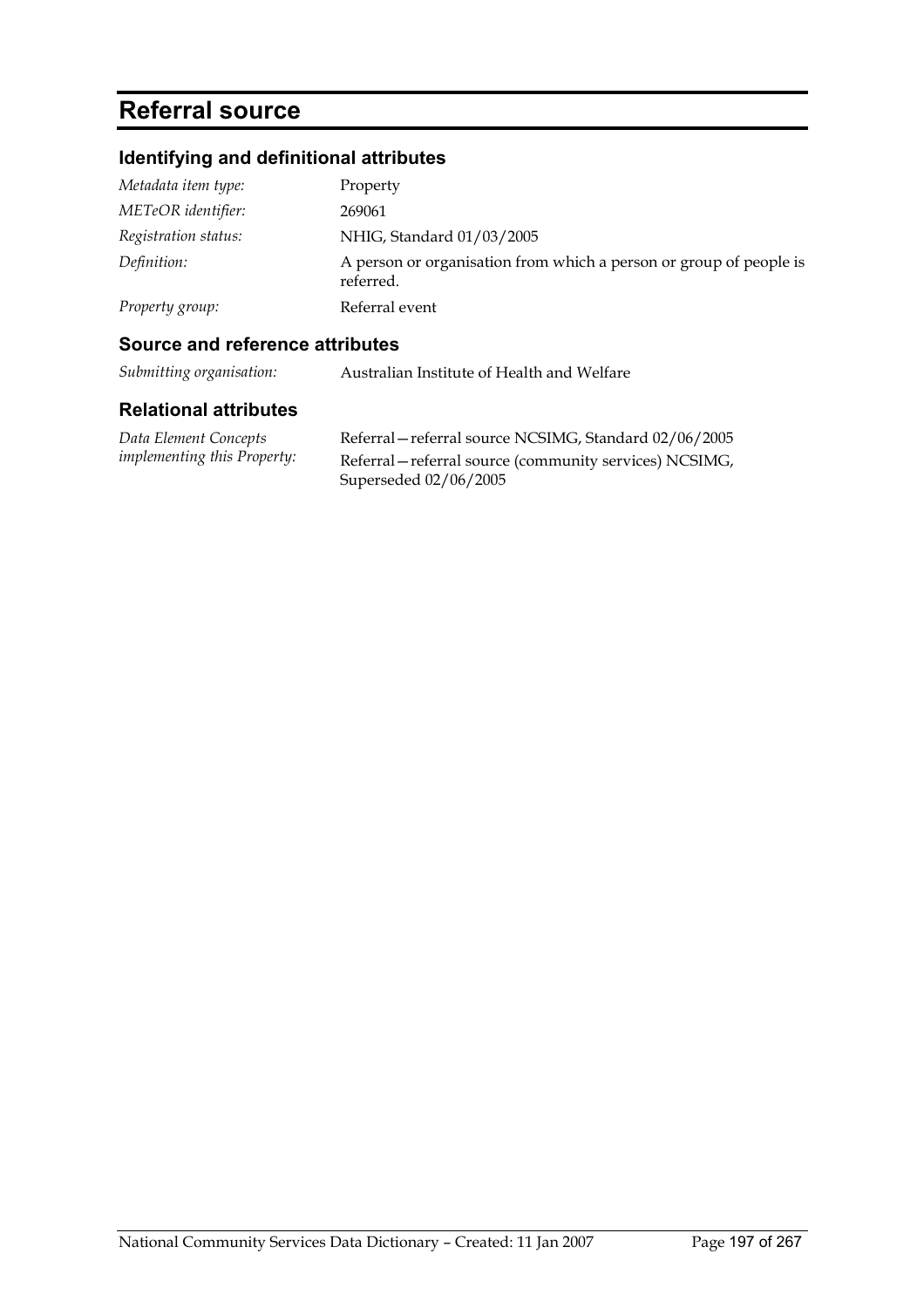## **Relationship to care recipient**

### **Identifying and definitional attributes**

| Metadata item type:  | Property                                                                                                |
|----------------------|---------------------------------------------------------------------------------------------------------|
| METeOR identifier:   | 269078                                                                                                  |
| Registration status: | NCSIMG, Standard 01/03/2005                                                                             |
| Definition:          | The association between a person receiving care and another<br>person, organisation or group of people. |
| Property group:      | Informal assistance characteristics                                                                     |

### **Source and reference attributes**

*Submitting organisation:* Australian Institute of Health and Welfare

#### **Relational attributes**

*Data Element Concepts implementing this Property:* Informal carer—relationship to care recipient NCSIMG, Standard 01/03/2005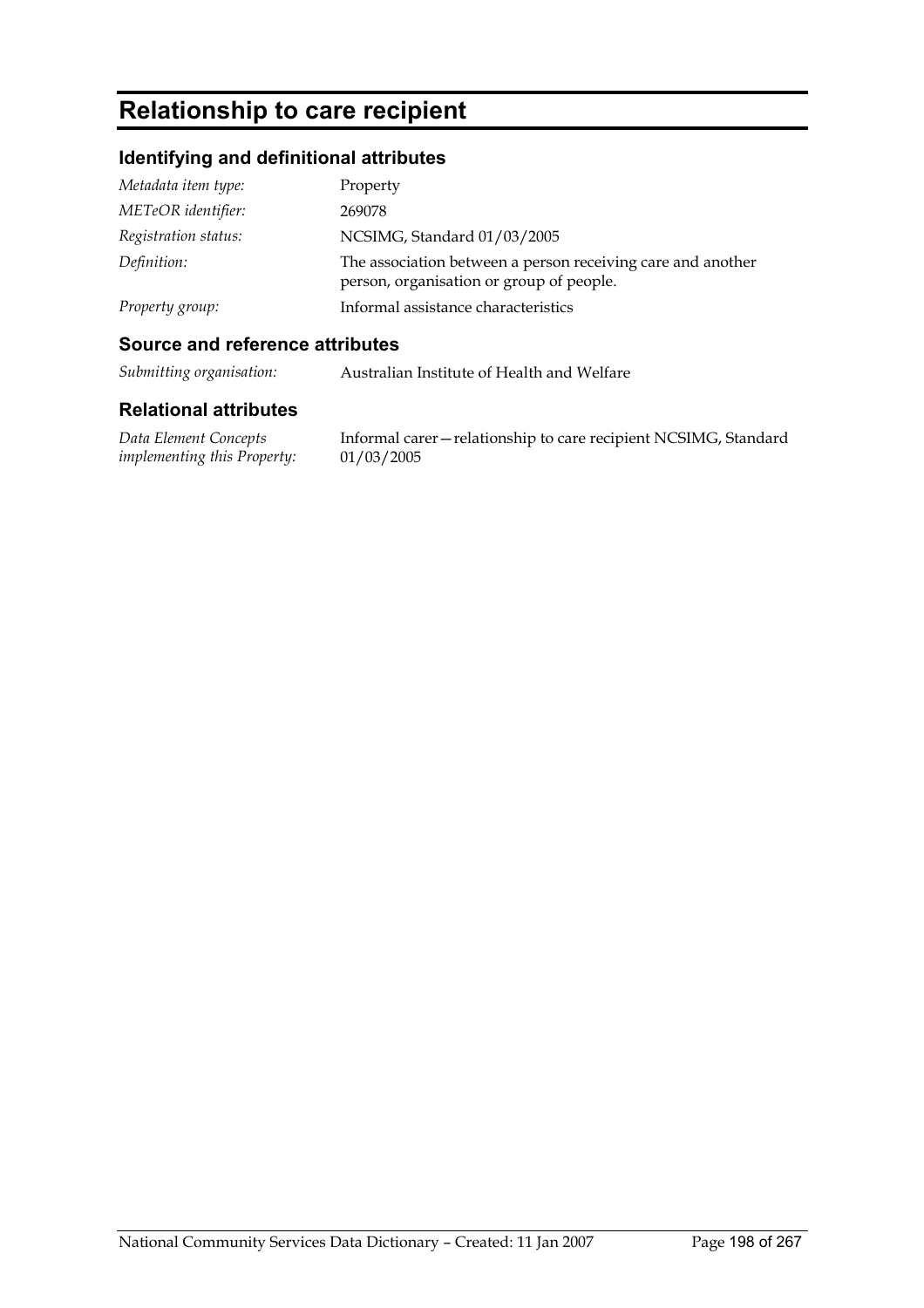## **Relationship to reference person**

### **Identifying and definitional attributes**

| Metadata item type:  | Property                                                                |
|----------------------|-------------------------------------------------------------------------|
| METeOR identifier:   | 269216                                                                  |
| Registration status: | NHDAMG, Standard 01/03/2005                                             |
| Definition:          | The type of relationship an individual has with a designated<br>person. |
| Property group:      | Accommodation/living characteristics                                    |

#### **Source and reference attributes**

|  | Submitting organisation: | Australian Institute of Health and Welfare |
|--|--------------------------|--------------------------------------------|
|--|--------------------------|--------------------------------------------|

#### **Relational attributes**

*Data Element Concepts implementing this Property:* Person—relationship to household reference person NCSIMG, Standard 01/03/2005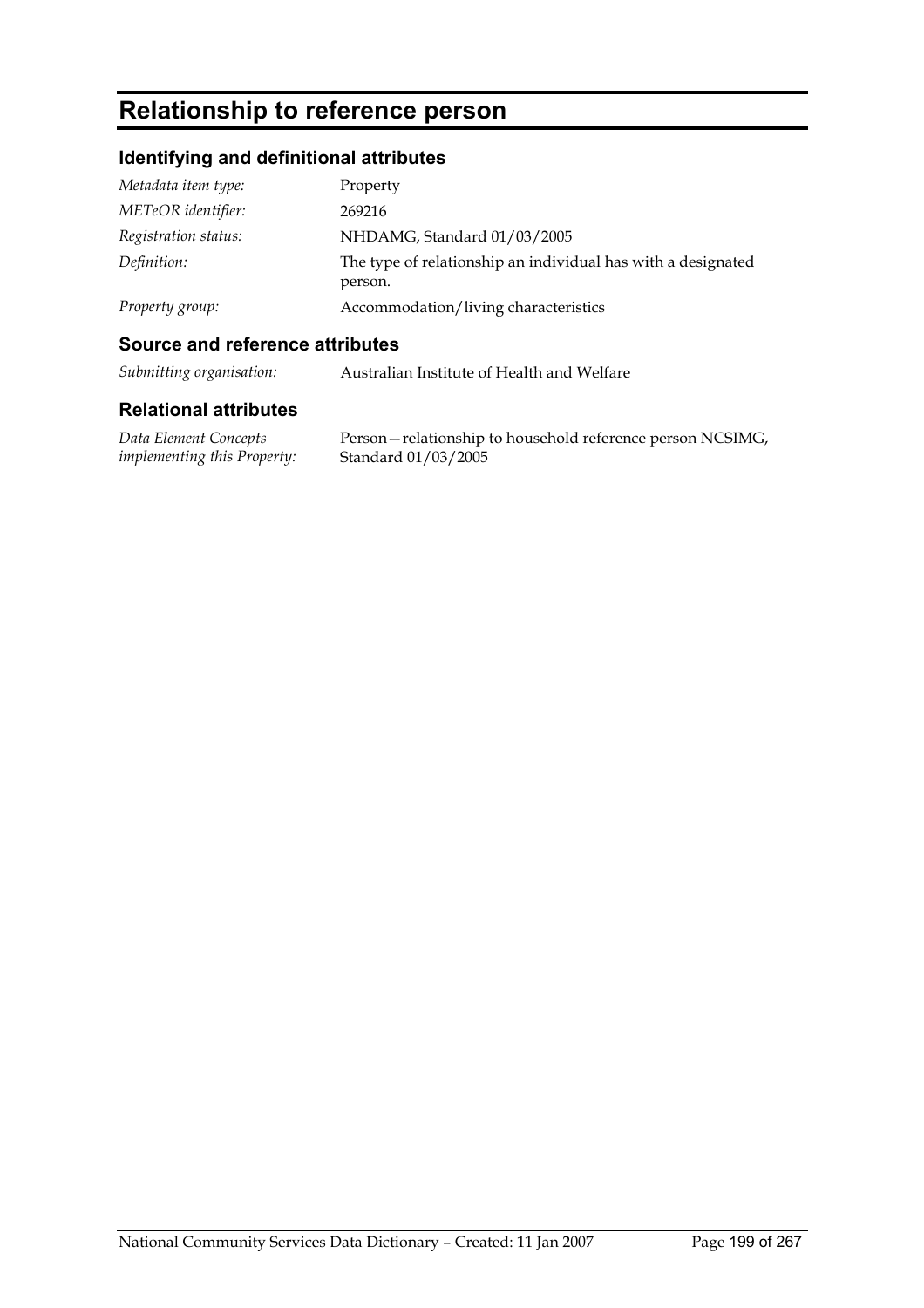## **Religious affiliation**

### **Identifying and definitional attributes**

| Metadata item type:  | Property                                                                        |
|----------------------|---------------------------------------------------------------------------------|
| METeOR identifier:   | 269030                                                                          |
| Registration status: | NCSIMG, Standard 01/03/2005                                                     |
| Definition:          | An association or connection with a particular theology or spiritual<br>belief. |
| Property group:      | Demographic/social/cultural characteristics                                     |

#### **Source and reference attributes**

| Submitting organisation: | Australian Institute of Health and Welfare |
|--------------------------|--------------------------------------------|
|--------------------------|--------------------------------------------|

#### **Relational attributes**

*Data Element Concepts implementing this Property:* Person—religious affiliation NCSIMG, Standard 01/03/2005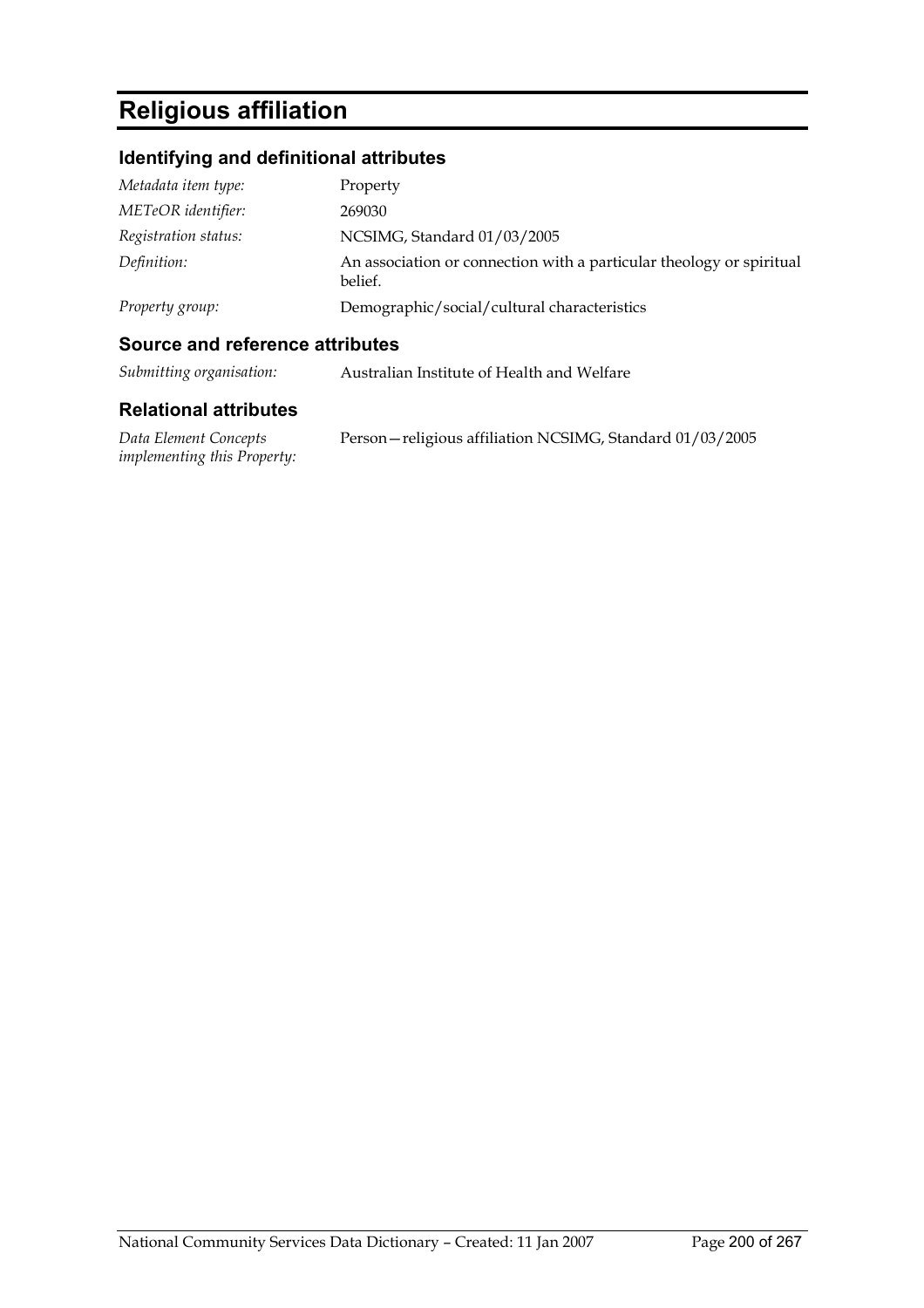## **Residential setting**

### **Identifying and definitional attributes**

| Metadata item type:  | Property                                                                 |
|----------------------|--------------------------------------------------------------------------|
| METeOR identifier:   | 269116                                                                   |
| Registration status: | NCSIMG, Standard 01/03/2005                                              |
| Definition:          | The accommodation in which a person, family or group of people<br>lives. |
| Property group:      | Accommodation/living characteristics                                     |

#### **Source and reference attributes**

| Submitting organisation: | Australian Institute of Health and Welfare |
|--------------------------|--------------------------------------------|
|--------------------------|--------------------------------------------|

#### **Relational attributes**

*Data Element Concepts implementing this Property:* Person—residential setting NCSIMG, Standard 01/03/2005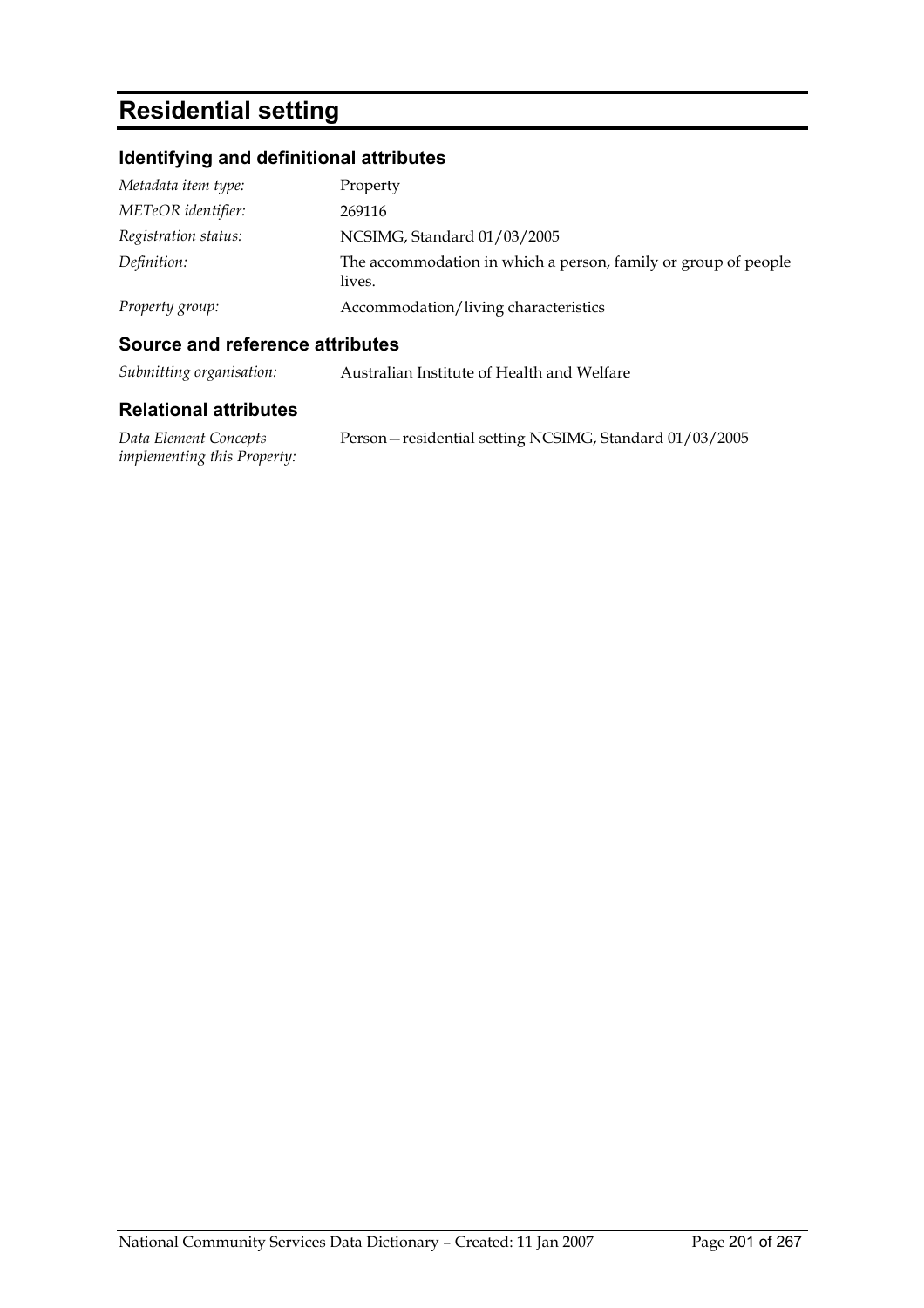## **Service activity type**

### **Identifying and definitional attributes**

| Metadata item type:  | Property                              |
|----------------------|---------------------------------------|
| METeOR identifier:   | 269332                                |
| Registration status: | NCSIMG, Standard 01/03/2005           |
| Definition:          | A descriptor of the class of service. |
| Property group:      | Organisational characteristics        |

#### **Source and reference attributes**

*Submitting organisation:* Australian Institute of Health and Welfare

#### **Relational attributes**

*Data Element Concepts implementing this Property:*

Person—service activity type NCSIMG, Standard 01/03/2005 Service provider organisation—service activity type NCSIMG, Standard 01/03/2005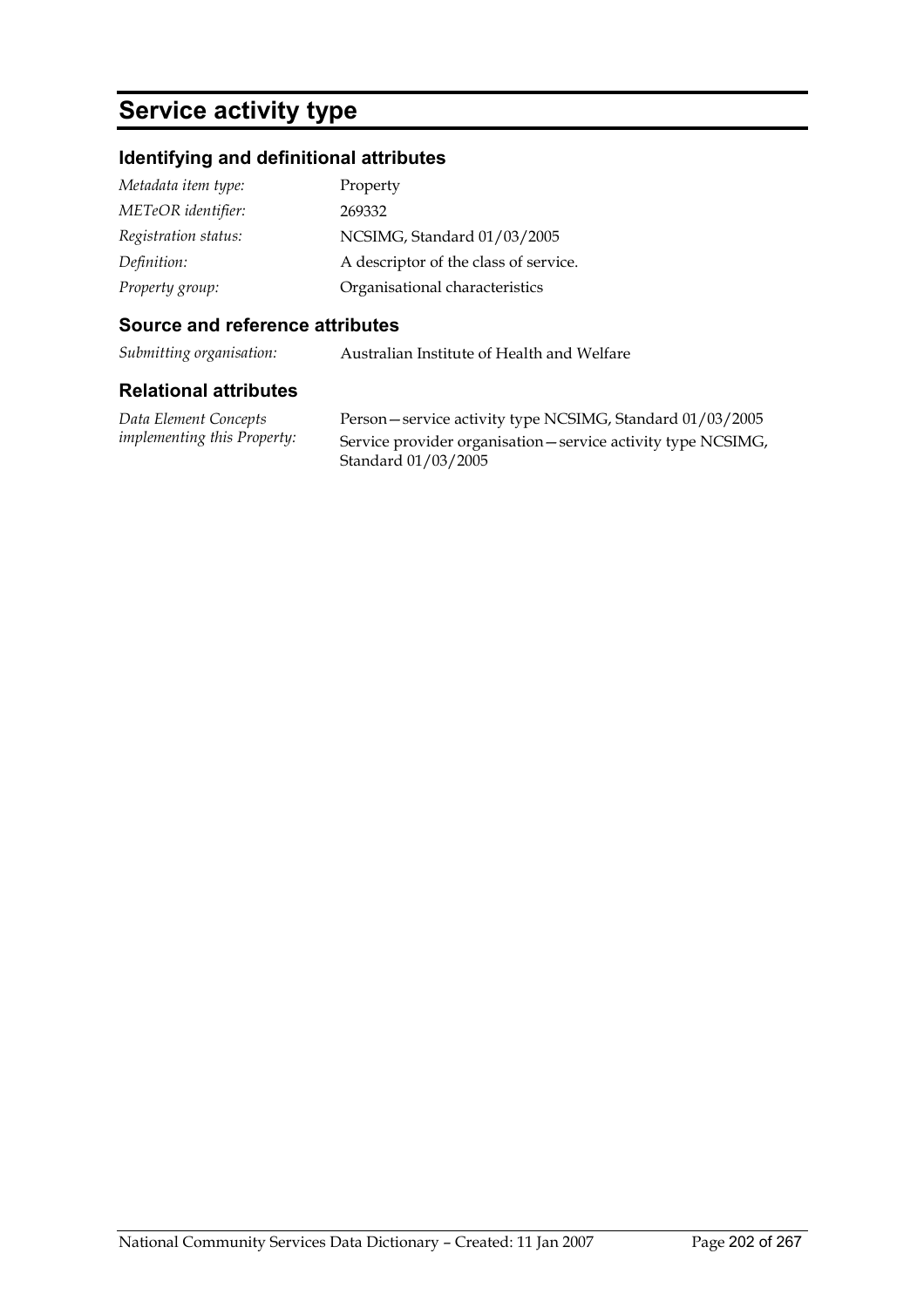## **Service cessation reason**

### **Identifying and definitional attributes**

| Metadata item type:  | Property                                         |
|----------------------|--------------------------------------------------|
| METeOR identifier:   | 269358                                           |
| Registration status: | NCSIMG, Standard 01/03/2005                      |
| Definition:          | The reason why the delivery of a service ceased. |
| Property group:      | Exit/leave from service event                    |

#### **Source and reference attributes**

*Submitting organisation:* Australian Institute of Health and Welfare

#### **Relational attributes**

*Data Element Concepts implementing this Property:* Service episode—service cessation reason NCSIMG, Standard 01/03/2005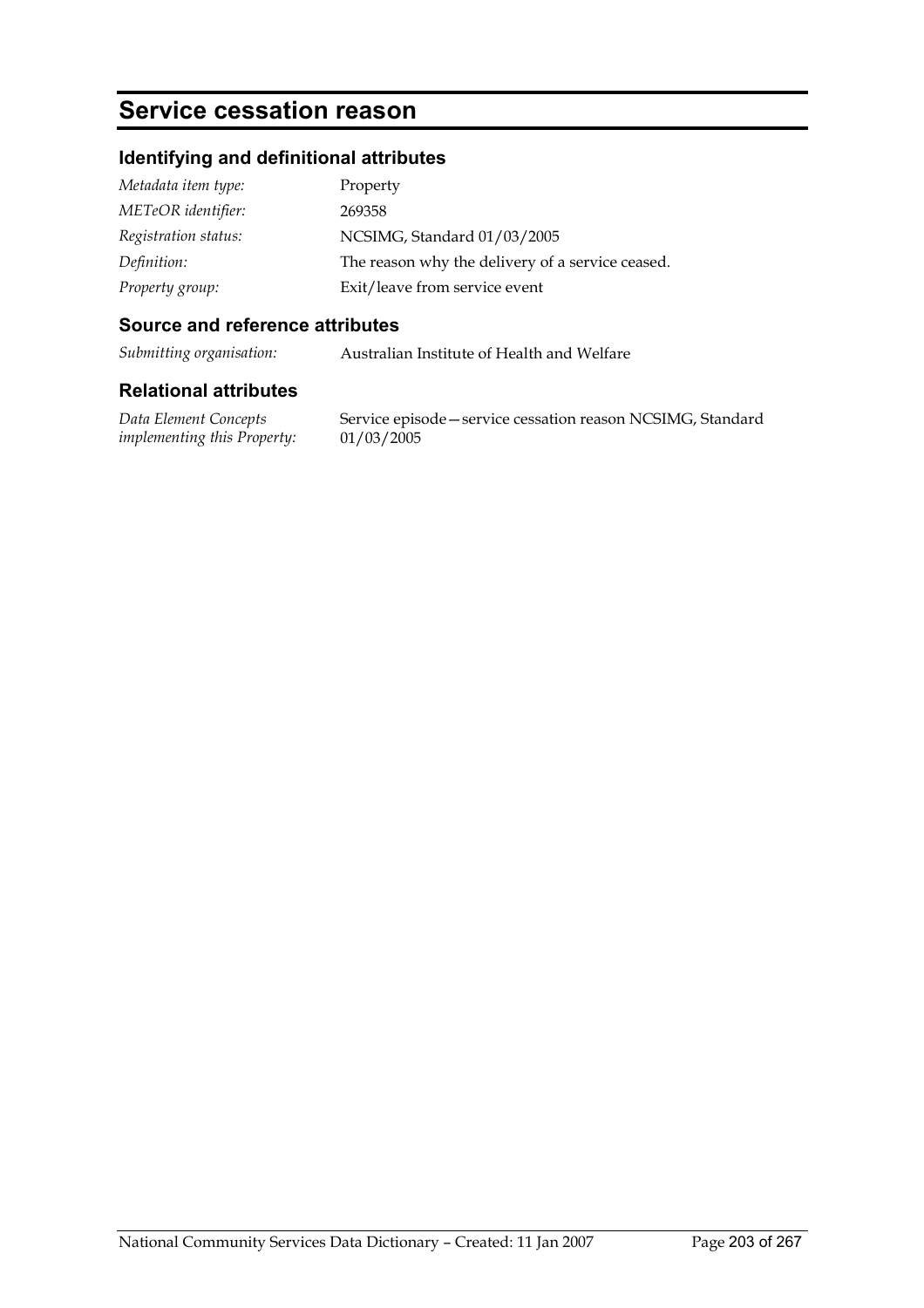## **Service delivery setting**

### **Identifying and definitional attributes**

| Metadata item type:  | Property                                                  |
|----------------------|-----------------------------------------------------------|
| METeOR identifier:   | 269375                                                    |
| Registration status: | NHIG, Standard 01/03/2005                                 |
| Definition:          | The setting in which assistance or services are provided. |
| Property group:      | Location characteristics                                  |

#### **Source and reference attributes**

*Submitting organisation:* Australian Institute of Health and Welfare

#### **Relational attributes**

*Data Element Concepts implementing this Property:* Service event—service delivery setting NCSIMG, Standard 02/05/2006 Service provider organisation—service delivery setting NCSIMG, Standard 29/04/2006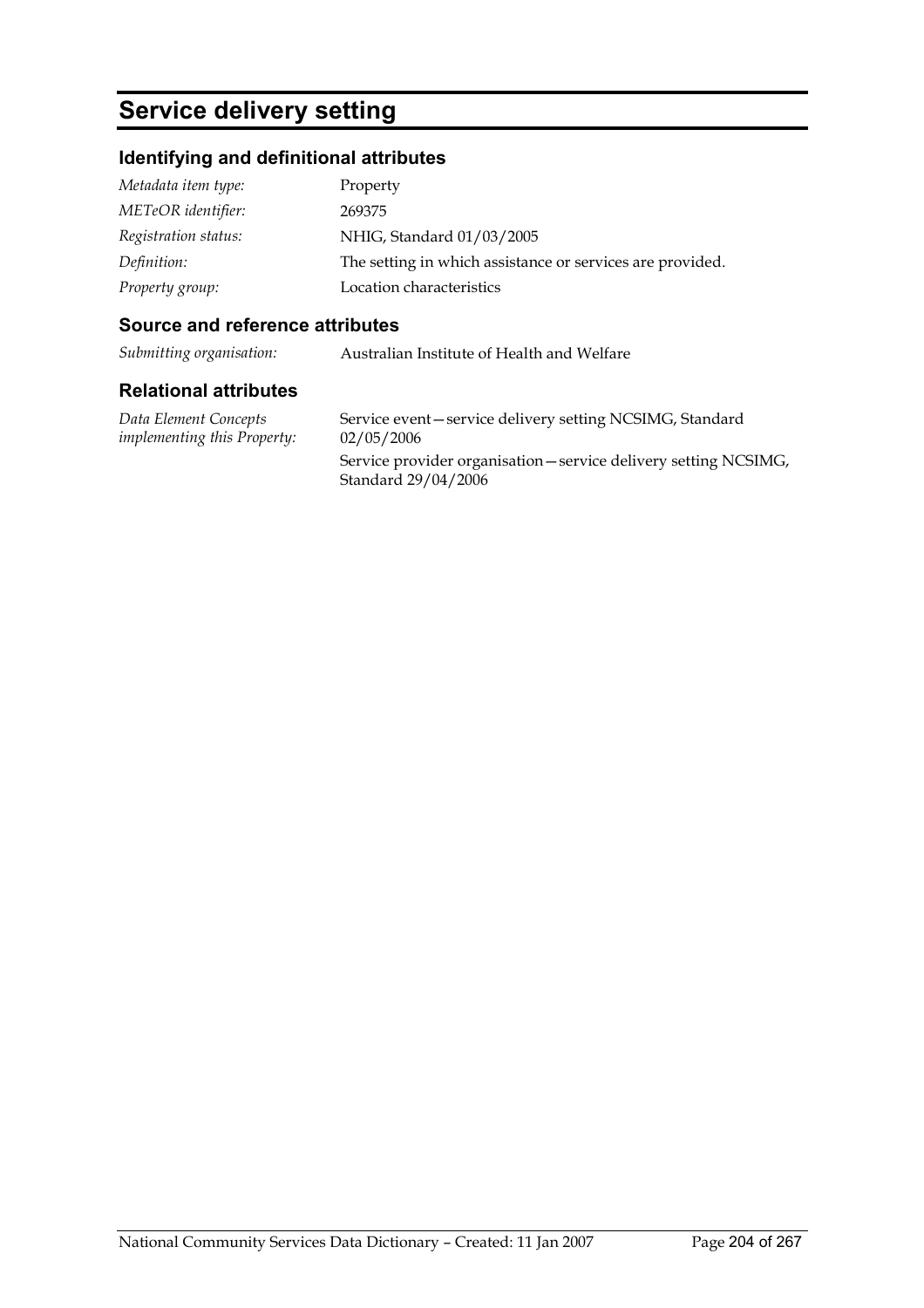## **Sex**

## **Identifying and definitional attributes**

| Metadata item type:             | Property                                                                                |
|---------------------------------|-----------------------------------------------------------------------------------------|
| METeOR identifier:              | 269231                                                                                  |
| Registration status:            | NHIG, Standard 01/03/2005<br>NCSIMG, Standard 01/03/2005<br>NHDAMG, Standard 22/10/2005 |
| Definition:                     | The biological distinction between male and female.                                     |
| Property group:                 | Demographic/social/cultural characteristics                                             |
| Source and reference attributes |                                                                                         |

| Submitting organisation: | Australian Institute of Health and Welfare                                                                                  |
|--------------------------|-----------------------------------------------------------------------------------------------------------------------------|
| Origin:                  | Australian Bureau of Statistics 1999. Standards for Social, Labour<br>and Demographic Variables. Demographic Variables, Sex |

| Data Element Concepts              | Person - sex NHIG, Standard 01/03/2005 |
|------------------------------------|----------------------------------------|
| <i>implementing this Property:</i> | NCSIMG, Standard 01/03/2005            |
|                                    | NHDAMG, Standard 10/02/2006            |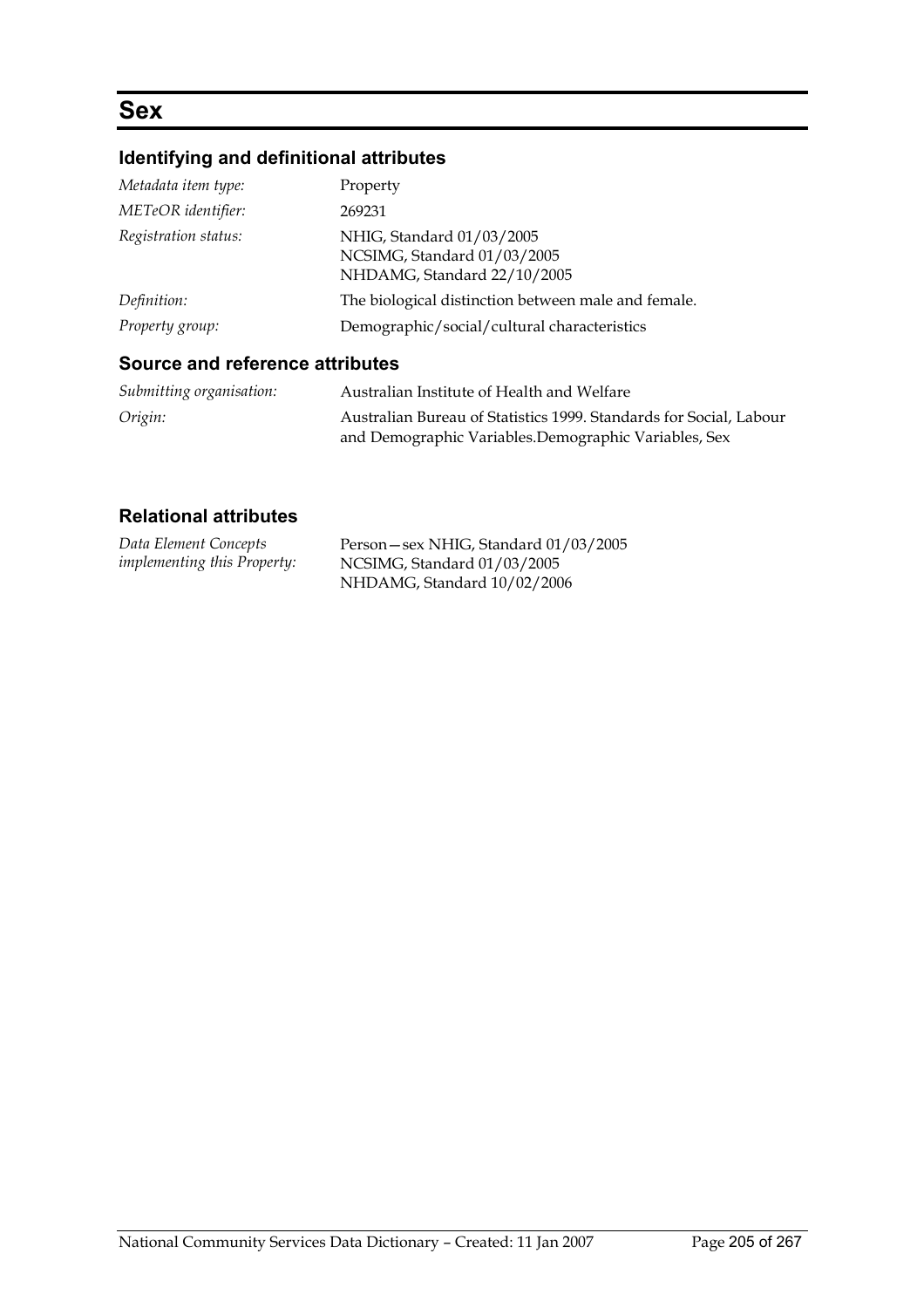## **Source of cash income**

### **Identifying and definitional attributes**

| Metadata item type:  | Property                                        |
|----------------------|-------------------------------------------------|
| METeOR identifier:   | 269271                                          |
| Registration status: | NHDAMG, Standard 01/03/2005                     |
| Definition:          | The source from which a cash income is derived. |
| Property group:      | Financial characteristics                       |

### **Collection and usage attributes**

| Comments: | This property relates to a cash income as opposed to all income that |
|-----------|----------------------------------------------------------------------|
|           | includes income in kind (e.g. barter for goods or services etc).     |

#### **Source and reference attributes**

| Submitting organisation: | Australian Institute of Health and Welfare |
|--------------------------|--------------------------------------------|
|--------------------------|--------------------------------------------|

| Data Element Concepts<br><i>implementing this Property:</i> | Person-income source (cash) NCSIMG, Superseded 29/04/2006                                              |
|-------------------------------------------------------------|--------------------------------------------------------------------------------------------------------|
|                                                             | Person-income source (principal) NCSIMG, Superseded<br>29/04/2006                                      |
|                                                             | Person-source of cash income (all) NCSIMG, Standard<br>29/04/2006                                      |
|                                                             | Person-source of cash income (principal) NCSIMG, Standard<br>29/04/2006<br>NHDAMG, Standard 10/02/2006 |
|                                                             |                                                                                                        |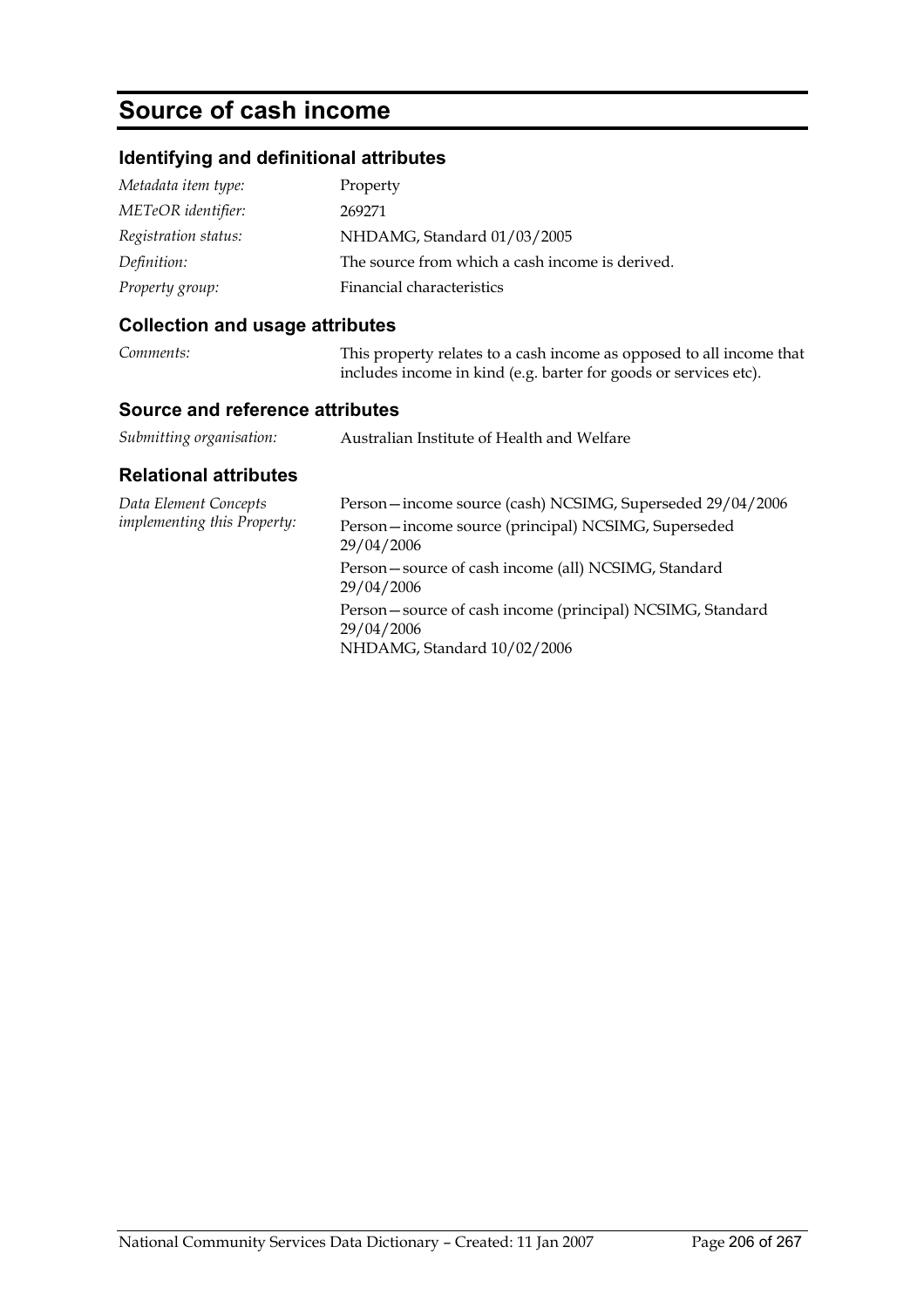## **Status in employment**

### **Identifying and definitional attributes**

| Metadata item type:             | Property                                                                                                                                                                                                                                                                                                                                  |
|---------------------------------|-------------------------------------------------------------------------------------------------------------------------------------------------------------------------------------------------------------------------------------------------------------------------------------------------------------------------------------------|
| Synonymous names:               | Relative employment position                                                                                                                                                                                                                                                                                                              |
| METeOR identifier:              | 269068                                                                                                                                                                                                                                                                                                                                    |
| Registration status:            | NCSIMG, Standard 01/03/2005                                                                                                                                                                                                                                                                                                               |
| Definition:                     | A categorisation of a population of job holders by their perception<br>of the relationship between themselves and the 'main' enterprise for<br>which they work, together with the legal status of the enterprise<br>where this can be established.                                                                                        |
| Property group:                 | Labour characteristics                                                                                                                                                                                                                                                                                                                    |
| Source and reference attributes |                                                                                                                                                                                                                                                                                                                                           |
| Submitting organisation:        | Australian Institute of Health and Welfare                                                                                                                                                                                                                                                                                                |
| Origin:                         | Australian Bureau of Statistics 2001. Labour Statistics Concepts,<br>Sources and Methods, Cat. no. 6102.0. Canberra: ABS.<br>Reference through:<br>http://www.abs.gov.au/ausstats/abs@.nsf/StatsLibrary and<br>choose 'Other ABS Statistical Standards/Standards for Social,<br>Labour and Demographic Variables/Labour Force Variables'. |
| <b>Relational attributes</b>    |                                                                                                                                                                                                                                                                                                                                           |

*Data Element Concepts implementing this Property:* Person (employed)—status in employment NCSIMG, Standard 01/03/2005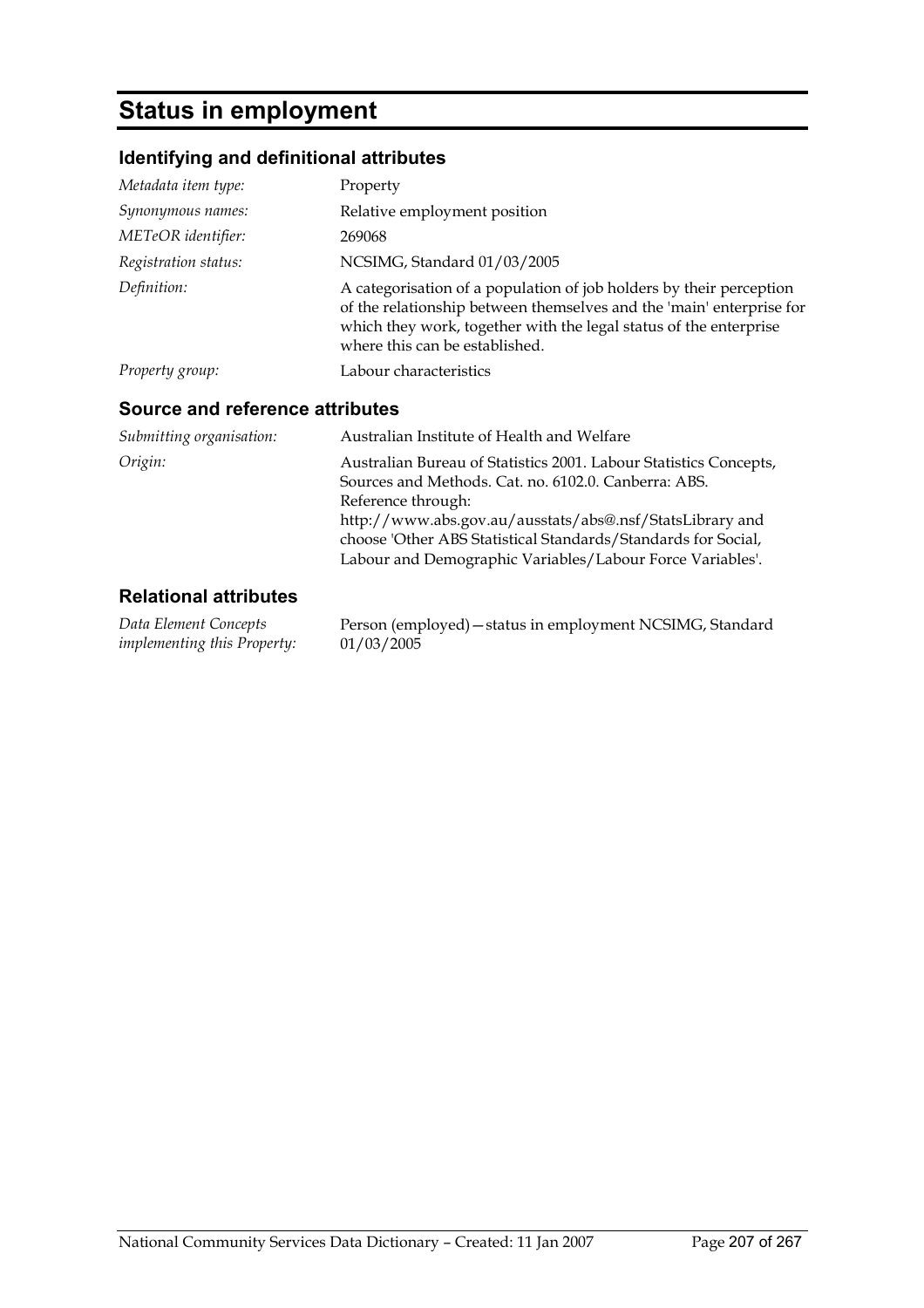## **Street name**

### **Identifying and definitional attributes**

| Metadata item type:  | Property                                                                                                              |
|----------------------|-----------------------------------------------------------------------------------------------------------------------|
| METeOR identifier:   | 269385                                                                                                                |
| Registration status: | NHIG, Standard 01/03/2005                                                                                             |
| Definition:          | The name that identifies a public thoroughfare and differentiates it<br>from others in the same suburb/town/locality. |
| Context:             | Australian addresses.                                                                                                 |
| Property group:      | Location characteristics                                                                                              |

#### **Source and reference attributes**

*Submitting organisation:* Health Data Standards Committee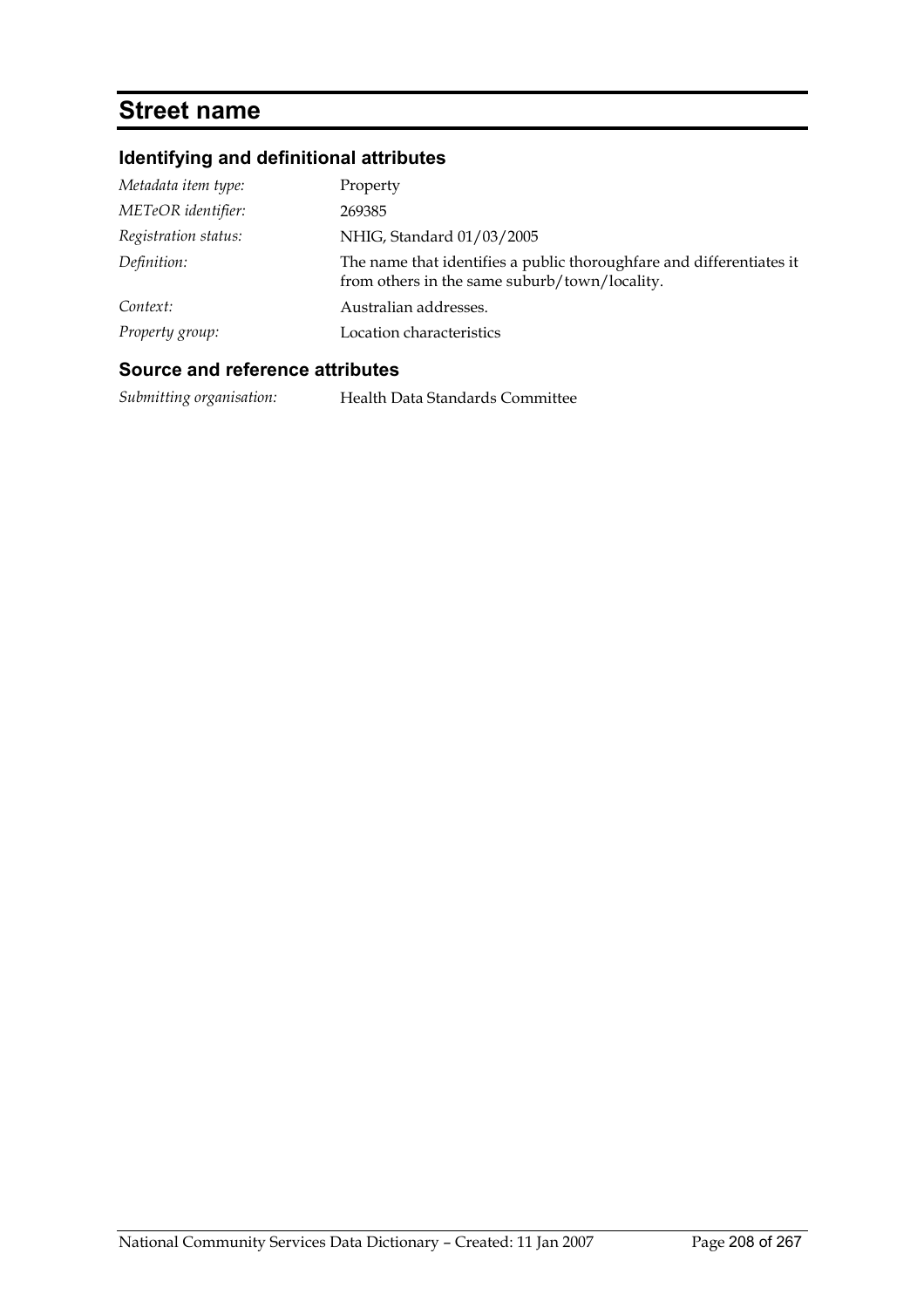# **Street suffix**

## **Identifying and definitional attributes**

| Metadata item type:  | Property                                                                 |
|----------------------|--------------------------------------------------------------------------|
| METeOR identifier:   | 269384                                                                   |
| Registration status: | NHIG, Standard 01/03/2005                                                |
| Definition:          | Term used to qualify the street name used for directional<br>references. |
| Context:             | Australian addresses.                                                    |
| Property group:      | Location characteristics                                                 |

### **Source and reference attributes**

| Submitting organisation: | Health Data Standards Committee                                  |
|--------------------------|------------------------------------------------------------------|
| Origin:                  | AS4590 Interchange of client information, Australia Post Address |
|                          | Presentation Standard.                                           |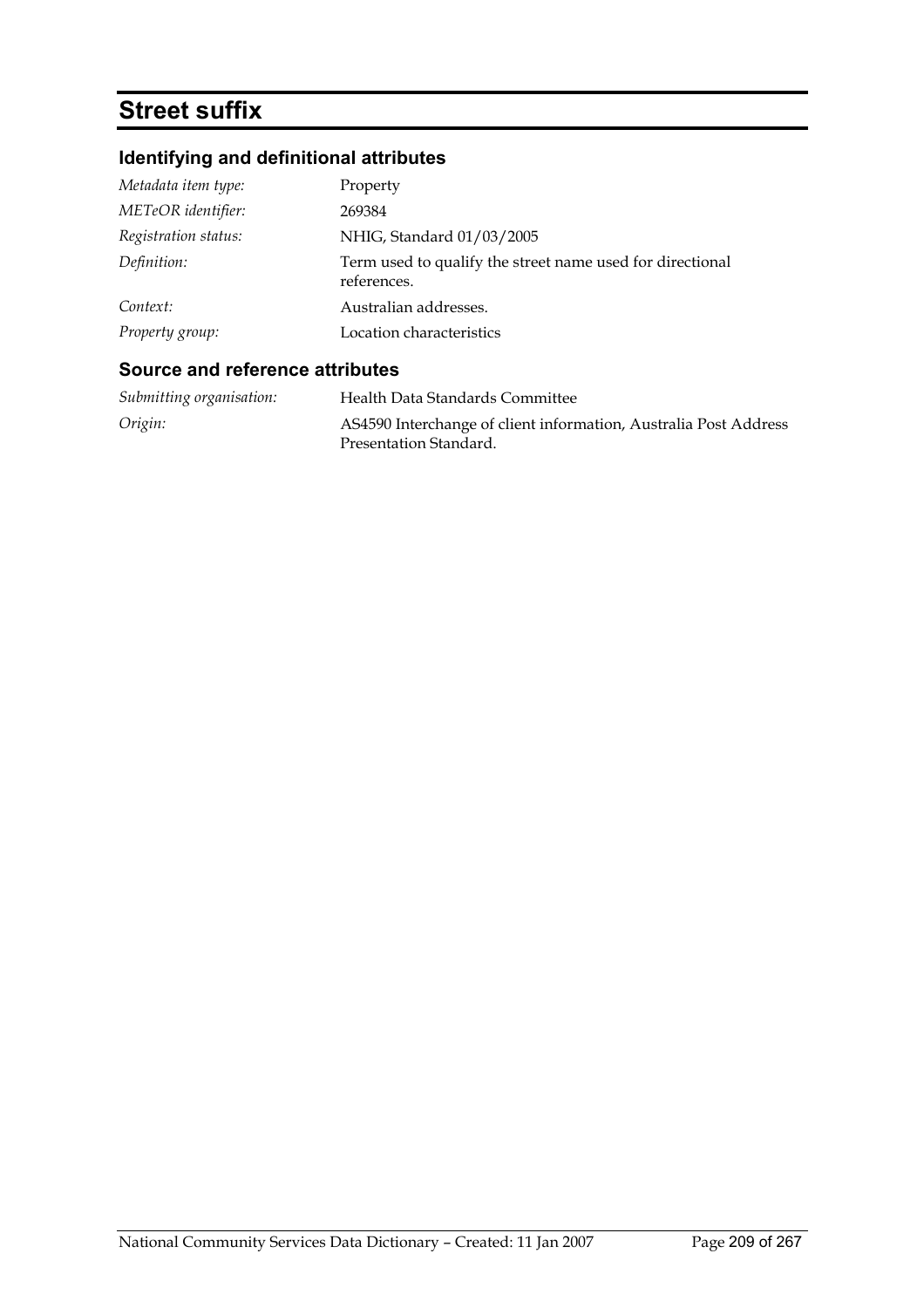## **Street type**

### **Identifying and definitional attributes**

| Metadata item type:  | Property                                                |
|----------------------|---------------------------------------------------------|
| METeOR identifier:   | 269383                                                  |
| Registration status: | NHIG, Standard 01/03/2005                               |
| Definition:          | A code that identifies the type of public thoroughfare. |
| Context:             | Australian addresses.                                   |
| Property group:      | Location characteristics                                |

#### **Source and reference attributes**

*Submitting organisation:* Health Data Standards Committee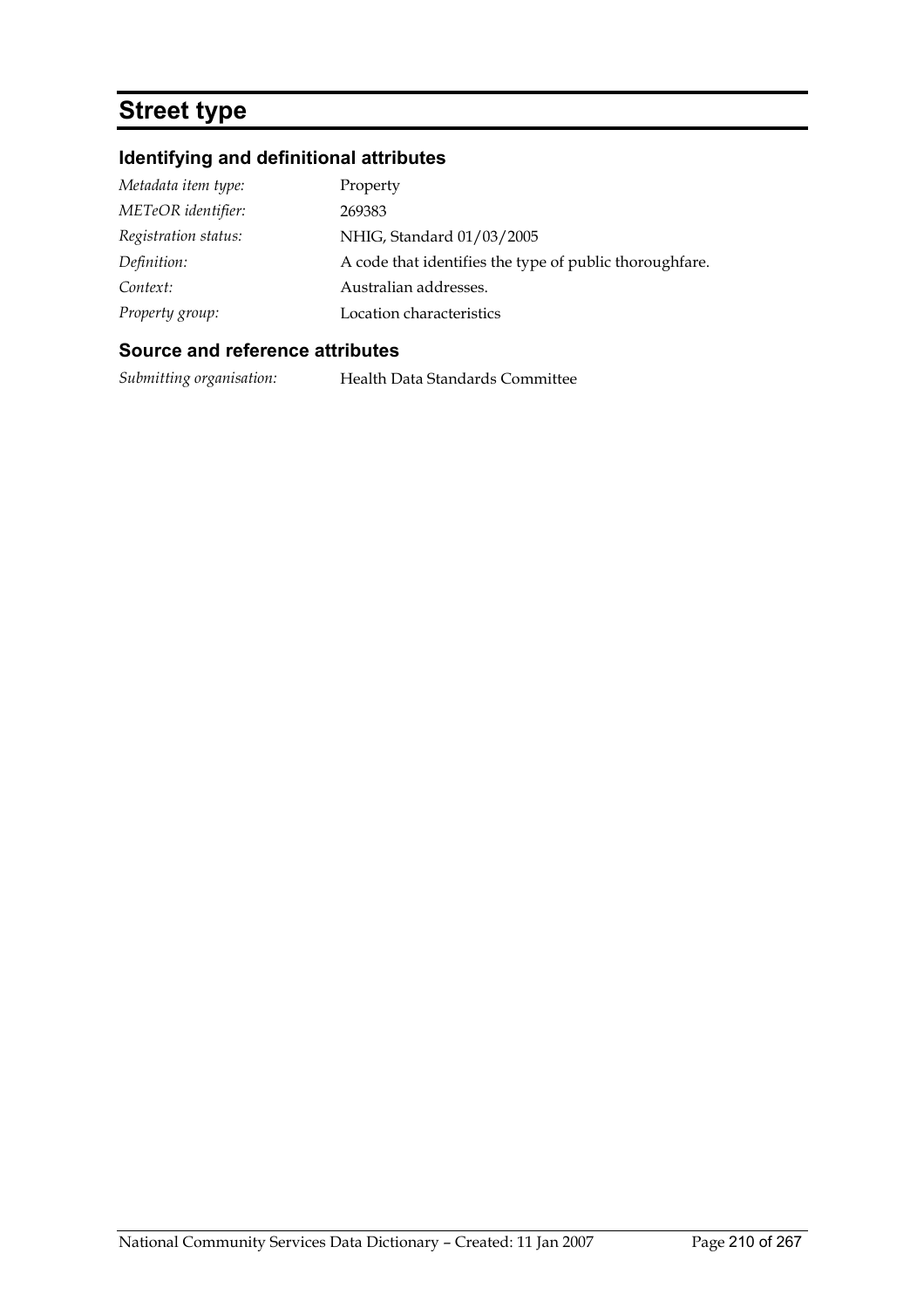# **Suburb/town/locality name**

### **Identifying and definitional attributes**

| Metadata item type:  | Property                                                                  |
|----------------------|---------------------------------------------------------------------------|
| METeOR identifier:   | 269335                                                                    |
| Registration status: | NHIG, Standard 01/03/2005<br>NCSIMG, Standard 01/03/2005                  |
| Definition:          | The full name of the general locality containing the specific<br>address. |
| Property group:      | Location characteristics                                                  |

#### **Source and reference attributes**

| Submitting organisation: | Australian Institute of Health and Welfare |
|--------------------------|--------------------------------------------|
|                          |                                            |

| Data Element Concepts              | Person (address) - suburb/town/locality name NHIG, Standard                                      |
|------------------------------------|--------------------------------------------------------------------------------------------------|
| <i>implementing this Property:</i> | 01/03/2005                                                                                       |
|                                    | NCSIMG, Standard 01/03/2005                                                                      |
|                                    | Service provider organisation (address) – suburb/town/locality<br>name NHIG, Standard 04/05/2005 |
|                                    | NCSIMG, Standard 31/08/2005                                                                      |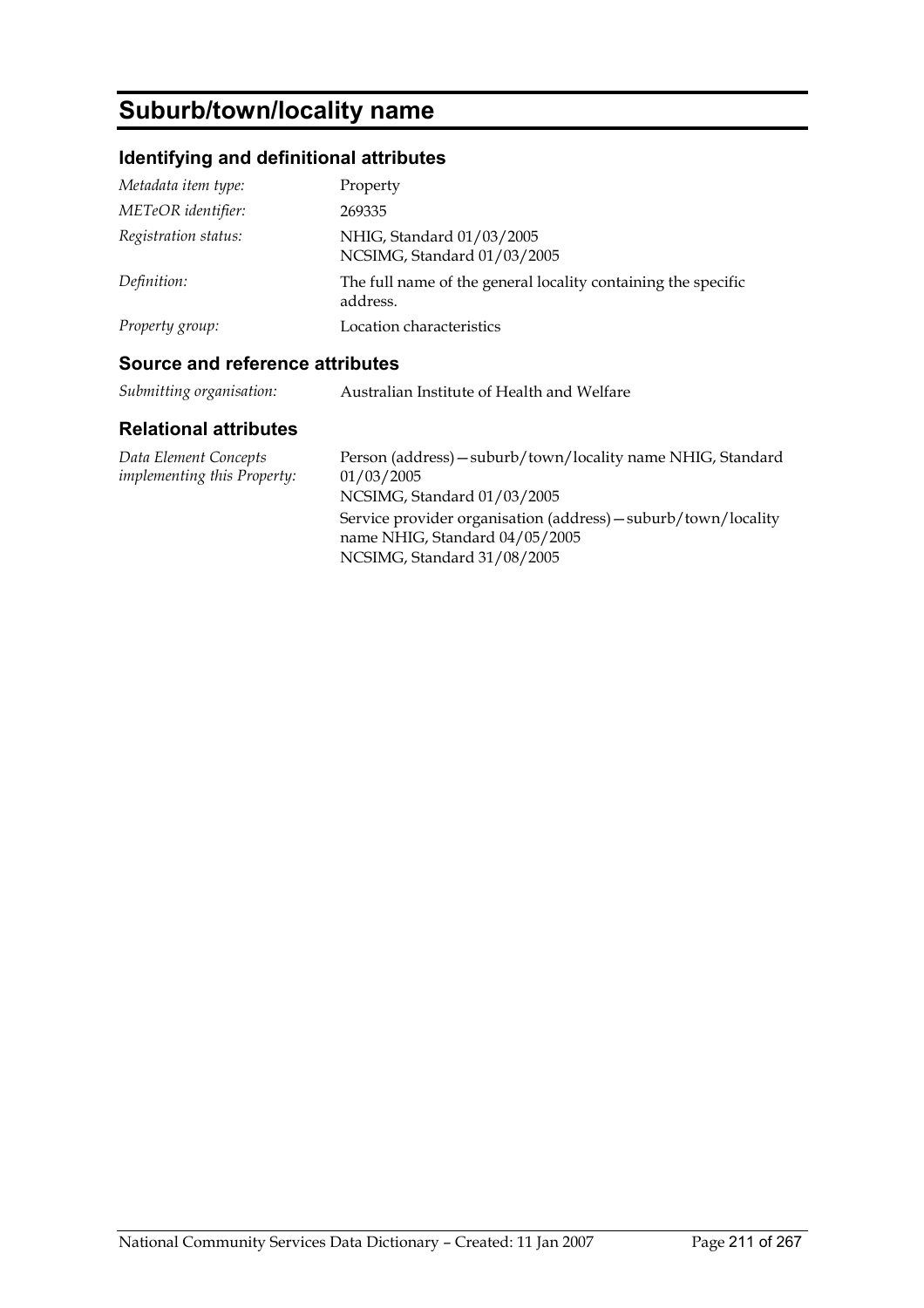## **Telephone number**

### **Identifying and definitional attributes**

| Metadata item type:  | Property                                                 |
|----------------------|----------------------------------------------------------|
| METeOR identifier:   | 269232                                                   |
| Registration status: | NHIG, Standard 01/03/2005<br>NCSIMG, Standard 01/03/2005 |
| Definition:          | A sequence of digits.                                    |
| Property group:      | Location characteristics                                 |

#### **Source and reference attributes**

*Submitting organisation:* Australian Institute of Health and Welfare

#### **Relational attributes**

*Data Element Concepts implementing this Property:* Person—telephone number NHIG, Standard 01/03/2005 NCSIMG, Standard 01/03/2005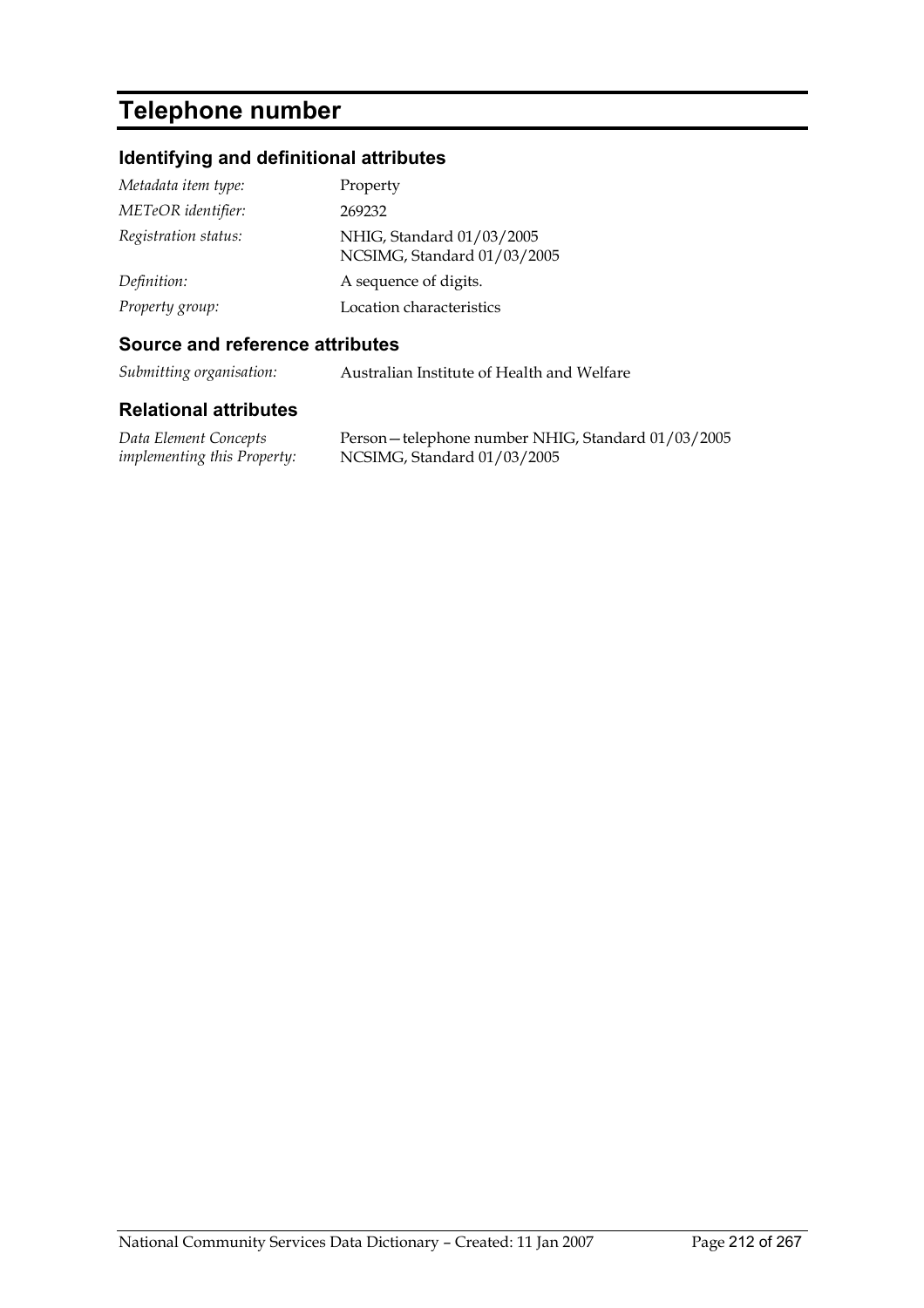## **Telephone number type**

### **Identifying and definitional attributes**

| Metadata item type:  | Property                                                 |
|----------------------|----------------------------------------------------------|
| METeOR identifier:   | 269239                                                   |
| Registration status: | NHIG, Standard 01/03/2005<br>NCSIMG, Standard 01/03/2005 |
| Definition:          | The class of telephone number.                           |
| Property group:      | Location characteristics                                 |

#### **Source and reference attributes**

*Submitting organisation:* Australian Institute of Health and Welfare

#### **Relational attributes**

*Data Element Concepts implementing this Property:* Person (telephone)—telephone number type NHIG, Standard 01/03/2005 NCSIMG, Standard 01/03/2005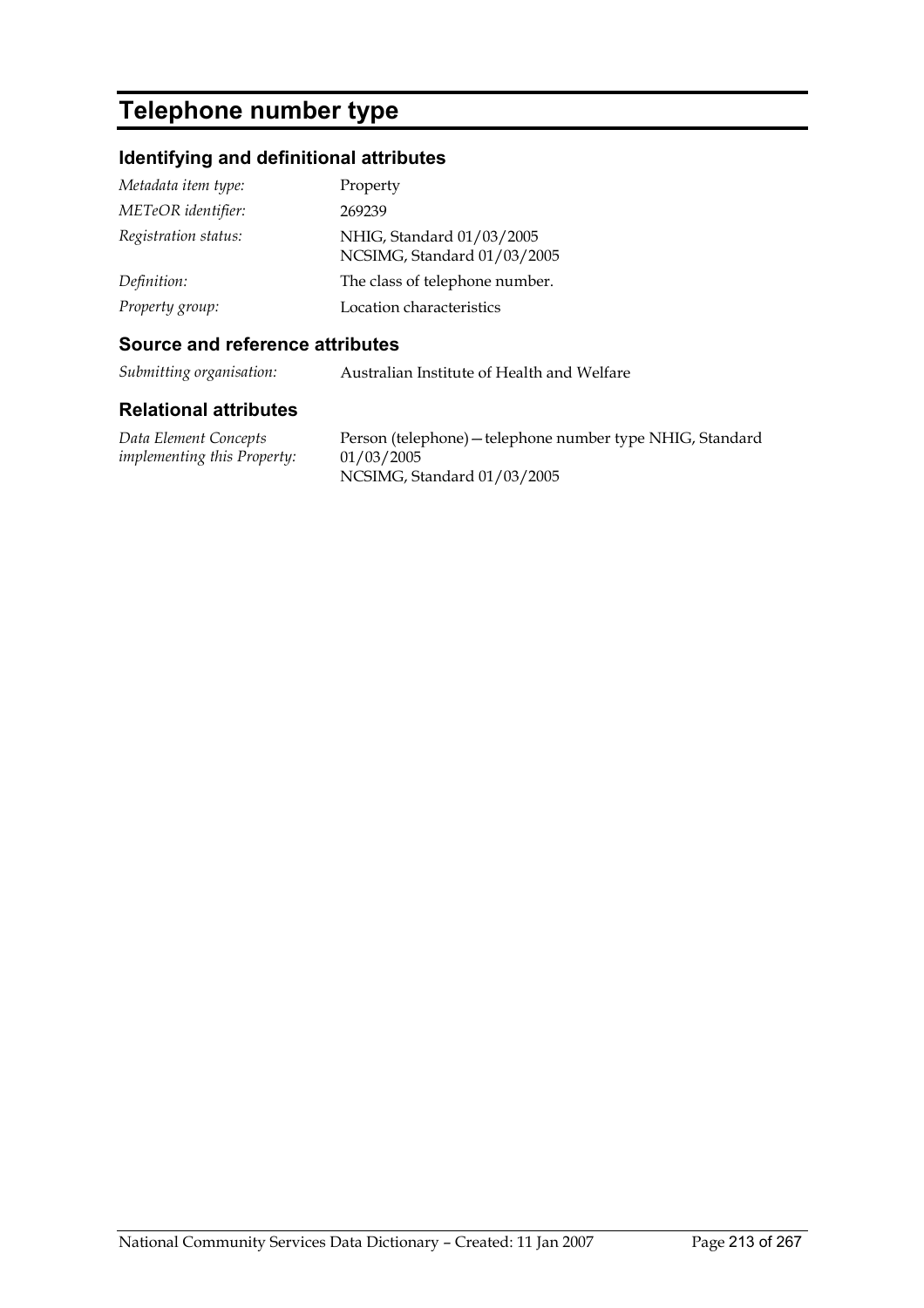## **Type of goods and equipment received**

### **Identifying and definitional attributes**

| Metadata item type:  | Property                                                   |
|----------------------|------------------------------------------------------------|
| METeOR identifier:   | 269305                                                     |
| Registration status: | NCSIMG, Standard 01/03/2005                                |
| Definition:          | A descriptor of the class of material assistance received. |
| Property group:      | Service provision event                                    |

#### **Source and reference attributes**

*Submitting organisation:* Australian Institute of Health and Welfare

#### **Relational attributes**

*Data Element Concepts implementing this Property:* Service episode—type of goods and equipment received NCSIMG, Standard 01/03/2005 Service event—type of goods and equipment received NCSIMG, Standard 01/03/2005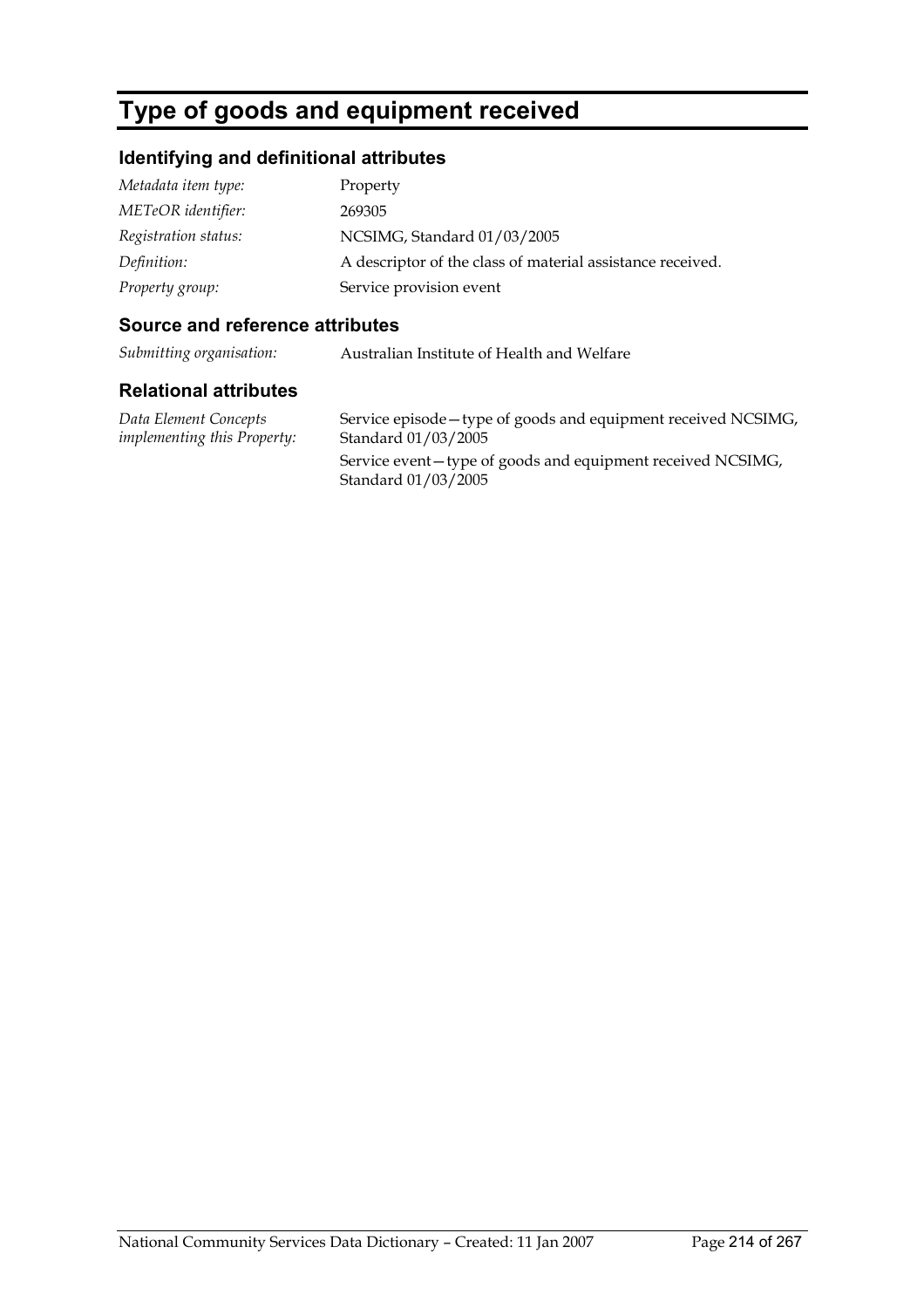## **Year of first arrival in Australia**

### **Identifying and definitional attributes**

| Metadata item type:  | Property                                                             |
|----------------------|----------------------------------------------------------------------|
| METeOR identifier:   | 269050                                                               |
| Registration status: | NHIG, Standard 04/05/2005<br>NCSIMG, Standard 01/03/2005             |
| Definition:          | The calendar year in which an individual first arrived in Australia. |
| Property group:      | Demographic/social/cultural characteristics                          |

#### **Source and reference attributes**

*Submitting organisation:* Australian Institute of Health and Welfare

#### **Relational attributes**

*Data Element Concepts implementing this Property:* Person (overseas born)—year of first arrival in Australia NHIG, Standard 04/05/2005 NCSIMG, Standard 01/03/2005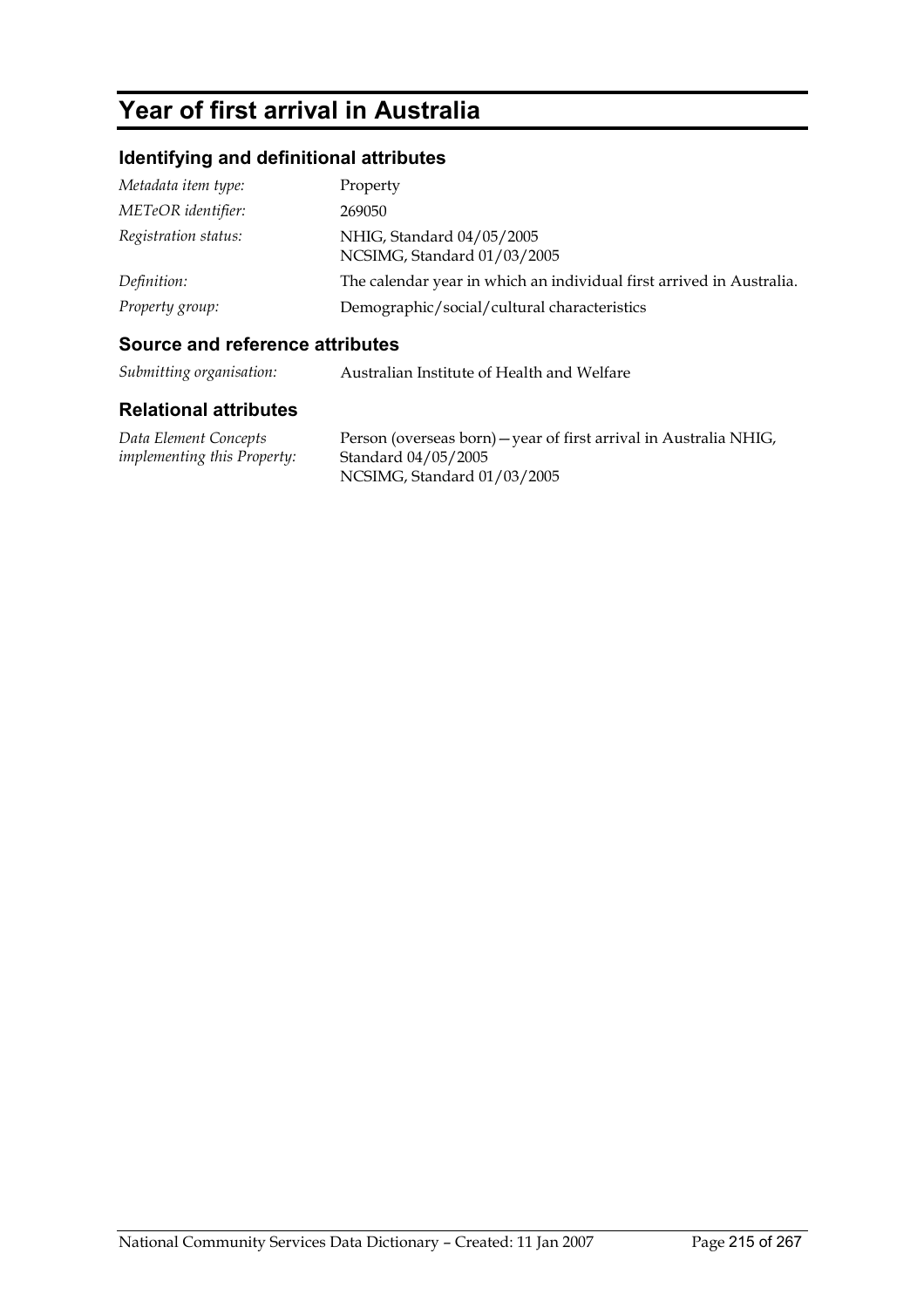# **Classification schemes**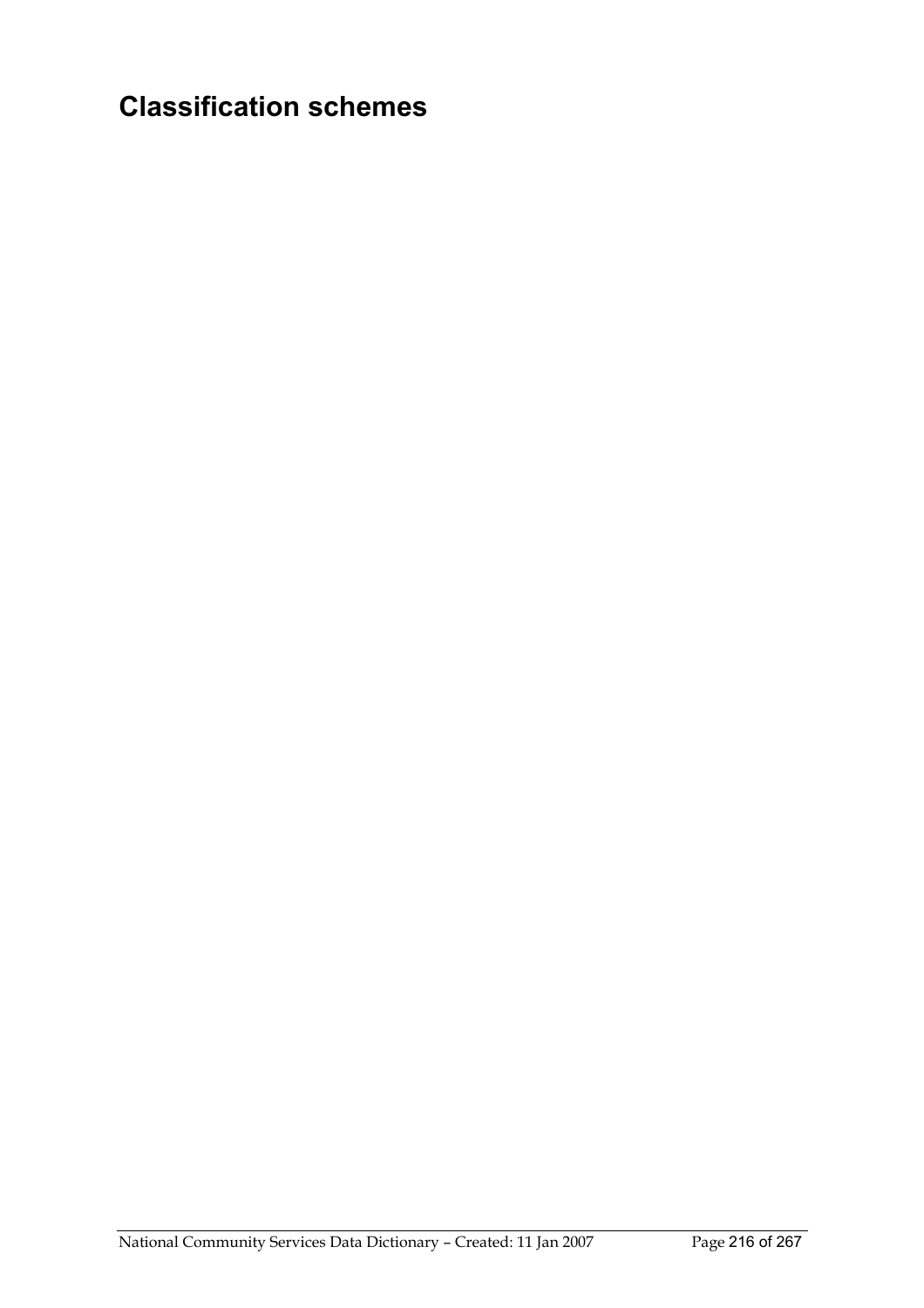### **Australian Standard Classification of Education 2001**

#### **Identifying and definitional attributes**

| Metadata item type:  | <b>Classification Scheme</b>                                                   |
|----------------------|--------------------------------------------------------------------------------|
| Synonymous names:    | ASCED 2001                                                                     |
| METeOR identifier:   | 270551                                                                         |
| Registration status: | NCSIMG, Standard 01/03/2005                                                    |
| Definition:          | The Australian Bureau of Statistics classification for fields of<br>education. |

#### **Collection and usage attributes**

*Comments:* ASCED comprises two classifications: Level of Education and Field of Education. Both the level and field of education components can be used to report statistics on various aspects of educational activity, such as student enrolments by level of course or by field of study; teaching resources by level of course; financial resources by field; or educational attainment by level and field.

| Origin:                                               | Australian Bureau of Statistics 2001. Australian Standard<br>Classification of Education (ASCED). Cat. No. 1272.0. Canberra:<br>ABS. (last viewed 21 March 2006) |
|-------------------------------------------------------|------------------------------------------------------------------------------------------------------------------------------------------------------------------|
| <b>Relational attributes</b>                          |                                                                                                                                                                  |
| Value Domains based on this<br>Classification Scheme: | Field of education code (ASCED 2001) NN[{NN}{NN}] NCSIMG,<br>Standard 01/03/2005                                                                                 |
|                                                       | Highest education level code (ASCED 2001) N[NN] NCSIMG,<br>Standard 01/03/2005                                                                                   |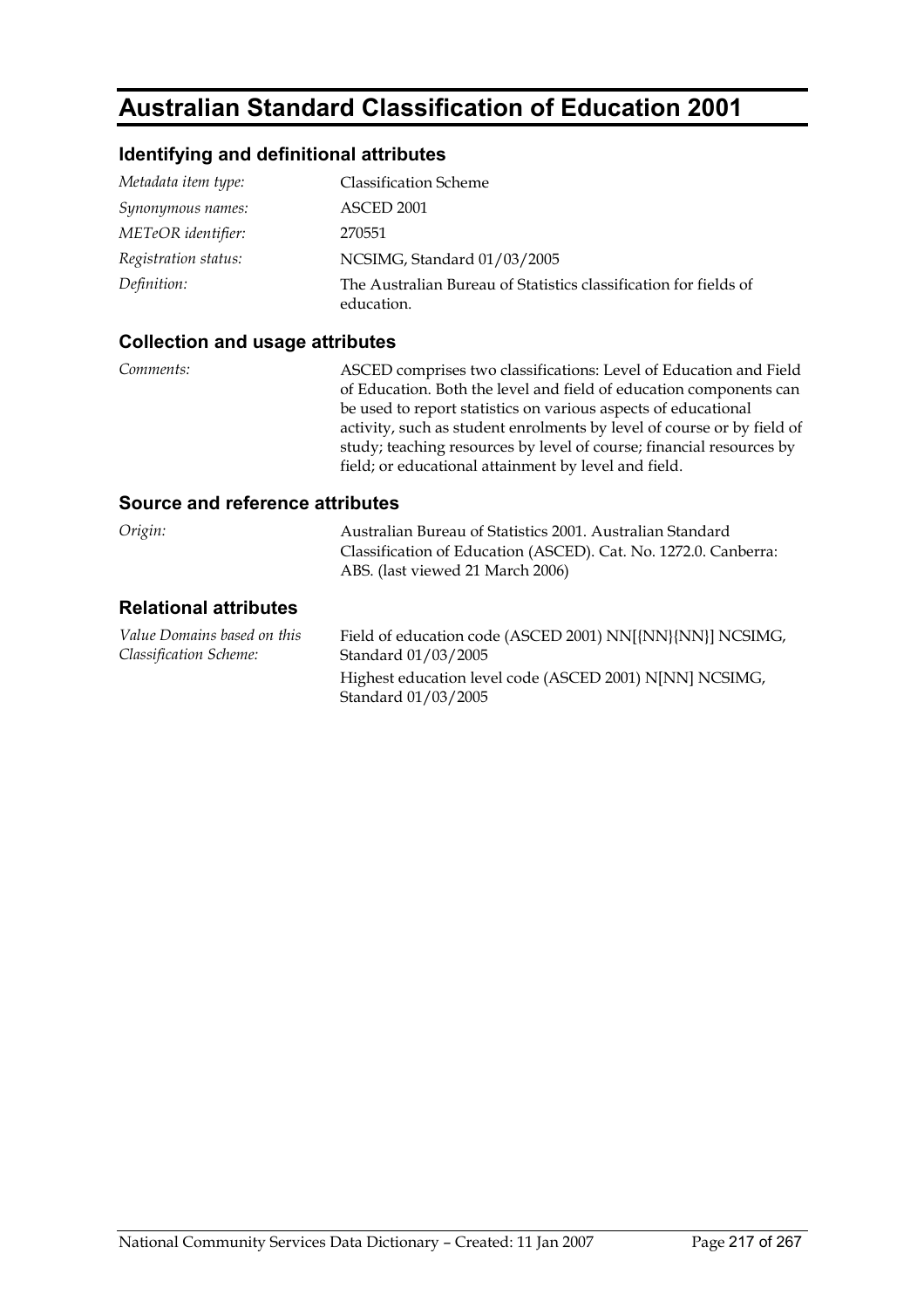# **Australian Standard Classification of Languages 2005**

### **Identifying and definitional attributes**

| Metadata item type:       | <b>Classification Scheme</b>                                                                                                                                                                                                              |
|---------------------------|-------------------------------------------------------------------------------------------------------------------------------------------------------------------------------------------------------------------------------------------|
| Synonymous names:         | <b>ASCL 2005</b>                                                                                                                                                                                                                          |
| METeOR identifier:        | 304118                                                                                                                                                                                                                                    |
| Registration status:      | NHIG, Standard 08/02/2006<br>NCSIMG, Standard 30/09/2005<br>NHDAMG, Standard 10/02/2006                                                                                                                                                   |
| Definition:               | The Australian Bureau of Statistics (ABS) classification for the<br>languages spoken by Australians.                                                                                                                                      |
| Classification structure: | The ASCL has a three-level hierarchical structure.                                                                                                                                                                                        |
|                           | Languages are grouped together into progressively broader<br>categories on the basis of their evolution from a common<br>ancestral language, and on the basis of geographic proximity of<br>areas where a particular language originated. |

### **Collection and usage attributes**

| <i>Guide for use:</i> | The ASCL is intended for use in the collection, aggregation and<br>dissemination of data relating to the language use of the<br>Australian population, or subsets of the population. |
|-----------------------|--------------------------------------------------------------------------------------------------------------------------------------------------------------------------------------|
|                       | Indexes in alphabetical and numerical order are available, see<br>the <i>Origin</i> : attribute.                                                                                     |

| Origin:                      | Australian Bureau of Statistics 2005. Australian Standard<br>Classification of Languages (ASCL) 2005. Cat. no. 1267.0. 2nd<br>Edition, Canberra: ABS. Viewed 29 July 2005        |
|------------------------------|----------------------------------------------------------------------------------------------------------------------------------------------------------------------------------|
| <i>Revision status:</i>      | If you require further information about this classification<br>please email: social.classifications@abs.gov.au or telephone the<br>Standards Support Hotline on (02) 6252 5736. |
| <b>Relational attributes</b> |                                                                                                                                                                                  |
| Related metadata references: | Supersedes Australian Standard Classification of Languages<br>1007 NHIC Supercoded 08/02/2006 NCSIMC Supercoded                                                                  |

|                                                              | 1997 NHIG, Superseded 08/02/2006, NCSIMG, Superseded<br>30/09/2005 |
|--------------------------------------------------------------|--------------------------------------------------------------------|
| Value Domains based on this<br><b>Classification Scheme:</b> | Language code (ASCL 2005) NN{NN} NHIG, Standard<br>08/02/2006      |
|                                                              | NCSIMG, Standard 30/09/2005                                        |
|                                                              | NHDAMG, Standard 10/02/2006                                        |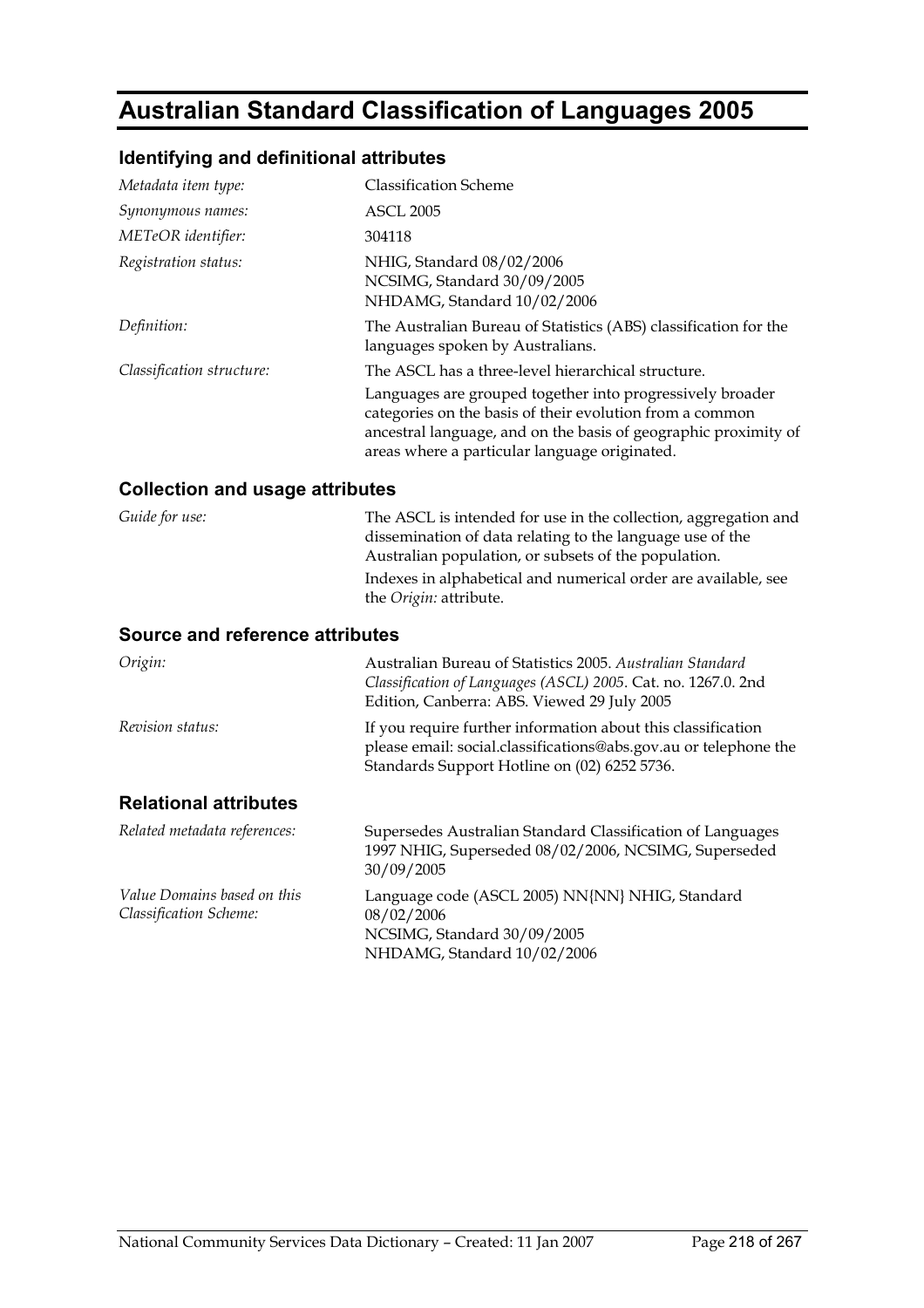# **Australian Standard Classification of Occupations 2nd edition**

#### **Identifying and definitional attributes**

| Metadata item type:                    | <b>Classification Scheme</b>                                                                                                                                                                                                                                                                                                                                                                                                                                                                                                                                                                                                                                                                                                                                                                                                                                                                                                                                                                                                                                                                                                                                     |
|----------------------------------------|------------------------------------------------------------------------------------------------------------------------------------------------------------------------------------------------------------------------------------------------------------------------------------------------------------------------------------------------------------------------------------------------------------------------------------------------------------------------------------------------------------------------------------------------------------------------------------------------------------------------------------------------------------------------------------------------------------------------------------------------------------------------------------------------------------------------------------------------------------------------------------------------------------------------------------------------------------------------------------------------------------------------------------------------------------------------------------------------------------------------------------------------------------------|
| Synonymous names:                      | ASCO 2nd edn                                                                                                                                                                                                                                                                                                                                                                                                                                                                                                                                                                                                                                                                                                                                                                                                                                                                                                                                                                                                                                                                                                                                                     |
| METeOR identifier:                     | 270547                                                                                                                                                                                                                                                                                                                                                                                                                                                                                                                                                                                                                                                                                                                                                                                                                                                                                                                                                                                                                                                                                                                                                           |
| Registration status:                   | NHIG, Standard 01/03/2005<br>NCSIMG, Standard 01/03/2005<br>NHDAMG, Standard 01/03/2005                                                                                                                                                                                                                                                                                                                                                                                                                                                                                                                                                                                                                                                                                                                                                                                                                                                                                                                                                                                                                                                                          |
| Definition:                            | The Australian Bureau of Statistics (ABS) classification for<br>occupations.                                                                                                                                                                                                                                                                                                                                                                                                                                                                                                                                                                                                                                                                                                                                                                                                                                                                                                                                                                                                                                                                                     |
| Classification structure:              | The ASCO Second Edition is a hierarchically structured<br>classification with five levels of aggregation. The nine Major<br>Groups are distinguished from each other on the basis of skill level<br>and, where necessary, the broad concept of skill specialisation.<br>Skill level is a function of the range and complexity of the set of<br>tasks involved. The greater the range and complexity of the set of<br>tasks, the greater the skill level of the occupation. The criteria to<br>measure skill level are the formal education and/or training (ie.<br>primary, secondary or tertiary education) and previous experience<br>usually required for entry to the occupation.<br>Skill specialisation of an occupation is a function of the field of<br>knowledge required, tools and equipment used, materials worked<br>on, and goods or services produced in relation to the tasks<br>performed. Skill specialisation is used to group occupations<br>according to type, rather than level of skill. The definition of skill<br>specialisation remains unchanged from the First Edition but<br>includes reference to non-production based operations. |
| <b>Collection and usage attributes</b> |                                                                                                                                                                                                                                                                                                                                                                                                                                                                                                                                                                                                                                                                                                                                                                                                                                                                                                                                                                                                                                                                                                                                                                  |
| Guide for use:                         | Supersedes the Australian Standard Classification of Occupations,<br>First Edition. for concordance tables see Origin.                                                                                                                                                                                                                                                                                                                                                                                                                                                                                                                                                                                                                                                                                                                                                                                                                                                                                                                                                                                                                                           |
| Comments:                              | ISCO-88 also uses skill level and skill specialisation as criteria to                                                                                                                                                                                                                                                                                                                                                                                                                                                                                                                                                                                                                                                                                                                                                                                                                                                                                                                                                                                                                                                                                            |

structure the occupation classification. The 10 major groups in ISCO-88 are broadly consistent similar to the nine ASCO, Second Edition major groups. The most significant difference at the major group level is that ISCO-88 has identified Skilled Agricultural and Fishery workers as a separate major group, where as ASCO Second Edition includes Farmers and Farm Managers as a sub-group in Major Group 1 Managers and Administrators, and Skilled Agricultural and Horticultural workers as a sub-major group in Major Group 4 Tradespersons and Related Workers.

ISCO-88 also includes a separate Major Group 0, for the Armed Forces. In ASCO Second Edition, jobs held by members of the Armed Forces are classified together with their civilian equivalents where these exist and to a number of other specific occupations. In common with ISCO-88, ASCO Second Edition now incorporates three sub-major group as a level of aggregation between the major

and minor groups. ASCO Second Edition (ASCO) is currently under review. The Australian Bureau of Statistics (ABS) and Statistics New Zealand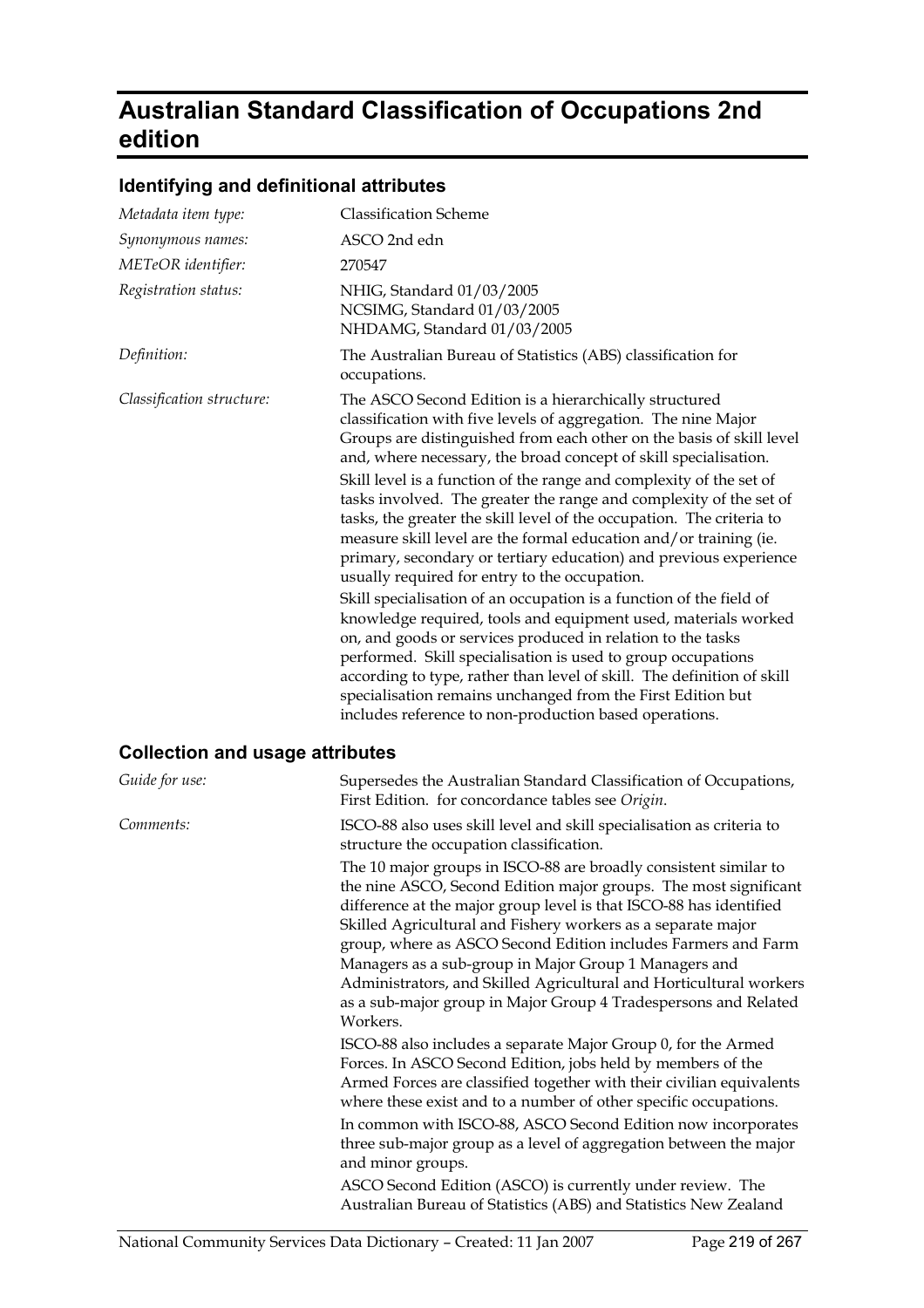(SNZ) will undertake the project jointly. A joint publication will be produced, the Australian and New Zealand Standard Classification of Occupations (ANZSCO), which will be available electronically on the ABS and SNZ web sites.

It is envisaged that ANZSCO will be implemented in relevant ABS and SNZ statistical collections from 2006 onwards.

#### **Source and reference attributes**

| Steward:                                              | Australian Bureau of Statistics (ABS)                                                                                                                                                                                                                           |
|-------------------------------------------------------|-----------------------------------------------------------------------------------------------------------------------------------------------------------------------------------------------------------------------------------------------------------------|
| Origin:                                               | Australian Bureau of Statistics 1997. Australian Standard<br>Classification of Occupations Second Edition. Cat. no. 1220.0.<br>Canberra: ABS. Viewed 6 January 2005.                                                                                            |
|                                                       | Concordance tables included:<br>ASCO First Edition to ASCO Second Edition Concordance Table                                                                                                                                                                     |
|                                                       | ASCO Second Edition to ASCO First Edition Concordance Table<br>Viewed 6 January 2005.                                                                                                                                                                           |
|                                                       | Available in print and CD-ROM                                                                                                                                                                                                                                   |
| Reference documents:                                  | Australian Bureau of Statistics 1996. Information Paper: ASCO -<br>Australian Standard Classification of Occupations. Cat. no. 1221.0.<br>ABS, Canberra. Viewed 4 January 2005.                                                                                 |
|                                                       | Australian Bureau of Statistics 1997. Australian Standard<br>Classification of Occupations, Second Edition and ASCO Coder.<br>Cat. no. 1220.0.30.001. Canberra: ABS. Viewed 4 January 2005.                                                                     |
|                                                       | Australian Bureau of Statistics 1998. Information Paper - Census of<br>Population and Housing: Link Between First and Second Editions<br>of Australian Standard Classification of Occupations (ASCO). Cat.<br>no. 1232.0. Canberra: ABS. Viewed 4 January 2005, |
|                                                       | Australian Bureau of Statistics 1998. A Guide to Major ABS<br>Classifications. Cat. no. 1291.0. Canberra: ABS. Viewed 4 January<br>2005.                                                                                                                        |
| Revision status:                                      | Original 1997 - Standard                                                                                                                                                                                                                                        |
| <b>Relational attributes</b>                          |                                                                                                                                                                                                                                                                 |
| Value Domains based on this<br>Classification Scheme: | Occupation code (ASCO 2nd edn) N[NNN]{-NN} NHIG, Standard<br>01/03/2005<br>NCSIMG, Standard 01/03/2005                                                                                                                                                          |

NHDAMG, Standard 10/02/2006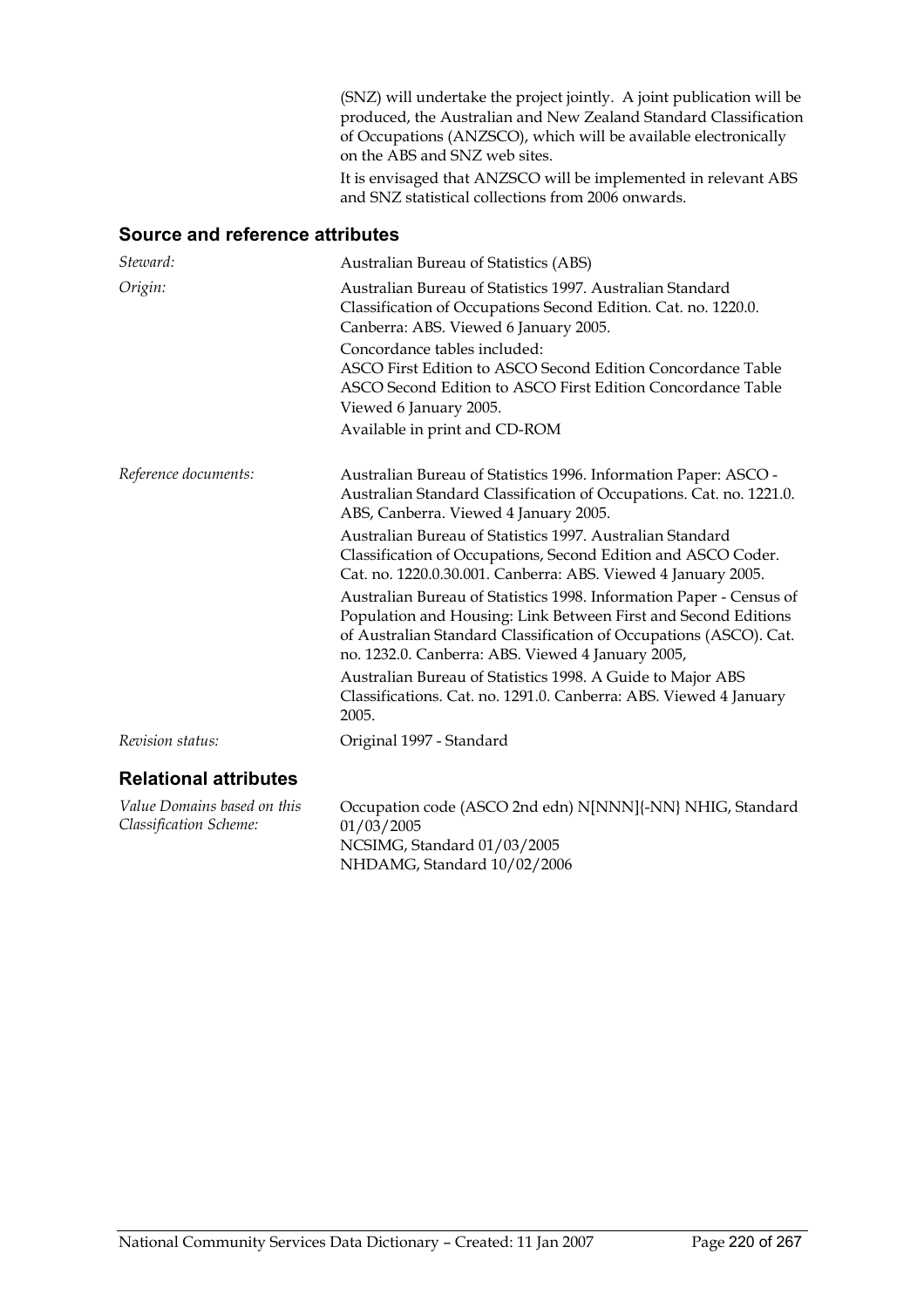# **Australian Standard Classification of Religious Groups 2005**

### **Identifying and definitional attributes**

| Metadata item type:       | <b>Classification Scheme</b>                                                                                                                                                                                                                                   |
|---------------------------|----------------------------------------------------------------------------------------------------------------------------------------------------------------------------------------------------------------------------------------------------------------|
| Synonymous names:         | ASCRG 2005                                                                                                                                                                                                                                                     |
| METeOR identifier:        | 334321                                                                                                                                                                                                                                                         |
| Registration status:      | NCSIMG, Standard 29/04/2006                                                                                                                                                                                                                                    |
| Definition:               | The Australian Bureau of Statistics classification for religions of<br>the Australian population.                                                                                                                                                              |
| Classification structure: | The ASCRG has a three level hierarchical structure. In the<br>classification religions are grouped in to progressively broader<br>categories on the basis of similarity in terms of religious beliefs,<br>religious practices and cultural heritage adherents. |

### **Collection and usage attributes**

| Guide for use: | Indexes in alphabetical and numerical order and concordance |
|----------------|-------------------------------------------------------------|
|                | 1991 to 1996 and 1996 to 1991 available, see Origin.        |

| Steward:                                              | Australian Institute of Health and Welfare                                                                                                                |
|-------------------------------------------------------|-----------------------------------------------------------------------------------------------------------------------------------------------------------|
| Origin:                                               | Australian Bureau of Statistics 2005. Australian Standard<br>Classification of Religious Groups. Cat. no. 1266.0. Canberra:<br>ABS. Viewed 27 March 2006. |
| Reference documents:                                  | Australian Bureau of Statistics. 1998. A Guide to Major ABS<br>Classifications 1998. Cat. no. 1291.0. ABS, Canberra. Viewed 4<br>January 2005.            |
| Revision status:                                      | Original 1996 - Standard                                                                                                                                  |
| <b>Relational attributes</b>                          |                                                                                                                                                           |
| Related metadata references:                          | Supersedes Australian Standard Classification of Religious<br>Groups 1996 NCSIMG, Superseded 29/04/2006                                                   |
| Value Domains based on this<br>Classification Scheme: | Religious group code (ASCRG 2005) N[NNN] NCSIMG,<br>Standard 29/04/2006                                                                                   |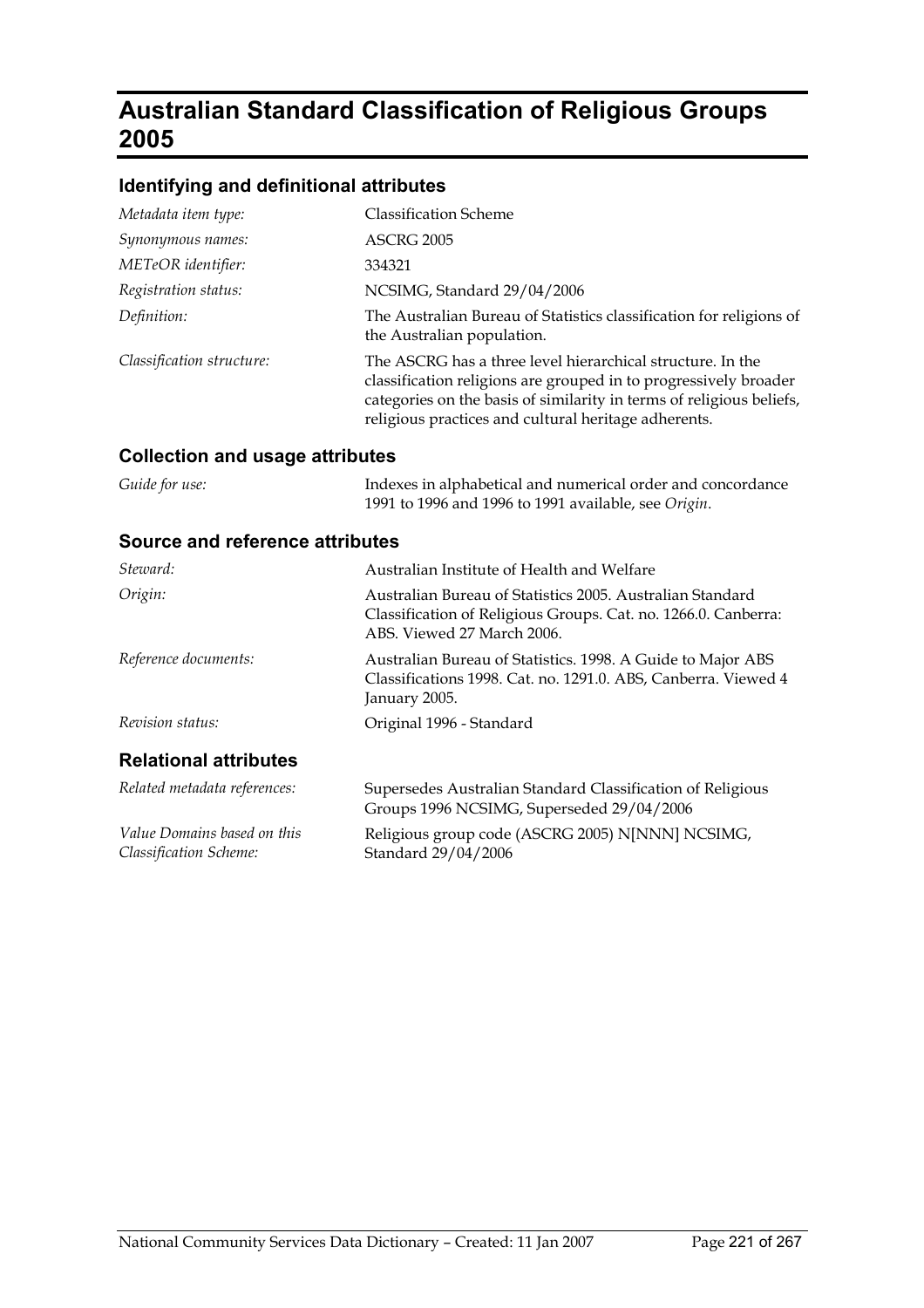# **Australian Standard Geographical Classification 2006**

### **Identifying and definitional attributes**

| Metadata item type:             | <b>Classification Scheme</b>                                                                            |
|---------------------------------|---------------------------------------------------------------------------------------------------------|
| Synonymous names:               | <b>ASGC 2006</b>                                                                                        |
| METeOR identifier:              | 341793                                                                                                  |
| Registration status:            | NHIG, Standard 14/09/2006<br>NCSIMG, Standard 20/11/2006                                                |
| Definition:                     | The Australian Bureau of Statistics classification for the<br>classification of geographical locations. |
| Source and reference attributes |                                                                                                         |

#### **Source and reference attributes**

| Origin: | Australian Bureau of Statistics 2006. Australian Standard      |
|---------|----------------------------------------------------------------|
|         | Geographical Classification (ASGC). Cat. no. 1216.0. Canberra: |
|         | ABS. Viewed on 11/08/2006                                      |

| Related metadata references:                                        | Supersedes Australian Standard Geographical Classification<br>2005 NHIG, Superseded 14/09/2006, NCSIMG, Superseded<br>30/11/2006 |
|---------------------------------------------------------------------|----------------------------------------------------------------------------------------------------------------------------------|
| <i>Value Domains based on this</i><br><b>Classification Scheme:</b> | Geographical location code (ASGC 2006) NNNNN NHIG,<br>Standard 14/09/2006<br>NCSIMG, Standard 30/11/2006                         |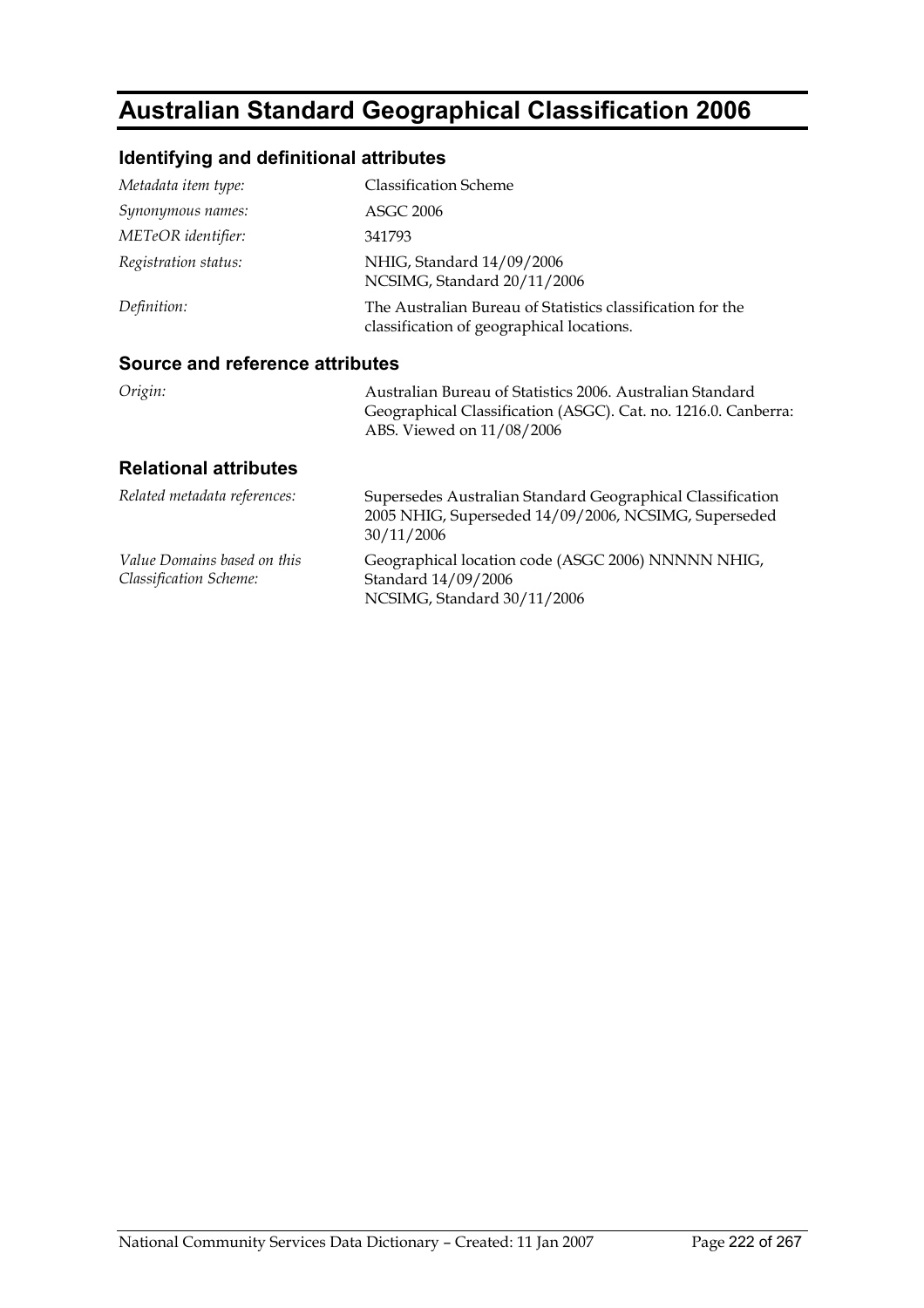# **Family, household and income unit variables (relationship in household)**

#### **Identifying and definitional attributes**

| Metadata item type:  | <b>Classification Scheme</b>                                                                                                                                                                                                                                                                                                                                                                                                                                                                                                                                                                                                                                                                                                                                                                                  |
|----------------------|---------------------------------------------------------------------------------------------------------------------------------------------------------------------------------------------------------------------------------------------------------------------------------------------------------------------------------------------------------------------------------------------------------------------------------------------------------------------------------------------------------------------------------------------------------------------------------------------------------------------------------------------------------------------------------------------------------------------------------------------------------------------------------------------------------------|
| METeOR identifier:   | 343349                                                                                                                                                                                                                                                                                                                                                                                                                                                                                                                                                                                                                                                                                                                                                                                                        |
| Registration status: | NCSIMG, Proposed 29/09/2006                                                                                                                                                                                                                                                                                                                                                                                                                                                                                                                                                                                                                                                                                                                                                                                   |
| Definition:          | 'Relationship in household' is the Australian Bureau of Statistics'<br>(ABS) standard variable for identifying the familial and other<br>relationships between persons in a given household.                                                                                                                                                                                                                                                                                                                                                                                                                                                                                                                                                                                                                  |
| Context:             | The ABS classification for relationship in household is a subset of<br>the suite of standards called 'Family, household and income unit<br>variables'. 'Relationship in household' underlies the suite of<br>standards for Family statistics. It identifies and classifies the key<br>relationships between persons usually resident in a given<br>household. Although some collections output directly to the<br>classification of 'Relationship in household', its major use is in<br>providing the basis for derivation of 'Family composition', 'Income<br>unit composition', 'Household composition' and 'Social marital<br>status'. The 'Relationship in household' standard facilitates the<br>definition, collection and classification of household relationship<br>data in statistical collections. |

*Classification structure:*

The 'Family, household and income unit variables'

has a four level hierarchical classification for relationship in household. In the classification, relationship in household types are grouped in to progressively more detailed categories on the basis of similarity in terms of relationship type.

#### **Source and reference attributes**

*Steward:*Australian Institute of Health and Welfare*Origin:*

Australian Bureau of Statistics. Family, household and income unit variables. Cat. no. 1286.0. Canberra: ABS. Viewed on 29/09/2006*Reference documents:*Family, household and income unit variables *Revision status:*Revised 2005 - Standard

#### **Relational attributes**

*Value Domains based on this Classification Scheme:* Relationship to household reference person code NN NCSIMG, Standard 29/04/2006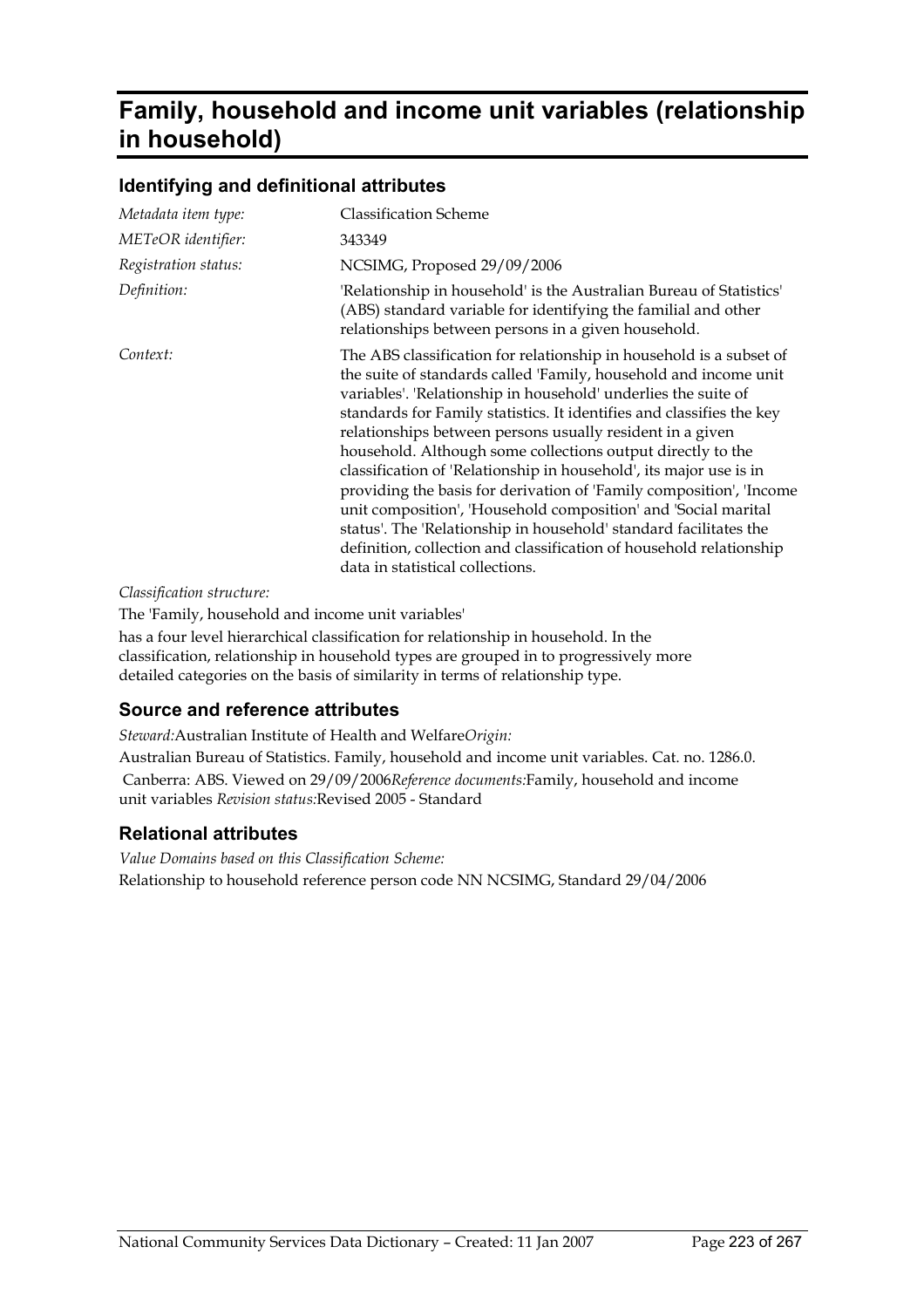# **International Classification of Functioning, Disability and Health 2001**

#### **Identifying and definitional attributes**

| Metadata item type:  | <b>Classification Scheme</b>                                                                        |
|----------------------|-----------------------------------------------------------------------------------------------------|
| Synonymous names:    | <b>ICF 2001</b>                                                                                     |
| METeOR identifier:   | 270548                                                                                              |
| Registration status: | NHIG, Standard 23/02/2005<br>NCSIMG, Standard 01/12/2004                                            |
| Definition:          | The World Health Organization's (WHO) system for classifying<br>functioning, disability and health. |

#### **Collection and usage attributes**

*Comments:* The International Classification of Functioning, Disability and Health (ICF) was endorsed by the World Health Assembly in 2001 and is a reference member of the WHO Family of International Classifications and of the Australian Family of Health and Related Classifications (endorsed by the National Health Information Management Group in 2002).

| Origin:                                               | World Health Organization (WHO) 2001. International<br>Classification of Functioning, Disability and Health. Geneva: WHO                                                                                                                                                                                                                                  |
|-------------------------------------------------------|-----------------------------------------------------------------------------------------------------------------------------------------------------------------------------------------------------------------------------------------------------------------------------------------------------------------------------------------------------------|
| Reference documents:                                  | Further information on the ICF can be found in the ICF itself and<br>the ICF Australian User Guide Version 1.0 (AIHW 2003), at the<br>following websites:<br>WHO ICF website:<br>$\bullet$<br>http://www.who.int/classifications/icf/en/<br>Australian Collaborating Centre ICF website:<br>$\bullet$<br>http://www.aihw.gov.au/disability/icf/index.html |
| <b>Relational attributes</b>                          |                                                                                                                                                                                                                                                                                                                                                           |
| Value Domains based on this<br>Classification Scheme: | Activities and participation code (ICF 2001) AN[NNN] NHIG,<br>Standard 29/11/2006<br>NCSIMG, Standard 16/10/2006<br>Activities and participation code (ICF 2001) N[NNN] NCSIMG,<br>Superseded 16/10/2006<br>Activity difficulty level code (ICF 2001) N NCSIMG, Superseded<br>16/10/2006<br>Activity difficulty level code (ICF 2001) N NHIG, Standard    |
|                                                       | 29/11/2006<br>NCSIMG, Standard 16/10/2006<br>Activity need for assistance code N NHIG, Standard 29/11/2006<br>NCSIMG, Standard 16/10/2006<br>Body function code (ICF 2001) AN[NNNN] NHIG, Standard<br>29/11/2006<br>NCSIMG, Standard 16/10/2006                                                                                                           |
|                                                       | Body functions code (ICF 2001) N[NNNN] NCSIMG, Superseded<br>16/10/2006<br>Body structure code (ICF 2001) AN[NNNN] NHIG, Standard<br>29/11/2006<br>NCSIMG, Standard 16/10/2006                                                                                                                                                                            |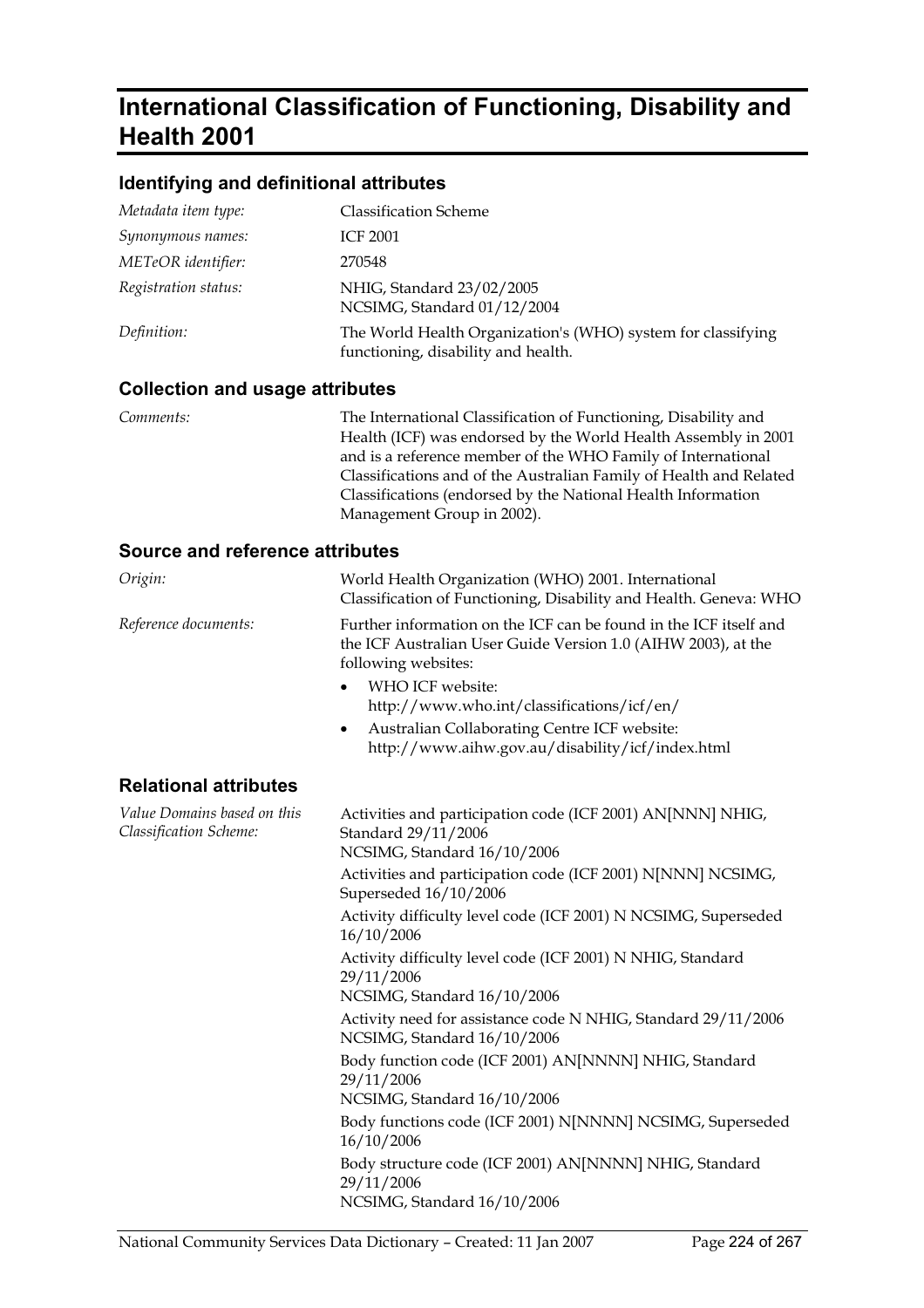Body structures code (ICF 2001) N[NNNN] NCSIMG, Superseded 16/10/2006

Environmental factor code (ICF 2001) AN[NNN] NHIG, Standard 29/11/2006

NCSIMG, Standard 16/10/2006

Environmental factors code (ICF 2001) N[NNN] NCSIMG, Superseded 16/10/2006

Extent of environmental factors influence code (ICF 2001) [X]N NCSIMG, Superseded 16/10/2006

Extent of environmental factors influence code (ICF 2001) [X]N NHIG, Standard 29/11/2006

NCSIMG, Standard 16/10/2006

Impairment extent code (ICF 2001) N NCSIMG, Superseded 16/10/2006

Impairment extent code (ICF 2001) N NHIG, Standard 29/11/2006 NCSIMG, Standard 16/10/2006

Impairment location code (ICF 2001) N NCSIMG, Superseded 16/10/2006

Impairment location code (ICF 2001) N NHIG, Standard 29/11/2006

NCSIMG, Standard 16/10/2006

Impairment nature code (ICF 2001) N NHIG, Standard 29/11/2006 NCSIMG, Standard 16/10/2006

Impairment nature code (ICF 2001) N NCSIMG, Superseded 16/10/2006

Participation extent code (ICF 2001) N NCSIMG, Superseded 16/10/2006

Participation extent code (ICF 2001) N NHIG, Standard 29/11/2006 NCSIMG, Standard 16/10/2006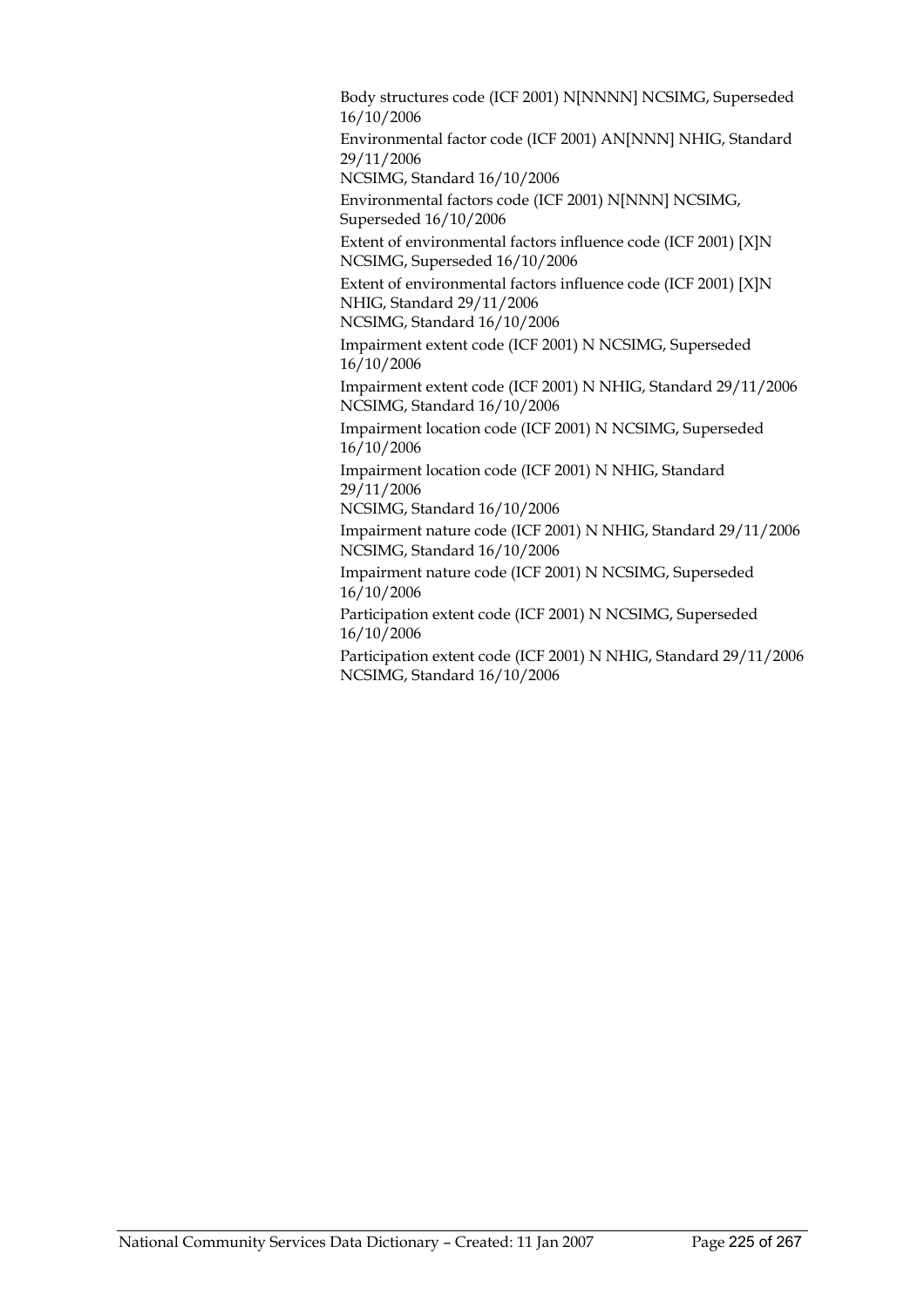# **National Classifications of Community Services version 2.0**

### **Identifying and definitional attributes**

| Metadata item type:  | <b>Classification Scheme</b>                                                                                                                                              |
|----------------------|---------------------------------------------------------------------------------------------------------------------------------------------------------------------------|
| Synonymous names:    | NCCS v. $2.0$                                                                                                                                                             |
| METeOR identifier:   | 270558                                                                                                                                                                    |
| Registration status: | NCSIMG, Standard 01/03/2005                                                                                                                                               |
| Definition:          | The Australian Institute of Health & Welfare classification for the<br>delivery of community services activities and the setting in which<br>such services are delivered. |

#### **Source and reference attributes**

| Origin:              | Australian Institute of Health and Welfare                                                                                                                                                   |
|----------------------|----------------------------------------------------------------------------------------------------------------------------------------------------------------------------------------------|
| Reference documents: | Australian Institute of Health and Welfare 2003. National<br>classifications of community services. Version 2.0. AIHW Cat. NO.<br>HWI. Canberra: Australian Institute of Health and Welfare. |
| - - -                |                                                                                                                                                                                              |

| Value Domains based on this | Service activity type code (NCCS v2.0) ANN{.N{.NN}} NCSIMG,                          |
|-----------------------------|--------------------------------------------------------------------------------------|
| Classification Scheme:      | Standard 01/03/2005                                                                  |
|                             | Service delivery setting code (NCCS v2.0) AN{.N{.NN}} NCSIMG,<br>Standard 01/03/2005 |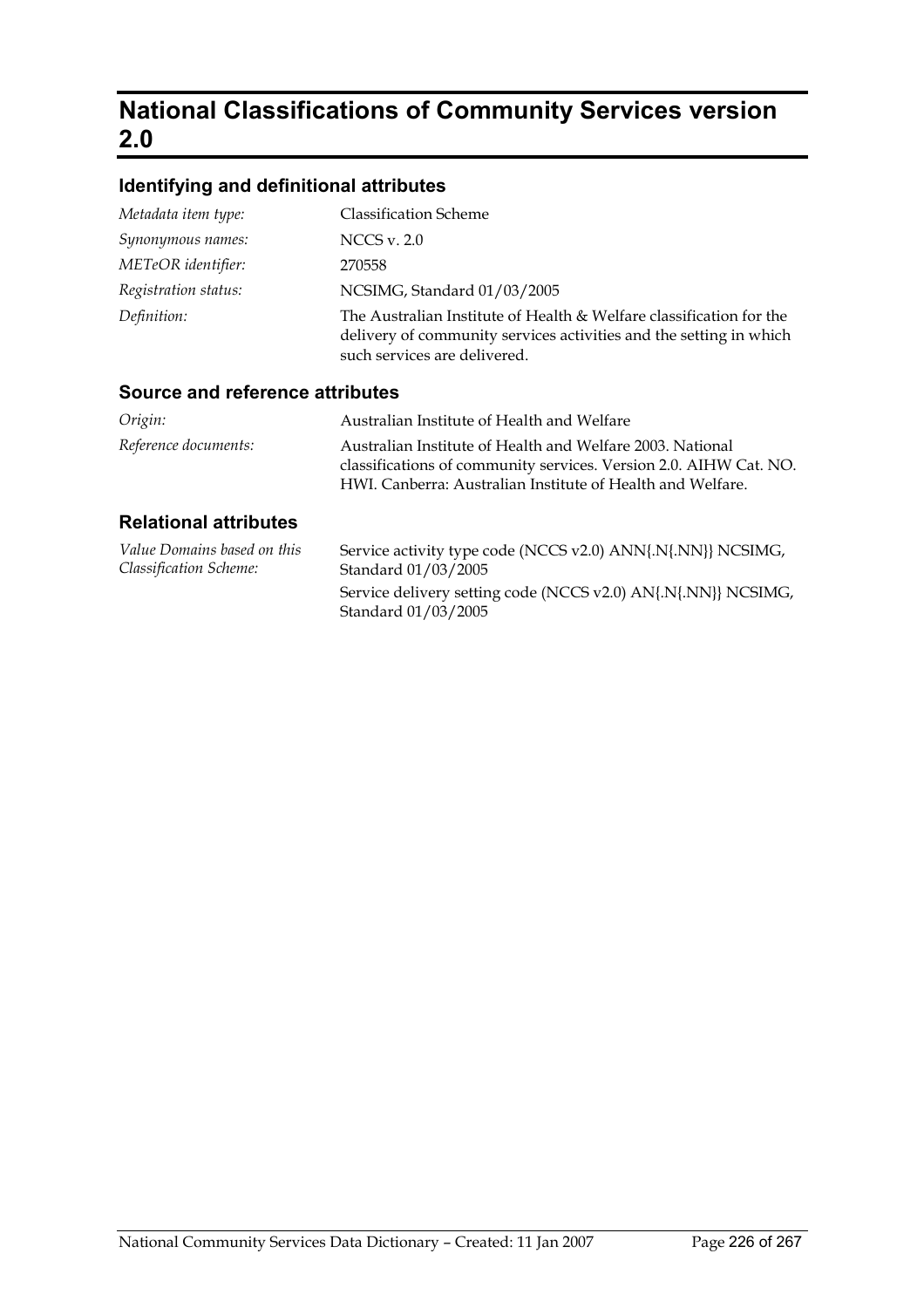### **Postcode datafile**

### **Identifying and definitional attributes**

| Metadata item type:  | <b>Classification Scheme</b>                                                                                                                                                                                                                                                                                 |
|----------------------|--------------------------------------------------------------------------------------------------------------------------------------------------------------------------------------------------------------------------------------------------------------------------------------------------------------|
| METeOR identifier:   | 270561                                                                                                                                                                                                                                                                                                       |
| Registration status: | NHIG, Standard 01/03/2005<br>NCSIMG, Standard 01/03/2005<br>NHDAMG, Standard 10/02/2006                                                                                                                                                                                                                      |
| Definition:          | The numeric descriptor for a postal delivery area, aligned with<br>locality, suburb or place for the address of a party (person or<br>organisation), as defined by Australia Post.                                                                                                                           |
| Context:             | Postcode is an important part of a person's or organisation's postal<br>address and facilitates written communication. It is one of a<br>number of geographic identifiers that can be used to determine a<br>geographic location. Postcode may assist with uniquely identifying<br>a person or organisation. |

### **Collection and usage attributes**

| Guide for use: | The postcode book is updated more than once annually as     |
|----------------|-------------------------------------------------------------|
|                | postcodes are a dynamic entity and are constantly changing. |

#### **Source and reference attributes**

| Origin: | Australia Post Postcode book. Reference through: |
|---------|--------------------------------------------------|
|         | http://www1.auspost.com.au/postcodes/            |

| Value Domains based on this | Australian postcode code (Postcode datafile) NNN[N] NHIG, |
|-----------------------------|-----------------------------------------------------------|
| Classification Scheme:      | Superseded 04/05/2005                                     |
|                             | NCSIMG, Superseded 25/08/2005                             |
|                             | Australian postcode code (Postcode datafile) {NNNN} NHIG, |
|                             | Standard 04/05/2005                                       |
|                             | NCSIMG, Standard 25/08/2005                               |
|                             | NHDAMG, Standard 10/02/2006                               |
|                             |                                                           |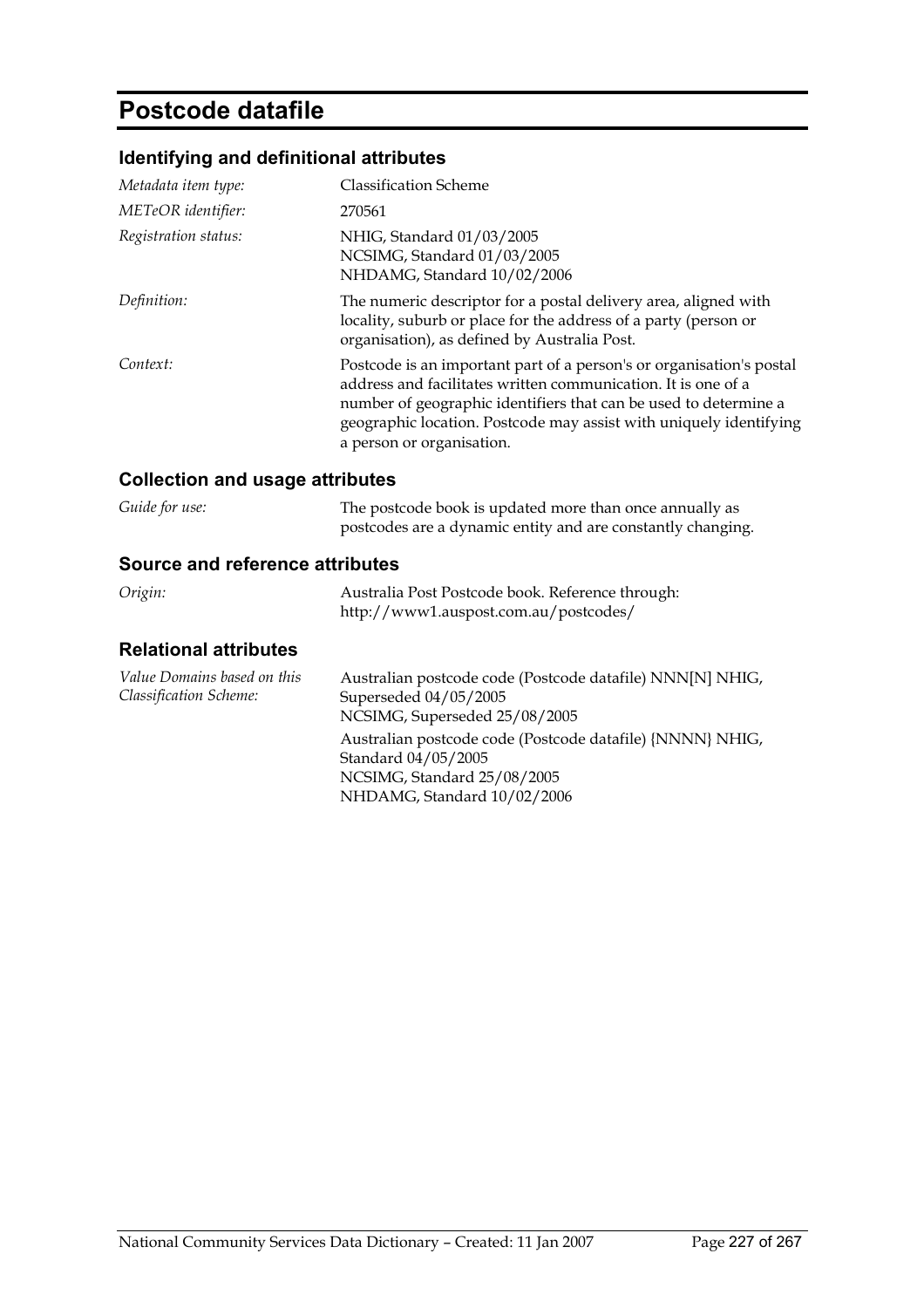# **Standard Australian Classification of Countries 1998**

### **Identifying and definitional attributes**

| Metadata item type:                    | <b>Classification Scheme</b>                                                                                                                                    |
|----------------------------------------|-----------------------------------------------------------------------------------------------------------------------------------------------------------------|
| Synonymous names:                      | <b>SACC 1998</b>                                                                                                                                                |
| <i>METeOR identifier:</i>              | 270557                                                                                                                                                          |
| Registration status:                   | NHIG, Standard 01/03/2005<br>NCSIMG, Standard 01/03/2005<br>NHDAMG, Standard 20/06/2005                                                                         |
| <i>Definition:</i>                     | The Australian Bureau of Statistics classification for countries.                                                                                               |
| <b>Collection and usage attributes</b> |                                                                                                                                                                 |
| Comments:                              | The Standard Australian Classification of Countries (SACC)<br>supersedes the Australian Standard Classification of Countries for<br>Social Statistics (ASCCSS). |

#### **Source and reference attributes**

| Origin: | Australian Bureau of Statistics 1998. Standard Australian           |
|---------|---------------------------------------------------------------------|
|         | Classification of Countries 1988 (SACC). Cat. no. 1269.0. Canberra: |
|         | ABS (last viewed 21 March 2006)                                     |

| Value Domains based on this | Country code (SACC 1998) NNNN NHIG, Standard 01/03/2005 |
|-----------------------------|---------------------------------------------------------|
| Classification Scheme:      | NCSIMG, Standard 01/03/2005                             |
|                             | NHDAMG, Standard 20/06/2005                             |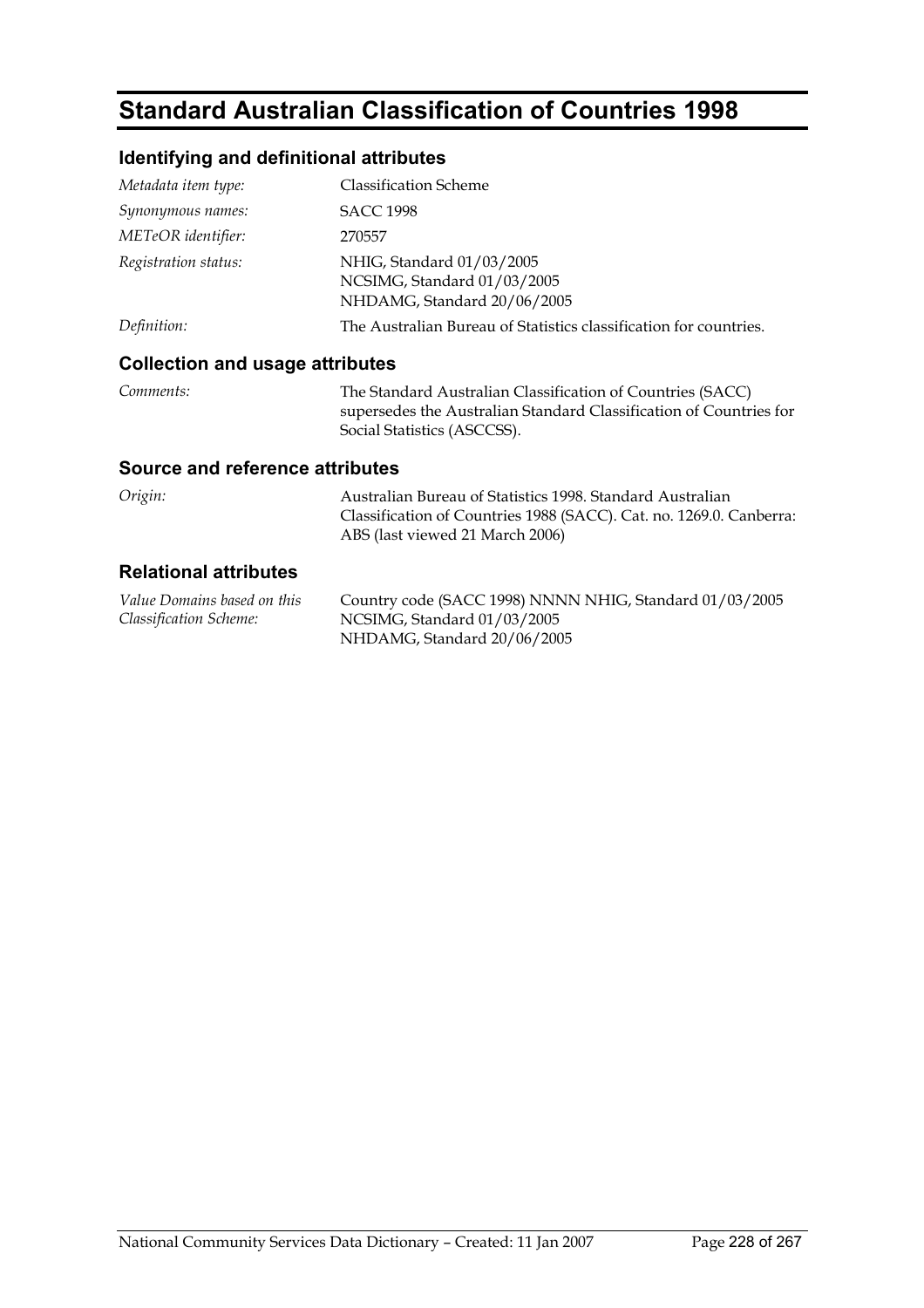# **Glossary items**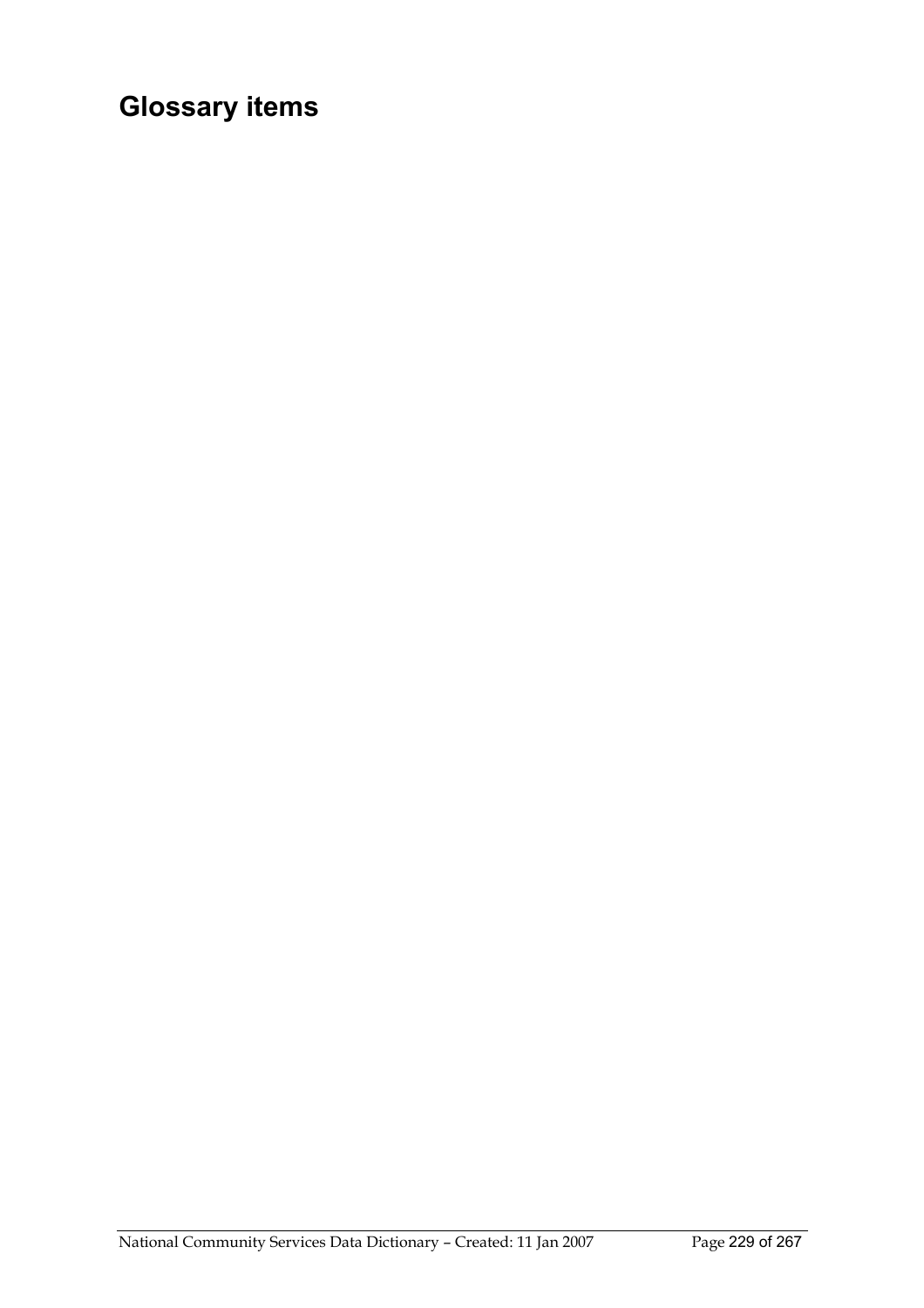# **Activity—functioning, disability and health**

### **Identifying and definitional attributes**

| Metadata item type:  | Glossary Item                                                                                                                                                                                                                                                                                                                                                                                                                                                                  |
|----------------------|--------------------------------------------------------------------------------------------------------------------------------------------------------------------------------------------------------------------------------------------------------------------------------------------------------------------------------------------------------------------------------------------------------------------------------------------------------------------------------|
| Synonymous names:    | Activity                                                                                                                                                                                                                                                                                                                                                                                                                                                                       |
| METeOR identifier:   | 327296                                                                                                                                                                                                                                                                                                                                                                                                                                                                         |
| Registration status: | NHIG, Standard 29/11/2006<br>NCSIMG, Standard 01/03/2005                                                                                                                                                                                                                                                                                                                                                                                                                       |
| Definition:          | In the context of health, an activity is the execution of a task or<br>action by an individual.                                                                                                                                                                                                                                                                                                                                                                                |
| Context:             | 'Activities and participation' is one of three components that<br>define the concept 'Disability', along with 'Body functions and<br>structures' and 'Environmental factors'. 'Activities and<br>participation' is also encompassed within the concept<br>'Functioning'.<br>The concept 'Activity', as defined here and as measured in the<br>metadata item Activity difficulty level code (ICF) N, may be<br>relevant to people and human services not related to disability. |

### **Collection and usage attributes**

| Comments: | Activity limitations are difficulties an individual has in the                                                                                                                                                                                                                                                                                                                                                 |
|-----------|----------------------------------------------------------------------------------------------------------------------------------------------------------------------------------------------------------------------------------------------------------------------------------------------------------------------------------------------------------------------------------------------------------------|
|           | execution of an activity.                                                                                                                                                                                                                                                                                                                                                                                      |
|           | The performance of an activity is what the individual does in<br>his or her current environment. The environment includes all<br>aspects of the physical, social and attitudinal world. Activity<br>limitation varies with the environment and is assessed in<br>relation to a particular environment and in the absence or<br>presence of assistance, including aids and equipment.                           |
|           | In time, a related and more generic data element may be<br>developed. In the meantime, the addition of 'functioning,<br>disability and health' to the concept of 'ability' indicates that the<br>current concept is based on the concept and framework<br>developed by World Health Organization to assist in the<br>classification and description of functioning and disability, as<br>contained in the ICF. |
|           | The ICF recognises two constructs that can be used with<br>'Activities and Participation': performance and capacity.<br>'Performance' is what the person does in their usual<br>environment. 'Capacity' describes 'an individual's ability to<br>execute a task or an action in a standardised environment,<br>where a standardised environment may be:                                                        |
|           | an actual environment commonly used for assessment in<br>test settings; or                                                                                                                                                                                                                                                                                                                                     |
|           | in cases where this is not possible, an assumed environment<br>$\bullet$<br>which can be thought to have a uniform impact' (WHO<br>$2001$ ).                                                                                                                                                                                                                                                                   |
|           | The standardised environment' has not been generally<br>operationalised. However, the recognition of these two<br>constructs in the ICF underscores the importance of recording<br>the environment in which activities are being performed.                                                                                                                                                                    |
|           | This glossary item is based on the International Classification of<br>Functioning, Disability and Health (ICF). The ICF was endorsed                                                                                                                                                                                                                                                                           |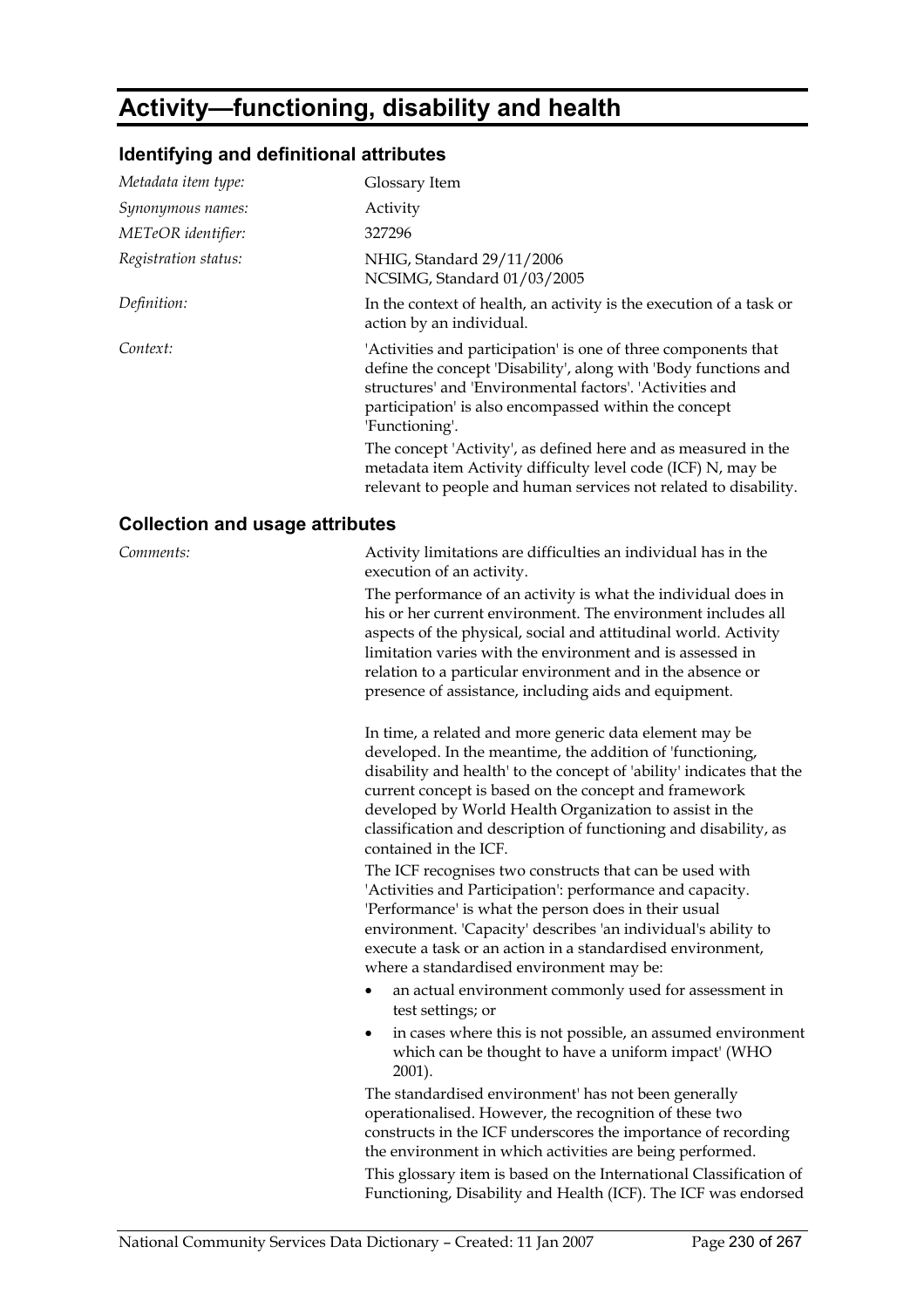| by the World Health Assembly in 2001 as a reference member    |
|---------------------------------------------------------------|
| of the WHO Family of International Classifications and of the |
| Australian Family of Health and Related Classifications       |
| (endorsed by the National Health Information Management       |
| Group in 2002).                                               |
|                                                               |

The ICF provides a framework for the description of human functioning and disability. The components of ICF are defined in relation to a health condition. A health condition is an 'umbrella term for disease (acute or chronic), disorder, injury or trauma' (WHO 2001). A health condition may be recorded, for example, as Episode of care principal diagnosis, code (ICD-10- AM 3rd Ed) ANN{.N[N} and Episode of care additional diagnosis, code (ICD-10-AM 3rd Ed) ANN{.N[N}.

#### **Source and reference attributes**

| Origin:                                         | World Health Organization (WHO) 2001. ICF: International<br>Classification of Functioning, Disability and Health. Geneva:<br><b>WHO</b>                                                                                                                                                                             |
|-------------------------------------------------|---------------------------------------------------------------------------------------------------------------------------------------------------------------------------------------------------------------------------------------------------------------------------------------------------------------------|
|                                                 | Australian Institute of Health and Welfare (AIHW) 2003. ICF<br>Australian User Guide Version 1.0. Canberra: AIHW                                                                                                                                                                                                    |
| Reference documents:                            | Further information on the ICF can be found in the ICF itself<br>and the ICF Australian User Guide (AIHW 2003) and the<br>following websites<br>· WHO ICF website<br>http://www.who.int/classifications/icf/en<br>• Australian Collaborating Centre ICF website<br>http://www.aihw.gov.au/disability/icf/index.html |
| <b>Relational attributes</b>                    |                                                                                                                                                                                                                                                                                                                     |
| Related metadata references:                    | Supersedes Activity - functioning, disability and health, version<br>1, DEC, NCSDD, NCSIMG, Superseded 01/03/2005                                                                                                                                                                                                   |
| Metadata items which use this<br>glossary item: | Activities and participation code (ICF 2001) AN[NNN] NHIG,<br>Standard 29/11/2006<br>NCSIMG, Standard 16/10/2006                                                                                                                                                                                                    |
|                                                 | Activities and participation code (ICF 2001) N[NNN] NCSIMG,<br>Superseded 16/10/2006                                                                                                                                                                                                                                |
|                                                 | Activity difficulty level code (ICF 2001) N NCSIMG,<br>Superseded $16/10/2006$                                                                                                                                                                                                                                      |
|                                                 | Activity difficulty level code (ICF 2001) N NHIG, Standard<br>29/11/2006<br>NCSIMG, Standard 16/10/2006                                                                                                                                                                                                             |
|                                                 | Disability NCSIMG, Standard 01/03/2005<br>NHDAMG, Standard 01/03/2005                                                                                                                                                                                                                                               |
|                                                 | Disability grouping code N[N] NCSIMG, Superseded<br>08/05/2006                                                                                                                                                                                                                                                      |
|                                                 | Extent of environmental factors influence code (ICF 2001) [X]N<br>NCSIMG, Superseded 16/10/2006                                                                                                                                                                                                                     |
|                                                 | Extent of environmental factors influence code (ICF 2001) [X]N<br>NHIG, Standard 29/11/2006<br>NCSIMG, Standard 16/10/2006                                                                                                                                                                                          |
|                                                 | Functioning and Disability DSS NHIG, Standard 29/11/2006<br>NCSIMG, Standard 16/10/2006                                                                                                                                                                                                                             |

Person—disability group, code N NCSIMG, Standard

01/03/2005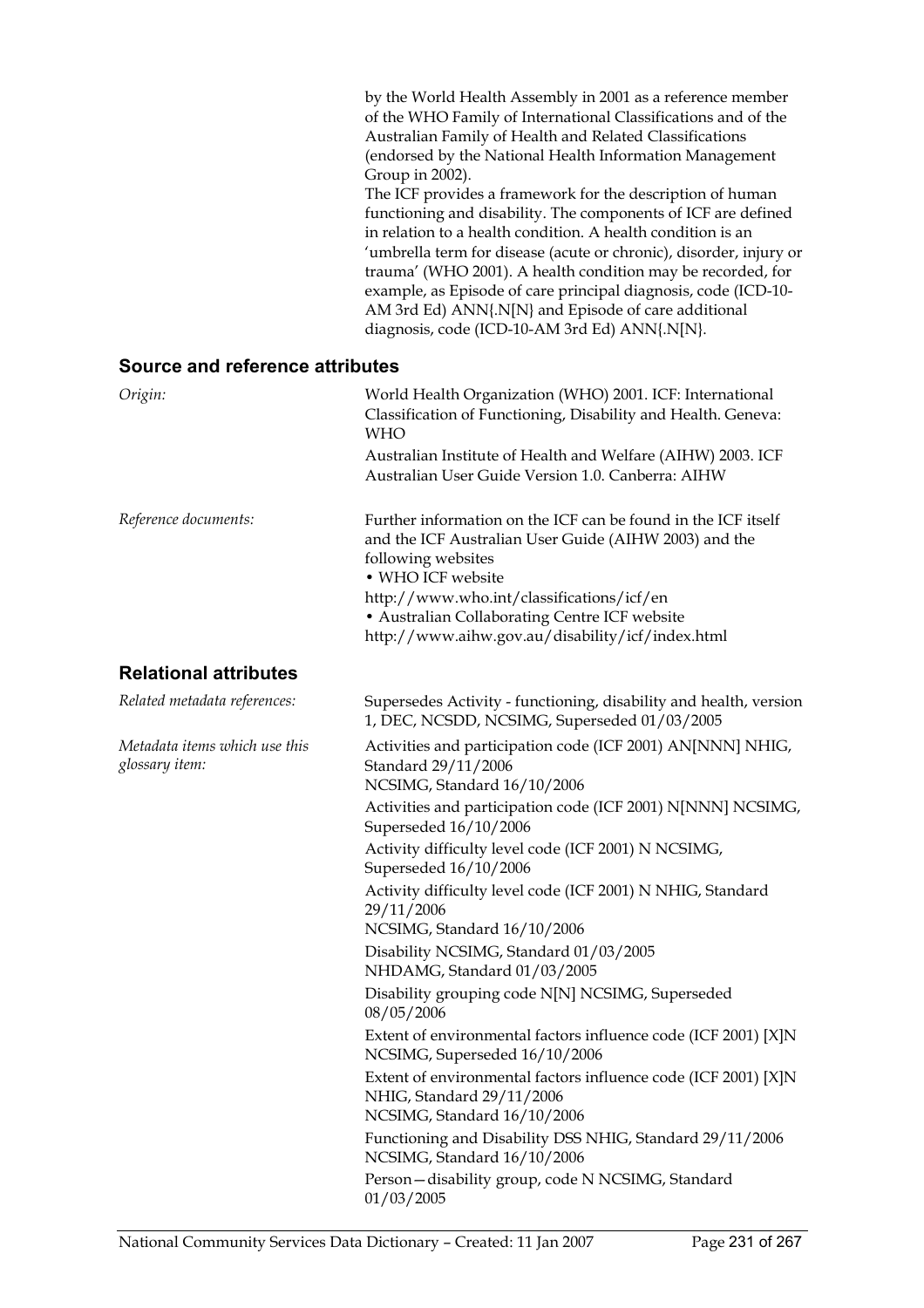# **Address**

### **Identifying and definitional attributes**

| Metadata item type:  | Glossary Item                                                                                                 |
|----------------------|---------------------------------------------------------------------------------------------------------------|
| METeOR identifier:   | 327278                                                                                                        |
| Registration status: | NHIG, Standard 01/03/2005<br>NCSIMG, Standard 08/05/2006                                                      |
| Definition:          | The referential description of a location where an entity is<br>located or can be otherwise reached or found. |

| <b>Collection and usage attributes</b> |                                                                                                                                                                                                                                                                                                                                                                                                                                                                                                                                                                                                                                                                                               |
|----------------------------------------|-----------------------------------------------------------------------------------------------------------------------------------------------------------------------------------------------------------------------------------------------------------------------------------------------------------------------------------------------------------------------------------------------------------------------------------------------------------------------------------------------------------------------------------------------------------------------------------------------------------------------------------------------------------------------------------------------|
| Comments:                              | Following are the attributes are commonly used in the<br>formation of a full address:<br>Address line; (address line is a composite data element<br>٠<br>containing many attributes of the specific location of a full<br>address - see the current version of the Address line<br>metadata item for further description and a list of its<br>components for addresses located in Australia)<br>Address type<br>٠<br>Australian state/territory identifier<br>٠<br>Country identifier<br>٠<br>Non-Australian State/province<br>$\bullet$<br>Postal delivery point identifier<br>$\bullet$<br>Postcode - Australian<br>$\bullet$<br>Postcode - international<br>٠<br>Suburb/town/locality<br>٠ |
|                                        | Some attributes of an address, located within Australia, also<br>provide the elements to determine the Statistical Local Area<br>(SLA). This enables:                                                                                                                                                                                                                                                                                                                                                                                                                                                                                                                                         |
|                                        | comparison of the use of services by persons residing in<br>different geographical areas,                                                                                                                                                                                                                                                                                                                                                                                                                                                                                                                                                                                                     |
|                                        | characterisation of catchment areas and populations for<br>$\bullet$<br>facilities for planning purposes, and                                                                                                                                                                                                                                                                                                                                                                                                                                                                                                                                                                                 |
|                                        | documentation of provision of services to clients who reside<br>٠<br>in other states or territories. The address is also a relevant<br>element in the unambiguous identification of a Health Care<br>Client and a Health Care Provider.                                                                                                                                                                                                                                                                                                                                                                                                                                                       |
| <b>Source and reference attributes</b> |                                                                                                                                                                                                                                                                                                                                                                                                                                                                                                                                                                                                                                                                                               |
| Submitting organisation:               | Health Data Standards Committee                                                                                                                                                                                                                                                                                                                                                                                                                                                                                                                                                                                                                                                               |
| Reference documents:                   | AS5017 Health Care Client Identification, 2002, Sydney:<br>Standards Australia                                                                                                                                                                                                                                                                                                                                                                                                                                                                                                                                                                                                                |
|                                        | AS4846 Health Care Provider Identification, 2004, Sydney:<br>Standards Australia                                                                                                                                                                                                                                                                                                                                                                                                                                                                                                                                                                                                              |
| <b>Relational attributes</b>           |                                                                                                                                                                                                                                                                                                                                                                                                                                                                                                                                                                                                                                                                                               |
| Related metadata references:           | Supersedes Address, version 2, DEC, NHDD, NHIMG,<br>Superseded 01/03/2005                                                                                                                                                                                                                                                                                                                                                                                                                                                                                                                                                                                                                     |

Superseded 08/05/2006

Supersedes Address (community services) NCSIMG,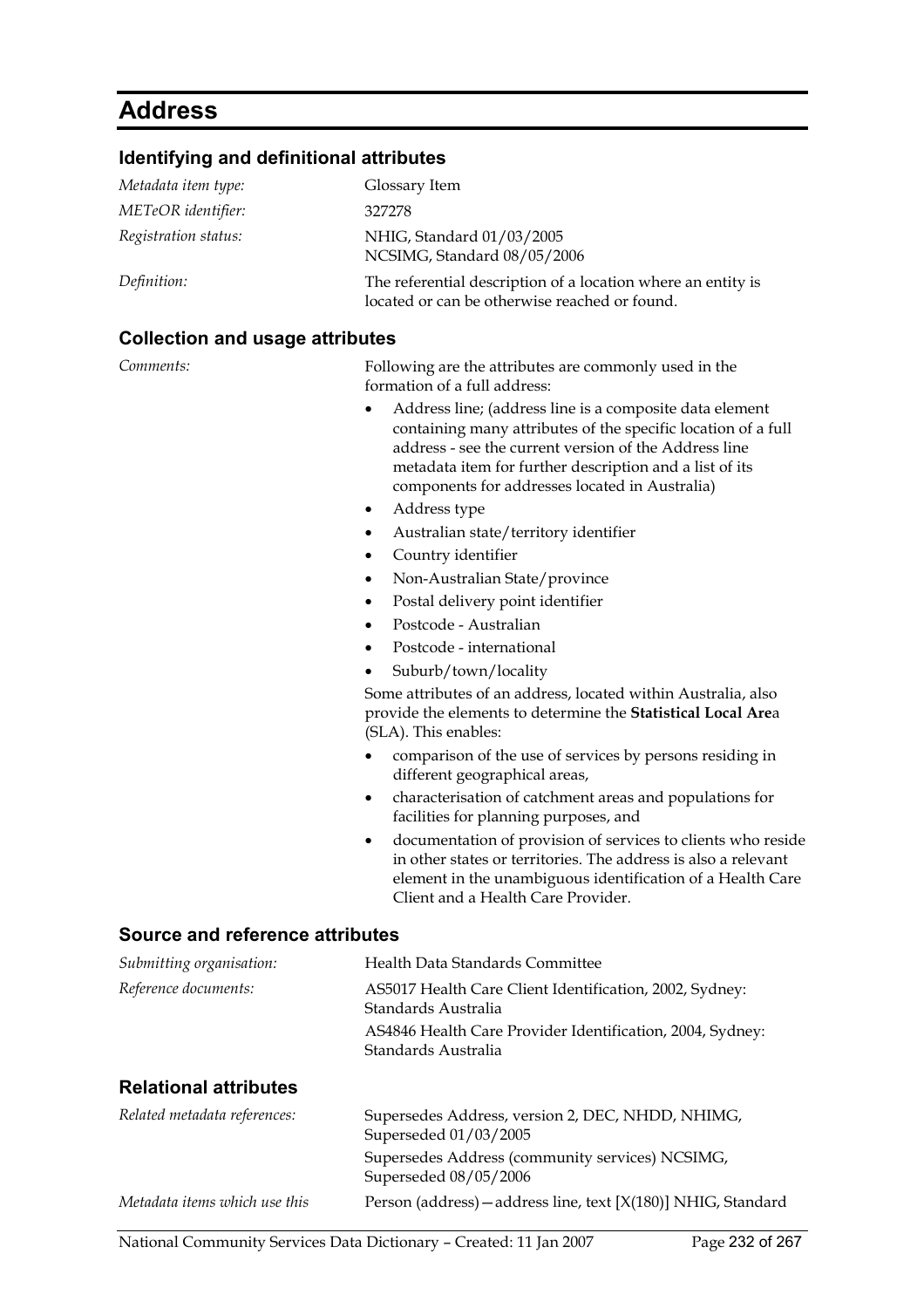*glossary item:* 04/05/2005 NCSIMG, Standard 30/09/2005 Service provider organisation (address)—address line, text [X(180)] NHIG, Standard 04/05/2005 NCSIMG, Standard 30/09/2005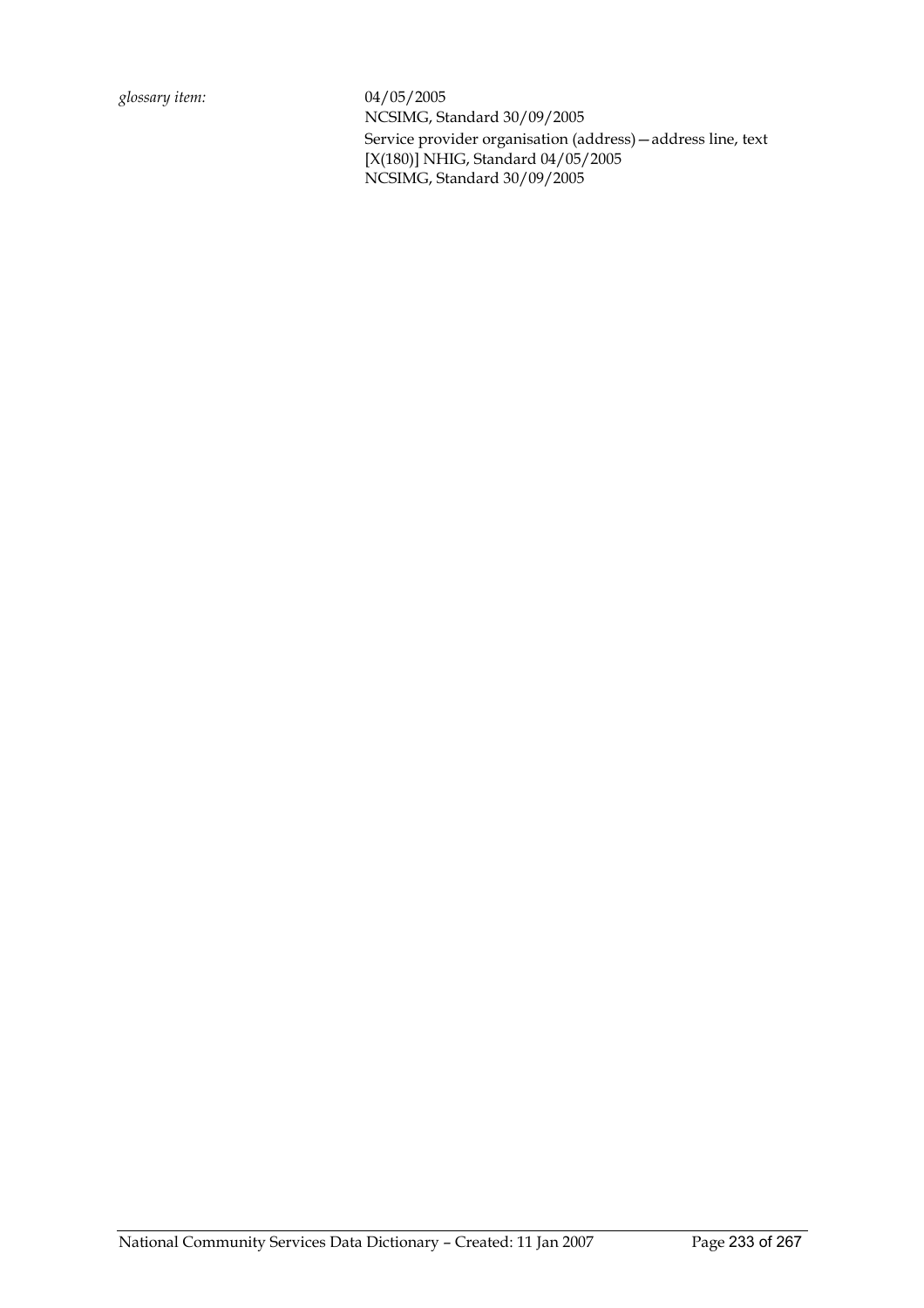# **Adoption**

### **Identifying and definitional attributes**

| Metadata item type:  | Glossary Item                                                                                                                                                       |
|----------------------|---------------------------------------------------------------------------------------------------------------------------------------------------------------------|
| METeOR identifier:   | 327208                                                                                                                                                              |
| Registration status: | NCSIMG, Standard 01/03/2005                                                                                                                                         |
| Definition:          | Adoption is the legal process by which a person legally<br>becomes a child of the adoptive parents and legally ceases to be<br>a child of his/her existing parents. |
| Context:             | Children and family services.                                                                                                                                       |
|                      |                                                                                                                                                                     |

#### **Collection and usage attributes**

*Comments:* The adoption order severs the legal relationship between the biological parents and the child. A new birth certificate is issued to the child bearing the name(s) of his/her adoptive parent(s) as the natural parent(s) and the new name of the child, where a change has occurred.

| Submitting organisation:                        | Australian Institute of Health and Welfare (AIHW)                                                                                                                                                                                                                                                   |
|-------------------------------------------------|-----------------------------------------------------------------------------------------------------------------------------------------------------------------------------------------------------------------------------------------------------------------------------------------------------|
| Origin:                                         | Adoptions Australia (AIHW). Data collection standards, tables and<br>counting rules, 1998-99.                                                                                                                                                                                                       |
| <b>Relational attributes</b>                    |                                                                                                                                                                                                                                                                                                     |
| Related metadata references:                    | Supersedes Adoption, version 2, DEC, NCSDD, NCSIMG,<br>Superseded 01/03/2005                                                                                                                                                                                                                        |
| Metadata items which use this<br>glossary item: | Household family NCSIMG, Standard 01/03/2005<br>Person (name) - family name, text X[X(39)] NHIG, Standard<br>04/05/2005<br>NCSIMG, Standard 25/08/2005<br>NHDAMG, Standard 20/06/2005<br>Person (name) - family name, text X[X(39)] NHIG, Superseded<br>04/05/2005<br>NCSIMG, Superseded 25/08/2005 |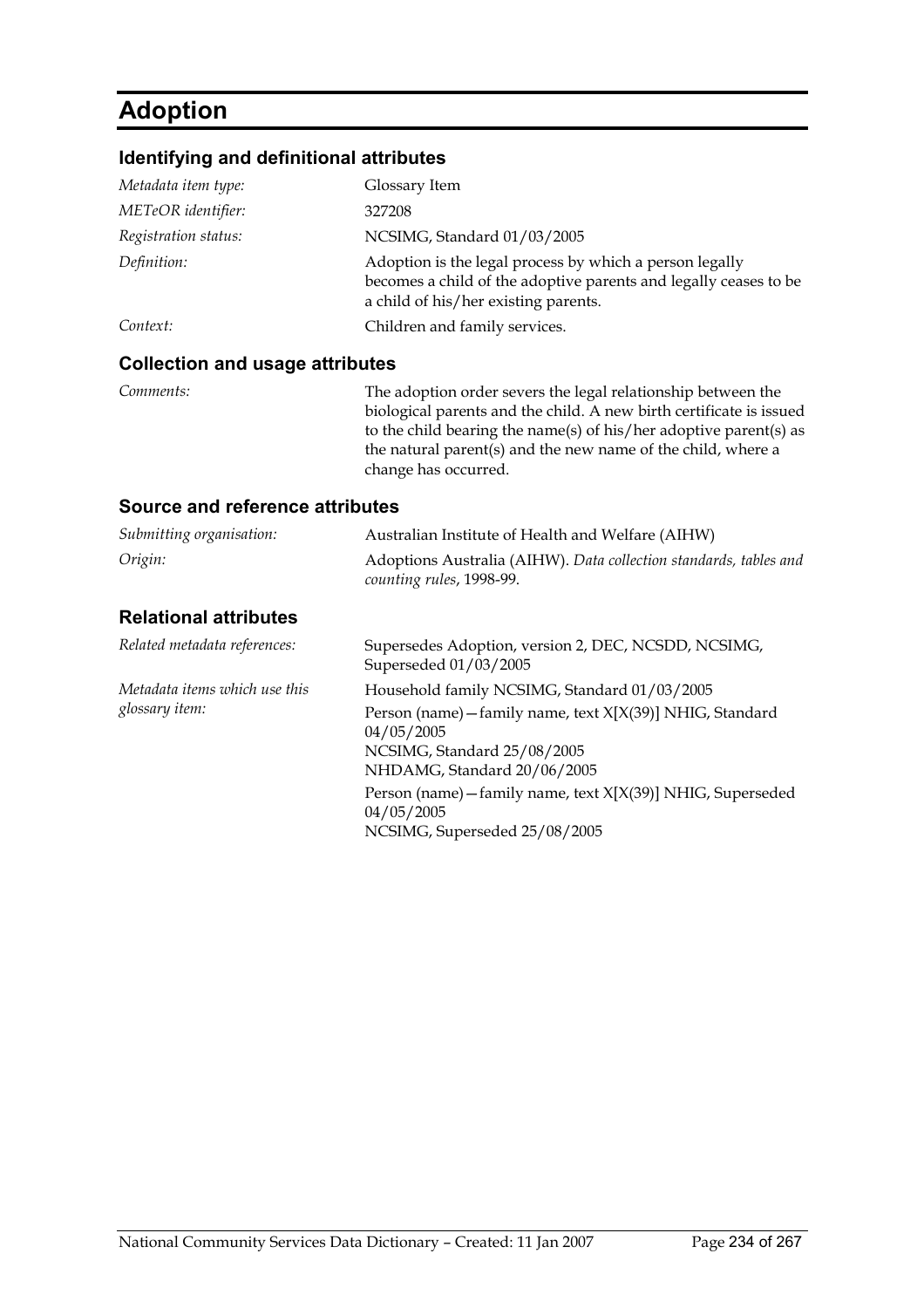### **Assistance received**

#### **Identifying and definitional attributes**

| Metadata item type:  | Glossary Item                                                                                                                                                                                                                                        |
|----------------------|------------------------------------------------------------------------------------------------------------------------------------------------------------------------------------------------------------------------------------------------------|
| METeOR identifier:   | 327202                                                                                                                                                                                                                                               |
| Registration status: | NCSIMG, Standard 01/03/2005                                                                                                                                                                                                                          |
| Definition:          | The goods or services, or time or money received by a person<br>(client) during a service episode or event.                                                                                                                                          |
| Context:             | This is important for client centred collections. It may be used to<br>measure the amounts and nature of assistance that are received<br>directly by clients, which can be used to help assess the<br>appropriateness and effectiveness of programs. |

#### **Collection and usage attributes**

*Comments:* This is a client centred measure of amounts of assistance. This is not necessarily the same as an agency's total outlay to a particular client as it does not include administration costs, travel time for service providers, etc.

For example, a client that receives meals from a meals on wheels service. In this instance only that which is directly received by the client is recorded (i.e. the number of meals). The administration costs of providing this service, the costs of making the meal and the time and costs of the person delivering the meal are not included in the amount of assistance received.

This is only a measure of money, time or quantity of goods or services directly received by clients. It will not accrue to give a total of assistance provided on an agency basis (in terms of money, time or quantity of goods or services). Therefore it should not be used for National Accounts reporting.

#### **Source and reference attributes**

| Submitting organisation:                        | Australian Institute of Health and Welfare                                                                                  |
|-------------------------------------------------|-----------------------------------------------------------------------------------------------------------------------------|
| Origin:                                         | Home and Community Care (HACC) Data Dictionary Version<br>1.0, 1998.                                                        |
| <b>Relational attributes</b>                    |                                                                                                                             |
| Related metadata references:                    | Supersedes Assistance received, version 1, DEC, NCSDD,<br>NCSIMG, Superseded 01/03/2005                                     |
| Metadata items which use this<br>glossary item: | Community service event NCSIMG, Retired 04/04/2006<br>Service event-assistance received date NCSIMG, Standard<br>01/03/2005 |

Service event—assistance received date, DDMMYYYY NCSIMG, Standard 01/03/2005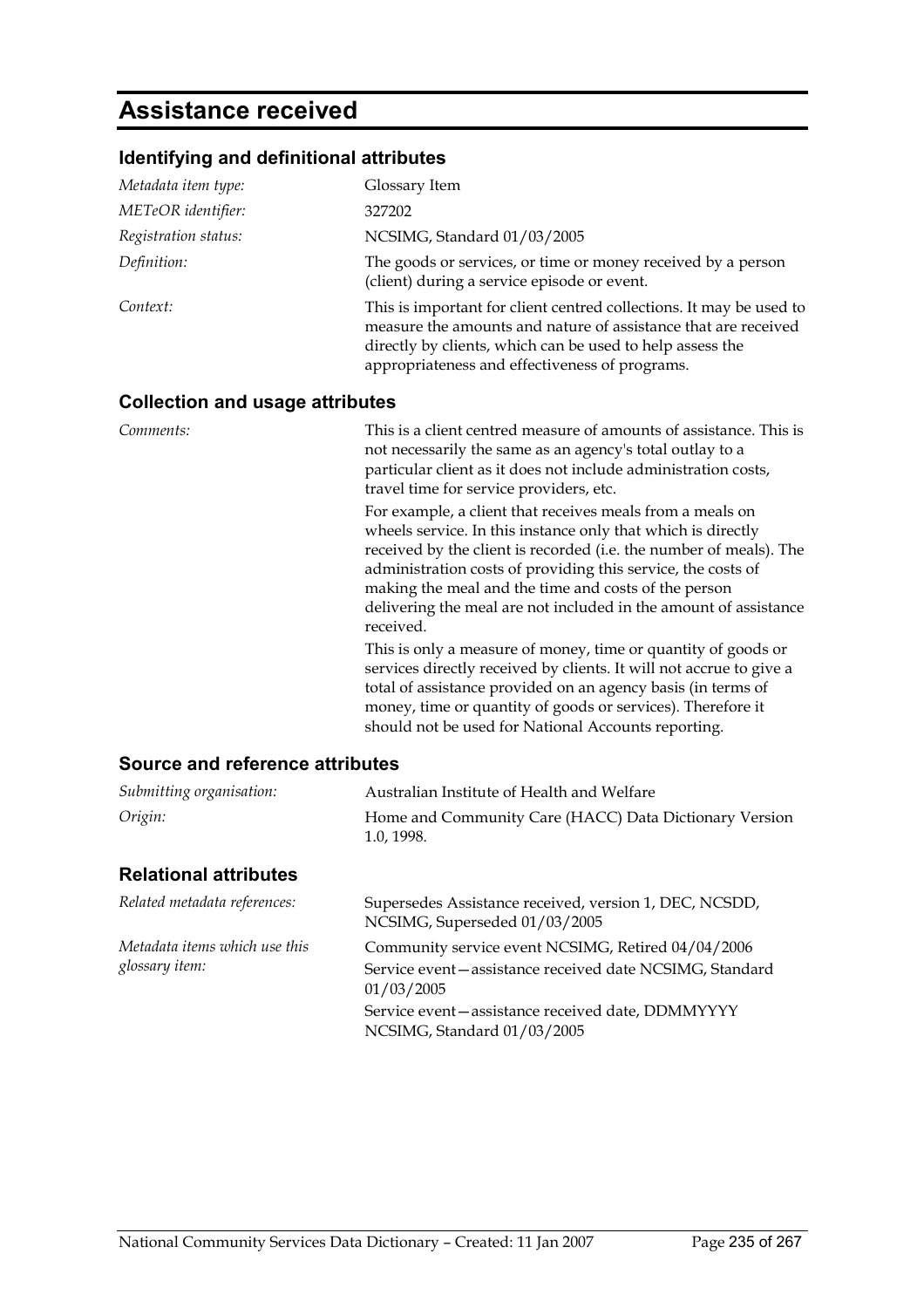# **Assistance request reason**

### **Identifying and definitional attributes**

| Metadata item type:  | Glossary Item                                                                                                                                 |
|----------------------|-----------------------------------------------------------------------------------------------------------------------------------------------|
| METeOR identifier:   | 327204                                                                                                                                        |
| Registration status: | NCSIMG, Standard 01/03/2005                                                                                                                   |
| Definition:          | The reason(s) why a person has sought or requires assistance<br>from a community services agency.                                             |
| Context:             | To better identify the needs of clients, to identify needs that are<br>not being met and to target assistance to clients more<br>effectively: |

### **Collection and usage attributes**

| Comments: | A person may seek or require assistance for a number of                                                                                                                                                                                                                                                                                                                                                                                                                                                    |
|-----------|------------------------------------------------------------------------------------------------------------------------------------------------------------------------------------------------------------------------------------------------------------------------------------------------------------------------------------------------------------------------------------------------------------------------------------------------------------------------------------------------------------|
|           | reasons, some of which are the immediate presenting reason,<br>while others will be underlying or longer term reasons. These<br>will require particular and usually different responses and<br>services.                                                                                                                                                                                                                                                                                                   |
|           | For example, a person's immediate reason for seeking assistance<br>may be that they have lost their accommodation and require<br>accommodation support. However, the underlying reasons as<br>to why they have no accommodation may be because of a<br>psychiatric condition, alcohol or drug dependency, a gambling<br>addiction, or because they are being abused at home. These<br>underlying reasons may or may not have directly resulted in<br>the homelessness, but have been contributing factors. |
|           | Underlying reasons for a person requiring a service are likely to<br>be complex and more difficult to ascertain than the immediate<br>presenting reason.                                                                                                                                                                                                                                                                                                                                                   |
|           | A second example is in child protection. Many children that<br>come to the attention of community services agencies as being<br>in need of care and protection come from families in crisis (for<br>example, parents have psychiatric illnesses, financial stress,<br>domestic violence etc.). Without providing a service to the<br>family as well as the child then the child is likely to be re-<br>notified.                                                                                           |
|           | Providing a service for the client's immediate need will not<br>necessarily assist the client in the longer term, resulting in the<br>client continually requiring short term assistance, while at the<br>same time continuing to have an underlying problem or need<br>that is not being addressed.                                                                                                                                                                                                       |
|           | Therefore by attempting to collect information on both the<br>immediate and the underlying reasons for a person's current<br>situation, agencies may be able to better assist them both in the<br>short and longer term, while at the same time more effectively<br>utilising the services available.                                                                                                                                                                                                      |
|           | Many children that come to the attention of community services<br>agencies as being in need of care and protection come from<br>families in crisis (for example, parents have psychiatric<br>illnesses, financial stress, domestic violence etc.).                                                                                                                                                                                                                                                         |
|           | Further research is required to develop a data domain to enable                                                                                                                                                                                                                                                                                                                                                                                                                                            |

the measurement of this concept.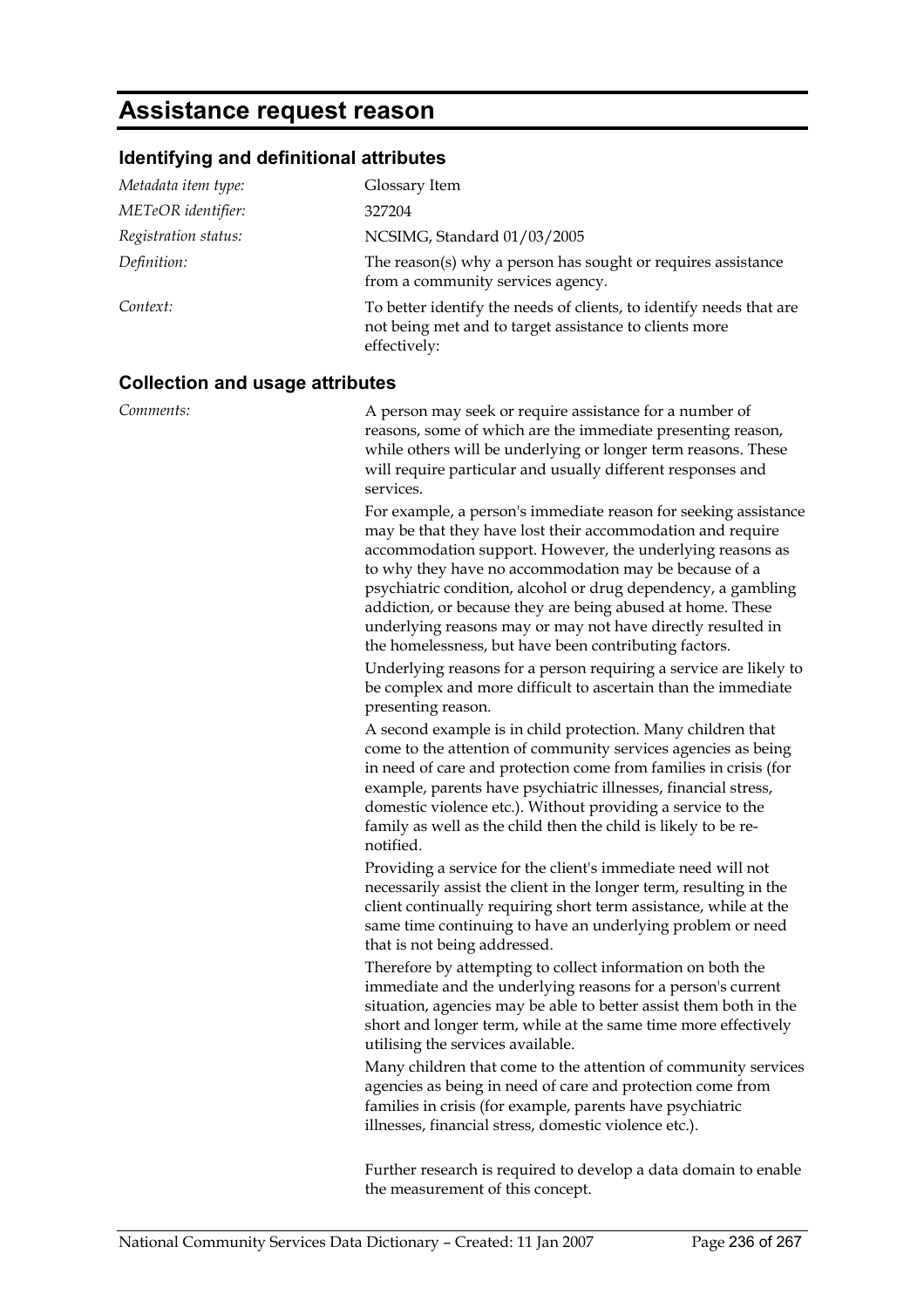It is possible that a number of data elements could be developed out of this concept, such as 'Immediate reason for seeking assistance' and 'Underlying reason for seeking assistance'. Such items would need a great deal of consultation with input from community service agencies to develop meaningful, and well structured data domains.

| Submitting organisation:                        | Australian Institute of Health and Welfare                                                    |
|-------------------------------------------------|-----------------------------------------------------------------------------------------------|
| <b>Relational attributes</b>                    |                                                                                               |
| Related metadata references:                    | Supersedes Assistance request reason, version 1, DEC, NCSDD,<br>NCSIMG, Superseded 01/03/2005 |
| Metadata items which use this<br>glossary item: | Service event - assistance request date, DDMMYYYY NCSIMG,<br>Standard 01/03/2005              |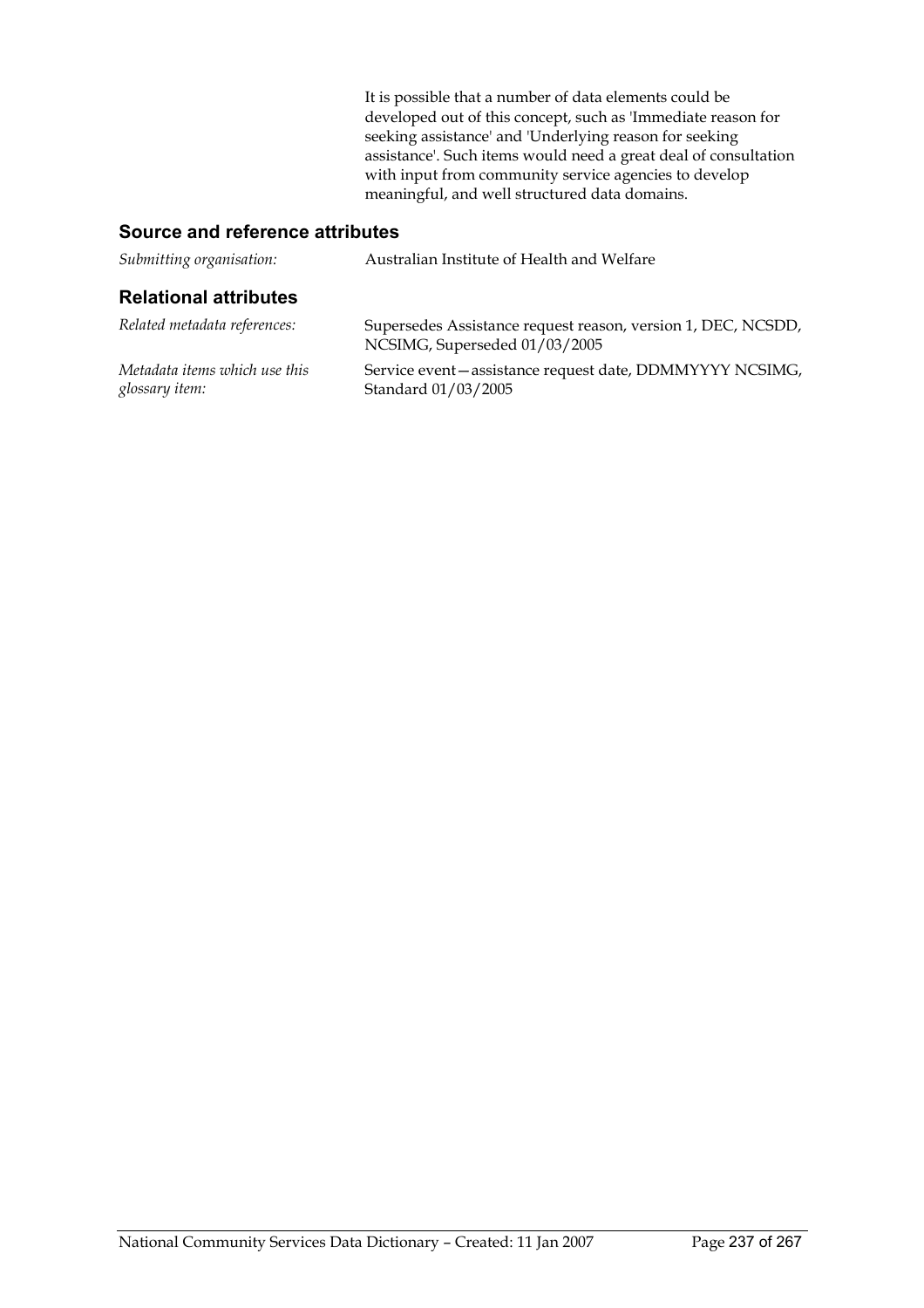### **Assistance with activities and participation**

#### **Identifying and definitional attributes**

| Metadata item type:  | Glossary Item                                                                                                                                                                                                                                                                                                                                                                                                                                       |
|----------------------|-----------------------------------------------------------------------------------------------------------------------------------------------------------------------------------------------------------------------------------------------------------------------------------------------------------------------------------------------------------------------------------------------------------------------------------------------------|
| METeOR identifier:   | 327298                                                                                                                                                                                                                                                                                                                                                                                                                                              |
| Registration status: | NHIG, Standard 29/11/2006<br>NCSIMG, Standard 01/03/2005                                                                                                                                                                                                                                                                                                                                                                                            |
| Definition:          | The help that a person receives or needs from another person,<br>because of their difficulty in performing an activity or in<br>participating in an area of life.                                                                                                                                                                                                                                                                                   |
| Context:             | 'Assistance' is an important subset of Environmental factors that<br>may facilitate (or hinder) the activities or participation of people<br>with a disability. Assistance is a key policy and service<br>component in the disability and aged care services field in<br>Australia. Further, it is recognised in the ICF as a crucial factor<br>whose presence (or absence) must be noted when recording<br>measures of functioning and disability. |
|                      | Recording measures of assistance needed or provided will<br>provide further information about activity limitations.                                                                                                                                                                                                                                                                                                                                 |

#### **Collection and usage attributes**

*Comments:* The concept can be used to describe aspects of the environment. Depending on which environment is present or being considered, the measure of assistance indicates what assistance is currently received (in the current or usual environment) and what would be needed (in an optimum environment). 'Need' more generally relates to environmental factors (including personal assistance, equipment and environmental modifications) that are present in an optimum environment but not in the person's current environment. That is, changes may be needed to environmental factors in order to improve a person's functioning and reduce their disability. While these ideas apply generally to 'Environmental Factors' and the related metadata item,Extent of environmental factors influence code [X]N, the concept of 'Assistance' focuses solely on the factor of personal assistance.

> Measures of assistance and need for assistance are under active development in a number of disciplines and service programs. Assistance may be measured in various ways, for instance in relation to duration, frequency and intensity of assistance. Related data elements are therefore likely to emerge in the future.

This glossary item is based on the International Classification of Functioning, Disability and Health (ICF). The ICF was endorsed by the World Health Assembly in 2001 as a reference member of the WHO Family of International Classifications and of the Australian Family of Health and Related Classifications (endorsed by the National Health Information Management Group in 2002).

The ICF provides a framework for the description of human functioning and disability. The components of ICF are defined in relation to a health condition. A health condition is an 'umbrella term for disease (acute or chronic), disorder, injury or trauma' (WHO 2001). A health condition may be recorded, for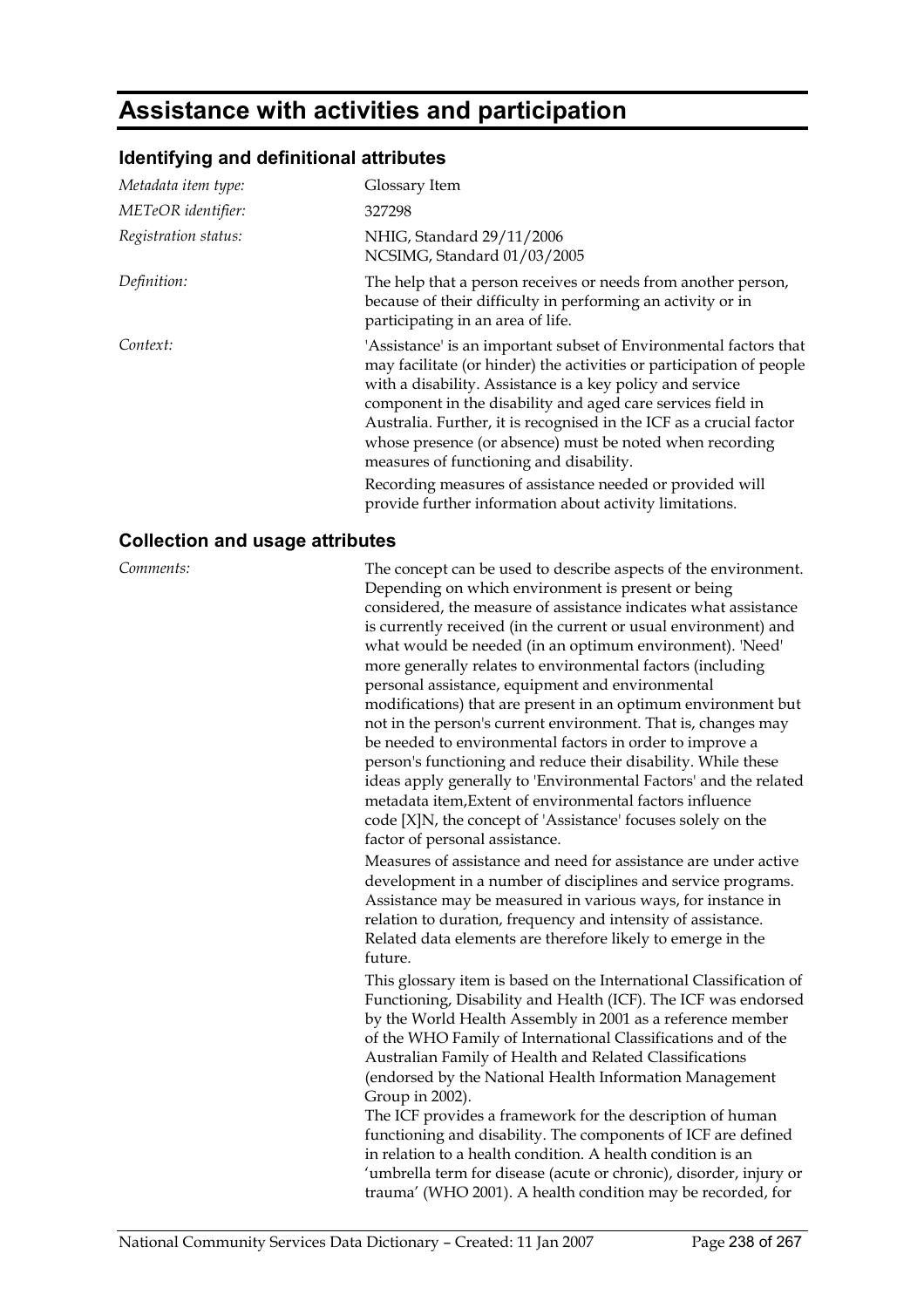example, as Episode of care principal diagnosis, code (ICD-10- AM 3rd Ed) ANN{.N[N} and Episode of care additional diagnosis, code (ICD-10-AM 3rd Ed) ANN{.N[N}.

#### **Source and reference attributes**

*glossary item:*

| Origin:                       |                                                                                                                                                                                                                                                                                                                     |
|-------------------------------|---------------------------------------------------------------------------------------------------------------------------------------------------------------------------------------------------------------------------------------------------------------------------------------------------------------------|
|                               | World Health Organization (WHO) 2001. ICF: International<br>Classification of Functioning, Disability and Health. Geneva:<br>WHO<br>Australian Institute of Health and Welfare (AIHW) 2003. ICF<br>Australian User Guide Version 1.0. Canberra: AIHW                                                                |
| Reference documents:          | Further information on the ICF can be found in the ICF itself<br>and the ICF Australian User Guide (AIHW 2003) and the<br>following websites<br>• WHO ICF website<br>http://www.who.int/classifications/icf/en<br>• Australian Collaborating Centre ICF website<br>http://www.aihw.gov.au/disability/icf/index.html |
| <b>Relational attributes</b>  |                                                                                                                                                                                                                                                                                                                     |
| Related metadata references:  | Supersedes Assistance with activities and participation, version<br>1, DEC, NCSDD, NCSIMG, Superseded 01/03/2005                                                                                                                                                                                                    |
| Metadata items which use this | Activity difficulty level code (ICF 2001) N NHIG, Standard                                                                                                                                                                                                                                                          |

NCSIMG, Standard 16/10/2006

Superseded 16/10/2006

Activity difficulty level code (ICF 2001) N NCSIMG,

Person—disability group, code N NCSIMG, Standard

29/11/2006

01/03/2005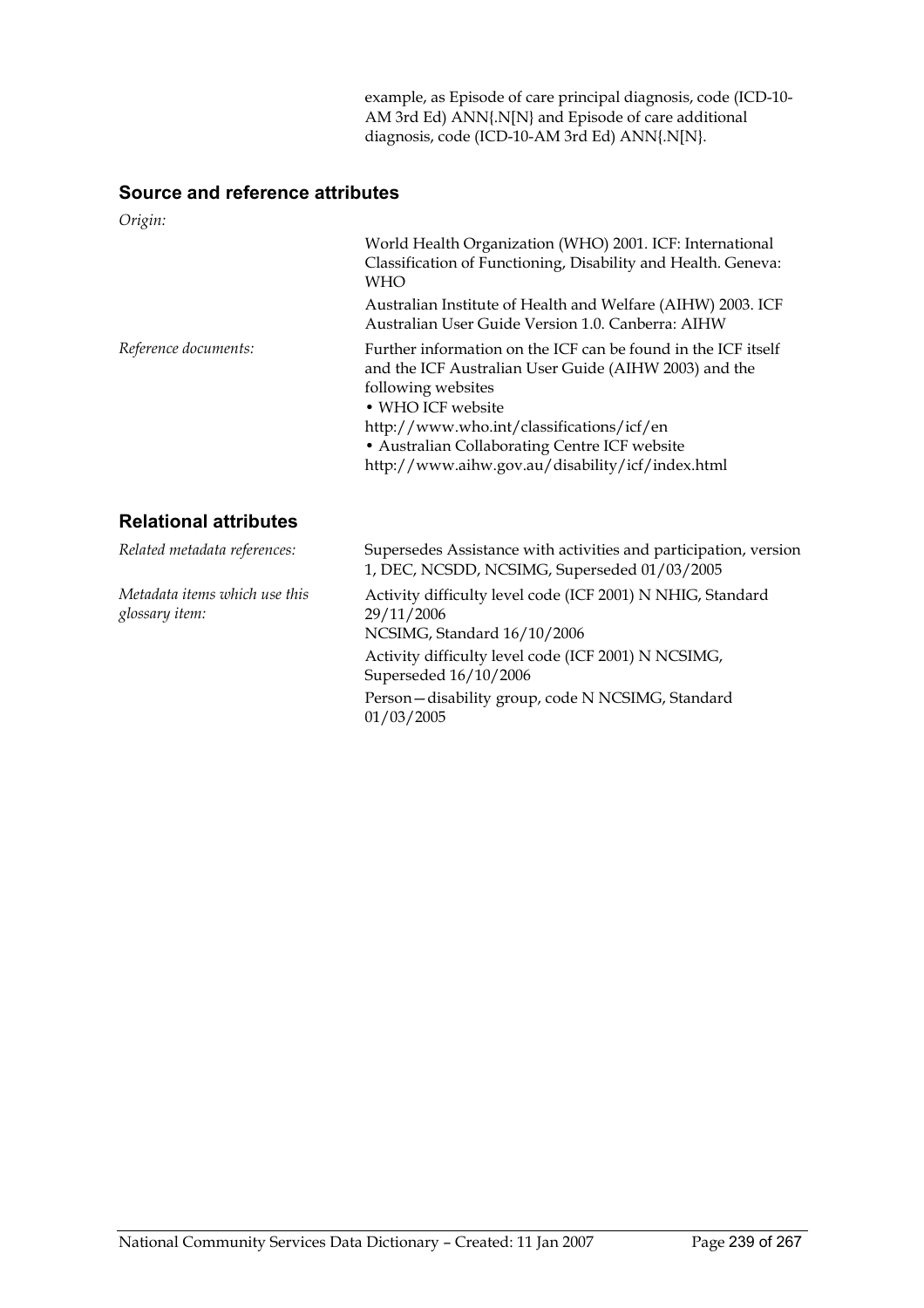# **Body functions**

### **Identifying and definitional attributes**

| identifying and definitional attributes |                                                                                                                                                                                                                                                                                                                                                                                                                                                                                                                  |
|-----------------------------------------|------------------------------------------------------------------------------------------------------------------------------------------------------------------------------------------------------------------------------------------------------------------------------------------------------------------------------------------------------------------------------------------------------------------------------------------------------------------------------------------------------------------|
| Metadata item type:                     | Glossary Item                                                                                                                                                                                                                                                                                                                                                                                                                                                                                                    |
| METeOR identifier:                      | 327294                                                                                                                                                                                                                                                                                                                                                                                                                                                                                                           |
| Registration status:                    | NHIG, Standard 29/11/2006<br>NCSIMG, Standard 16/10/2006                                                                                                                                                                                                                                                                                                                                                                                                                                                         |
| Definition:                             | Body functions are the physiological functions of body systems<br>(including psychological functions).                                                                                                                                                                                                                                                                                                                                                                                                           |
| <b>Collection and usage attributes</b>  |                                                                                                                                                                                                                                                                                                                                                                                                                                                                                                                  |
| Guide for use:                          | Body functions are organised according to body systems. The<br>term 'body' refers to the human organism as a whole and<br>includes mental or psychological functions.<br>Body functions are classified in neutral terms. To indicate that<br>there is a problem with a body function requires the use of the<br>impairment extent code to denote the extent or magnitude of<br>the problem together with the body functions code                                                                                 |
| Comments:                               | This glossary item is based on the International Classification of<br>Functioning, Disability and Health (ICF). The ICF was endorsed<br>by the World Health Assembly in 2001 as a reference member<br>of the WHO Family of International Classifications and of the<br>Australian Family of Health and Related Classifications<br>(endorsed by the National Health Information Management<br>Group in 2002).                                                                                                     |
|                                         | The ICF provides a framework for the description of human<br>functioning and disability. The components of the ICF are<br>defined in relation to a health condition. A health condition is<br>an 'umbrella term for disease (acute or chronic), disorder, injury<br>or trauma' (WHO 2001). A health condition may be recorded,<br>for example, as Episode of care principal diagnosis, code (ICD-<br>10-AM 3rd edn) ANN{.N[N]} and Episode of care additional<br>diagnosis, code (ICD-10-AM 3rd edn) ANN{.N[N]}. |
| <b>Source and reference attributes</b>  |                                                                                                                                                                                                                                                                                                                                                                                                                                                                                                                  |
| Origin:                                 | World Health Organization (WHO) 2001. ICF: International<br>Classification of Functioning, Disability and Health. Geneva:<br><b>WHO</b>                                                                                                                                                                                                                                                                                                                                                                          |
|                                         | Australian Institute of Health and Welfare (AIHW) 2003. ICF<br>Australian User Guide Version 1.0. Canberra: AIHW                                                                                                                                                                                                                                                                                                                                                                                                 |

*Reference documents:* Further information on the ICF can be found in the ICF itself

**Relational attributes** 

#### *Metadata items which use this* Body function code (ICF 2001) AN[NNNN] NHIG, Standard

http://www.who.int/classifications/icf/en/ • Australian Collaborating Centre ICF website http://www.aihw.gov.au/disability/icf/index.html

and the ICF Australian User Guide (AIHW 2003) and the

following websites: • WHO ICF website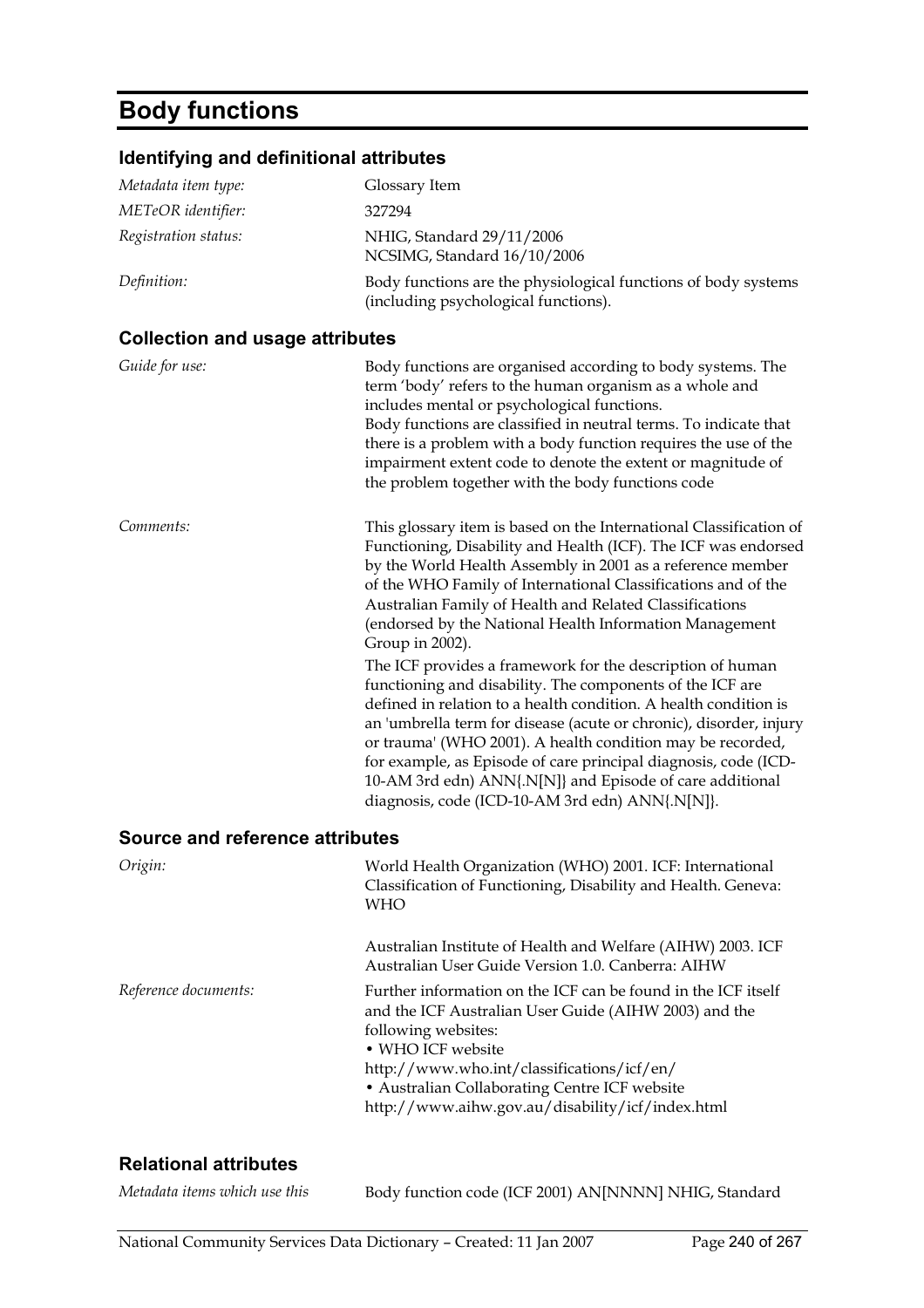NCSIMG, Standard 16/10/2006 Body functions code (ICF 2001) N[NNNN] NCSIMG, Superseded 16/10/2006 Functioning and Disability DSS NHIG, Standard 29/11/2006 NCSIMG, Standard 16/10/2006 Impairment extent code (ICF 2001) N NCSIMG, Superseded 16/10/2006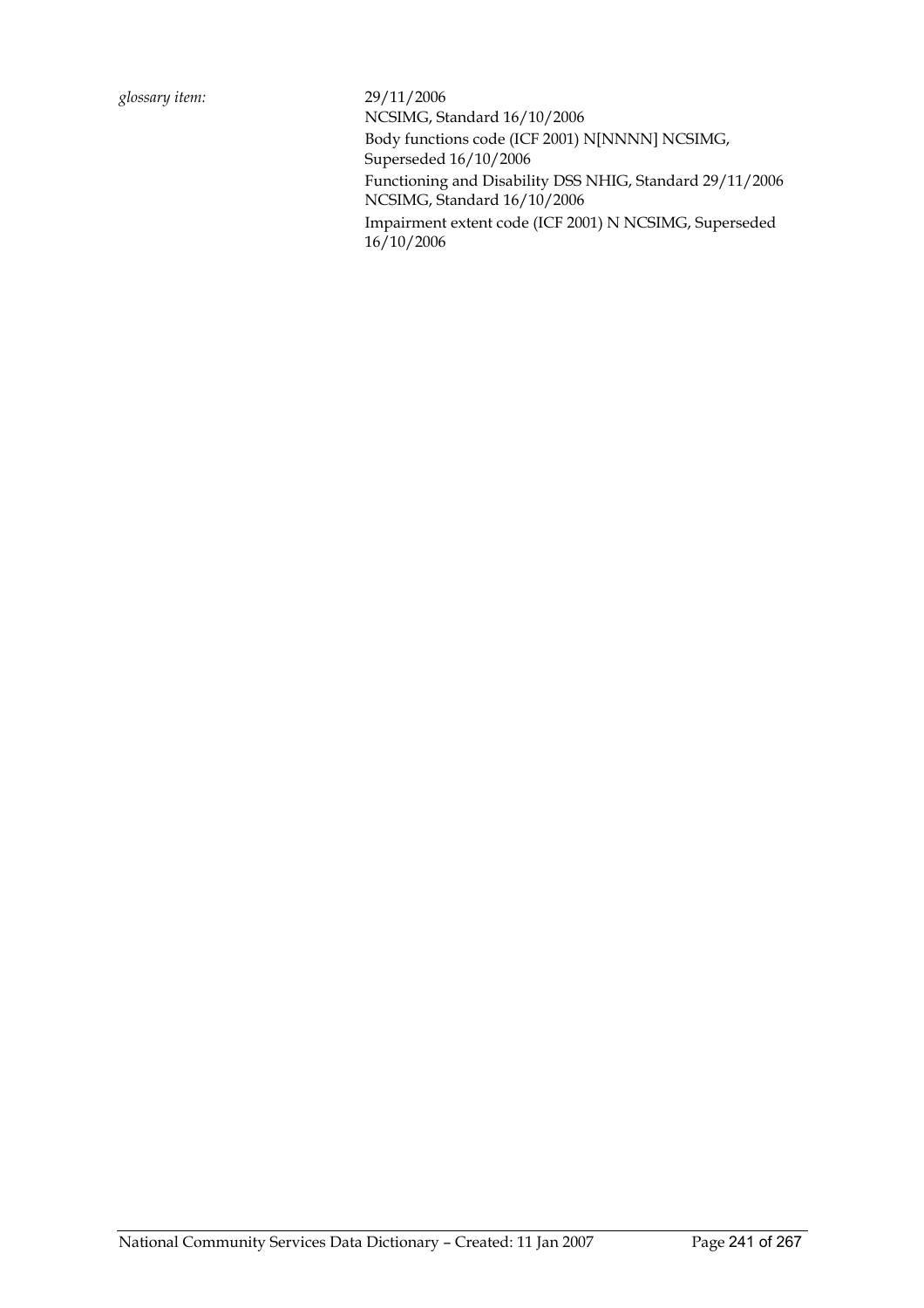# **Body structures**

### **Identifying and definitional attributes**

| Metadata item type:  | Glossary Item                                                                                   |
|----------------------|-------------------------------------------------------------------------------------------------|
| METeOR identifier:   | 327300                                                                                          |
| Registration status: | NHIG, Standard 29/11/2006<br>NCSIMG, Standard 16/10/2006                                        |
| Definition:          | Body structures are anatomical parts of the body such as<br>organs, limbs and their components. |

#### **Collection and usage attributes**

| Guide for use: | Body structures are classified according to body systems.<br>Impairments of body structrure can involve anomaly, defect,<br>loss and significant deviation. These are identified by use of the<br>impairment extent, impairment location and impairment nature<br>codes.                                                                                                                                                                                                                                                                                                                                                                                                                                                                                                                                                                                                                                                 |
|----------------|--------------------------------------------------------------------------------------------------------------------------------------------------------------------------------------------------------------------------------------------------------------------------------------------------------------------------------------------------------------------------------------------------------------------------------------------------------------------------------------------------------------------------------------------------------------------------------------------------------------------------------------------------------------------------------------------------------------------------------------------------------------------------------------------------------------------------------------------------------------------------------------------------------------------------|
| Comments:      | This glossary term is based on the International Classification of<br>Functioning, Disability and Health (ICF). The ICF was endorsed<br>by the World Health Assembly in 2001 as a reference member<br>of the WHO Family of International Classifications and of the<br>Australian Family of Health and Related Classifications<br>(endorsed by the National Health Information Management<br>Group in 2002).<br>The ICF provides a framework for the description of human<br>functioning and disability. The components of ICF are defined<br>in relation to a health condition. A health condition is an<br>'umbrella term for disease (acute or chronic), disorder, injury or<br>trauma' (WHO 2001). A health condition may be recorded, for<br>example, as Episode of care principal diagnosis, code (ICD-10-<br>AM 3rd Ed) ANN{.N[N] and Episode of care additional<br>diagnosis, code (ICD-10-AM 3rd Ed) ANN{.N[N]. |

| Origin:                                         | World Health Organization (WHO) 2001. International<br>Classification of Functioning, Disability and Health. Geneva:<br>WHO                                                                                                                                                                                         |
|-------------------------------------------------|---------------------------------------------------------------------------------------------------------------------------------------------------------------------------------------------------------------------------------------------------------------------------------------------------------------------|
|                                                 | Australian Institute of Health and Welfare (AIHW) 2003. ICF<br>Australian User Guide Version 1.0. Canberra: AIHW                                                                                                                                                                                                    |
| Reference documents:                            | Further information on the ICF can be found in the ICF itself<br>and the ICF Australian User Guide (AIHW 2003) and the<br>following websites<br>• WHO ICF website<br>http://www.who.int/classifications/icf/en<br>• Australian Collaborating Centre ICF website<br>http://www.aihw.gov.au/disability/icf/index.html |
| <b>Relational attributes</b>                    |                                                                                                                                                                                                                                                                                                                     |
| Metadata items which use this<br>glossary item: | Body structures code (ICF 2001) N[NNNN] NCSIMG,<br>Superseded $16/10/2006$                                                                                                                                                                                                                                          |
|                                                 | Functioning and Disability DSS NHIG, Standard 29/11/2006<br>NCSIMG, Standard 16/10/2006                                                                                                                                                                                                                             |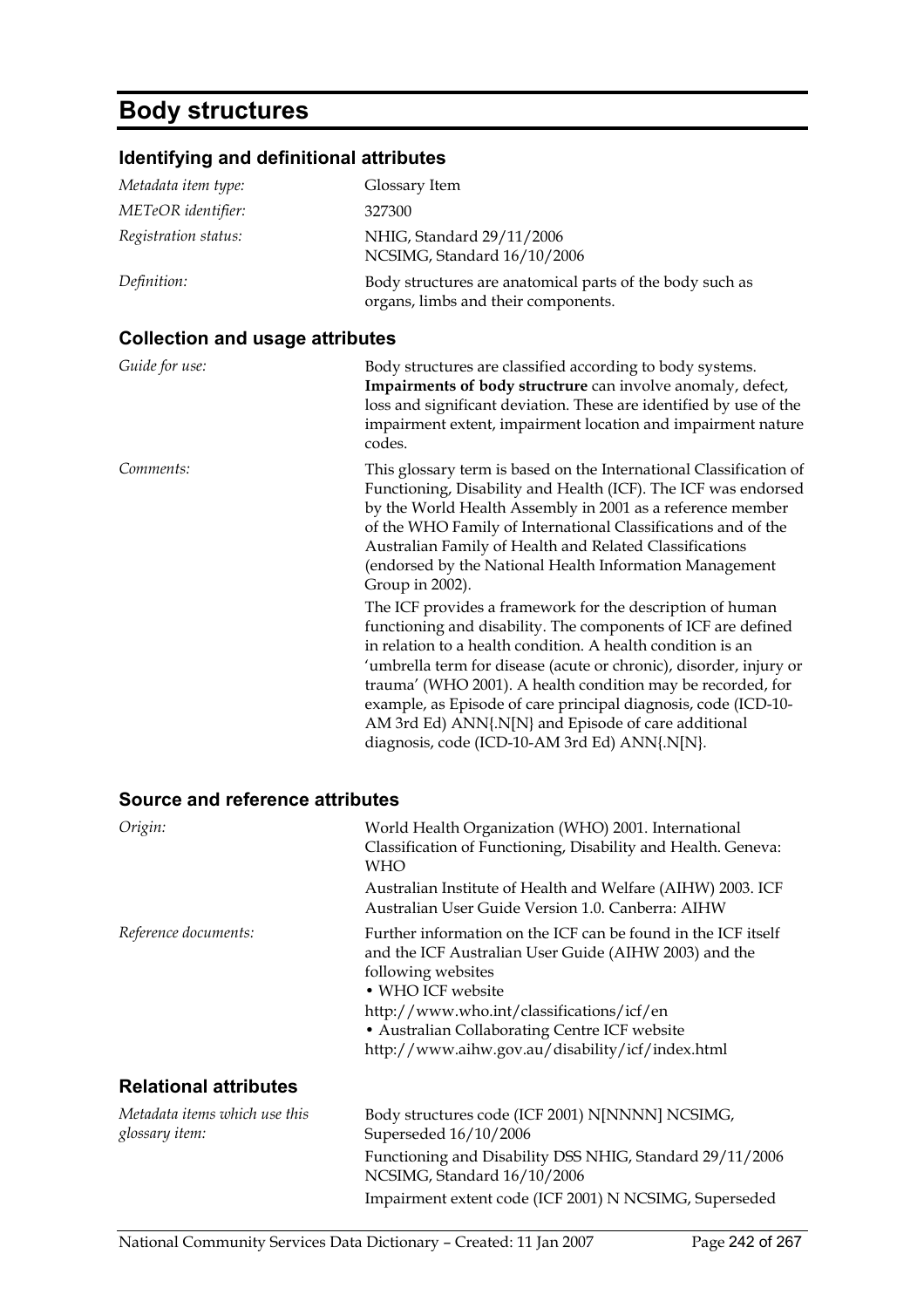16/10/2006

Person—disability group, code N NCSIMG, Standard 01/03/2005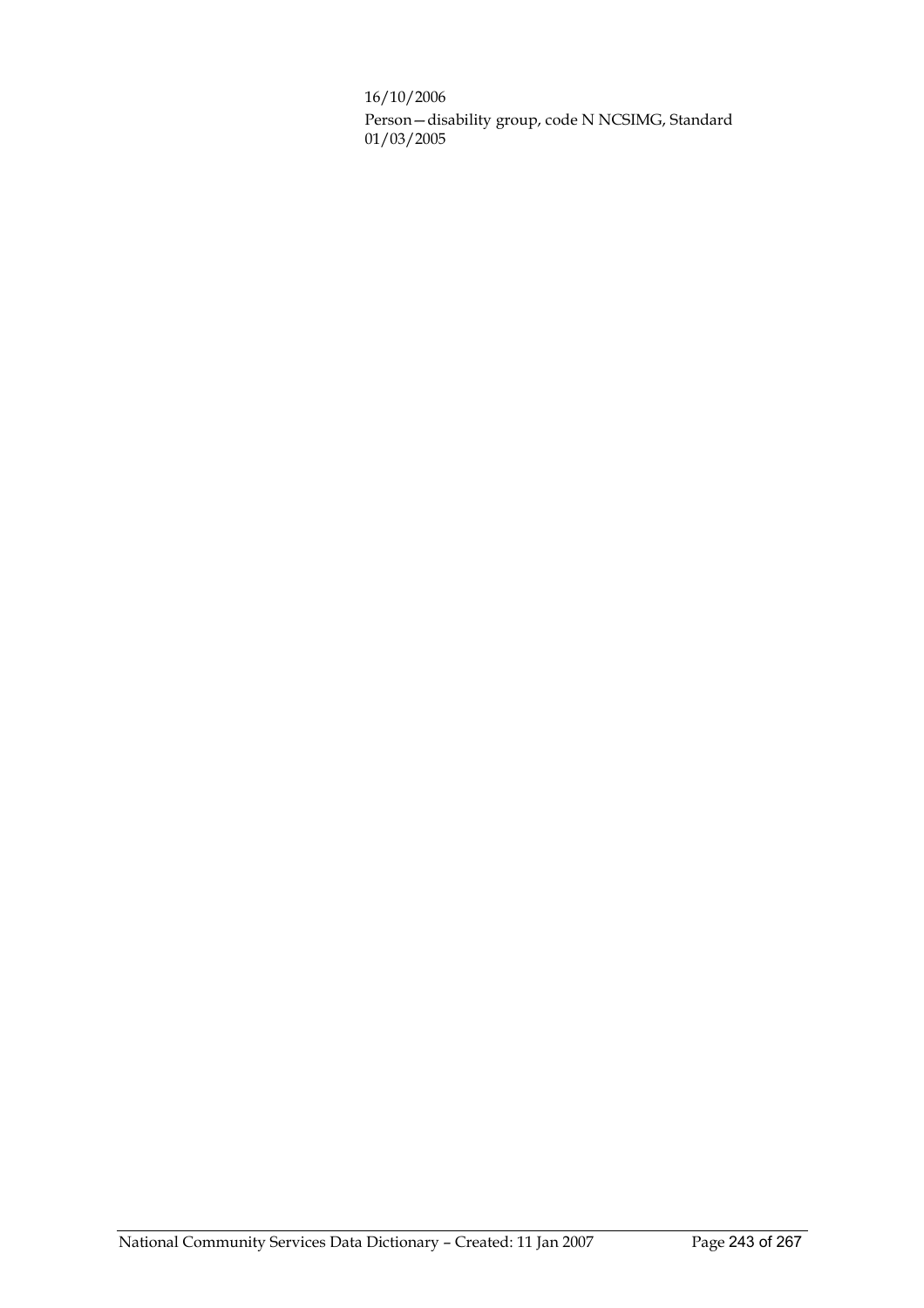# **Dependant**

#### **Identifying and definitional attributes**

| Metadata item type:  | Glossary Item                                                                                                                                   |
|----------------------|-------------------------------------------------------------------------------------------------------------------------------------------------|
| METeOR identifier:   | 327458                                                                                                                                          |
| Registration status: | NHDAMG, Standard 01/03/2005                                                                                                                     |
| Definition:          | A dependant is defined as someone who lives in the primary<br>care of parent(s), carer or guardian, is aged 24 years and<br>under, and:         |
|                      | is studying full-time (ages 5 and over); and/or                                                                                                 |
|                      | is not in receipt of a pension, payment or benefit (e.g. Youth<br>Allowance) or a Prescribed Education Scheme payment<br>(e.g. ABSTUDY); and/or |
|                      |                                                                                                                                                 |

• has an annual income of no more than the amount specified by Centrelink for basic eligibility for Family Tax Benefit Part A.

#### **Source and reference attributes**

*Origin:* Centrelink 2005. A guide to Australian Government payments - 20 March to 30 June 2005.

#### **Relational attributes**

*Metadata items which use this glossary item:* Person—relationship to reference person (household) (community services), code N{.N[N]} NCSIMG, Superseded 29/04/2006 Relationship to household reference person code NN NCSIMG, Standard 29/04/2006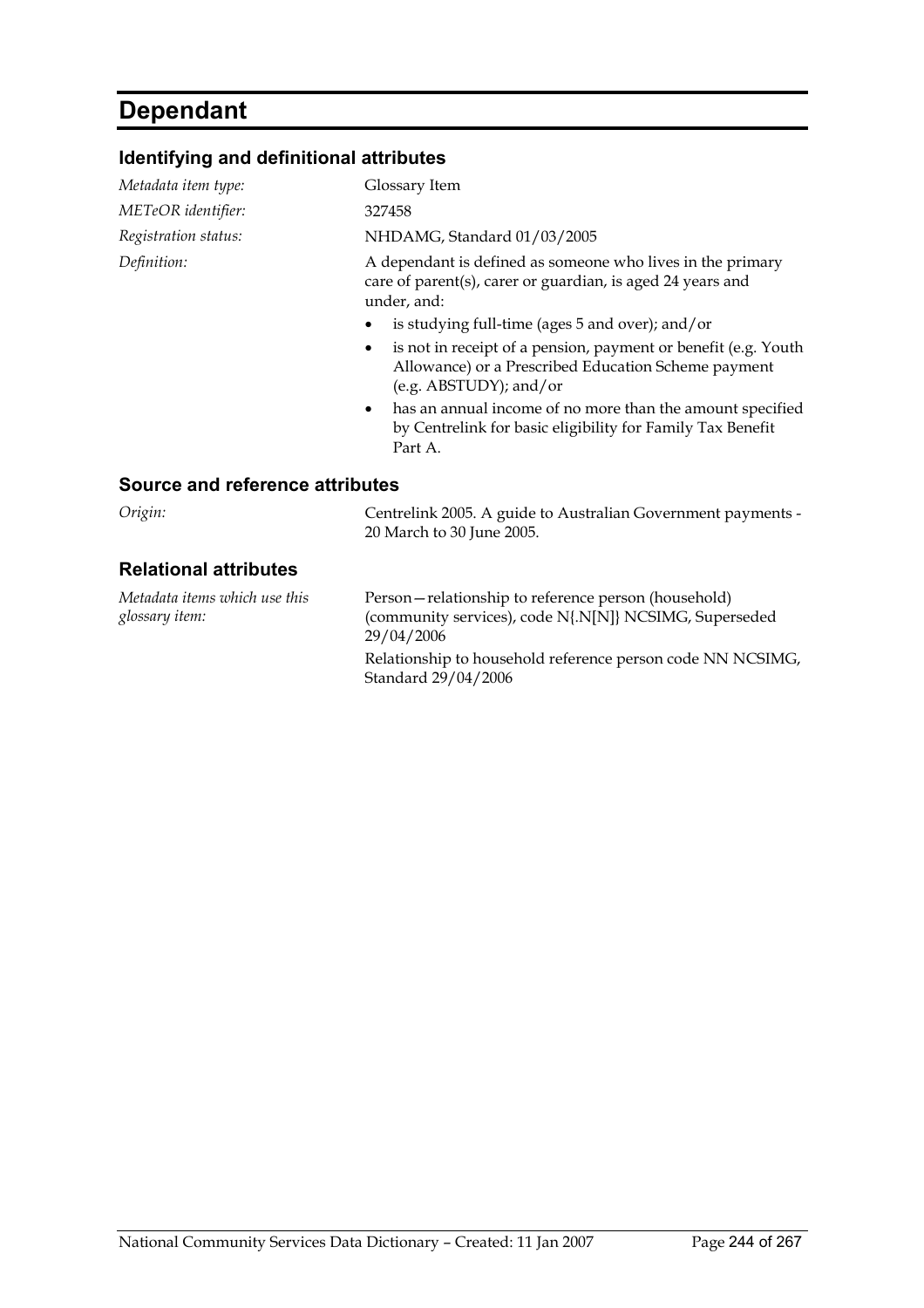### **Disability**

#### **Identifying and definitional attributes**

| Glossary Item                                                                                                                                                                        |
|--------------------------------------------------------------------------------------------------------------------------------------------------------------------------------------|
| 327304                                                                                                                                                                               |
| NCSIMG, Standard 01/03/2005<br>NHDAMG, Standard 01/03/2005                                                                                                                           |
| Disability is the umbrella term for any or all of: an impairment<br>of body structure or function, a limitation in activities, or a<br>restriction in participation.                 |
| Disability is a multi-dimensional and complex concept and is<br>conceived as a dynamic interaction between health conditions<br>and environmental and personal factors (WHO 2001:6). |
|                                                                                                                                                                                      |

#### **Collection and usage attributes**

*Comments:* **Many different 'definitions' of disability are used in Australia,** both in administrative data collections and in Acts of Parliament. The consistent identification of disability in national data collections has been recommended in a number of reports, for instance to enable:

- the monitoring of access to generic services by people with a disability;
- the collection of more consistent data on disability support and related services, including data on service use by different groups;
- population data and service data to be related, thereby improving the nation's analytical capacity in relation to the need for and supply of services; and
- improved understanding of the relationship between disability, health conditions and other health outcomes.

Defining disability makes it possible to determine the number of people who are accessing services, both disability specific and generic, and also those with a disability in the general population with unmet need. Better definition of disability will aid better targeting of resources to those in need.

Disability arises from the interaction between health conditions and environmental and personal factors. A health condition may be a disease (acute or chronic), disorder, injury or trauma. Environmental factors make up the physical, social and attitudinal environment in which people live and conduct their lives. Personal factors relate to the individual, such as age, sex and Indigenous status.

The concept 'Disability' can be described using a combination of related metadata items as building blocks.

The metadata items selected may vary depending on the definition of disability used. For example, in hospital rehabilitation, the focus may be on the impairment and **activity** dimensions and in community-based care the focus may be primarily on participation. Some applications may require a broad scope for inclusion (e.g. discrimination legislation). Data collections relating to services will select combinations of the data elements, which best reflect the eligibility criteria for the service.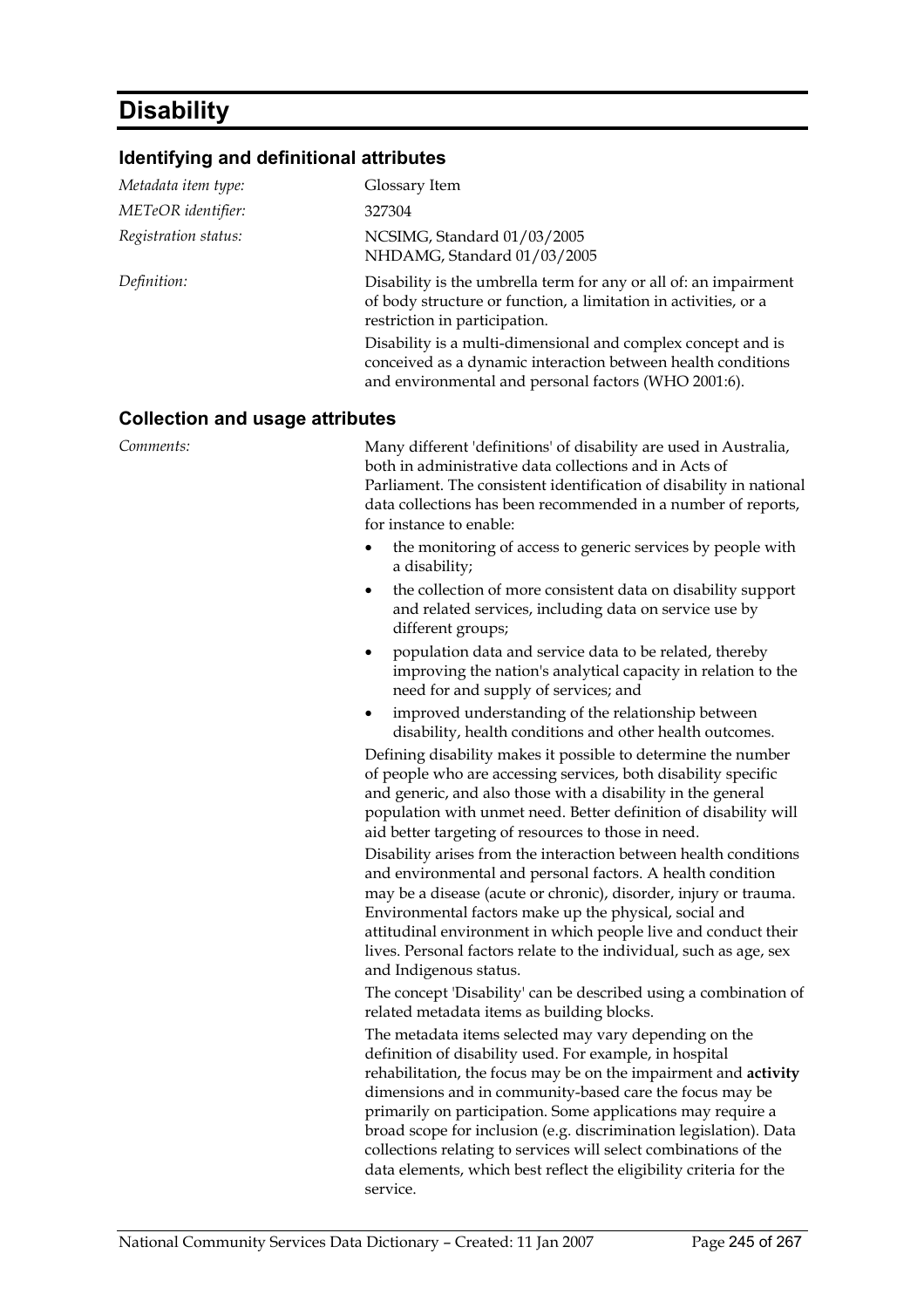This glossary item is based on the International Classification of Functioning, Disability and Health (ICF). The ICF was endorsed by the World Health Assembly in 2001 as a reference member of the WHO Family of International Classifications and of the Australian Family of Health and Related Classifications (endorsed by the National Health Information Management Group in 2002).

The ICF provides a framework for the description of human functioning and disability. The components of ICF are defined in relation to a health condition. A health condition is an 'umbrella term for disease (acute or chronic), disorder, injury or trauma' (WHO 2001). A health condition may be recorded, for example, as Episode of care principal diagnosis, code (ICD-10- AM 3rd Ed) ANN{.N[N} and Episode of care additional diagnosis, code (ICD-10-AM 3rd Ed) ANN{.N[N}.

| Origin:                                         | World Health Organization (WHO) 2001. ICF: International<br>Classification of Functioning, Disability and Health. Geneva:<br><b>WHO</b>                                                                                                                                                                             |
|-------------------------------------------------|---------------------------------------------------------------------------------------------------------------------------------------------------------------------------------------------------------------------------------------------------------------------------------------------------------------------|
|                                                 | Australian Institute of Health and Welfare (AIHW) 2003. ICF<br>Australian User Guide Version 1.0. Canberra: AIHW                                                                                                                                                                                                    |
| Reference documents:                            | Further information on the ICF can be found in the ICF itself<br>and the ICF Australian User Guide (AIHW 2003) and the<br>following websites<br>· WHO ICF website<br>http://www.who.int/classifications/icf/en<br>• Australian Collaborating Centre ICF website<br>http://www.aihw.gov.au/disability/icf/index.html |
| <b>Relational attributes</b>                    |                                                                                                                                                                                                                                                                                                                     |
| Metadata items which use this<br>glossary item: | Activities and participation code (ICF 2001) AN[NNN] NHIG,<br>Standard 29/11/2006<br>NCSIMG, Standard 16/10/2006                                                                                                                                                                                                    |
|                                                 | Activities and participation code (ICF 2001) N[NNN] NCSIMG,<br>Superseded 16/10/2006                                                                                                                                                                                                                                |
|                                                 | Activity difficulty level code (ICF 2001) N NCSIMG,<br>Superseded 16/10/2006                                                                                                                                                                                                                                        |
|                                                 | Activity difficulty level code (ICF 2001) N NHIG, Standard<br>29/11/2006<br>NCSIMG, Standard 16/10/2006                                                                                                                                                                                                             |
|                                                 | Activity need for assistance code N NHIG, Standard<br>29/11/2006<br>NCSIMG, Standard 16/10/2006                                                                                                                                                                                                                     |
|                                                 | Body function code (ICF 2001) AN[NNNN] NHIG, Standard<br>29/11/2006<br>NCSIMG, Standard 16/10/2006                                                                                                                                                                                                                  |
|                                                 | Body functions code (ICF 2001) N[NNNN] NCSIMG,<br>Superseded 16/10/2006                                                                                                                                                                                                                                             |
|                                                 | Body structure code (ICF 2001) AN[NNNN] NHIG, Standard<br>29/11/2006<br>NCSIMG, Standard 16/10/2006                                                                                                                                                                                                                 |
|                                                 | Body structures code (ICF 2001) N[NNNN] NCSIMG,                                                                                                                                                                                                                                                                     |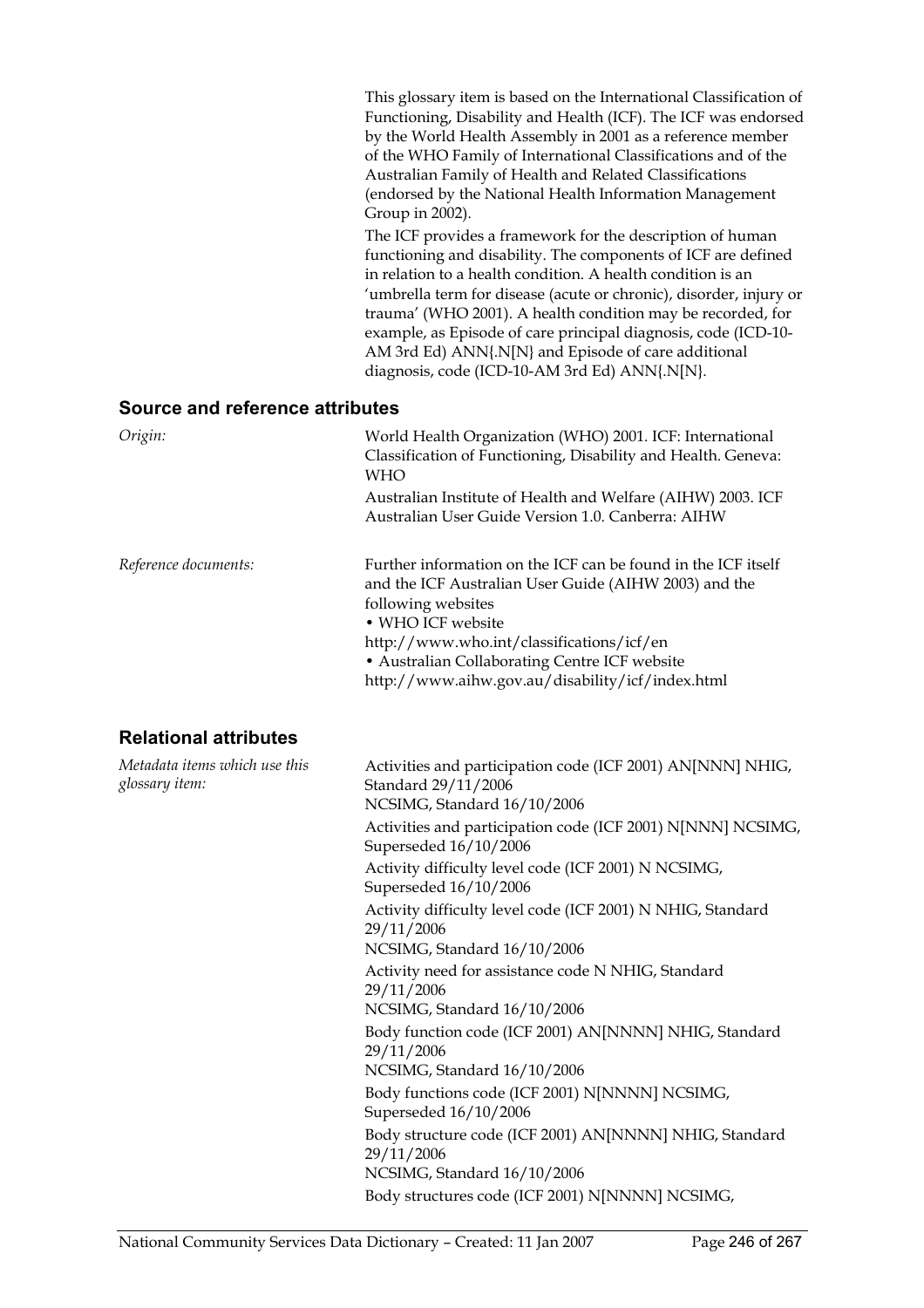Superseded 16/10/2006

Disability grouping code N[N] NCSIMG, Superseded 08/05/2006

Environmental factor code (ICF 2001) AN[NNN] NHIG, Standard 29/11/2006

NCSIMG, Standard 16/10/2006

Environmental factors code (ICF 2001) N[NNN] NCSIMG, Superseded 16/10/2006

Extent of environmental factors influence code (ICF 2001) [X]N NHIG, Standard 29/11/2006

NCSIMG, Standard 16/10/2006

Extent of environmental factors influence code (ICF 2001) [X]N NCSIMG, Superseded 16/10/2006

Functioning and Disability DSS NHIG, Standard 29/11/2006 NCSIMG, Standard 16/10/2006

Impairment extent code (ICF 2001) N NCSIMG, Superseded 16/10/2006

Impairment extent code (ICF 2001) N NHIG, Standard 29/11/2006

NCSIMG, Standard 16/10/2006

Impairment location code (ICF 2001) N NCSIMG, Superseded 16/10/2006

Impairment location code (ICF 2001) N NHIG, Standard 29/11/2006

NCSIMG, Standard 16/10/2006

Impairment nature code (ICF 2001) N NHIG, Standard 29/11/2006

NCSIMG, Standard 16/10/2006

Impairment nature code (ICF 2001) N NCSIMG, Superseded 16/10/2006

Participation extent code (ICF 2001) N NHIG, Standard 29/11/2006

NCSIMG, Standard 16/10/2006

Participation extent code (ICF 2001) N NCSIMG, Superseded 16/10/2006

Participation satisfaction level code N NHIG, Standard 29/11/2006

NCSIMG, Standard 16/10/2006

Participation satisfaction level code N NCSIMG, Standard 06/06/2005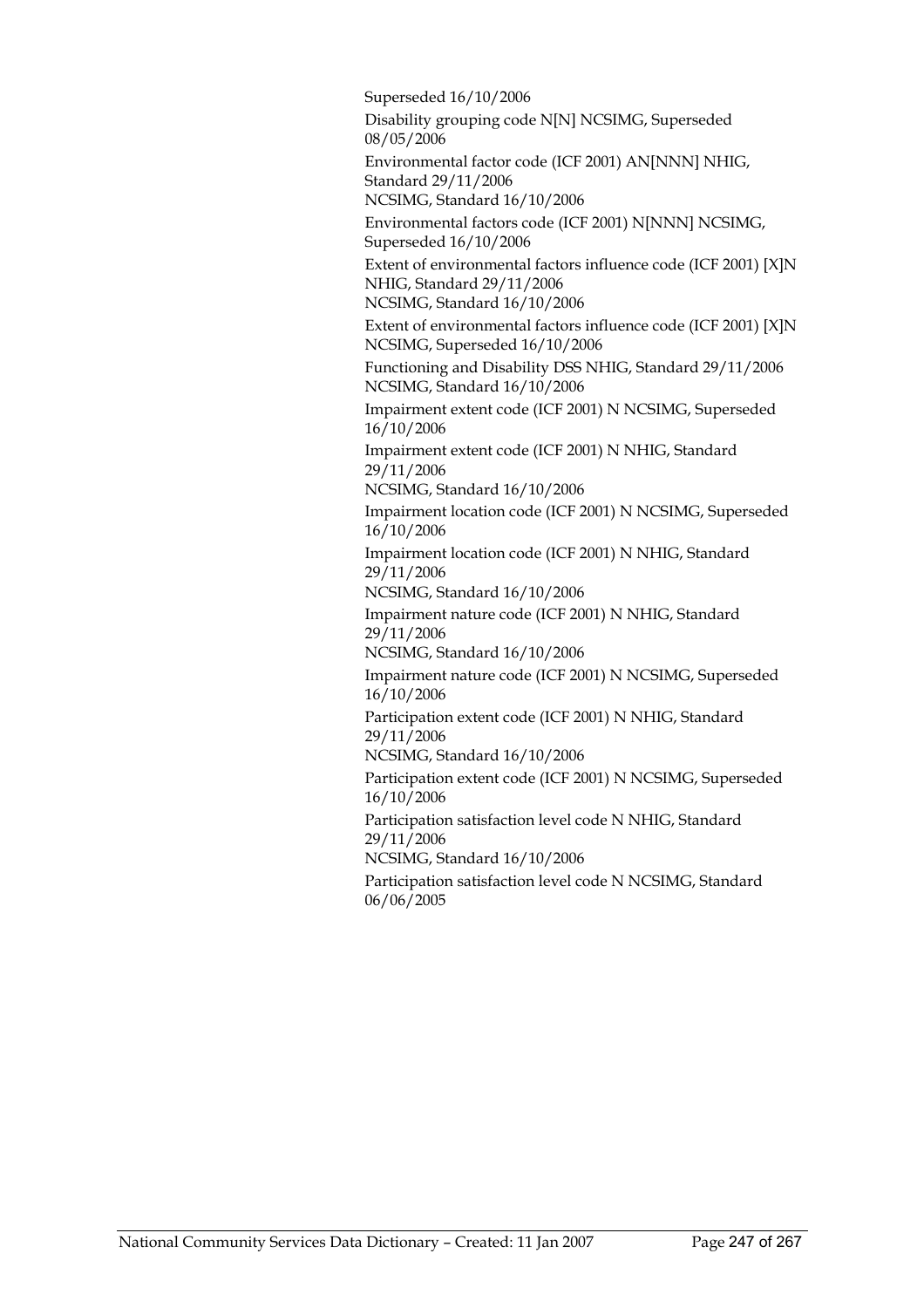# **Disability grouping**

### **Identifying and definitional attributes**

| Metadata item type:             | Glossary Item                                                                                                                                                                                                                       |
|---------------------------------|-------------------------------------------------------------------------------------------------------------------------------------------------------------------------------------------------------------------------------------|
| METeOR identifier:              | 327282                                                                                                                                                                                                                              |
| Registration status:            | NCSIMG, Retired 08/05/2006<br>NHDAMG, Standard 01/03/2005                                                                                                                                                                           |
| Definition:                     | Disability groupings constitute a broad categorisation of<br>disabilities in terms of the underlying health condition,<br>impairment, activity limitations, participation restrictions,<br>environmental factors and support needs. |
| Collection and usage attributes |                                                                                                                                                                                                                                     |

#### **Collection and usage attributes**

| Guide for use: | The grouping of concern is the one that most clearly expresses |
|----------------|----------------------------------------------------------------|
|                | the experience of disability of a person.                      |

| Metadata items which use this | Disability group code N NCSIMG, Standard 08/05/2006 |
|-------------------------------|-----------------------------------------------------|
| glossary item:                | Disability grouping code N[N] NCSIMG, Superseded    |
|                               | 08/05/2006                                          |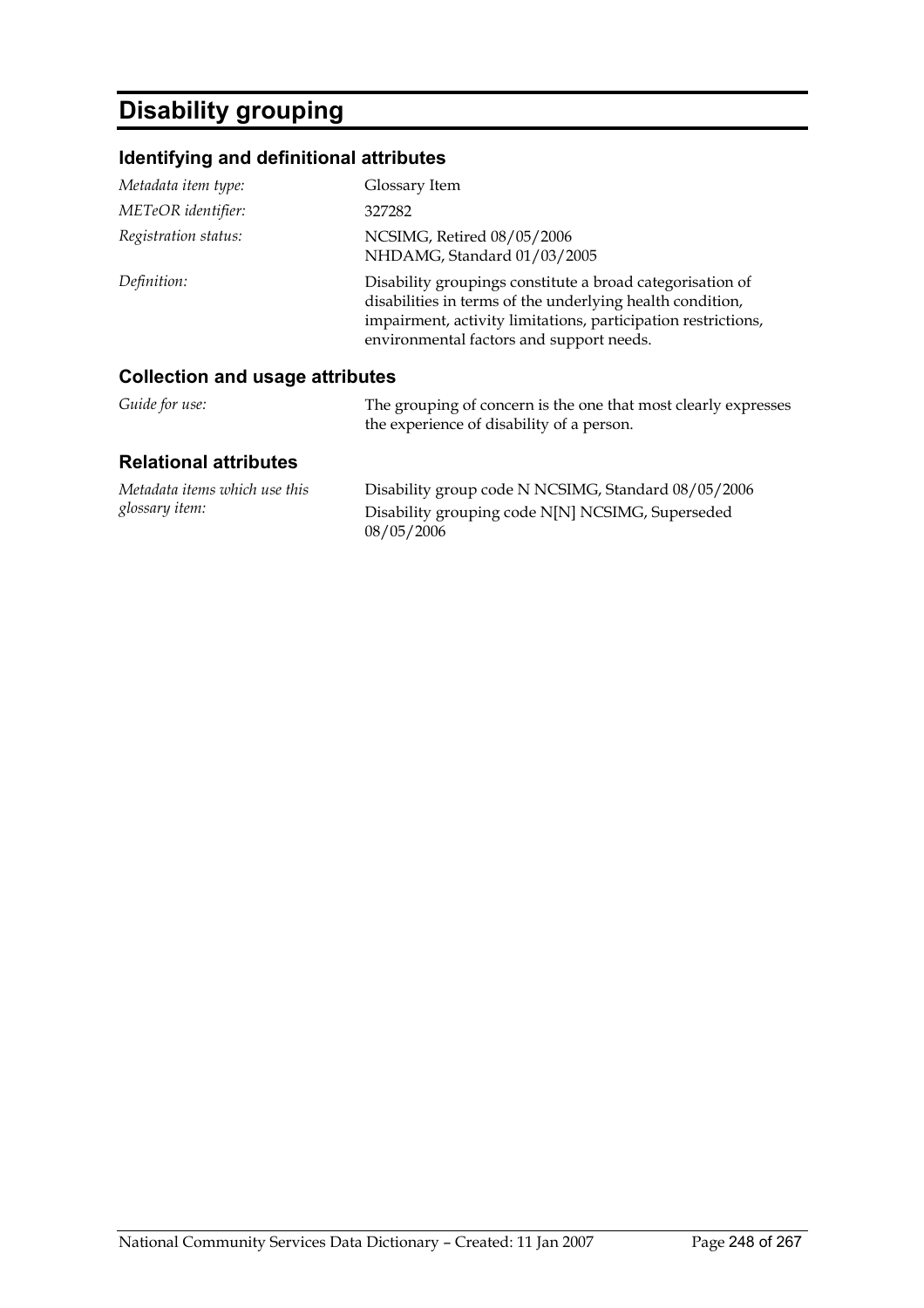# **Environmental factors**

### **Identifying and definitional attributes**

| Metadata item type:  | Glossary Item                                                                                                                                                                                                                              |
|----------------------|--------------------------------------------------------------------------------------------------------------------------------------------------------------------------------------------------------------------------------------------|
| METeOR identifier:   | 327286                                                                                                                                                                                                                                     |
| Registration status: | NHIG, Standard 29/11/2006<br>NCSIMG, Standard 16/10/2006                                                                                                                                                                                   |
| Definition:          | Environmental factors make up the physical, social and<br>attitudinal environment in which people live and conduct their<br>lives.                                                                                                         |
| Context:             | Environmental factors are external to the individual and can<br>have a positive or negative influence on a person's participation<br>as a member of society, on performance of activities, or on a<br>person's body function or structure. |

### **Collection and usage attributes**

| Guide for use: | In the ICF classification scheme Environmental factors are<br>organised to focus on two different levels, individual and<br>societal. Environmental factors interact with the Body<br>structures/Body functions and Activities and participation<br>components.<br>A person's functioning and disability is conceived as the<br>dynamic interaction between health conditions and<br>environmental and personal factors.                                                                                 |
|----------------|----------------------------------------------------------------------------------------------------------------------------------------------------------------------------------------------------------------------------------------------------------------------------------------------------------------------------------------------------------------------------------------------------------------------------------------------------------------------------------------------------------|
| Comments:      | This glossary item is based on the International Classification of<br>Functioning, Disability and Health (ICF). The ICF was endorsed<br>by the World Health Assembly in 2001 as a reference member<br>of the WHO Family of International Classifications and of the<br>Australian Family of Health and Related Classifications<br>(endorsed by the National Health Information Management<br>Group in 2002).                                                                                             |
|                | The ICF provides a framework for the description of human<br>functioning and disability. The components of ICF are defined<br>in relation to a health condition. A health condition is an<br>'umbrella term for disease (acute or chronic), disorder, injury or<br>trauma' (WHO 2001). A health condition may be recorded, for<br>example, as Episode of care principal diagnosis, code (ICD-10-<br>AM 3rd Ed) ANN{.N[N} and Episode of care additional<br>diagnosis, code (ICD-10-AM 3rd Ed) ANN{.N[N]. |

| Origin:              | World Health Organization (WHO) 2001. International<br>Classification of Functioning, Disability and Health. Geneva:<br>WHO                                                                                                                                     |
|----------------------|-----------------------------------------------------------------------------------------------------------------------------------------------------------------------------------------------------------------------------------------------------------------|
|                      | Australian Institute of Health and Welfare (AIHW) 2003. ICF<br>Australian User Guide Version 1.0. Canberra: AIHW                                                                                                                                                |
| Reference documents: | Further information on the ICF can be found in the ICF itself<br>and the ICF Australian User Guide (AIHW 2003) and the<br>following websites<br>• WHO ICF website<br>http://www.who.int/classifications/icf/en<br>• Australian Collaborating Centre ICF website |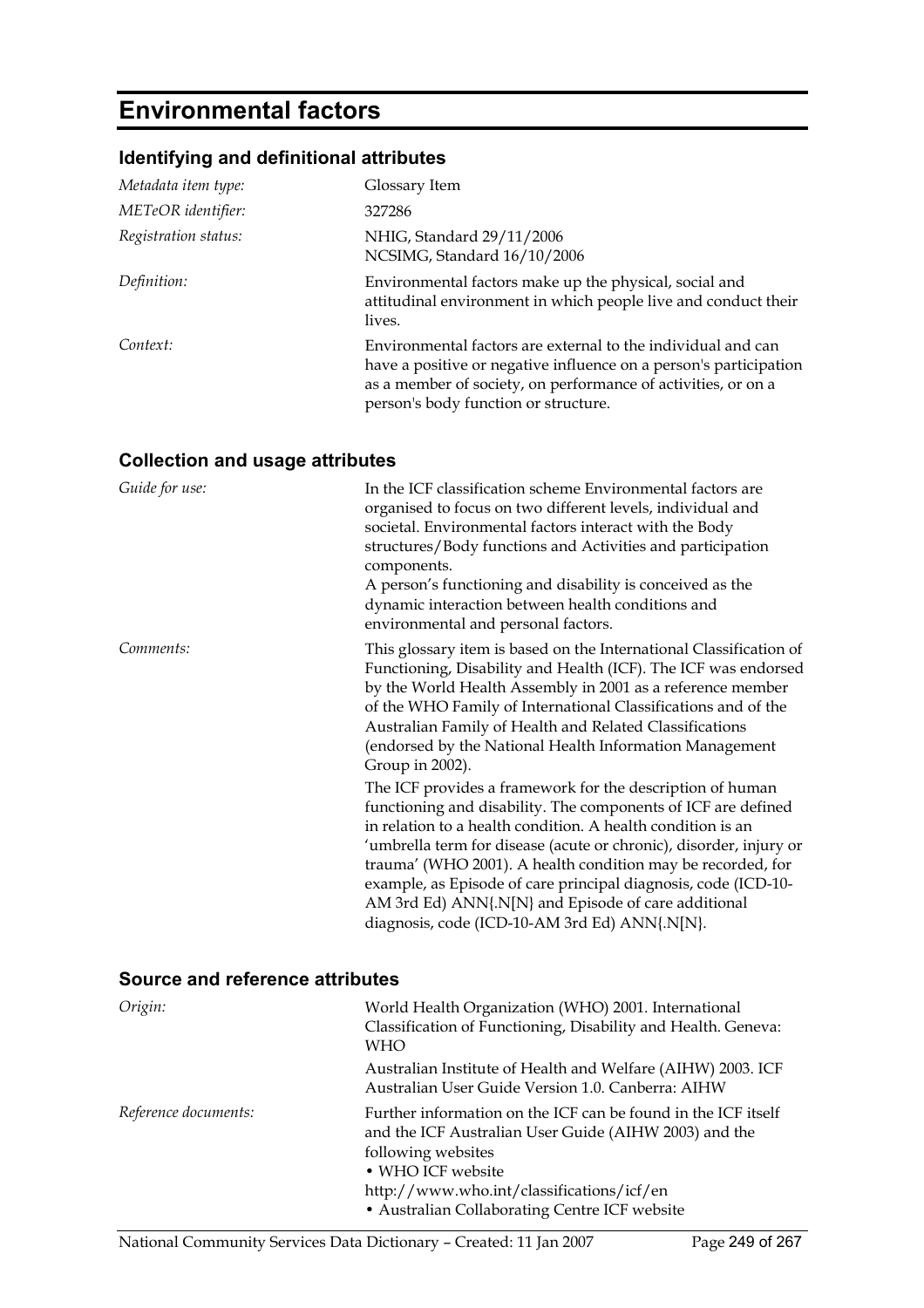### **Relational attributes**

*Metadata items which use this glossary item:*

Environmental factors code (ICF 2001) N[NNN] NCSIMG, Superseded 16/10/2006 Extent of environmental factors influence code (ICF 2001) [X]N NHIG, Standard 29/11/2006 NCSIMG, Standard 16/10/2006 Extent of environmental factors influence code (ICF 2001) [X]N NCSIMG, Superseded 16/10/2006 Functioning and Disability DSS NHIG, Standard 29/11/2006 NCSIMG, Standard 16/10/2006 Person—disability group, code N NCSIMG, Standard 01/03/2005 Person—extent of environmental factor influence, code (ICF 2001) [X]N NHIG, Standard 29/11/2006

NCSIMG, Standard 16/10/2006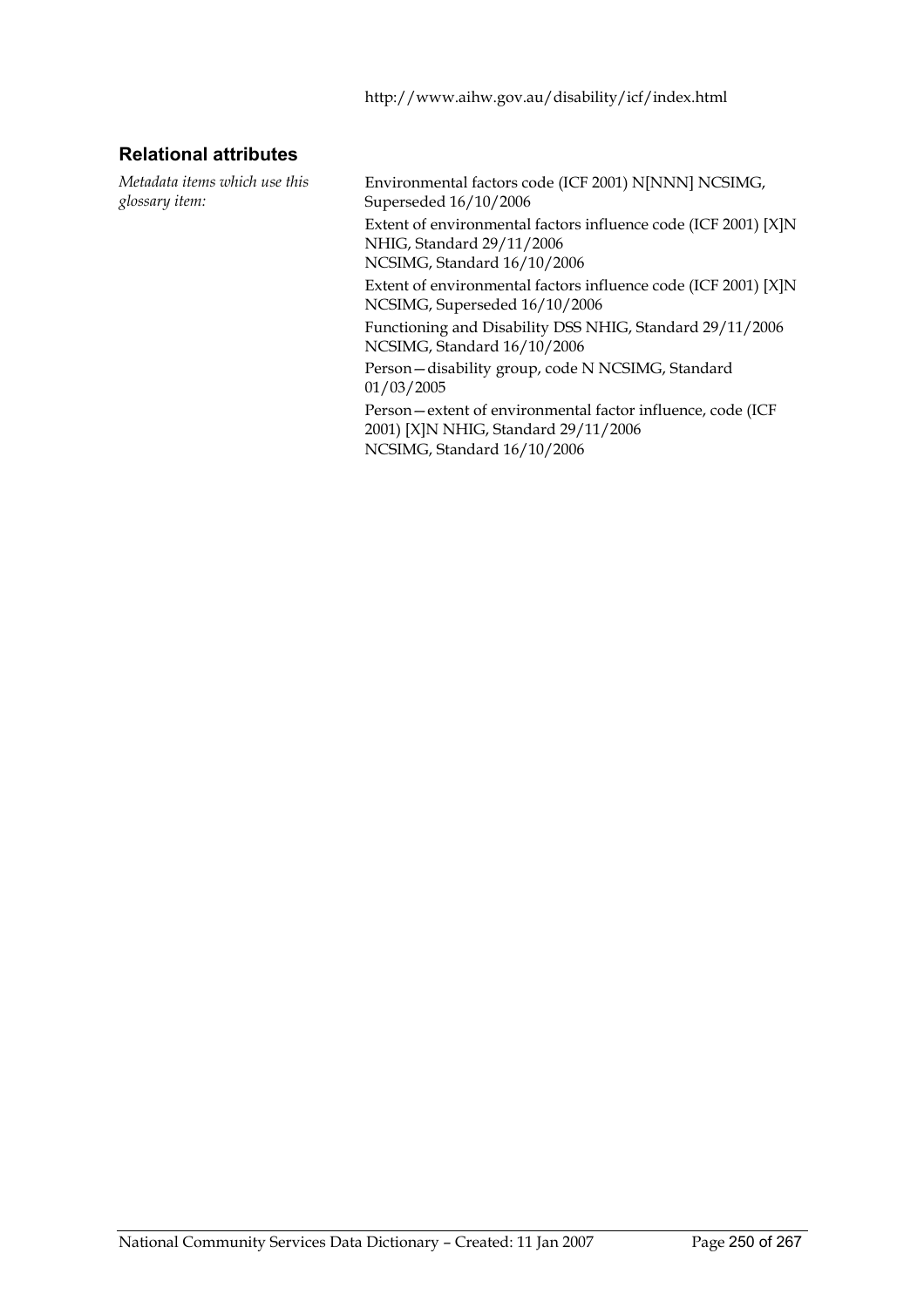### **Family**

#### **Identifying and definitional attributes**

| Metadata item type:  | Glossary Item                                                                                                                                                                                                                                                                                                                                                                                                                                                                                                                                                                                                                           |
|----------------------|-----------------------------------------------------------------------------------------------------------------------------------------------------------------------------------------------------------------------------------------------------------------------------------------------------------------------------------------------------------------------------------------------------------------------------------------------------------------------------------------------------------------------------------------------------------------------------------------------------------------------------------------|
| METeOR identifier:   | 327232                                                                                                                                                                                                                                                                                                                                                                                                                                                                                                                                                                                                                                  |
| Registration status: | NCSIMG, Standard 01/03/2005<br>NHDAMG, Standard 01/03/2005                                                                                                                                                                                                                                                                                                                                                                                                                                                                                                                                                                              |
| Definition:          | Two or more people related by blood, marriage (including step-<br>relations), adoption or fostering and who may or may not live<br>together. They may form the central core of support networks<br>for individuals.                                                                                                                                                                                                                                                                                                                                                                                                                     |
| Context:             | Data on families are essential elements for the study of the well<br>being of family groups and in this way for the study of the well<br>being of individuals. They are a tool for assessing the type of<br>and level of support to which a person has access. By defining<br>the extended family as the central support network for<br>individual, support which would not have been defined as<br>accessible to the individual using the 'Household family'<br>definition becomes apparent. It is important to recognise the<br>'family beyond the household' when examining types and<br>levels of support available to individuals. |

#### **Collection and usage attributes**

*Comments:* The 'household family' has been traditionally viewed as a building block of society and it is the predominant unit reported statistically and historically. However, the 'household family', since it is tied to the idea of co-residence, forms only a snapshot in time and refers only to related people who live in the same household at a point in time. Related persons who leave the central household live in other households may still participate in the lives of other family members they do not live with in a variety of ways, including financial, material, physical, emotional, legal and spiritual. For instance, frail older people may receive help from their adult children even though they do not live in the same household. The definition for this glossary item differs from the Australian Bureau of Statistics (ABS) standard. This is necessary because the ABS standard is based on household collection, which is not suitable, in many community services' areas. The community service definition needs to be broader to incorporate families that exist outside of households.

| Submitting organisation:      | Australian Institute of Family Studies                                                                                           |
|-------------------------------|----------------------------------------------------------------------------------------------------------------------------------|
| Origin:                       | McDonald, P. 1995. Families in Australia: A Socio-Demographic<br>Perspective. Melbourne: Australian Institute of Family Studies. |
| <b>Relational attributes</b>  |                                                                                                                                  |
| Related metadata references:  | Supersedes Family, version 1, DEC, NHADD, NHDAMG,<br>Superseded 01/03/2005                                                       |
|                               | Supersedes Family, version 2, DEC, NCSDD, NCSIMG,<br>Superseded 01/03/2005                                                       |
| Metadata items which use this | Household - family type, code N NCSIMG, Standard                                                                                 |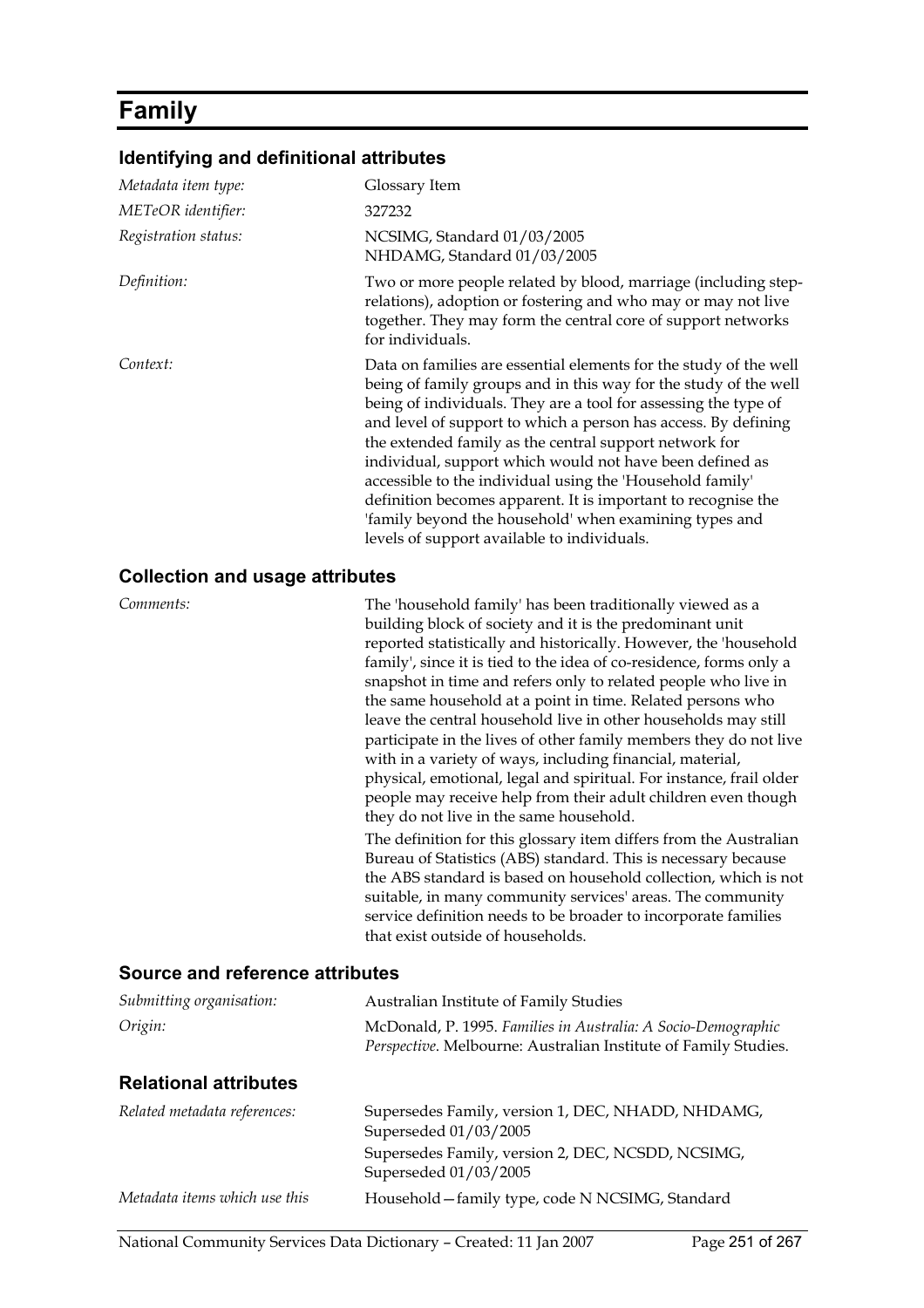Living arrangement code N NCSIMG, Standard 01/03/2005 Person (name)—family name, text X[X(39)] NHIG, Standard 04/05/2005 NCSIMG, Standard 25/08/2005

NHDAMG, Standard 20/06/2005

Person (name)—family name, text X[X(39)] NHIG, Superseded 04/05/2005

NCSIMG, Superseded 25/08/2005

Person (name)—given name NHIG, Standard 01/03/2005 NCSIMG, Standard 01/03/2005 NHDAMG, Standard 01/08/2005

Person (name)—given name, text [X(40)] NHIG, Superseded 04/05/2005

NCSIMG, Superseded 25/08/2005

Person (name)—given name, text [X(40)] NHIG, Standard 04/05/2005

NCSIMG, Standard 25/08/2005

NHDAMG, Standard 20/06/2005

Person (requiring care)—carer availability status NHIG, Standard 01/03/2005

NCSIMG, Superseded 02/05/2006

Person (requiring care)—carer availability status, code N NHIG, Standard 01/03/2005

NCSIMG, Superseded 02/05/2006

Person—informal carer existence indicator NCSIMG, Standard 02/05/2006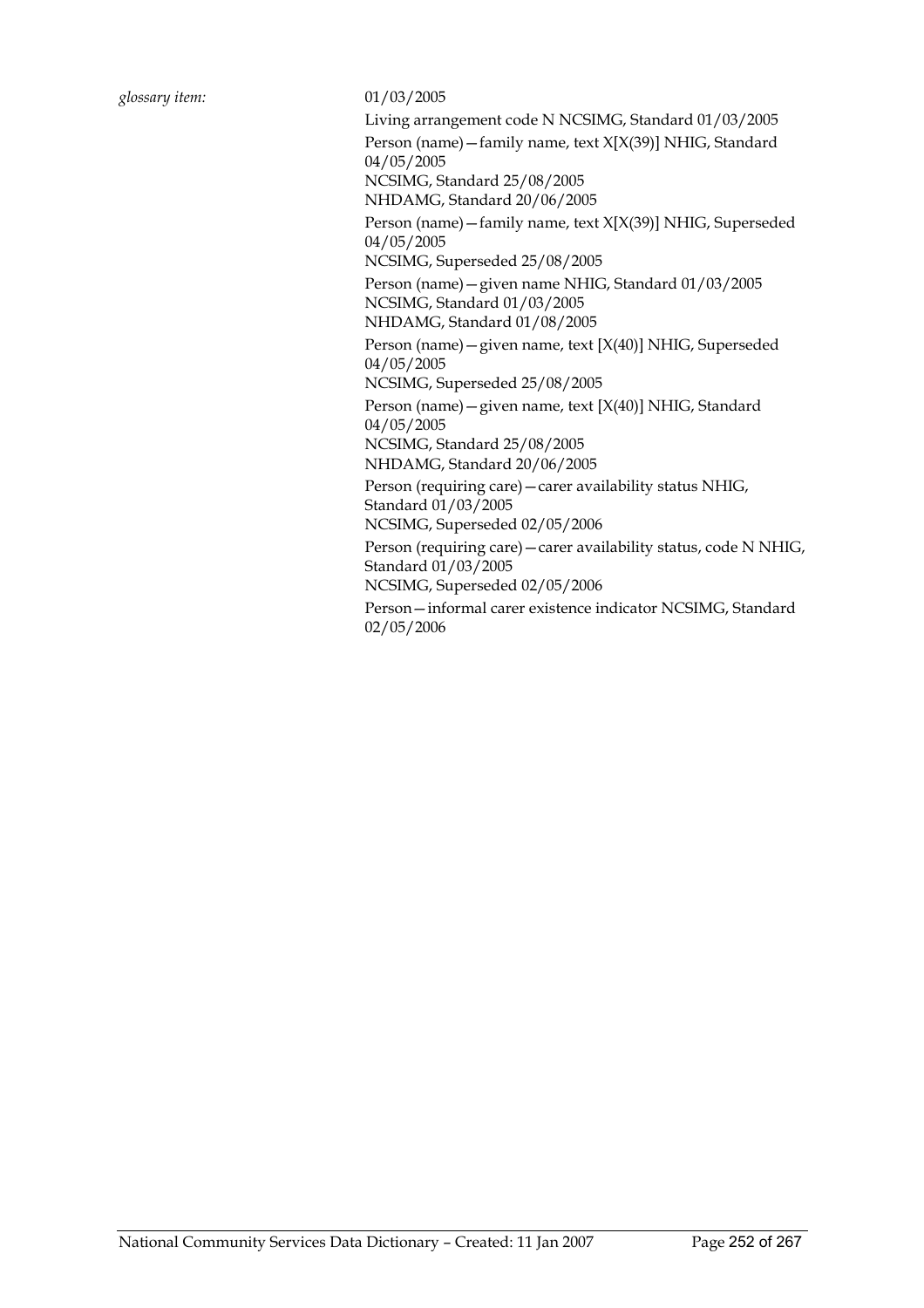# **Functioning**

## **Identifying and definitional attributes**

| Metadata item type:  | Glossary Item                                                                                                                                                                                                                                                                                                                         |
|----------------------|---------------------------------------------------------------------------------------------------------------------------------------------------------------------------------------------------------------------------------------------------------------------------------------------------------------------------------------|
| METeOR identifier:   | 327292                                                                                                                                                                                                                                                                                                                                |
| Registration status: | NHIG, Standard 29/11/2006<br>NCSIMG, Standard 01/03/2005                                                                                                                                                                                                                                                                              |
| Definition:          | Functioning is the umbrella term for any or all of: body<br>functions, body structures, activities and participation.<br>Functioning is a multidimensional concept denoting the neutral<br>aspects of the interaction between an individual (with a health<br>condition) and that individual's environmental and personal<br>factors. |
| Context:             | An individual's functioning in a specific domain is an<br>interaction or complex relationship between health conditions<br>and environmental and personal factors.                                                                                                                                                                    |
|                      | Functioning and disability are dual concepts in a broad<br>framework, with disability focussing on the more negative<br>aspects of this interaction.                                                                                                                                                                                  |

#### **Collection and usage attributes**

*Comments:* This glossary term is based on the International Classification of Functioning, Disability and Health (ICF). The ICF was endorsed by the World Health Assembly in 2001 as a reference member of the WHO Family of International Classifications and of the Australian Family of Health and Related Classifications (endorsed by the National Health Information Management Group in 2002).

> The ICF provides a framework for the description of human functioning and disability. The components of ICF are defined in relation to a health condition. A health condition is an 'umbrella term for disease (acute or chronic), disorder, injury or trauma' (WHO 2001). A health condition may be recorded, for example, as Episode of care principal diagnosis, code (ICD-10- AM 3rd Ed) ANN{.N[N} and Episode of care additional diagnosis, code (ICD-10-AM 3rd Ed) ANN{.N[N}.

#### **Source and reference attributes**

| Origin:              | World Health Organization (WHO) 2001. ICF: International<br>Classification of Functioning, Disability and Health Geneva:<br>WHO                                                                                                                                                                                     |
|----------------------|---------------------------------------------------------------------------------------------------------------------------------------------------------------------------------------------------------------------------------------------------------------------------------------------------------------------|
|                      | Australian Institute of Health and Welfare (AIHW) 2003. ICF<br>Australian User Guide Version 1.0. Canberra: AIHW                                                                                                                                                                                                    |
| Reference documents: | Further information on the ICF can be found in the ICF itself<br>and the ICF Australian User Guide (AIHW 2003) and the<br>following websites<br>• WHO ICF website<br>http://www.who.int/classifications/icf/en<br>• Australian Collaborating Centre ICF website<br>http://www.aihw.gov.au/disability/icf/index.html |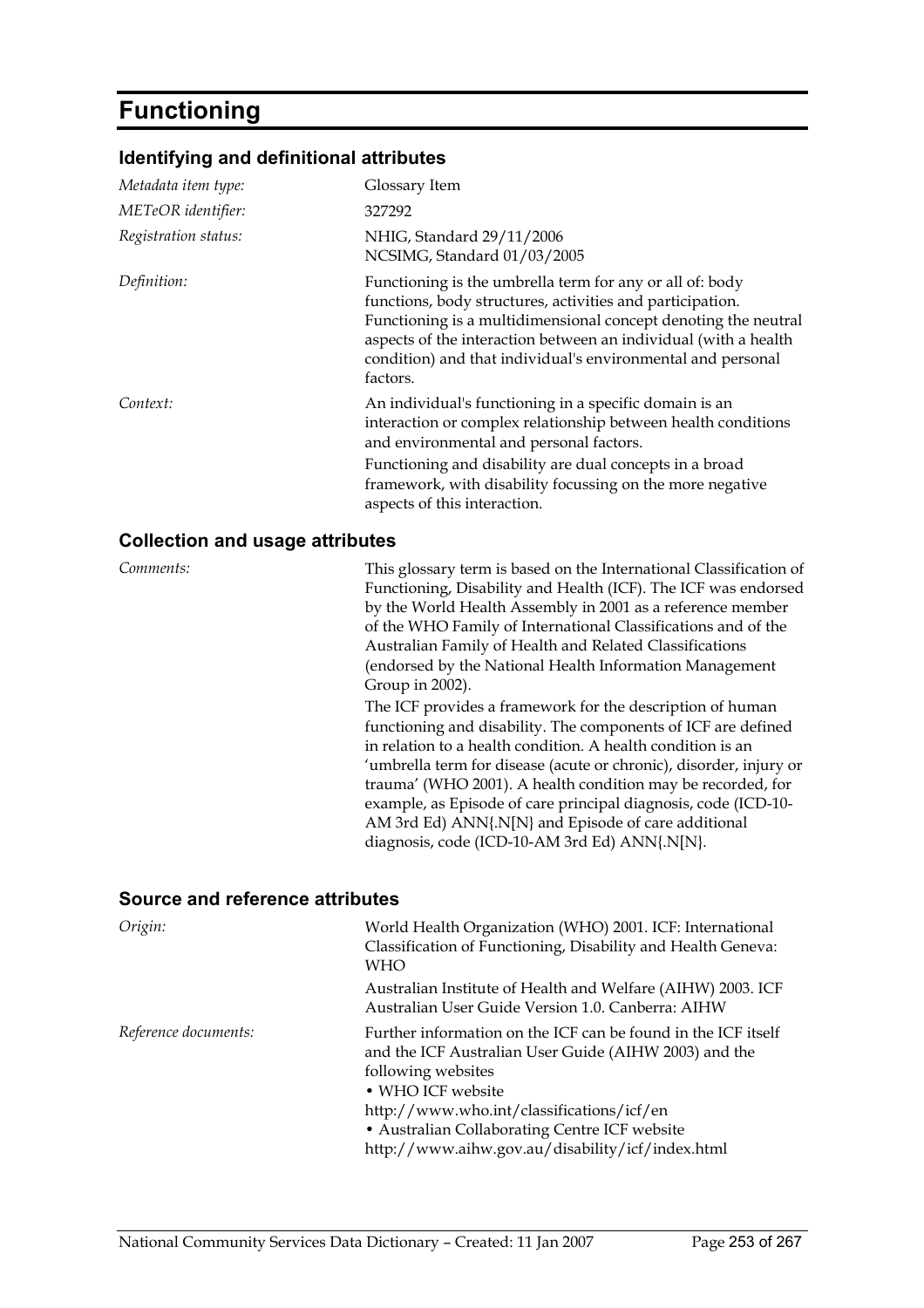## **Relational attributes**

*Related metadata references:* Supersedes Functioning, version 1, DEC, NCSDD, NCSIMG, Superseded 01/03/2005 *Metadata items which use this glossary item:* Activity difficulty level code (ICF 2001) N NCSIMG, Superseded 16/10/2006 Disability grouping code N[N] NCSIMG, Superseded 08/05/2006 Environmental factors code (ICF 2001) N[NNN] NCSIMG, Superseded 16/10/2006 Functioning and Disability DSS NHIG, Standard 29/11/2006 NCSIMG, Standard 16/10/2006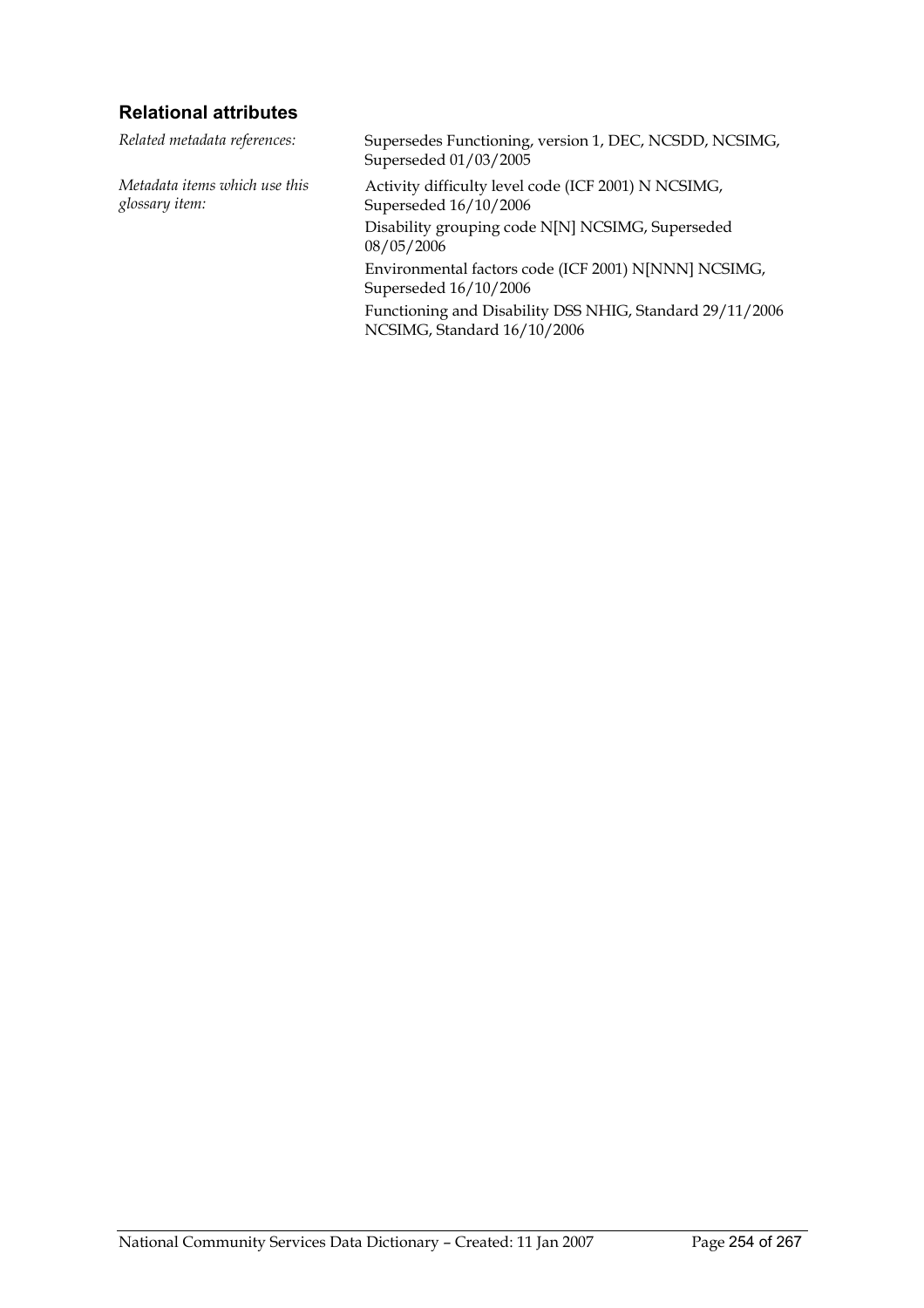## **Geographic indicator**

### **Identifying and definitional attributes**

| 327306                                                                                                                                                                                                  |
|---------------------------------------------------------------------------------------------------------------------------------------------------------------------------------------------------------|
| NCSIMG, Standard 01/03/2005                                                                                                                                                                             |
| A classification scheme that divides an area into mutually<br>exclusive sub-areas based on geographic location.<br>Some geographic indicators are:                                                      |
| Australian Standard Geographical Classification (ASGC,<br>ABS Cat. no. 1216.0),                                                                                                                         |
| administrative regions,                                                                                                                                                                                 |
| electorates,                                                                                                                                                                                            |
| Accessibility/Remoteness Index of Australia (ARIA),                                                                                                                                                     |
| Rural, Remote and Metropolitan Area Classification<br>(RRMA), and                                                                                                                                       |
| country.                                                                                                                                                                                                |
| To enable the analysis of data on a geographical basis.<br>Facilitates analysis of service provision in relation to<br>demographic and other characteristics of the population of a<br>geographic area. |
|                                                                                                                                                                                                         |

#### **Collection and usage attributes**

*Comments:* Person (address)—Australian postcode (Postcode datafile), code [NNNN] is not included in the above listing, as it is, strictly speaking, not a geographic indicator. Sometimes postcodes are used in the analysis of data on a geographical basis, which involves a conversion to Statistical Local Area (an Australian Bureau of Statistics geographical structure). This conversion results in some inaccuracy of information. However, in some data sets Person (address)—Australian postcode (Postcode datafile), code [NNNN]; is the only geographic identifier, therefore the use of other more accurate indicators (for example, conversion from address line to Statistical Local Area) is not always possible.

#### **Source and reference attributes**

| Origin:                                         | Australian Institute of Health and Welfare.                                                                                      |
|-------------------------------------------------|----------------------------------------------------------------------------------------------------------------------------------|
| <b>Relational attributes</b>                    |                                                                                                                                  |
| Related metadata references:                    | Supersedes Geographic indicator, version 2, DEC, NCSDD,<br>NCSIMG, Superseded 01/03/2005                                         |
| Metadata items which use this<br>glossary item: | Australian state/territory identifier NHIG, Standard<br>01/03/2005<br>NCSIMG, Standard 01/03/2005<br>NHDAMG, Standard 22/10/2005 |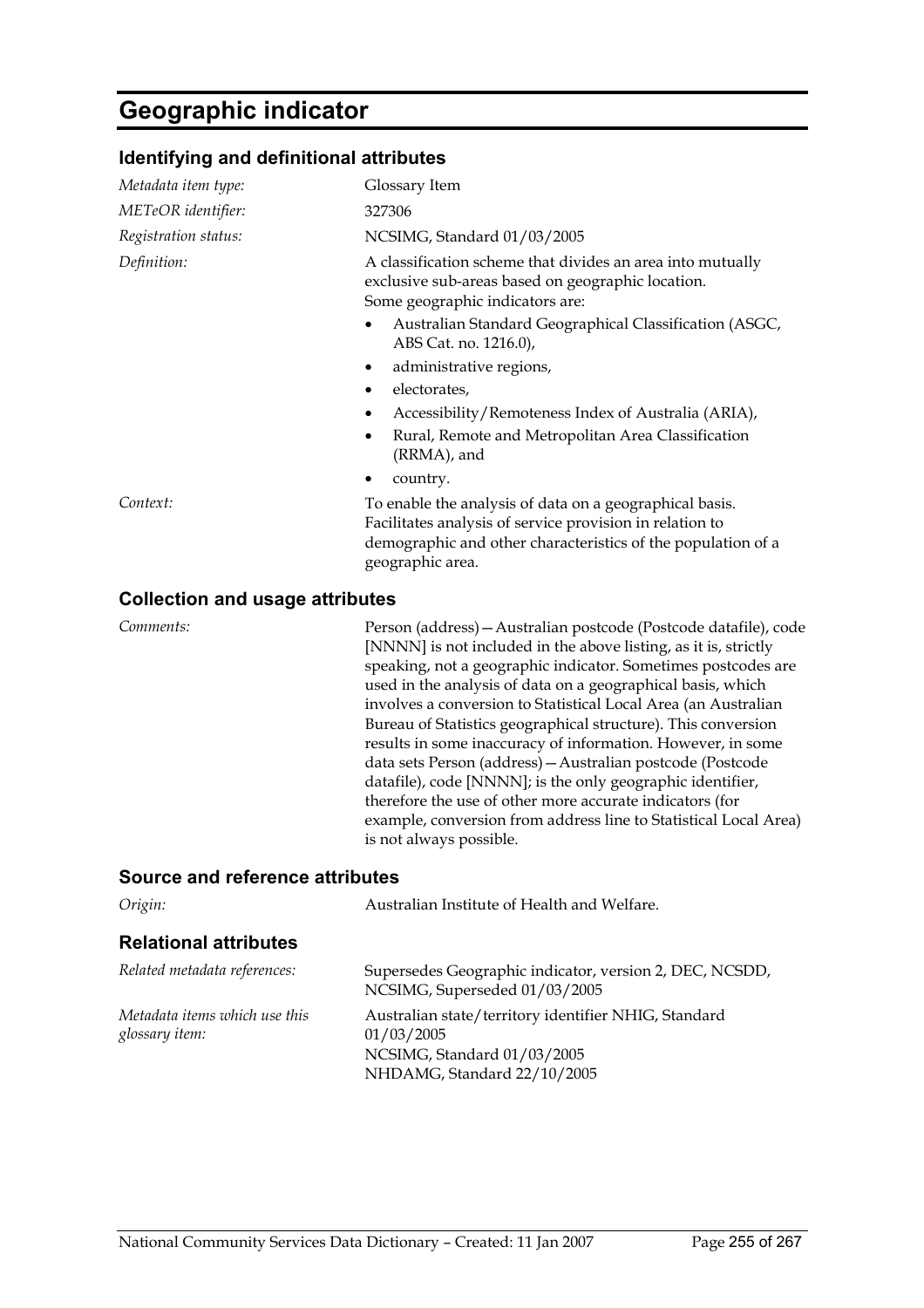# **Homeless**

## **Identifying and definitional attributes**

| Metadata item type:  | Glossary Item                                                                                                                                                                                                                                                                                          |
|----------------------|--------------------------------------------------------------------------------------------------------------------------------------------------------------------------------------------------------------------------------------------------------------------------------------------------------|
| METeOR identifier:   | 327244                                                                                                                                                                                                                                                                                                 |
| Registration status: | NCSIMG, Standard 01/03/2005                                                                                                                                                                                                                                                                            |
| Definition:          | A person is homeless if he or she does not have access to safe,<br>secure and stable housing. Hence even if a person has a<br>physical home, they would be considered homeless if:<br>they were not safe at home,<br>they had no legal right to continued occupation of their                          |
|                      | home (security of tenure), or<br>the home lacked the amenities or resources necessary for<br>$\bullet$<br>living.                                                                                                                                                                                      |
| Context:             | There is considerable concern over the number of homeless<br>people in society and the assistance they require. Collecting<br>information on homeless people is problematic, as the concept<br>of 'homelessness' encompasses elements in addition to whether,<br>someone resides in a dwelling or not. |

## **Source and reference attributes**

| Submitting organisation: | <b>SAAP National Data Collection Agency</b>                    |
|--------------------------|----------------------------------------------------------------|
|                          | Australian Institute of Health and Welfare                     |
| Origin:                  | SAAP (Supported Accommodation Assistance Program)              |
|                          | National Data Collection Agency 2001. National Data Collection |
|                          | Data Dictionary. Version 2. Unpublished                        |

| Related metadata references:                    | Supersedes Homelessness, version 1, DEC, NCSDD, NCSIMG,<br>Superseded 01/03/2005                                         |
|-------------------------------------------------|--------------------------------------------------------------------------------------------------------------------------|
| Metadata items which use this<br>glossary item: | Person (address) – suburb/town/locality name, text $[A(50)]$<br>NHIG, Standard 04/05/2005<br>NCSIMG, Standard 25/08/2005 |
|                                                 | Residential setting code N NCSIMG, Standard 01/03/2005                                                                   |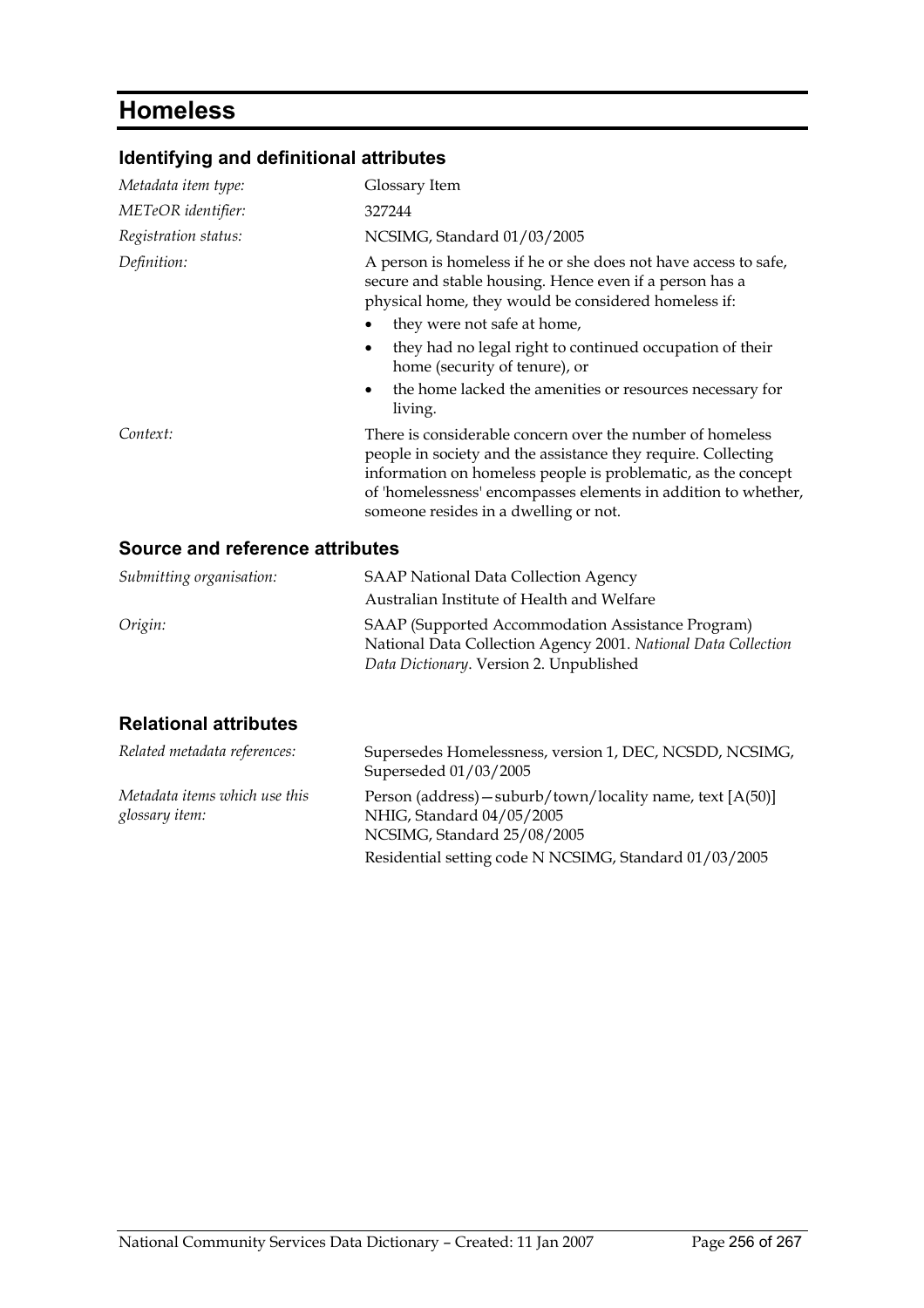# **Impairment of body structure**

## **Identifying and definitional attributes**

| Metadata item type:  | Glossary Item                                                                                                                                                                                                                                                                                                                                                                                                                 |
|----------------------|-------------------------------------------------------------------------------------------------------------------------------------------------------------------------------------------------------------------------------------------------------------------------------------------------------------------------------------------------------------------------------------------------------------------------------|
| METeOR identifier:   | 327288                                                                                                                                                                                                                                                                                                                                                                                                                        |
| Registration status: | NHIG, Standard 29/11/2006<br>NCSIMG, Standard 16/10/2006                                                                                                                                                                                                                                                                                                                                                                      |
| Definition:          | Impairments of body structure are problems in body structure<br>such as a loss or significant departure from population<br>standards or averages.                                                                                                                                                                                                                                                                             |
| Context:             | Body structures are classified in ICF in neutral terms. To<br>indicate that there is a problem with a body structure requires<br>the use of the body structures code for the structure affected<br>and the impairment extent code to denote the extent or<br>magnitude of the problem.<br>The impairment nature and impairment location codes can be<br>used to expand the description of a problem with a body<br>structure. |

#### **Source and reference attributes**

| Origin: | World Health Organization (WHO) 2001. International<br>Classification of Functioning, Disability and Health. Geneva:<br><b>WHO</b>                                                                                                                                                                                                                                                                                                                                                                                                                                                                                                                                                                                                                                                                                                                                                                                                                                                                                                                                                                                                                                                                                                                                                                                                                                              |
|---------|---------------------------------------------------------------------------------------------------------------------------------------------------------------------------------------------------------------------------------------------------------------------------------------------------------------------------------------------------------------------------------------------------------------------------------------------------------------------------------------------------------------------------------------------------------------------------------------------------------------------------------------------------------------------------------------------------------------------------------------------------------------------------------------------------------------------------------------------------------------------------------------------------------------------------------------------------------------------------------------------------------------------------------------------------------------------------------------------------------------------------------------------------------------------------------------------------------------------------------------------------------------------------------------------------------------------------------------------------------------------------------|
|         | Australian Institute of Health and Welfare (AIHW) 2003. ICF<br>Australian User Guide Version 1.0. Canberra: AIHW<br>Comments<br>This glossary term is based on the International Classification of<br>Functioning, Disability and Health (ICF). The ICF was endorsed<br>by the World Health Assembly in 2001 as a reference member<br>of the WHO Family of International Classifications and of the<br>Australian Family of Health and Related Classifications<br>(endorsed by the National Health Information Management<br>Group in 2002).<br>The ICF provides a framework for the description of human<br>functioning and disability. The components of ICF are defined<br>in relation to a health condition. A health condition is an<br>'umbrella term for disease (acute or chronic), disorder, injury or<br>trauma' (WHO 2001). A health condition may be recorded, for<br>example, as Episode of care principal diagnosis, code (ICD-10-<br>AM 3rd Ed) ANN{.N[N} and Episode of care additional<br>diagnosis, code (ICD-10-AM 3rd Ed) ANN{.N[N].<br>Further information on the ICF can be found in the ICF itself<br>and the ICF Australian User Guide (AIHW 2003) and the<br>following websites<br>• WHO ICF website<br>http://www.who.int/classifications/icf/en<br>• Australian Collaborating Centre ICF website<br>http://www.aihw.gov.au/disability/icf/index.html |
|         |                                                                                                                                                                                                                                                                                                                                                                                                                                                                                                                                                                                                                                                                                                                                                                                                                                                                                                                                                                                                                                                                                                                                                                                                                                                                                                                                                                                 |

## **Relational attributes**

*Metadata items which use this* Body structures NHIG, Standard 29/11/2006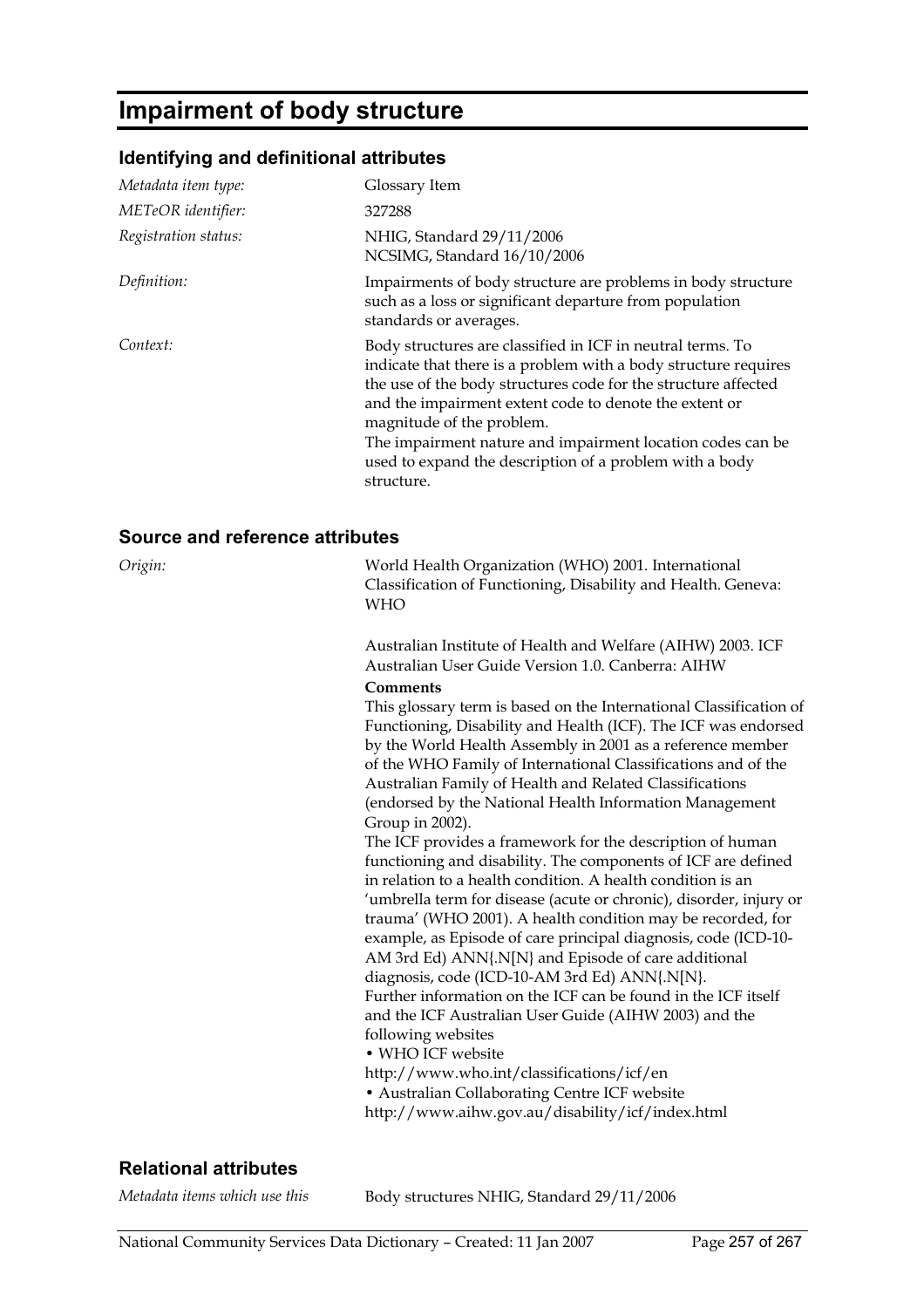*glossary item:* NCSIMG, Standard 16/10/2006 Body structures code (ICF 2001) N[NNNN] NCSIMG, Superseded 16/10/2006 Extent of environmental factors influence code (ICF 2001) [X]N NCSIMG, Superseded 16/10/2006 Impairment extent code (ICF 2001) N NCSIMG, Superseded 16/10/2006 Impairment nature code (ICF 2001) N NHIG, Standard 29/11/2006 NCSIMG, Standard 16/10/2006 Person—body structure, code (ICF 2001) AN[NNNN] NHIG, Standard 29/11/2006 NCSIMG, Standard 16/10/2006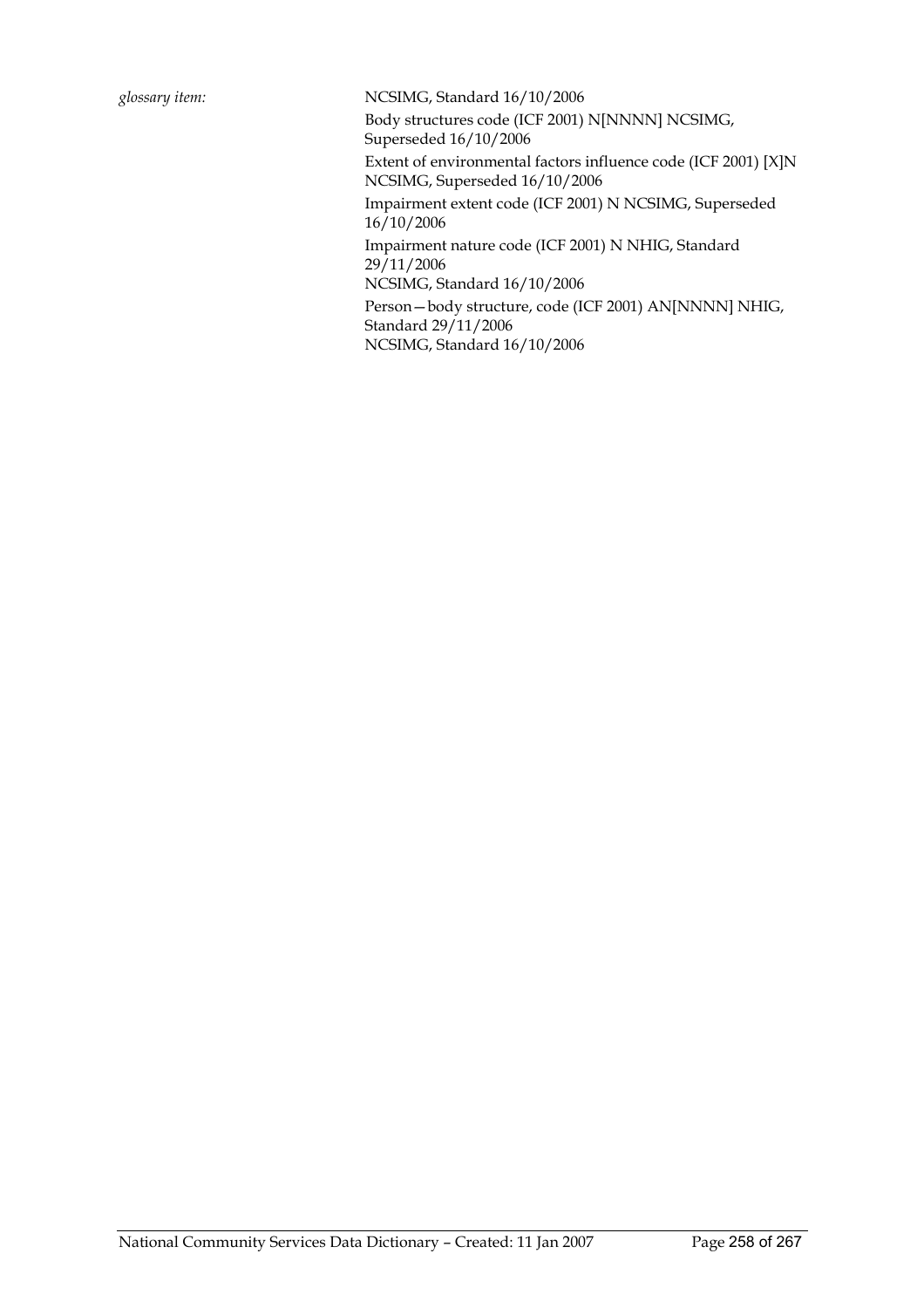## **Income unit**

## **Identifying and definitional attributes**

| Metadata item type:  | Glossary Item                                                                                                                                                                                                                                                                                                                                                                                                         |
|----------------------|-----------------------------------------------------------------------------------------------------------------------------------------------------------------------------------------------------------------------------------------------------------------------------------------------------------------------------------------------------------------------------------------------------------------------|
| METeOR identifier:   | 327218                                                                                                                                                                                                                                                                                                                                                                                                                |
| Registration status: | NCSIMG, Standard 01/03/2005                                                                                                                                                                                                                                                                                                                                                                                           |
| Definition:          | One person or a group of related persons within a household,<br>whose command over income is shared, or any person living in<br>a non-private dwelling who is in receipt of personal income.<br>Income units are restricted to relationships of marriage<br>(registered or de facto) and of parent/dependent child who<br>usually resides in the same household. This means that an<br>income unit can be defined as: |
|                      | a married couple or sole parent, and dependent children<br>only; or                                                                                                                                                                                                                                                                                                                                                   |
|                      | a married couple only with no dependent children present;<br>or                                                                                                                                                                                                                                                                                                                                                       |
|                      | a person who is not related to any other household member<br>either by marriage or by the parent/dependent child<br>relationship.                                                                                                                                                                                                                                                                                     |
| Context:             | This is the standard statistical unit for analyses of economic<br>well being, and in the community services context is an<br>important measure in assessing the needs and circumstances of<br>individuals and families.                                                                                                                                                                                               |
|                      |                                                                                                                                                                                                                                                                                                                                                                                                                       |

#### **Collection and usage attributes**

*Comments:* It should be noted that the reference to 'dependent child' in this context is guided by the following definition, 'a dependent child is any person aged under 15 years, or person aged 15 to 24 years who is a full-time student and lives with a parent(s), guardian or other relative and who does not have a spouse or offspring of the person living in the same location'.

### **Source and reference attributes**

| <b>Australian Bureau of Statistics</b>                                                                                                                    |
|-----------------------------------------------------------------------------------------------------------------------------------------------------------|
| Australian Bureau of Statistics 1995. A Provisional Framework for<br>Household Income, Consumption, Saving and Wealth. Cat. no.<br>6549.0. Canberra: ABS. |
|                                                                                                                                                           |
| Supersedes Income unit, version 2, DEC, NCSDD, NCSIMG,<br>Superseded 01/03/2005                                                                           |
| Person-relationship to household reference person, code NN<br>NCSIMG, Standard 29/04/2006                                                                 |
| Relationship to household reference person code NN NCSIMG,<br>Standard 29/04/2006                                                                         |
|                                                                                                                                                           |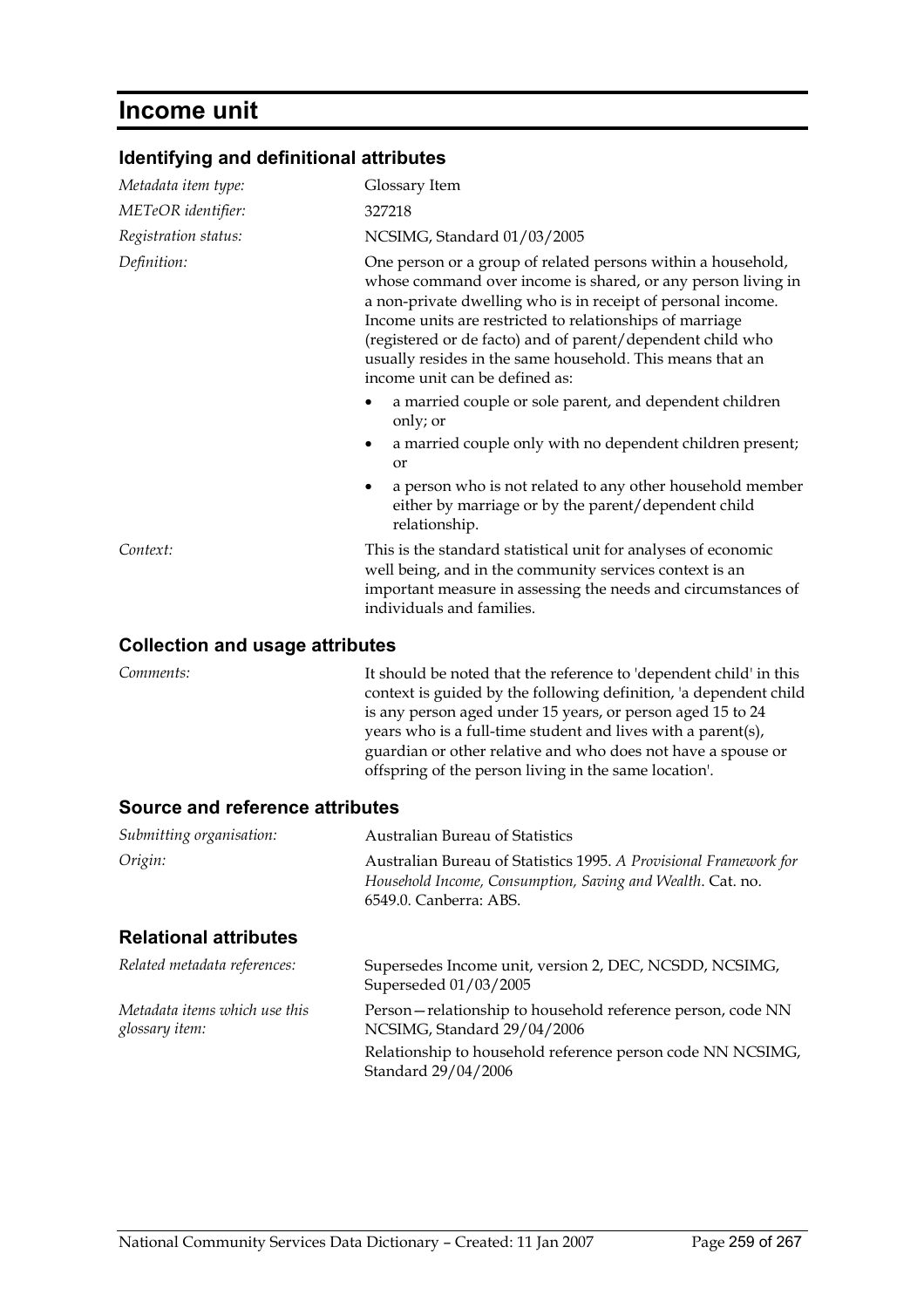# **Participation - functioning, disability and health**

## **Identifying and definitional attributes**

| Metadata item type:  | Glossary Item                                                                                                                                                                                                                                                            |
|----------------------|--------------------------------------------------------------------------------------------------------------------------------------------------------------------------------------------------------------------------------------------------------------------------|
| Synonymous names:    | Participation                                                                                                                                                                                                                                                            |
| METeOR identifier:   | 327312                                                                                                                                                                                                                                                                   |
| Registration status: | NHIG, Standard 29/11/2006<br>NCSIMG, Standard 06/06/2005                                                                                                                                                                                                                 |
| Definition:          | In the context of health, participation is involvement in a life<br>situation.                                                                                                                                                                                           |
| Context:             | Involvement refers to the lived experience of people in the<br>actual context in which they live. This context includes<br>'Environmental Factors' - all aspects of the physical, social and<br>attitudinal world.                                                       |
|                      | The individual's degree of involvement can be reflected by this<br>glossary item when combined with Participation extent code<br>(ICF 2001) X and Participation satisfaction level code X.                                                                               |
|                      | 'Activities and participation' is one of three components that<br>define the concept 'Disability', along with 'Body functions and<br>structures' and 'Environmental factors'. 'Activities and<br>participation' is also encompassed within the concept<br>'Functioning'. |
|                      | The concept 'Participation', as defined here and as measured in<br>the metadata items Participation extent code (ICF 2001) X and<br>Participation satisfaction level code X, may be relevant to<br>people and human services not related to disability.                  |

#### **Collection and usage attributes**

*Comments:* Participation restrictions are problems an individual may experience in involvement in life situations.

> In time, a related and more generic data element may be developed. In the meantime, the addition of 'functioning, disability and health' to the name of this glossary item indicates that the current concept is based on the concept and framework developed by World Health Organization to assist in the classification and description of functioning and disability, as contained in the International Classification of Functioning, Disability and Health (ICF).

> This glossary item is based on the International Classification of Functioning, Disability and Health (ICF). The ICF was endorsed by the World Health Assembly in 2001 as a reference member of the WHO Family of International Classifications and of the Australian Family of Health and Related Classifications (endorsed by the National Health Information Management Group in 2002).

> The ICF provides a framework for the description of human functioning and disability. The components of ICF are defined in relation to a health condition. A health condition is an 'umbrella term for disease (acute or chronic), disorder, injury or trauma' (WHO 2001). A health condition may be recorded, for example, as Episode of care principal diagnosis, code (ICD-10- AM 3rd Ed) ANN{.N[N} and Episode of care additional diagnosis, code (ICD-10-AM 3rd Ed) ANN{.N[N}.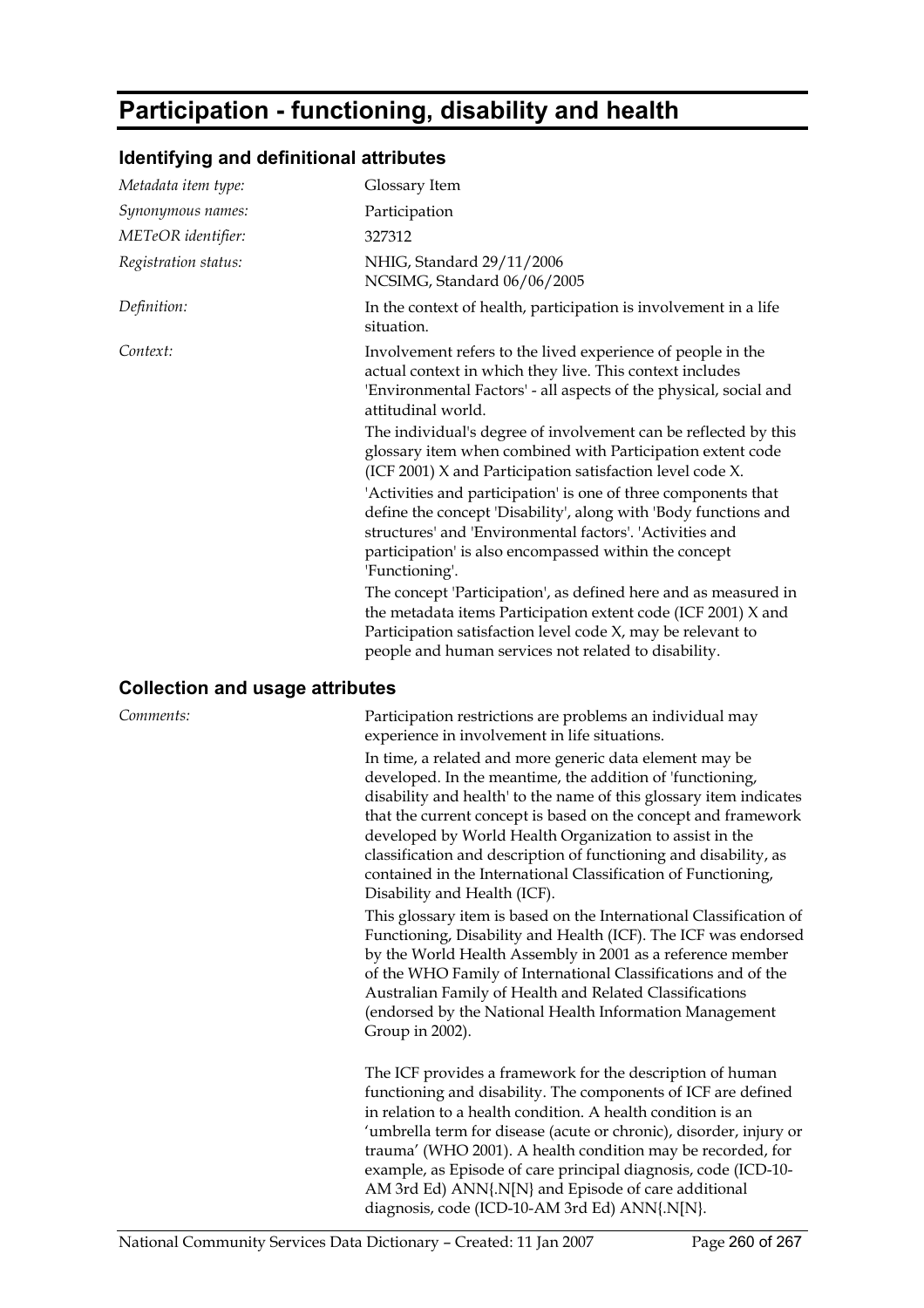## **Source and reference attributes**

| Origin:              | World Health Organization (WHO) 2001. International<br>Classification of Functioning, Disability and Health. Geneva:<br><b>WHO</b><br>Australian Institute of Health and Welfare (AIHW) 2003. ICF<br>Australian User Guide Version 1.0. Canberra: AIHW                                                              |
|----------------------|---------------------------------------------------------------------------------------------------------------------------------------------------------------------------------------------------------------------------------------------------------------------------------------------------------------------|
| Reference documents: | Further information on the ICF can be found in the ICF itself<br>and the ICF Australian User Guide (AIHW 2003) and the<br>following websites<br>• WHO ICF website<br>http://www.who.int/classifications/icf/en<br>• Australian Collaborating Centre ICF website<br>http://www.aihw.gov.au/disability/icf/index.html |

| Related metadata references:                    | Supersedes Participation - functioning, disability and health,<br>version 1, DEC, NCSIMG, Superseded 01/03/2005            |
|-------------------------------------------------|----------------------------------------------------------------------------------------------------------------------------|
| Metadata items which use this<br>glossary item: | Activities and participation code (ICF 2001) AN[NNN] NHIG,<br>Standard 29/11/2006<br>NCSIMG, Standard 16/10/2006           |
|                                                 | Activities and participation code (ICF 2001) N[NNN] NCSIMG,<br>Superseded 16/10/2006                                       |
|                                                 | Disability grouping code N[N] NCSIMG, Superseded<br>08/05/2006                                                             |
|                                                 | Extent of environmental factors influence code (ICF 2001) [X]N<br>NCSIMG, Superseded 16/10/2006                            |
|                                                 | Extent of environmental factors influence code (ICF 2001) [X]N<br>NHIG, Standard 29/11/2006<br>NCSIMG, Standard 16/10/2006 |
|                                                 | Functioning and Disability DSS NHIG, Standard 29/11/2006<br>NCSIMG, Standard 16/10/2006                                    |
|                                                 | Participation extent code (ICF 2001) N NHIG, Standard<br>29/11/2006                                                        |
|                                                 | NCSIMG, Standard 16/10/2006                                                                                                |
|                                                 | Participation extent code (ICF 2001) N NCSIMG, Superseded<br>16/10/2006                                                    |
|                                                 | Participation satisfaction level code N NHIG, Standard<br>29/11/2006                                                       |
|                                                 | NCSIMG, Standard 16/10/2006                                                                                                |
|                                                 | Participation satisfaction level code N NCSIMG, Standard<br>06/06/2005                                                     |
|                                                 | Person-disability group, code N NCSIMG, Standard<br>01/03/2005                                                             |
|                                                 |                                                                                                                            |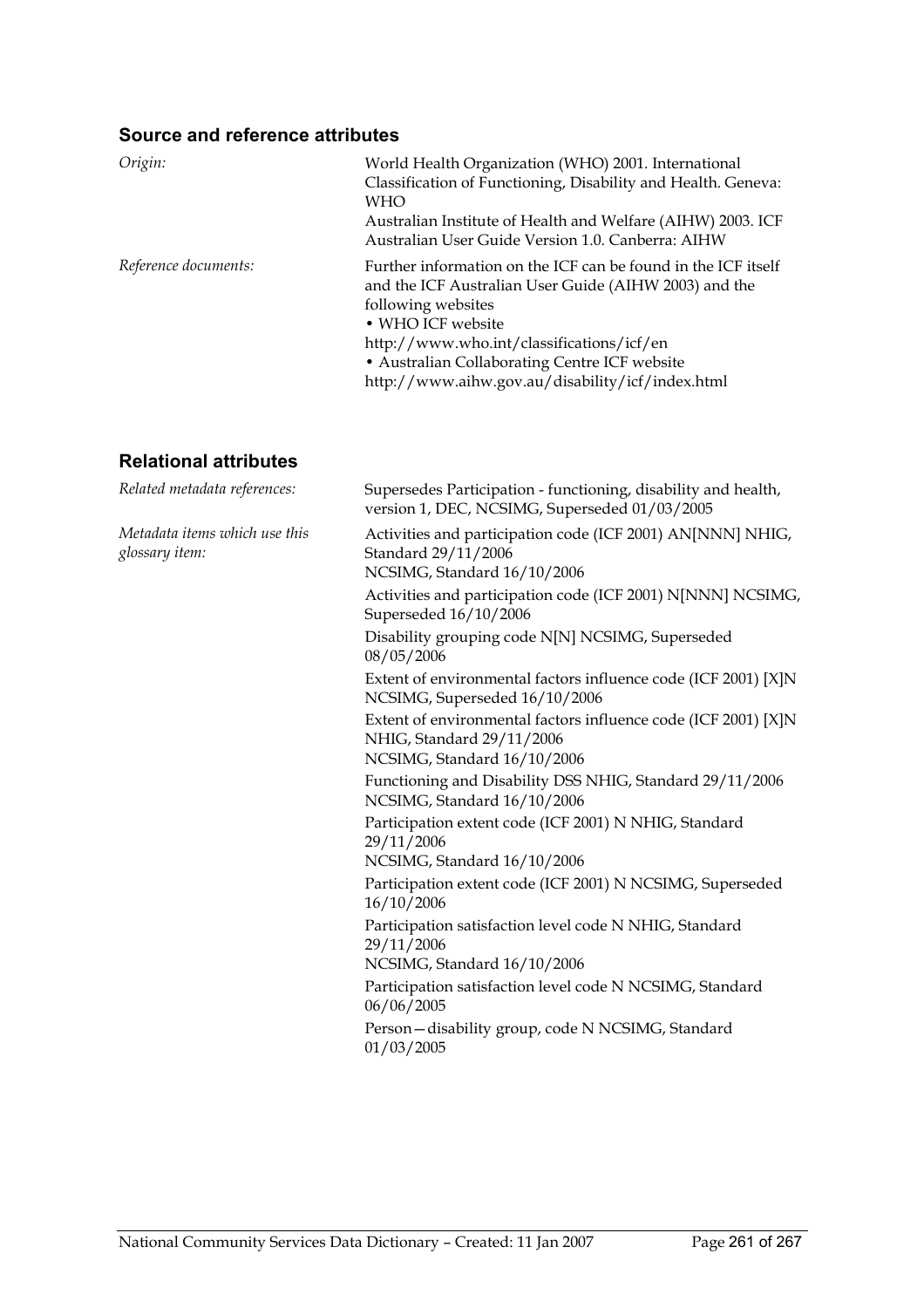# **Record linkage**

## **Identifying and definitional attributes**

| Metadata item type:                    | Glossary Item                                                                                                                                                                                                                                                                                                                                                                                                                                                                |
|----------------------------------------|------------------------------------------------------------------------------------------------------------------------------------------------------------------------------------------------------------------------------------------------------------------------------------------------------------------------------------------------------------------------------------------------------------------------------------------------------------------------------|
| METeOR identifier:                     | 327264                                                                                                                                                                                                                                                                                                                                                                                                                                                                       |
| Registration status:                   | NCSIMG, Standard 01/03/2005                                                                                                                                                                                                                                                                                                                                                                                                                                                  |
| Definition:                            | A process, technique or method that enables the bringing<br>together of two or more records that are believed to belong to<br>the same individual.                                                                                                                                                                                                                                                                                                                           |
| Context:                               | Record linkage may facilitate improved service provision,<br>treatment or case management to individual clients.                                                                                                                                                                                                                                                                                                                                                             |
| <b>Collection and usage attributes</b> |                                                                                                                                                                                                                                                                                                                                                                                                                                                                              |
| Comments:                              | Linkage can occur across data systems or within data systems<br>and may be done by using a range of identifiers.<br>For statistical purposes, including planning, research or the<br>measurement of service or program outcomes, record linkage<br>facilitates separating multiple items clustered around<br>individuals from total counts (for example, double counting of<br>clients can be reduced when calculating total numbers of clients<br>across several agencies). |
|                                        | The proposed use of a linkage key in the Home and<br>Community Care program (HACC) Minimum Data Set is<br>intended to make it possible to count the number of HACC<br>clients (without counting clients more than once) and the<br>services which they receive. The Commonwealth-State<br>Territory Disability Agreement National Minimum Data Set is<br>using the statistical linkage key based on that for the HACC                                                        |

### **Source and reference attributes**

| Submitting organisation:      | Australian Institute of Health and Welfare                                                                                                 |
|-------------------------------|--------------------------------------------------------------------------------------------------------------------------------------------|
| Origin:                       | Commonwealth Department of Health and Family Services<br>1998 Home and Community Care (HACC) Data Dictionary<br>Version 1.0 Canberra: DHFS |
| <b>Relational attributes</b>  |                                                                                                                                            |
| Related metadata references:  | Supersedes Record linkage, version 2, DEC, NCSDD, NCSIMG,<br>Superseded 01/03/2005                                                         |
| Metadata items which use this | Estimated date flag code N NCSIMG, Standard 01/03/2005                                                                                     |
| glossary item:                | Person (name) - family name, text X[X(39)] NHIG, Superseded<br>04/05/2005                                                                  |
|                               | NCSIMG, Superseded 25/08/2005                                                                                                              |
|                               | Person (name) – given name, text $[X(40)]$ NHIG, Standard<br>04/05/2005                                                                    |
|                               | NCSIMG, Standard 25/08/2005<br>NHDAMG, Standard 20/06/2005                                                                                 |
|                               | Person (name) – given name, text $[X(40)]$ NHIG, Superseded<br>04/05/2005                                                                  |
|                               | NCSIMG, Superseded 25/08/2005                                                                                                              |

Minimum Data Set.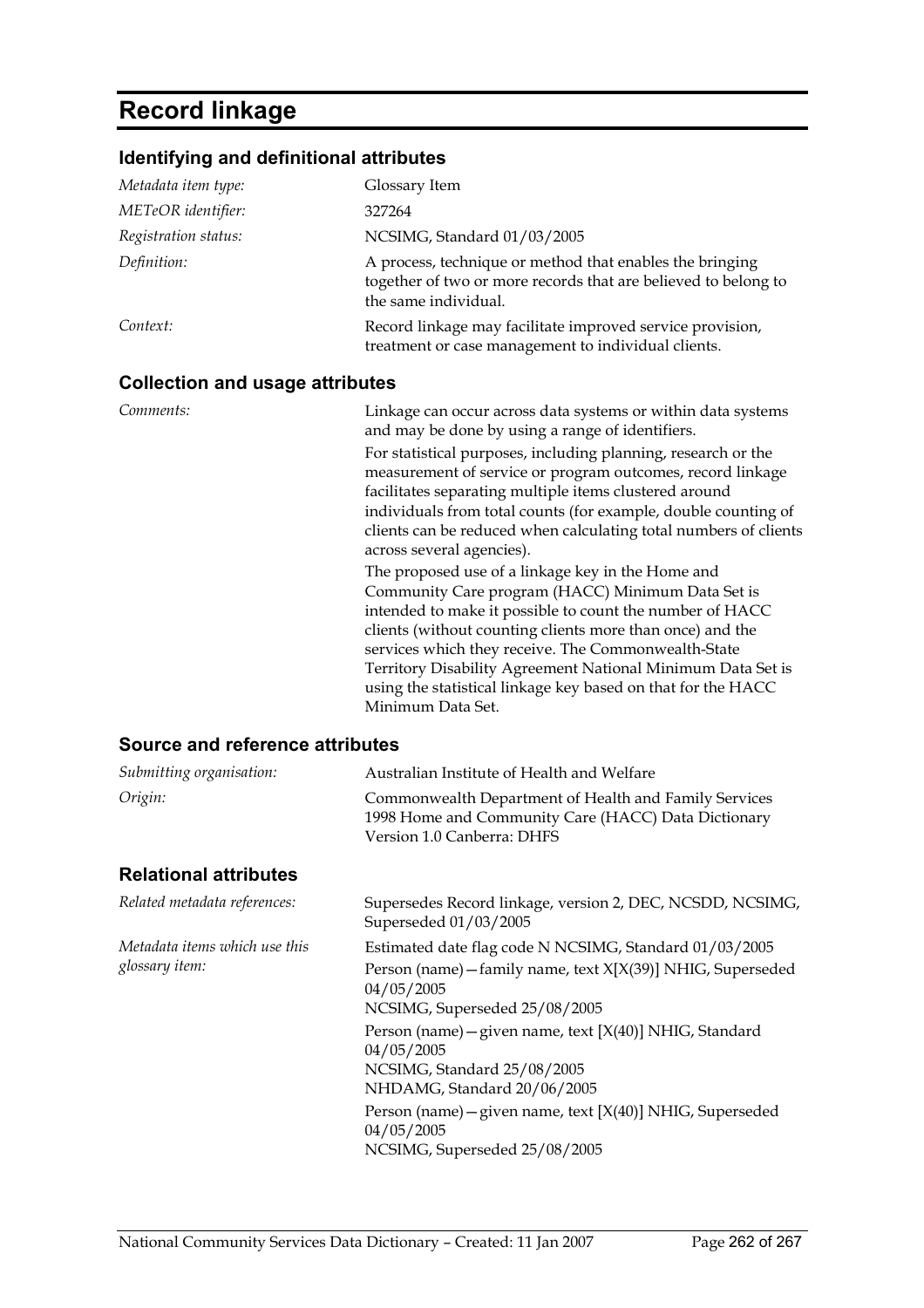## **Statistical Local Area**

## **Identifying and definitional attributes**

| Metadata item type:  | Glossary Item                                                                                               |
|----------------------|-------------------------------------------------------------------------------------------------------------|
| METeOR identifier:   | 327460                                                                                                      |
| Registration status: | NCSIMG, Standard 01/03/2006                                                                                 |
| Definition:          | The smallest level of geography contained in the Australian<br>Standard Geographical Classification (ASGC). |

### **Collection and usage attributes**

*Comments:* The Australian Standard Geographical Classification (ASGC) is a hierarchical classification system of geographical areas and consists of a number of interrelated structures. It provides a common framework of statistical geography and enables the production of statistics which are comparable. The product ASGC 2005 contains four comma delimited files showing the levels and hierarchy of those ASGC structures

current for the edition: the Local Government Area Structure, the Main Structure, the Statistical District Structure and the Statistical Region Structure.

### **Source and reference attributes**

| Origin: | Australian Bureau of Statistics. Australian Standard Geographic |
|---------|-----------------------------------------------------------------|
|         | Classification (ASGC 2005).                                     |
|         |                                                                 |

| Metadata items which use this<br>glossary item: | Address NHIG, Standard 01/03/2005<br>NCSIMG, Standard 08/05/2006                                                                   |
|-------------------------------------------------|------------------------------------------------------------------------------------------------------------------------------------|
|                                                 | Person-geographic location, code (ASGC 2005) NNNNN<br>NCSIMG, Superseded 30/11/2006                                                |
|                                                 | Person-geographic location, code (ASGC 2006) NNNNN<br>NCSIMG, Standard 30/11/2006                                                  |
|                                                 | Person - geographic location, community services code (ASGC)<br>2004) NNNNN NCSIMG, Superseded 02/05/2006                          |
|                                                 | Service provider organisation - geographic location, code<br>(ASGC 2005) NNNNN NCSIMG, Superseded 30/11/2006                       |
|                                                 | Service provider organisation - geographic location, code<br>(ASGC 2006) NNNNN NCSIMG, Standard 30/11/2006                         |
|                                                 | Service provider organisation - geographic location,<br>community services code (ASGC 2004) NNNNN NCSIMG,<br>Superseded 29/04/2006 |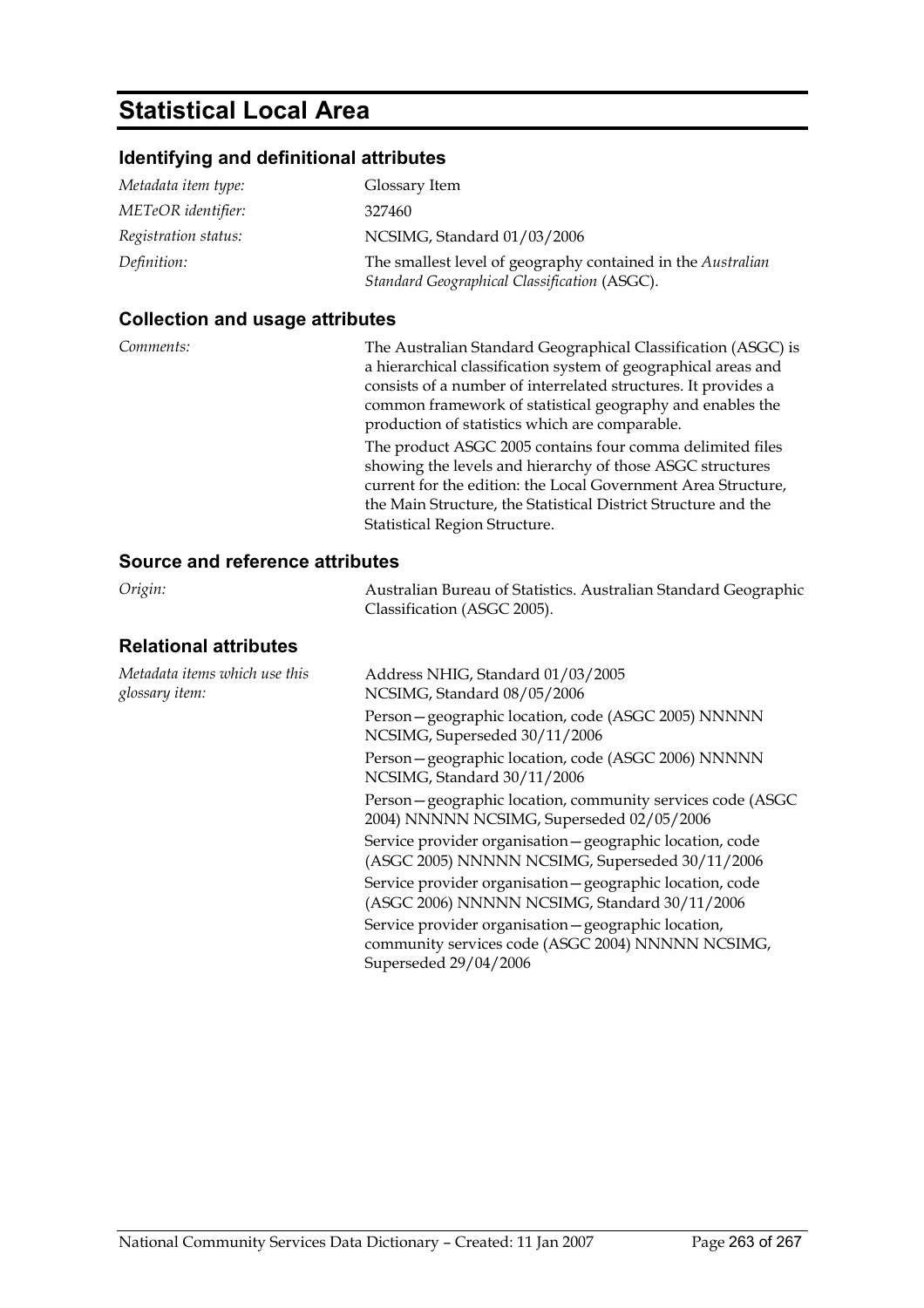# **Target group**

## **Identifying and definitional attributes**

| Metadata item type:  | Glossary Item                                                                                                                                                 |
|----------------------|---------------------------------------------------------------------------------------------------------------------------------------------------------------|
| METeOR identifier:   | 333455                                                                                                                                                        |
| Registration status: | NCSIMG, Standard 01/03/2005                                                                                                                                   |
| Definition:          | A group of people sharing a common characteristic or set of<br>characteristics which a particular government policy or program, or<br>agency seeks to assist. |

### **Collection and usage attributes**

*Comments:* Target group is used in describing service provider agencies, in service planning and in comparing community needs and service availability. Target groups may relate to population groups or communities, families/households, individuals, organisations or labour force groups. Characteristics may include age, cultural identity, geographic location, specific needs and other relevant characteristics.

### **Source and reference attributes**

*Reference documents:* Australian Institute of Health and Welfare (AIHW) 2003. National classifications of community services, Version 2.0. AIHW Cat. no. HWI 40. Canberra: AIHW. Reference through:http://www.aihw.gov.au/publications/hwi/nccsv2/index.html

### **Relational attributes**

*Metadata items which use this glossary item:* Person—service activity type, (requested) code (NCCS v2.0) ANN{.N{.NN}} NCSIMG, Standard 01/03/2005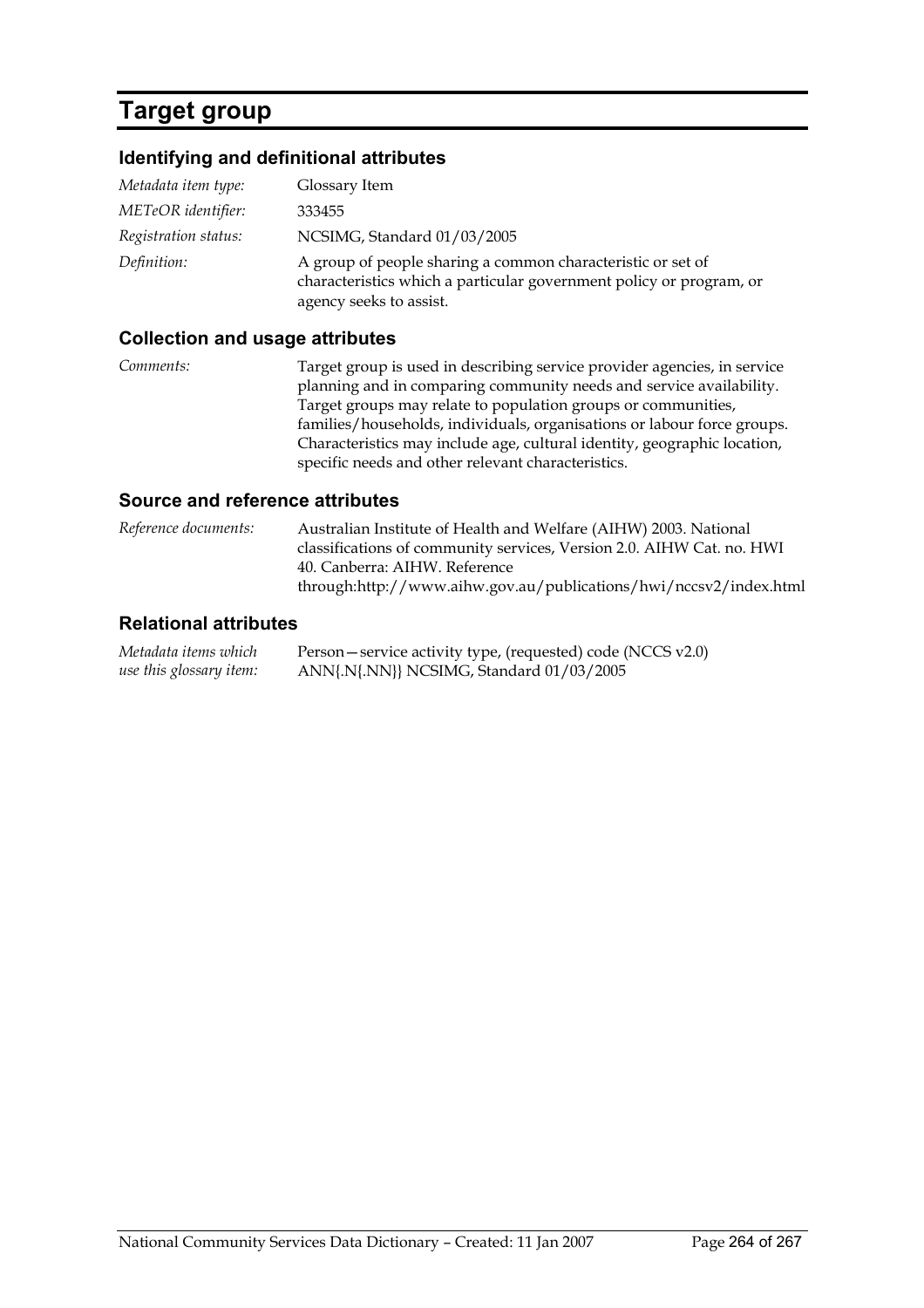# **Unincorporated business**

## **Identifying and definitional attributes**

| Metadata item type:                             | Glossary Item                                                                                                                                                                                                                                                                                                                 |
|-------------------------------------------------|-------------------------------------------------------------------------------------------------------------------------------------------------------------------------------------------------------------------------------------------------------------------------------------------------------------------------------|
| METeOR identifier:                              | 327462                                                                                                                                                                                                                                                                                                                        |
| Registration status:                            | NCSIMG, Standard 04/04/2006                                                                                                                                                                                                                                                                                                   |
| Definition:                                     | A business that does not possess a separate legal identity from<br>its owner(s). The owner(s) bear full liability for any action or<br>inaction of the business: they may sue and be sued for business<br>activity or inactivity. Unincorporated enterprises include sole<br>proprietorships, partnerships and family trusts. |
| Source and reference attributes                 |                                                                                                                                                                                                                                                                                                                               |
| Origin:                                         | Statistical concepts library, Standards for Social, Labour and<br>Demographic Variables, Cash Income Variables, Framework for<br>Standard Cash Income Variables, Classification and Coding,<br>Canberra: Australian Bureau of Statistics.                                                                                     |
| Reference documents:                            | Reference online through:                                                                                                                                                                                                                                                                                                     |
|                                                 | Ausstats Standards for Social, Labour and Demographic<br>Variables, Cash Income Variables                                                                                                                                                                                                                                     |
| <b>Relational attributes</b>                    |                                                                                                                                                                                                                                                                                                                               |
| Metadata items which use this<br>glossary item: | Person-source of cash income (all) code NN NCSIMG,<br>Standard 29/04/2006                                                                                                                                                                                                                                                     |
|                                                 | Person-source of cash income (principal), code N NCSIMG,<br>Standard 29/04/2006                                                                                                                                                                                                                                               |
|                                                 | Source of cash income code N NCSIMG, Standard 29/04/2006                                                                                                                                                                                                                                                                      |
|                                                 | Source of cash income code NN NCSIMG, Standard                                                                                                                                                                                                                                                                                |

29/04/2006